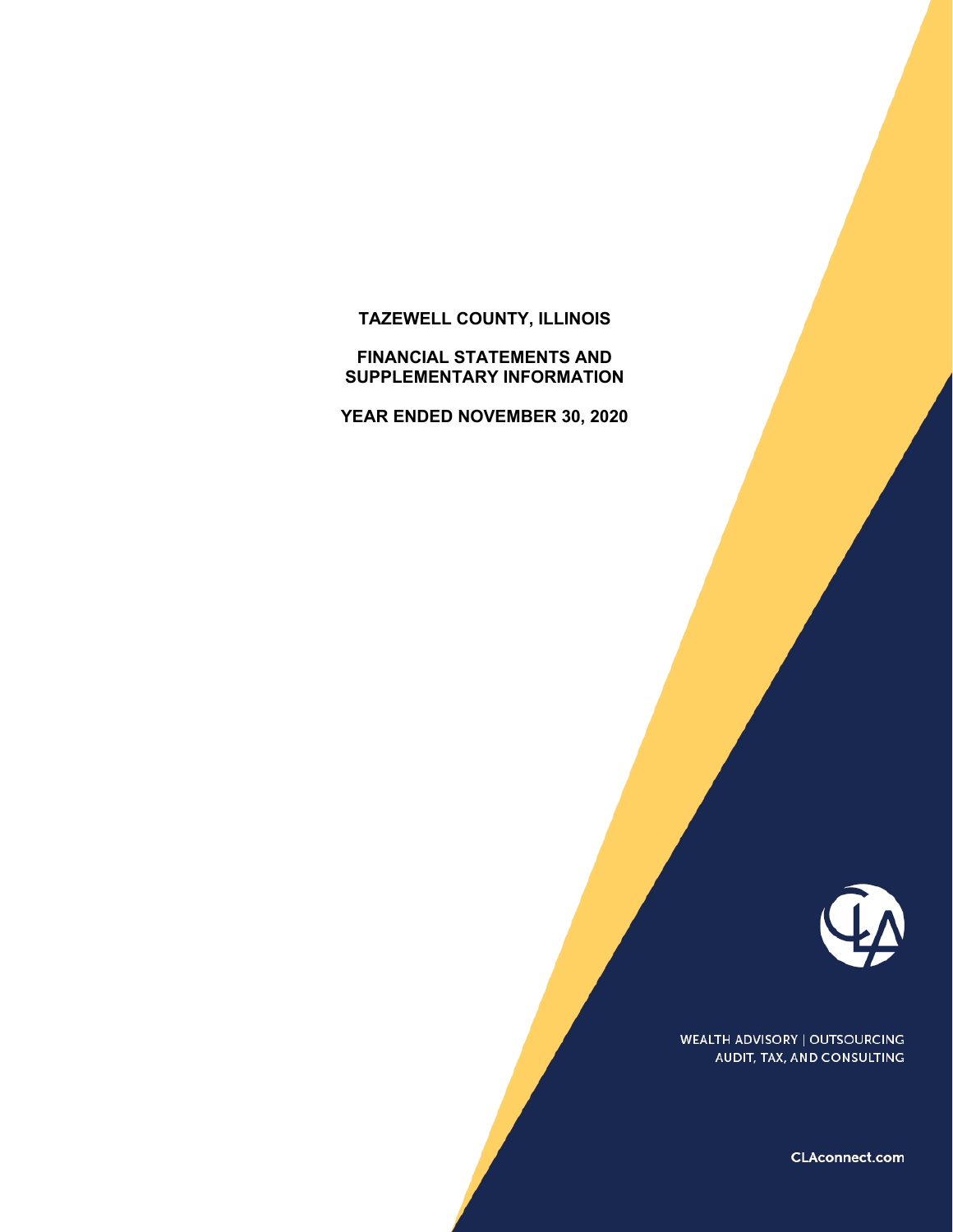| <b>INDEPENDENT AUDITORS' REPORT</b>                                                                                                  | 1  |
|--------------------------------------------------------------------------------------------------------------------------------------|----|
| <b>MANAGEMENT'S DISCUSSION AND ANALYSIS</b>                                                                                          | 4  |
| <b>BASIC FINANCIAL STATEMENTS:</b>                                                                                                   |    |
| <b>GOVERNMENT-WIDE FINANCIAL STATEMENTS:</b>                                                                                         |    |
| <b>Statement of Net Position</b>                                                                                                     | 13 |
| <b>Statement of Activities</b>                                                                                                       | 15 |
| <b>GOVERNMENTAL FUND FINANCIAL STATEMENTS:</b>                                                                                       |    |
| <b>Balance Sheet - Governmental Funds</b>                                                                                            | 16 |
| Reconciliation of Governmental Funds Balance Sheet to Statement of Net<br>Position                                                   | 17 |
| Statement of Revenues, Expenditures, and Changes in Fund Balances -<br><b>Governmental Funds</b>                                     | 18 |
| Reconciliation of Governmental Funds Statement of Revenues, Expenditures,<br>and Changes in Fund Balances to Statement of Activities | 19 |
| <b>PROPRIETARY FUND FINANCIAL STATEMENTS</b>                                                                                         |    |
| Statement of Net Position - Internal Service Fund                                                                                    | 20 |
| Statement of Revenues, Expenses, and Changes in Net Position – Internal<br><b>Service Fund</b>                                       | 21 |
| Statement of Cash Flows - Internal Service Fund                                                                                      | 22 |
| STATEMENT OF FIDUCIARY ASSETS AND LIABILITIES                                                                                        | 23 |
| <b>NOTES TO BASIC FINANCIAL STATEMENTS</b>                                                                                           | 24 |
| <b>REQUIRED SUPPLEMENTARY INFORMATION:</b>                                                                                           |    |
| Schedule of Revenues, Expenditures, and Changes in Fund Balances - Budget<br>and Actual - Major Funds                                | 55 |
| Schedule of Changes in the County's Total OPEB Liability and Related Ratios                                                          | 57 |
| Note to Required Supplementary Information                                                                                           | 58 |
| <b>OTHER SUPPLEMENTARY INFORMATION:</b>                                                                                              |    |
| <b>COMBINING AND INDIVIDUAL FUND STATEMENTS AND SCHEDULES:</b>                                                                       |    |
| <b>NONMAJOR GOVERNMENTAL FUNDS:</b>                                                                                                  |    |
| <b>Combining Balance Sheet</b>                                                                                                       | 59 |
| Combining Schedule of Revenues, Expenditures, and Changes in Fund<br><b>Balances (Deficits)</b>                                      | 65 |
| <b>GENERAL FUND:</b>                                                                                                                 |    |
| <b>Balance Sheet - By Account</b>                                                                                                    | 71 |
| Schedule of Revenues, Expenditures, and Changes in Fund Balance - By<br>Account                                                      | 72 |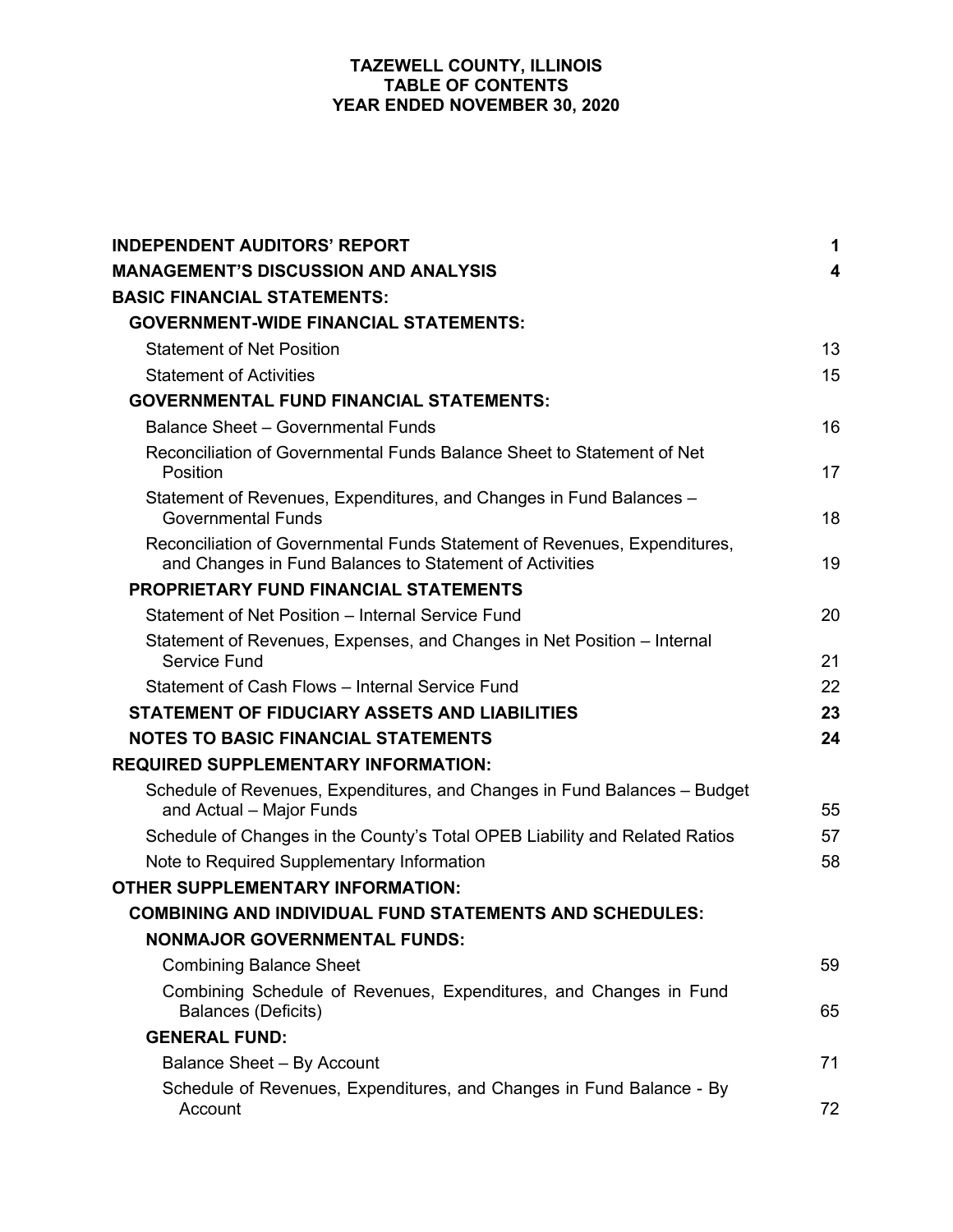| OTHER SUPPLEMENTARY INFORMATION (CONTINUED):                                                                       |     |
|--------------------------------------------------------------------------------------------------------------------|-----|
| <b>COMBINING AND INDIVIDUAL FUND STATEMENTS AND SCHEDULES</b><br>(CONTINUED):                                      |     |
| <b>GENERAL ACCOUNT:</b>                                                                                            |     |
| Schedule of Revenues, Expenditures, and Changes in Fund Balance -<br><b>Budget and Actual</b>                      | 73  |
| <b>SPECIAL REVENUE FUNDS:</b>                                                                                      |     |
| <b>SCHEDULES OF REVENUES, EXPENDITURES, AND CHANGES IN</b><br><b>FUND BALANCES (DEFICITS) - BUDGET AND ACTUAL:</b> |     |
| <b>Township Motor Fuel Tax Fund</b>                                                                                | 89  |
| Illinois Municipal Retirement Fund                                                                                 | 90  |
| <b>Tort Judgment Fund</b>                                                                                          | 91  |
| County Motor Fuel Tax Fund                                                                                         | 92  |
| <b>County Bridge Fund</b>                                                                                          | 93  |
| Federal Aid Matching Tax Fund                                                                                      | 94  |
| <b>Township Bridge Fund</b>                                                                                        | 95  |
| <b>County Health Fund</b>                                                                                          | 96  |
| <b>Social Security Fund</b>                                                                                        | 100 |
| <b>Animal Control Fund</b>                                                                                         | 101 |
| <b>County Highway Fund</b>                                                                                         | 103 |
| Persons with Developmental Disabilities Fund                                                                       | 104 |
| Veterans' Assistance Fund                                                                                          | 105 |
| Law Library Fund                                                                                                   | 106 |
| <b>Circuit Clerk Automation Fund</b>                                                                               | 107 |
| <b>Economic Development Grant Fund</b>                                                                             | 108 |
| <b>County Recorder Automation Fund</b>                                                                             | 109 |
| <b>Circuit Clerk Child Support Fund</b>                                                                            | 110 |
| Treasurer's Automation Fund                                                                                        | 111 |
| Solid Waste Planning Fund                                                                                          | 112 |
| Rural We-Care, Inc. Fund                                                                                           | 113 |
| <b>Circuit Clerk Document Storage Fund</b>                                                                         | 114 |
| Police Vehicle and Equipment Fund                                                                                  | 115 |
| Children's Advocacy Center Fund                                                                                    | 116 |
| <b>Sheriff's Grant Fund</b>                                                                                        | 117 |
| <b>GIS Fund</b>                                                                                                    | 118 |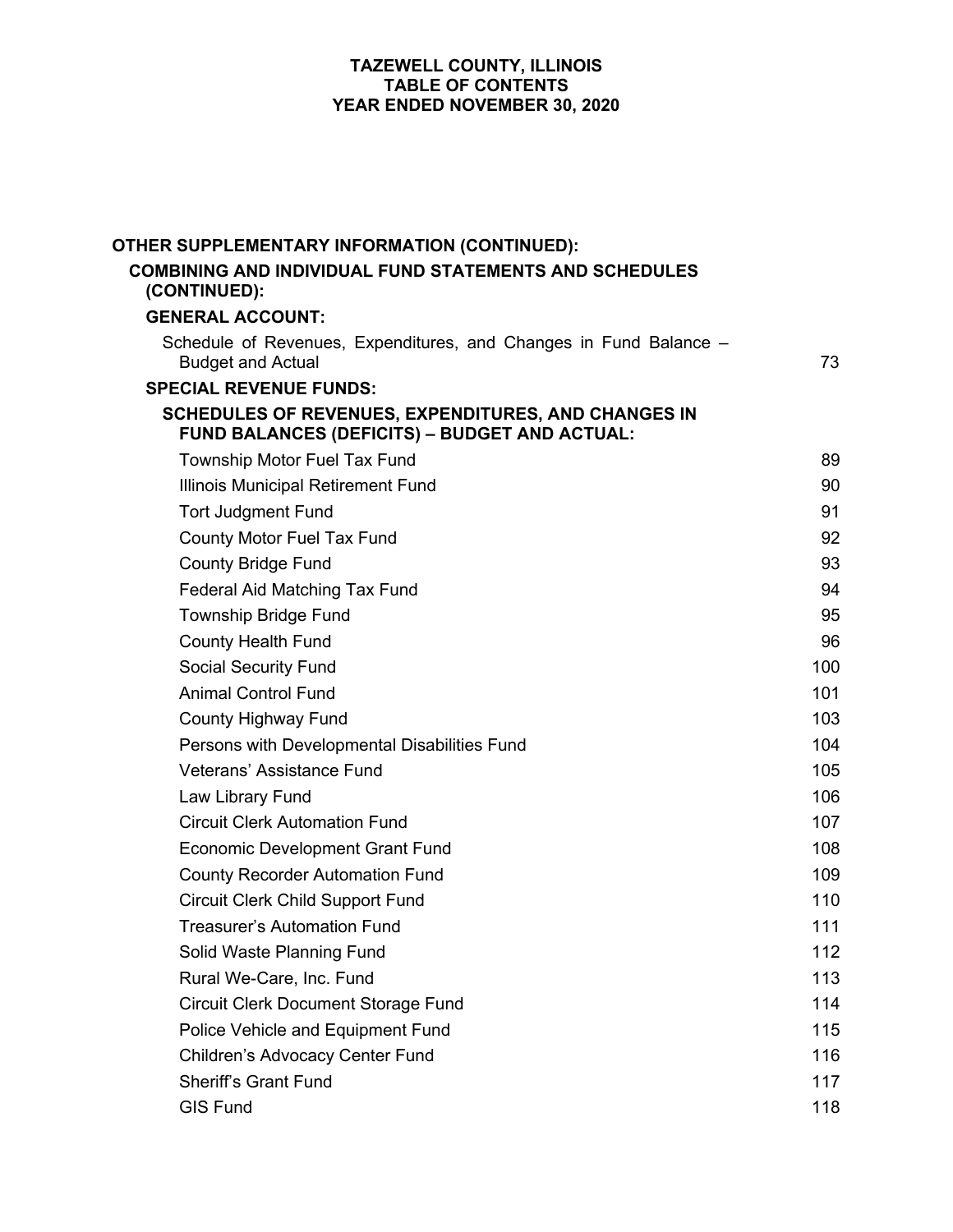| OTHER SUPPLEMENTARY INFORMATION (CONTINUED):                                                                            |     |
|-------------------------------------------------------------------------------------------------------------------------|-----|
| <b>COMBINING AND INDIVIDUAL FUND STATEMENTS AND SCHEDULES</b><br>(CONTINUED):                                           |     |
| <b>SPECIAL REVENUE FUNDS (CONTINUED):</b>                                                                               |     |
| SCHEDULES OF REVENUES, EXPENDITURES, AND CHANGES IN<br>FUND BALANCES (DEFICITS) - BUDGET AND ACTUAL<br>(CONTINUED):     |     |
| Law Enforcement Operations Fund                                                                                         | 119 |
| <b>County Clerk Automation Fund</b>                                                                                     | 120 |
| State's Attorney Forfeiture Fund                                                                                        | 121 |
| <b>Circuit Clerk Operations Fund</b>                                                                                    | 122 |
| Coroner's Fee Fund                                                                                                      | 123 |
| <b>State's Attorney Automation Fund</b>                                                                                 | 124 |
| <b>Circuit Clerk Electronic Citation Fund</b>                                                                           | 125 |
| <b>Sheriff Electronic Citation Fund</b>                                                                                 | 126 |
| Heritage Lake Fund                                                                                                      | 127 |
| <b>Indemnity Fund</b>                                                                                                   | 128 |
| <b>Sheriff's Commissary Fund</b>                                                                                        | 129 |
| Drug Court Operations and Administration Fund                                                                           | 130 |
| <b>Public Defender Automation Fund</b>                                                                                  | 131 |
| <b>PROPRIETARY FUND - INTERNAL SERVICE FUND:</b>                                                                        |     |
| <b>HEALTH INSURANCE FUND:</b>                                                                                           |     |
| <b>Schedule of Net Position</b>                                                                                         | 132 |
| Schedule of Revenues, Expenses, and Changes in Net Position                                                             | 133 |
| <b>Schedule of Cash Flows</b>                                                                                           | 134 |
| <b>FIDUCIARY FUNDS - AGENCY FUNDS:</b>                                                                                  |     |
| <b>Combining Schedule of Fiduciary Assets and Liabilities</b>                                                           | 135 |
| <b>COMPONENT UNIT:</b>                                                                                                  |     |
| <b>EMERGENCY SYSTEM TELEPHONE BOARD (911):</b>                                                                          |     |
| <b>Balance Sheet and Statement of Net Position</b>                                                                      | 137 |
| Reconciliation of Balance Sheet to Statement of Net Position                                                            | 138 |
| Statement of Revenues, Expenditures, and Changes in Fund Balance<br>and Statement of Activities                         | 139 |
| Reconciliation of Statement of Revenues, Expenditures, and Changes in<br><b>Fund Balance to Statement of Activities</b> | 140 |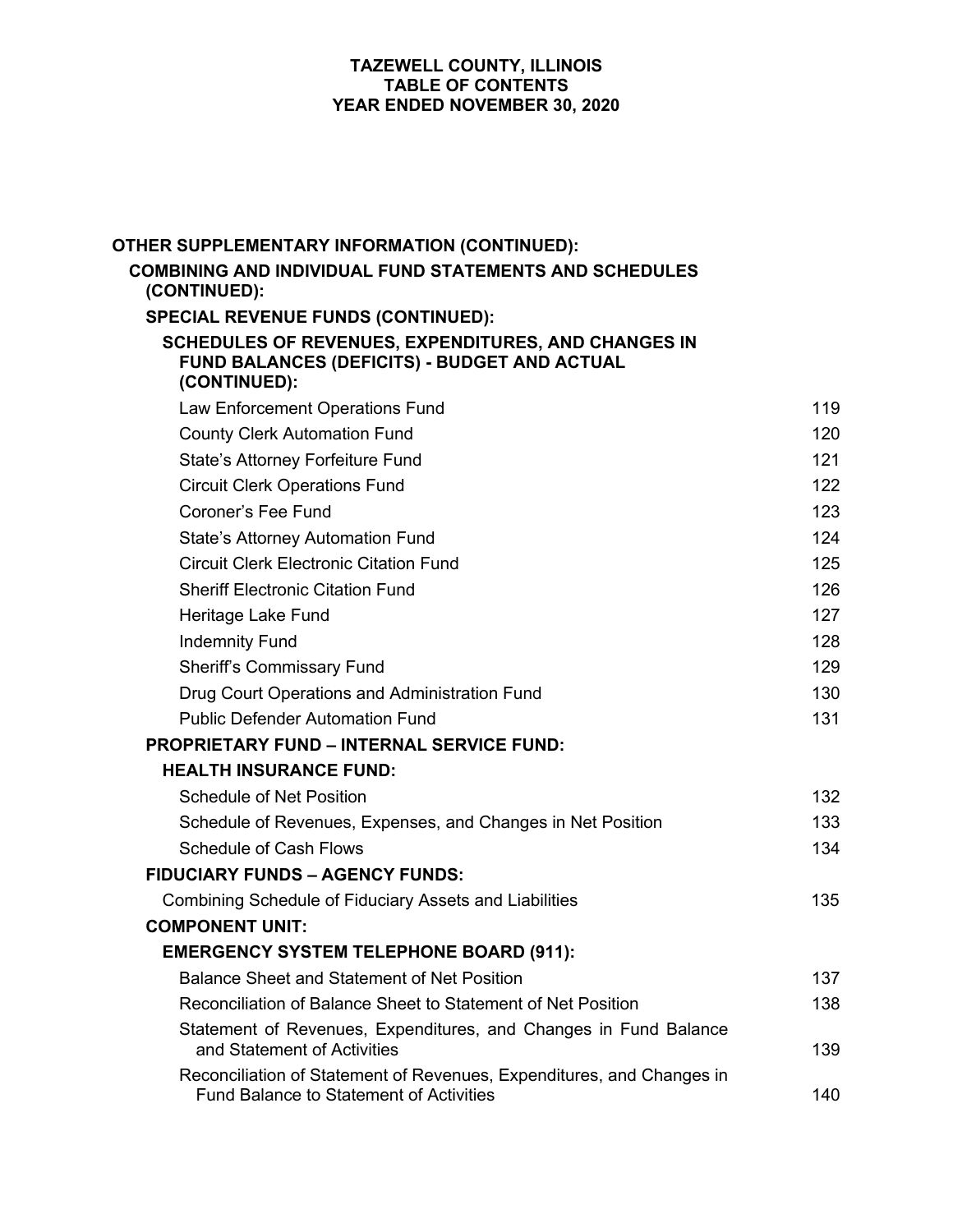| OTHER SUPPLEMENTARY INFORMATION (CONTINUED):                                                  |     |
|-----------------------------------------------------------------------------------------------|-----|
| <b>COMBINING AND INDIVIDUAL FUND STATEMENTS AND SCHEDULES</b><br>(CONTINUED):                 |     |
| <b>COMPONENT UNIT (CONTINUED):</b>                                                            |     |
| <b>EMERGENCY SYSTEM TELEPHONE BOARD (911) (CONTINUED):</b>                                    |     |
| Schedule of Revenues, Expenditures, and Changes in Fund Balance -<br><b>Budget and Actual</b> | 141 |
| SCHEDULE OF ASSESSED VALUATIONS, TAX EXTENSIONS, TAX<br><b>DISTRIBUTIONS, AND TAX RATES</b>   | 142 |
| <b>CONSOLIDATED YEAR-END FINANCIAL REPORT</b>                                                 | 144 |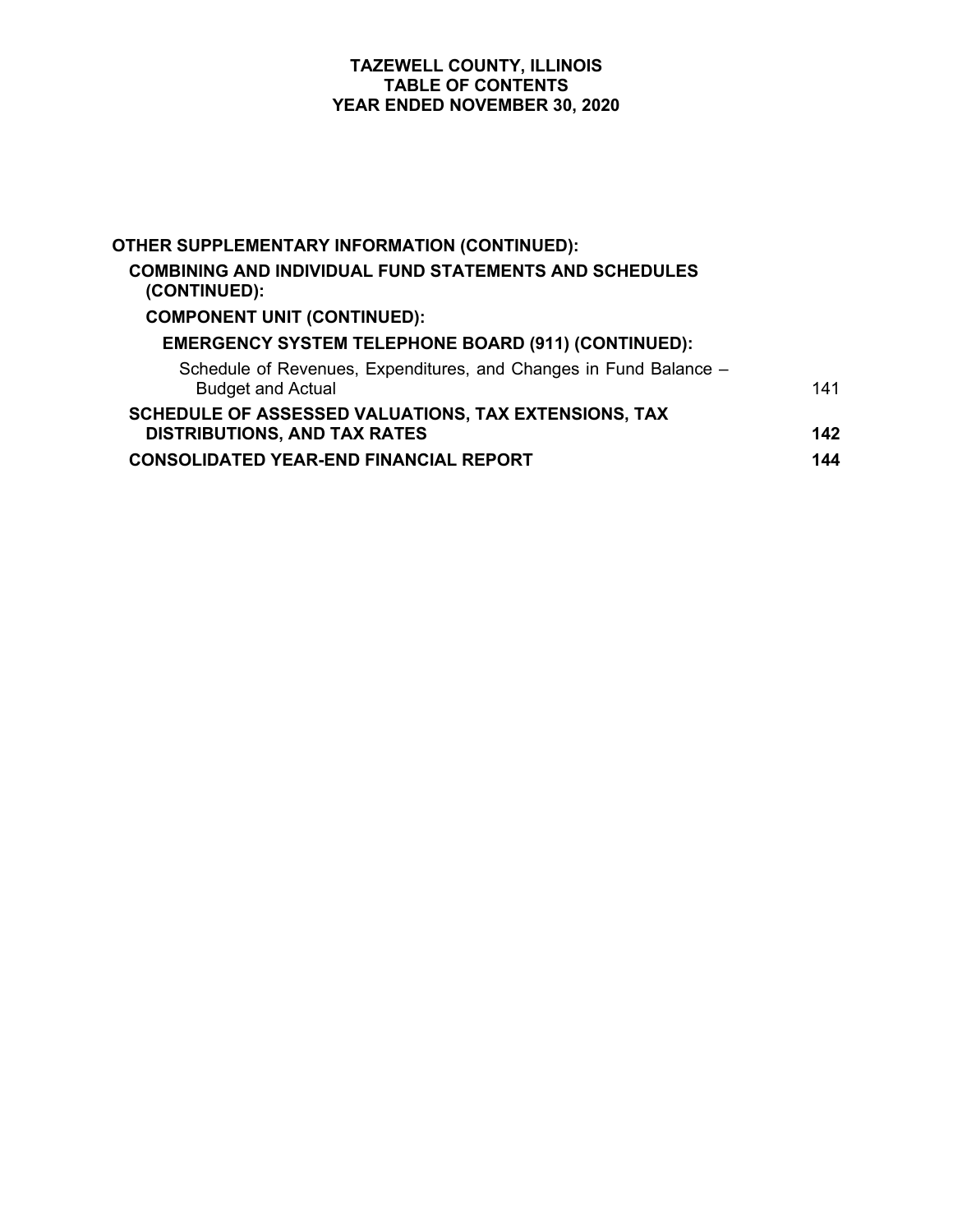

# **INDEPENDENT AUDITORS' REPORT**

Chairman and Members of the County Board Tazewell County, Illinois

## **Report on the Financial Statements**

We have audited the accompanying financial statements of the governmental activities, the discretely presented component unit, each major fund, and the aggregate remaining fund information of Tazewell County, Illinois (the County) as of and for the year ended November 30, 2020, and the related notes to the financial statements, which collectively comprise the County's basic financial statements as listed in the table of contents.

# *Management's Responsibility for the Financial Statements*

Management is responsible for the preparation and fair presentation of these financial statements in accordance with accounting principles generally accepted in the United States of America; this includes the design, implementation, and maintenance of internal control relevant to the preparation and fair presentation of financial statements that are free from material misstatement, whether due to fraud or error.

#### *Auditors' Responsibility*

Our responsibility is to express opinions on these financial statements based on our audit. We conducted our audit in accordance with auditing standards generally accepted in the United States of America and the standards applicable to financial audits contained in *Government Auditing Standards*, issued by the Comptroller General of the United States. Those standards require that we plan and perform the audit to obtain reasonable assurance about whether the financial statements are free from material misstatement.

An audit involves performing procedures to obtain audit evidence about the amounts and disclosures in the financial statements. The procedures selected depend on the auditors' judgment, including the assessment of the risks of material misstatement of the financial statements, whether due to fraud or error. In making those risk assessments, the auditor considers internal control relevant to the County's preparation and fair presentation of the financial statements in order to design audit procedures that are appropriate in the circumstances, but not for the purpose of expressing an opinion on the effectiveness of the County's internal control. Accordingly, we express no such opinion. An audit also includes evaluating the appropriateness of accounting policies used and the reasonableness of significant accounting estimates made by management, as well as evaluating the overall presentation of the financial statements.

We believe that the audit evidence we have obtained is sufficient and appropriate to provide a basis for our audit opinions.



CLA is an independent member of Nexia International, a leading, global network of independent accounting and consulting firms. See nexia.com/member-firm-disclaimer for details.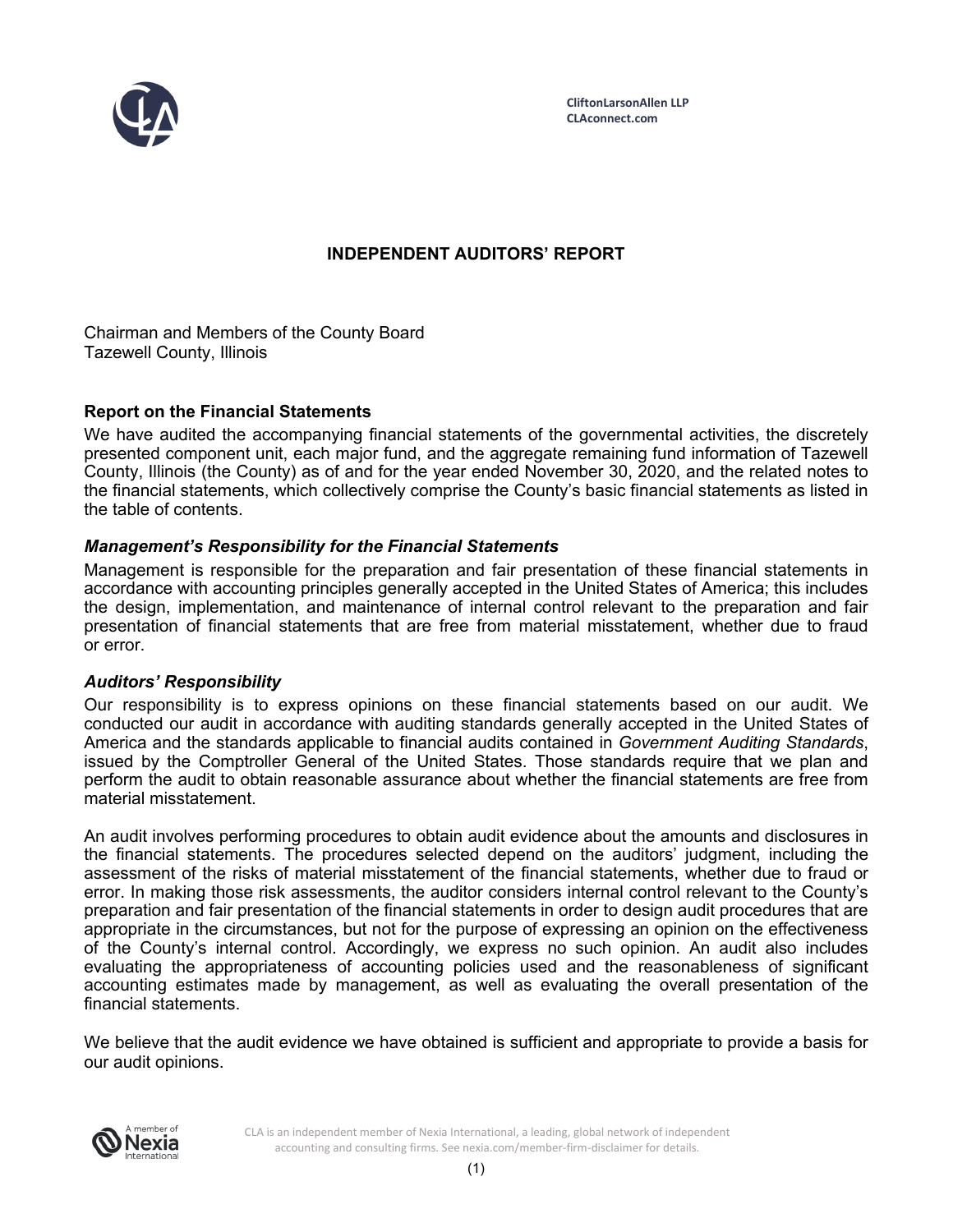# *Opinion*

In our opinion, the financial statements referred to above present fairly, in all material respects, the respective financial position of the governmental activities, the discretely presented component unit, each major fund, and the aggregate remaining fund information of Tazewell County, Illinois as of November 30, 2020, and the respective changes in financial position and, where applicable, cash flows thereof for the year then ended in accordance with accounting principles generally accepted in the United States of America.

# *Other Matters*

# *Required Supplementary Information*

Accounting principles generally accepted in the United States of America require that the management's discussion and analysis on pages 4 through 12, the budgetary comparison information for major funds on pages 55 and 56, the other postemployment benefits (OPEB) information on page 57, and the note to required supplementary information on page 58 be presented to supplement the basic financial statements. Such information, although not a part of the basic financial statements, is required by the Governmental Accounting Standards Board who considers it to be an essential part of financial reporting for placing the basic financial statements in appropriate operational, economic, or historical context. We have applied certain limited procedures to the required supplementary information in accordance with auditing standards generally accepted in the United States of America, which consisted of inquiries of management about the methods of preparing the information and comparing the information for consistency with management's responses to our inquiries, the basic financial statements, and other knowledge we obtained during our audit of the basic financial statements. We do not express an opinion or provide any assurance on the information because the limited procedures do not provide us with sufficient evidence to express an opinion or provide any assurance.

Management has omitted certain pension information that accounting principles generally accepted in the United States of America requires to be presented to supplement the basic financial statements. Such missing information, although not a part of the basic financial statements, is required by the Governmental Accounting Standards Board who considers it to be an essential part of financial reporting for placing the basic financial statements in an appropriate operational, economic, or historical context. Our opinion on the basic financial statements is not affected by this missing information.

# *Other Information*

Our audit was conducted for the purpose of forming opinions on the financial statements that collectively comprise Tazewell County, Illinois' basic financial statements. The combining and individual fund statements and schedules, the schedule of assessed valuations, tax extensions, tax distributions, and tax rates, and the consolidated year-end financial report are presented for purposes of additional analysis and are not a required part of the basic financial statements.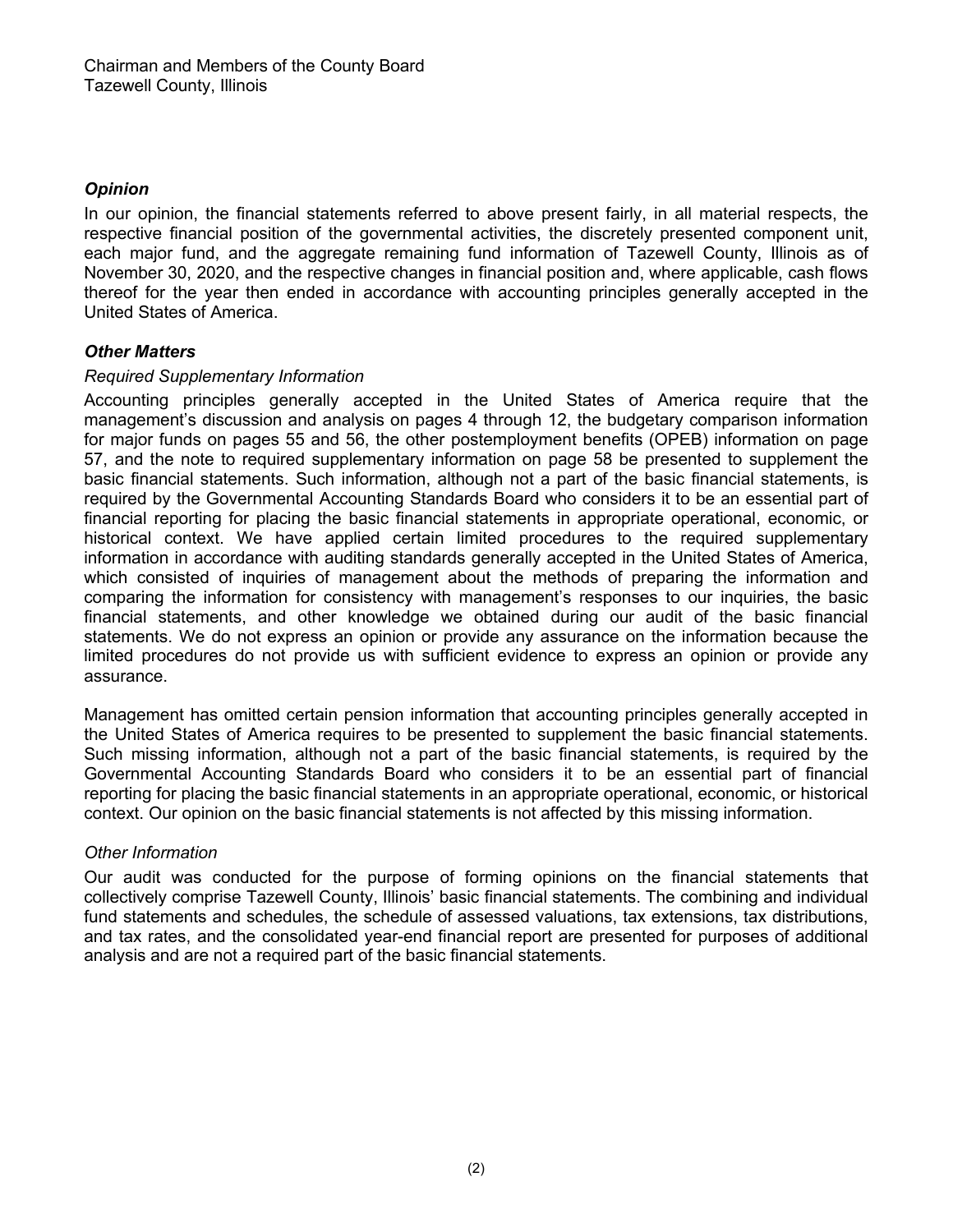The combining and individual fund statements and schedules and the consolidated year-end financial report are the responsibility of management and were derived from and relate directly to the underlying accounting and other records used to prepare the basic financial statements. Such information has been subjected to the auditing procedures applied in the audit of the basic financial statements and certain additional procedures, including comparing and reconciling such information directly to the underlying accounting and other records used to prepare the basic financial statements or to the basic financial statements themselves, and other additional procedures in accordance with auditing standards generally accepted in the United States of America. In our opinion, the information is fairly stated, in all material respects, in relation to the basic financial statements as a whole.

We have also previously audited, in accordance with auditing standards generally accepted in the United States of America, Tazewell County, Illinois' basic financial statements for the year ended November 30, 2019, which are not presented with the accompanying financial statements. In our report dated July 20, 2020, we expressed unmodified opinions on the respective financial statements of the governmental activities, the discretely presented component unit, each major fund, and the aggregate remaining fund information. That audit was conducted for the purpose of forming opinions on the financial statements that collectively comprise Tazewell County, Illinois' basic financial statements as a whole. The 2019 comparative data in the individual fund statements and schedules is presented for purposes of additional analysis and is not a required part of the basic financial statements. Such information is the responsibility of management and was derived from and relates directly to the underlying accounting and other records used to prepare the 2019 basic financial statements. The information has been subjected to the auditing procedures applied in the audit of those basic financial statements and certain additional procedures, including comparing and reconciling such information directly to the underlying accounting and other records used to prepare the basic financial statements or to the basic financial statements themselves, and other additional procedures in accordance with auditing standards generally accepted in the United States of America. In our opinion, the 2019 comparative data is fairly stated in all material respects in relation to the basic financial statements from which they have been derived.

The schedule of assessed valuations, tax extensions, tax distributions, and tax rates has not been subjected to the auditing procedures applied in the audit of the basic financial statements, and accordingly, we do not express an opinion or provide any assurance on it.

#### **Other Reporting Required by Governmental Standards**

In accordance with *Government Auditing Standards*, we have also issued our report dated July 28, 2021 on our consideration of Tazewell County, Illinois' internal control over financial reporting and on our tests of its compliance with certain provisions of laws, regulations, contracts, and grant agreements and other matters. The purpose of that report is solely to describe the scope of our testing of internal control over financial reporting and compliance and the result of that testing, and not to provide an opinion on the effectiveness of the County's internal control over financial reporting or on compliance. That report is an integral part of an audit performed in accordance with *Government Auditing Standards* in considering Tazewell County, Illinois ' internal control over financial reporting and compliance.

Viifton Larson Allen LLP

**CliftonLarsonAllen LLP**

Peoria, Illinois July 28, 2021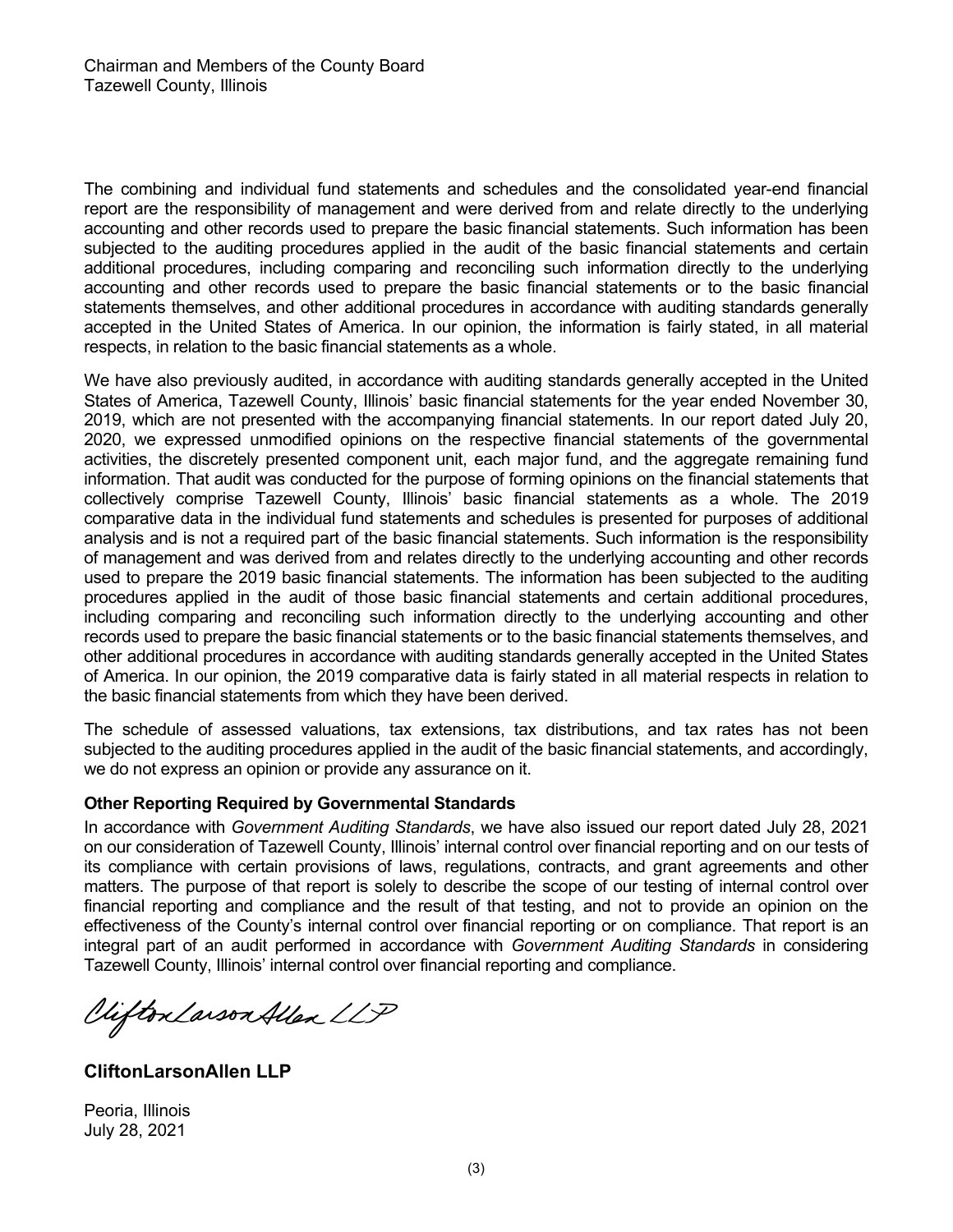As management of Tazewell County, Illinois (the County), we offer readers of these financial statements this narrative overview and analysis of the financial activities of the County for the fiscal year ended November 30, 2020. We encourage readers to consider the information presented here in conjunction with the County's financial statements which follow this section.

# **Financial Highlights**

The assets plus deferred outflows of resources of the County exceeded its liabilities plus deferred inflows of resources at the end of the most recent fiscal year by \$75,371,122 (Total Net Position). The net position related to Governmental Activities increased by \$1,314,729.

As of the close of the current fiscal year, the County's governmental funds reported combined ending fund balances of \$60,937,413. Of this amount, approximately \$17.0 million is restricted to use for specific purposes as set forth by state statute or other external sources (grantors, creditors, etc.) while \$21.3 million is assigned, meaning that the County intends to spend it on a specific purpose. The majority of the remaining fund balances are comprised of \$22.2 million of unassigned fund balance meaning it's available for any purpose. The fund balances as of November 30, 2020 represent an increase of \$4,789,536 from the prior year.

#### **Overview of the Financial Statements**

This discussion and analysis is intended to serve as an introduction to the County's basic financial statements. The County's basic financial statements comprise three components: government-wide financial statements, fund financial statements, and notes to the financial statements. This report also contains required and other supplementary information in addition to the basic financial statements themselves.

#### **Government-Wide Financial Statements**

The government-wide financial statements are designed to provide readers with a broad overview of the County's finances, in a manner similar to private-sector business.

- The *Statement of Net Position* presents information on the County's assets plus deferred outflows of resources and liabilities plus deferred inflows of resources, with the difference reported as net position. Over time, increases and decreases in net position may serve as a useful indicator of whether the financial position of the County is improving or deteriorating.
- The *Statement of Activities* presents information showing how the government's net position changed during the most recent fiscal year. All changes in net position are reported as soon as the underlying event giving rise to the change occurs, regardless of the timing of the related cash flows. Thus, revenues and expenses are reported in this statement for some items that will only result in cash flows in future fiscal periods such as earned but unused vacation leave.

Both of the government-wide financial statements provide information on the functions of the primary government and its component unit that are principally supported by taxes and intergovernmental revenue. The governmental activities or functions of the primary government of the County include general government, public safety and corrections, judicial, health and welfare, highways and community development. The government-wide financial statements do not include funds classified as Fiduciary Funds (discussed later), because the resources of those funds are not available to support the County's programs.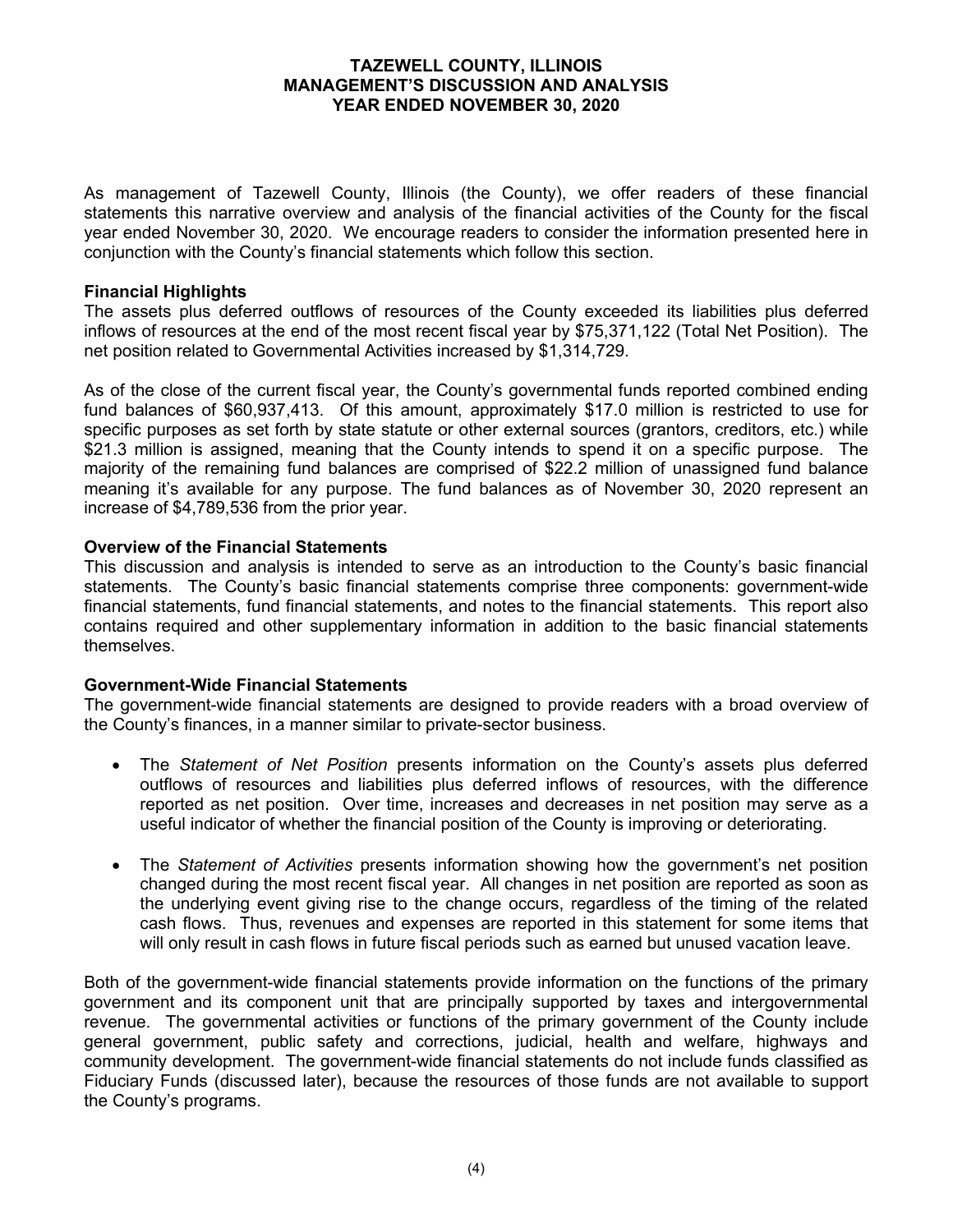The government-wide financial statements can be found on pages 13-15 of this report.

#### **Fund Financial Statements**

A fund is a grouping of related accounts that is used to maintain control over resources that have been segregated for specific activities or objectives. Tazewell County, like other state and local governments, uses fund accounting to ensure and demonstrate compliance with finance-related legal requirements. All of the funds of the County can be divided into three categories: governmental funds, proprietary funds and fiduciary funds.

*Governmental Funds.* Governmental funds are used to account for essentially the same functions reported as *governmental activities* in the government-wide financial statements. However, unlike government-wide financial statements, governmental fund financial statements focus on *near-term inflows and outflows of spendable resources*, as well as on balances of *spendable resources* available at the end of the fiscal year. Such information may be useful in evaluating a government's near-term financing requirements.

Because the focus of governmental funds is narrower than that of the government-wide financial statements, it is useful to compare the information presented for *governmental funds* with similar information presented for *governmental activities* in the government-wide financial statements. By doing so, readers may better understand the long-term impact of the government's near-term financing decisions. Both the governmental fund balance sheet and the governmental fund statement of revenues, expenditures, and changes in fund balances provide a reconciliation to facilitate this comparison between *governmental funds* and *governmental activities*.

Tazewell County maintains 40 individual governmental funds. Information is presented separately in the governmental fund *balance sheet* and in the governmental fund *statement of revenues, expenditures, and changes in fund balances* for the General, Tort Judgment Fund and County Health Fund, all of which are reported as major funds. Information on the remaining non-major governmental funds is combined into a single, aggregated presentation. Individual fund data for each of these nonmajor governmental funds is presented in the form of *combining statements* in this report.

Tazewell County adopts an annual appropriations budget for the General Fund and other governmental funds. A budgetary comparison schedule has been provided for each of those funds to demonstrate compliance with those budgets in the Combining and Individual Fund Statements and Schedules, which follow the Required Supplementary Information.

The basic governmental fund financial statements can be found on pages 16-19.

*Proprietary Funds*. Tazewell County maintains only one proprietary fund which is the internal service fund. Internal Service Funds are an accounting device used to accumulate and allocate costs internally among the County's various functions. The County uses one internal service fund to account for the self-insured medical program. This program is provided to other funds of the County and reimbursed for those costs by the associated funds.

The basic proprietary fund financial statements can be found on pages 20-22 of this report.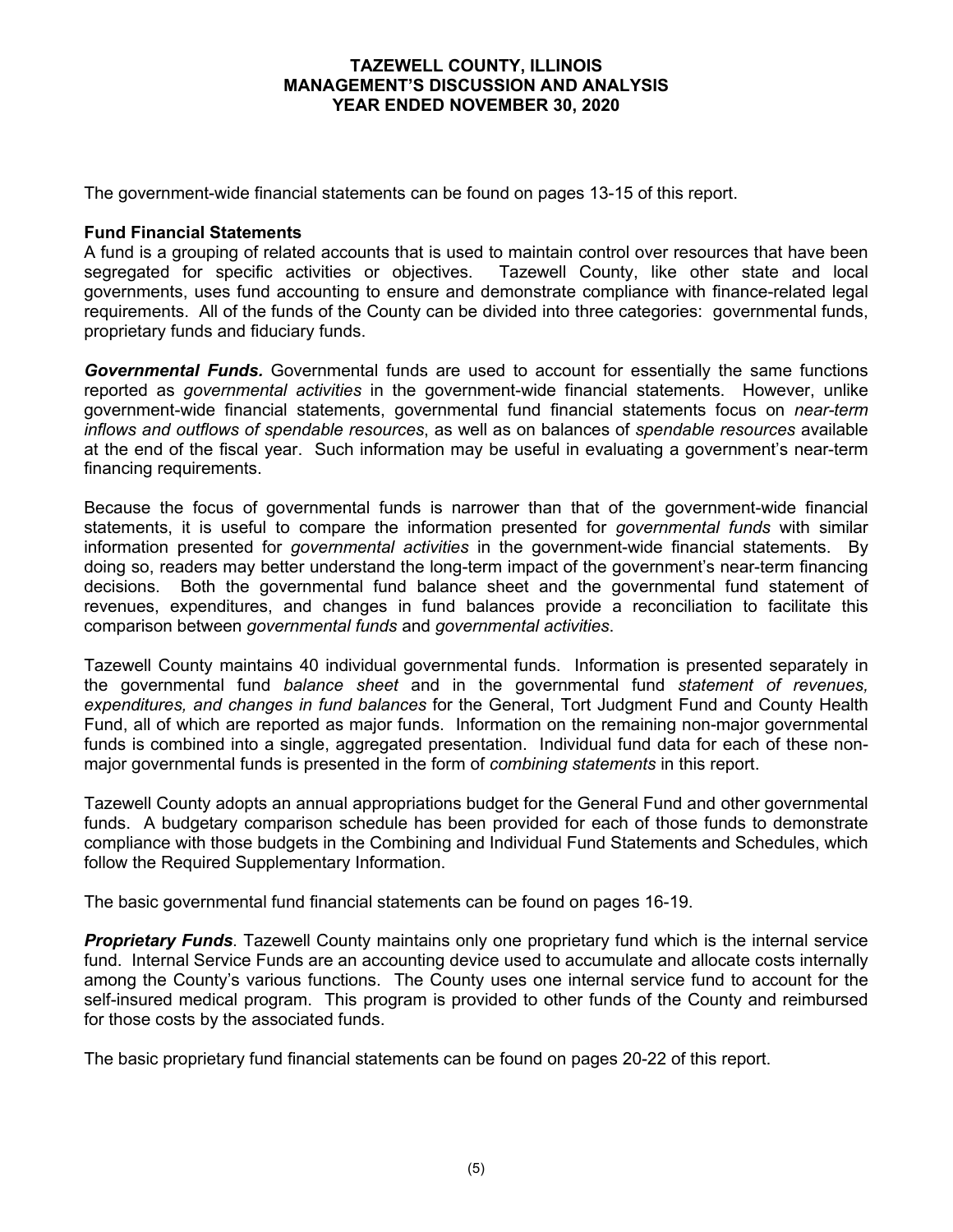*Fiduciary Funds.* Fiduciary Funds are used to account for resources held for the benefit of parties outside the County. Fiduciary funds are *not* reflected in the government-wide financial statements because the resources of those funds are *not* available to support the County's own programs.

The basic fiduciary fund financial statements can be found on page 23.

#### **Notes to the Financial Statements**

The notes provide additional information that is essential to a full understanding of the data provided in the government-wide and fund financial statements. The notes to the financial statements can be found on pages 24-54.

#### **Other Information**

As part of the basic financial statement and accompanying notes, this report also presents certain *required supplementary information* concerning the budget to actual comparison of major funds' revenues, expenditures, changes in fund balances, and the County's progress in funding its obligations to provide pension and other post-employment benefits to employees. Required supplementary information can be found on pages 55-58.

The combining statements referred to earlier in connection with non-major governmental funds and internals service funds are presented immediately following the required supplementary information of pensions. Combining and individual fund statements can be found on pages 59-135 of this report.

#### **Government-Wide Financial Analysis**

As noted earlier, the total net position may serve over time as a useful indicator of a government's financial position. For Tazewell County, assets and deferred outflows of resources exceeded liabilities and deferred inflows of resources by \$75.4 million at the close of the most recent fiscal year. The largest component of the County's total net position (\$47.1 million or 62.5%) is its net investment in capital assets (e.g., land, buildings, machinery and equipment) less any outstanding debt used to acquire those assets. The County used these capital assets to provide services to citizens; consequently, these assets are not available for future spending.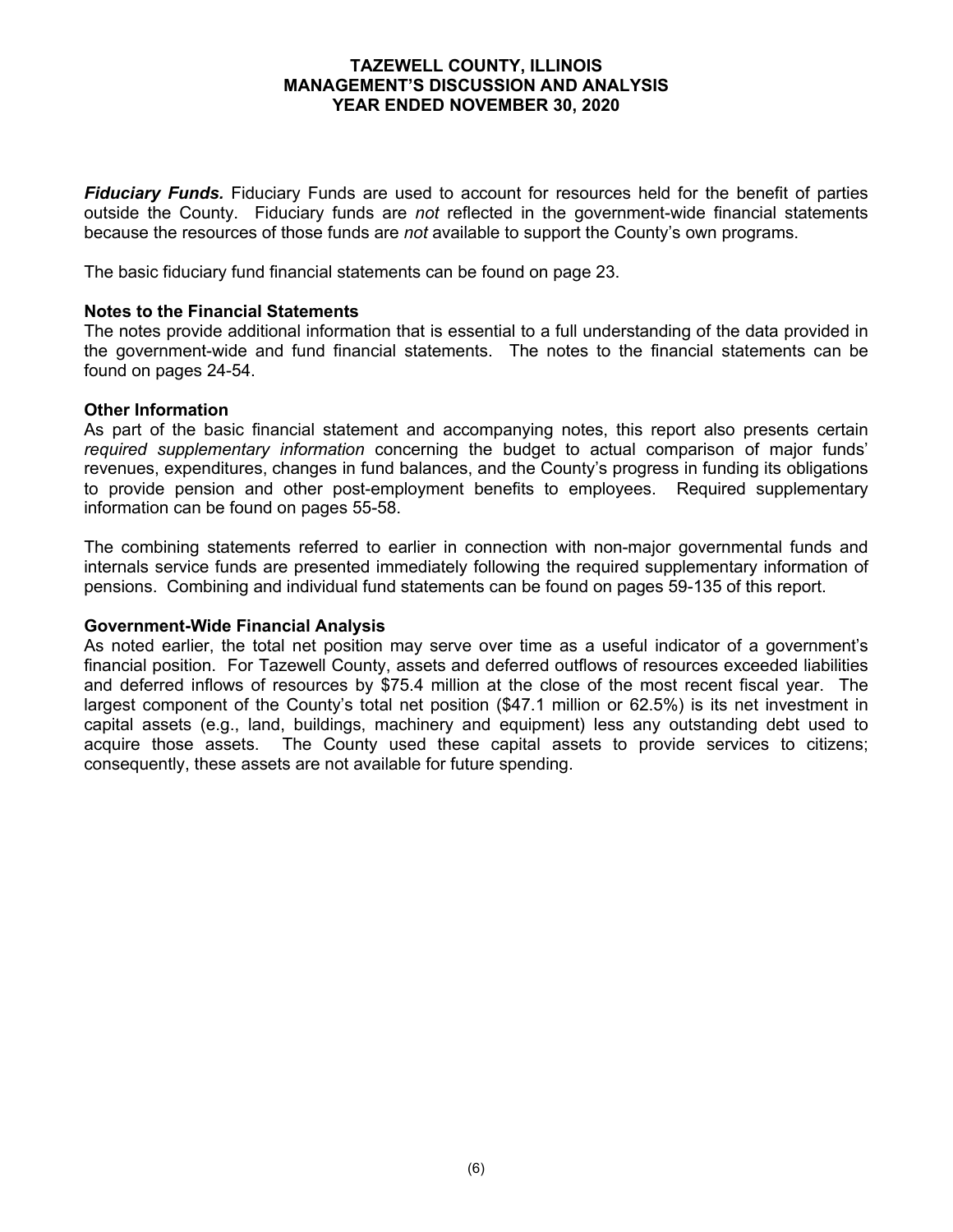#### The following table represents the condensed Statement of Net Position as of November 30, 2020.

#### **CONDENSED STATEMENT OF NET POSITION**

|                                                |    | <b>Governmental Activities</b> |                 |    | <b>Component Unit</b> |   |           | <b>Total</b> |              |  |
|------------------------------------------------|----|--------------------------------|-----------------|----|-----------------------|---|-----------|--------------|--------------|--|
|                                                |    | 2020                           | 2019            |    | 2020                  |   | 2019      | 2020         | 2019         |  |
| Assets:                                        |    |                                |                 |    |                       |   |           |              |              |  |
| <b>Current and Other Assets</b>                | Ś. | 88,373,961                     | 82,272,013<br>Ś | Ś  | 3,398,875             | Ś | 2,033,922 | \$91,772,836 | \$84,305,935 |  |
| Long-term Notes Receivable                     |    |                                | 82,378          |    |                       |   |           |              | 82,378       |  |
| <b>Capital Assets</b>                          |    | 48,351,052                     | 49,310,410      |    | 1,118,623             |   | 1,220,282 | 49,469,675   | 50,530,692   |  |
| <b>Total Assets</b>                            |    | 136,725,013                    | 131,664,801     |    | 4,517,498             |   | 3,254,204 | 141,242,511  | 134,919,005  |  |
| <b>Deferred Outflow of Resources</b>           |    | 16,067,849                     | 20,586,356      |    | 75,386                |   | 98,216    | 16,143,235   | 20,684,572   |  |
| Total Assets and Deferred Outflow of Resources |    | 152,792,862                    | 152,251,157     |    | 4,592,884             |   | 3,352,420 | 157,385,746  | 155,603,577  |  |
|                                                |    |                                |                 |    |                       |   |           |              |              |  |
| Liabilities:                                   |    |                                |                 |    |                       |   |           |              |              |  |
| <b>Current and Other Liabilities</b>           |    | 6,122,459                      | 5,075,066       |    | 10,552                |   | 34,706    | 6,133,011    | 5,109,772    |  |
| Long-term Liabilities                          |    | 43,948,463                     | 50,778,828      |    | 947,083               |   | 985,535   | 44,895,546   | 51,764,363   |  |
| <b>Total Liabilities</b>                       |    | 50,070,922                     | 55,853,894      |    | 957,635               |   | 1,020,241 | 51,028,557   | 56,874,135   |  |
| <b>Deferred Inflows of Resources</b>           |    | 27,350,818                     | 22,340,870      |    | 78,351                |   | 31,206    | 27,429,169   | 22,372,076   |  |
| <b>Net Position:</b>                           |    |                                |                 |    |                       |   |           |              |              |  |
| Net Investment in Capital Assets               |    | 47,071,889                     | 47,727,749      |    | 333,126               |   | 434,785   | 47,405,015   | 48,162,534   |  |
| Restricted                                     |    | 17,037,068                     | 12,276,207      |    |                       |   |           | 17,037,068   | 12,276,207   |  |
| Unrestricted                                   |    | 11,262,165                     | 14,052,437      |    | 3,223,772             |   | 1,866,188 | 14,485,937   | 15,918,625   |  |
| <b>Total Net Position</b>                      | Ŝ. | 75,371,122                     | 74,056,393      | Ś. | 3,556,898             |   | 2,300,973 | \$78,928,020 | \$76,357,366 |  |

Another component of the County's total net position, totaling \$17.0 million or 22.6%, represents resources that are subject to external restriction on how they may be used. The remaining balance of unrestricted net position, \$11.3 million or 14.9%, may be used to meet the government's ongoing obligation to its citizens and creditors. For more detailed information see the Statement of Net Position on pages 13-14 of this report.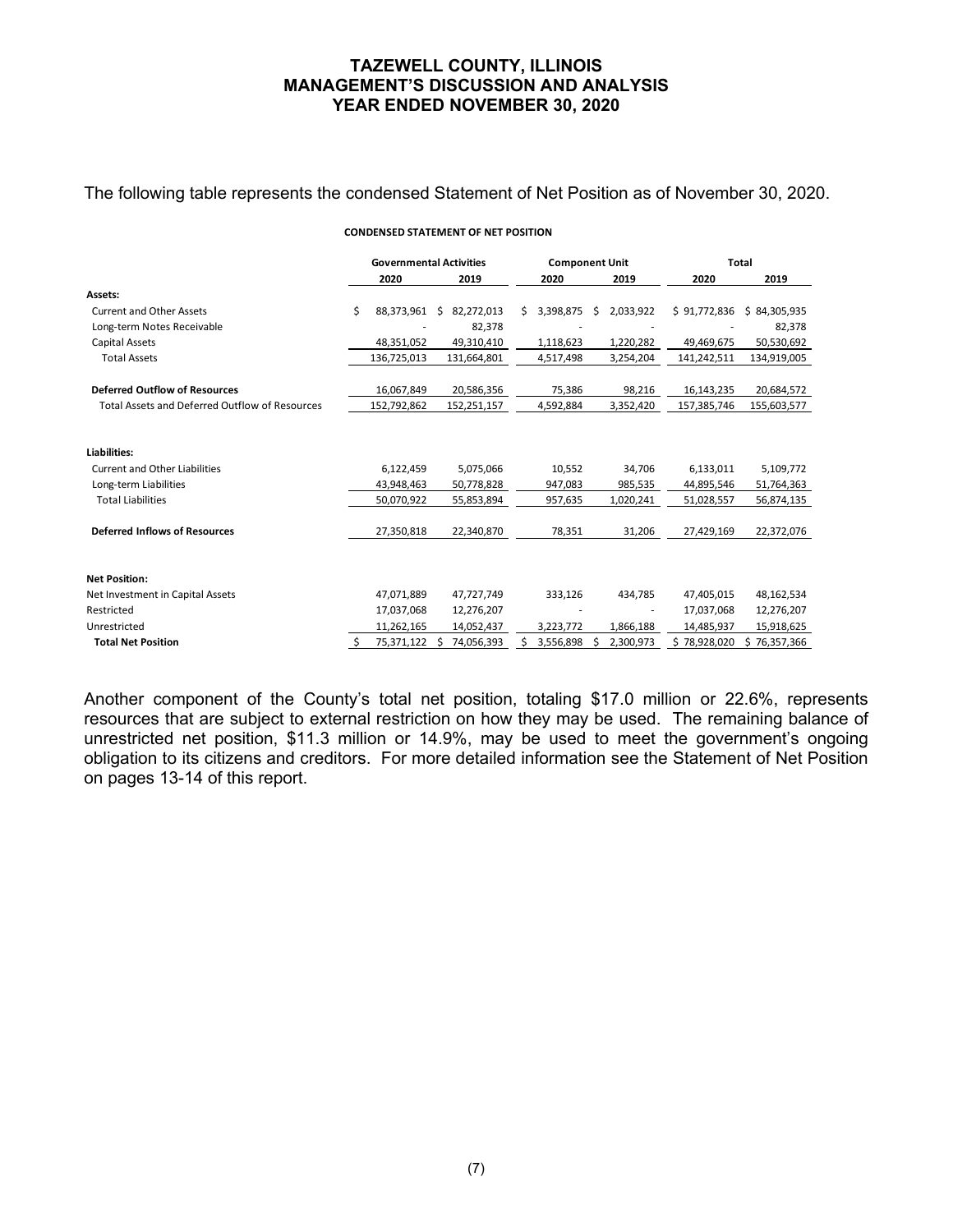#### The following table summarizes the revenues and expenses of the County's activities:

#### **TAZEWELL COUNTY'S CHANGES IN NET POSITION**

|                                                         | <b>Governmental Activities</b> |              | <b>Component Unit</b> |           | <b>Total</b> |            |  |
|---------------------------------------------------------|--------------------------------|--------------|-----------------------|-----------|--------------|------------|--|
|                                                         | 2020                           | 2019         | 2020                  | 2019      | 2020         | 2019       |  |
| Revenues:                                               |                                |              |                       |           |              |            |  |
| Program Revenues:                                       |                                |              |                       |           |              |            |  |
| <b>Charges for Services</b>                             | 7,860,727                      | 8,437,592    | 2,152,269             | 2,070,368 | 10,012,996   | 10,507,960 |  |
| <b>Operating Grants</b>                                 | 7,993,601                      | 6,194,376    | 648,618               |           | 8,642,219    | 6,194,376  |  |
| Capital Grants                                          | 654,166                        | 180,563      |                       |           | 654,166      | 180,563    |  |
| General Revenues:                                       |                                |              |                       |           |              |            |  |
| <b>Property Taxes</b>                                   | 14,626,007                     | 14, 237, 715 |                       |           | 14,626,007   | 14,237,715 |  |
| Sales Tax/Retailer's Occupation Taxes                   | 12,363,445                     | 12,695,727   |                       |           | 12,363,445   | 12,695,727 |  |
| Motor Fuel Taxes                                        | 7,836,775                      | 3,539,966    |                       |           | 7,836,775    | 3,539,966  |  |
| <b>State Income Taxes</b>                               | 2,777,536                      | 2,723,242    |                       |           | 2,777,536    | 2,723,242  |  |
| Personal Property Replacement Taxes                     | 1,408,894                      | 1,562,989    |                       |           | 1,408,894    | 1,562,989  |  |
| <b>Other Taxes</b>                                      | 1,220,479                      | 998,806      |                       |           | 1,220,479    | 998,806    |  |
| <b>Unrestricted Interest Earnings</b>                   | 318,408                        | 871,767      | 6,175                 | 16,506    | 324,583      | 888,273    |  |
| Miscellaneous                                           | 737,317                        | 672,918      | 2,294                 | 8         | 739,611      | 672,926    |  |
| <b>Total Revenues</b>                                   | 57,797,355                     | 52,115,661   | 2,809,356             | 2,086,882 | 60,606,711   | 54,202,543 |  |
| Expenses:                                               |                                |              |                       |           |              |            |  |
| Judicial                                                | 10,882,014                     | 11,606,173   |                       |           | 10,882,014   | 11,606,173 |  |
| Public Safety and Corrections                           | 18, 131, 162                   | 18,777,573   |                       |           | 18, 131, 162 | 18,777,573 |  |
| <b>Community Development</b>                            | 1,282,015                      | 490,918      |                       |           | 1,282,015    | 490,918    |  |
| Highways                                                | 10,299,596                     | 7,007,519    |                       |           | 10,299,596   | 7,007,519  |  |
| <b>Health and Welfare</b>                               | 8,859,484                      | 10,659,538   |                       |           | 8,859,484    | 10,659,538 |  |
| <b>General Governmental Services</b>                    | 6,975,633                      | 5,070,823    |                       |           | 6,975,633    | 5,070,823  |  |
| <b>Interest Expense</b>                                 | 52,722                         | 194,732      |                       |           | 52,722       | 194,732    |  |
| <b>Emergency Telephone System Board</b>                 |                                |              | 1,553,431             | 1,341,148 | 1,553,431    | 1,341,148  |  |
| <b>Total Expenses</b>                                   | 56,482,626                     | 53,807,276   | 1,553,431             | 1,341,148 | 58,036,057   | 55,148,424 |  |
| Change in Net Position                                  | 1,314,729                      | (1,691,615)  | 1,255,925             | 745,734   | 2,570,654    | (945, 881) |  |
| Net Position, Beginning of Year, as Previously Reported | 74,056,393                     | 75,748,008   | 2,300,973             | 1,555,239 | 76, 357, 366 | 77,303,247 |  |
| Net Position, End of Year                               | 75,371,122                     | 74,056,393   | 3,556,898             | 2,300,973 | 78,928,020   | 76,357,366 |  |

General revenues for the County's governmental activities are derived from a number of different sources which are dependent on different financial factors. As illustrated in the following chart, the majority of revenues are derived from property taxes (25.3%), sales/retailers occupational taxes (21.4%), Operating Grants (13.8%), Motor Fuel Taxes (13.6%) and Charges for Services (13.6%).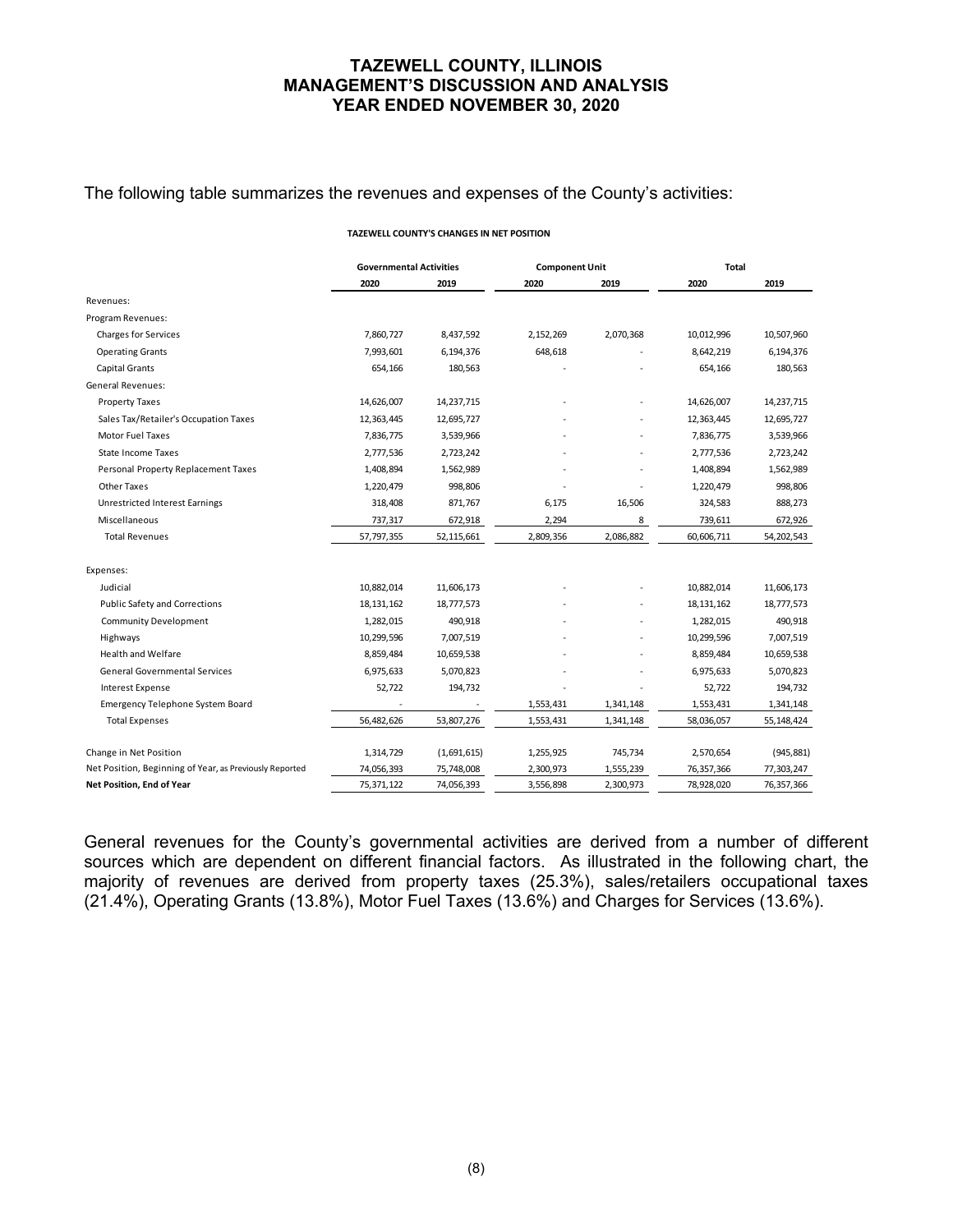

# **Governmental Activities – Revenues by Source**

The chart below shows the expenses by activity type for the governmental activities for the County during Fiscal Year 2020. For the Fiscal Year Ended November 30, 2020, governmental activity expenses totaled \$56,482,626, an increase of \$2,675,350 or 5.0% when compared to Fiscal Year 2019. The majority of that increase was reflected in Highways, General Governmental Services, and Community Development which showed a \$3.3 million, \$1.9 million and \$8 hundred thousand increase, respectively. Some of the increase in those expenses was offset by a decrease in Health & Welfare, Judicial and Public Safety & Corrections.

Public Safety & Correction expenses constituted the largest single category of expenses within the governmental activities totaling \$18,131,162, or 32.1% of total expenses. Judicial expenses were the next largest at \$10,882,014 (19.3%), followed by Highways expenses of \$10,299,596 (18.2%) and Health & Welfare expenses of \$8,859,484 (15.7%).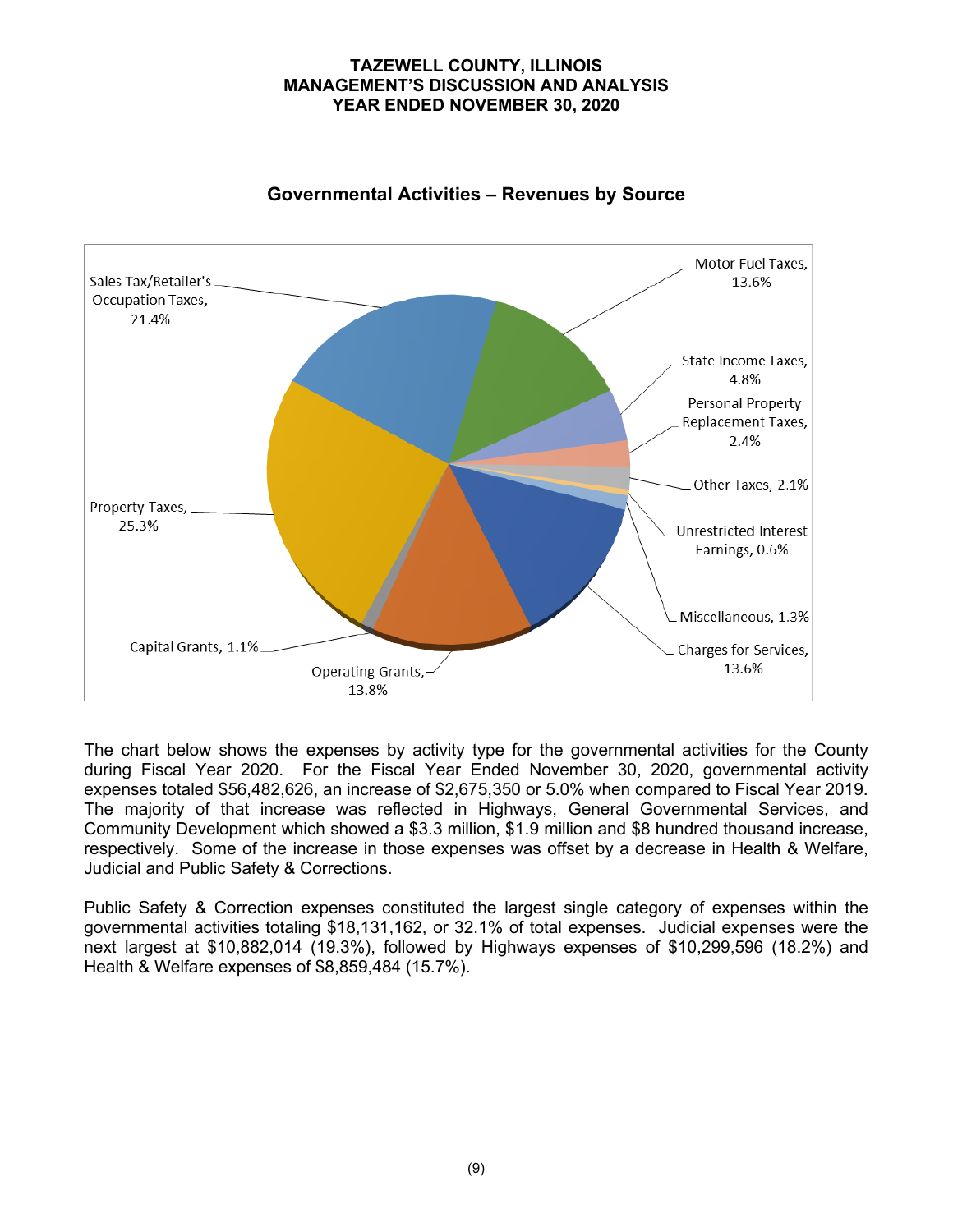

# **Governmental Activities – Expenses by Activity Type**

# **Financial Analysis of the County's Funds**

As noted earlier, the County uses fund accounting to ensure and demonstrate compliance with financerelated legal requirements.

As of November 30, 2020, the County's governmental funds reported combined ending fund balances of \$60,937,413 which is an increase of \$4,789,536 from the prior year fund balances.

The General Fund is the County's primary operating fund and the largest source of day-to-day service delivery. The total General Fund balance increased from \$23,524,505 at the end of Fiscal Year 2019 to \$23,586,263 at the end of Fiscal Year 2020. Expenditures were \$534,358 more than revenues in 2020.

The Tort Judgment Fund is a special revenue fund used to account for revenues derived from specific taxes for risk of loss incurred by the County. The ending fund balance for the Tort Judgment Fund decreased from \$1,557,696 in Fiscal Year 2019 to \$1,549,261 in Fiscal Year 2020, a \$8,435 decrease.

The County Health Fund is a special revenue fund that accounts for the operations of the Tazewell County Health Department. The County Health Fund ended the year with a fund balance of \$3,267,703, representing a decrease of \$16,977 for Fiscal Year 2020.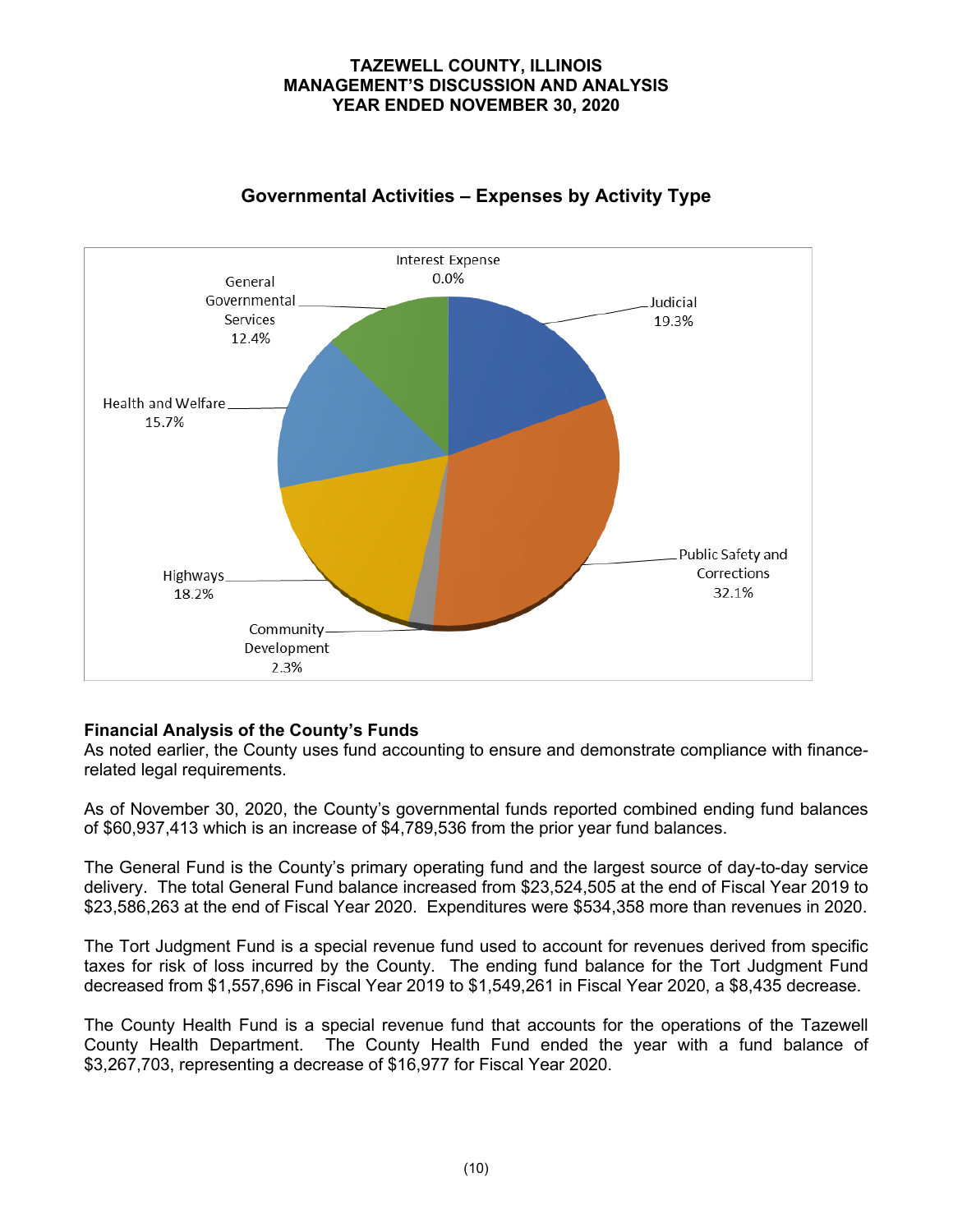# **Budgetary Highlights**

During Fiscal Year 2020, the County made amendments to the budget within the funds but those amendments did not alter the total budgeted amount for the year.

#### **Capital Asset Administration**

The County's investment in capital assets net of accumulated depreciation for its primary government and discretely presented component unit as of November 30, 2020 was \$49,469,675. This investment in capital assets includes land, land improvements, buildings and building improvements, furnishings and equipment, infrastructure, and construction in progress as detailed below:

|                                 |                           |            | <b>Discretely Presented</b> |           |            |            |  |  |
|---------------------------------|---------------------------|------------|-----------------------------|-----------|------------|------------|--|--|
|                                 | <b>Primary Government</b> |            | Component Unit              |           | Total      |            |  |  |
|                                 | 2020                      | 2019       | 2020                        | 2019      | 2020       | 2019       |  |  |
| Land                            | 1,735,715                 | 1,735,715  |                             |           | 1,735,715  | 1,735,715  |  |  |
| <b>Construction in Progress</b> | 719,987                   | 595,876    |                             |           | 719,987    | 595,876    |  |  |
| <b>Buildings and Building</b>   |                           |            |                             |           |            |            |  |  |
| Improvements                    | 17,879,216                | 18,469,287 |                             | ٠         | 17,879,216 | 18,469,287 |  |  |
| Land Improvements               | 439,102                   | 440,239    |                             |           | 439,102    | 440,239    |  |  |
| Furnishings and Equipment       | 5,744,560                 | 5,693,027  | 1,118,623                   | 1,220,282 | 6,863,183  | 6,913,309  |  |  |
| Infrastructure                  | 21,832,472                | 22,376,266 |                             |           | 21,832,472 | 22,376,266 |  |  |
| <b>Total</b>                    | 48,351,052                | 49,310,410 | 1,118,623                   | 1,220,282 | 49,469,675 | 50,530,692 |  |  |

**Capital Assets November 30, 2020** (net of depreciation)

Additional information on the County's capital assets can be found in Note 5 on pages 38-39 of this report.

#### **Long-Term Debt**

As of November 30, 2020, Tazewell County's total governmental activities long-term debt liabilities were \$4,090,071. This includes \$614,679 from a line of credit for capital repairs, \$2,810,908 from a line of credit related to the Heritage Lake Project which is not owned by Tazewell County, \$96,076 in general obligation debt certificates and \$568,408 in capital leases for a wheel loader, a backhoe, telephone and copier equipment.

Additional information on long-term debt activity can be found in Note 6 on pages 39-42 of this report.

#### **Deferred Outflows of Resources**

As of November 30, 2020, the County had deferred outflows of resources related to pension and OPEB expense to be recognized in future periods and for pension contributions made after the measurement dates of \$5,779,978 and \$10,287,871, respectively.

Additional information on deferred outflows of resources related to pension activity can be found in Note 10 on pages 44-49 of this report.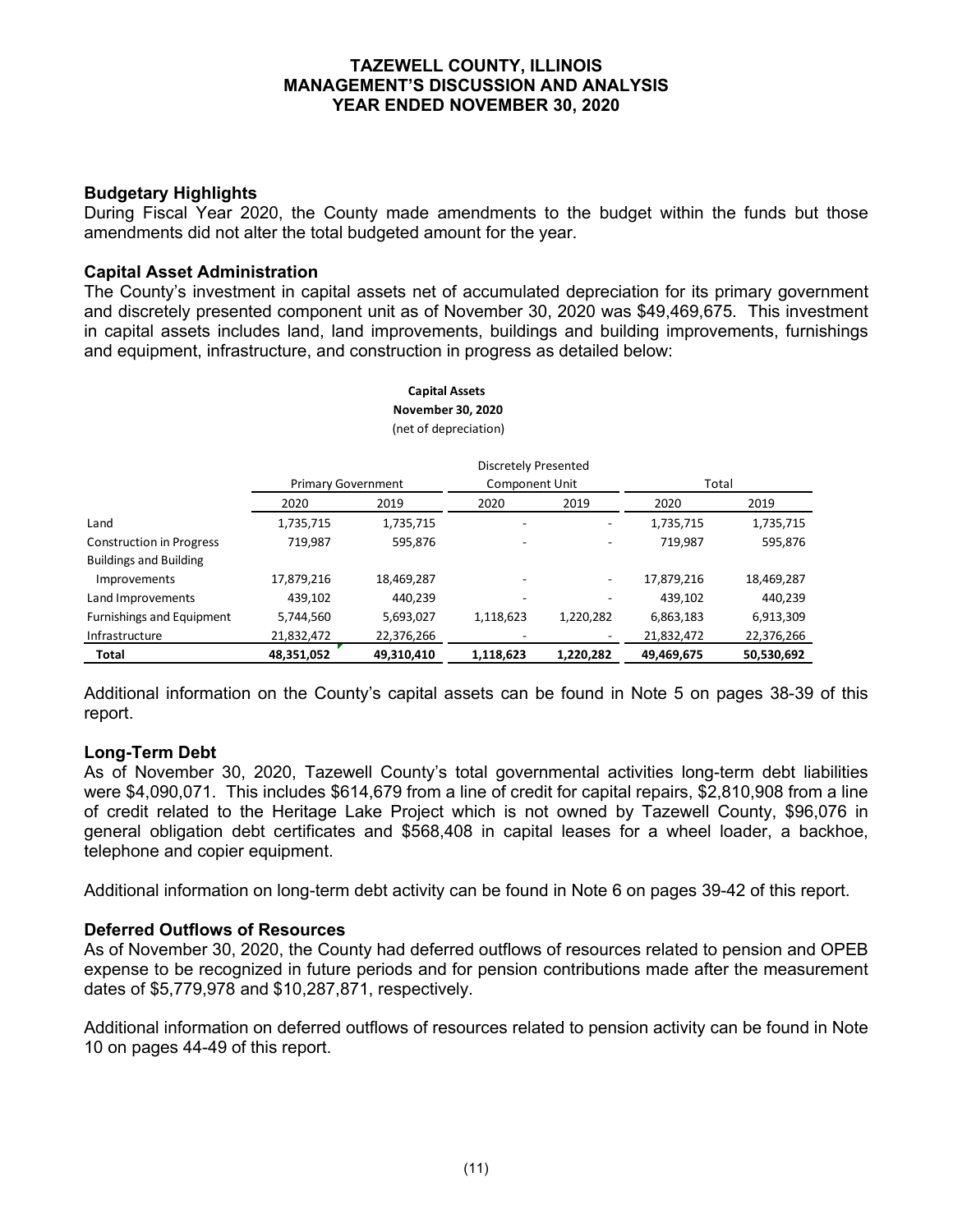## **Deferred Inflows of Resources**

The County had deferred inflows of resources related to property taxes receivable recorded in the current year for which the revenue will be received in subsequent year of \$15,081,799. The County also had deferred inflows of resources related to pension and OPEB expense to be recognized in future periods of \$8,244,255 and \$4,024,764, respectively.

Additional information on deferred inflows of resources related to property taxes, pension activity and OPEB activity can be found in Note 3 on page 36, Note 10 on pages 44-49 and Note 11 on pages 50- 52, respectively.

## **Economic Factors and Conditions**

The equalized assessed valuation (EAV) of taxable property in Tazewell County, for taxes payable in 2020, increased by approximately 0.57% to \$2.77 billion. Residential properties made up 68.8% of the EAV, while commercial and industrial development constituted 22.4% and farmland 8.1%.

According to the Illinois Department of Employment Security, the unemployment rate in Tazewell County increased from 4.4% in 2019 to 8.1% in 2020. In comparison, the unemployment rate in the State of Illinois was 4.0% in 2019 and 9.5% in 2020 while the average unemployment rate United States was 3.7% in 2019 and 8.1% in 2020.

The State of Illinois is an unknown variable with regards to Tazewell County's fiscal stability in the future. The County continues to closely monitor proposed legislation at the State level with a special focus on any discussions related to reductions, withholding and/or sweeping of state shared revenues. Examples of some areas the County is most concerned about include the State's distribution of the County's share of income, sales, personal property replacement taxes and motor fuel taxes, as well as grants and state reimbursements.

The declaration of the global pandemic by the World Health Organization and subsequent stay at home order issued for the State of Illinois in March 2020 will have a significant impact on the United States, State of Illinois and Tazewell County. At this time, the full impact of this pandemic on the local economy cannot be estimated. The situation will continue to be assessed as it progresses and appropriate actions will be taken to minimize the impact as necessary.

In early May 2021, the U.S. Department of the Treasury announced the launch of the Coronavirus State and Local Fiscal Recovery Funds, established by the American Rescue Plan Act of 2021, to provide \$350 billion in emergency funding for eligible state, local, territorial, and Tribal governments. Tazewell County will receive a total of \$25 million from this emergency funding. In late May 2021, Tazewell County received the first tranche of funding in the amount of \$12.8 million and is expected to receive the additional \$12.8 million in May 2022. The Treasury has provided interim guidance on how these funds can be used to respond to acute pandemic response needs, fill governmental revenue shortfalls, and support the communities and populations hardest-hit by the COVID-19 crisis. Tazewell County has formed an Ad-Hoc ARPA Committee comprised of all the Chairpersons of the Tazewell County Board Standing Committees to oversee how these funds are expended while prioritizing the needs of Tazewell County.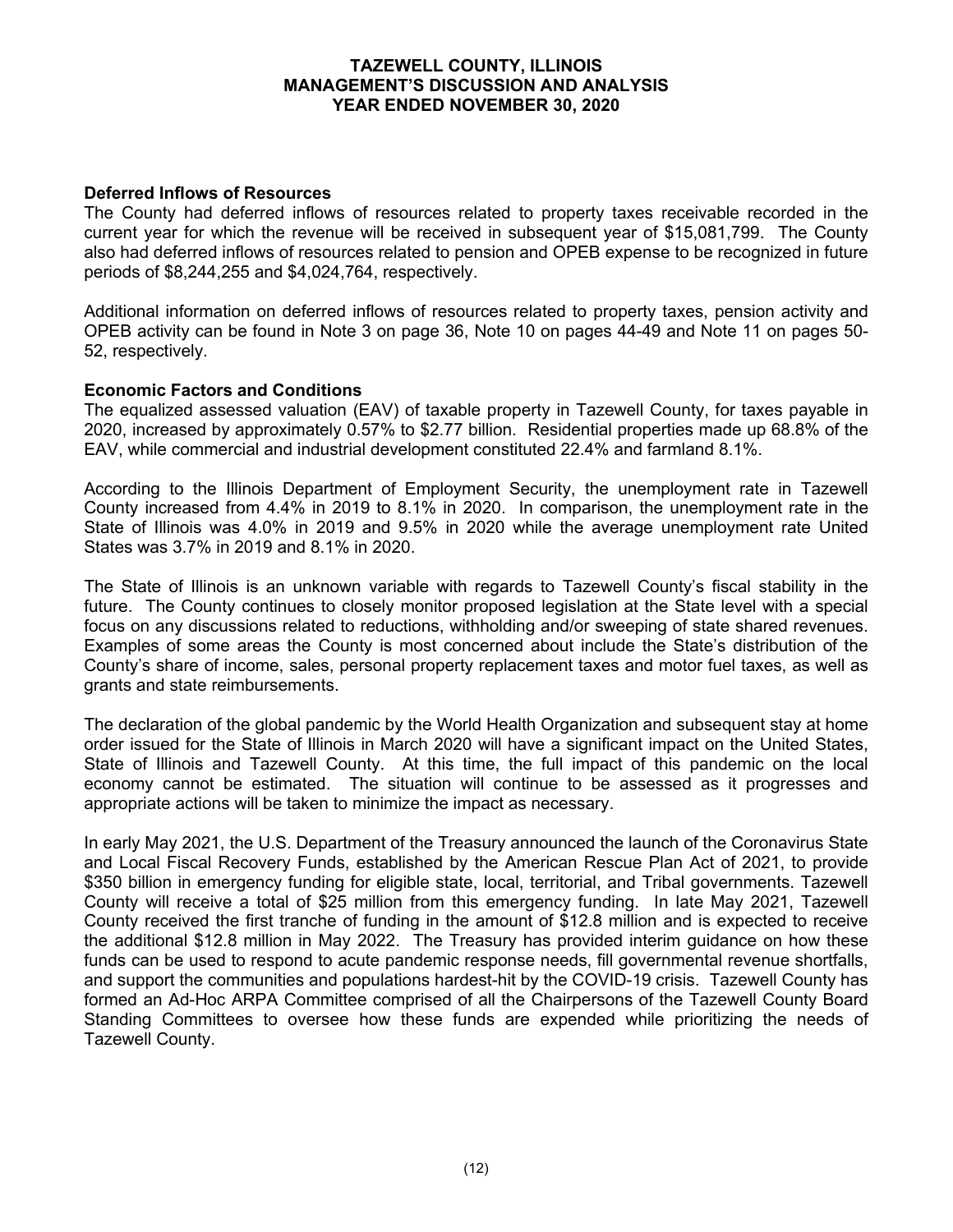# **TAZEWELL COUNTY, ILLINOIS STATEMENT OF NET POSITION NOVEMBER 30, 2020**

|                                              |    | Primary      |    | <b>Component Unit</b> |                   |
|----------------------------------------------|----|--------------|----|-----------------------|-------------------|
|                                              |    | Government   |    | Emergency             | Total             |
|                                              |    | Governmental |    | Telephone             | Reporting         |
| ASSETS AND DEFERRED OUTFLOWS OF RESOURCES    |    | Activities   |    | System Board          | Entity            |
| <b>CURRENT ASSETS</b>                        |    |              |    |                       |                   |
| Cash                                         | \$ | 57,830,635   | \$ | 2,766,917             | \$<br>60,597,552  |
| Investments                                  |    | 7.480.786    |    |                       | 7,480,786         |
| Receivables:                                 |    |              |    |                       |                   |
| <b>Property Taxes</b>                        |    | 15,081,799   |    |                       | 15,081,799        |
| State of Illinois                            |    | 7,720,555    |    |                       | 7,720,555         |
| Other                                        |    | 74,313       |    | 631,958               | 706,271           |
| <b>Prepaid Expenses</b>                      |    | 61,651       |    |                       | 61,651            |
| <b>Accrued Interest Receivable</b>           |    | 45,734       |    |                       | 45,734            |
| Inventory, at Cost                           |    | 78,488       |    |                       | 78,488            |
| <b>Total Current Assets</b>                  |    | 88,373,961   |    | 3,398,875             | 91,772,836        |
| <b>NONCURRENT ASSETS</b>                     |    |              |    |                       |                   |
| Capital Assets, Not Depreciated              |    | 2,455,702    |    |                       | 2,455,702         |
| Capital Assets, Net                          |    | 45,895,350   |    | 1,118,623             | 47,013,973        |
| <b>Total Noncurrent Assets</b>               |    | 48,351,052   |    | 1,118,623             | 49,469,675        |
| <b>Total Assets</b>                          |    | 136,725,013  |    | 4,517,498             | 141,242,511       |
| <b>DEFERRED OUTFLOWS OF RESOURCES</b>        |    |              |    |                       |                   |
| Deferred Amount Related to Pension Liability |    | 5,779,978    |    | 47,200                | 5,827,178         |
| Deferred Amount Related to OPEB Liability    |    | 10,287,871   |    | 28,186                | 10,316,057        |
| <b>Total Deferred Outflows of Resources</b>  |    | 16,067,849   |    | 75,386                | 16, 143, 235      |
| <b>Total Assets and Deferred Outflows</b>    |    |              |    |                       |                   |
| of Resources                                 | S  | 152,792,862  | S  | 4,592,884             | \$<br>157,385,746 |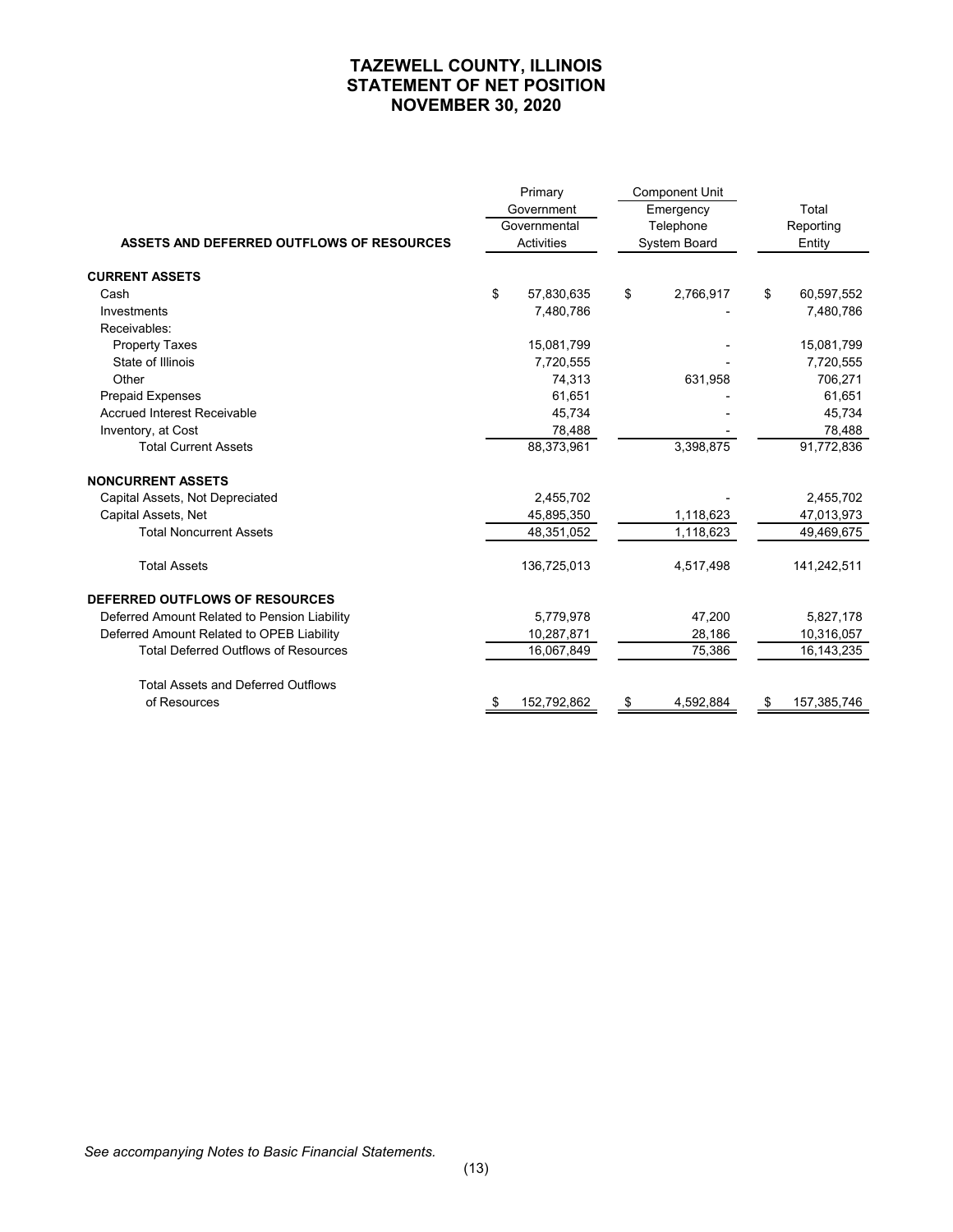# **TAZEWELL COUNTY, ILLINOIS STATEMENT OF NET POSITION (CONTINUED) NOVEMBER 30, 2020**

|                                                                       | Primary           | <b>Component Unit</b> |                   |
|-----------------------------------------------------------------------|-------------------|-----------------------|-------------------|
|                                                                       | Government        | Emergency             | Total             |
| LIABILITIES, DEFERRED INFLOWS OF                                      | Governmental      | Telephone             | Reporting         |
| <b>RESOURCES, AND NET POSITION</b>                                    | Activities        | System Board          | Entity            |
|                                                                       |                   |                       |                   |
| <b>CURRENT LIABILITIES</b>                                            |                   |                       |                   |
| <b>Accounts Payable</b>                                               | \$<br>2,818,433   | \$<br>5,352           | \$<br>2,823,785   |
| Accrued Payroll and Related Costs                                     | 782,625           | 5,200                 | 787,825           |
| Flex Spending Payable                                                 | 29,563            |                       | 29,563            |
| Estimated Payable for Claims and Losses                               | 741,401           |                       | 741,401           |
| Due to Others                                                         | 46,027            |                       | 46,027            |
| <b>Trust Funds Due to Others</b>                                      | 487,009           |                       | 487,009           |
| <b>Unearned Revenue</b>                                               | 226,824           |                       | 226,824           |
| <b>Compensated Absences Payable</b>                                   | 7,120             |                       | 7,120             |
| Other Postemployment Benefit Liability                                | 295,255           |                       | 295,255           |
| <b>Debt Certificates</b>                                              | 28,667            |                       | 28,667            |
| Lines of Credit                                                       | 543,575           |                       | 543,575           |
| Capital Lease Obligation                                              | 115,960           |                       | 115,960           |
| <b>Total Current Liabilities</b>                                      | 6,122,459         | 10,552                | 6,133,011         |
| <b>NONCURRENT LIABILITIES</b>                                         |                   |                       |                   |
| <b>Compensated Absences Payable</b>                                   | 579,694           |                       | 579,694           |
| Net Pension Liability                                                 | 9,449,876         | 77,169                | 9,527,045         |
| Other Postemployment Benefit Liability                                | 30,517,024        | 84,417                | 30,601,441        |
| <b>Debt Certificates</b>                                              | 67,409            |                       | 67,409            |
| Lines of Credit                                                       | 2,882,012         |                       | 2,882,012         |
| Capital Lease Obligation                                              | 452,448           | 785,497               | 1,237,945         |
| <b>Total Noncurrent Liabilities</b>                                   | 43,948,463        | 947,083               | 44,895,546        |
| <b>Total Liabilities</b>                                              | 50,070,922        | 957,635               | 51,028,557        |
| DEFERRED INFLOWS OF RESOURCES                                         |                   |                       |                   |
| <b>Subsequent Year's Property Taxes</b>                               | 15,081,799        |                       | 15,081,799        |
| Deferred Amount Related to Pension Liability                          | 8,244,255         | 67,324                | 8,311,579         |
| Deferred Amount Related to OPEB Liability                             | 4,024,764         | 11,027                | 4,035,791         |
| <b>Total Deferred Inflows of Resources</b>                            | 27,350,818        | 78,351                | 27,429,169        |
| <b>NET POSITION</b>                                                   |                   |                       |                   |
| Net Investment in Capital Assets                                      | 47,071,889        | 333,126               | 47,405,015        |
| Restricted for:                                                       |                   |                       |                   |
| Judicial                                                              | 1,480,643         |                       | 1,480,643         |
| <b>Public Safety and Corrections</b>                                  | 636,858           |                       | 636,858           |
| Highways                                                              | 6,019,585         |                       | 6,019,585         |
| <b>Health and Welfare</b>                                             | 714,970           |                       | 714,970           |
| <b>General Governmental Services</b>                                  | 1,826,883         |                       | 1,826,883         |
| Retirement                                                            | 6,358,129         |                       | 6,358,129         |
| Unrestricted                                                          | 11,262,165        | 3,223,772             | 14,485,937        |
| <b>Total Net Position</b>                                             | 75,371,122        | 3,556,898             | 78,928,020        |
|                                                                       |                   |                       |                   |
| Total Liabilities, Deferred Inflows of Resources,<br>and Net Position | 152,792,862<br>\$ | 4,592,884<br>\$       | \$<br>157,385,746 |
|                                                                       |                   |                       |                   |

*See accompanying Notes to Basic Financial Statements.*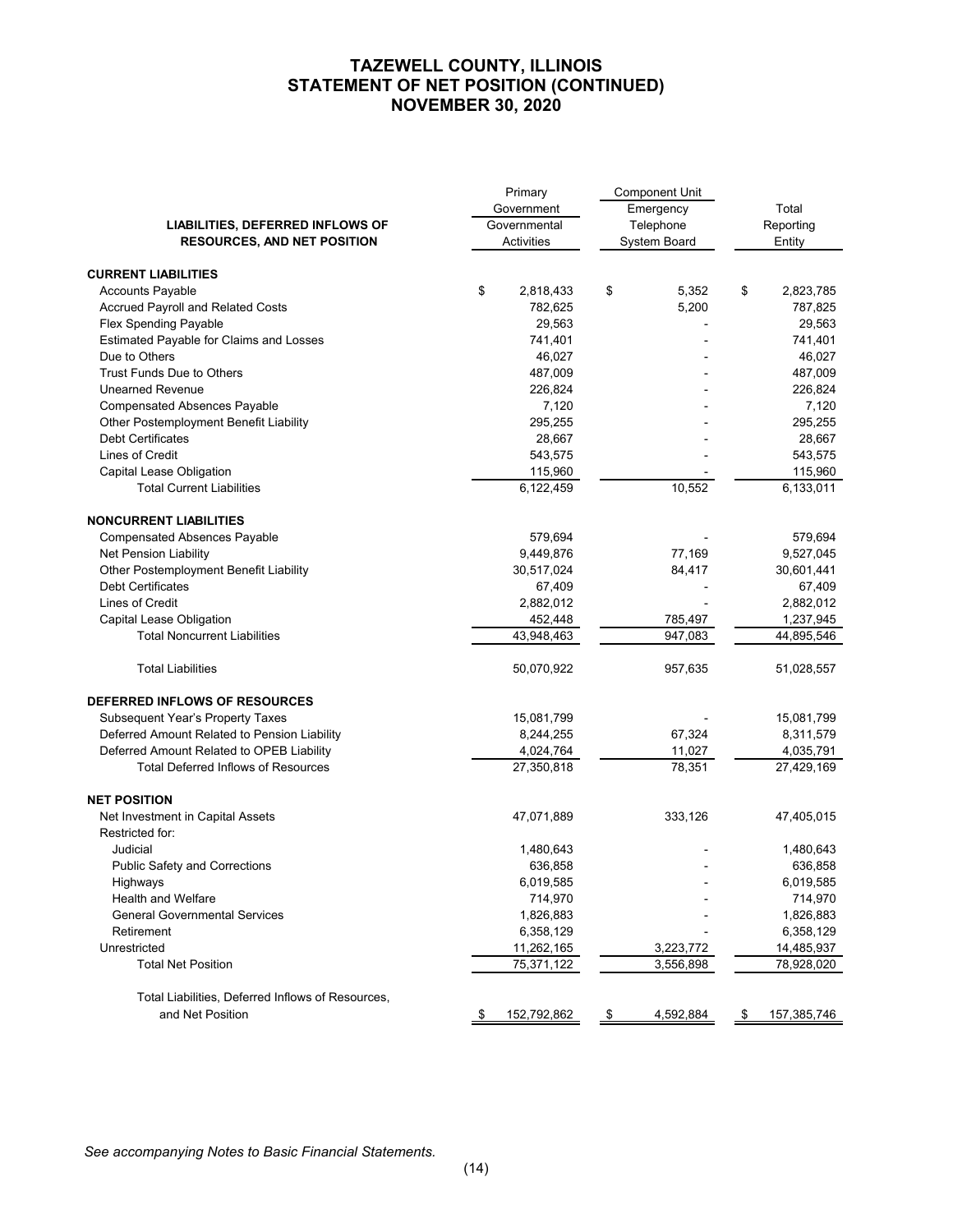# **TAZEWELL COUNTY, ILLINOIS STATEMENT OF ACTIVITIES YEAR ENDED NOVEMBER 30, 2020**

|                                       |                  |    |             |    |                  | Net Revenue (Expenses) |                             |                 |                   |
|---------------------------------------|------------------|----|-------------|----|------------------|------------------------|-----------------------------|-----------------|-------------------|
|                                       |                  |    |             |    | Program Revenues |                        | and Changes in Net Position |                 | Total             |
|                                       |                  |    | Charges for |    | Operating        | Capital                | Primary                     | Component       | Reporting         |
|                                       | <b>Expenses</b>  |    | Services    |    | Grants           | Grants                 | Government                  | Unit            | Entity            |
| <b>PRIMARY GOVERNMENT</b>             |                  |    |             |    |                  |                        |                             |                 |                   |
| <b>Governmental Activities:</b>       |                  |    |             |    |                  |                        |                             |                 |                   |
| Judicial                              | 10,882,014<br>\$ | \$ | 2,379,865   | \$ | 1,490,825        | \$                     | $(7,011,324)$ \$<br>\$      |                 | (7,011,324)<br>\$ |
| <b>Public Safety and Corrections</b>  | 18,131,162       |    | 1,039,266   |    | 1,144,030        | 61,670                 | (15,886,196)                |                 | (15,886,196)      |
| <b>Community Development</b>          | 1,282,015        |    | 144,994     |    |                  |                        | (1, 137, 021)               |                 | (1, 137, 021)     |
| Highways                              | 10,299,596       |    | 196,600     |    |                  |                        | (10, 102, 996)              |                 | (10, 102, 996)    |
| <b>Health and Welfare</b>             | 8,859,484        |    | 1,990,061   |    | 4,716,171        |                        | (2, 153, 252)               |                 | (2, 153, 252)     |
| <b>General Governmental Services</b>  | 6,975,633        |    | 2,109,941   |    | 642,575          | 592,496                | (3,630,621)                 |                 | (3,630,621)       |
| <b>Interest Expense</b>               | 52,722           |    |             |    |                  |                        | (52, 722)                   |                 | (52, 722)         |
| <b>Total Primary Government</b>       | \$ 56,482,626    |    | \$7,860,727 |    | \$ 7,993,601     | \$<br>654,166          | (39, 974, 132)              |                 | (39, 974, 132)    |
| <b>COMPONENT UNIT</b>                 |                  |    |             |    |                  |                        |                             |                 |                   |
| <b>Emergency Telephone</b>            |                  |    |             |    |                  |                        |                             |                 |                   |
| System Board                          | 1,553,431<br>S   | \$ | 2,152,269   | \$ | 648,618          | \$                     |                             | 1,247,456       | 1,247,456         |
| <b>GENERAL REVENUES</b>               |                  |    |             |    |                  |                        |                             |                 |                   |
| <b>Property Taxes</b>                 |                  |    |             |    |                  |                        | 14,626,007                  |                 | 14,626,007        |
| Sales Taxes/Retailers' Occupation     |                  |    |             |    |                  |                        |                             |                 |                   |
| Taxes                                 |                  |    |             |    |                  |                        | 12,363,445                  |                 | 12,363,445        |
| <b>Motor Fuel Tax Allotments</b>      |                  |    |             |    |                  |                        | 7,836,775                   |                 | 7,836,775         |
| <b>State Income Taxes</b>             |                  |    |             |    |                  |                        | 2,777,536                   |                 | 2,777,536         |
| <b>Personal Property</b>              |                  |    |             |    |                  |                        |                             |                 |                   |
| <b>Replacement Taxes</b>              |                  |    |             |    |                  |                        | 1,408,894                   |                 | 1,408,894         |
| <b>Other Taxes</b>                    |                  |    |             |    |                  |                        | 1,220,479                   |                 | 1,220,479         |
| <b>Unrestricted Interest Earnings</b> |                  |    |             |    |                  |                        | 318,408                     | 6,175           | 324,583           |
| Miscellaneous                         |                  |    |             |    |                  |                        | 737,317                     | 2,294           | 739,611           |
| <b>Total General Revenues</b>         |                  |    |             |    |                  |                        | 41,288,861                  | 8,469           | 41,297,330        |
| Change in Net Position                |                  |    |             |    |                  |                        | 1,314,729                   | 1,255,925       | 2,570,654         |
| <b>NET POSITION</b>                   |                  |    |             |    |                  |                        |                             |                 |                   |
| Beginning of Year                     |                  |    |             |    |                  |                        | 74,056,393                  | 2,300,973       | 76,357,366        |
| End of Year                           |                  |    |             |    |                  |                        | 75,371,122<br>\$            | \$<br>3,556,898 | \$78,928,020      |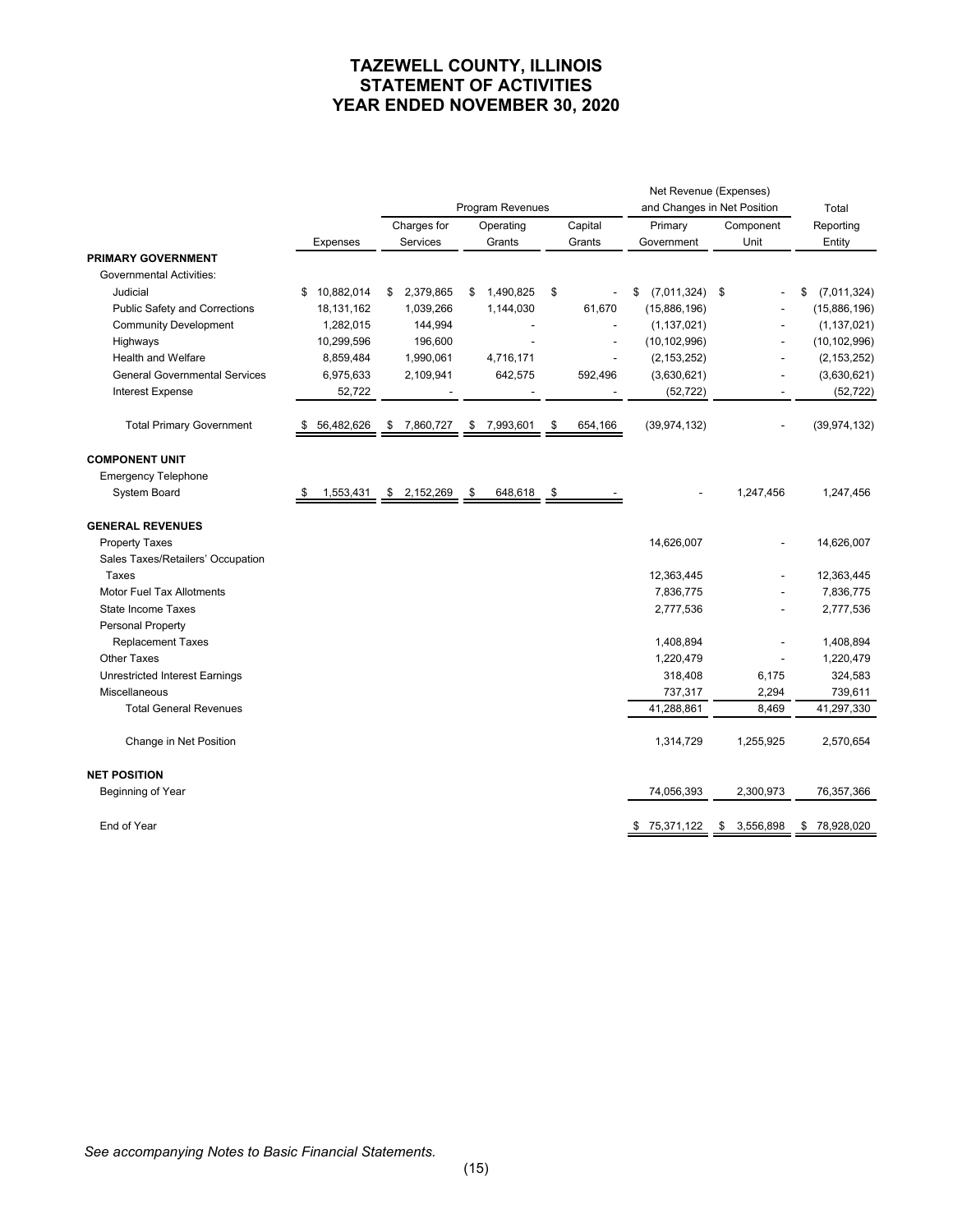# **TAZEWELL COUNTY, ILLINOIS GOVERNMENTAL FUNDS BALANCE SHEET NOVEMBER 30, 2020**

| <b>ASSETS</b>                                                           | General<br>Fund  | Tort<br>Judgment<br>Fund | County<br>Health<br>Fund | Nonmajor<br>Governmental<br>Funds     |    | Total<br>Governmental<br>Funds |
|-------------------------------------------------------------------------|------------------|--------------------------|--------------------------|---------------------------------------|----|--------------------------------|
| Cash                                                                    | \$<br>15,431,099 | \$<br>1,817,877          | \$<br>2,531,048          | \$<br>30,038,130                      | \$ | 49,818,154                     |
| Investments                                                             | 3,595,552        | 127,502                  | 629,363                  | 3,128,369                             |    | 7,480,786                      |
| Receivables:                                                            |                  |                          |                          |                                       |    |                                |
| <b>Property Taxes</b>                                                   | 5,704,595        | 1,810,323                | 958,002                  | 6,608,879                             |    | 15,081,799                     |
| State of Illinois                                                       | 6,542,562        |                          | 520,868                  | 657,125                               |    | 7,720,555                      |
| Other                                                                   | $\overline{a}$   |                          |                          | 74,313                                |    | 74,313                         |
| <b>Prepaid Expenses</b>                                                 | 54,137           |                          | 5,240                    | 2,274                                 |    | 61,651                         |
| <b>Accrued Interest Receivable</b>                                      | 44,647           |                          | 1,087                    |                                       |    | 45,734                         |
| Inventory, at Cost                                                      |                  |                          | 78,488                   |                                       |    | 78,488                         |
| Due from Other Funds                                                    | 135,809          |                          | 14,126                   | 161,491                               |    | 311,426                        |
| <b>Total Assets</b>                                                     | 31,508,401       | \$<br>3,755,702          | \$<br>4,738,222          | \$<br>40,670,581                      | S  | 80,672,906                     |
| LIABILITIES, DEFERRED INFLOWS OF<br><b>RESOURCES, AND FUND BALANCES</b> |                  |                          |                          |                                       |    |                                |
| <b>LIABILITIES</b>                                                      |                  |                          |                          |                                       |    |                                |
| <b>Accounts Payable</b>                                                 | \$<br>1,219,661  | \$<br>391,498            | \$<br>74,249             | \$<br>1,129,490                       | \$ | 2,814,898                      |
| Accrued Payroll and Related Costs                                       | 479,817          | 4,620                    | 193,822                  | 104,222                               |    | 782,481                        |
| Due to Other Funds                                                      |                  |                          | 17,857                   | 293,569                               |    | 311,426                        |
| Due to Others - Deferred Prosecution                                    | 24,220           |                          |                          |                                       |    | 24,220                         |
| Due to Others - Veteran Memorial                                        | 2,678            |                          |                          |                                       |    | 2,678                          |
| Trust Funds to Due Others                                               | 487,009          |                          |                          |                                       |    | 487,009                        |
| <b>Unearned Revenue</b>                                                 |                  |                          | 226,589                  | 235                                   |    | 226,824                        |
| <b>Total Liabilities</b>                                                | 2,213,385        | 396,118                  | 512,517                  | 1,527,516                             |    | 4,649,536                      |
| DEFERRED INFLOWS OF RESOURCES                                           |                  |                          |                          |                                       |    |                                |
| Subsequent Year's Property Taxes                                        | 5,704,595        | 1,810,323                | 958,002                  | 6,608,879                             |    | 15,081,799                     |
| Unavailable Revenue                                                     | 4,158            |                          |                          |                                       |    | 4,158                          |
| <b>Total Deferred Inflows of Resources</b>                              | 5,708,753        | 1,810,323                | 958,002                  | 6,608,879                             |    | 15,085,957                     |
| <b>FUND BALANCES</b>                                                    |                  |                          |                          |                                       |    |                                |
| Nonspendable:                                                           |                  |                          |                          |                                       |    |                                |
| Inventory                                                               |                  |                          | 78,488                   |                                       |    | 78,488                         |
| <b>Prepaid Expenses</b>                                                 | 54,137           |                          | 5,240                    | 2,274                                 |    | 61,651                         |
| Restricted for:                                                         |                  |                          |                          |                                       |    |                                |
| Judicial                                                                |                  |                          |                          | 1,480,643                             |    | 1,480,643                      |
| <b>Public Safety and Corrections</b>                                    |                  |                          |                          | 636,858                               |    | 636,858                        |
| Highways                                                                |                  |                          |                          | 6,019,585                             |    | 6,019,585                      |
| Health and Welfare                                                      |                  |                          |                          | 714,970                               |    | 714,970                        |
| <b>General Governmental Services</b>                                    |                  | 892,394                  |                          | 930,331                               |    | 1,822,725                      |
| Retirement                                                              |                  |                          |                          | 6,358,129                             |    | 6,358,129                      |
| Committed to:                                                           |                  |                          |                          |                                       |    |                                |
| <b>Public Safety and Corrections</b>                                    | 252,740          |                          |                          |                                       |    | 252,740                        |
| Assigned to:                                                            |                  |                          |                          |                                       |    |                                |
| Judicial                                                                | 456,607          |                          |                          | 606,277                               |    | 1,062,884                      |
| Public Safety and Corrections                                           | 113,732          |                          |                          | 211,635                               |    | 325,367                        |
| Highways                                                                |                  |                          |                          | 12,482,253                            |    | 12,482,253                     |
| Health and Welfare                                                      |                  |                          | 3,183,975                | 2,072,719                             |    | 5,256,694                      |
| <b>General Governmental Services</b>                                    |                  | 656,867                  |                          | 1,029,394                             |    | 1,686,261                      |
| <b>Working Cash</b>                                                     | 450,758          |                          |                          |                                       |    | 450,758                        |
| Unassigned                                                              | 22,258,289       |                          |                          | (10, 882)                             |    | 22,247,407                     |
| <b>Total Fund Balances</b>                                              | 23,586,263       | 1,549,261                | 3,267,703                | 32,534,186                            |    | 60,937,413                     |
| Total Liabilities, Deferred Inflows of Resources, and                   |                  |                          |                          |                                       |    |                                |
| <b>Fund Balances</b>                                                    | $$31,508,401$ \$ | $3,755,702$ \$           |                          | 4,738,222 \$ 40,670,581 \$ 80,672,906 |    |                                |

*See accompanying Notes to Basic Financial Statements.*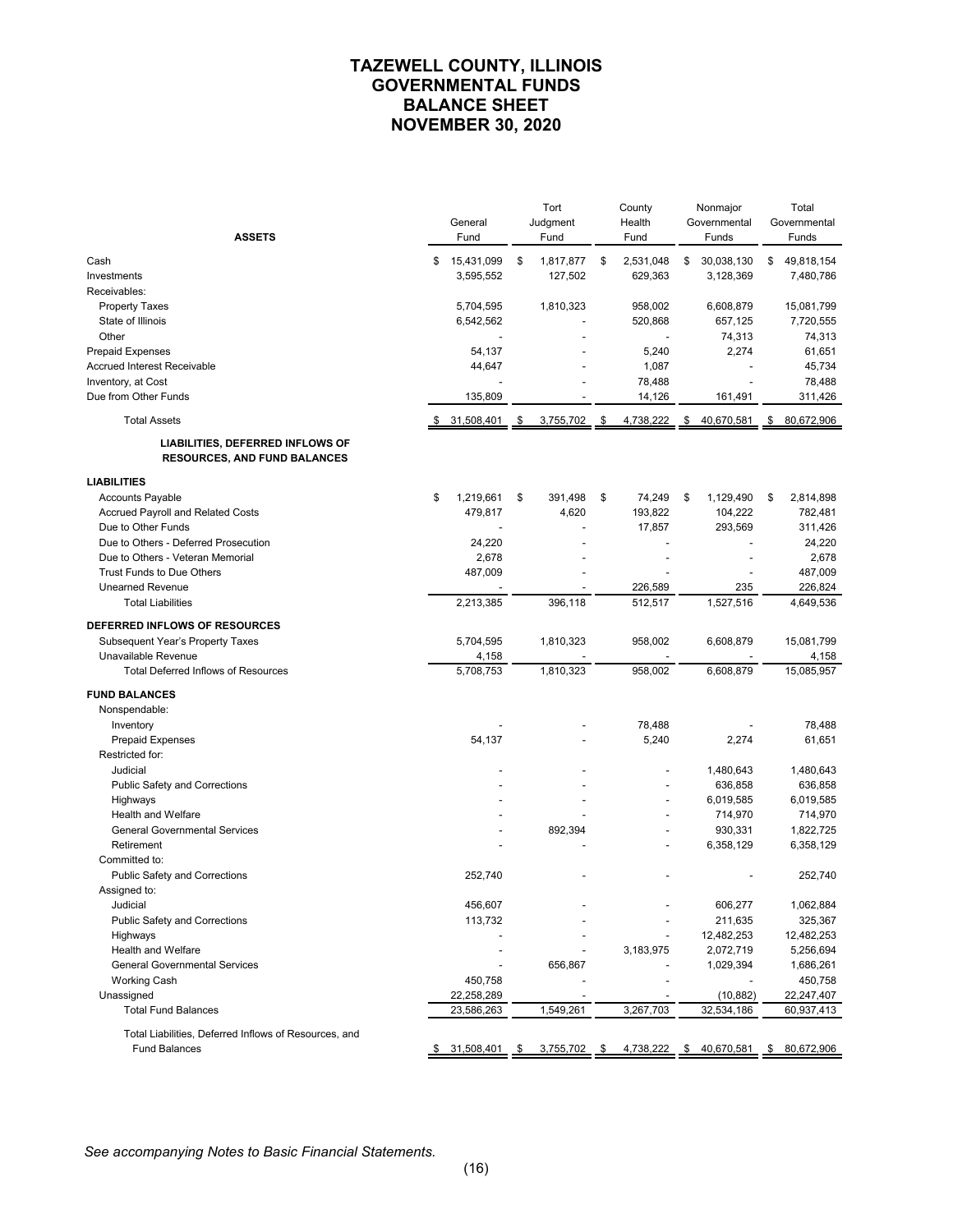# **TAZEWELL COUNTY, ILLINOIS RECONCILIATION OF GOVERNMENTAL FUNDS BALANCE SHEET TO STATEMENT OF NET POSITION NOVEMBER 30, 2020**

| <b>Total Fund Balances - Governmental Funds</b>                                                                                                                                                                                                                    |                                                           | \$<br>60,937,413 |
|--------------------------------------------------------------------------------------------------------------------------------------------------------------------------------------------------------------------------------------------------------------------|-----------------------------------------------------------|------------------|
| Amounts reported for governmental activities in the statement of net<br>position are different because:                                                                                                                                                            |                                                           |                  |
| Capital assets used in governmental activities are not financial<br>resources and, therefore, are not reported as assets in the<br>governmental funds. The cost of the assets and related accumulated<br>depreciation is as follows:                               |                                                           |                  |
| <b>Cost of Capital Assets</b><br><b>Accumulated Depreciation</b>                                                                                                                                                                                                   | \$112,508,047<br>64,156,995                               | 48,351,052       |
| Receivables that are not available to pay for current period<br>expenditures are reported as deferred inflows of resources<br>in the governmental funds.                                                                                                           |                                                           | 4,158            |
| Deferred Outflows of Resources for Net Pension Liability                                                                                                                                                                                                           |                                                           | 5,779,978        |
| Deferred Inflows of Resources for Net Pension Liability                                                                                                                                                                                                            |                                                           | (8,244,255)      |
| Deferred Outflows of Resources for Total Other Postemployment<br><b>Benefit Liability</b>                                                                                                                                                                          |                                                           | 10,287,871       |
| Deferred Inflows of Resources for Total Other Postemployment<br><b>Benefit Liability</b>                                                                                                                                                                           |                                                           | (4,024,764)      |
| An internal service fund is used by the County to charge the costs of<br>medical and dental plans to the individual funds. The assets and<br>liabilities of the internal service fund are included in governmental<br>activities in the statement of net position. |                                                           | 7,218,709        |
| Certain liabilities are not due and payable in the current period and,<br>therefore, are not reported as liabilities in the governmental funds.<br>These liabilities consist of the following:                                                                     |                                                           |                  |
| <b>Compensated Absences Payable</b><br><b>Net Pension Liability</b><br><b>Total Other Postemployment Benefit Liability</b><br><b>Debt Certificates</b><br><b>Lines of Credit</b>                                                                                   | 586,814<br>9,449,876<br>30,812,279<br>96,076<br>3,425,587 |                  |
| <b>Capital Lease Obligation</b>                                                                                                                                                                                                                                    | 568,408                                                   | (44,939,040)     |
| Net Position of Governmental Activities                                                                                                                                                                                                                            |                                                           | \$<br>75,371,122 |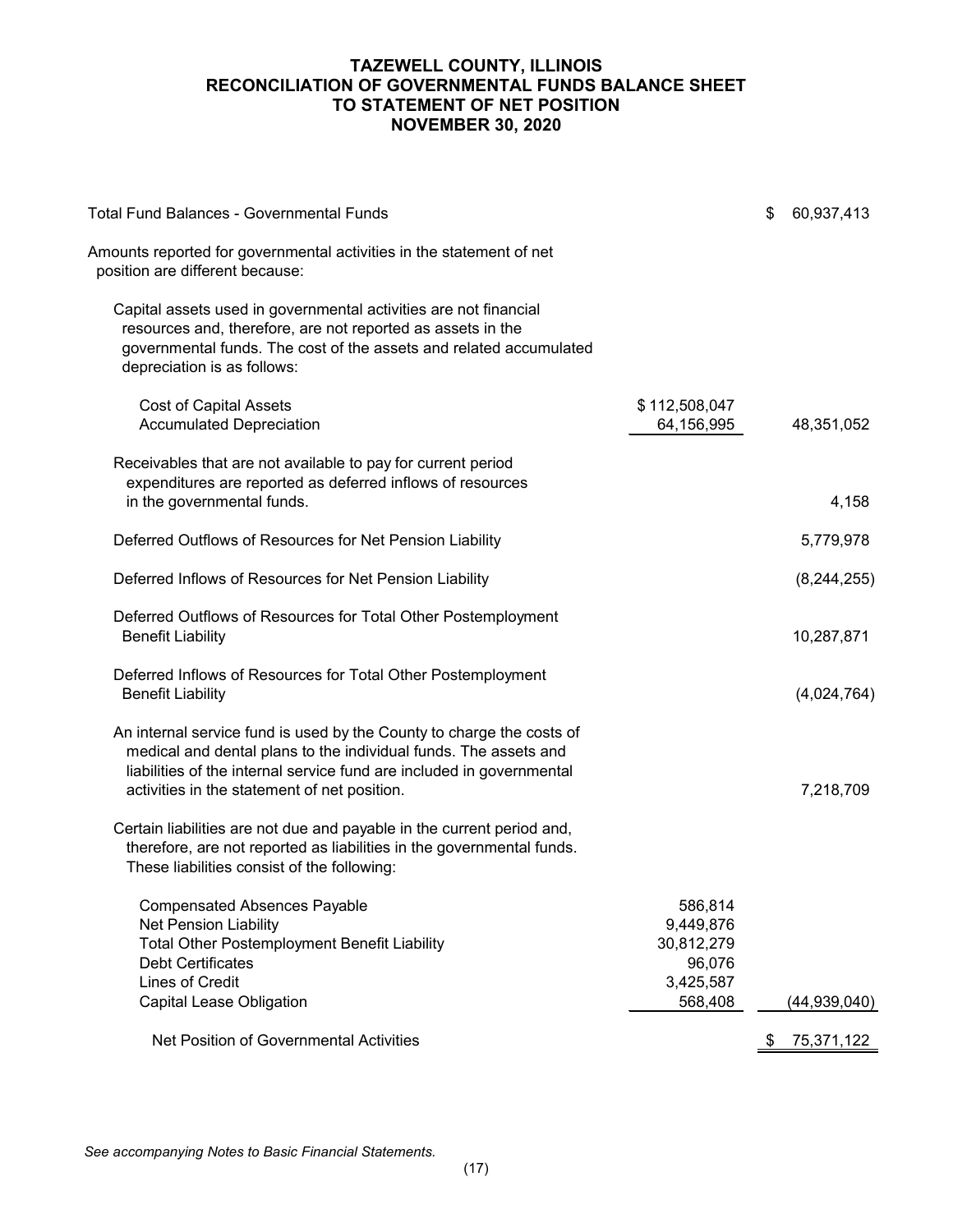# **TAZEWELL COUNTY, ILLINOIS GOVERNMENTAL FUNDS STATEMENT OF REVENUES, EXPENDITURES, AND CHANGES IN FUND BALANCES YEAR ENDED NOVEMBER 30, 2020**

|                                                   | General<br>Fund | Tort<br>Judgment<br>Fund | County<br>Health<br>Fund | Nonmajor<br>Governmental<br>Funds | Total<br>Governmental<br>Funds |
|---------------------------------------------------|-----------------|--------------------------|--------------------------|-----------------------------------|--------------------------------|
| <b>REVENUES</b>                                   |                 |                          |                          |                                   |                                |
| <b>Property Taxes</b>                             | \$<br>5,420,153 | \$<br>2,070,488          | \$<br>904,953            | \$<br>6,230,413                   | \$<br>14,626,007               |
| Sales Taxes/Retailers' Occupation Taxes           | 10,436,508      |                          |                          | 1,926,937                         | 12,363,445                     |
| Intergovernmental                                 | 8,621,550       |                          | 4,260,351                | 9,009,550                         | 21,891,451                     |
| Loan Repayment                                    | 140,476         |                          |                          | 3,603                             | 144.079                        |
| <b>Licenses and Permits</b>                       | 785,096         |                          |                          |                                   | 785,096                        |
| <b>Charges for Services</b>                       | 3,138,894       |                          | 457,295                  | 2,866,455                         | 6,462,644                      |
| <b>Fines and Forfeitures</b>                      | 110,732         |                          |                          | 64,925                            | 175,657                        |
| Interest                                          | 178,902         | 170                      | 15,823                   | 94,852                            | 289,747                        |
| Miscellaneous                                     | 437,330         |                          | 246,155                  | 102,291                           | 785,776                        |
| <b>Total Revenues</b>                             | 29,269,641      | 2,070,658                | 5,884,577                | 20,299,026                        | 57,523,902                     |
| <b>EXPENDITURES</b>                               |                 |                          |                          |                                   |                                |
| Current:                                          |                 |                          |                          |                                   |                                |
| Judicial                                          | 8,479,922       |                          |                          | 672,290                           | 9,152,212                      |
| <b>Public Safety and Corrections</b>              | 13, 143, 314    |                          |                          | 178,393                           | 13,321,707                     |
| <b>Community Development</b>                      | 410,600         |                          |                          | 801,335                           | 1,211,935                      |
| Highways                                          |                 |                          |                          | 8,977,409                         | 8,977,409                      |
| <b>Health and Welfare</b>                         |                 |                          | 5,812,977                | 2,405,562                         | 8,218,539                      |
| <b>General Governmental Services</b>              | 6,466,686       | 2,044,108                |                          | 599,550                           | 9,110,344                      |
| Retirement                                        |                 |                          |                          | 1,120,266                         | 1,120,266                      |
| Capital Outlay                                    | 434,737         | 34,985                   | 57,471                   | 1,008,423                         | 1,535,616                      |
| Debt Service:                                     |                 |                          |                          |                                   |                                |
| Principal                                         | 825,431         |                          | 28,907                   | 14,450                            | 868,788                        |
| Interest                                          | 43,309          |                          | 2,199                    | 7,214                             | 52,722                         |
| <b>Total Expenditures</b>                         | 29,803,999      | 2,079,093                | 5,901,554                | 15,784,892                        | 53,569,538                     |
| Excess (Deficiency) of Revenues over Expenditures | (534, 358)      | (8, 435)                 | (16, 977)                | 4,514,134                         | 3,954,364                      |
| <b>OTHER FINANCING SOURCES (USES)</b>             |                 |                          |                          |                                   |                                |
| Proceeds from Capital Lease Obligation            |                 |                          |                          | 220,493                           | 220,493                        |
| Proceeds from Issuance of Debt                    | 614,679         |                          |                          |                                   | 614,679                        |
| Transfers In                                      | 11,346          |                          |                          | 118,558                           | 129,904                        |
| <b>Transfers Out</b>                              | (29,909)        |                          |                          | (99, 995)                         | (129, 904)                     |
| Total Other Financing Sources (Uses)              | 596,116         |                          |                          | 239,056                           | 835,172                        |
| Net Change in Fund Balances                       | 61,758          | (8, 435)                 | (16, 977)                | 4,753,190                         | 4,789,536                      |
| <b>FUND BALANCES</b>                              |                 |                          |                          |                                   |                                |
| Beginning of Year                                 | 23,524,505      | 1,557,696                | 3,284,680                | 27,780,996                        | 56,147,877                     |
| End of Year                                       | 23,586,263      | \$<br>1,549,261          | \$<br>3,267,703          | \$<br>32,534,186                  | \$<br>60,937,413               |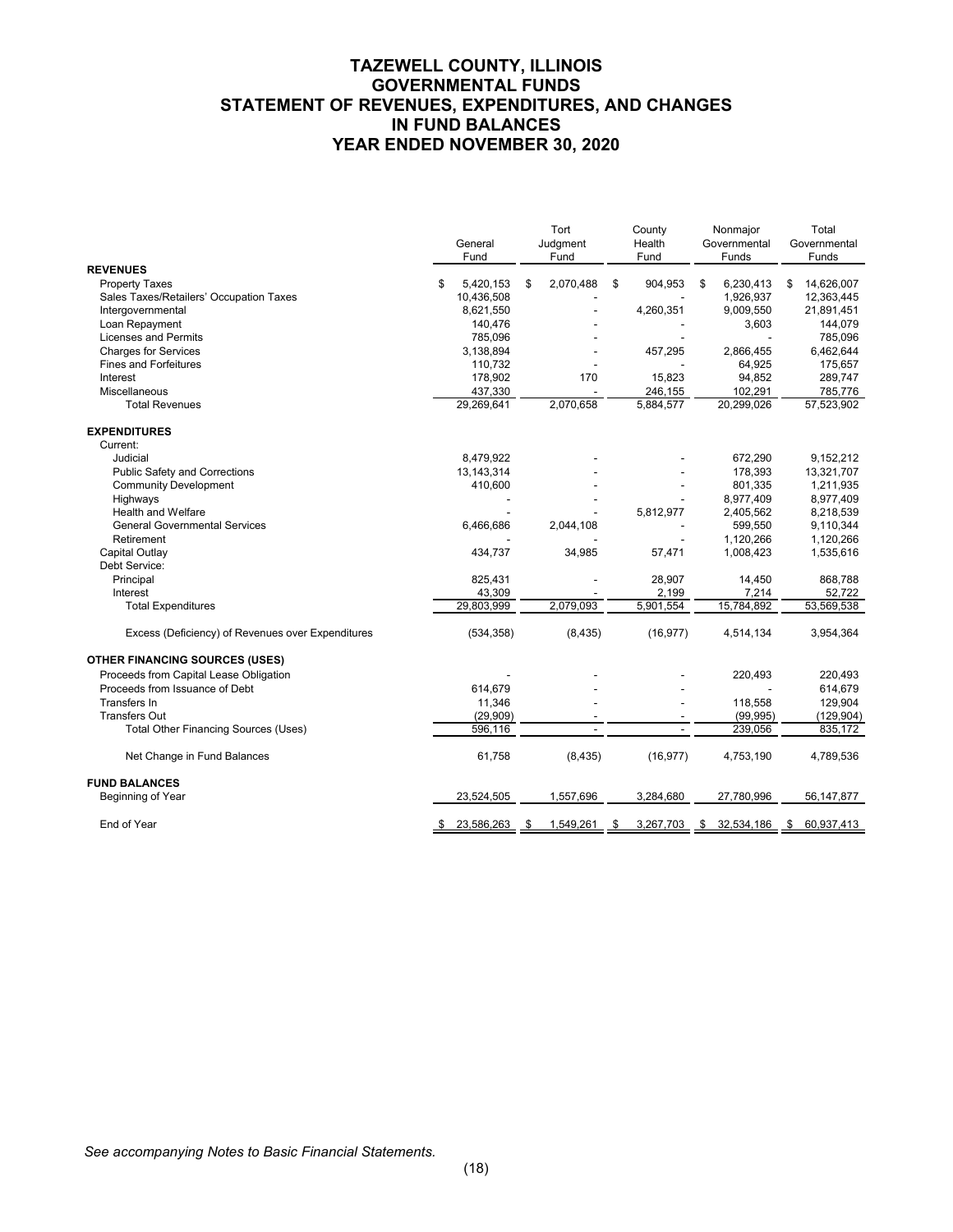# **TAZEWELL COUNTY, ILLINOIS RECONCILIATION OF GOVERNMENTAL FUNDS STATEMENT OF REVENUES, EXPENDITURES, AND CHANGES IN FUND BALANCES TO STATEMENT OF ACTIVITIES YEAR ENDED NOVEMBER 30, 2020**

| Total Net Change in Fund Balances - Governmental Funds                                                                                                                                                                                                                                                                                                |                                | \$<br>4,789,536 |
|-------------------------------------------------------------------------------------------------------------------------------------------------------------------------------------------------------------------------------------------------------------------------------------------------------------------------------------------------------|--------------------------------|-----------------|
| Amounts reported for governmental activities in the statement of<br>activities are different because:                                                                                                                                                                                                                                                 |                                |                 |
| Capital outlays are reported in the governmental funds as expenditures. However, in the statement<br>of activities, the cost of those assets is allocated over their estimated useful lives as depreciation<br>expense. Below are the depreciation expense and capital outlay for the year:                                                           |                                |                 |
| Capital Outlay<br><b>Depreciation Expense</b>                                                                                                                                                                                                                                                                                                         | \$<br>1,535,616<br>(2,472,090) | (936, 474)      |
| The effect of various miscellaneous transactions involving capital assets (i.e., sales, trade-ins,<br>and donations) which do not affect change in fund balance.                                                                                                                                                                                      |                                |                 |
| Loss on Disposal of Capital Assets<br>Net Change of Capital Lease Trade-In                                                                                                                                                                                                                                                                            | (22, 884)<br>151,935           | 129,051         |
| Pension contributions are reported in governmental funds as expenditures. However, in the statement<br>statement of activities, pension expense is the cost of benefits earned, adjusted for member<br>contributions, the recognition of changes in deferred outflows and inflows of resources related to<br>pensions, and the investment experience. |                                |                 |
| <b>Pension Contributions</b><br><b>Pension Expense</b>                                                                                                                                                                                                                                                                                                | 2,910,021<br>(2,582,088)       | 327,933         |
| Issuance of long-term debt provides current financial resources to governmental funds, but the<br>issuance increases long-term debt in the statement of net position.                                                                                                                                                                                 |                                |                 |
| Line of Credit<br>Capital Lease Obligation                                                                                                                                                                                                                                                                                                            | (614, 679)<br>(220, 493)       | (835, 172)      |
| Repayments of principal on long-term debt are expenditures in the governmental funds, but the<br>the repayments reduce long-term debt in the statement of net position.                                                                                                                                                                               |                                |                 |
| <b>Debt Certificates</b><br>Line of Credit<br>Capital Lease Obligation                                                                                                                                                                                                                                                                                | 28,068<br>749,151<br>91,569    | 868,788         |
| Accrued compensated absences reported in the statement of net position require the use of current<br>financial resources and, therefore, are reported as expenditures in governmental funds.                                                                                                                                                          |                                | (36, 841)       |
| OPEB contributions are reported in governmental funds as expenditures. However, in the<br>statement of activities, OPEB expense is the cost of benefits earned, adjusted for recognition of<br>changes in deferred outflows and inflows of resources related to OPEB.                                                                                 |                                |                 |
| <b>OPEB Payments</b><br><b>OPEB Expense</b>                                                                                                                                                                                                                                                                                                           | 295,346<br>(2,809,494)         | (2,514,148)     |
| Revenues in the statement of activities that do not provide current financial resources are not reported<br>as revenues in the funds.                                                                                                                                                                                                                 |                                | (145, 223)      |
| The net change in net position of the internal service fund is reported with governmental activities.                                                                                                                                                                                                                                                 |                                | (332, 721)      |
| Change in Net Position of Governmental Activities                                                                                                                                                                                                                                                                                                     |                                | 1,314,729       |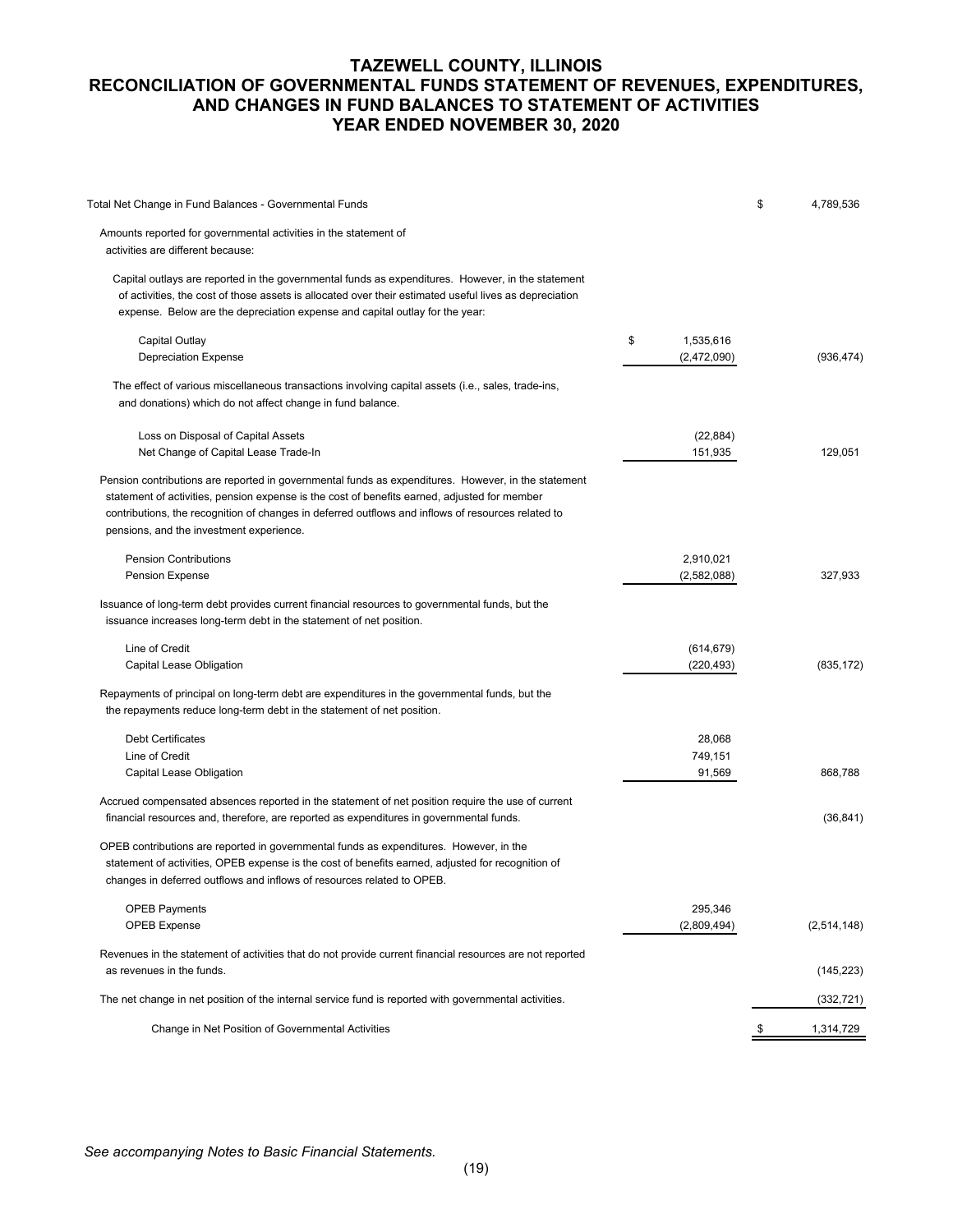# **TAZEWELL COUNTY, ILLINOIS PROPRIETARY FUND – INTERNAL SERVICE FUND STATEMENT OF NET POSITION NOVEMBER 30, 2020**

| <b>ASSETS</b>                            |                 |
|------------------------------------------|-----------------|
| Cash                                     | \$<br>8,012,481 |
| <b>LIABILITIES</b>                       |                 |
| <b>Accounts Payable</b>                  | 3,535           |
| <b>Accrued Payroll and Related Costs</b> | 144             |
| <b>Flex Spending Payable</b>             | 29,563          |
| Estimated Payable for Claims and Losses  | 741,401         |
| Due to Others                            | 19,129          |
| <b>Total Liabilities</b>                 | 793,772         |
| <b>NET POSITION</b>                      |                 |
| Unrestricted                             | 7,218,709       |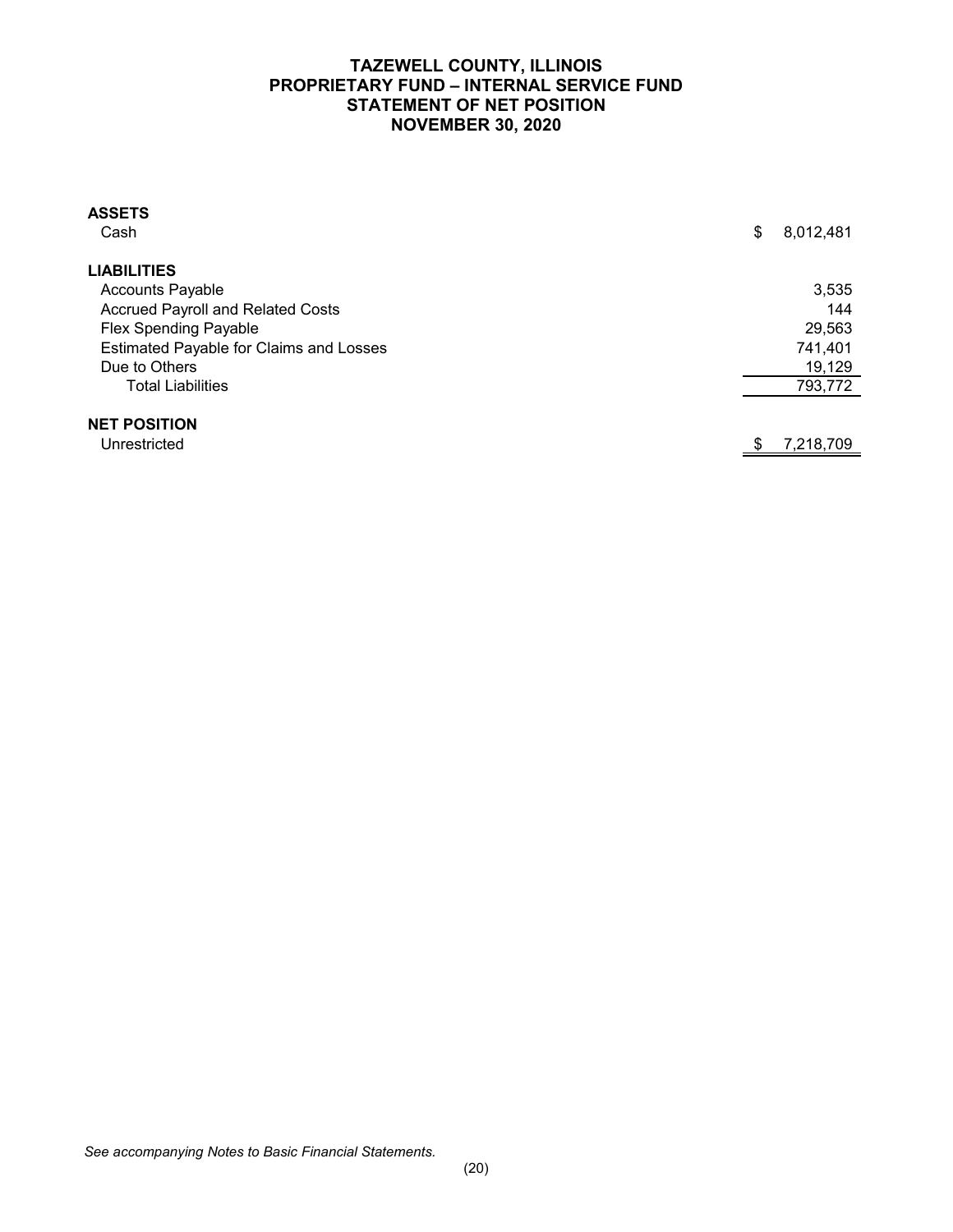# **TAZEWELL COUNTY, ILLINOIS PROPRIETARY FUND – INTERNAL SERVICE FUND STATEMENT OF REVENUES, EXPENSES, AND CHANGES IN NET POSITION YEAR ENDED NOVEMBER 30, 2020**

| <b>OPERATING REVENUES</b>       |                 |
|---------------------------------|-----------------|
| <b>Charges for Services</b>     | \$<br>5,335,063 |
| <b>Refunds and Recoveries</b>   | 232,777         |
| <b>Total Operating Revenues</b> | 5,567,840       |
| <b>OPERATING EXPENSES</b>       |                 |
| <b>Medical Claims</b>           | 5,330,974       |
| <b>Administrative Costs</b>     | 142,914         |
| Stop-Loss Reinsurance           | 455,334         |
| <b>Total Operating Expenses</b> | 5,929,222       |
| <b>OPERATING LOSS</b>           | (361, 382)      |
| <b>NONOPERATING REVENUES</b>    |                 |
| Interest Income                 | 28,661          |
| Change in Net Position          | (332, 721)      |
| <b>NET POSITION</b>             |                 |
| Beginning of Year               | 7,551,430       |
| End of Year                     | 7,218,709       |
|                                 |                 |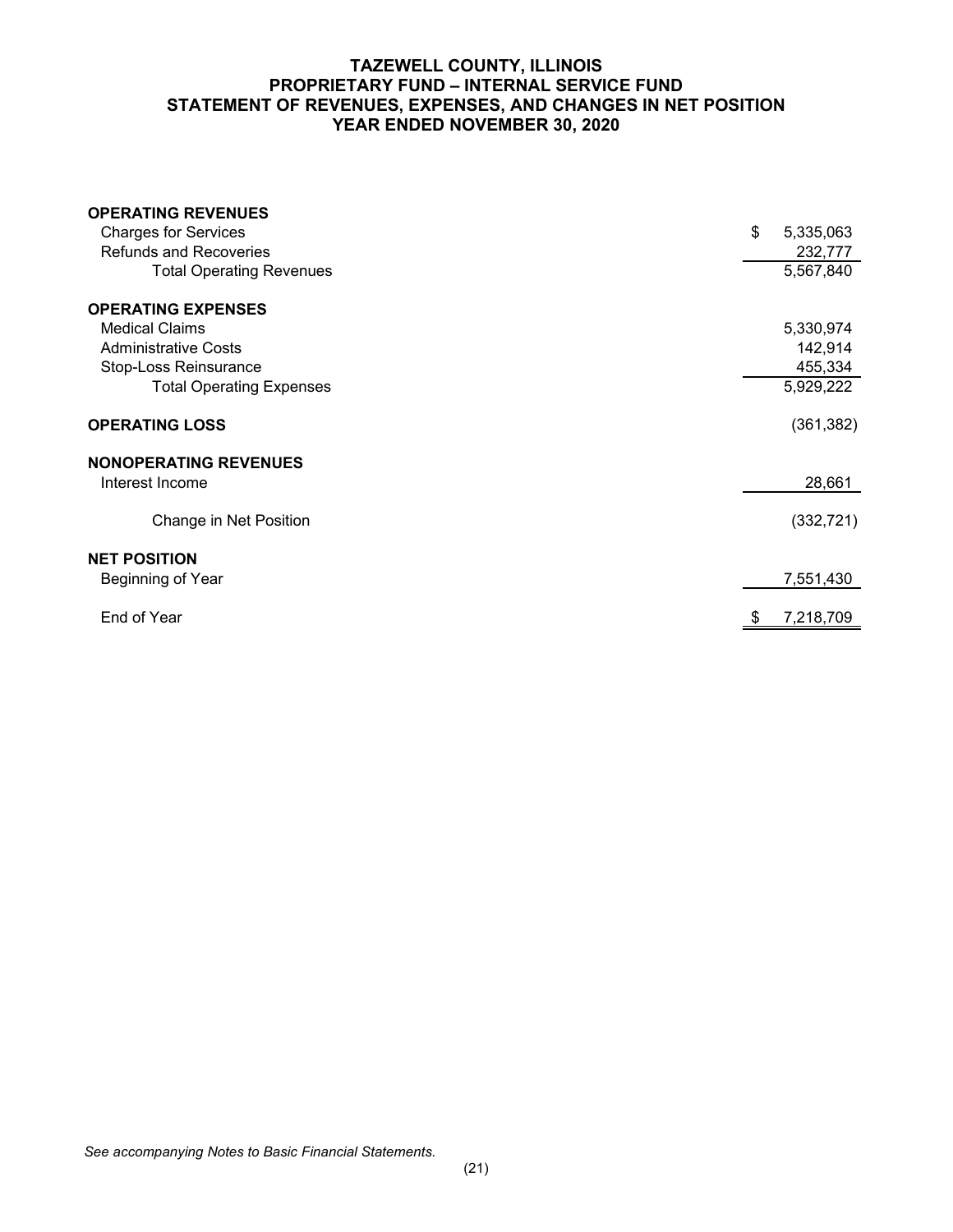## **TAZEWELL COUNTY, ILLINOIS PROPRIETARY FUND – INTERNAL SERVICE FUND STATEMENT OF CASH FLOWS YEAR ENDED NOVEMBER 30, 2020**

| <b>CASH FLOWS FROM OPERATING ACTIVITIES</b><br>Cash Received from Assessments Made to Other Funds<br>Cash Received from Employees and Others<br>Cash Received from Refunds and Recoveries<br>Cash Paid for Claims<br>Cash Paid for Administrative Costs and Stop Loss Insurance<br>Net Cash Provided by Operating Activities | \$ | 3,950,818<br>1,384,245<br>232,777<br>(4,874,918)<br>(598, 248)<br>94,674 |
|------------------------------------------------------------------------------------------------------------------------------------------------------------------------------------------------------------------------------------------------------------------------------------------------------------------------------|----|--------------------------------------------------------------------------|
| <b>CASH FLOWS FROM INVESTING ACTIVITIES</b>                                                                                                                                                                                                                                                                                  |    |                                                                          |
| Interest Received on Cash and Investments                                                                                                                                                                                                                                                                                    |    | 28,661                                                                   |
| <b>NET INCREASE IN CASH</b>                                                                                                                                                                                                                                                                                                  |    | 123,335                                                                  |
| <b>CASH</b><br>Beginning of Year                                                                                                                                                                                                                                                                                             |    | 7,889,146                                                                |
| End of Year                                                                                                                                                                                                                                                                                                                  | S. | 8,012,481                                                                |
| <b>RECONCILIATION OF OPERATING LOSS TO NET CASH</b><br><b>PROVIDED BY OPERATING ACTIVITIES</b><br><b>Operating Loss</b><br>Adjustments to Reconcile Operating Loss to Net Cash Provided<br>by Operating Activities:<br>Change in Assets and Liabilities:                                                                     | \$ | (361, 382)                                                               |
| <b>Accrued Payroll and Related Costs</b>                                                                                                                                                                                                                                                                                     |    | 144                                                                      |
| <b>Flex Spending Payable</b>                                                                                                                                                                                                                                                                                                 |    | 8,824                                                                    |
| <b>Estimated Payable for Claims and Losses</b>                                                                                                                                                                                                                                                                               |    | 447,088                                                                  |
| Net Cash Provided by Operating Activities                                                                                                                                                                                                                                                                                    |    | 94,674                                                                   |

*See accompanying Notes to Basic Financial Statements.*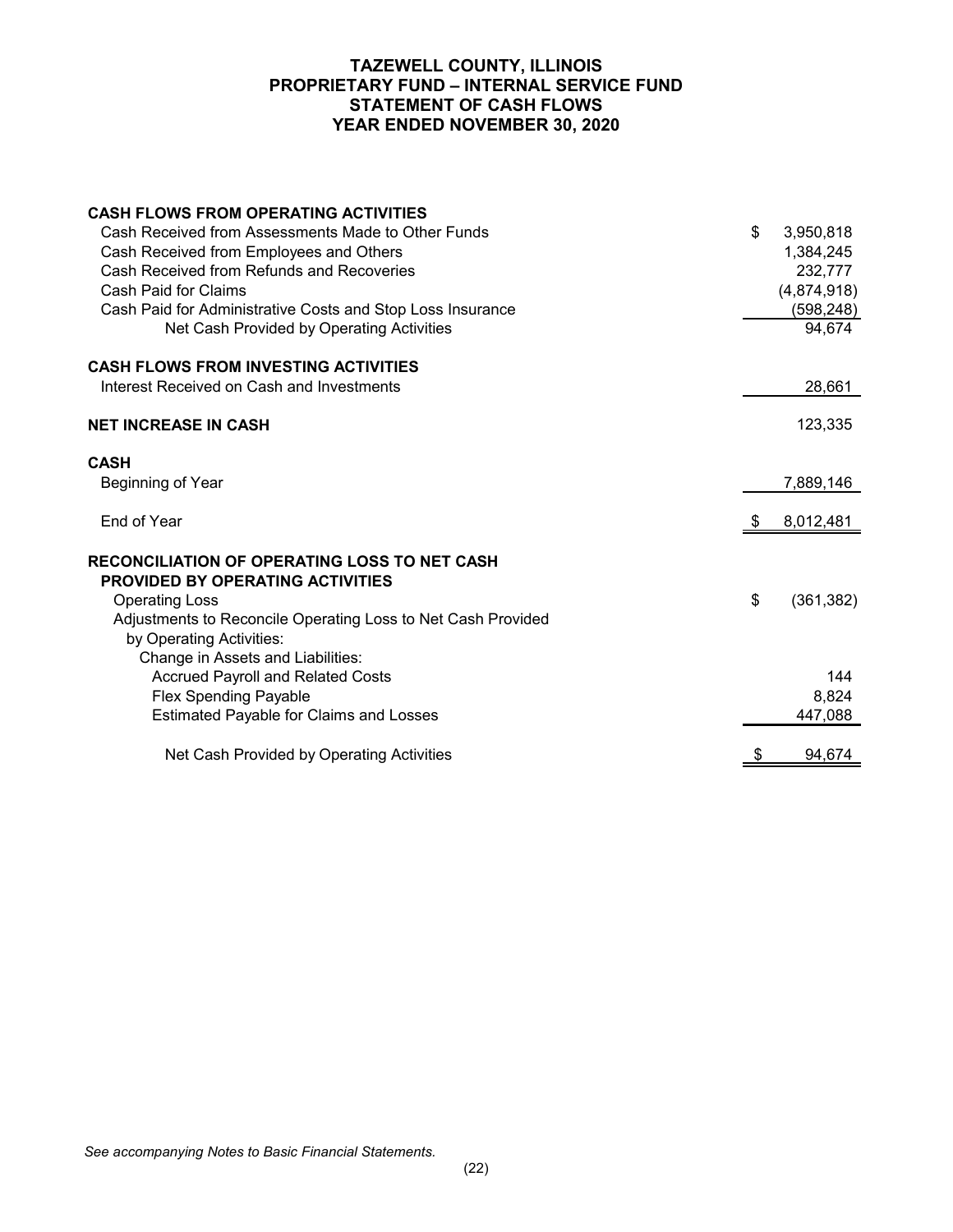# **TAZEWELL COUNTY, ILLINOIS FIDUCIARY FUNDS – AGENCY FUNDS STATEMENT OF FIDUCIARY ASSETS AND LIABILITIES NOVEMBER 30, 2020**

| <b>ASSETS</b><br>Cash and Investments                |    |           |
|------------------------------------------------------|----|-----------|
|                                                      |    | 2,246,498 |
| <b>LIABILITIES</b>                                   |    |           |
| Due to State of Illinois                             | \$ | 30,261    |
| Due to Others                                        |    | 28,064    |
| Due Taxing Bodies and Others                         |    | 582,948   |
| <b>Held Pending Court Disposition</b>                |    | 115,460   |
| <b>Held for Prisoners</b>                            |    | 20,794    |
| Bond, Restitution, Tax Redemption, and Miscellaneous |    |           |
| Available for Distribution                           |    | 1,468,971 |
| Total Liabilities                                    | S. | 2.246.498 |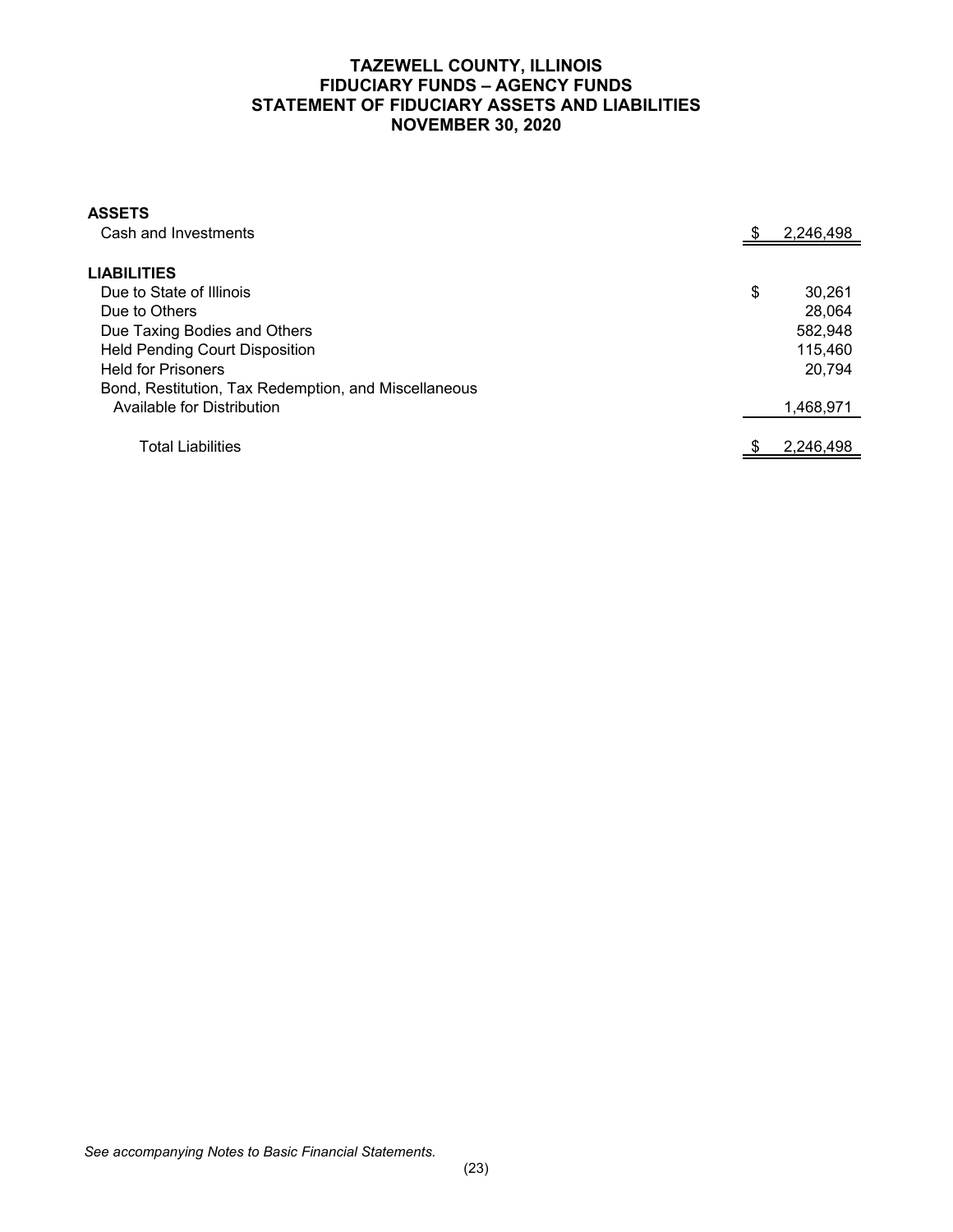#### **NOTE 1 DESCRIPTION OF BUSINESS AND SUMMARY OF SIGNIFICANT ACCOUNTING POLICIES**

Tazewell County, Illinois (the County) is a governmental entity located in Central Illinois. Revenues are substantially generated as a result of taxes assessed and allocated to Tazewell County (examples would be property taxes, sales taxes, income taxes, and motor fuel taxes) and charges for services performed for constituents of the County and others. Tazewell County revenues are, therefore, primarily dependent on the economy within its territorial boundaries. Industry within the County is primarily agriculture, manufacturing, and retail.

The accounting policies of Tazewell County, conform to accounting principles generally accepted in the United States of America as applicable to governmental units. The following is a summary of the significant policies.

## **Financial Reporting Entity**

For financial reporting purposes, in accordance with the *Codification of Governmental Accounting and Financial Reporting Standards*, Section 2100, Tazewell County is a primary government in that it is a county with a separately elected governing body – one that is elected by the citizens in a general, popular election and is fiscally independent of other units of government.

The County has developed criteria to determine whether other entities are component units of the County. Component units are legally separate organizations for which the elected officials of Tazewell County are financially accountable. Tazewell County would be considered financially accountable if it appoints a voting majority of the organization's governing body and (1) it is able to impose its will (significantly influence the programs, projects, activities, or level of services performed or provided by the organization) on the organization or (2) there is a potential for the organization to provide specific financial benefits to, or impose specific financial burdens on, Tazewell County (i.e., entitled to or can access the organization's resources, is legally obligated or has otherwise assumed the obligation to finance deficits of, or provide financial support to the organization, or is obligated in some manner for the debt of the organization). If an organization is fiscally dependent on Tazewell County, the County is considered financially accountable regardless of whether the organization has (1) a separately elected governing board, (2) a governing board appointed by a higher level of government, or (3) a jointly appointed board.

Based on the foregoing criteria, the following organization is considered to be a discretely presented component unit and is reported in a separate column in the government-wide financial statements of Tazewell County to emphasize that it is legally separate from the County.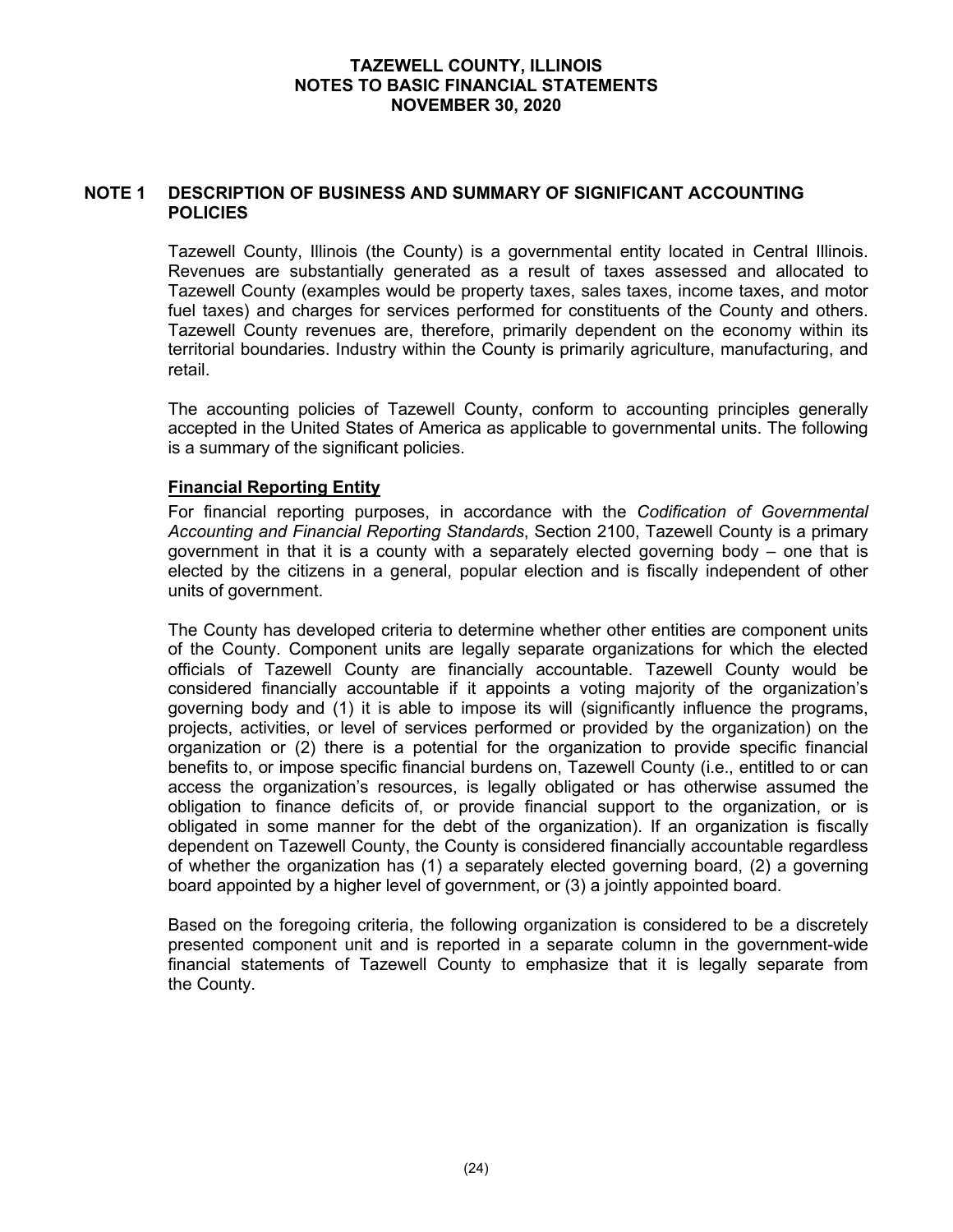# **NOTE 1 DESCRIPTION OF BUSINESS AND SUMMARY OF SIGNIFICANT ACCOUNTING POLICIES (CONTINUED)**

# **Financial Reporting Entity (Continued)**

## *Emergency Telephone System Board of Tazewell County (ETSB)*

The County Board Chairman with the advice and consent of the County Board appoints Board members (not to exceed 11 members) to the ETSB. The members of the ETSB are then responsible for planning the 911 emergency system, receiving monies imposed under an established surcharge, authorizing disbursements, and hiring all staff. The geographic area served by the ETSB is the same as Tazewell County. The Treasurer of Tazewell County maintains the funds and invests or disburses them at the direction of the ETSB. The County Board has the responsibility for approving the rate of the surcharge which funds the activities of the ETSB and, therefore, has the ability to impose its will on that Board.

Transactions between Tazewell County and the ETSB are accounted for in the same manner as any other state and local government and, therefore, have been treated as interfund services provided and used.

Significant accounting policies of the ETSB are the same as those of Tazewell County. Separate financial statements are not prepared.

#### *Other Related Organizations*

The County Board Chairman and County Board make appointments of the governing boards of a number of special purpose districts. Even though the County Board may appoint a majority of the members of the respective districts, the members do not serve at the discretion of the County Board, that is, they can be removed only for cause. There are no indications that the County Board can impose its will over these districts and, therefore, has no financial accountability. These units are not considered component units of Tazewell County.

Additionally, the County Board Chairman and County Board make appointments to several jointly appointed boards for which Tazewell County may provide limited support and derive benefit from the services. However, Tazewell County does not appoint a voting majority and the entities are not considered component units of Tazewell County. The County does not have equity interest in the organizations and financial information of the organizations is not included in these basic financial statements.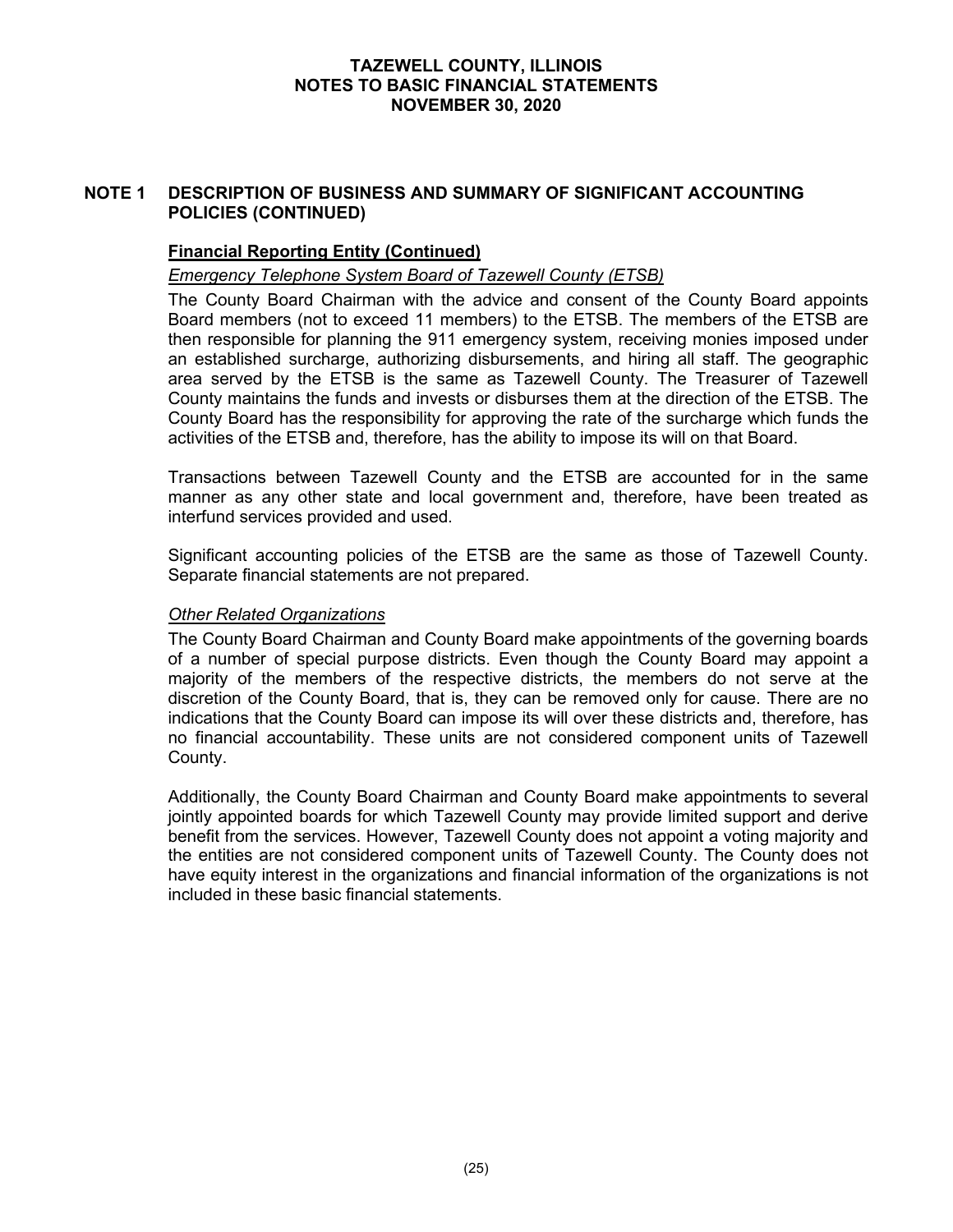# **NOTE 1 DESCRIPTION OF BUSINESS AND SUMMARY OF SIGNIFICANT ACCOUNTING POLICIES (CONTINUED)**

## **Government-Wide and Fund Financial Statements**

The government-wide financial statements (i.e., the statement of net position and the statement of activities) report information on all of the nonfiduciary activities of the primary government and its component units. Governmental activities, which are normally supported by taxes and intergovernmental revenues, are reported separately from business-type activities, which rely to a significant extent on fees and charges for support. The County does not have any business-type activities. For the most part, the effect of interfund activity has been removed from these statements. The primary government is reported separately from its legally separate component unit for which the primary government is financially accountable.

The statement of activities demonstrates the degree to which the direct expenses of a given function or segment is offset by program revenues. Direct expenses are those that are clearly identifiable with a specific function or segment. Program revenues include (1) charges to customers or applicants who purchase, use, or directly benefit from goods, services, or privileges provided by a given function or segment and (2) grants and contributions that are restricted to meeting the operational or capital requirements of a particular function or segment. Taxes and other items not properly included among program revenues are reported instead as general revenues.

Separate financial statements are provided for governmental funds, the proprietary fund, and fiduciary funds, even though the latter are excluded from the government-wide financial statements. Major individual governmental funds are reported as separate columns in the fund financial statements. Nonmajor individual governmental funds are aggregated and presented in a single column.

#### **Measurement Focus, Basis of Accounting, and Financial Statement Presentation**

The government-wide financial statements are reported using the economic resources measurement focus and the accrual basis of accounting, as are proprietary fund and fiduciary fund financial statements. Revenues are recorded when earned and expenses are recorded when a liability is incurred, regardless of the timing of related cash flows. Property taxes are recognized as revenues in the year for which they are levied for budgetary purposes. Grants and similar items are recognized as revenue as soon as all eligibility requirements imposed by the provider have been met.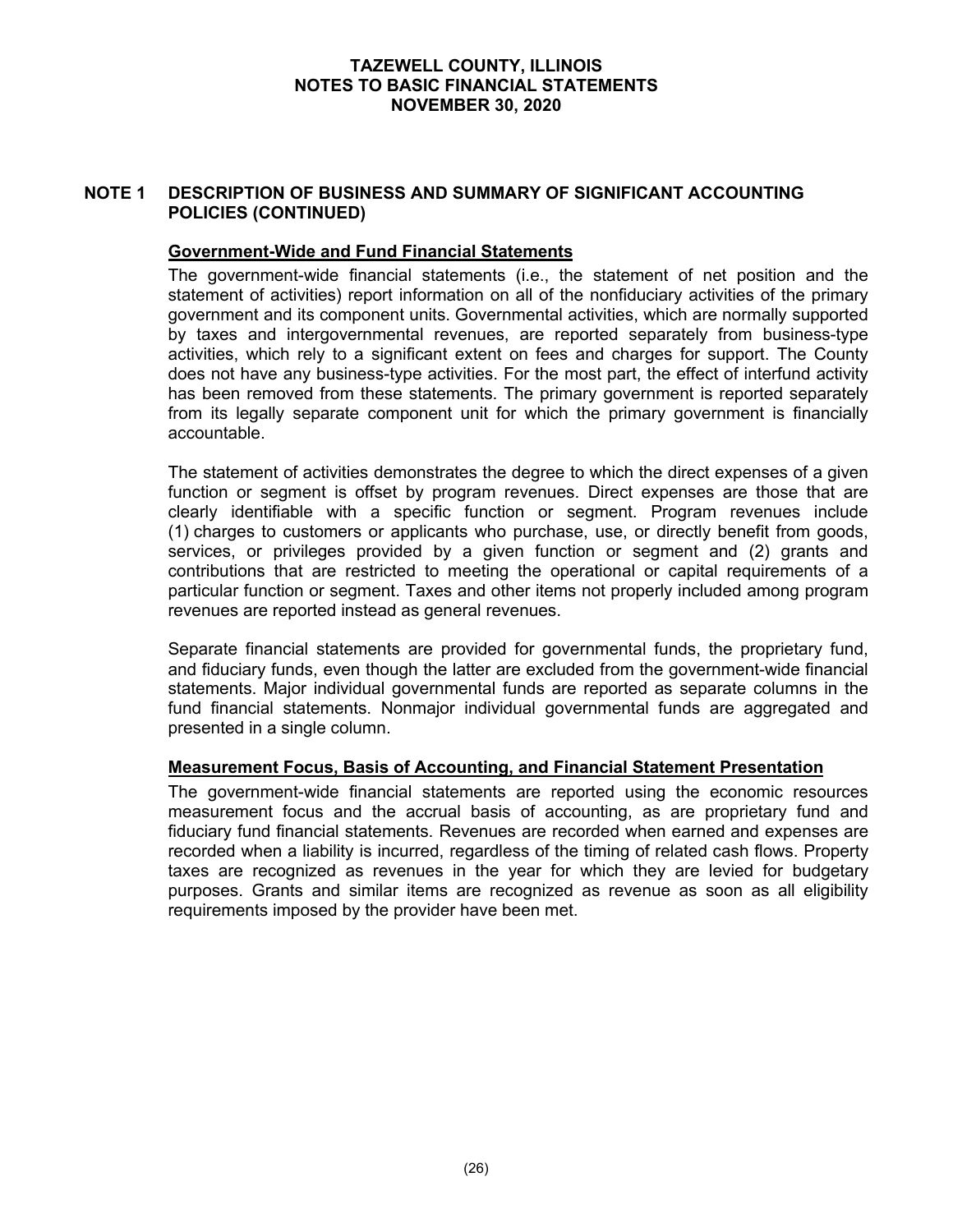# **NOTE 1 DESCRIPTION OF BUSINESS AND SUMMARY OF SIGNIFICANT ACCOUNTING POLICIES (CONTINUED)**

# **Measurement Focus, Basis of Accounting, and Financial Statement Presentation (Continued)**

The governmental fund financial statements are reported using the current financial resources measurement focus and the modified accrual basis of accounting. Revenues are recognized as soon as they are both measurable and available. Revenues are considered to be available when they are collectible within the current period or soon enough thereafter to pay liabilities of the current period. For this purpose, the County considers revenues to be available if they are collected within approximately 180 days of the end of the current fiscal year, except for property taxes, which must be collected within 60 days to be considered available. Property taxes, franchise taxes, licenses, and interest associated with the current fiscal period are all considered to be susceptible to accrual and so have been recognized as revenues of the current fiscal period. All other revenues are considered to be measurable and available only when cash is received by the government. Expenditures generally are recorded when a liability is incurred, as under accrual accounting. However, debt service expenditures, as well as expenditures related to compensated absences and claims and judgments, are recorded only when payment is due.

Agency funds have no measurement focus.

The County reports the following major governmental funds:

*General Fund* – The General Fund is the general operating fund of the County. All general tax revenues and other receipts that are not allocated by law or contractual agreement to some other fund are accounted for in this fund. This fund pays the general operating expenditures, the fixed charges, and the capital improvement costs that are not paid through other funds.

*Tort Judgment Fund* – This special revenue fund is used to account for revenues derived from specific taxes for risk of loss incurred by the County.

*County Health Fund* – This special revenue fund accounts for grants, entitlements, and other revenues that finance the operations of the County's health related activities.

Additional governmental fund types which are combined as nonmajor funds are as follows:

*Special Revenue Funds* – These funds are utilized to account for revenues derived from specific sources which are usually required by law or regulation to be accounted for in a separate fund.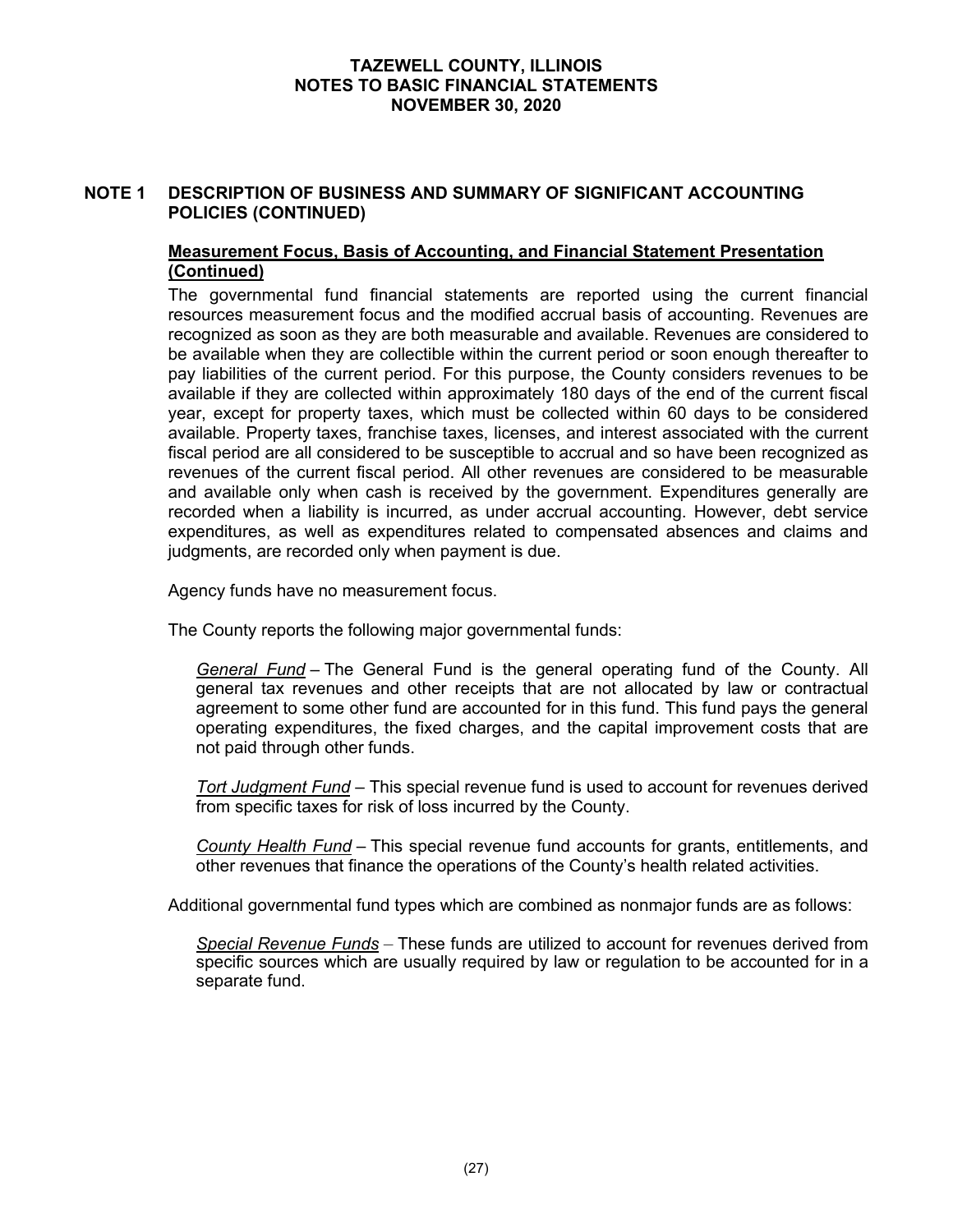# **NOTE 1 DESCRIPTION OF BUSINESS AND SUMMARY OF SIGNIFICANT ACCOUNTING POLICIES (CONTINUED)**

#### **Measurement Focus, Basis of Accounting, and Financial Statement Presentation (Continued)**

Additionally, the County reports the following proprietary and fiduciary fund types:

*Internal Service Fund* – This fund is used to account for the self-insured medical program that is provided to other funds of the County on a cost-reimbursement basis.

*Agency Funds* – These funds are used to account for assets held by the County in a trustee capacity or as an agent for individuals, private organizations, and other governmental units.

The proprietary fund (the only proprietary fund Tazewell County maintains is the internal service fund) distinguishes operating revenues and expenses from nonoperating revenues and expenses. Operating revenues and expenses generally result from providing services and producing and delivering goods in connection with a proprietary fund's principal ongoing operations. Operating expenses for the proprietary fund include the cost of sales and services and administrative expenses. All revenues and expenses not meeting this definition are reported as nonoperating revenues and expenses.

When both restricted and unrestricted resources are available for use, it is the County's policy to use restricted resources first, then unrestricted resources as they are needed.

#### **Deposits and Investments**

The County's cash is comprised of cash on hand, demand deposits, and short-term investments, typically with a maturity at the date of purchase of twelve months or less.

The County and ETSB invest in allowable investments under the Illinois Compiled Statutes. These include (a) interest-bearing savings accounts and certificates of deposit, (b) bonds, notes, certificates of indebtedness, treasury bills, or other securities which are guaranteed by the full faith and credit of the United States of America, and (c) short-term discount obligations of the Federal National Mortgage Association.

Investments also include sweep accounts investing in United States Government debt securities, which are stated at cost, which approximates fair value.

Investments are stated at fair value. Certificates of deposit are stated at cost, which approximates fair value.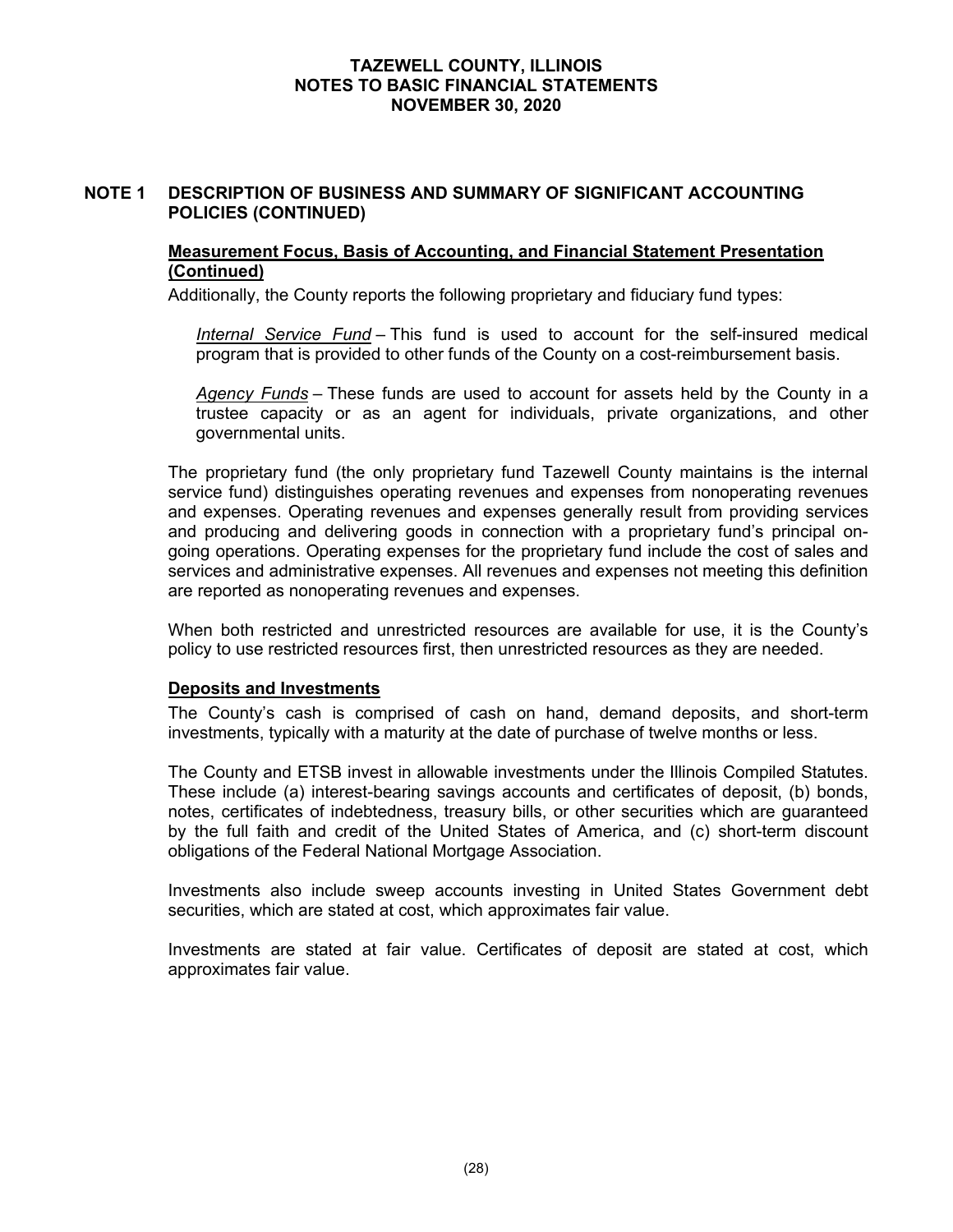# **NOTE 1 DESCRIPTION OF BUSINESS AND SUMMARY OF SIGNIFICANT ACCOUNTING POLICIES (CONTINUED)**

#### **Receivables**

Activity between funds that are representative of lending/borrowing arrangements outstanding at the end of the fiscal year are referred to as either "due to/from other funds" (i.e., the current portion of interfund loans) or "advances to/from other funds" (i.e., the noncurrent portion of interfund loans). All other outstanding balances between funds are reported as "due to/from other funds."

All trade and property tax receivables are shown net of an allowance for uncollectibles. The property tax receivable allowance is equal to 1% of the total extended levy.

## **Prepaid Expenses**

Prepaid expenses represent current expenditures which benefit future periods. Prepaid expenses of governmental funds are recorded as expenditures when consumed rather than when purchased.

#### **Inventories**

Inventories are stated at cost. Inventories are accounted for under the consumption method whereby acquisitions are initially recorded in inventory accounts and charged as expenditures when used.

#### **Capital Assets**

Capital assets, which include property, plant, equipment, and infrastructure assets (e.g., roads, bridges, sidewalks, and similar assets), are reported in the government-wide financial statements. Capital assets are defined by the County as assets with an initial, individual cost of more than \$5,000, except for infrastructure, where the threshold for individual cost is \$250,000. Capital assets are recorded at historical cost or estimated historical cost if purchased or constructed. Donated capital assets are recorded at estimated acquisition cost.

The costs of normal maintenance and repairs that do not add to the value of the asset or materially extend assets lives are not capitalized. Major outlays for capital assets and improvements are capitalized as projects are constructed.

Depreciation has been provided over the estimated useful lives using the straight-line method. The estimated useful lives are as follows:

| Category of Asset                          | <b>Estimated Life</b> |
|--------------------------------------------|-----------------------|
| Land Improvements                          | 20 Years              |
| Infrastructure                             | 40 Years              |
| <b>Buildings and Building Improvements</b> | 20 to 50 Years        |
| <b>Furnishings and Equipment</b>           | 5 to 15 Years         |

Estimated Life 20 to 50 Years 5 to 15 Years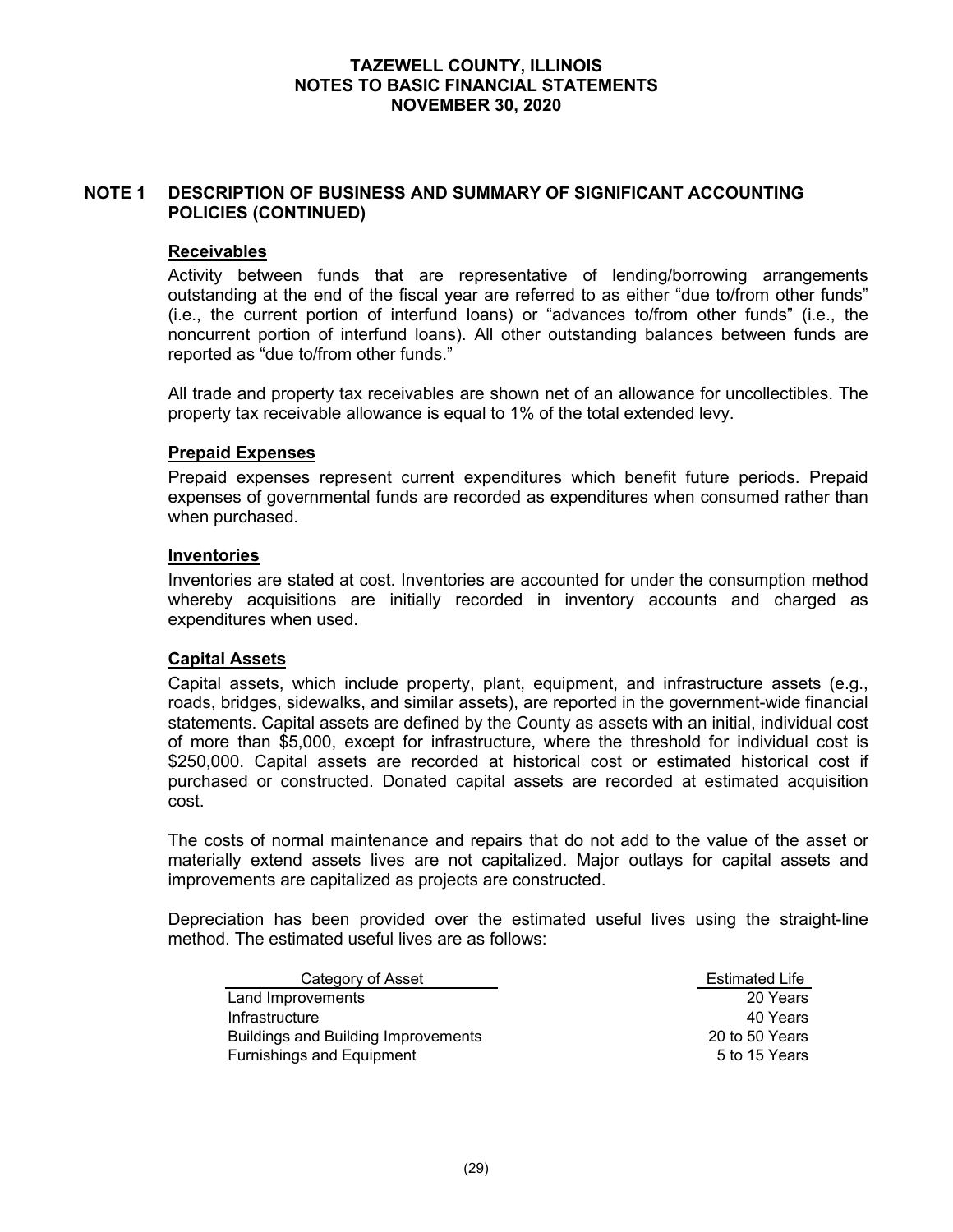# **NOTE 1 DESCRIPTION OF BUSINESS AND SUMMARY OF SIGNIFICANT ACCOUNTING POLICIES (CONTINUED)**

## **Compensated Absences Payable**

County employees are paid for vacation and compensated time by prescribed formulas based on length of service. Accumulated unpaid compensated absences are accrued when incurred in the government-wide financial statements. In the governmental funds, expenditures are typically recorded when payment is due and a liability would only be recorded as a result of employee resignations or retirements, for example.

#### **Long-Term Liabilities**

In the government-wide financial statements, long-term debt and other long-term obligations are reported as liabilities in the statement of net position. Bond premiums and discounts are amortized over the life of the bonds using the straight-line method. Bonds payable are reported net of the applicable bond premium or discount. Bond issuance costs are expensed.

In the fund financial statements, governmental fund types recognize bond premiums and discounts, as well as bond issuance costs, during the current period. The face amount of debt issued is reported as other financing sources. Premiums received on debt issuances are reported as other financing sources while discounts on debt issuances are reported as other financing uses. Issuance costs, whether or not withheld from the actual debt proceeds received, are reported as debt service expenditures.

# **Deferred Outflows of Resources**

The County would report decreases in net position or fund balance that relate to future periods as deferred outflows of resources in a separate section of its statement of net position or governmental fund balance sheet. The County has deferred outflows related to pension and other postemployment benefit (OPEB) expense to be recognized in future periods and for pension contributions made after the measurement dates.

# **Deferred Inflows of Resources**

The County's financial statements report a separate section for deferred inflows of resources. This separate financial statement element reflects an increase in net position or fund balance that applies to a future period. The County will not recognize the related revenue until a future event occurs. The County has three types of deferred inflows which occur related to revenue recognition. The governmental funds report unavailable revenue from intergovernmental sources. This amount is deferred and recognized as an inflow of resources in the period that the amount becomes available. Property tax receivables are recorded in the current year, but the revenue will be recorded in the subsequent year, as it is intended to finance the subsequent year. In addition, the County also reports deferred inflows of resources related to the pension and other postemployment benefit (OPEB) liabilities.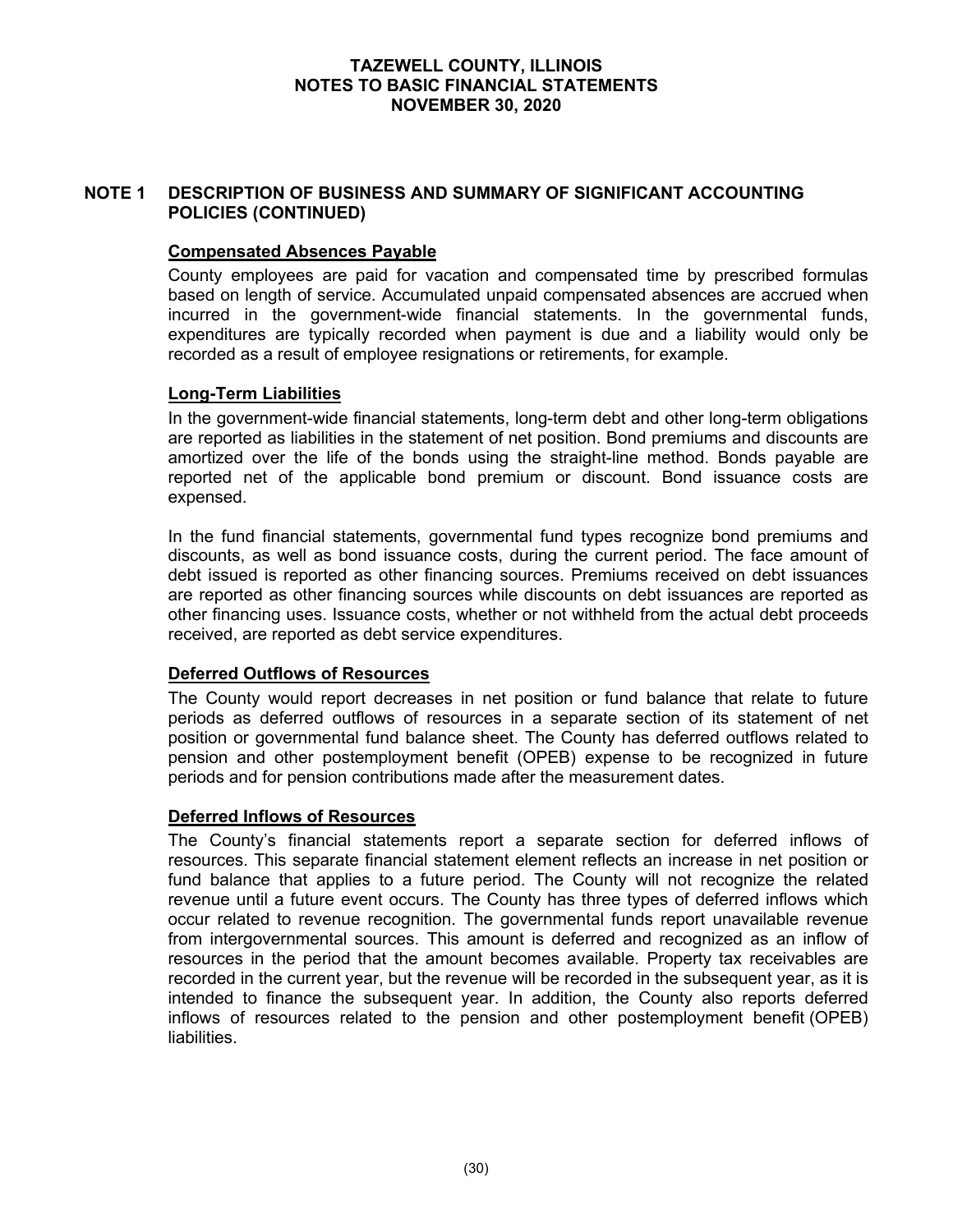# **NOTE 1 DESCRIPTION OF BUSINESS AND SUMMARY OF SIGNIFICANT ACCOUNTING POLICIES (CONTINUED)**

# **Pensions**

For purposes of measuring the net pension liability, deferred outflows of resources and deferred inflows of resources related to pensions, and pension expense, information about the fiduciary net position of the Illinois Municipal Retirement Fund (IMRF) and additions to/deductions from IMRF's fiduciary net position have been determined on the same basis as they are reported by IMRF. For this purpose, benefit payments (including refunds of employee contributions) are recognized when due and payable in accordance with the benefit terms. Investments are reported at fair value.

# **Net Position**

Net position represents the difference between assets plus deferred outflows of resources less liabilities and deferred inflows of resources. Net investment in capital assets consists of capital assets, net of accumulated depreciation, reduced by the outstanding balances of any borrowings used for the acquisition, construction, or improvement of those assets. Net investment in capital assets excludes unspent debt proceeds. As of November 30, 2020, there were no unspent bond proceeds. Net positions are reported as restricted when there are limitations imposed on their use through enabling legislation or through external restrictions imposed by creditors, grantors, or laws or regulations of other governments.

The County first applies restricted resources when an expense is incurred for purposes for which both restricted and unrestricted net positions are available.

# **Cash Equivalents**

For the purposes of the statement of cash flows, the County considers all highly liquid investments with a maturity of three months or less when purchased to be cash equivalents. At November 30, 2020, there were no investments that were cash equivalents.

#### **Use of Estimates in Preparing Financial Statements**

The preparation of financial statements in conformity with accounting principles generally accepted in the United States of America require management to make estimates and assumptions that affect the reported amounts of assets, deferred outflows of resources, liabilities, and deferred inflows of resources and disclosure of contingent assets and liabilities at the date of the financial statements and the reported amounts of revenues, expenditures, gains, losses, and other changes in fund balance during the reporting period. Actual results could differ from those estimates. Material estimates that are particularly susceptible to significant change in the near term relate to the determination of the net pension liability and related deferred inflows and outflows of resources, other postemployment benefit (OPEB) liability and related deferred inflows and outflows of resources, estimated payable for claims and issues, reimbursable expenditures for certain Health Department grants, and accounts receivable and accounts payable related to various Highway Department projects.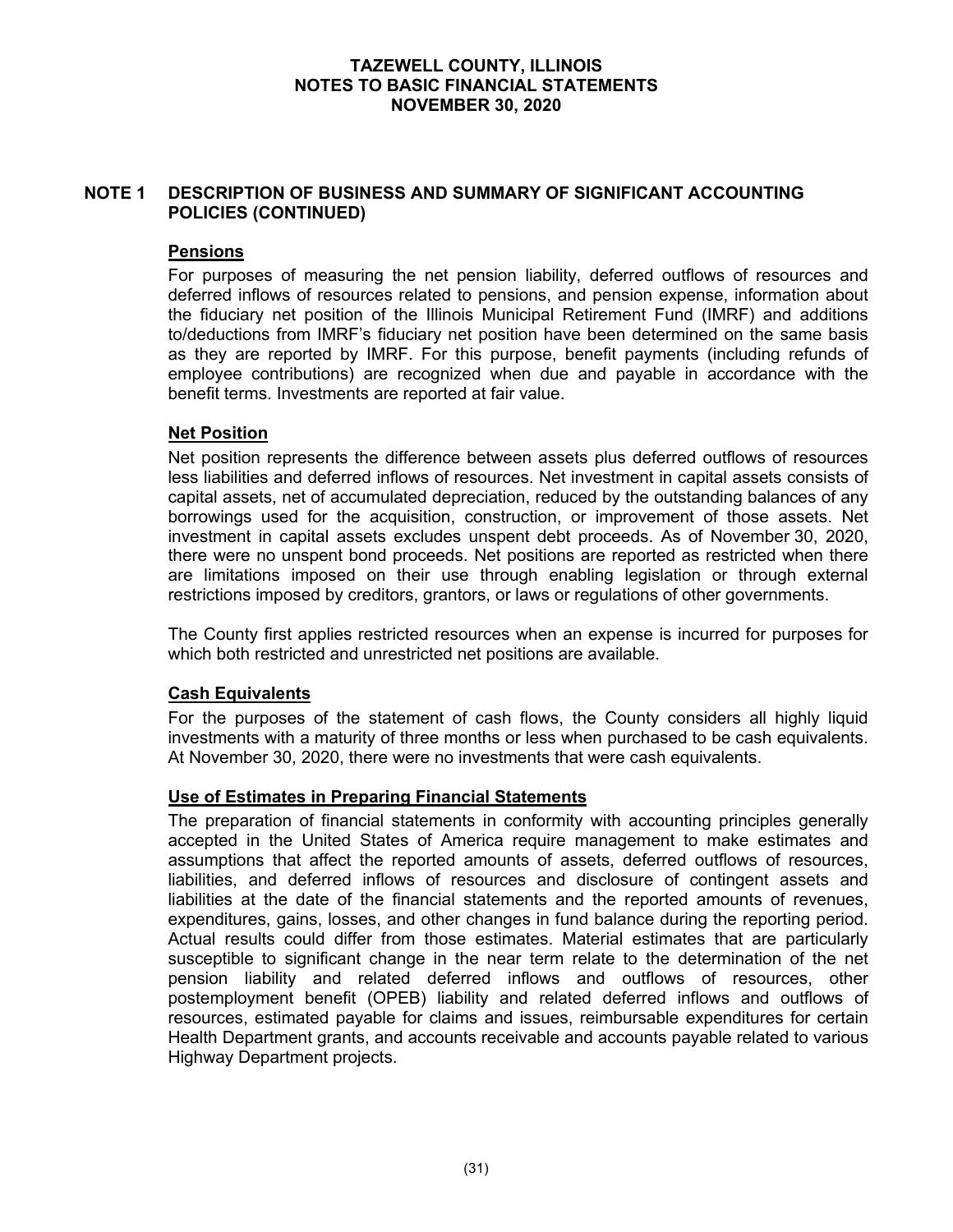### **NOTE 1 DESCRIPTION OF BUSINESS AND SUMMARY OF SIGNIFICANT ACCOUNTING POLICIES (CONTINUED)**

#### **Budgetary Data**

The County follows these procedures in establishing the budgetary data reflected in the financial statements:

- (1) At a regular or special call meeting of the County Board in a time period from September to November, the proposed budget for the fiscal year commencing on the following December 1 is submitted. The budget includes proposed expenditures and the means of financing them.
- (2) Prior to or soon after December 1, the final budget is legally enacted through passage of an appropriation ordinance. The final budget may differ from the proposed budget by changes that have been made and approved by two-thirds of the County Board.
- (3) Transfers of budgeted amounts among object classifications, or any budget increases by means of an emergency or supplemental appropriation, require approval by two-thirds of the County Board members. The legal level of control is the fund level.
- (4) The budget is prepared on the modified accrual basis.
- (5) Annual budgets have been legally adopted and/or informationally presented to the County Board for review for the General Fund (excludes the Working Cash Account), special revenue funds (except for the Indemnity Fund, the Sheriff's Commissary Fund, the Public Defender Automation Fund, and the Law Enforcement Operations Fund).
- (6) All appropriations lapse at year-end.

### **Common Cash Account**

Separate bank accounts are not maintained for all County funds. Instead, certain general and special revenue funds maintain their cash balances in a common checking account. Accounting records are maintained to show the portion of the common cash balance attributable to each participating fund.

Earnings on the common checking account are allocated to the General Fund unless statutes require otherwise or the County Board has authorized otherwise. These respective allocations are made based on the average balances by fund.

Certain of the funds participating in the common cash account incur overdrafts (deficits) in the account. These overdrafts result from expenditures which have been approved by the County Board and at year-end are reflected as amounts due to the respective "loaning" fund in the fund financial statements.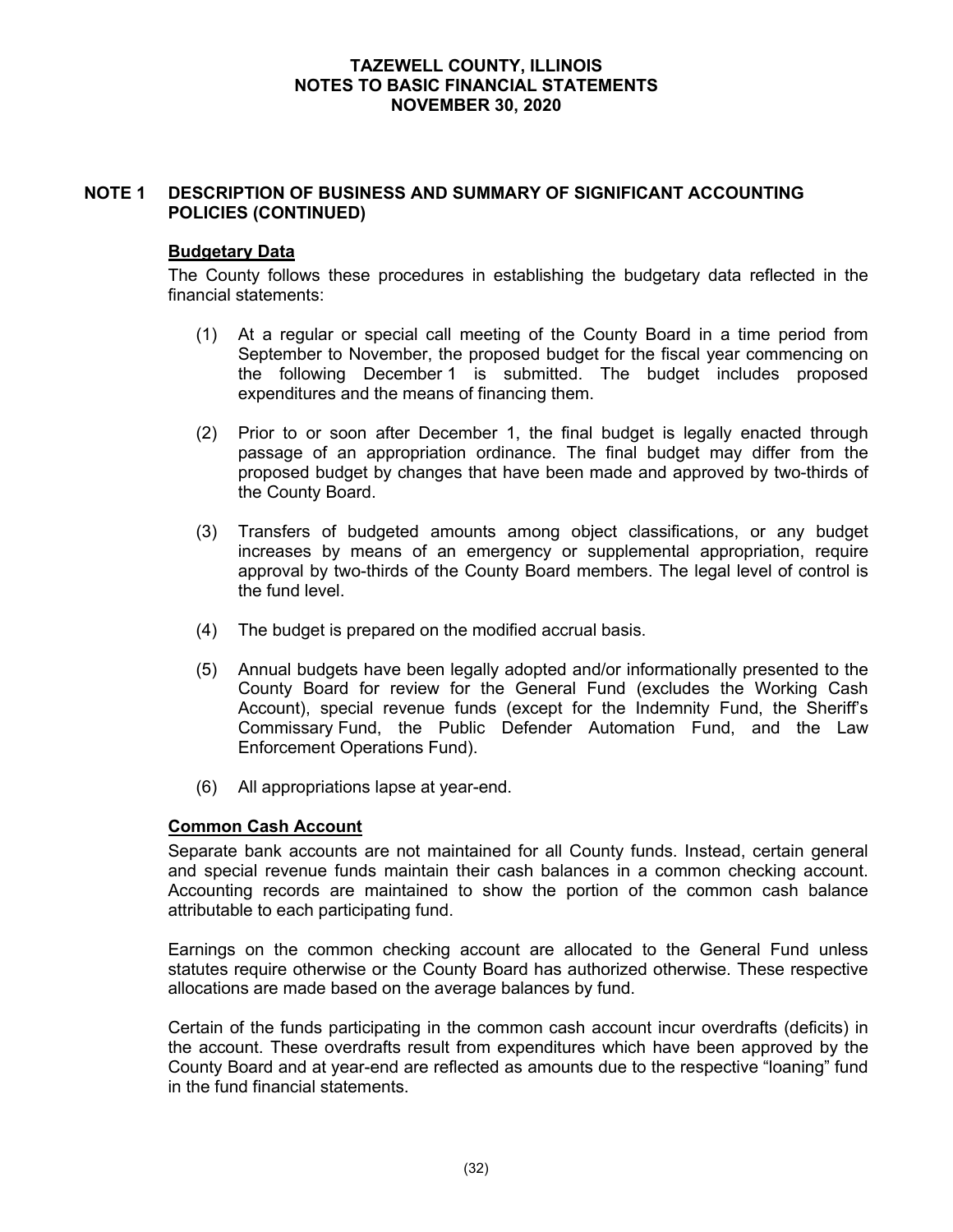### **NOTE 1 DESCRIPTION OF BUSINESS AND SUMMARY OF SIGNIFICANT ACCOUNTING POLICIES (CONTINUED)**

### **Fund Balance Classification**

GASB Statement No. 54, *Fund Balance Reporting and Governmental Fund Type Definitions*, provides more clearly defined fund balance categories to make the nature and extent of the constraints placed on a government's fund balances more transparent. The following classifications describe the relative strength of the spending constraints:

- *Nonspendable:* This classification includes amounts that cannot be spent because they are either (a) not in spendable form or (b) are legally or contractually required to be maintained intact. The County has classified inventory and prepaid expenditures as nonspendable fund balance.
- *Restricted:* This classification includes amounts for which constraints have been placed on the use of the resources either (a) externally imposed by creditors (such as through a debt covenant), grantors, contributors, or laws or regulations of other governments, or (b) imposed by law through constitutional provisions or enabling legislation. The County has classified state and federal grants as being restricted because their use is restricted by granting agencies. The County has also classified property taxes and various fees and fines as being restricted because their use is restricted by state laws and regulations.
- *Committed:* This classification includes amounts that can be used only for specific purposes pursuant to constraints imposed by formal action of the County Board. These amounts cannot be used for any other purpose unless the County Board removes or changes the specified use by taking the same type of action (ordinance or resolution) that was employed when the funds were initially committed. The County has classified fees collected to house gainfully employed prisoners as being committed because their use is formally committed by the County Board.
- *Assigned:* This classification includes amounts that are constrained by the County's intent to be used for a specific purpose but are neither restricted nor committed. This intent can be expressed by the County Board or through the County Board delegating this responsibility to a County Board member through the budgetary process. This classification also includes the remaining positive fund balance for all governmental funds except for the General Fund.
- *Unassigned:* This classification includes the residual fund balance for the General Fund and includes negative residual fund balance of any other governmental fund that cannot be eliminated by offsetting of assigned fund balance amounts.

The County would typically use restricted fund balances first, followed by committed resources, and then assigned resources, as appropriate opportunities arise, but reserves the right to selectively spend unassigned resources first to defer the use of these other classified funds.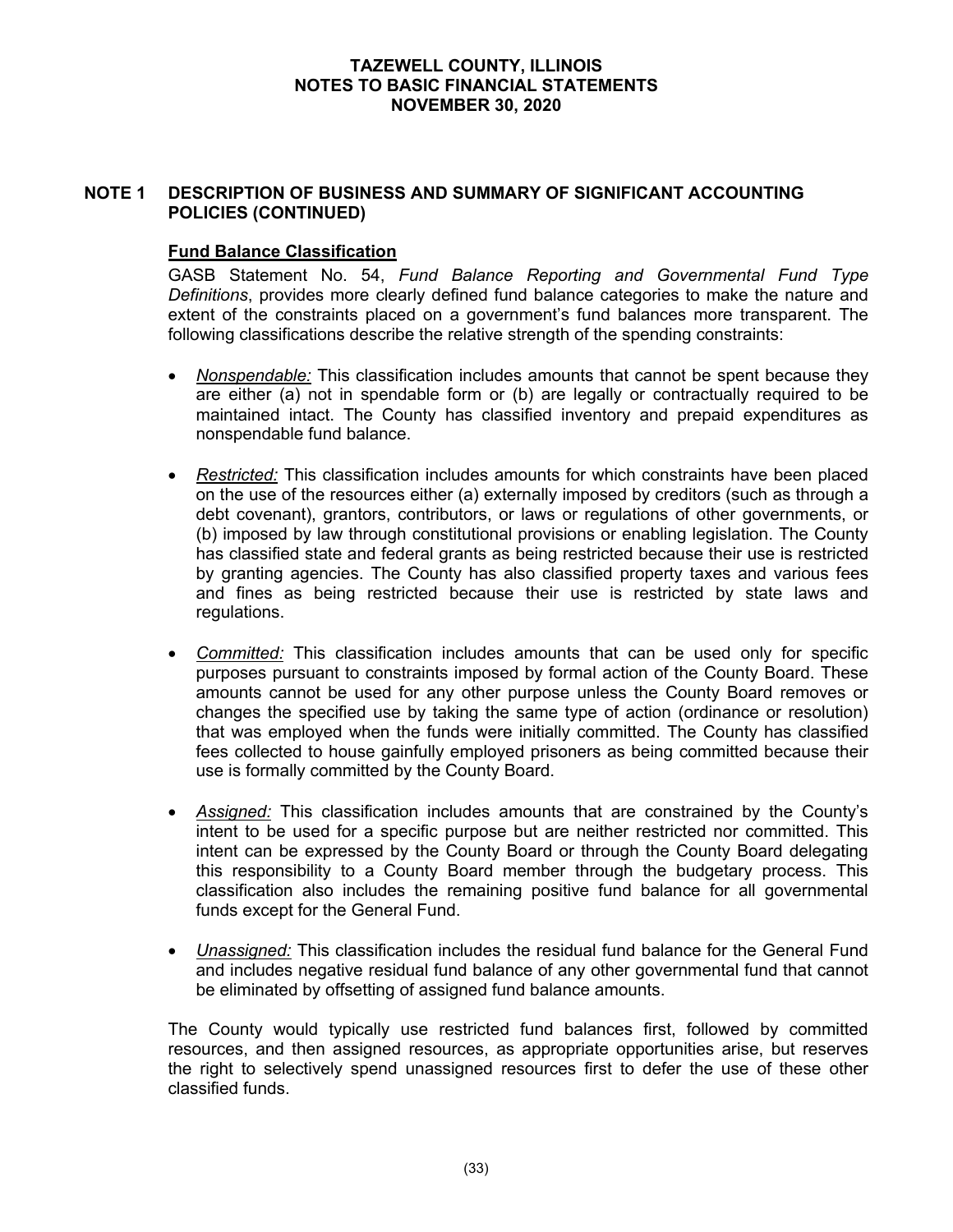### **NOTE 1 DESCRIPTION OF BUSINESS AND SUMMARY OF SIGNIFICANT ACCOUNTING POLICIES (CONTINUED)**

### **Minimum Fund Balance Policy**

It is the policy of the County Board to maintain unrestricted balances in the General Fund and in its Special Revenue Funds in an amount equal to at least four months (33%) of projected expenditures. For those funds whose primary revenue source is the real estate tax levy, a minimum fund balance should be maintained equal to one half (50%) of projected expenditures.

#### **NOTE 2 CASH AND INVESTMENTS**

#### **Custodial Credit Risk – Deposits**

Custodial credit risk is the potential for a financial institution or counterparty to fail such that the County would not be able to recover the value of deposits, investments, or collateral securities that are in the possession of an outside party. The County's investment policy requires funds on deposit in excess of FDIC limits to be secured by some form of collateral, witnessed by a written agreement.

As of November 30, 2020, the carrying amount of the County's bank deposits (includes checking, savings, and certificates of deposit) was \$8,043,943 (excludes cash on hand and petty cash in the amount of \$245,997 which is included in the cash balance in the statement of net position). As of November 30, 2020, \$10,447,827 of the County's bank balance of \$13,619,391 was exposed to custodial credit risk as follows:

Uninsured with Collateral Held by Pledging Bank  $$ 10,447,827$ 

As of November 30, 2020, the County's investments included the following:

|                |            | Maturities    |                  |  |  |
|----------------|------------|---------------|------------------|--|--|
|                | Fair       | (In Years)    | Carrying         |  |  |
|                | Value*     | Less Than One |                  |  |  |
| Sweep Accounts | 62.034.896 | \$ 62.034.896 | 62,034,896<br>S. |  |  |

\* Equivalent to Deposit Balance

#### Sweep Accounts

For an investment, custodial credit risk is the risk that, in the event of the failure of the counterparty, the County will not be able to recover the value of its investments or collateral securities that are in the possession of an outside party. Regarding the County's investment in the sweep accounts, all of the underlying securities are held by the bank, not in the name of the County, and are invested in United States Government agency debt securities.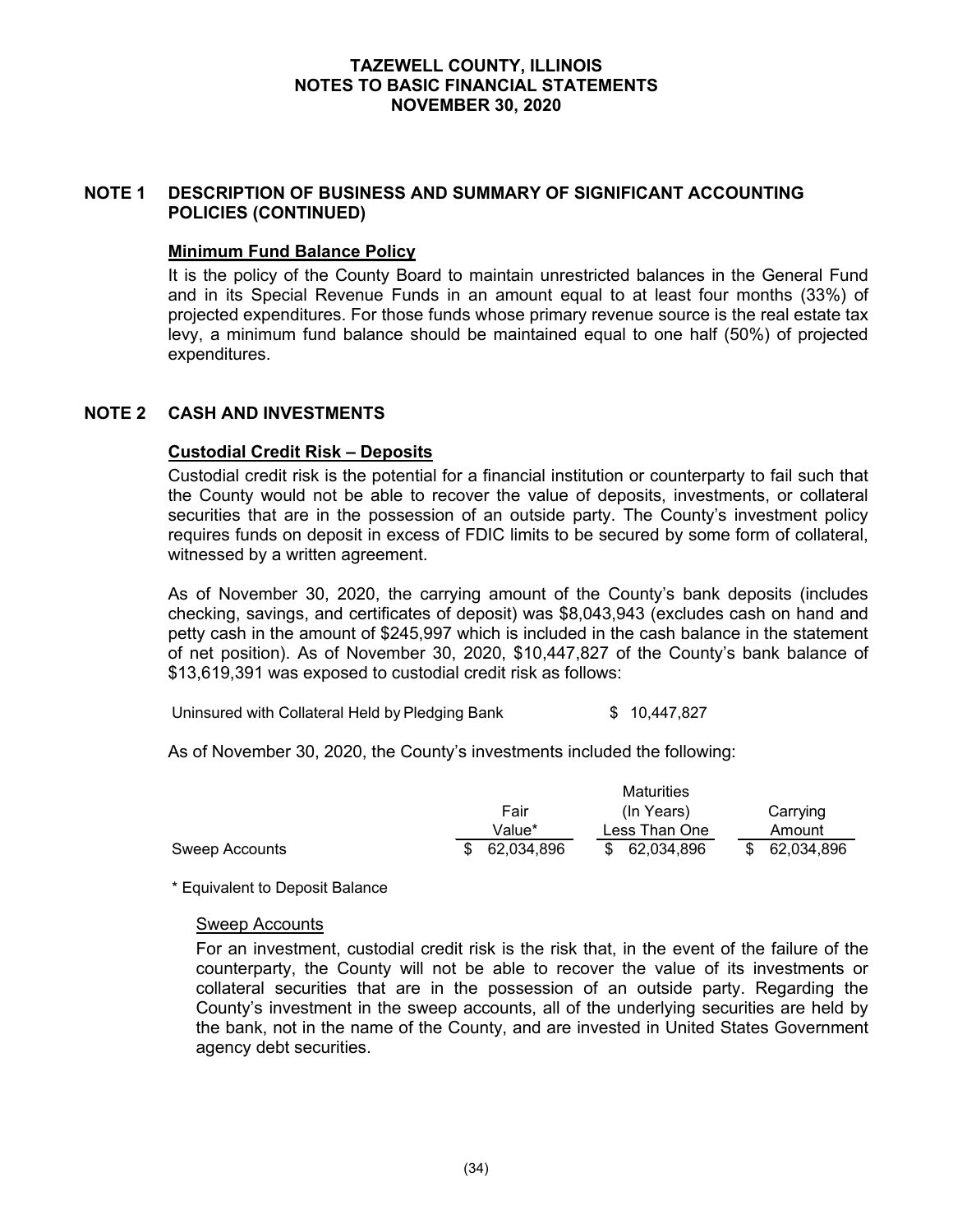### **NOTE 2 CASH AND INVESTMENTS (CONTINUED)**

#### **Interest Rate Risk**

Interest rate risk is the risk that changes in interest rates will adversely affect the fair value of an investment.

It is the County's policy, to the extent possible, that the County will attempt to match investments with anticipated cash flow requirements. Unless matched to a specific cash flow, the County will not directly invest in securities maturing more than three years from the date of purchase. However, the County may collateralize its repurchase agreements using longer-dated investments not to exceed five years to maturity.

Under the terms of the sweep and repurchase agreements, funds are reinvested daily. Certificates of deposit at year-end all have a date of maturity at date of purchase of one year or less.

#### **Concentration Risk**

Concentration risk is the risk associated with having more than 5% of investments in any issuer, other than the U.S. Government. County policy is to diversify its investments to the extent practical and within the confines of the statutes to ensure safety of the funds and to maximize return on investment. Such diversification will vary based on types of investment opportunities available from offering institutions. The County does not have any investments associated with a concentration risk.

#### **Credit Risk**

Credit risk is the risk that an issuer or other counterparty to a debt investment will not fulfill its obligations.

State law limits investments as described in Note 1 to the basic financial statements. The County has no investment policy that would further limit its investment choices.

#### **Other Information**

Additionally, during the year, the Treasurer of Tazewell County serves in an agency relationship as the collector of property taxes. At a given point in the tax collection cycle, unsecured, uninsured deposits and investments may significantly exceed amounts at yearend. The policy to obtain securities to insure or collateralize deposits and investments throughout the year follows Illinois Compiled Statutes which state that uncollateralized deposits and investments shall not exceed 75% of the capital stock and surplus (net worth) of the financial institution.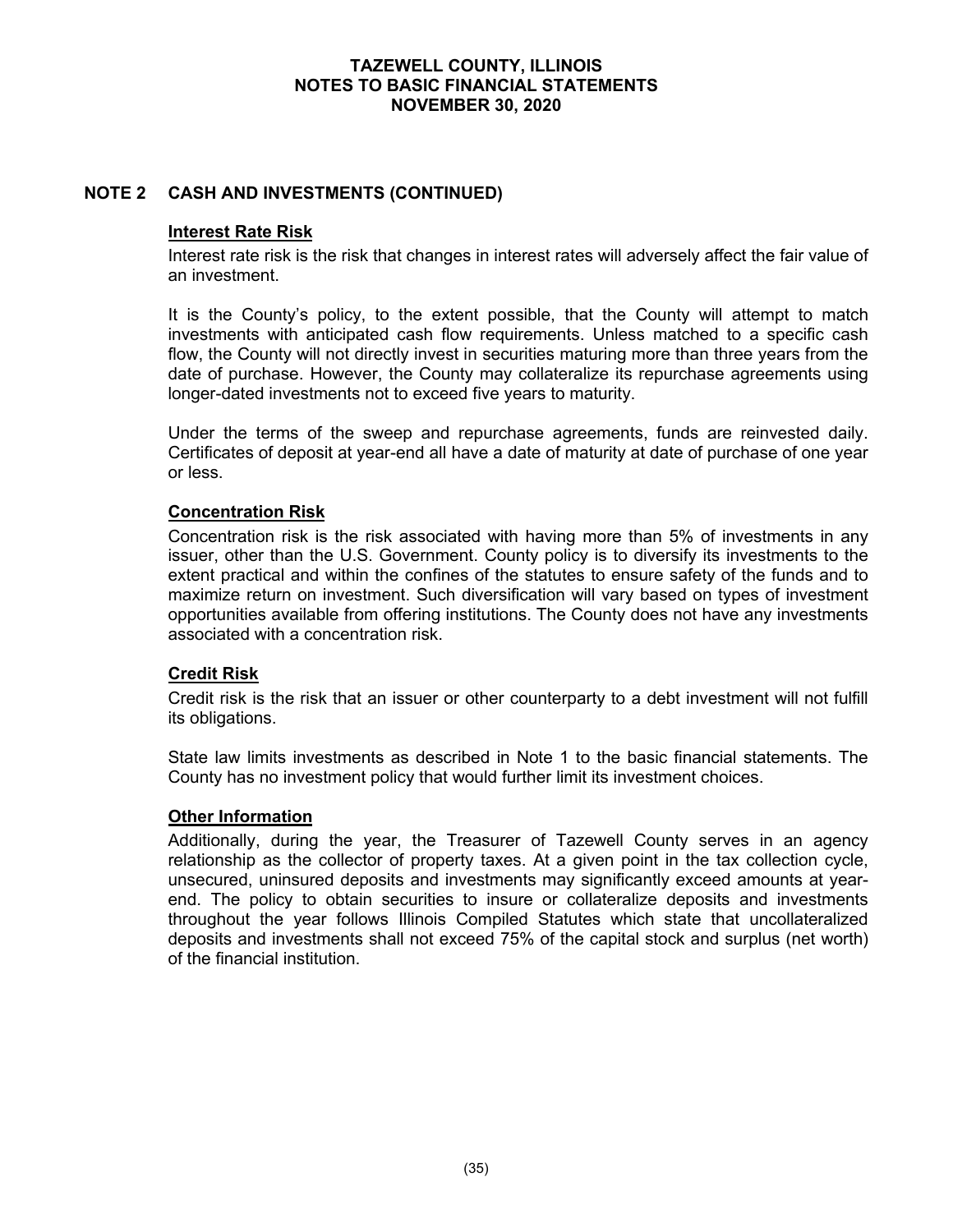#### **NOTE 2 CASH AND INVESTMENTS (CONTINUED)**

#### **Reconciliation**

Below is a reconciliation of the County's deposits and investments as reported in the November 30, 2020 financial statements.

|                                                                                |   | Government-Wide<br>Statement of<br><b>Net Position</b> |    | <b>Fiduciary Funds</b><br>Statement of<br><b>Net Position</b> | Total |                                                  |  |
|--------------------------------------------------------------------------------|---|--------------------------------------------------------|----|---------------------------------------------------------------|-------|--------------------------------------------------|--|
| Cash on Hand and in Banks<br>Investments<br>Cash and Investments               | S | 60,597,552<br>7,480,786                                | \$ | 2,246,498                                                     | \$    | 60,597,552<br>7,480,786<br>2,246,498             |  |
| Total                                                                          |   | 68,078,338                                             |    | 2,246,498                                                     |       | 70,324,836                                       |  |
| Cash on Hand and Petty Cash<br><b>Bank Deposits</b><br>Sweep Accounts<br>Total |   |                                                        |    |                                                               | \$    | 245.997<br>8,043,943<br>62,034,896<br>70,324,836 |  |

#### **NOTE 3 PROPERTY TAXES**

Property taxes attach as an enforceable lien on property as of January 1. The County's property tax is levied each year at the time the budget for the ensuing year is passed and is extended against the assessed valuation of the County on January 1. Taxes are typically due and payable in two installments in June and September at the County Collector's Office. Sale of taxes on any uncollected amounts is typically prior to November 30 and distribution to all taxing bodies, including County funds, is typically also made prior to November 30.

Property taxes levied in 2019 are reflected as revenues in fiscal year 2020. Amounts not collected by the close of the tax cycle are either under tax objection or forfeiture. Distributions of these amounts are recognized as revenue in the year of distribution since collection is uncertain.

Property taxes levied in 2020 have been recognized as assets, net of an estimated uncollectible amount of 1%, and deferred inflows of resources as these taxes will be collected and are planned for budget purposes to be used in 2021.

Additionally, mobile home tax revenues are recognized on the cash basis due to uncertain availability until collection.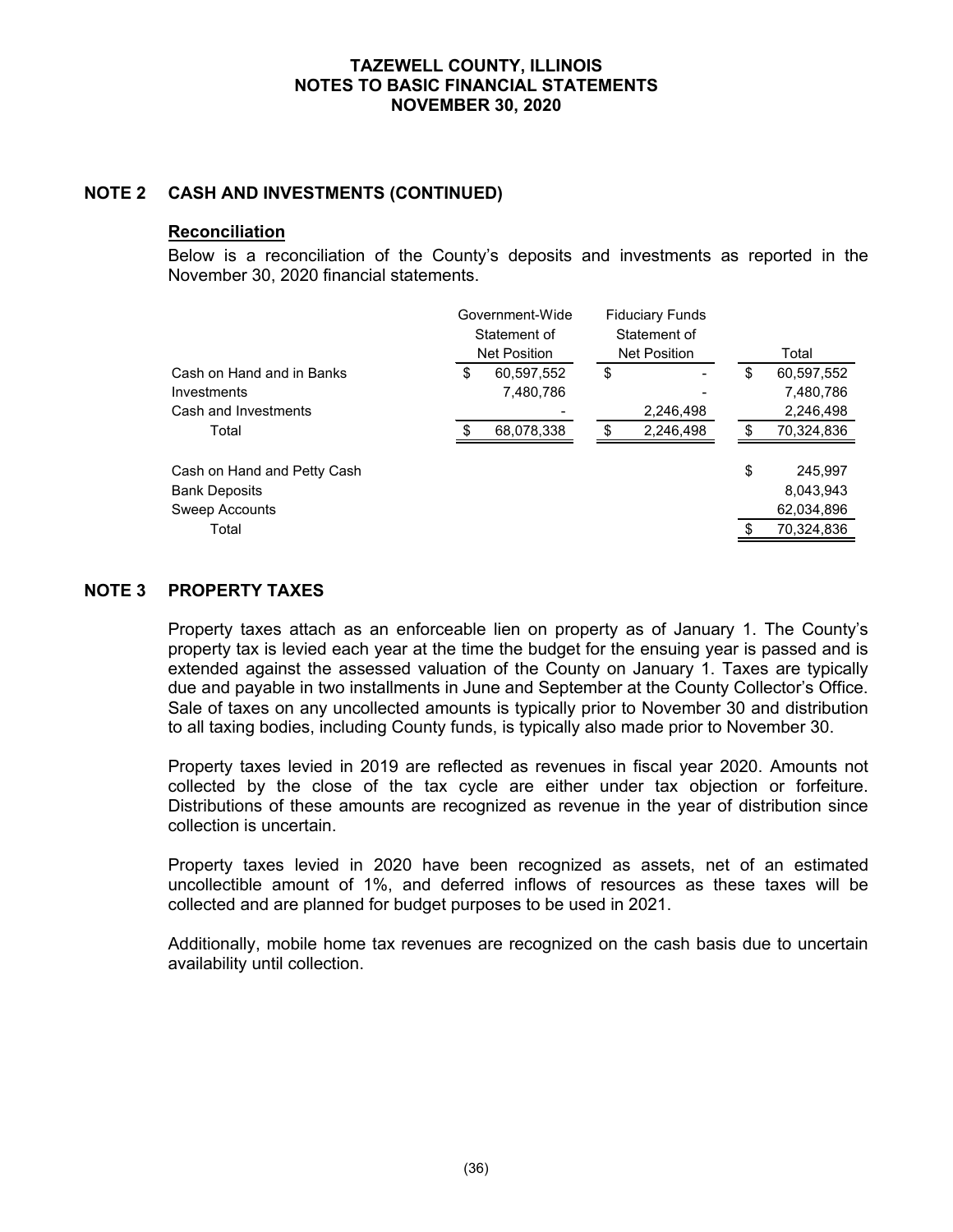## **NOTE 4 RECEIVABLES**

Certain receivables at November 30, 2020 for the County's major funds and nonmajor funds are as follows:

|                                  | General<br>Fund |           |    | County<br>Health<br>Fund | Nonmajor<br>Governmental<br><b>Funds</b> |    |         |  |
|----------------------------------|-----------------|-----------|----|--------------------------|------------------------------------------|----|---------|--|
| State of Illinois:               |                 |           |    |                          |                                          |    |         |  |
| Sales Taxes                      | \$              | 3,215,840 | \$ |                          |                                          | \$ |         |  |
| Income Taxes                     |                 | 170,270   |    |                          |                                          |    |         |  |
| <b>Video Gaming Taxes</b>        |                 | 16,807    |    |                          |                                          |    |         |  |
| <b>Replacement Taxes</b>         |                 | 50,544    |    |                          |                                          |    |         |  |
| Use Taxes                        |                 | 287,805   |    |                          |                                          |    |         |  |
| <b>Motor Fuel Taxes</b>          |                 |           |    |                          |                                          |    | 405.920 |  |
| <b>Reimbursements and Grants</b> |                 | 2,101,739 |    |                          |                                          |    | 251,205 |  |
| Department of Public Health and  |                 |           |    |                          |                                          |    |         |  |
| Department of Human Services     |                 |           |    | 520,868                  |                                          |    |         |  |
| Miscellaneous                    |                 | 699,557   |    |                          |                                          |    |         |  |
| Total                            |                 | 6,542,562 |    | 520.868                  |                                          |    | 657.125 |  |

|                     |   | Nonmajor<br>Governmental<br>Funds |
|---------------------|---|-----------------------------------|
| Other:              |   |                                   |
| <b>Tipping Fees</b> | S | 63,804                            |
| Miscellaneous       |   | 10,509                            |
| Total               |   | 74.313                            |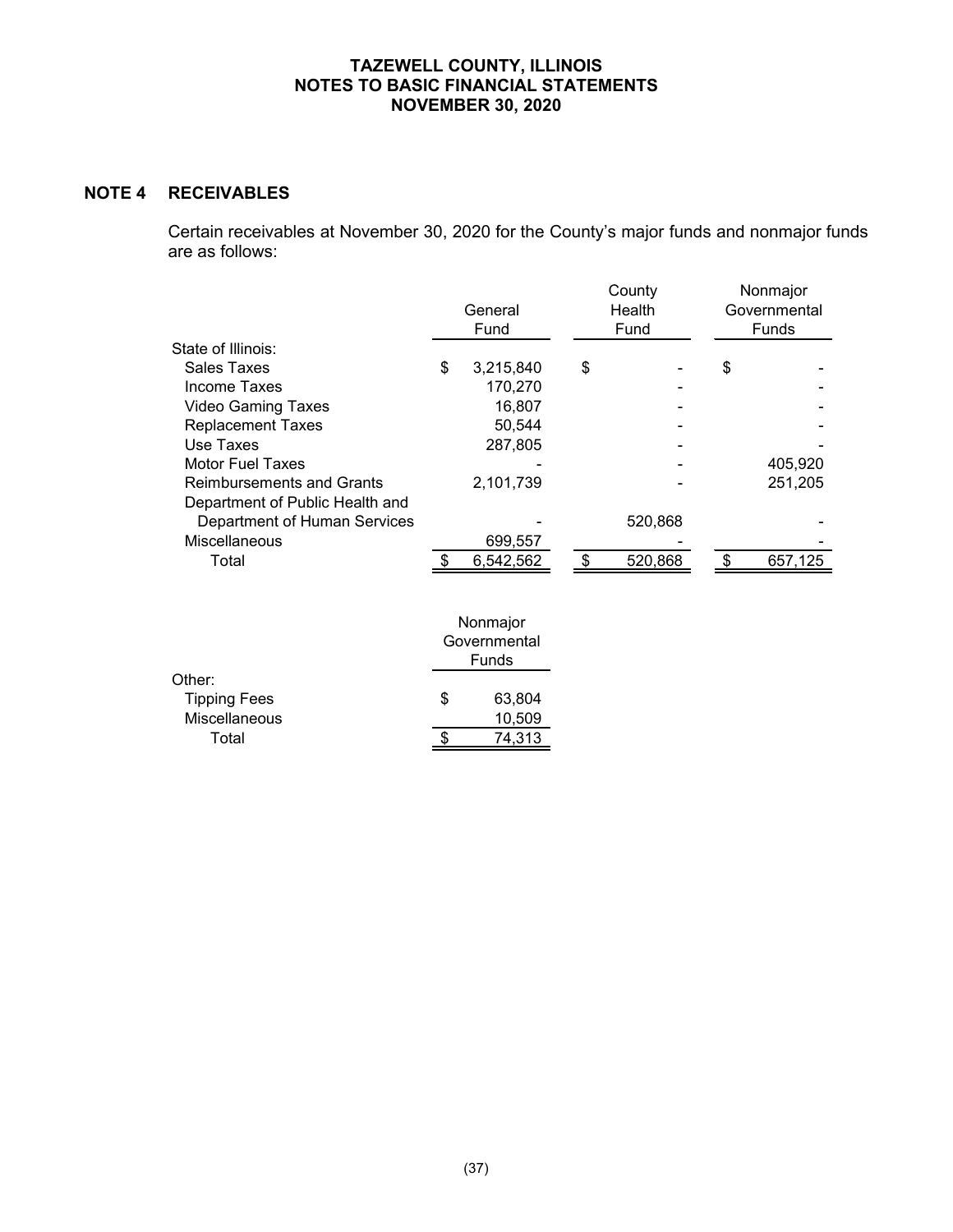# **NOTE 5 CAPITAL ASSETS**

Capital asset activity for the year ended November 30, 2020 was as follows:

# **Primary Government**

|                                    | Balance at      |                  |               | Balance at      |  |  |  |  |  |
|------------------------------------|-----------------|------------------|---------------|-----------------|--|--|--|--|--|
|                                    | November 30,    |                  |               |                 |  |  |  |  |  |
|                                    | 2019            | <b>Additions</b> | Deductions    | 2020            |  |  |  |  |  |
| Not Depreciated:                   |                 |                  |               |                 |  |  |  |  |  |
| Land                               | \$<br>1,735,715 | \$               | \$            | \$<br>1,735,715 |  |  |  |  |  |
| <b>Construction in Progress</b>    | 595,876         | 394,478          | 270,367       | 719,987         |  |  |  |  |  |
| Depreciated:                       |                 |                  |               |                 |  |  |  |  |  |
| <b>Buildings and Building</b>      |                 |                  |               |                 |  |  |  |  |  |
| Improvements                       | 30,081,477      | 52,685           |               | 30,134,162      |  |  |  |  |  |
| Land Improvements                  | 1,643,713       | 35,737           |               | 1,679,450       |  |  |  |  |  |
| Furnishings and Equipment          | 15,411,808      | 1,072,233        | 387,773       | 16,096,268      |  |  |  |  |  |
| Infrastructure                     | 61,891,615      | 250,850          |               | 62,142,465      |  |  |  |  |  |
| <b>Total Capital Assets</b>        | 111,360,204     | 1,805,983        | 658,140       | 112,508,047     |  |  |  |  |  |
| Less Accumulated Depreciation for: |                 |                  |               |                 |  |  |  |  |  |
| <b>Buildings and Building</b>      |                 |                  |               |                 |  |  |  |  |  |
| Improvements                       | 11,612,190      | 642,756          |               | 12,254,946      |  |  |  |  |  |
| Land Improvements                  | 1,203,474       | 36,874           |               | 1,240,348       |  |  |  |  |  |
| Furnishings and Equipment          | 9,718,781       | 997,816          | 364,889       | 10,351,708      |  |  |  |  |  |
| Infrastructure                     | 39,515,349      | 794,644          |               | 40,309,993      |  |  |  |  |  |
| <b>Total Accumulated</b>           |                 |                  |               |                 |  |  |  |  |  |
| Depreciation                       | 62,049,794      | 2,472,090        | 364,889       | 64,156,995      |  |  |  |  |  |
| Governmental Capital Assets, Net   | 49,310,410<br>S | (666,107)<br>S   | 293,251<br>\$ | 48,351,052<br>S |  |  |  |  |  |

Construction in progress consists primarily of incomplete Highway Department projects.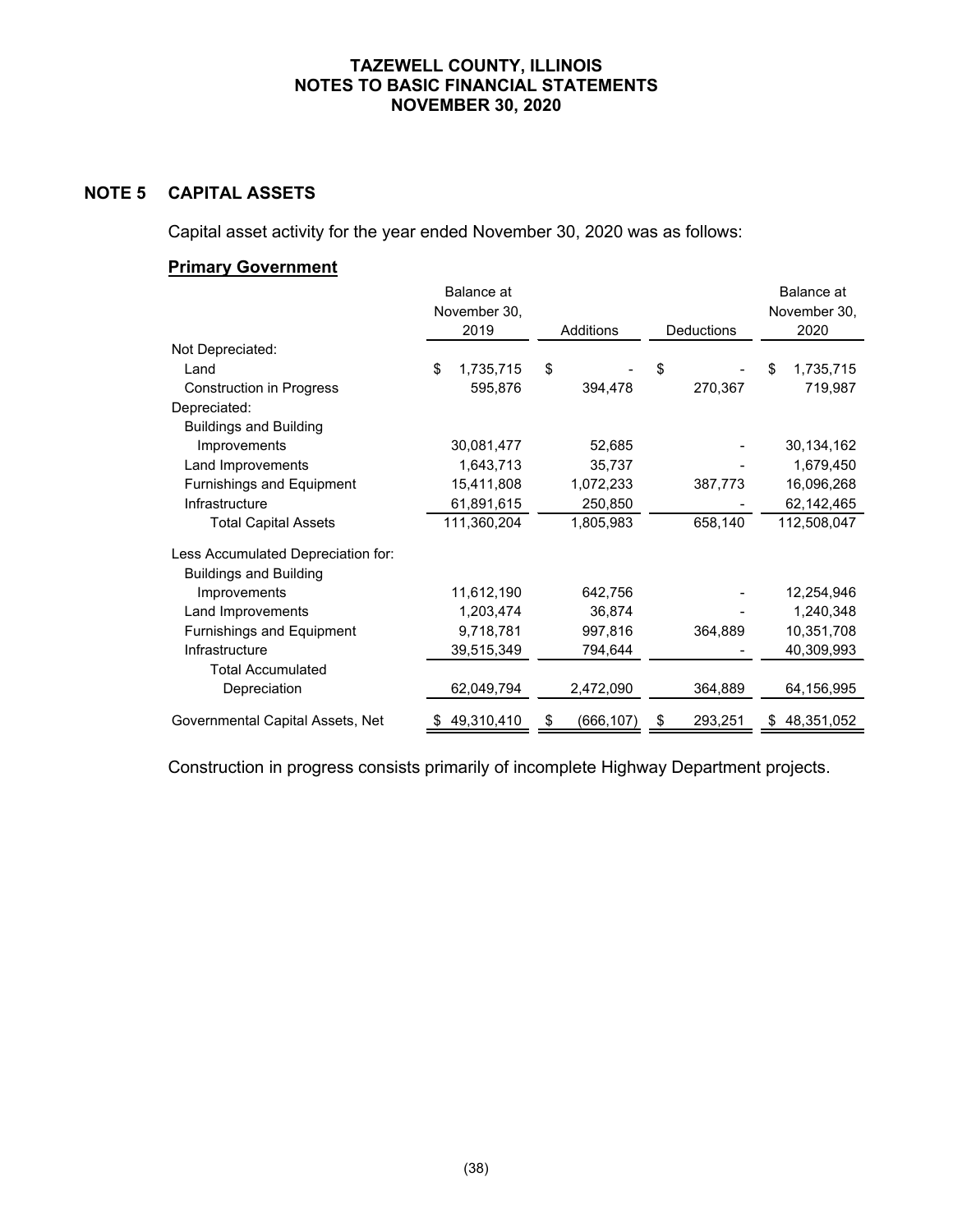### **NOTE 5 CAPITAL ASSETS (CONTINUED)**

### **Primary Government (Continued)**

Depreciation expense was charged to functions/programs as follows at November 30, 2020:

| Judicial                             | 168,209     |
|--------------------------------------|-------------|
| <b>Public Safety and Corrections</b> | 685,459     |
| Highways                             | 1,049,439   |
| <b>Health and Welfare</b>            | 159.859     |
| <b>General Governmental Services</b> | 409.124     |
| <b>Total Depreciation Expense</b>    | \$2,472,090 |

#### **Discretely Presented Component Unit**

|                                | Balance at<br>November 30,<br>2019 |           |    |           |    |                          |   | Balance at<br>November 30, |  |  |
|--------------------------------|------------------------------------|-----------|----|-----------|----|--------------------------|---|----------------------------|--|--|
|                                |                                    |           |    | Additions |    | Deductions               |   | 2020                       |  |  |
| ETSB:                          |                                    |           |    |           |    |                          |   |                            |  |  |
| Equipment                      | S                                  | 4.447.302 | \$ | 27.906    | \$ | $\blacksquare$           | S | 4.475.208                  |  |  |
| Less Accumulated Depreciation: |                                    |           |    |           |    |                          |   |                            |  |  |
| Equipment                      |                                    | 3,227,020 |    | 129,565   |    | $\overline{\phantom{0}}$ |   | 3,356,585                  |  |  |
| <b>Component Unit Capital</b>  |                                    |           |    |           |    |                          |   |                            |  |  |
| Assets, Net                    |                                    | 1,220,282 |    | (101,659) |    |                          |   | 1,118,623                  |  |  |

### **NOTE 6 LONG-TERM DEBT**

#### **Primary Government**

The following is a summary of changes in long-term debt, other than compensated absences, of the County for the year ended November 30, 2020:

|                          | Balance<br>November 30,<br>2019 | Additions |         | Reductions |           | Balance<br>November 30,<br>2020 |  | Current<br>Portion |  | Long-Term<br>Portion |  |
|--------------------------|---------------------------------|-----------|---------|------------|-----------|---------------------------------|--|--------------------|--|----------------------|--|
| General Obligation       |                                 |           |         |            |           |                                 |  |                    |  |                      |  |
| <b>Debt Certificates</b> | \$<br>124.144                   | S         | -       | \$.        | 28.068    | 96.076                          |  | 28.667             |  | 67.409               |  |
| Lines of Credit          | 3,560,059                       |           | 614.679 |            | 749.151   | 3,425,587                       |  | 543.575            |  | 2,882,012            |  |
| Capital Leases           | 591,419                         |           | 220.493 |            | 243,504   | 568,408                         |  | 115,960            |  | 452,448              |  |
| Total                    | 4,275,622                       |           | 835,172 |            | 1.020.723 | 4,090,071                       |  | 688,202            |  | 3,401,869            |  |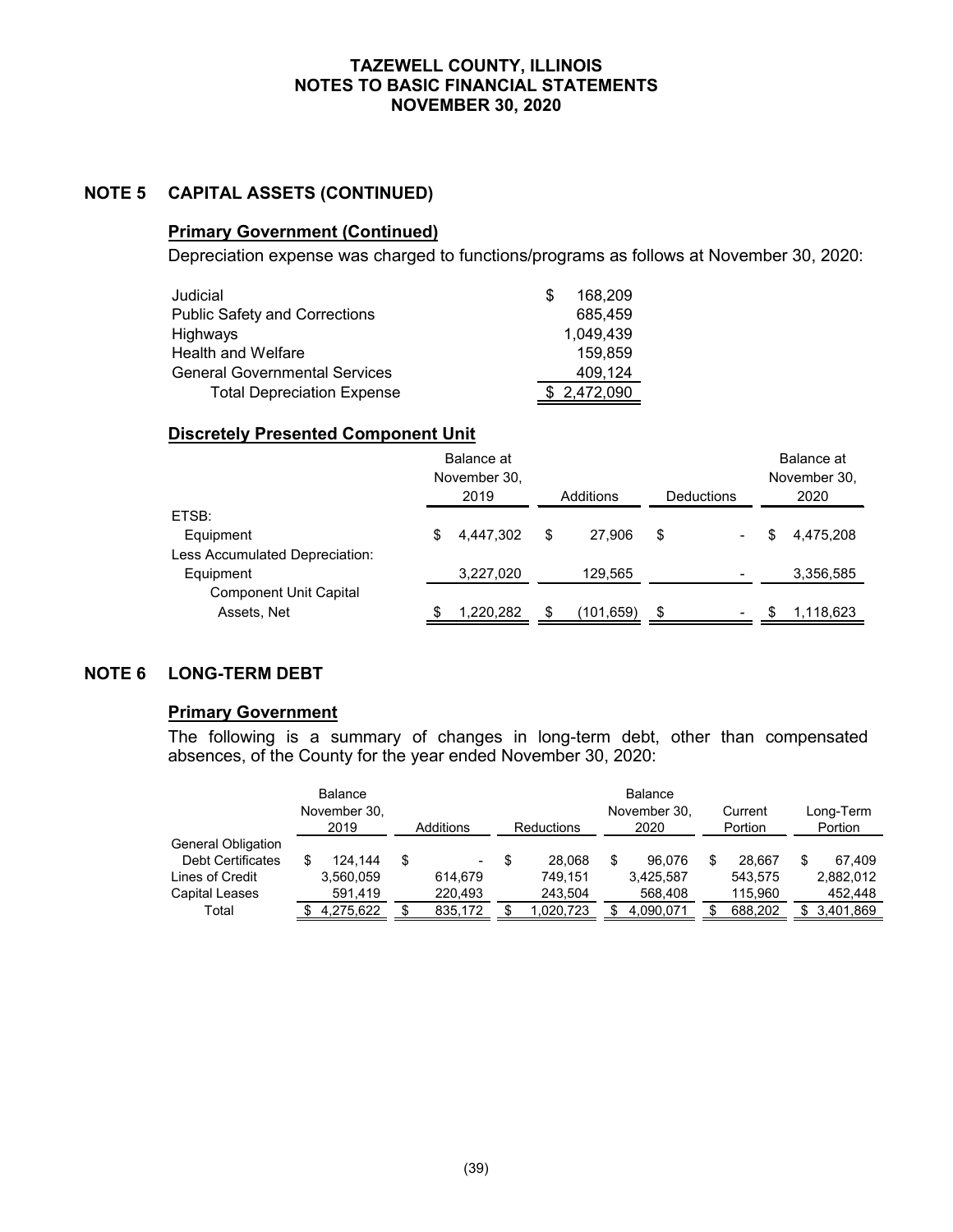### **NOTE 6 LONG-TERM DEBT (CONTINUED)**

#### **Primary Government (Continued)**

General obligation debt at November 30, 2020 is comprised of the following original issue:

General Obligation Debt Certificates, Series 2006; Dated July 19, 2006; Principal Due Monthly through June 2023; with Interest Due Monthly at 2.1125%; Original Issue of \$378,500. **\$ 96,076**  $\frac{1}{3}$  96,076

Tazewell County is required to comply with certain debt covenants contained in the debt issue agreement.

Debt service payments on the Series 2006 debt certificates are made from the County Health Fund.

The annual requirements to amortize general obligation debt outstanding at November 30, 2020 are as follows:

|                                  |              |   |          | Total        |           |  |  |
|----------------------------------|--------------|---|----------|--------------|-----------|--|--|
|                                  |              |   |          |              | Principal |  |  |
| <u> Year Ending November 30:</u> | Principal    |   | Interest | and Interest |           |  |  |
| 2021                             | \$<br>28,667 | S | 1,364    | S            | 30,031    |  |  |
| 2022                             | 29,279       |   | 753      |              | 30,032    |  |  |
| 2023                             | 38,130       |   | 151      |              | 38,281    |  |  |
| Total                            | 96,076       |   | 2.268    |              | 98.344    |  |  |

The County was approved for a line of credit, dated August 22, 2017, to make drawdowns up to \$5,550,000. The County made drawdowns of \$394,420 and \$1,080,135 during fiscal year 2018. The proceeds were recorded in the General Fund to fund capital projects. The drawdowns were due on February 12, 2020 and November 28, 2020 with interest payable at 2.940% and 3.325%, respectively. The County paid off the outstanding principal from each drawdown during fiscal year 2020.

The County made additional drawdowns of \$614,679 from this line of credit during fiscal year 2020. The proceeds were recorded in the General Fund to fund capital projects. The drawdown is due on December 2, 2021 with interest payable at 2.460%.

The County was approved for a line of credit, dated December 1, 2017, to make drawdowns up to \$4,320,000. The County made drawdowns of \$2,810,908 during fiscal year 2018. The proceeds were recorded in the Heritage Lake Fund (nonmajor governmental fund) to fund expenditures associated with the Heritage Lake project, which is not owned by the County. The drawdown is due on December 1, 2037 with interest payable ranging from 4.100% to 5.800%.

The County has entered into lease agreements as lessee for financing the acquisition of a wheel loader, backhoe, phone equipment, and copier equipment. These lease agreements qualify as capital leases for accounting purposes and, therefore, have been recorded at the present value of the future minimum lease payments as of the inception date.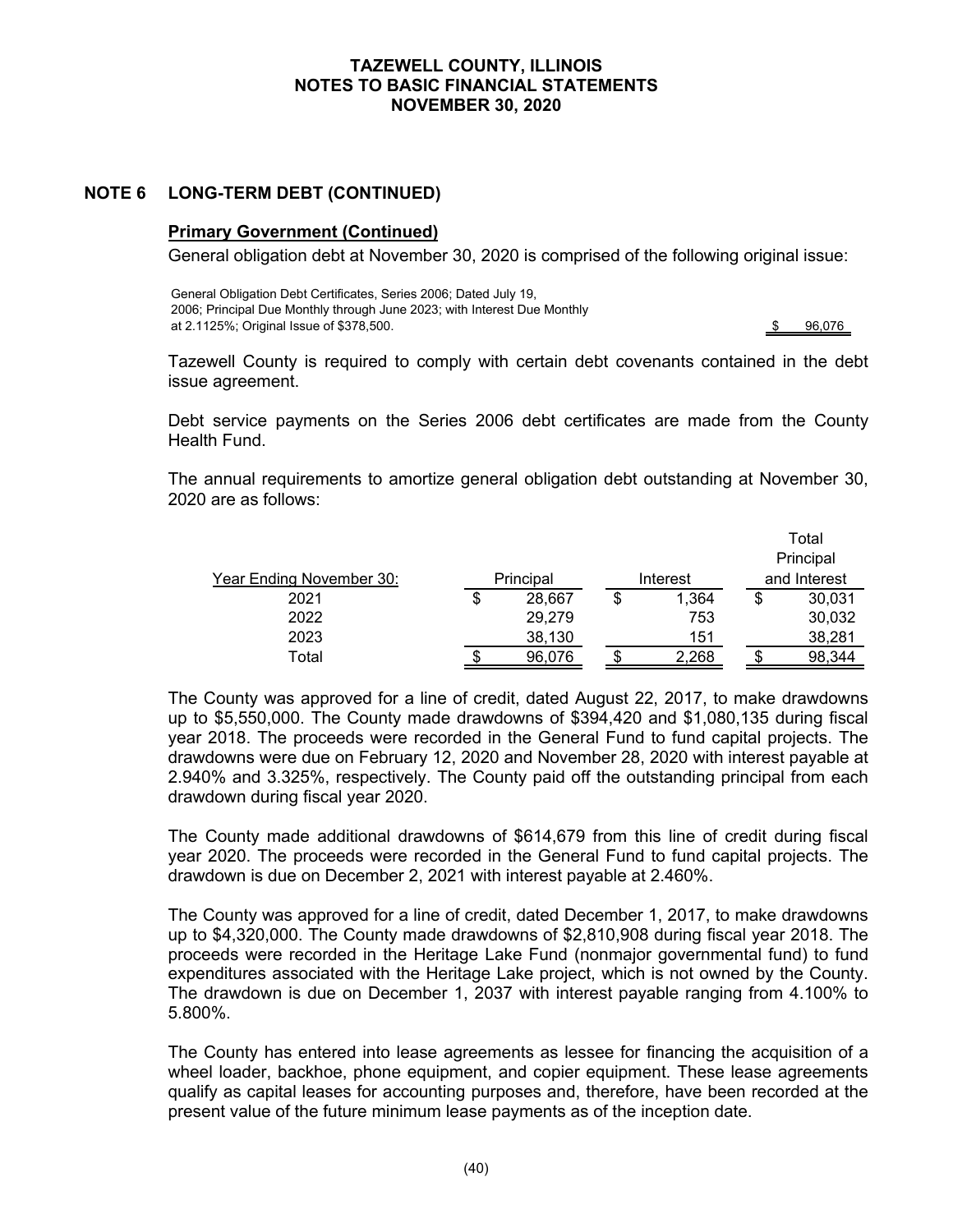#### **NOTE 6 LONG-TERM DEBT (CONTINUED)**

### **Primary Government (Continued)**

The assets acquired through capital leases are as follows:

|                                | Governmental |
|--------------------------------|--------------|
|                                | Activities   |
| Machinery and Equipment        | 743.403      |
| Less: Accumulated Depreciation | 91.274       |
| Total                          | 652.129      |

Depreciation expense for these assets acquired through capital lease totaled \$32,335.

The future minimum lease obligations and the net present value of these minimum lease payments as of November 30, 2020 were as follows:

|                                         |   | Governmental |  |  |  |  |
|-----------------------------------------|---|--------------|--|--|--|--|
| Year Ending November 30:                |   | Activities   |  |  |  |  |
| 2021                                    | S | 138,093      |  |  |  |  |
| 2022                                    |   | 185,184      |  |  |  |  |
| 2023                                    |   | 91,669       |  |  |  |  |
| 2024                                    |   | 204,165      |  |  |  |  |
| Total                                   |   | 619,111      |  |  |  |  |
| Less: Amount Representing Interest      |   | 50,703       |  |  |  |  |
| Present Value of Minimum Lease Payments |   | 568,408      |  |  |  |  |

#### **Discretely Presented Component Unit**

The following is a summary of changes in long-term debt, other than compensated absences, of the discretely presented component unit for the year ended November 30, 2020:

|                       |              | Balance   |            |              |         |                          |           |
|-----------------------|--------------|-----------|------------|--------------|---------|--------------------------|-----------|
|                       | November 30, |           |            | November 30. | Current |                          | Long-Term |
|                       | 2019         | Additions | Reductions | 2020         | Portion |                          | Portion   |
| <b>Capital Leases</b> | 785.497      | ٠         | $\sim$     | 785.497      |         | $\overline{\phantom{0}}$ | 785.497   |

The discretely presented component unit has entered into a lease agreement as lessee for financing the acquisition of phone equipment. This lease agreement qualifies as a capital lease for accounting purposes and, therefore, has been recorded at the present value of the future minimum lease payments as of the inception date.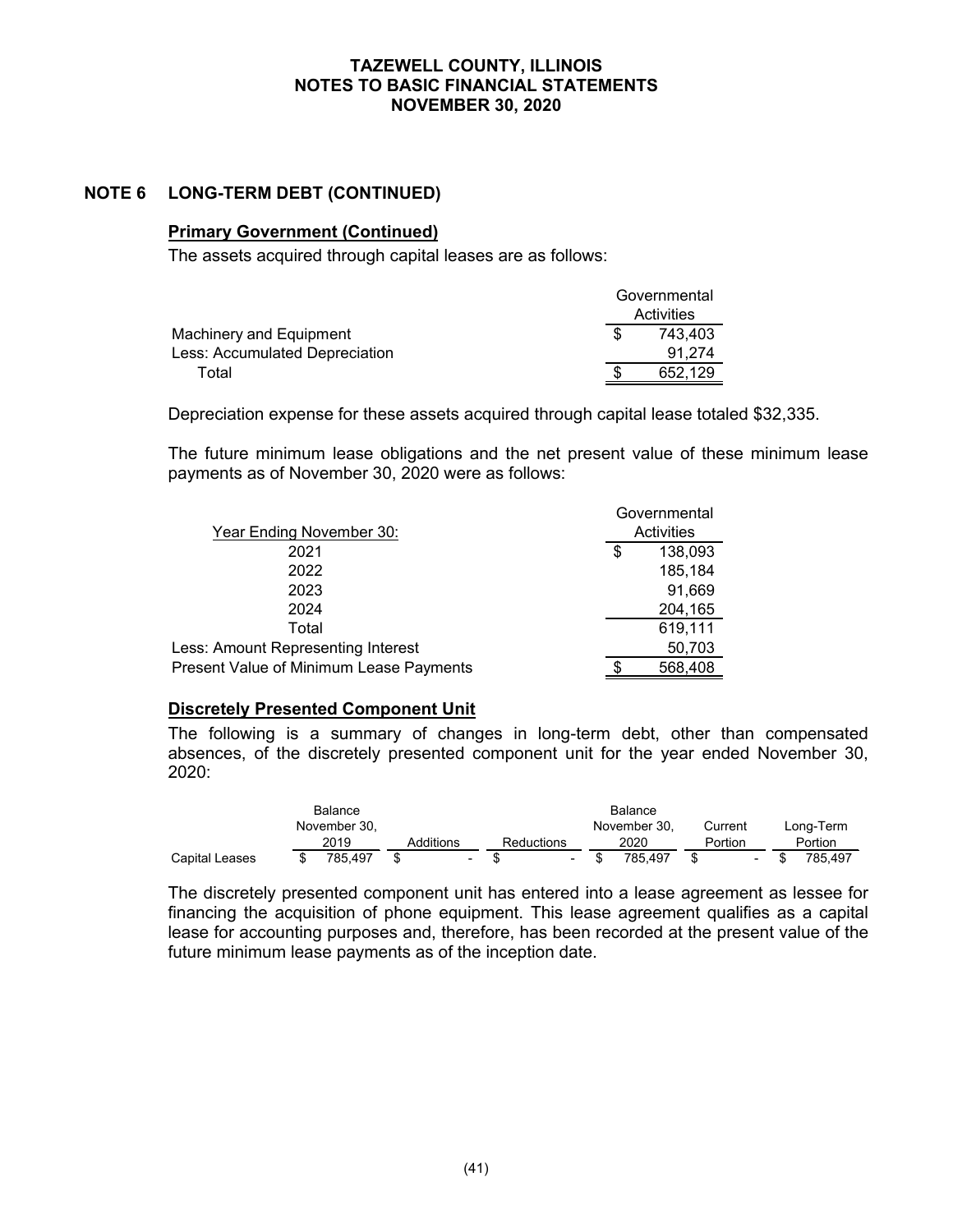### **NOTE 6 LONG-TERM DEBT (CONTINUED)**

### **Discretely Presented Component Unit (Continued)**

The asset acquired through capital lease is as follows:

|                                       | <b>Discretely</b>     |
|---------------------------------------|-----------------------|
|                                       | Presented             |
|                                       | <b>Component Unit</b> |
| Machinery and Equipment               | 1.059.518             |
| <b>Less: Accumulated Depreciation</b> | 264,880               |
| Total                                 | 794,638               |
|                                       |                       |

Depreciation expense for this asset acquired through capital lease totaled \$105,952.

The future minimum lease obligations and the net present value of these minimum lease payments as of November 30, 2020 were as follows:

|                                         | <b>Discretely</b> |                       |
|-----------------------------------------|-------------------|-----------------------|
|                                         |                   | Presented             |
| Year Ending November 30:                |                   | <b>Component Unit</b> |
| 2021                                    | \$                |                       |
| 2022                                    |                   | 131,574               |
| 2023                                    |                   | 131,574               |
| 2024                                    |                   | 131,574               |
| Thereafter                              |                   | 526,294               |
| Total                                   |                   | 921,016               |
| Less: Amount Representing Interest      |                   | 135,519               |
| Present Value of Minimum Lease Payments |                   | 785,497               |

#### **Compensated Absences**

Activity for compensated absences for the governmental activities for the year ended November 30, 2020 was as follows:

| <b>Beginning</b> |  |           |            | Ending        |  | Due Within     |
|------------------|--|-----------|------------|---------------|--|----------------|
| <b>Balance</b>   |  | Additions | Reductions | Balance       |  | One Year       |
| 549.973          |  | .207.786  | 170.945    | \$<br>586.814 |  | 7 100<br>ں ے ا |

#### **NOTE 7 LEGAL DEBT MARGIN**

Illinois Revised Statutes limit the amount of debt the County may have outstanding to 2.875% of the assessed value of all taxable property located within the County. At November 30, 2020, using the 2019 assessed valuation, the statutory limit for the County was \$79,711,139, providing a debt margin of \$78,265,151.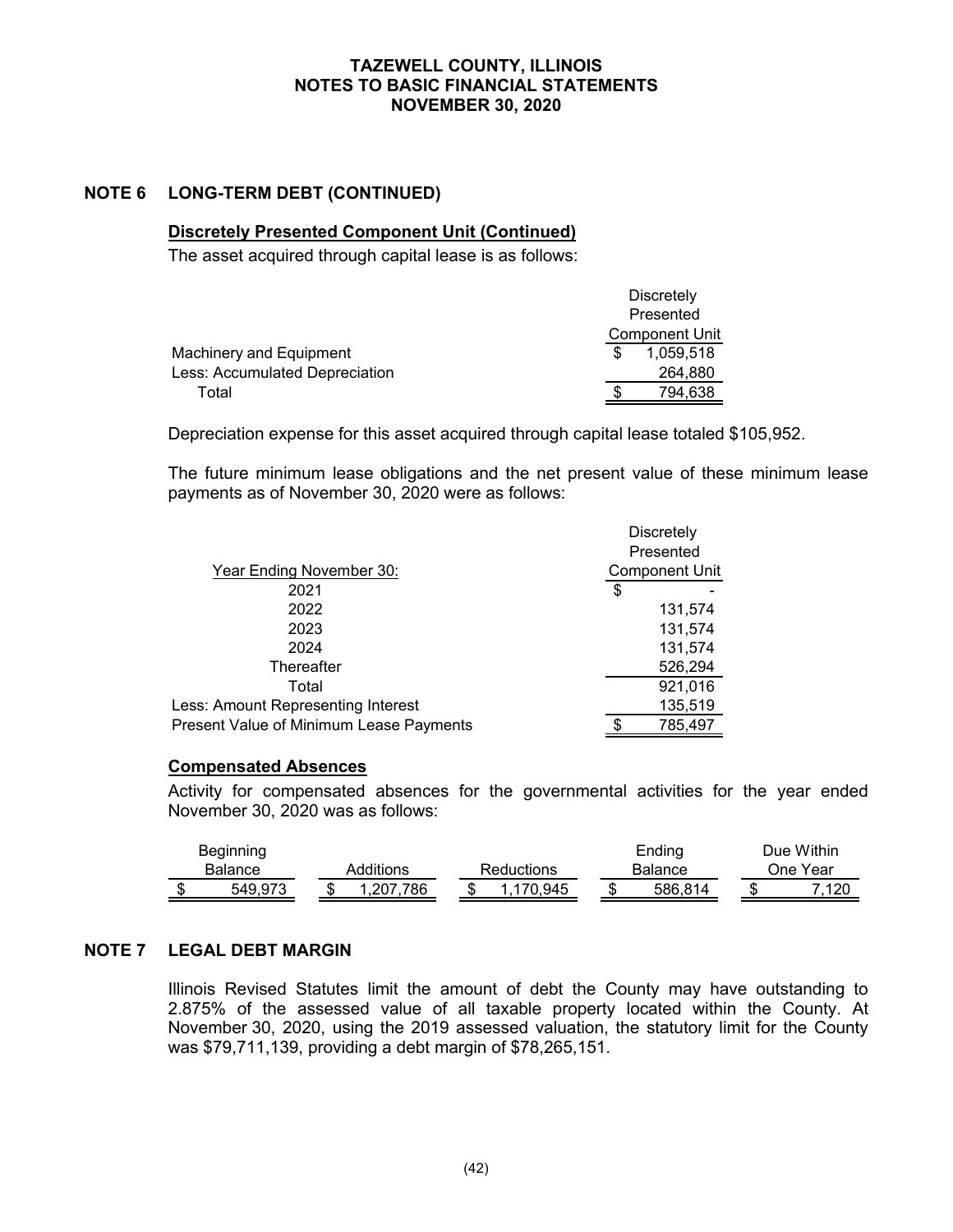#### **NOTE 8 INTERFUND TRANSFERS AND BALANCES**

Interfund transfers are defined as the flow of assets, such as cash or goods, without equivalent flows of assets in return. Interfund borrowings are reflected as "Due from/to Other Funds" on the accompanying governmental funds financial statements.

The following balances as of November 30, 2020 represent due from/to balances among all funds:

| Receivable Fund       | Payable Fund          |   | Amount  |
|-----------------------|-----------------------|---|---------|
| General               | <b>County Health</b>  | S | 17,857  |
|                       | Nonmajor Governmental |   | 117,952 |
| County Health         | Nonmajor Governmental |   | 14,126  |
| Nonmajor Governmental | Nonmajor Governmental |   | 161,491 |
|                       | Total                 |   | 311,426 |

These interfund balances are primarily the result of reimbursements due for expenditures paid on behalf of one fund by another fund, corrections of allocations and deposits, interfund borrowings for negative cash balances, or transfer of interest earned to the General Fund.

Interfund transfers consisted of the following:

|                             | Transfers In            |   |         |       |         |  |  |  |
|-----------------------------|-------------------------|---|---------|-------|---------|--|--|--|
|                             | Nonmajor                |   |         |       |         |  |  |  |
|                             | Governmental<br>General |   |         |       |         |  |  |  |
| <b>Transfers Out</b>        | Fund                    |   | Funds   | Total |         |  |  |  |
| General Fund                | \$                      | S | 29,909  | \$    | 29,909  |  |  |  |
| Nonmajor Governmental Funds | 11,346                  |   | 88,649  |       | 99,995  |  |  |  |
| Total                       | \$<br>11,346            | S | 118,558 | \$    | 129,904 |  |  |  |

The transfers to the General Fund primarily represent unrestricted interest earnings from various funds and collections that were incorrectly recorded in another fund.

The transfers in to the nonmajor governmental funds are for revenues that were incorrectly recorded in another fund.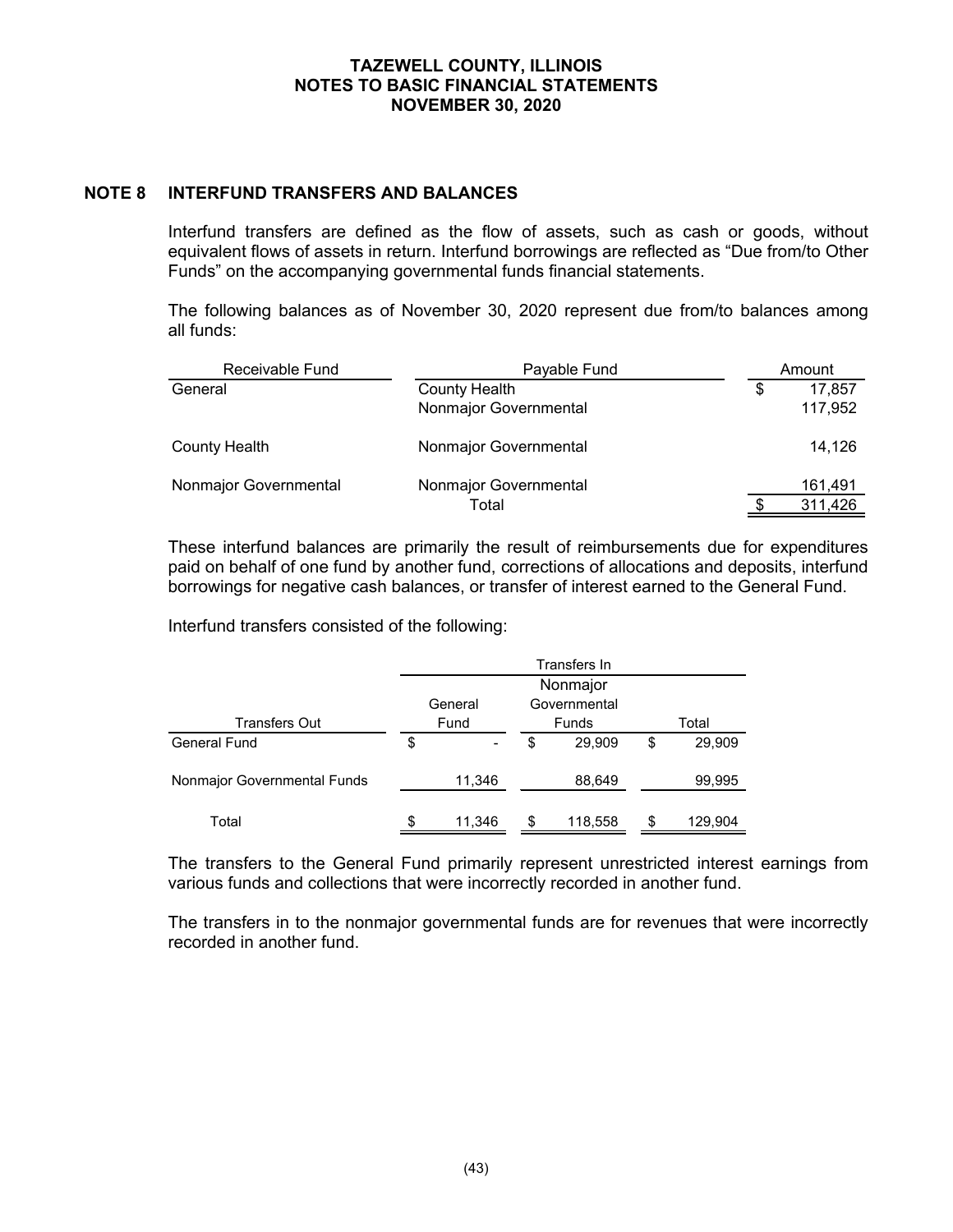### **NOTE 9 OTHER REQUIRED DISCLOSURES**

(a) Excesses of expenditures over budget in individual funds:

|                                   | <b>Expenditures</b> |               |    |           |    |               |
|-----------------------------------|---------------------|---------------|----|-----------|----|---------------|
|                                   |                     |               |    |           |    | Excess Actual |
|                                   |                     | Amended       |    |           |    | Over Amended  |
| Fund                              |                     | <b>Budget</b> |    | Actual    |    | <b>Budget</b> |
| Tort Judgment                     | S                   | 2,035,462     | \$ | 2,079,093 | \$ | 43.631        |
| <b>Economic Development Grant</b> |                     | 776,771       |    | 801,335   |    | 24,564        |
| <b>County Recorder Automation</b> |                     | 108,079       |    | 209,169   |    | 101,090       |
| <b>Treasurer's Automation</b>     |                     | 16.672        |    | 25,709    |    | 9,037         |
| <b>County Clerk Automation</b>    |                     | 25,666        |    | 34.096    |    | 8,430         |

(b) Funds with deficit fund balances or deficit net position balances consist of the following:

|                            | Amount of       |
|----------------------------|-----------------|
| Fund                       | Deficit Balance |
| <b>Sheriff's Grant</b>     | (5,031)         |
| Law Enforcement Operations | (3.774)         |

These deficits will be eliminated via transfers from other funds or additional revenue allocated to the funds in future years.

#### **NOTE 10 PENSION PLAN**

#### **Plan Description**

The County's defined benefit pension plan provides retirement and disability benefits, postretirement increases, and death benefits to plan members and beneficiaries. The County participates in the following agent multiple employer defined benefit pension plans administered by the Illinois Municipal Retirement Fund (IMRF). A summary of IMRF's pension benefits is provided in the "Benefits Provided" section of this document. Details of all benefits are available from IMRF. Benefit provisions are established by statute and may only be changed by the General Assembly of the State of Illinois. IMRF issues a publicly available Comprehensive Annual Financial Report that includes financial statements, detailed information about the pension plan's fiduciary net position, and required supplementary information. The report is available for download at www.imrf.org.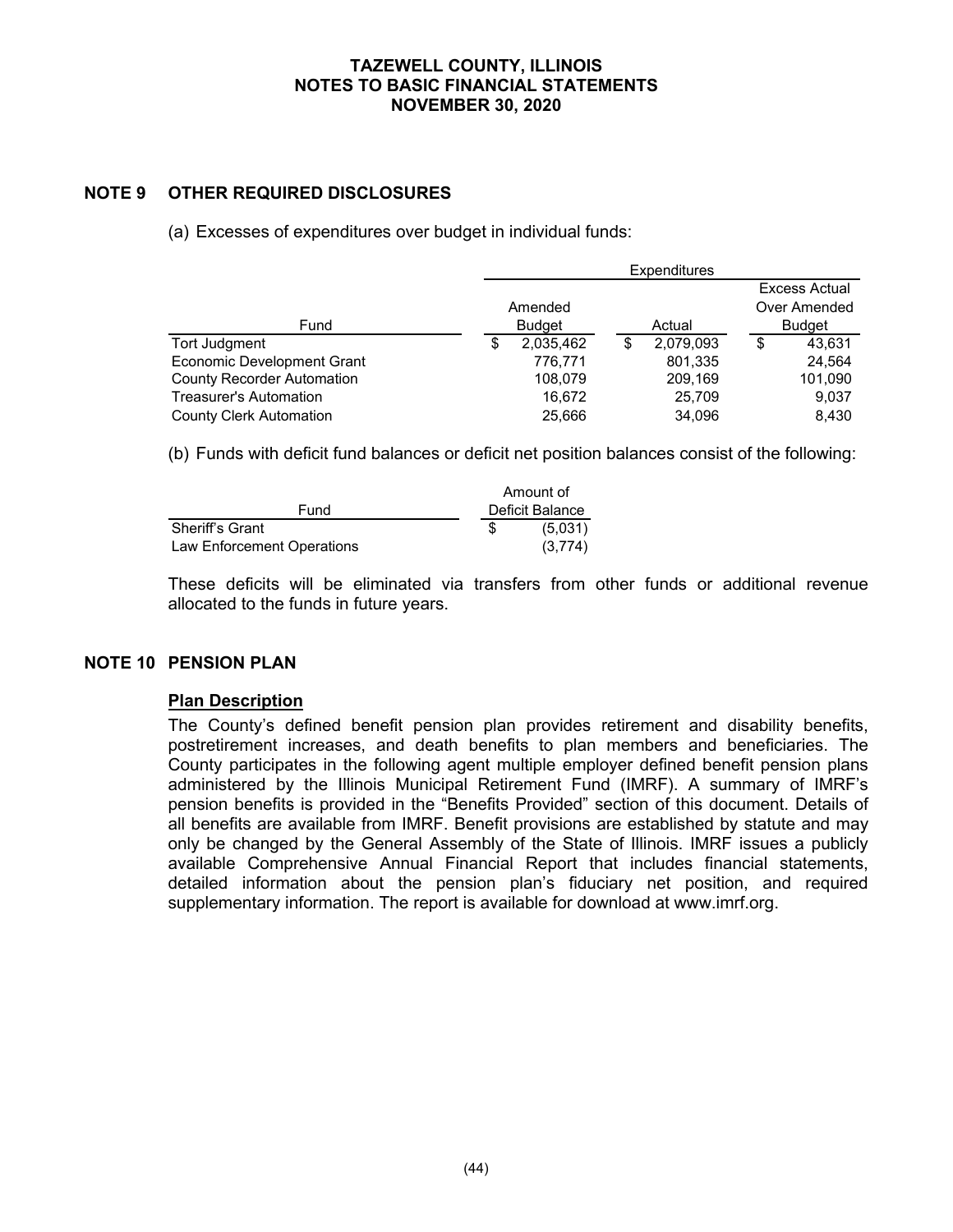#### **NOTE 10 PENSION PLAN (CONTINUED)**

#### **Benefits Provided**

IMRF has three benefit plans. The vast majority of IMRF members participate in the Regular Plan (RP). The Sheriff's Law Enforcement Personnel (SLEP) plan is for sheriffs, deputy sheriffs, and selected police chiefs. Counties could adopt the Elected County Official (ECO) plan for officials elected prior to August 8, 2011 (the ECO plan was closed to new participants after that date).

All three IMRF benefit plans have two tiers. Employees hired before January 1, 2011, are eligible for Tier 1 benefits. Tier 1 employees are vested for pension benefits when they have at least eight years of qualifying service credit. Tier 1 employees who retire at age 55 (at reduced benefits) or after age 60 (at full benefits) with eight years of service are entitled to an annual retirement benefit, payable monthly for life, in an amount equal to 1-2/3% of the final rate of earnings for the first 15 years of service credit, plus 2% for each year of service credit after 15 years to a maximum of 75% of their final rate earnings. Final rate of earnings is the highest total earnings during any consecutive 48 months within the last 10 years of service, divided by 48. Under Tier 1, the pension is increased by 3% of the original amount on January 1 every year after retirement.

Employees hired on or after January 1, 2011 are eligible for Tier 2 benefits. For Tier 2 employees, pension benefits vest after ten years of service. Participating employees who retire at age 62 (reduced benefits) or after age 67 (at full benefits) with ten years of service are entitled to an annual retirement benefit, payable monthly for life, in an amount equal to 1-2/3% of the final rate of earnings for the first 15 years of service credit, plus 2% for each year of service credit after 15 years to a maximum 75% of their final rate of earnings. Final rate of earnings is the highest total earnings during any 96 consecutive months within the last 10 years of service, divided by 96. Under Tier 2, the pension is increased on January 1 every year after retirement, upon reaching age 67, by the lessor of:

- 3% of the original pension amount, or
- 1/2 of the increase in the Consumer Price Index of the original pension amount.

#### **Employees Covered by Benefit Terms**

As of December 31, 2019, the following employees were covered by the benefit terms:

| Regular Plan                                                     | <b>IMRF</b> |
|------------------------------------------------------------------|-------------|
| Retirees and Beneficiaries Currently Receiving Benefits          | 334         |
| Inactive Plan Members Entitled To But Not Yet Receiving Benefits | 250         |
| <b>Active Plan Members</b>                                       | 362         |
| Total                                                            | 946         |
| SLEP                                                             |             |
| Retirees and Beneficiaries Currently Receiving Benefits          | 45          |
| Inactive Plan Members Entitled To But Not Yet Receiving Benefits | 6           |
| <b>Active Plan Members</b>                                       | 40          |
| Total                                                            | 91          |
|                                                                  |             |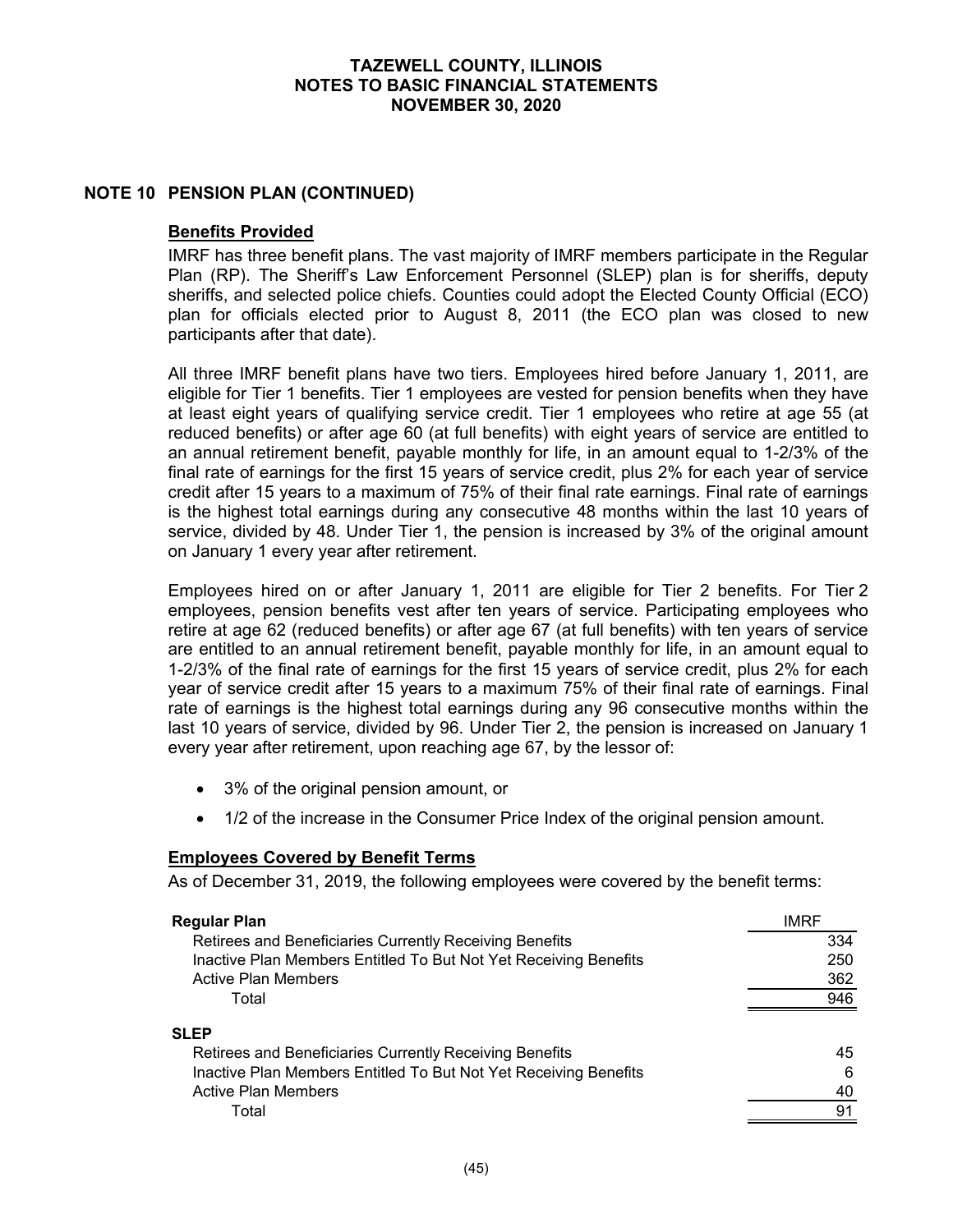### **NOTE 10 PENSION PLAN (CONTINUED)**

#### **Contributions**

Statute requires employers to contribute the amount necessary, in addition to member contributions, to finance the retirement coverage of its own employees. The County also contributes for disability benefits, and supplemental retirement benefits, all of which are pooled at the IMRF level. Contribution rates for disability and death benefits are set by IMRF's Board of Trustees, while the supplemental retirement benefits rate is set by statute.

- 1. As set by statute, the County's Regular Plan Members are required to contribute 4.50% of their annual covered salary. The County's annual contribution rate for calendar years 2020 and 2019 was 11.59% and 9.50%, respectively. For the fiscal year ended November 30, 2020, the County contributed \$2,111,601 to the plan.
- 2. As set by statute, the County's SLEP Plan Members are required to contribute 7.5% of their annual covered salary. The County's annual contribution rate for calendar years 2020 and 2019 was 22.85% and 18.45%, respectively. For the fiscal year ended November 30, 2020, the County contributed \$794,869 to the plan.

#### **Net Pension Liability**

The County's net pension liability was measured as of December 31, 2019. The total pension liability used to calculate the net pension liability was determined by an actuarial valuation as of that date.

### **Actuarial Assumptions**

The following are the methods and assumptions used to determine total pension liability at December 31, 2019:

- The Actuarial Cost Method used was Entry Age Normal.
- The Asset Valuation Method used was Market Value of Assets.
- The Inflation Rate was assumed to be 2.50%.
- Salary Increases were expected to be 3.35% to 14.25%, including inflation.
- The Investment Rate of Return was assumed to be 7.25%.
- Projected Retirement Age was from the Experience-based Table of Rates, specific to the type of eligibility condition, last updated for the 2017 valuation according to an experience study from years 2014 to 2016.
- The IMRF-specific rates for Mortality (for nondisabled retirees) were developed from the RP-2014 Blue Collar Health Annuitant Mortality Table with adjustments to match current IMRF experience.
- For Disabled Retirees, an IMRF-specific mortality table was used with fully generational projection scale MP-2017 (base year 2015). The IMRF-specific rates were developed from the RP-2014 Disabled Retirees Mortality Table, applying the same adjustments that were applied for nondisabled lives.
- For Active Members, an IMRF-specific mortality table was used with fully generational projection scale MP-2017 (base year 2015). The IMRF-specific rates were developed from the RP-2014 Employee Mortality Table with adjustments to match current IMRF experience.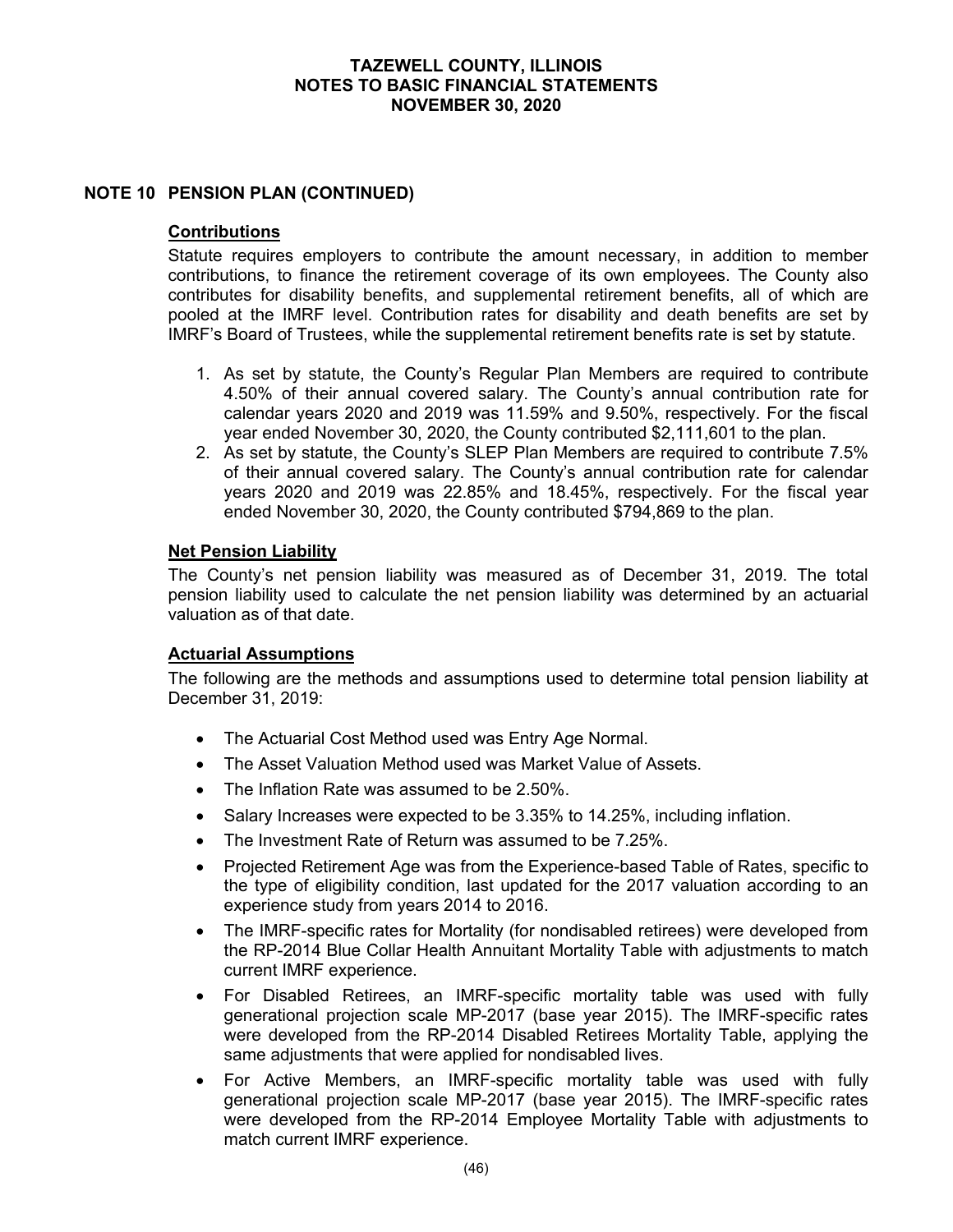### **NOTE 10 PENSION PLAN (CONTINUED)**

#### **Actuarial Assumptions (Continued)**

 The long-term expected rate of return on pension plan investments was determined using a building-block method in which best-estimate ranges of expected future real rates of return (expected returns, net pension of plan investment expense, and inflation) are developed for each major asset class. These ranges are combined to produce the long-term expected rate of return by weighting the expected future real rates of return to the target asset allocation percentage and adding expected inflation. The target allocation and best estimates of geometric real rates of return for each major asset class are summarized in the following table:

|                               | Portfolio<br>Target | Long-Term<br>Expected<br><b>Real Rate</b> |
|-------------------------------|---------------------|-------------------------------------------|
| <b>Asset Class</b>            | Percentage          | of Return                                 |
| Equities                      | 37%                 | 5.75%                                     |
| <b>International Equities</b> | 18%                 | 6.50%                                     |
| Fixed Income                  | 28%                 | 3.25%                                     |
| <b>Real Estate</b>            | 9%                  | 5.20%                                     |
| Alternatives                  | 7%                  | N/A                                       |
| <b>Private Equity</b>         | N/A                 | 7.60%                                     |
| Commodities                   | N/A                 | 3.60%                                     |
| Cash Equivalents              | 1%                  | 1.85%                                     |
| Total                         | 100%                |                                           |

### **Single Discount Rate**

A Single Discount Rate of 7.25% was used to measure the total pension liability. The projection of cash flow used to determine this Single Discount Rate assumed that the plan members' contributions will be made at the current contribution rate, and that employer contributions will be made at rates equal to the difference between actuarially determined contribution rates and the member rate. The Single Discount Rate reflects:

- 1. The long-term expected rate of return on pension plan investments (during the period in which the fiduciary net position is projected to be sufficient to pay benefits), and
- 2. The tax-exempt municipal bond rate based on an index of 20-year general obligation bonds with an average AA credit rating (which is published by the Federal Reserve) as of the measurement date (to the extent that the contributions for use with the long-term expected rate of return are not met).

For the purpose of the most recent valuation, the expected rate of return on plan investments is 7.25%, the municipal bond rate is 2.75%, and the resulting single discount rate is 7.25%.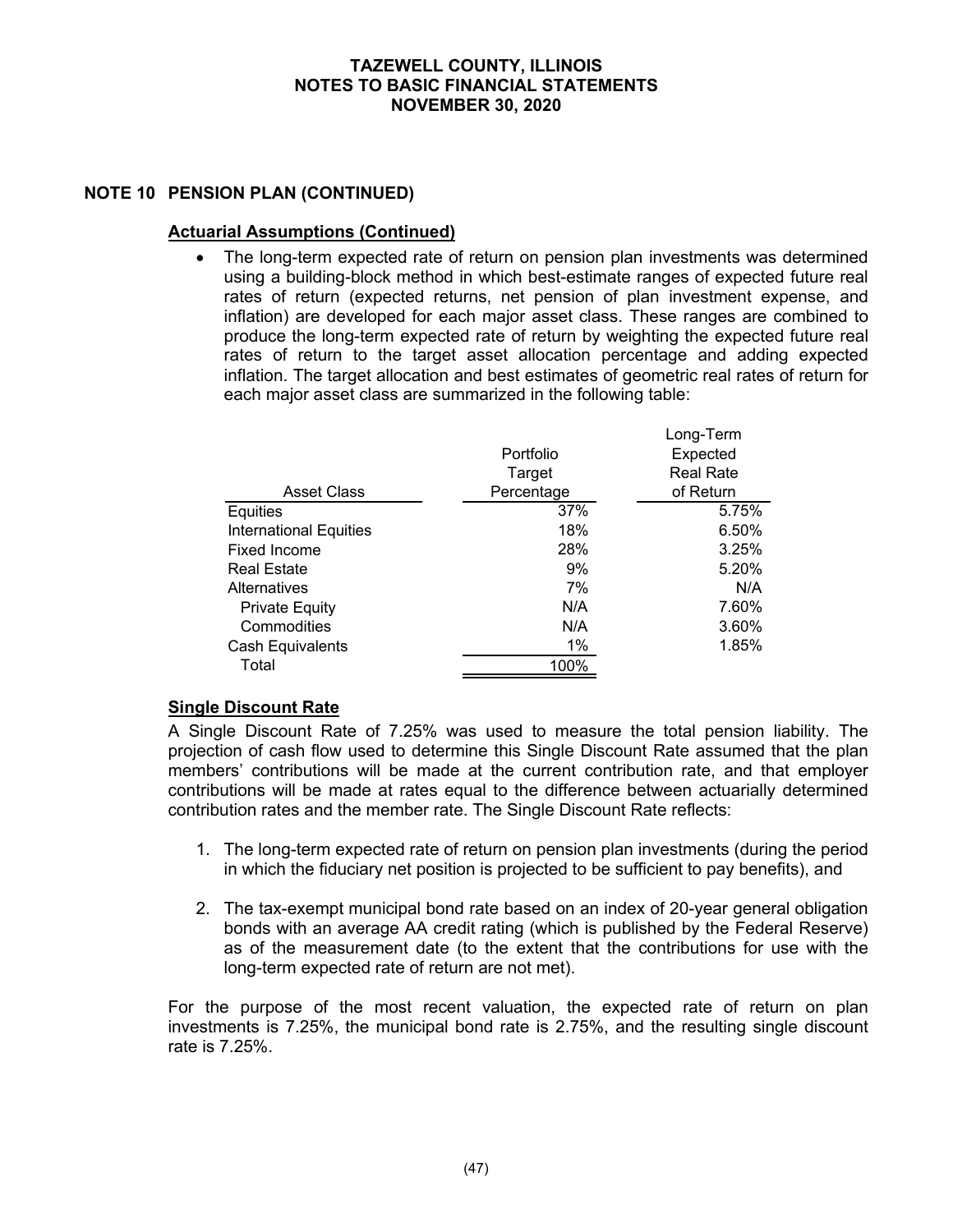#### **NOTE 10 PENSION PLAN (CONTINUED)**

#### **Changes in the Net Pension Liability**

|                                           |                      | Total         | Plan                |    |                |
|-------------------------------------------|----------------------|---------------|---------------------|----|----------------|
|                                           | Pension<br>Fiduciary |               | <b>Net Pension</b>  |    |                |
|                                           |                      | Liability     | <b>Net Position</b> |    | Liability      |
|                                           |                      | (A)           | (B)                 |    | (A) - (B)      |
| <b>Balances at December 31, 2018</b>      | \$                   | 135,773,925   | \$<br>113,528,838   | \$ | 22,245,087     |
| Changes for the Year:                     |                      |               |                     |    |                |
| Service Cost                              |                      | 2,385,163     |                     |    | 2,385,163      |
| Interest on Total Pension Liability       |                      | 9,701,690     |                     |    | 9,701,690      |
| Differences Between Expected and Actual   |                      |               |                     |    |                |
| Experience of the Total Pension Liability |                      | 594,546       |                     |    | 594,546        |
| Contributions - Employer                  |                      |               | 2,306,354           |    | (2,306,354)    |
| <b>Contributions - Employee</b>           |                      |               | 1,253,492           |    | (1,253,492)    |
| Investment Income                         |                      |               | 21,952,611          |    | (21, 952, 611) |
| Benefit Payments, including Refunds       |                      |               |                     |    |                |
| of Employee Contributions                 |                      | (6, 857, 583) | (6, 857, 583)       |    |                |
| <b>Administrative Expense</b>             |                      |               | (113,059)           |    | 113,059        |
| Other (Net Transfer)                      |                      |               | 43                  |    | (43)           |
| Net Changes                               |                      | 5,823,816     | 18,541,858          |    | (12, 718, 042) |
| <b>Balances at December 31, 2019</b>      | \$                   | 141,597,741   | \$<br>132,070,696   | \$ | 9,527,045      |

The changes in net pension liability above are the aggregated information of the Regular Plan and Sheriff's Law Enforcement Personnel Plan. Disaggregated information for balances at December 31, 2019 was not available.

#### **Sensitivity of the Net Pension Liability to Changes in the Discount Rate**

The following presents the plan's net pension liability, calculated using a Single Discount Rate of 7.25%, as well as what the plan's net pension liability would be if it were calculated using a Single Discount Rate that is 1% lower or 1% higher:

|                               | 1% Decrease  |       | Current Discount | 1% Increase   |
|-------------------------------|--------------|-------|------------------|---------------|
|                               | 6.25%        | 7.25% |                  | 8.25%         |
| Net Pension Liability (Asset) | \$26,401.978 |       | 9,527,045        | \$(4,255,618) |

\* The analysis above is the aggregated information of the Regular Plan and Sheriff's Law Enforcement Plan. Disaggregated information was not available.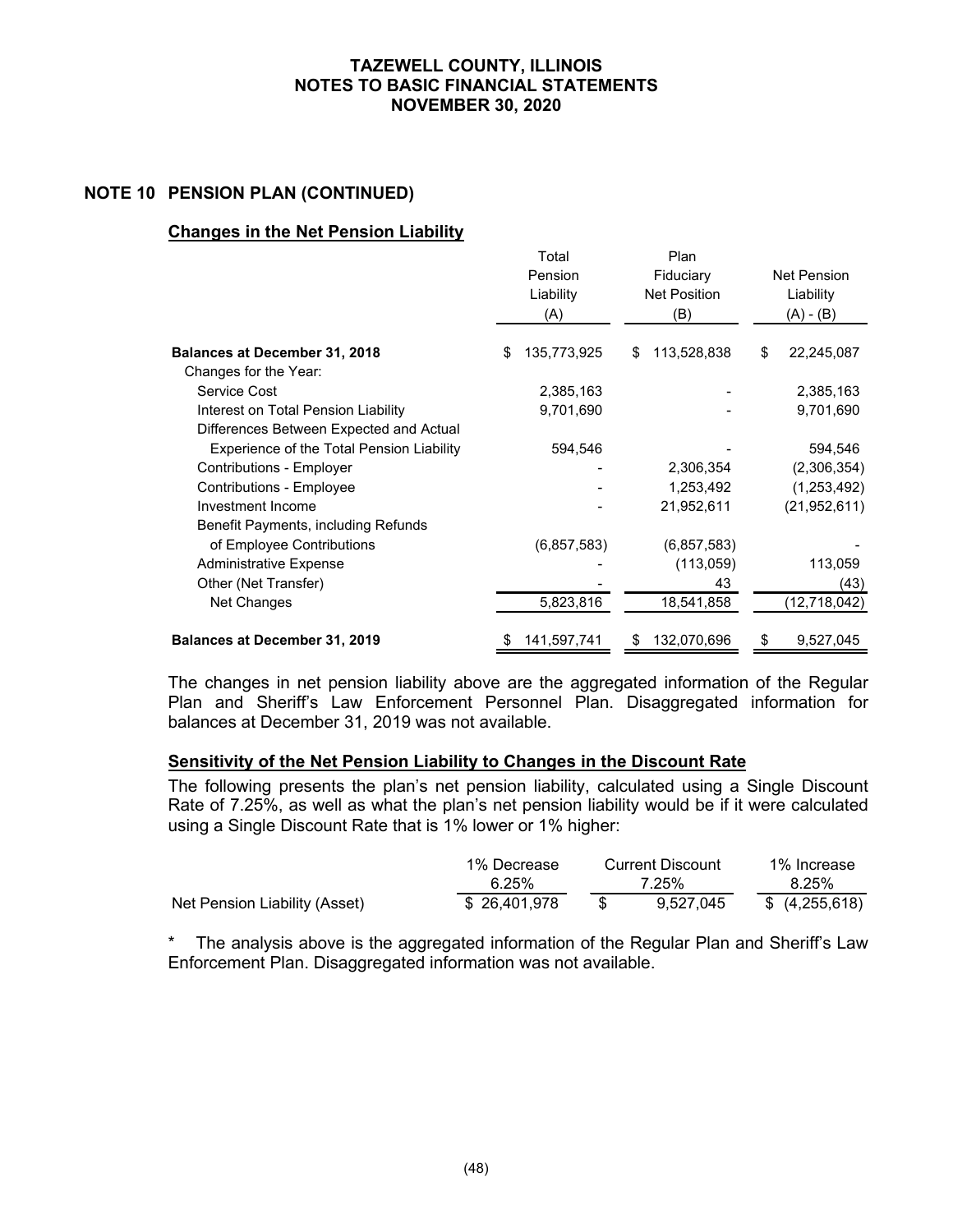#### **NOTE 10 PENSION PLAN (CONTINUED)**

#### **Pension Expense, Deferred Outflows of Resources, and Deferred Inflows of Resources Related to Pensions**

For the year ended November 30, 2020, the County recognized pension expense of \$2,603,174. At November 30, 2020, the County reported deferred outflows of resources and deferred inflows of resources related to pensions from the following sources:

|                                                      |             | Deferred  | Deferred         |  |  |
|------------------------------------------------------|-------------|-----------|------------------|--|--|
|                                                      | Outflows of |           | Inflows of       |  |  |
| <b>Deferred Amounts Related to Pensions</b>          |             | Resources | <b>Resources</b> |  |  |
| Deferred Amounts to be Recognized in Pension         |             |           |                  |  |  |
| <b>Expense in Future Periods</b>                     |             |           |                  |  |  |
| Differences Between Expected and Actual Experience   | \$          | 1.001.902 | \$<br>(597, 634) |  |  |
| <b>Changes of Assumptions</b>                        |             | 2,121,622 | (1, 174, 324)    |  |  |
| Net Difference Between Projected and Actual Earnings |             |           |                  |  |  |
| on Pension Plan Investments                          |             |           | (6,539,621)      |  |  |
| Total Deferred Amounts to be Recognized in           |             |           |                  |  |  |
| Pension Expense in Future Periods                    |             | 3,123,524 | (8,311,579)      |  |  |
| <b>Pension Contributions Made Subsequent</b>         |             | 2,703,654 |                  |  |  |
| to the Measurement Date                              |             |           |                  |  |  |
| Total Deferred Amounts Related to Pensions           | \$          | 5,827,178 | (8,311,579)      |  |  |

\$2,703,654 reported as deferred outflows of resources related to pensions resulting from the County contributions subsequent to the measurement date will be recognized as a reduction of the net pension liability in the year ending November 30, 2021.

Amounts reported as deferred outflows of resources and deferred inflows of resources related to pensions will be recognized in pension expense in future periods as follows:

| Pension |             |  |  |
|---------|-------------|--|--|
|         | Expense     |  |  |
|         | (1,956,378) |  |  |
|         | (903, 286)  |  |  |
|         | 418.420     |  |  |
|         | (2,746,811) |  |  |
|         | (5.188.055) |  |  |
|         |             |  |  |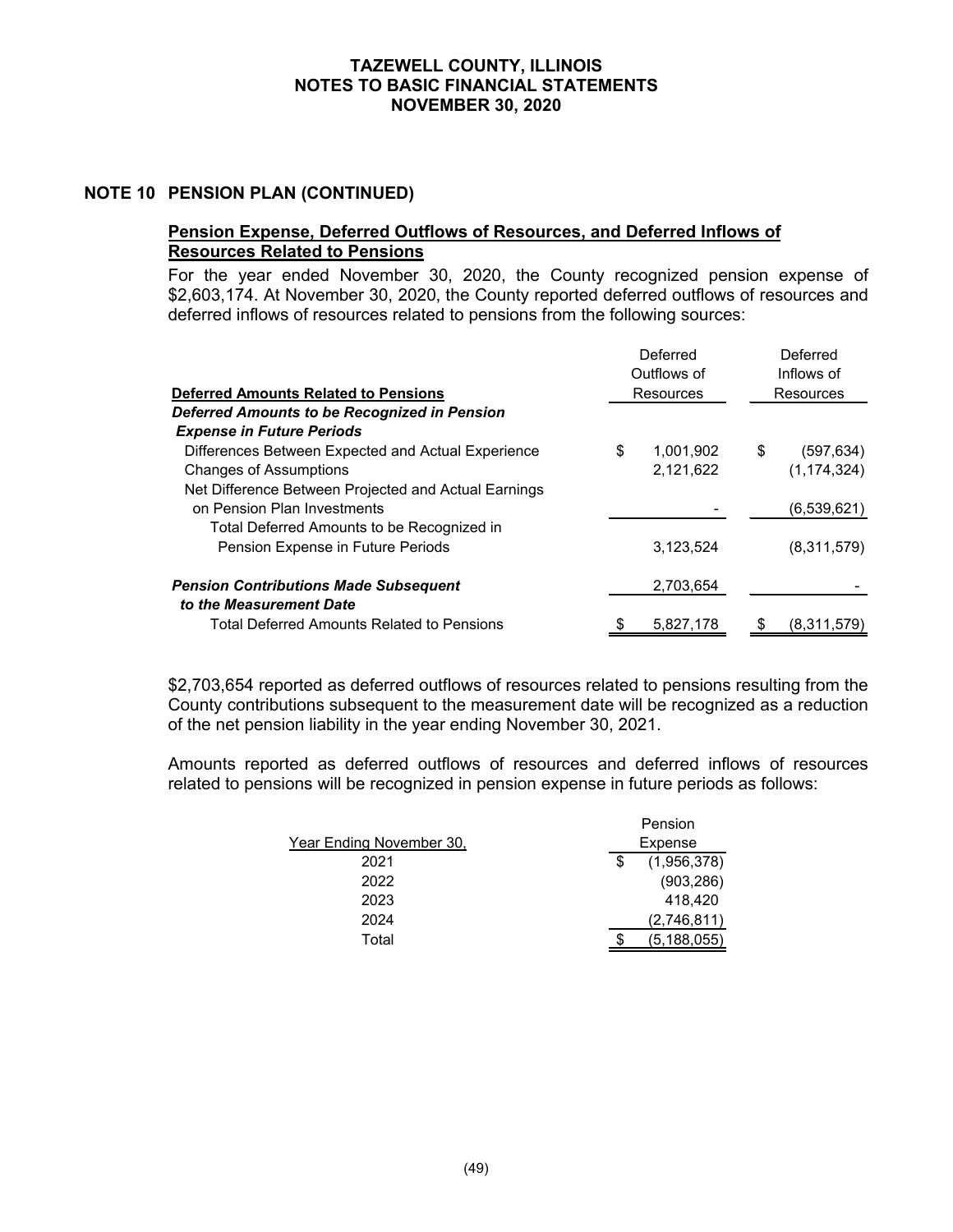#### **NOTE 11 POSTEMPLOYMENT BENEFITS OTHER THAN PENSIONS (OPEB)**

#### **General Information about the OPEB Plan**

*Plan description*. The County provides limited postemployment health care benefits (OPEB) for its eligible retired employees through a single employer defined benefit plan (Retiree Healthcare Program). The benefits, benefit levels, employee contributions and employer contributions are governed by the County and can be amended by the County through its personnel manual and union contracts. The plan is not accounted for as a trust fund, as an irrevocable trust has not been established to account for the plan. The plan does not issue a separate report.

*Benefits provided*. The County provides limited health care coverage at the active employee rate to eligible employees in accordance with Illinois statutes, which creates an implicit subsidy of retiree health care coverage. This is in addition to any County provided subsidy as based on the employee bargaining group. Also, the County provides dental, vision, and life insurance coverage. To be eligible for benefits, an employee must qualify for retirement under one of the County's retirement plans. Upon a retiree reaching age 65 years of age, Medicare becomes the primary insurer. The County's Retiree Healthcare Program includes two employee groups: deputies and all other eligible employees.

*Employees covered by benefit terms*. At November 30, 2020, the following employees were covered by the benefit terms:

| <b>Active Employees</b>                              | 339 |
|------------------------------------------------------|-----|
| Inactive Employees Entitled To But Not Yet Receiving |     |
| <b>Benefits</b>                                      |     |
| Inactive Employees Currently Receiving Benefits      | -27 |
| Total                                                | 366 |

#### **Total OPEB Liability**

The County's total OPEB liability of \$30,896,696 was measured as of November 30, 2020 and was determined by an actuarial valuation as of December 1, 2018.

*Actuarial assumptions and other inputs*. The total OPEB liability in the December 1, 2018 actuarial valuation was determined using the following actuarial assumptions and other inputs, applied to all periods included in the measurement, unless otherwise specified.

| Salary Increases                   | 2.50%               |
|------------------------------------|---------------------|
| 20-Year Tax-Exempt G.O. Bond Rate  | 2.13%               |
| <b>Healthcare Cost Trend Rates</b> | 7.00% decreasing to |
|                                    | 5.00% after 8 years |

The discount rate was based on the municipal bond rate. Mortality rates were based on the IMRF and IMRF-SLEP 2016 Mortality Table.

The actuarial assumptions used in the December 1, 2018 valuation were based on the results of an actuarial experience study for the period December 1, 2018 through November 30, 2019.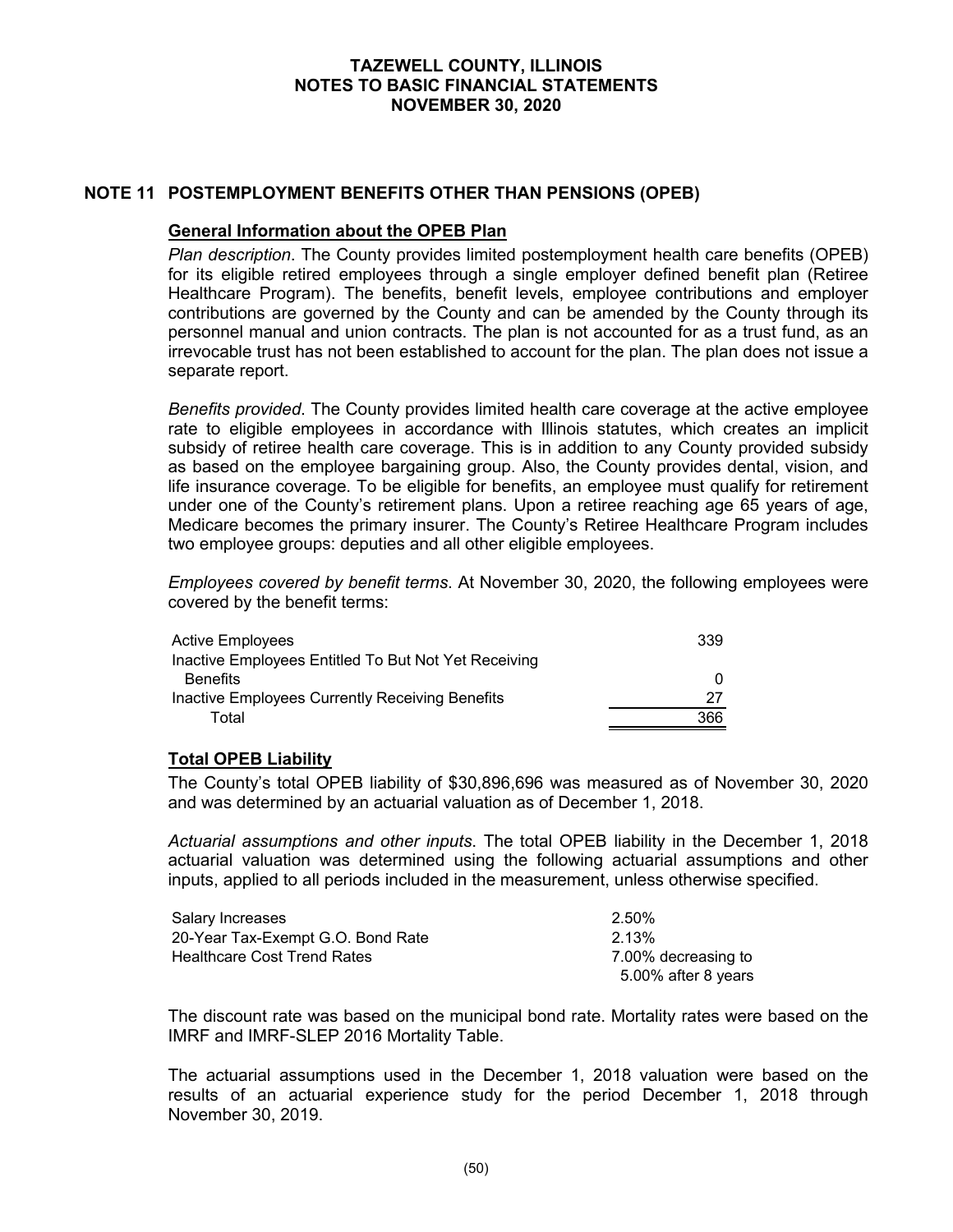### **NOTE 11 POSTEMPLOYMENT BENEFITS OTHER THAN PENSIONS (OPEB) (CONTINUED)**

#### **Changes in the Total OPEB Liability**

|                                        | Amount       |
|----------------------------------------|--------------|
| Balance at November 30, 2019           | 25, 177, 764 |
| Changes for the year:                  |              |
| Service Cost                           | 1,227,191    |
| Interest                               | 693,323      |
| Changes in Assumptions or Other Inputs | 4,094,482    |
| <b>Benefit Payments</b>                | (296, 064)   |
| <b>Net Changes</b>                     | 5,718,932    |
| Balance at November 30, 2020           | 30,896,696   |

Changes in assumptions and other inputs reflect a change in the discount rate from 2.77% in fiscal year 2019 to 2.13% in fiscal year 2020.

*Sensitivity of the total OPEB liability to changes in the discount rate*. The following presents the total OPEB liability of the County, as well as what the County's total OPEB liability would be if it were calculated using a discount rate that is 1-percentage-point lower (1.13%) or 1 percentage-point higher (3.13%) than the current discount rate:

|                      | 1% Decrease<br>Discount Rate |  | 1% Increase   |               |
|----------------------|------------------------------|--|---------------|---------------|
|                      | $(1.13\%)$                   |  | $(2.13\%)$    | (3.13%)       |
| Total OPEB Liability | \$ 39.075.983                |  | \$ 30.896.696 | \$ 24,810,737 |

*Sensitivity of the total OPEB liability to changes in the healthcare cost trend rates*. The following presents the total OPEB liability of the County, as well as what the County's total OPEB liability would be if it were calculated using healthcare cost trend rates that are 1 percentage-point lower or 1-percentage-point higher than the current healthcare cost trend rates:

|                      |                        | <b>Healthcare Cost</b>     |            |  |  |  |
|----------------------|------------------------|----------------------------|------------|--|--|--|
|                      | 1% Decrease            | 1% Increase<br>Trend Rates |            |  |  |  |
|                      | 'Varies).<br>'Varies). |                            |            |  |  |  |
| Total OPEB Liability | \$ 23.782.392          | \$ 30.896.696              | 40.858.793 |  |  |  |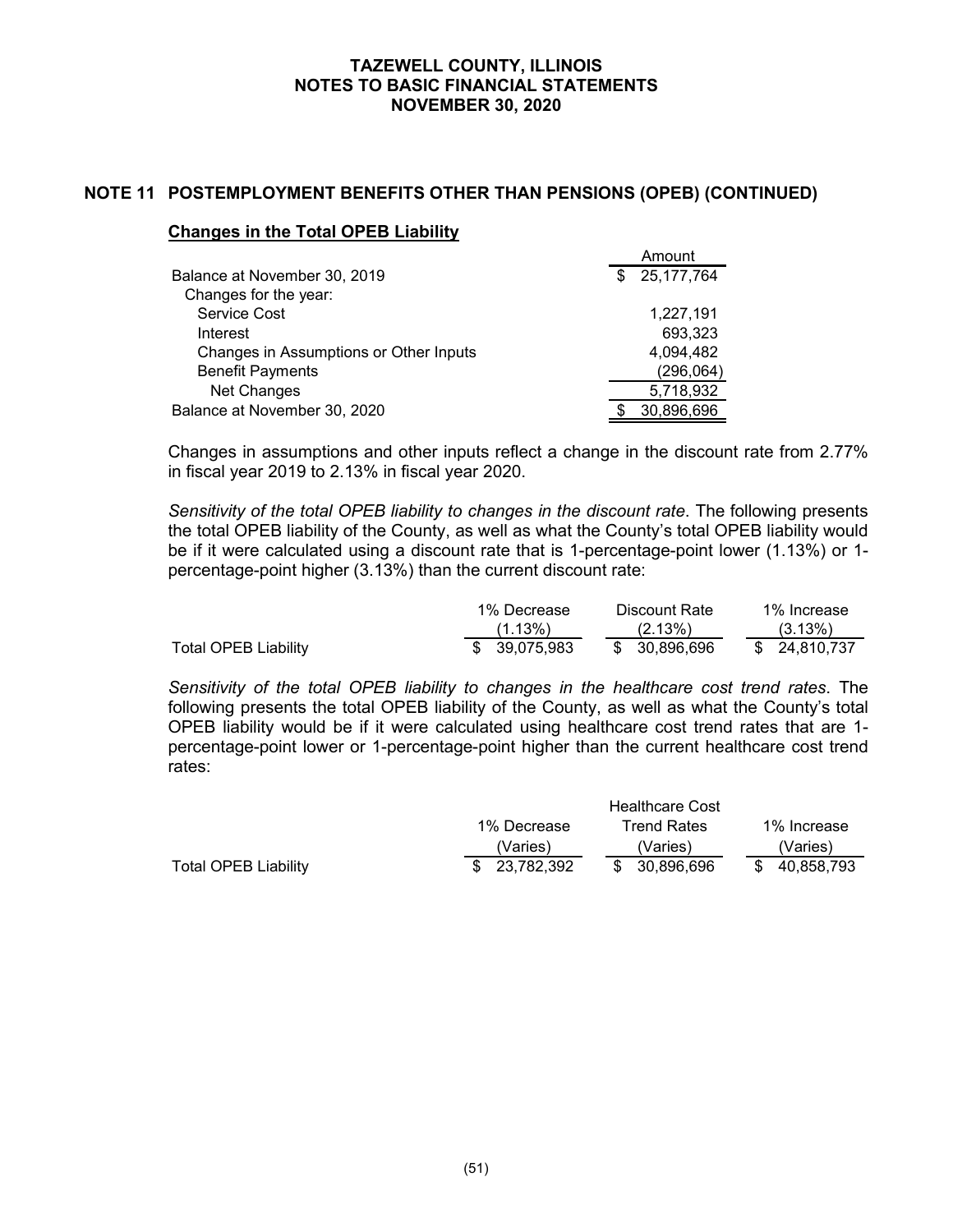#### **NOTE 11 POSTEMPLOYMENT BENEFITS OTHER THAN PENSIONS (OPEB) (CONTINUED)**

### **OPEB Expense, Deferred Outflows of Resources, and Deferred Inflows of Resources Related to OPEB**

For the year ended November 30, 2020, the County recognized OPEB expense of \$2,817,100. At November 30, 2020, the County reported deferred outflows and inflows of resources related to OPEB from the following sources:

| <b>Deferred Amounts Related to OPEB</b>                 |    | Deferred<br>Outflows of<br><b>Resources</b> | Deferred<br>Inflows of<br><b>Resources</b> |               |  |
|---------------------------------------------------------|----|---------------------------------------------|--------------------------------------------|---------------|--|
| Deferred Amounts to be Recognized in OPEB               |    |                                             |                                            |               |  |
| <b>Expense in Future Periods</b>                        |    |                                             |                                            |               |  |
| Differences Between Expected and Actual Experience      | \$ |                                             | \$                                         | (2, 163, 987) |  |
| <b>Changes of Assumptions</b>                           |    | 10,316,057                                  |                                            | (1,871,804)   |  |
| Net Difference Between Projected and Actual Earnings on |    |                                             |                                            |               |  |
| <b>OPEB Plan Investments</b>                            |    |                                             |                                            |               |  |
| Total Deferred Amounts to be Recognized in OPEB         |    |                                             |                                            |               |  |
| <b>Expense in Future Periods</b>                        |    | 10,316,057                                  |                                            | (4,035,791)   |  |

Amounts reported as deferred outflows of resources and deferred inflows of resources related to OPEB will be recognized in OPEB expense in future periods as follows:

| Year Ending November 30, | <b>OPEB Expense</b> |           |  |
|--------------------------|---------------------|-----------|--|
| 2021                     | \$                  | 896.585   |  |
| 2022                     |                     | 896,585   |  |
| 2023                     |                     | 896,585   |  |
| 2024                     |                     | 896.585   |  |
| 2025                     |                     | 896,585   |  |
| Thereafter               |                     | 1,797,341 |  |
| Total                    |                     | 6,280,266 |  |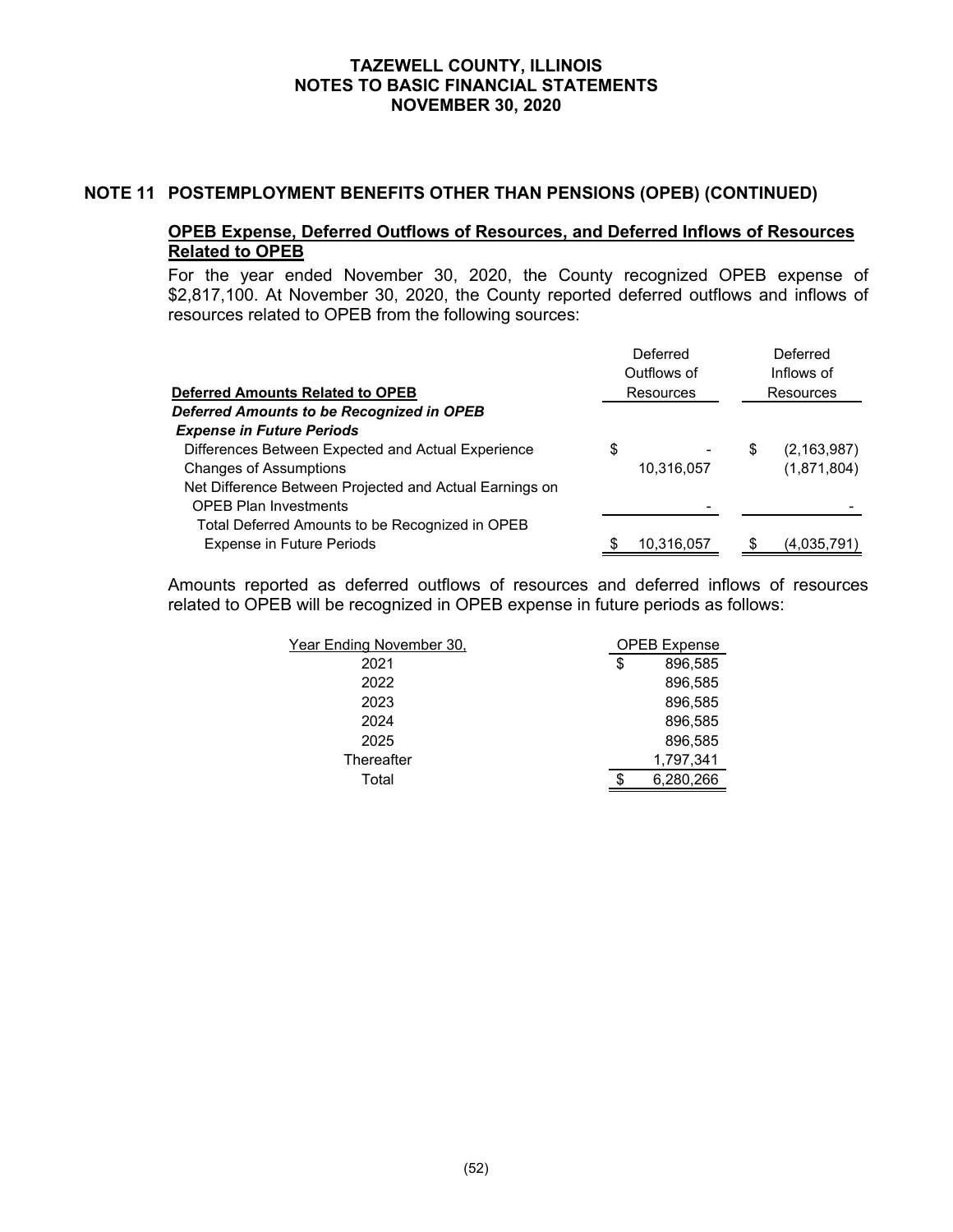#### **NOTE 12 SELF-FUNDED INSURANCE**

The County is exposed to various risks of loss related to torts, theft of, damages to and destruction of assets, natural disasters, and medical and dental claims of its employees and their dependents. The County uses an internal service fund to account for and finance its uninsured risks of loss for medical and dental claims. Other risks of loss are accounted for in the Tort Judgment special revenue fund. Claims expenses and liabilities are reported when it is probable that a loss has occurred and the amount of that loss can be reasonably estimated. These losses include an estimate of claims that have been incurred but not reported. At November 30, 2020, the estimate of health and dental claims incurred but not reported provided by the claims administrator amounted to \$741,401. The County does not anticipate any amount to be incurred but not reported related to liability coverage. The County has commercial insurance coverage of \$3,000,000 for general liability insurance when aggregate claims exceed \$1,000,000 over the annual liability period and coverage for medical and hospital when claims exceed \$250,000 individually. Settled claims have not exceeded this commercial coverage in any of the past three fiscal years.

Various funds of the County participate and make payments to the Internal Service Fund based on historical cost information and to establish a reserve for catastrophe losses. That reserve is considered to be \$7,218,709 and is considered to be a designation for those purposes of the net position of the Internal Service Fund.

Changes in the claims liability, including claims payable and estimated payable for claims and losses, in fiscal years 2020 and 2019 were as follows:

|                             | <b>Health Insurance</b> |
|-----------------------------|-------------------------|
|                             | Fund                    |
| Balance - November 30, 2018 | \$<br>544.408           |
| <b>Claims Incurred</b>      | 4,454,076               |
| Claims Paid                 | (4,704,171)             |
| Balance - November 30, 2019 | 294,313                 |
| <b>Claims Incurred</b>      | 5,330,974               |
| Claims Paid                 | (4,883,886)             |
| Balance - November 30, 2020 | 741,401                 |

### **NOTE 13 LEASES**

During fiscal year 2009, the County received a donation of a building valued at \$395,000 and purchased adjacent parking lots for \$66,000. The building is currently being leased to tenants. The value of the building and cost of the parking lots are included in the governmental activities' capital assets at November 30, 2020.

As of November 30, 2020, the building is being leased for monthly rental payments of between \$125 and \$2,600 and expires at various times through September 1, 2024. Total rental income for the year ended November 30, 2020 was \$59,150.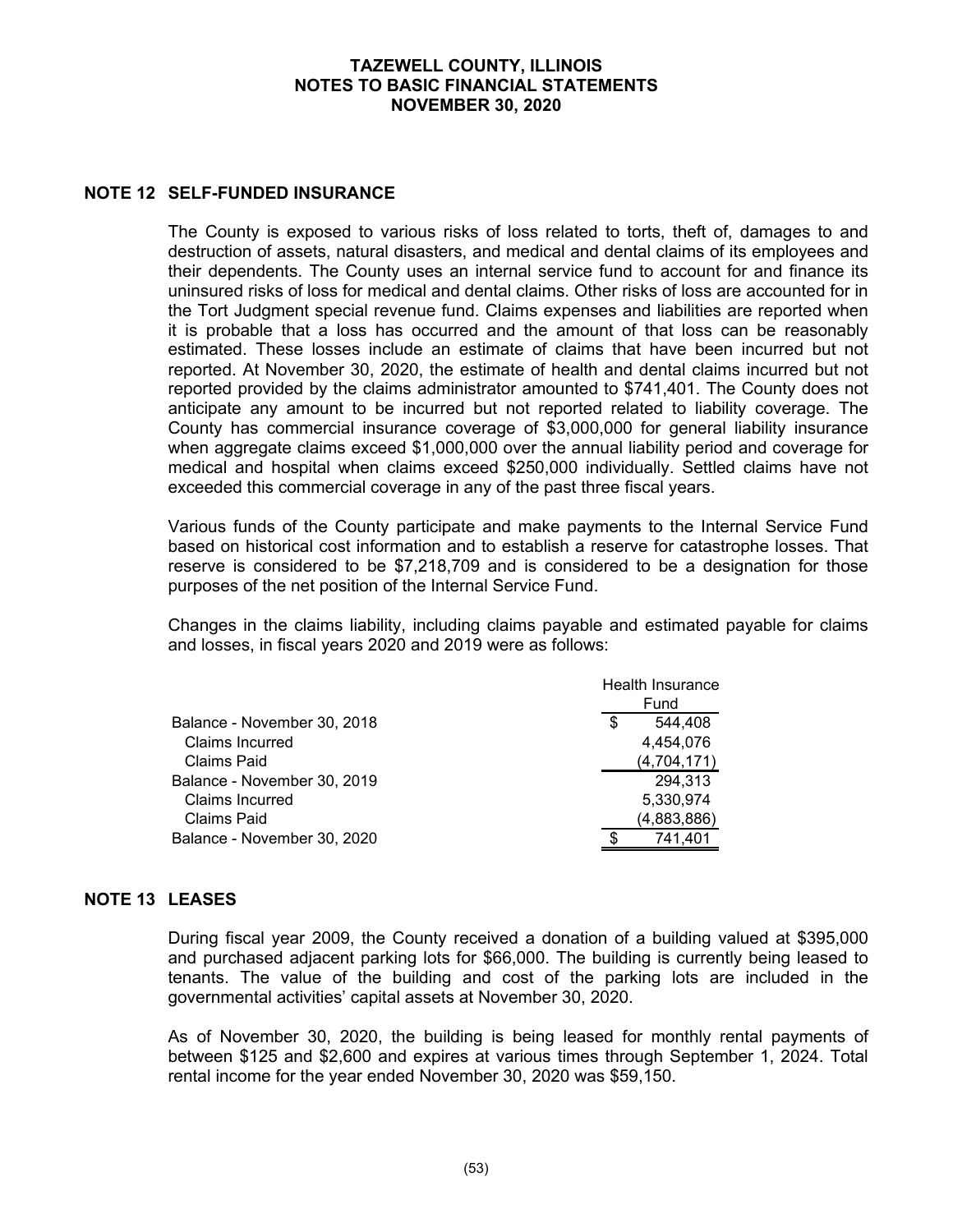### **NOTE 13 LEASES (CONTINUED)**

The future minimum rental income for the above leases is as follows:

| Year Ending November 30, |    | Amount |
|--------------------------|----|--------|
| 2021                     | \$ | 34,420 |
| 2022                     |    | 12,360 |
| 2023                     |    | 12,360 |
| 2024                     |    | 10,300 |
| Total                    | S  | 69,440 |

### **NOTE 14 COMMITMENTS AND CONTINGENCIES**

#### **Operating Lease**

The County entered into a five-year noncancelable lease for the Health Department Dental Clinic. Monthly lease payments began on January 1, 2016.

The future minimum lease payments for the above lease are as follows:

| Year Ending November 30, | Amount |
|--------------------------|--------|
| 2021                     | 51,653 |
| 2022                     | 4.304  |
| Total                    | 55.957 |

### **Contingencies**

The County is a defendant in various claims and lawsuits. The outcome of these claims and lawsuits is not presently determinable, in the opinion of the County's counsel, the resolution of these matters will not have a material adverse effect on the financial condition of the County.

### **NOTE 15 UNCERTAINTIES**

During the fiscal year, the World Health Organization declared the spread of Coronavirus Disease (COVID-19) a worldwide pandemic. The COVID-19 pandemic is having significant effects on global markets, supply chains, businesses, and communities. Specific to the County, COVID-19 may impact various parts of its 2021 operations and financial results. Management believes the County is taking appropriate actions to mitigate the negative impact. However, the full impact of COVID-19 is unknown and cannot be reasonably estimated as these events are still developing.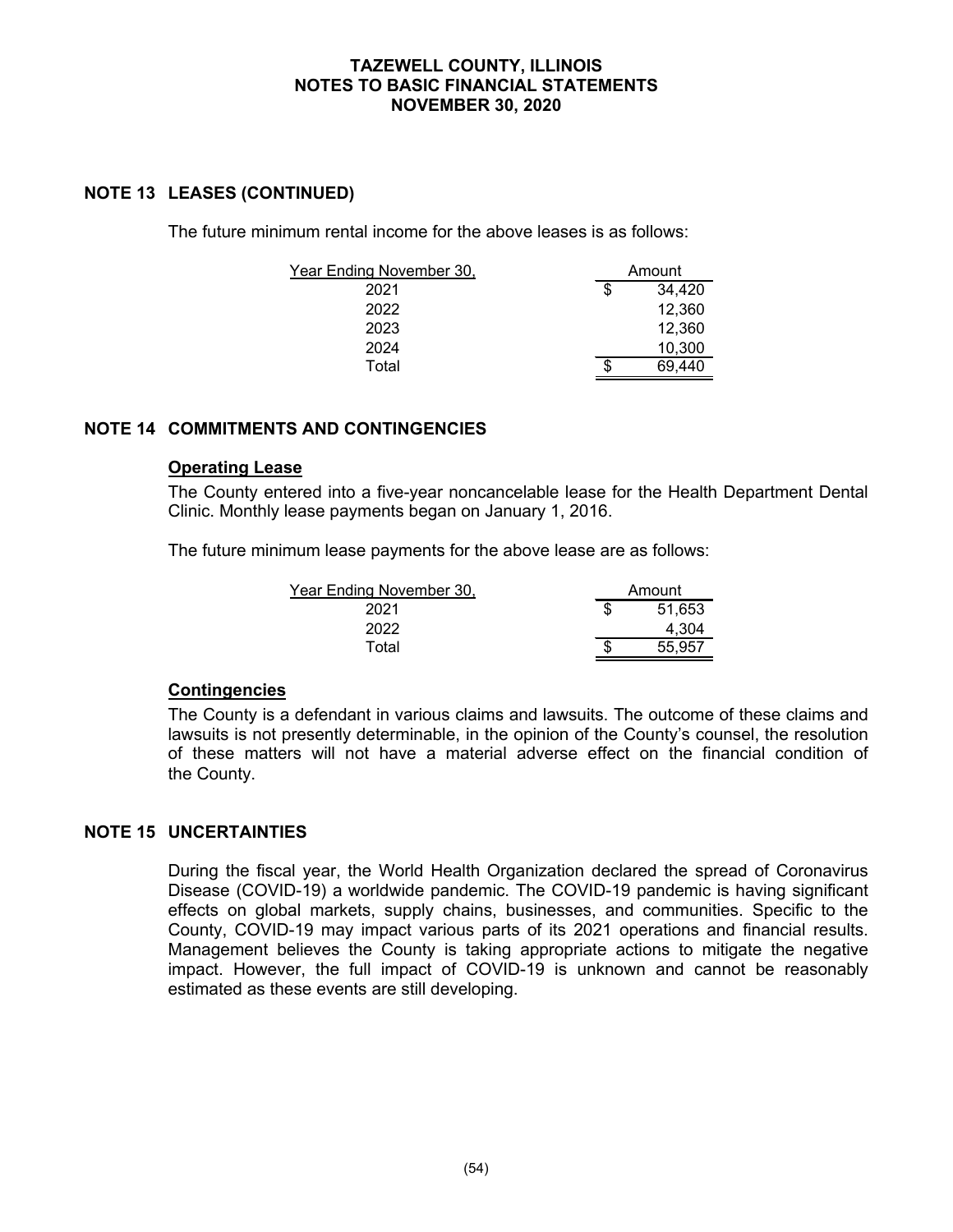### **TAZEWELL COUNTY, ILLINOIS REQUIRED SUPPLEMENTARY INFORMATION SCHEDULE OF REVENUES, EXPENDITURES, AND CHANGES IN FUND BALANCES – BUDGET AND ACTUAL – MAJOR FUNDS YEAR ENDED NOVEMBER 30, 2020**

|                                             | <b>General Fund</b>       |             |                          |             |    |            |
|---------------------------------------------|---------------------------|-------------|--------------------------|-------------|----|------------|
|                                             | Original<br><b>Budget</b> |             | Amended<br><b>Budget</b> |             |    | Actual     |
| <b>REVENUES</b>                             |                           |             |                          |             |    |            |
| <b>Property Taxes</b>                       | \$                        | 5,500,000   | \$                       | 5,500,000   | \$ | 5,420,153  |
| Sales Taxes/Retailers' Occupation Taxes     |                           | 9,900,000   |                          | 9,900,000   |    | 10,436,508 |
| Intergovernmental                           |                           | 5,619,939   |                          | 5,619,939   |    | 8,621,550  |
| Loan Repayment                              |                           |             |                          |             |    | 140,476    |
| <b>Licenses and Permits</b>                 |                           | 658,625     |                          | 658,625     |    | 785,096    |
| <b>Charges for Services</b>                 |                           | 3,639,800   |                          | 3,639,800   |    | 3,138,894  |
| <b>Fines and Forfeitures</b>                |                           | 467,000     |                          | 467,000     |    | 110,732    |
| Interest                                    |                           | 200,800     |                          | 200,800     |    | 178,902    |
| Miscellaneous                               |                           | 470,450     |                          | 470,450     |    | 437,330    |
| <b>Total Revenues</b>                       |                           | 26,456,614  |                          | 26,456,614  |    | 29,269,641 |
| <b>EXPENDITURES</b>                         |                           |             |                          |             |    |            |
| Judicial                                    |                           | 10,316,732  |                          | 10,265,850  |    | 8,479,922  |
| <b>Public Safety and Corrections</b>        |                           | 13,757,729  |                          | 14,031,620  |    | 13,464,045 |
| <b>Community Development</b>                |                           | 421,429     |                          | 421,749     |    | 410,600    |
| <b>Health and Welfare</b>                   |                           |             |                          |             |    |            |
| <b>General Governmental Services</b>        |                           | 10,598,193  |                          | 10,374,866  |    | 6,580,692  |
| Debt Service                                |                           | 1,145,000   |                          | 1,145,000   |    | 868,740    |
| <b>Total Expenditures</b>                   |                           | 36,239,083  |                          | 36,239,085  |    | 29,803,999 |
| Excess (Deficiency) of Revenues             |                           |             |                          |             |    |            |
| <b>Over Expenditures</b>                    |                           | (9,782,469) |                          | (9,782,471) |    | (534, 358) |
|                                             |                           |             |                          |             |    |            |
| <b>OTHER FINANCING SOURCES (USES)</b>       |                           |             |                          |             |    |            |
| Proceeds from Issuance of Debt              |                           | 3,125,000   |                          | 3,125,000   |    | 614,679    |
| Transfers In                                |                           | 3,440,959   |                          | 3,440,959   |    | 11,346     |
| <b>Transfers Out</b>                        |                           |             |                          |             |    | (29, 909)  |
| <b>Total Other Financing Sources (Uses)</b> |                           | 6,565,959   |                          | 6,565,959   |    | 596,116    |
| Net Change in Fund Balances                 |                           | (3,216,510) | \$                       | (3,216,512) |    | 61,758     |
| <b>FUND BALANCES</b>                        |                           |             |                          |             |    |            |
| Beginning of Year                           |                           |             |                          |             |    | 23,524,505 |
| End of Year                                 |                           |             |                          |             | \$ | 23,586,263 |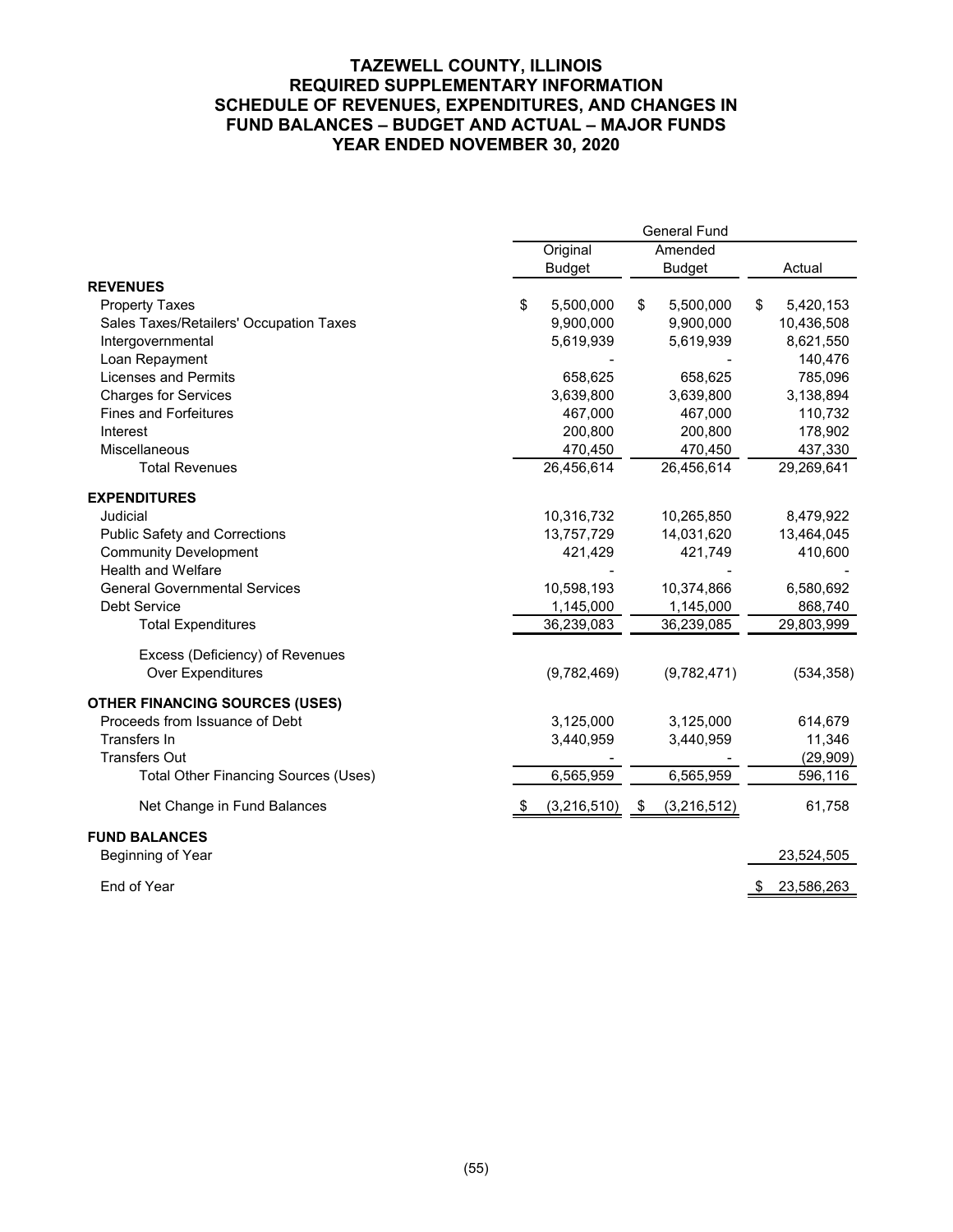### **TAZEWELL COUNTY, ILLINOIS REQUIRED SUPPLEMENTARY INFORMATION SCHEDULE OF REVENUES, EXPENDITURES, AND CHANGES IN FUND BALANCES – BUDGET AND ACTUAL – MAJOR FUNDS (CONTINUED) YEAR ENDED NOVEMBER 30, 2020**

|                           |                          | <b>Tort Judgment Fund</b> |    |           |               |                           | County Health Fund |                          |    |           |  |
|---------------------------|--------------------------|---------------------------|----|-----------|---------------|---------------------------|--------------------|--------------------------|----|-----------|--|
| Original<br><b>Budget</b> | Amended<br><b>Budget</b> |                           |    | Actual    |               | Original<br><b>Budget</b> |                    | Amended<br><b>Budget</b> |    | Actual    |  |
| \$<br>2,100,000           | \$                       | 2,100,000                 | \$ | 2,070,488 | \$            | 917,679                   | \$                 | 917,679                  | \$ | 904,953   |  |
|                           |                          |                           |    |           |               | 4,922,990                 |                    | 4,922,990                |    | 4,260,351 |  |
|                           |                          |                           |    |           |               |                           |                    |                          |    |           |  |
|                           |                          |                           |    |           |               | 573,400                   |                    | 573,400                  |    | 457,295   |  |
|                           |                          |                           |    |           |               |                           |                    |                          |    |           |  |
| 400                       |                          | 400                       |    | 170       |               | 25,000                    |                    | 25,000                   |    | 15,823    |  |
|                           |                          |                           |    | 2,070,658 |               | 232,720                   |                    | 232,720                  |    | 246,155   |  |
|                           | 2,100,400<br>2,100,400   |                           |    |           |               | 6,671,789                 |                    | 6,671,789                |    | 5,884,577 |  |
|                           |                          |                           |    |           |               |                           |                    |                          |    |           |  |
|                           |                          |                           |    |           |               |                           |                    |                          |    |           |  |
|                           |                          |                           |    |           |               |                           |                    |                          |    |           |  |
|                           |                          |                           |    |           |               | 6,698,964                 |                    | 6,698,964                |    | 5,870,448 |  |
| 2,035,463                 |                          | 2,035,462                 |    | 2,079,093 |               |                           |                    |                          |    |           |  |
|                           |                          |                           |    |           |               | 30,000                    |                    | 30,000                   |    | 31,106    |  |
| 2,035,463                 |                          | 2,035,462                 |    | 2,079,093 |               | 6,728,964                 |                    | 6,728,964                |    | 5,901,554 |  |
|                           |                          |                           |    |           |               |                           |                    |                          |    |           |  |
| 64,937                    |                          | 64,938                    |    | (8, 435)  |               | (57, 175)                 |                    | (57, 175)                |    | (16, 977) |  |
|                           |                          |                           |    |           |               |                           |                    |                          |    |           |  |
|                           |                          |                           |    |           |               |                           |                    |                          |    |           |  |
|                           |                          |                           |    |           |               |                           |                    |                          |    |           |  |
|                           |                          |                           |    |           |               |                           |                    |                          |    |           |  |
|                           |                          |                           |    |           |               |                           |                    |                          |    |           |  |
| \$<br>64,937              | \$                       | 64,938                    |    | (8, 435)  | $\frac{1}{2}$ | (57, 175)                 | $\frac{1}{2}$      | (57, 175)                |    | (16, 977) |  |
|                           |                          |                           |    | 1,557,696 |               |                           |                    |                          |    | 3,284,680 |  |
|                           |                          |                           |    |           |               |                           |                    |                          |    |           |  |
|                           |                          |                           | \$ | 1,549,261 |               |                           |                    |                          | \$ | 3,267,703 |  |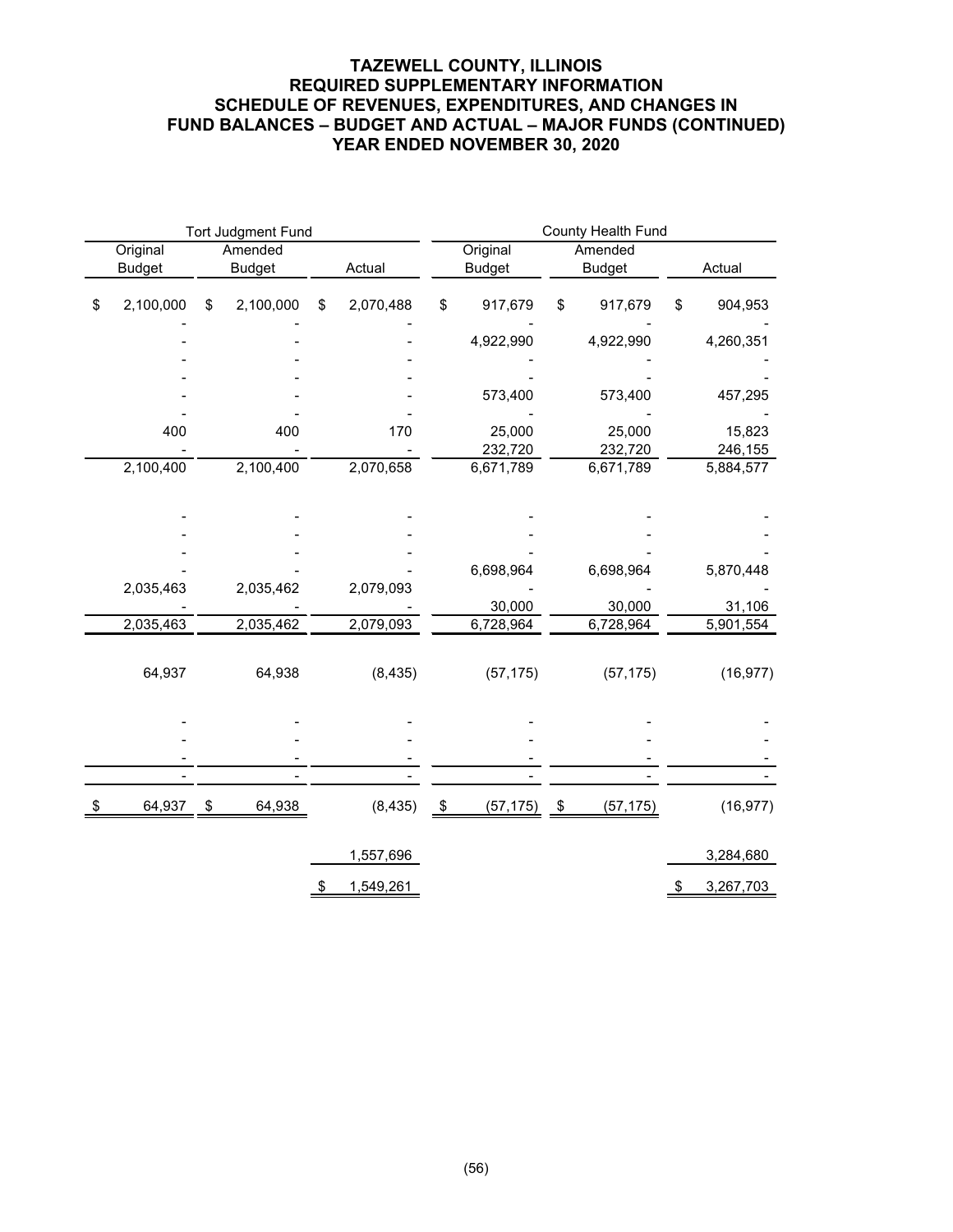#### **TAZEWELL COUNTY, ILLINOIS REQUIRED SUPPLEMENTARY INFORMATION SCHEDULE OF CHANGES IN THE COUNTY'S TOTAL OPEB LIABILITY AND RELATED RATIOS YEAR ENDED NOVEMBER 30, 2020**

|                                                                     | 2020              | 2019               | 2018              | 2017              |
|---------------------------------------------------------------------|-------------------|--------------------|-------------------|-------------------|
| <b>Total OPEB Liability - Beginning</b>                             | 25, 177, 764<br>S | 16,898,140<br>\$   | 18,059,702<br>\$  | \$<br>16,982,721  |
| Service Cost                                                        | 1,227,191         | 490,519            | 688,948           | 665,072           |
| Interest on Total OPEB Liability                                    | 693,323           | 592,100            | 643,792           | 613,295           |
| <b>Changes in Benefit Terms</b>                                     |                   | 1,798,503          |                   |                   |
| Differences Between Expected and Actual Experience                  |                   | (2,722,437)        |                   |                   |
| <b>Changes in Assumptions</b>                                       | 4,094,482         | 8,379,840          | (2,240,756)       |                   |
| <b>Benefit Payments and Refunds</b>                                 | (296,064)         | (258,901)          | (253, 546)        | (201, 386)        |
| Net Change in Total OPEB Liability                                  | 5,718,932         | 8,279,624          | (1, 161, 562)     | 1,076,981         |
| <b>Total OPEB Liability - Ending</b>                                | 30,896,696        | 25, 177, 764<br>S. | 16,898,140<br>\$. | 18,059,702<br>\$. |
| Covered-Employee Payroll                                            | 22,071,195        | 21,044,944         | 23,109,589        | 15,487,927        |
| Total OPEB Liability as a Percentage of<br>Covered-Employee Payroll | 139.99%           | 119.64%            | 73.12%            | 116.61%           |

In fiscal year 2020, the discount rate decreased from 2.77% to 2.13%. However, there were no additional changes in assumptions or benefit terms in the actuarial valuation.

In fiscal year 2019, the discount rate decreased from 4.22% to 2.77%. However, there were no additional changes in assumptions or benefit terms in the actuarial valuation.

In fiscal year 2018, the discount rate increased from 3.59% to 4.22%. However, there were no additional changes in assumptions or benefit terms in the actuarial valuation.

No assets are accumulated in a trust to pay related benefits.

The County implemented GASB Statement No. 75 in fiscal year 2017, and the above table will be expanded to 10 years of information as the information becomes available.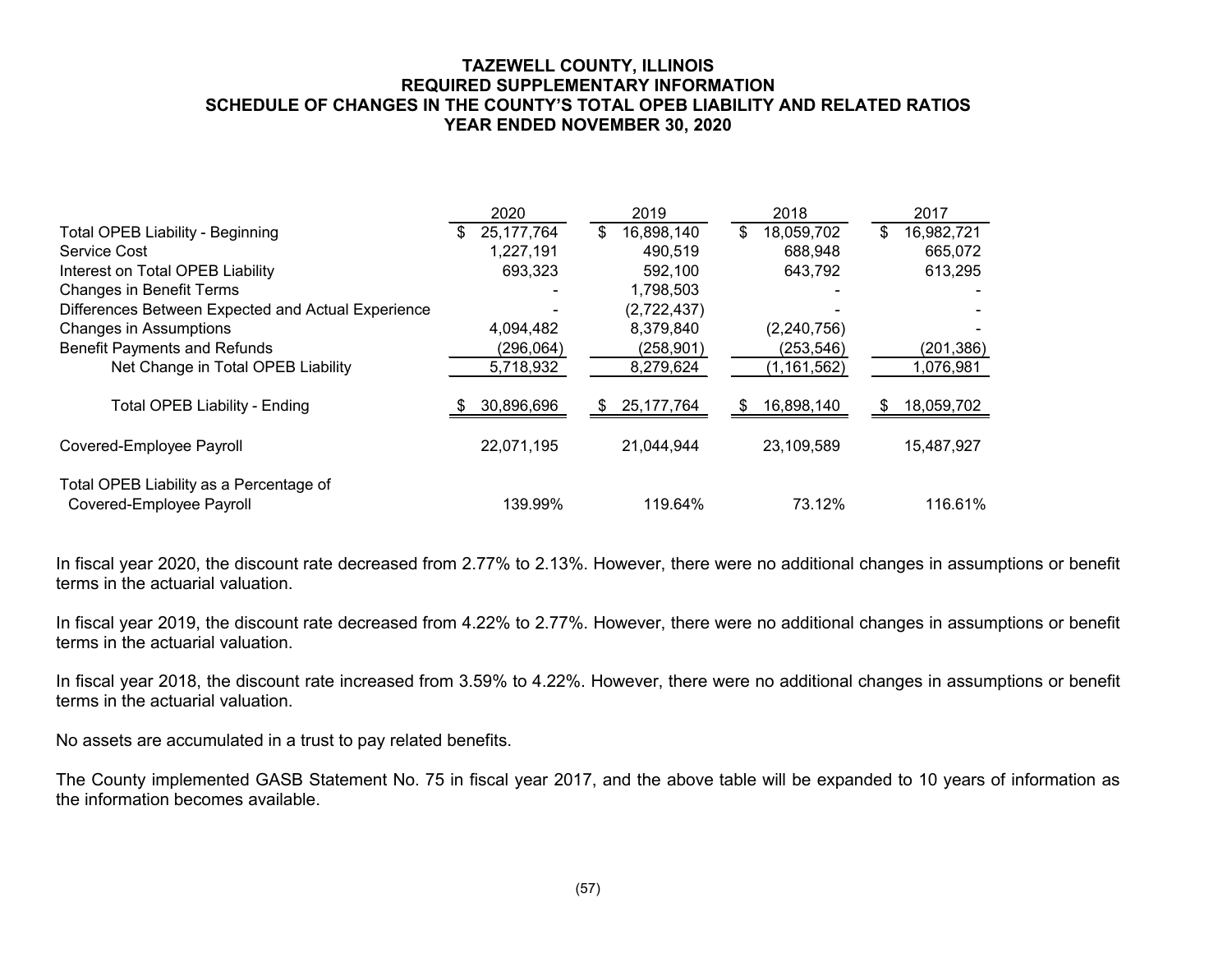#### **TAZEWELL COUNTY, ILLINOIS NOTE TO REQUIRED SUPPLEMENTARY INFORMATION NOVEMBER 30, 2020**

### **NOTE 1 BUDGETARY BASIS**

The budgetary comparison schedules for the General Fund, Tort Judgment Fund, and County Health Fund present comparisons of the budget with actual data on a modified accrual basis.

There were no individual major funds with excesses of expenditures over budget.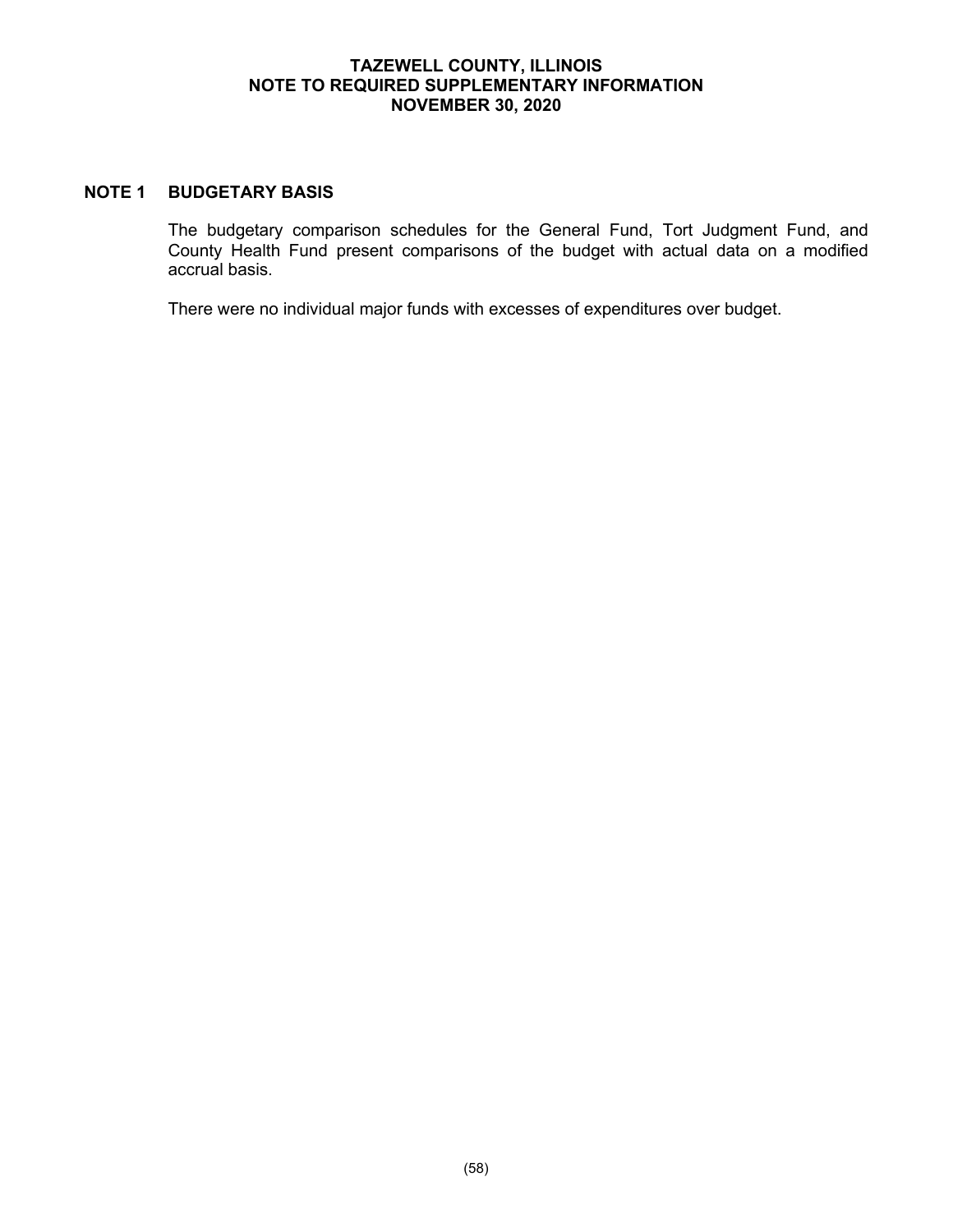|                                                                                           |                                              |                                             | <b>Special Revenue</b>                     |                                 |                                               |
|-------------------------------------------------------------------------------------------|----------------------------------------------|---------------------------------------------|--------------------------------------------|---------------------------------|-----------------------------------------------|
| <b>ASSETS</b>                                                                             | Township<br>Motor<br><b>Fuel Tax</b><br>Fund | Illinois<br>Municipal<br>Retirement<br>Fund | County<br>Motor Fuel<br><b>Tax Fund</b>    | County<br><b>Bridge</b><br>Fund | Federal<br>Aid<br>Matching<br><b>Tax Fund</b> |
| Cash                                                                                      | 1,966,316<br>\$                              | \$3,569,180                                 | \$3,116,259                                | \$3,617,245                     | \$2,830,502                                   |
| Investments                                                                               |                                              |                                             | 2,687,805                                  |                                 |                                               |
| Receivables:                                                                              |                                              |                                             |                                            |                                 |                                               |
| <b>Property Taxes</b>                                                                     |                                              | 1,160,887                                   |                                            | 801,999                         | 667,458                                       |
| State of Illinois:                                                                        |                                              |                                             |                                            |                                 |                                               |
| <b>Motor Fuel Tax Allotments</b>                                                          | 129,031                                      |                                             | 276,889                                    |                                 |                                               |
| Grants<br>Other                                                                           |                                              |                                             |                                            |                                 |                                               |
| <b>Prepaid Expenses</b>                                                                   |                                              |                                             |                                            |                                 |                                               |
| Due from Other Funds                                                                      | 84,014                                       |                                             | 26,166                                     | 50,915                          | 396                                           |
|                                                                                           |                                              |                                             |                                            |                                 |                                               |
| <b>Total Assets</b>                                                                       | \$2,179,361                                  | \$4,730,067                                 | \$6,107,119                                | \$4,470,159                     | \$ 3,498,356                                  |
| <b>LIABILITIES, DEFERRED INFLOWS OF</b><br><b>RESOURCES, AND FUND BALANCES (DEFICITS)</b> |                                              |                                             |                                            |                                 |                                               |
| <b>LIABILITIES</b>                                                                        |                                              |                                             |                                            |                                 |                                               |
| <b>Accounts Payable</b>                                                                   | \$<br>155,211                                | \$                                          | 167,687<br>\$                              | 193,805<br>\$                   | \$<br>1,100                                   |
| Accrued Payroll and Related Costs                                                         |                                              |                                             | 3,636                                      |                                 |                                               |
| Due to Other Funds                                                                        | 26,166                                       | 3,569                                       | 84,023                                     |                                 | 95                                            |
| <b>Unearned Revenue</b>                                                                   |                                              |                                             |                                            |                                 |                                               |
| <b>Total Liabilities</b>                                                                  | 181,377                                      | 3,569                                       | 255,346                                    | 193,805                         | 1,195                                         |
| DEFERRED INFLOWS OF RESOURCES                                                             |                                              |                                             |                                            |                                 |                                               |
| <b>Subsequent Year's Property Taxes</b>                                                   |                                              | 1,160,887                                   |                                            | 801,999                         | 667,458                                       |
| <b>FUND BALANCES (DEFICITS)</b>                                                           |                                              |                                             |                                            |                                 |                                               |
| Nonspendable:                                                                             |                                              |                                             |                                            |                                 |                                               |
| <b>Prepaid Expenses</b>                                                                   |                                              |                                             |                                            |                                 |                                               |
| Restricted for:                                                                           |                                              |                                             |                                            |                                 |                                               |
| Judicial<br><b>Public Safety and Corrections</b>                                          |                                              |                                             |                                            |                                 |                                               |
| Highways                                                                                  | 1,471,068                                    |                                             | 1,688,910                                  | 279,905                         | 1,419,378                                     |
| <b>Health and Welfare</b>                                                                 |                                              |                                             |                                            |                                 |                                               |
| <b>General Governmental Services</b>                                                      |                                              |                                             |                                            |                                 |                                               |
| Retirement                                                                                |                                              | 3,565,611                                   |                                            |                                 |                                               |
| Assigned to:                                                                              |                                              |                                             |                                            |                                 |                                               |
| Judicial                                                                                  |                                              |                                             |                                            |                                 |                                               |
| <b>Public Safety and Corrections</b>                                                      |                                              |                                             |                                            |                                 |                                               |
| Highways<br><b>Health and Welfare</b>                                                     | 526,916                                      |                                             | 4,162,863                                  | 3,194,450                       | 1,410,325                                     |
| <b>General Governmental Services</b>                                                      |                                              |                                             |                                            |                                 |                                               |
| Unassigned                                                                                |                                              |                                             |                                            |                                 |                                               |
| <b>Total Fund Balances (Deficits)</b>                                                     | 1,997,984                                    | 3,565,611                                   | 5,851,773                                  | 3,474,355                       | 2,829,703                                     |
| Total Liabilities, Deferred Inflows of                                                    |                                              |                                             |                                            |                                 |                                               |
| Resources, and Fund Balances (Deficits)                                                   | \$2,179,361                                  |                                             | <u>\$4,730,067 \$6,107,119 \$4,470,159</u> |                                 | \$3,498,356                                   |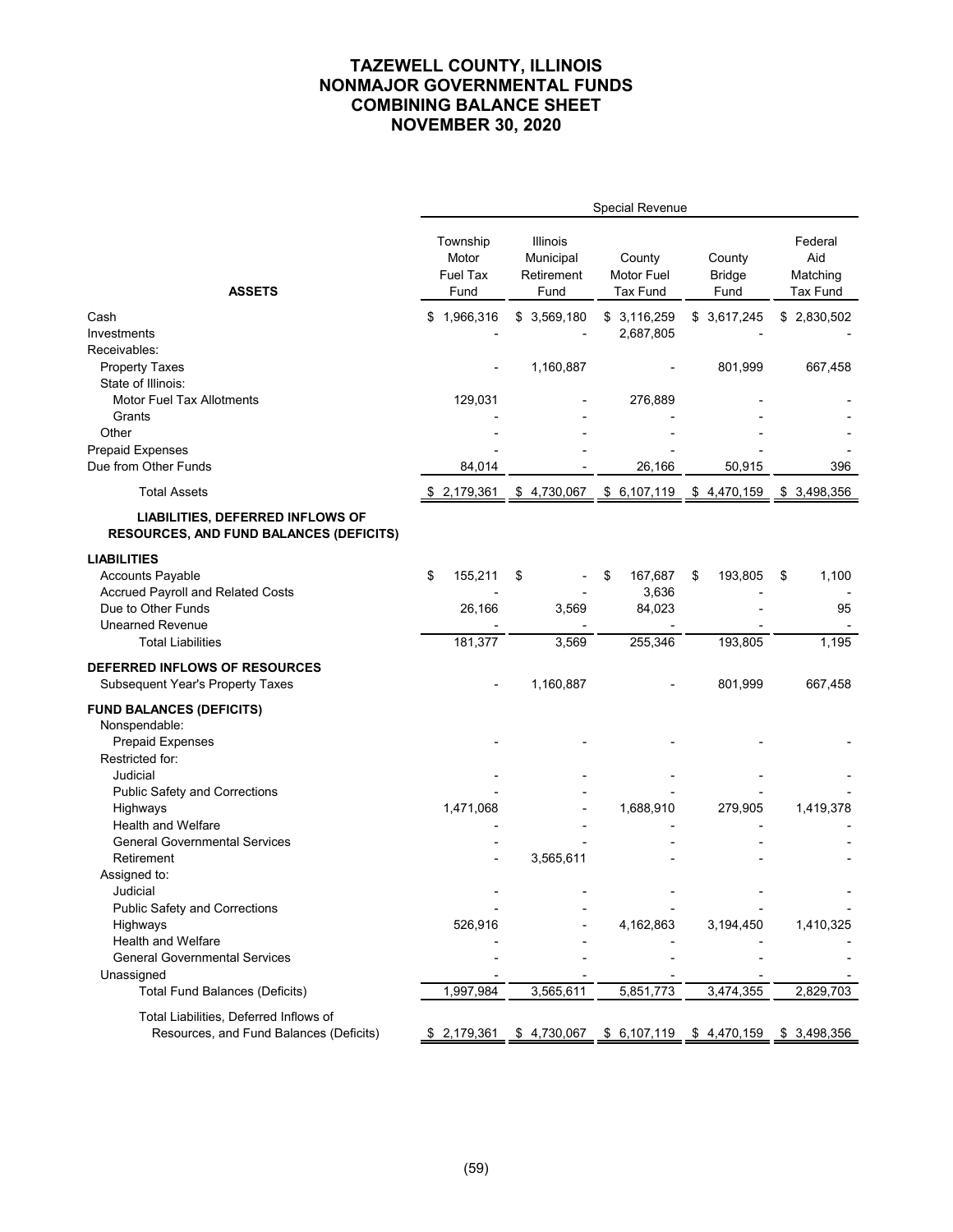|               |             |    |         | Special Revenue |     |                     |               |              |               |
|---------------|-------------|----|---------|-----------------|-----|---------------------|---------------|--------------|---------------|
|               |             |    |         |                 |     | Persons             |               |              |               |
|               |             |    |         |                 |     | with                |               |              | Circuit       |
| Township      | Social      |    | Animal  | County          |     | Developmental       | Veterans'     | Law          | <b>Clerk</b>  |
| <b>Bridge</b> | Security    |    | Control | Highway         |     | <b>Disabilities</b> | Assistance    | Library      | Automation    |
| Fund          | Fund        |    | Fund    | Fund            |     | Fund                | Fund          | Fund         | Fund          |
| \$<br>252,491 | \$2,830,914 | \$ | 714,905 | \$<br>3,045,700 | \$  | 218,872             | \$<br>288,122 | \$<br>92,418 | \$<br>719,963 |
|               |             |    |         |                 |     |                     |               |              |               |
|               | 1,098,864   |    |         | 1,774,229       |     | 494,060             | 175,913       |              |               |
|               |             |    |         |                 |     |                     |               |              |               |
|               |             |    |         |                 |     |                     |               |              |               |
|               |             |    |         |                 |     |                     |               |              |               |
|               |             |    |         | 10,509          |     |                     |               |              |               |
|               |             |    | 1,324   |                 |     |                     |               | 50           |               |
|               |             |    |         |                 |     |                     |               |              |               |
| 252,491       | \$3,929,778 | S  | 716,229 | \$<br>4,830,438 | \$. | 712,932             | \$<br>464,035 | 92,468       | 719,963       |

| \$<br>52,684 | \$<br>38,396 | \$ | 14,881<br>6,875 | \$<br>34,850<br>27,464<br>3,959 | \$ | 180,000 | \$<br>984<br>1,255 | \$<br>1,571<br>568 | \$ | 3,224   |
|--------------|--------------|----|-----------------|---------------------------------|----|---------|--------------------|--------------------|----|---------|
| 52,684       | 38,396       |    | 21,756          | 66,273                          |    | 180,000 | 2,239              | 2,139              |    | 3,224   |
|              | 1,098,864    |    |                 | 1,774,229                       |    | 494,060 | 175,913            |                    |    |         |
|              |              |    | 1,324           |                                 |    |         |                    | $50\,$             |    |         |
|              |              |    |                 |                                 |    |         |                    | 18,239             |    | 473,608 |
|              |              |    |                 |                                 |    |         |                    |                    |    |         |
| 78,080       |              |    |                 |                                 |    |         |                    |                    |    |         |
|              |              |    | 134,386         |                                 |    | 38,872  | 135,520            |                    |    |         |
|              |              |    |                 |                                 |    |         |                    |                    |    |         |
|              | 2,792,518    |    |                 |                                 |    |         |                    |                    |    |         |
|              |              |    |                 |                                 |    |         |                    | 72,040             |    | 243,131 |
|              |              |    |                 |                                 |    |         |                    |                    |    |         |
| 121,727      |              |    |                 | 2,989,936                       |    |         |                    |                    |    |         |
|              |              |    | 558,763         |                                 |    |         | 150,363            |                    |    |         |
|              |              |    |                 |                                 |    |         |                    |                    |    |         |
|              |              |    |                 |                                 |    |         |                    |                    |    |         |
| 199,807      | 2,792,518    |    | 694,473         | 2,989,936                       |    | 38,872  | 285,883            | 90,329             |    | 716,739 |
| 252,491      | \$3,929,778  | S  | 716,229         | \$<br>4,830,438                 | S  | 712,932 | \$<br>464,035      | \$<br>92,468       | S  | 719,963 |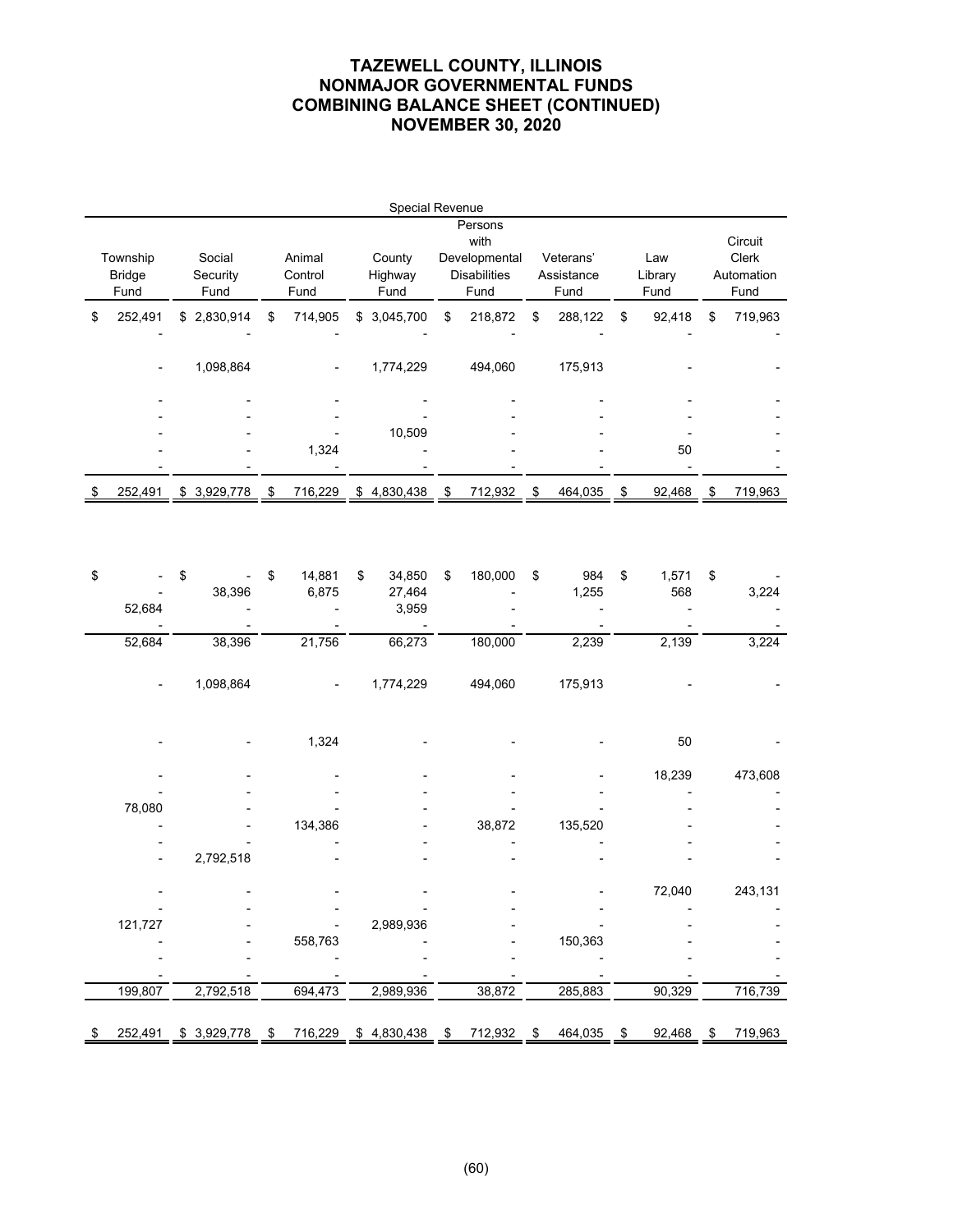|                                                                                    |                                  |                |               |                                          | Special Revenue                           |            |                                   |                                    |
|------------------------------------------------------------------------------------|----------------------------------|----------------|---------------|------------------------------------------|-------------------------------------------|------------|-----------------------------------|------------------------------------|
| <b>ASSETS</b>                                                                      | Development<br><b>Grant Fund</b> | Economic       |               | County<br>Recorder<br>Automation<br>Fund | Circuit<br>Clerk Child<br>Support<br>Fund |            | Treasurer's<br>Automation<br>Fund | Solid<br>Waste<br>Planning<br>Fund |
| Cash                                                                               | \$                               |                | \$            | 502,224                                  | \$<br>132,161                             | \$         | 54,540                            | \$<br>1,632,937                    |
| Investments                                                                        |                                  |                |               |                                          |                                           |            |                                   |                                    |
| Receivables:                                                                       |                                  |                |               |                                          |                                           |            |                                   |                                    |
| <b>Property Taxes</b>                                                              |                                  |                |               |                                          |                                           |            |                                   |                                    |
| State of Illinois:                                                                 |                                  |                |               |                                          |                                           |            |                                   |                                    |
| Motor Fuel Tax Allotments                                                          |                                  |                |               |                                          |                                           |            |                                   |                                    |
| Grants                                                                             |                                  |                |               |                                          |                                           |            |                                   |                                    |
| Other                                                                              |                                  |                |               |                                          |                                           |            |                                   | 63,804                             |
| <b>Prepaid Expenses</b>                                                            |                                  |                |               |                                          |                                           |            |                                   |                                    |
| Due from Other Funds                                                               |                                  |                |               |                                          |                                           |            |                                   |                                    |
| <b>Total Assets</b>                                                                | \$                               |                | $\frac{1}{2}$ | $502,224$ \$                             | 132,161                                   | $\sqrt{3}$ | 54,540                            | \$1,696,741                        |
| LIABILITIES, DEFERRED INFLOWS OF<br><b>RESOURCES, AND FUND BALANCES (DEFICITS)</b> |                                  |                |               |                                          |                                           |            |                                   |                                    |
| <b>LIABILITIES</b>                                                                 |                                  |                |               |                                          |                                           |            |                                   |                                    |
| <b>Accounts Payable</b>                                                            | \$                               |                | \$            |                                          | \$<br>35                                  | \$         | 5,895                             | \$<br>859                          |
| Accrued Payroll and Related Costs                                                  |                                  |                |               | 3,218                                    |                                           |            |                                   | 2,810                              |
| Due to Other Funds                                                                 |                                  |                |               |                                          |                                           |            |                                   | 36,719                             |
| <b>Unearned Revenue</b>                                                            |                                  |                |               |                                          | 235                                       |            |                                   |                                    |
| <b>Total Liabilities</b>                                                           |                                  |                |               | 3,218                                    | 270                                       |            | 5,895                             | 40,388                             |
| DEFERRED INFLOWS OF RESOURCES<br><b>Subsequent Year's Property Taxes</b>           |                                  |                |               |                                          |                                           |            |                                   |                                    |
| <b>FUND BALANCES (DEFICITS)</b>                                                    |                                  |                |               |                                          |                                           |            |                                   |                                    |
| Nonspendable:                                                                      |                                  |                |               |                                          |                                           |            |                                   |                                    |
| <b>Prepaid Expenses</b>                                                            |                                  |                |               |                                          |                                           |            |                                   |                                    |
| Restricted for:                                                                    |                                  |                |               |                                          |                                           |            |                                   |                                    |
| Judicial                                                                           |                                  |                |               |                                          | 50,833                                    |            |                                   |                                    |
| <b>Public Safety and Corrections</b>                                               |                                  |                |               |                                          |                                           |            |                                   |                                    |
| Highways                                                                           |                                  |                |               |                                          |                                           |            |                                   |                                    |
| <b>Health and Welfare</b>                                                          |                                  |                |               |                                          |                                           |            |                                   | 406,192                            |
| <b>General Governmental Services</b>                                               |                                  |                |               | 482,405                                  |                                           |            |                                   |                                    |
| Retirement                                                                         |                                  |                |               |                                          |                                           |            |                                   |                                    |
| Assigned to:                                                                       |                                  |                |               |                                          |                                           |            |                                   |                                    |
| Judicial                                                                           |                                  |                |               |                                          | 81,058                                    |            |                                   |                                    |
| <b>Public Safety and Corrections</b>                                               |                                  |                |               |                                          |                                           |            |                                   |                                    |
| Highways                                                                           |                                  |                |               |                                          |                                           |            |                                   |                                    |
| <b>Health and Welfare</b>                                                          |                                  |                |               |                                          |                                           |            |                                   | 1,250,161                          |
| <b>General Governmental Services</b>                                               |                                  |                |               | 16,601                                   |                                           |            | 48,645                            |                                    |
| Unassigned<br><b>Total Fund Balances (Deficits)</b>                                |                                  | $\blacksquare$ |               | 499,006                                  | 131,891                                   |            | 48,645                            | 1,656,353                          |
|                                                                                    |                                  |                |               |                                          |                                           |            |                                   |                                    |
| Total Liabilities, Deferred Inflows of<br>Resources, and Fund Balances (Deficits)  | \$                               |                | \$            | 502,224                                  | \$<br>132,161                             | \$         | 54,540                            | \$1,696,741                        |
|                                                                                    |                                  |                |               |                                          |                                           |            |                                   |                                    |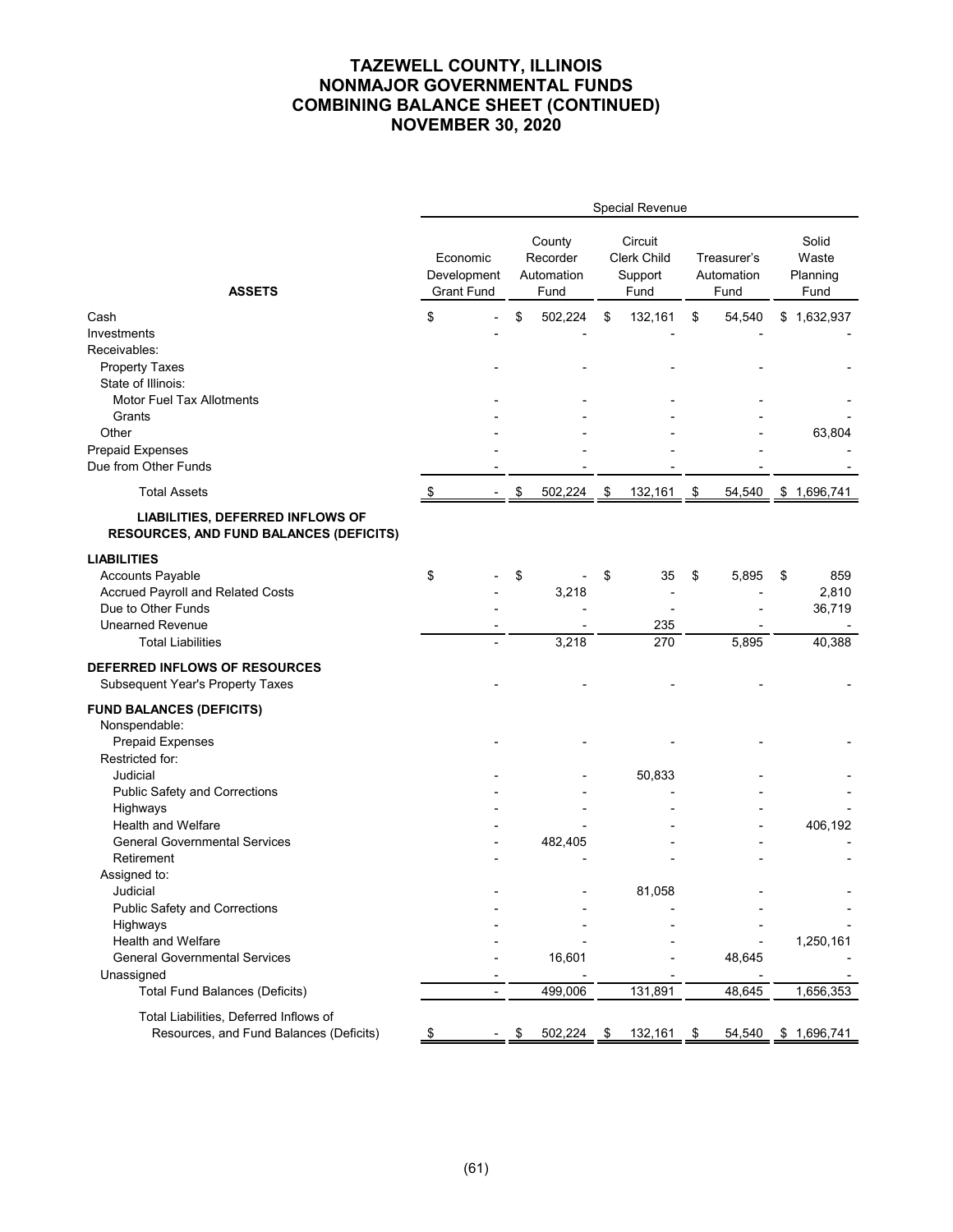|    |                   |                                                |                                    | <b>Special Revenue</b>           |                    |               |                                  |
|----|-------------------|------------------------------------------------|------------------------------------|----------------------------------|--------------------|---------------|----------------------------------|
|    | Rural<br>We-Care, | Circuit<br><b>Clerk</b><br>Document<br>Storage | Police<br>Vehicle and<br>Equipment | Children's<br>Advocacy<br>Center | Sheriff's<br>Grant | <b>GIS</b>    | Law<br>Enforcement<br>Operations |
|    | Inc. Fund         | Fund                                           | Fund                               | Fund                             | Fund               | Fund          | Fund                             |
| \$ | 33                | \$<br>647,941                                  | \$<br>78,236                       | \$<br>69,956                     | \$                 | \$<br>402,393 | \$<br>167,726                    |
|    |                   |                                                |                                    |                                  |                    |               |                                  |
|    |                   |                                                |                                    |                                  |                    |               |                                  |
|    |                   |                                                |                                    |                                  |                    |               |                                  |
|    | 195,879           |                                                |                                    | 50,115                           | 5,211              |               |                                  |
|    |                   |                                                |                                    |                                  |                    |               |                                  |
|    |                   |                                                |                                    |                                  |                    | 900           |                                  |
|    |                   |                                                |                                    |                                  |                    |               |                                  |
| S  | 195,912           | \$<br>647,941                                  | \$<br>78,236                       | \$<br>120,071                    | \$<br>5,211        | \$<br>403,293 | \$<br>167,726                    |

| \$  | 195,879 | \$            | \$   |        | \$<br>3,455   | \$   |          | \$            | \$<br>171,500 |
|-----|---------|---------------|------|--------|---------------|------|----------|---------------|---------------|
|     |         | 2,825         |      |        | 3,217         |      | 4,658    | 4,479         |               |
|     |         |               |      |        |               |      | 5,584    |               |               |
|     |         |               |      |        |               |      |          |               |               |
|     | 195,879 | 2,825         |      |        | 6,672         |      | 10,242   | 4,479         | 171,500       |
|     |         |               |      |        |               |      |          |               |               |
|     |         |               |      |        |               |      |          |               |               |
|     |         |               |      |        |               |      |          |               |               |
|     |         |               |      |        |               |      |          |               |               |
|     |         |               |      |        |               |      |          | 900           |               |
|     |         |               |      |        |               |      |          |               |               |
|     |         | 453,956       |      |        |               |      |          |               |               |
|     |         |               |      | 70,135 |               |      | 2,077    |               |               |
|     |         |               |      |        |               |      |          |               |               |
|     |         |               |      |        |               |      |          |               |               |
|     |         |               |      |        |               |      |          | 220,548       |               |
|     |         |               |      |        |               |      |          |               |               |
|     |         |               |      |        |               |      |          |               |               |
|     |         | 191,160       |      |        |               |      |          |               |               |
|     |         |               |      | 8,101  |               |      |          |               |               |
|     |         |               |      |        |               |      |          |               |               |
|     | 33      |               |      |        | 113,399       |      |          |               |               |
|     |         |               |      |        |               |      |          | 177,366       |               |
|     |         |               |      |        |               |      | (7, 108) |               | (3,774)       |
|     | 33      | 645,116       |      | 78,236 | 113,399       |      | (5,031)  | 398,814       | (3, 774)      |
|     |         |               |      |        |               |      |          |               |               |
| \$. | 195,912 | \$<br>647,941 | - \$ | 78,236 | \$<br>120,071 | - \$ | 5,211    | \$<br>403,293 | \$<br>167,726 |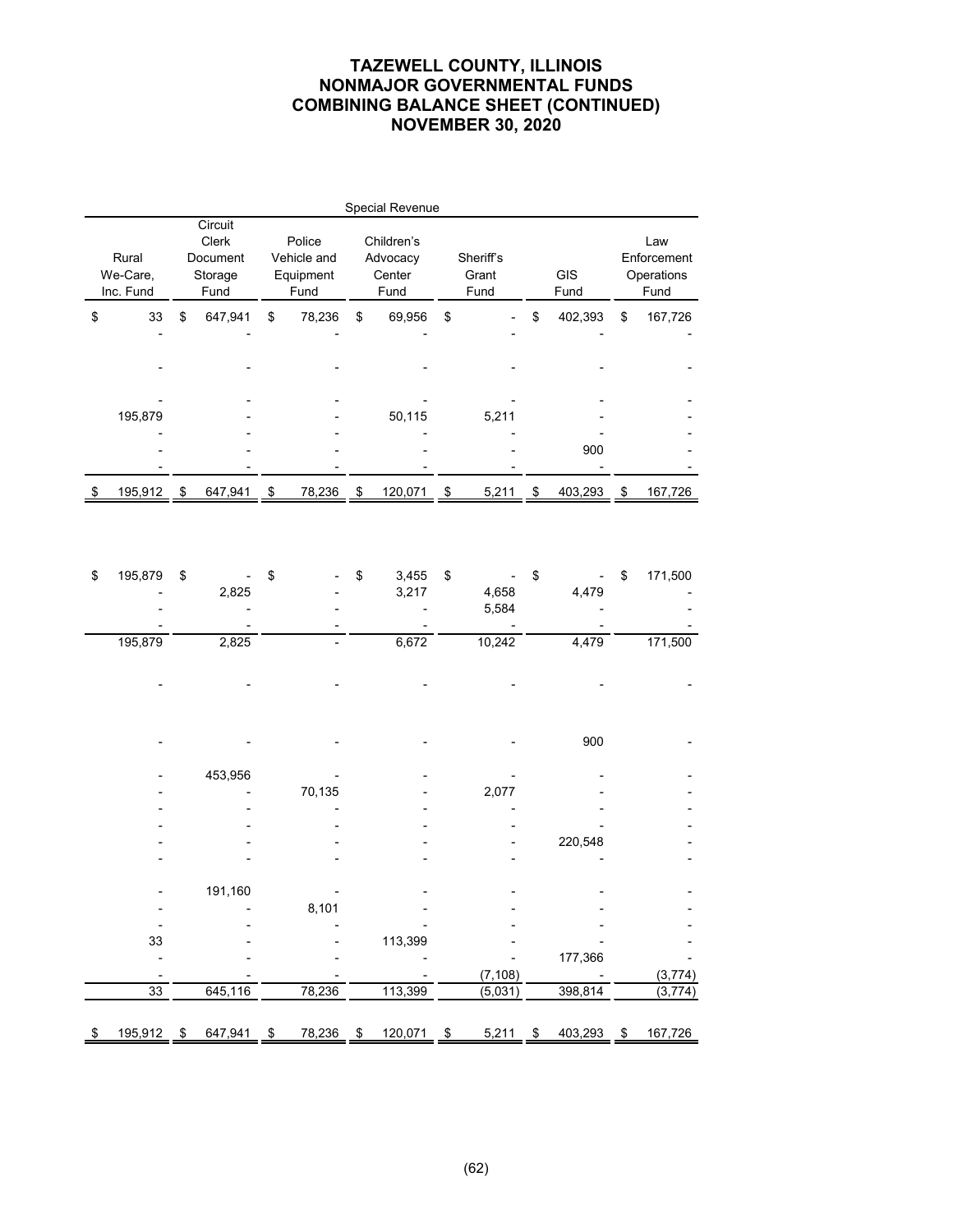|                                                                                    |    |                                       |               |                                           |               | Special Revenue                               |               |                       |                                           |
|------------------------------------------------------------------------------------|----|---------------------------------------|---------------|-------------------------------------------|---------------|-----------------------------------------------|---------------|-----------------------|-------------------------------------------|
| <b>ASSETS</b>                                                                      |    | County<br>Clerk<br>Automation<br>Fund |               | State's<br>Attorney<br>Forfeiture<br>Fund |               | Circuit<br><b>Clerk</b><br>Operations<br>Fund |               | Coroner's<br>Fee Fund | State's<br>Attorney<br>Automation<br>Fund |
| Cash                                                                               | \$ | 25,405                                | \$            | 503,105                                   | \$            | 277,756                                       | \$            | 157,250               | \$<br>88,684                              |
| Investments                                                                        |    |                                       |               |                                           |               |                                               |               |                       |                                           |
| Receivables:                                                                       |    |                                       |               |                                           |               |                                               |               |                       |                                           |
| <b>Property Taxes</b>                                                              |    |                                       |               |                                           |               |                                               |               |                       |                                           |
| State of Illinois:                                                                 |    |                                       |               |                                           |               |                                               |               |                       |                                           |
| <b>Motor Fuel Tax Allotments</b>                                                   |    |                                       |               |                                           |               |                                               |               |                       |                                           |
| Grants                                                                             |    |                                       |               |                                           |               |                                               |               |                       |                                           |
| Other                                                                              |    |                                       |               |                                           |               |                                               |               |                       |                                           |
| <b>Prepaid Expenses</b>                                                            |    |                                       |               |                                           |               |                                               |               |                       |                                           |
| Due from Other Funds                                                               |    |                                       |               |                                           |               |                                               |               |                       |                                           |
| <b>Total Assets</b>                                                                | \$ | 25,405                                | $\frac{1}{2}$ | 503,105                                   | $\frac{3}{2}$ | 277,756                                       | $\frac{3}{2}$ | 157,250               | \$<br>88,684                              |
| LIABILITIES, DEFERRED INFLOWS OF<br><b>RESOURCES, AND FUND BALANCES (DEFICITS)</b> |    |                                       |               |                                           |               |                                               |               |                       |                                           |
| <b>LIABILITIES</b>                                                                 |    |                                       |               |                                           |               |                                               |               |                       |                                           |
| <b>Accounts Payable</b>                                                            | \$ |                                       | \$            |                                           | \$            |                                               | \$            |                       | \$                                        |
| Accrued Payroll and Related Costs                                                  |    | 263                                   |               |                                           |               | 1,334                                         |               |                       |                                           |
| Due to Other Funds                                                                 |    |                                       |               |                                           |               |                                               |               |                       |                                           |
| <b>Unearned Revenue</b>                                                            |    |                                       |               |                                           |               |                                               |               |                       |                                           |
| <b>Total Liabilities</b>                                                           |    | 263                                   |               |                                           |               | 1,334                                         |               |                       |                                           |
| DEFERRED INFLOWS OF RESOURCES<br><b>Subsequent Year's Property Taxes</b>           |    |                                       |               |                                           |               |                                               |               |                       |                                           |
| <b>FUND BALANCES (DEFICITS)</b>                                                    |    |                                       |               |                                           |               |                                               |               |                       |                                           |
| Nonspendable:                                                                      |    |                                       |               |                                           |               |                                               |               |                       |                                           |
| <b>Prepaid Expenses</b>                                                            |    |                                       |               |                                           |               |                                               |               |                       |                                           |
| Restricted for:                                                                    |    |                                       |               |                                           |               |                                               |               |                       |                                           |
| Judicial                                                                           |    |                                       |               |                                           |               | 264,793                                       |               |                       | 83,564                                    |
| <b>Public Safety and Corrections</b>                                               |    |                                       |               | 300,275                                   |               |                                               |               |                       |                                           |
| Highways                                                                           |    |                                       |               |                                           |               |                                               |               |                       |                                           |
| <b>Health and Welfare</b>                                                          |    |                                       |               |                                           |               |                                               |               |                       |                                           |
| <b>General Governmental Services</b>                                               |    | 18,803                                |               |                                           |               |                                               |               | 100,830               |                                           |
| Retirement                                                                         |    |                                       |               |                                           |               |                                               |               |                       |                                           |
| Assigned to:                                                                       |    |                                       |               |                                           |               |                                               |               |                       |                                           |
| Judicial                                                                           |    |                                       |               |                                           |               | 11,629                                        |               |                       | 5,120                                     |
| <b>Public Safety and Corrections</b>                                               |    |                                       |               | 202,830                                   |               |                                               |               |                       |                                           |
| Highways                                                                           |    |                                       |               |                                           |               |                                               |               |                       |                                           |
| Health and Welfare                                                                 |    |                                       |               |                                           |               |                                               |               |                       |                                           |
| <b>General Governmental Services</b>                                               |    | 6,339                                 |               |                                           |               |                                               |               | 56,420                |                                           |
| Unassigned                                                                         |    |                                       |               |                                           |               |                                               |               |                       |                                           |
| <b>Total Fund Balances (Deficits)</b>                                              |    | 25,142                                |               | 503,105                                   |               | 276,422                                       |               | 157,250               | 88,684                                    |
| Total Liabilities, Deferred Inflows of<br>Resources, and Fund Balances (Deficits)  |    |                                       |               |                                           |               |                                               |               |                       |                                           |
|                                                                                    | æ. | 25,405                                | \$            | 503,105                                   | \$            | 277,756                                       | \$            | 157,250               | \$<br>88,684                              |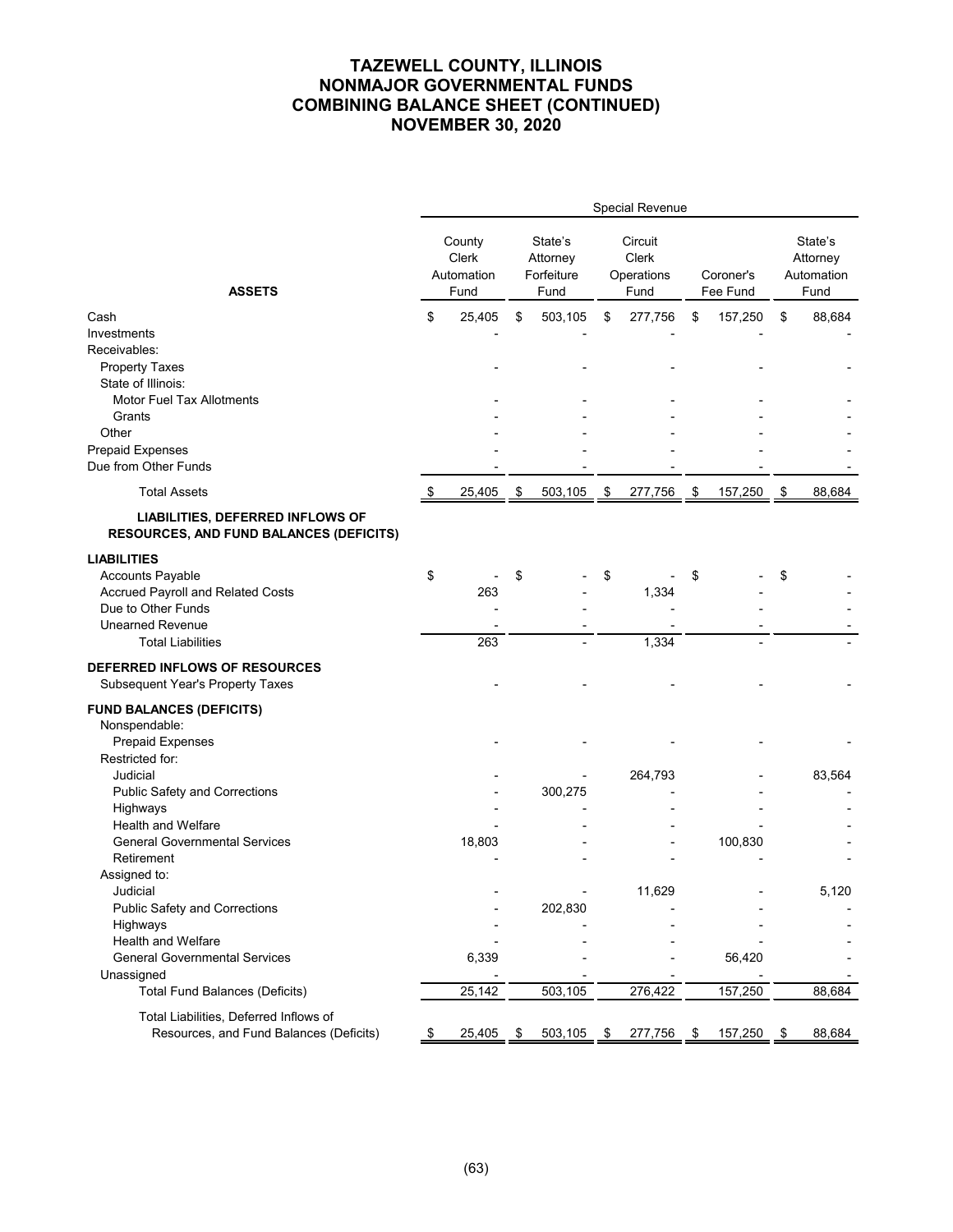|                                                 |               |                                           |                          |               | Special Revenue    |                                 |               |                                                        |                                          |                               |
|-------------------------------------------------|---------------|-------------------------------------------|--------------------------|---------------|--------------------|---------------------------------|---------------|--------------------------------------------------------|------------------------------------------|-------------------------------|
| Circuit Clerk<br>Electronic<br>Citation<br>Fund |               | Sheriff<br>Electronic<br>Citation<br>Fund | Heritage<br>Lake<br>Fund |               | Indemnity<br>Fund  | Sheriff's<br>Commissary<br>Fund |               | Drug Court<br>Operations and<br>Administration<br>Fund | Public<br>Defender<br>Automation<br>Fund | Total                         |
| \$<br>134,707                                   | \$            | 13,840                                    | \$1,158,280              | \$            | 471,974<br>440,564 | \$<br>116,419                   | \$            | 136,594                                                | \$<br>3,082                              | \$<br>30,038,130<br>3,128,369 |
|                                                 |               |                                           | 435,469                  |               |                    |                                 |               |                                                        |                                          | 6,608,879                     |
|                                                 |               |                                           |                          |               |                    |                                 |               |                                                        |                                          | 405,920<br>251,205<br>74,313  |
|                                                 |               |                                           |                          |               |                    |                                 |               |                                                        |                                          | 2,274<br>161,491              |
| 134,707                                         | $\frac{3}{2}$ | 13,840                                    | \$1,593,749              | $\frac{1}{2}$ | 912,538            | \$<br>116,419                   | $\rightarrow$ | 136,594                                                | \$<br>3,082                              | \$40,670,581                  |
|                                                 |               |                                           |                          |               |                    |                                 |               |                                                        |                                          |                               |
| \$                                              | \$            | 214                                       | \$                       | \$            |                    | \$                              | \$            | 1,564                                                  | \$                                       | \$<br>1,129,490<br>104,222    |
|                                                 |               |                                           |                          |               | 80,770             |                                 |               |                                                        |                                          | 293,569                       |
|                                                 |               |                                           |                          |               |                    |                                 |               |                                                        |                                          | 235                           |
|                                                 |               | 214                                       |                          |               | 80,770             |                                 |               | 1,564                                                  | $\overline{\phantom{0}}$                 | 1,527,516                     |
|                                                 |               |                                           | 435,469                  |               |                    |                                 |               |                                                        |                                          | 6,608,879                     |
|                                                 |               |                                           |                          |               |                    |                                 |               |                                                        |                                          | 2,274                         |
| 132,573                                         |               |                                           |                          |               |                    |                                 |               |                                                        | 3,077                                    | 1,480,643                     |
|                                                 |               | 13,388                                    |                          |               |                    | 116,419                         |               | 134,564                                                |                                          | 636,858                       |
|                                                 |               |                                           | 1,082,244                |               |                    |                                 |               |                                                        |                                          | 6,019,585                     |
|                                                 |               |                                           |                          |               |                    |                                 |               |                                                        |                                          | 714,970                       |
|                                                 |               |                                           |                          |               | 107,745            |                                 |               |                                                        |                                          | 930,331<br>6,358,129          |
|                                                 |               |                                           |                          |               |                    |                                 |               |                                                        |                                          |                               |
| 2,134                                           |               |                                           |                          |               |                    |                                 |               |                                                        | 5                                        | 606,277                       |
|                                                 |               | 238                                       | -                        |               |                    |                                 |               | 466                                                    |                                          | 211,635                       |
|                                                 |               |                                           | 76,036                   |               |                    |                                 |               |                                                        |                                          | 12,482,253                    |
|                                                 |               |                                           |                          |               |                    |                                 |               |                                                        |                                          | 2,072,719                     |
|                                                 |               |                                           |                          |               | 724,023            |                                 |               |                                                        |                                          | 1,029,394                     |
| 134,707                                         |               |                                           |                          |               |                    |                                 |               |                                                        |                                          | (10, 882)                     |
|                                                 |               | 13,626                                    | 1,158,280                |               | 831,768            | 116,419                         |               | 135,030                                                | 3,082                                    | 32,534,186                    |
| \$<br>134,707                                   | \$            | 13,840                                    | \$1,593,749              | \$            | 912,538            | \$<br>116,419                   | $\sqrt{2}$    | 136,594                                                | \$<br>3,082                              | \$40,670,581                  |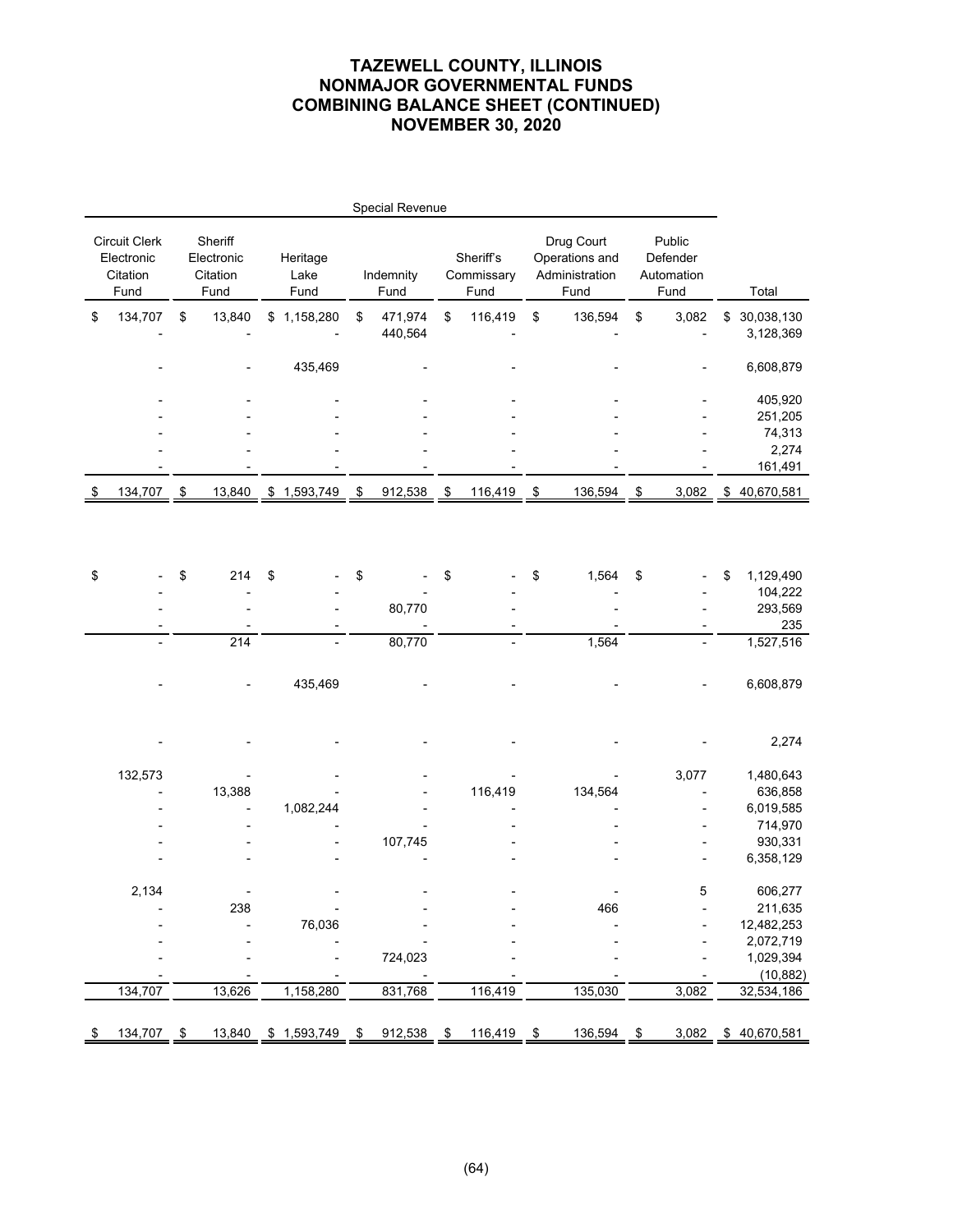### **TAZEWELL COUNTY, ILLINOIS NONMAJOR GOVERNMENTAL FUNDS COMBINING SCHEDULE OF REVENUES, EXPENDITURES, AND CHANGES IN FUND BALANCES (DEFICITS) YEAR ENDED NOVEMBER 30, 2020**

|                                             |                                              |                                             | Special Revenue                         |                                 |                                        |
|---------------------------------------------|----------------------------------------------|---------------------------------------------|-----------------------------------------|---------------------------------|----------------------------------------|
|                                             | Township<br>Motor<br><b>Fuel Tax</b><br>Fund | Illinois<br>Municipal<br>Retirement<br>Fund | County<br>Motor Fuel<br><b>Tax Fund</b> | County<br><b>Bridge</b><br>Fund | Federal<br>Aid<br>Matching<br>Tax Fund |
| <b>REVENUES</b>                             |                                              |                                             |                                         |                                 |                                        |
| <b>Property Taxes</b>                       | \$                                           | 836,415<br>\$                               | \$                                      | 782,265<br>\$                   | 650,243<br>\$                          |
| <b>Public Safety Sales Taxes</b>            |                                              | 1,346,580                                   |                                         |                                 |                                        |
| Intergovernmental                           | 2,422,930                                    | 153,852                                     | 5,413,845                               | 89,747                          | 17,329                                 |
| Loan Repayment                              |                                              |                                             |                                         |                                 |                                        |
| <b>Charges for Services</b>                 |                                              |                                             | 70,109                                  |                                 |                                        |
| <b>Fines and Forfeitures</b>                |                                              |                                             |                                         |                                 |                                        |
| Interest                                    | 6,093                                        |                                             | 24,389                                  | 8,415                           | 9,914                                  |
| Miscellaneous                               |                                              |                                             |                                         |                                 |                                        |
| <b>Total Revenues</b>                       | 2,429,023                                    | 2,336,847                                   | 5,508,343                               | 880,427                         | 677,486                                |
| <b>EXPENDITURES</b>                         |                                              |                                             |                                         |                                 |                                        |
| Current:                                    |                                              |                                             |                                         |                                 |                                        |
| Judicial                                    |                                              |                                             |                                         |                                 |                                        |
| <b>Public Safety and Corrections</b>        |                                              |                                             |                                         |                                 |                                        |
| <b>Community Development</b>                |                                              |                                             |                                         |                                 |                                        |
| Highways                                    | 1,852,872                                    |                                             | 3,724,935                               | 1,065,294                       | 456,949                                |
| <b>Health and Welfare</b>                   |                                              |                                             |                                         |                                 |                                        |
| <b>General Governmental Services</b>        |                                              |                                             |                                         |                                 |                                        |
| Retirement                                  |                                              | 759,828                                     |                                         |                                 |                                        |
| Capital Outlay                              |                                              |                                             |                                         | 174,297                         | 128,763                                |
| Debt Service:                               |                                              |                                             |                                         |                                 |                                        |
| Principal                                   |                                              |                                             |                                         |                                 |                                        |
| Interest                                    |                                              |                                             |                                         |                                 |                                        |
| <b>Total Expenditures</b>                   | 1,852,872                                    | 759,828                                     | 3,724,935                               | 1,239,591                       | 585,712                                |
| Excess (Deficiency) of Revenues             |                                              |                                             |                                         |                                 |                                        |
| <b>Over Expenditures</b>                    | 576,151                                      | 1,577,019                                   | 1,783,408                               | (359, 164)                      | 91,774                                 |
| <b>OTHER FINANCING SOURCES (USES)</b>       |                                              |                                             |                                         |                                 |                                        |
| Proceeds from Capital Lease Obligation      |                                              |                                             |                                         |                                 |                                        |
| <b>Transfers In</b>                         |                                              |                                             |                                         |                                 |                                        |
| <b>Transfers Out</b>                        | (71, 341)                                    |                                             |                                         | (17, 308)                       |                                        |
| <b>Total Other Financing Sources (Uses)</b> | (71, 341)                                    |                                             |                                         | (17, 308)                       |                                        |
|                                             |                                              |                                             |                                         |                                 |                                        |
| Net Change in Fund Balances (Deficits)      | 504,810                                      | 1,577,019                                   | 1,783,408                               | (376, 472)                      | 91,774                                 |
| <b>FUND BALANCES (DEFICITS)</b>             |                                              |                                             |                                         |                                 |                                        |
| Beginning of Year                           | 1,493,174                                    | 1,988,592                                   | 4,068,365                               | 3,850,827                       | 2,737,929                              |
| End of Year                                 | \$1,997,984                                  | \$3,565,611                                 | \$5,851,773                             | \$3,474,355                     | \$2,829,703                            |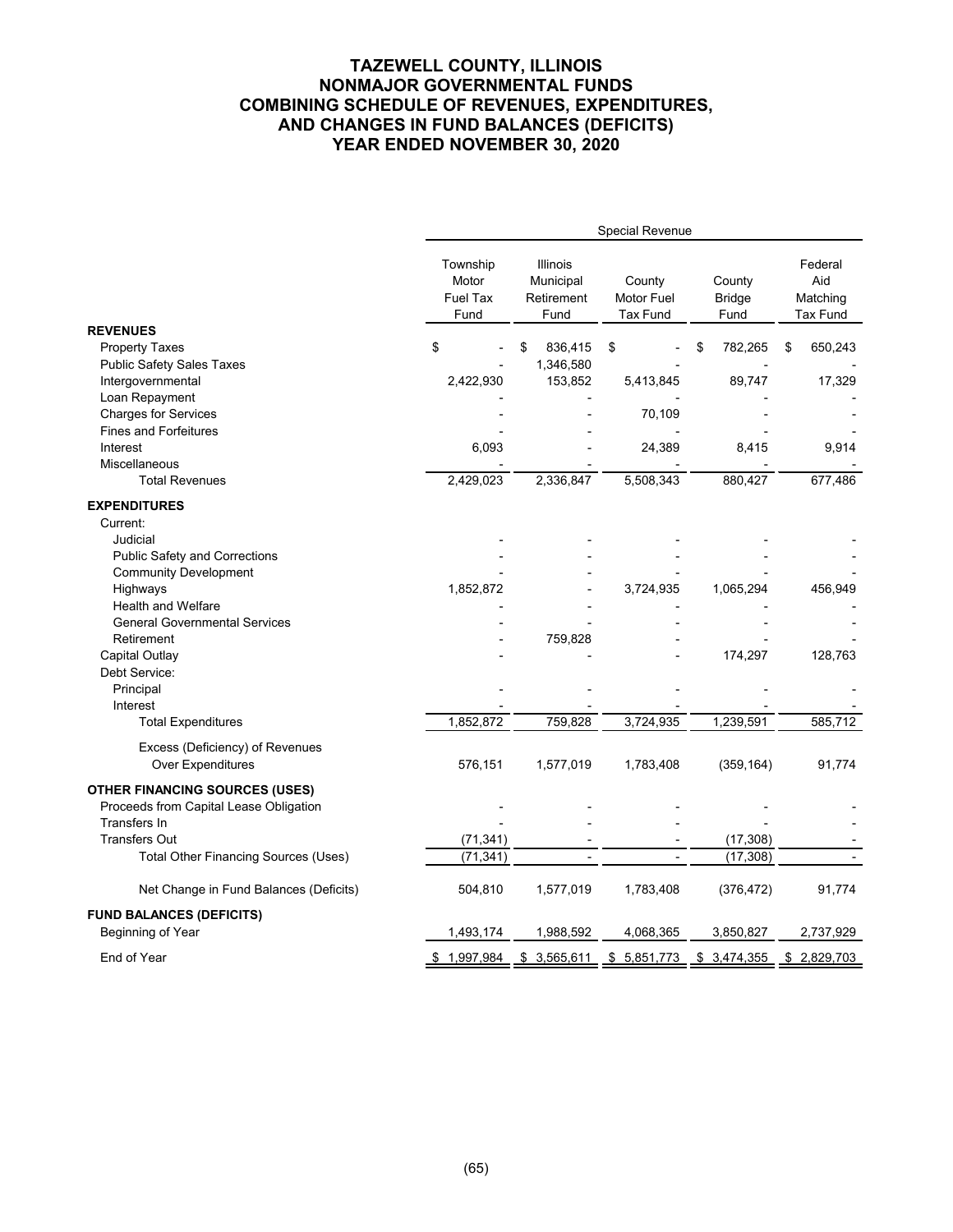### **TAZEWELL COUNTY, ILLINOIS NONMAJOR GOVERNMENTAL FUNDS COMBINING SCHEDULE OF REVENUES, EXPENDITURES, AND CHANGES IN FUND BALANCES (DEFICITS) (CONTINUED) YEAR ENDED NOVEMBER 30, 2020**

|                           |                            |                   | Special Revenue   |                                                         |                         |                |                                |
|---------------------------|----------------------------|-------------------|-------------------|---------------------------------------------------------|-------------------------|----------------|--------------------------------|
| Township<br><b>Bridge</b> | Social<br>Security         | Animal<br>Control | County<br>Highway | Persons<br>with<br>Developmental<br><b>Disabilities</b> | Veterans'<br>Assistance | Law<br>Library | Circuit<br>Clerk<br>Automation |
| Fund                      | Fund                       | Fund              | Fund              | Fund                                                    | Fund                    | Fund           | Fund                           |
| \$                        | 1,072,988<br>\$<br>580,357 | \$                | 1,734,159<br>\$   | \$<br>547,027                                           | \$<br>185,626           | \$             | \$                             |
|                           |                            |                   | 201,331           |                                                         |                         |                |                                |
|                           |                            |                   |                   |                                                         |                         |                |                                |
|                           |                            | 568,641           | 126,491           |                                                         |                         | 44,400         | 257,824                        |
|                           |                            | 12,090            |                   |                                                         |                         |                |                                |
| 97                        |                            | 2,764             | 9,621             |                                                         |                         |                | 2,688                          |
|                           |                            | 3,756             | 6,345             |                                                         | 95                      |                |                                |
| 97                        | 1,653,345                  | 587,251           | 2,077,947         | 547,027                                                 | 185,721                 | 44,400         | 260,512                        |
|                           |                            |                   |                   |                                                         |                         | 48,923         | 286,059                        |
|                           |                            |                   |                   |                                                         |                         |                |                                |
|                           |                            |                   |                   |                                                         |                         |                |                                |
|                           |                            |                   | 1,877,359         |                                                         |                         |                |                                |
|                           |                            | 597,610           |                   | 542,100                                                 | 162,978                 |                |                                |
|                           |                            |                   |                   |                                                         |                         |                |                                |
|                           | 360,438                    |                   |                   |                                                         |                         |                |                                |
|                           |                            | 48,457            | 420,843           |                                                         |                         |                |                                |
|                           |                            |                   | 14,450<br>7,214   |                                                         |                         |                |                                |
| $\overline{a}$            | 360,438                    | 646,067           | 2,319,866         | 542,100                                                 | 162,978                 | 48,923         | 286,059                        |
| 97                        | 1,292,907                  | (58, 816)         | (241, 919)        | 4,927                                                   | 22,743                  | (4, 523)       | (25, 547)                      |
|                           |                            |                   | 220,493<br>88,649 |                                                         |                         |                |                                |
|                           |                            |                   |                   |                                                         |                         |                |                                |
|                           |                            |                   | 309,142           |                                                         |                         |                |                                |
| 97                        | 1,292,907                  | (58, 816)         | 67,223            | 4,927                                                   | 22,743                  | (4, 523)       | (25, 547)                      |
| 199,710                   | 1,499,611                  | 753,289           | 2,922,713         | 33,945                                                  | 263,140                 | 94,852         | 742,286                        |
| \$<br>199,807             | 2,792,518<br>\$            | 694,473<br>\$     | 2,989,936<br>\$   | \$<br>38,872                                            | \$<br>285,883           | \$<br>90,329   | \$<br>716,739                  |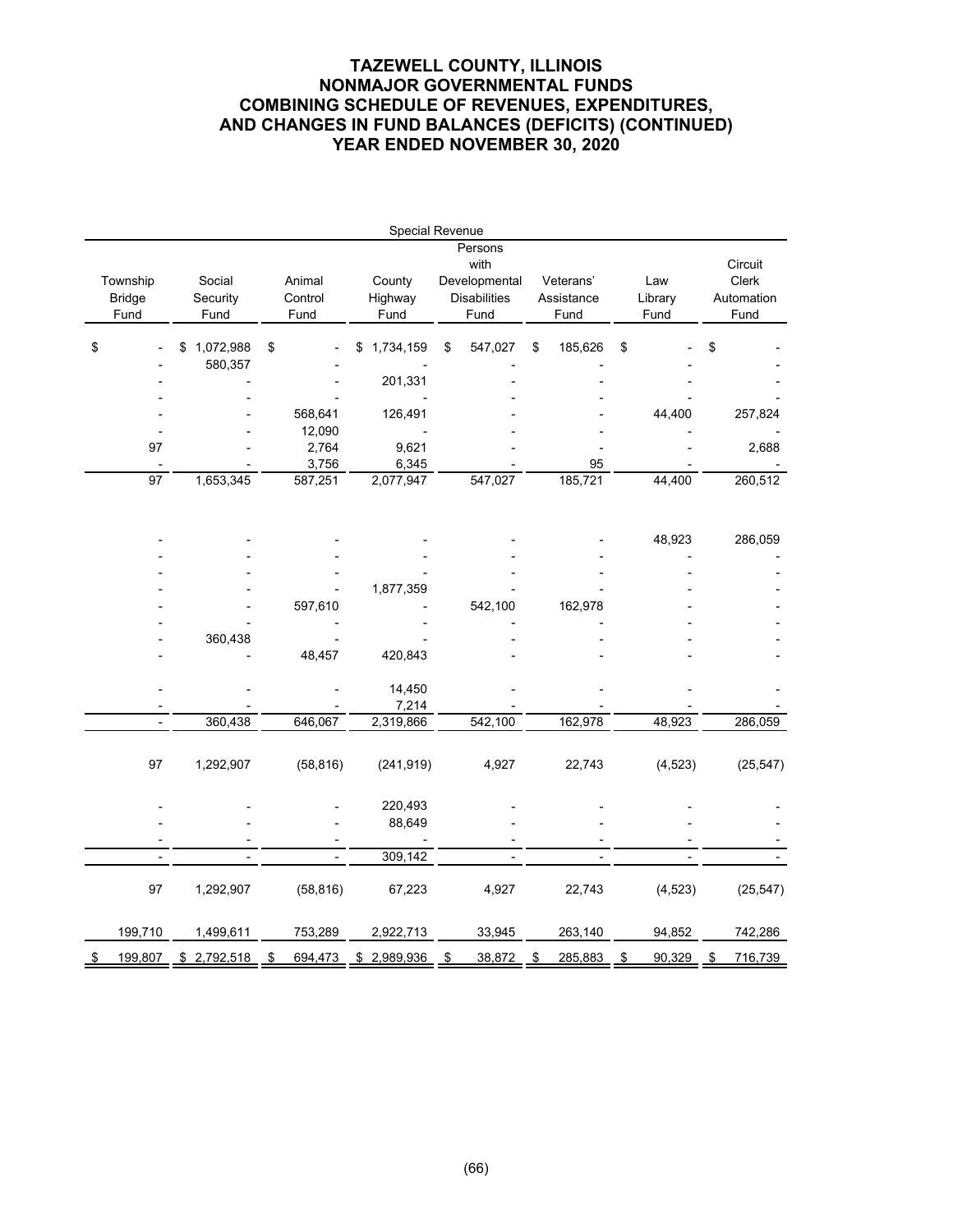### **TAZEWELL COUNTY, ILLINOIS NONMAJOR GOVERNMENTAL FUNDS COMBINING SCHEDULE OF REVENUES, EXPENDITURES, AND CHANGES IN FUND BALANCES (DEFICITS) (CONTINUED) YEAR ENDED NOVEMBER 30, 2020**

|                                             |                                              | Special Revenue                          |                                                  |                                   |                                    |  |
|---------------------------------------------|----------------------------------------------|------------------------------------------|--------------------------------------------------|-----------------------------------|------------------------------------|--|
|                                             | Economic<br>Development<br><b>Grant Fund</b> | County<br>Recorder<br>Automation<br>Fund | Circuit<br><b>Clerk Child</b><br>Support<br>Fund | Treasurer's<br>Automation<br>Fund | Solid<br>Waste<br>Planning<br>Fund |  |
| <b>REVENUES</b>                             |                                              |                                          |                                                  |                                   |                                    |  |
| <b>Property Taxes</b>                       | \$                                           | \$                                       | \$                                               | \$                                | \$                                 |  |
| <b>Public Safety Sales Taxes</b>            |                                              |                                          |                                                  |                                   |                                    |  |
| Intergovernmental                           |                                              |                                          | 3,812                                            |                                   |                                    |  |
| Loan Repayment                              | 3,603                                        |                                          |                                                  |                                   |                                    |  |
| <b>Charges for Services</b>                 |                                              | 213,618                                  | 38,559                                           | 2,798                             | 365,648                            |  |
| <b>Fines and Forfeitures</b>                |                                              |                                          |                                                  |                                   |                                    |  |
| Interest                                    | 1,308                                        | 1,298                                    | 346                                              | 243                               | 6,011                              |  |
| <b>Miscellaneous</b>                        |                                              |                                          |                                                  |                                   |                                    |  |
| <b>Total Revenues</b>                       | 4,911                                        | 214,916                                  | 42,717                                           | 3,041                             | 371,659                            |  |
| <b>EXPENDITURES</b>                         |                                              |                                          |                                                  |                                   |                                    |  |
| Current:                                    |                                              |                                          |                                                  |                                   |                                    |  |
| Judicial                                    |                                              |                                          |                                                  |                                   |                                    |  |
| <b>Public Safety and Corrections</b>        |                                              |                                          |                                                  |                                   |                                    |  |
| <b>Community Development</b>                | 801,335                                      |                                          |                                                  |                                   |                                    |  |
| Highways                                    |                                              |                                          |                                                  |                                   |                                    |  |
| Health and Welfare                          |                                              |                                          |                                                  |                                   | 402,605                            |  |
| <b>General Governmental Services</b>        |                                              | 202,894                                  |                                                  | 25,709                            |                                    |  |
| Retirement                                  |                                              |                                          |                                                  |                                   |                                    |  |
| Capital Outlay                              |                                              | 6,275                                    |                                                  |                                   | 6,550                              |  |
| Debt Service:                               |                                              |                                          |                                                  |                                   |                                    |  |
| Principal                                   |                                              |                                          |                                                  |                                   |                                    |  |
| Interest                                    |                                              |                                          |                                                  |                                   |                                    |  |
| <b>Total Expenditures</b>                   | 801,335                                      | 209,169                                  |                                                  | 25,709                            | 409,155                            |  |
| Excess (Deficiency) of Revenues             |                                              |                                          |                                                  |                                   |                                    |  |
| Over Expenditures                           | (796, 424)                                   | 5,747                                    | 42,717                                           | (22, 668)                         | (37, 496)                          |  |
|                                             |                                              |                                          |                                                  |                                   |                                    |  |
| <b>OTHER FINANCING SOURCES (USES)</b>       |                                              |                                          |                                                  |                                   |                                    |  |
| Proceeds from Capital Lease Obligation      |                                              |                                          |                                                  |                                   |                                    |  |
| <b>Transfers In</b>                         |                                              |                                          |                                                  |                                   |                                    |  |
| <b>Transfers Out</b>                        |                                              |                                          |                                                  |                                   | (6,011)                            |  |
| <b>Total Other Financing Sources (Uses)</b> |                                              | ۰                                        |                                                  |                                   | (6,011)                            |  |
| Net Change in Fund Balances (Deficits)      | (796, 424)                                   | 5,747                                    | 42,717                                           | (22, 668)                         | (43, 507)                          |  |
| <b>FUND BALANCES (DEFICITS)</b>             |                                              |                                          |                                                  |                                   |                                    |  |
| Beginning of Year                           | 796,424                                      | 493,259                                  | 89,174                                           | 71,313                            | 1,699,860                          |  |
| End of Year                                 | \$                                           | \$<br>499,006                            | 131,891<br>\$                                    | \$<br>48,645                      | \$1,656,353                        |  |
|                                             |                                              |                                          |                                                  |                                   |                                    |  |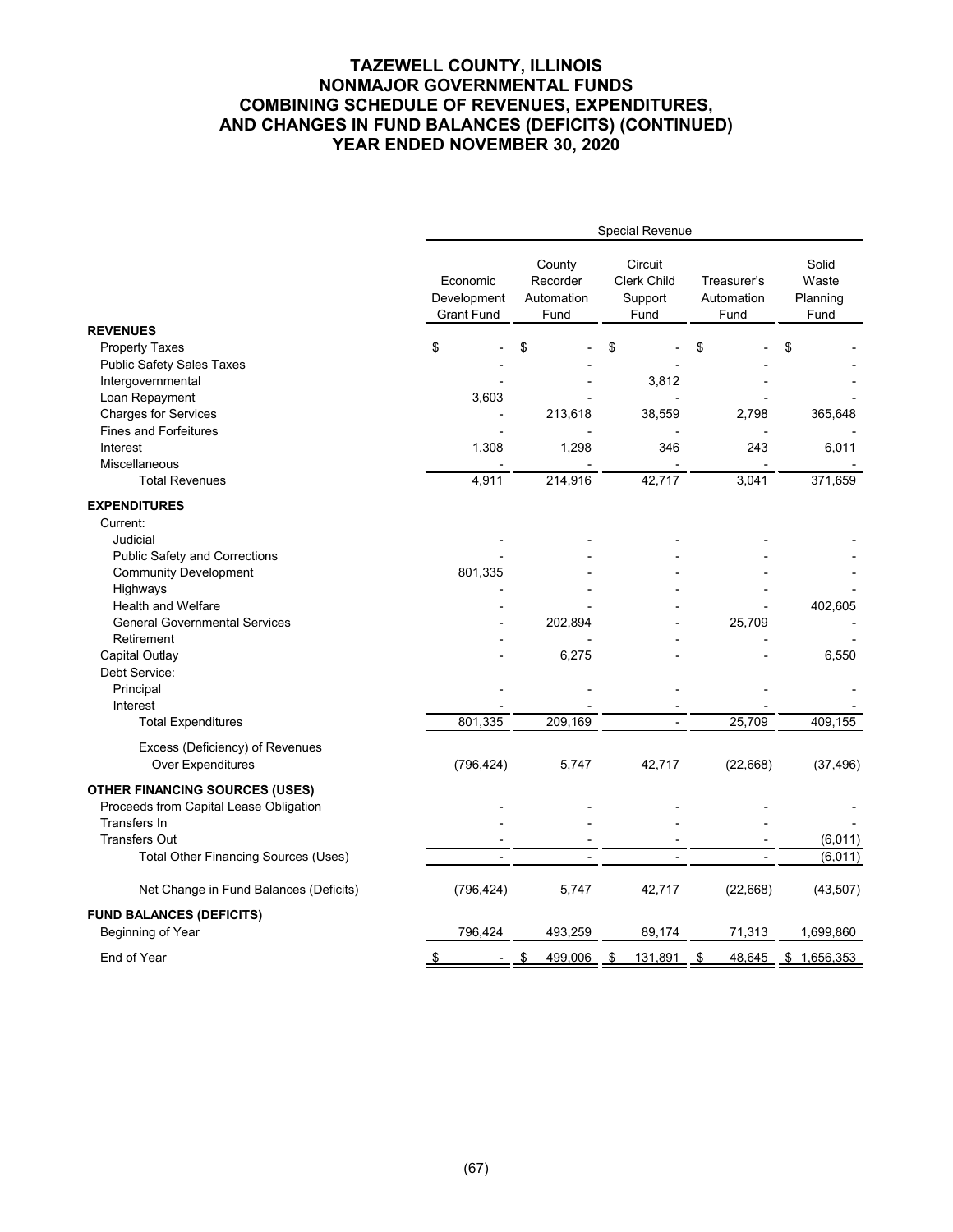# **TAZEWELL COUNTY, ILLINOIS NONMAJOR GOVERNMENTAL FUNDS COMBINING SCHEDULE OF REVENUES, EXPENDITURES, AND CHANGES IN FUND BALANCES (DEFICITS) (CONTINUED) YEAR ENDED NOVEMBER 30, 2020**

|                                |                                                 |                                            | Special Revenue                          |                                           |                |                                          |
|--------------------------------|-------------------------------------------------|--------------------------------------------|------------------------------------------|-------------------------------------------|----------------|------------------------------------------|
| Rural<br>We-Care,<br>Inc. Fund | Circuit<br>Clerk<br>Document<br>Storage<br>Fund | Police<br>Vehicle and<br>Equipment<br>Fund | Children's<br>Advocacy<br>Center<br>Fund | Sheriff's<br>GIS<br>Grant<br>Fund<br>Fund |                | Law<br>Enforcement<br>Operations<br>Fund |
| \$                             | \$                                              | \$                                         | \$                                       | \$                                        | \$             | \$                                       |
| 472,684                        |                                                 |                                            | 172,350                                  | 61,670                                    |                |                                          |
|                                | 258,405                                         | 70,350                                     |                                          |                                           | 357,675        | 137,699                                  |
|                                | 2,606                                           | 237                                        | 266<br>84,595                            |                                           | 1,210<br>7,500 | 118                                      |
| 472,684                        | 261,011                                         | 70,587                                     | 257,211                                  | 61,670                                    | 366,385        | 137,817                                  |
|                                |                                                 |                                            |                                          |                                           |                |                                          |
|                                | 306,747                                         | 42,113                                     |                                          | 59,593                                    |                |                                          |
|                                |                                                 |                                            |                                          |                                           |                |                                          |
|                                |                                                 |                                            |                                          |                                           |                |                                          |
| 472,684                        |                                                 |                                            | 227,585                                  |                                           |                |                                          |
|                                |                                                 |                                            |                                          |                                           | 309,658        |                                          |
|                                |                                                 |                                            |                                          |                                           |                |                                          |
|                                |                                                 |                                            |                                          |                                           |                | 171,500                                  |
|                                |                                                 |                                            |                                          |                                           |                |                                          |
| 472,684                        | 306,747                                         | 42,113                                     | 227,585                                  | 59,593                                    | 309,658        | 171,500                                  |
|                                | (45, 736)                                       | 28,474                                     | 29,626                                   | 2,077                                     | 56,727         | (33, 683)                                |
|                                |                                                 |                                            |                                          |                                           |                |                                          |
|                                |                                                 |                                            |                                          |                                           |                | 29,909                                   |
|                                |                                                 |                                            |                                          |                                           |                | 29,909                                   |
|                                |                                                 |                                            |                                          |                                           |                |                                          |
|                                | (45, 736)                                       | 28,474                                     | 29,626                                   | 2,077                                     | 56,727         | (3,774)                                  |
| 33                             | 690,852                                         | 49,762                                     | 83,773                                   | (7, 108)                                  | 342,087        |                                          |
| 33<br>\$                       | $\frac{1}{2}$<br>645,116                        | 78,236<br>\$                               | 113,399<br>\$                            | \$<br>(5,031)                             | 398,814<br>\$  | $\frac{1}{2}$<br>(3, 774)                |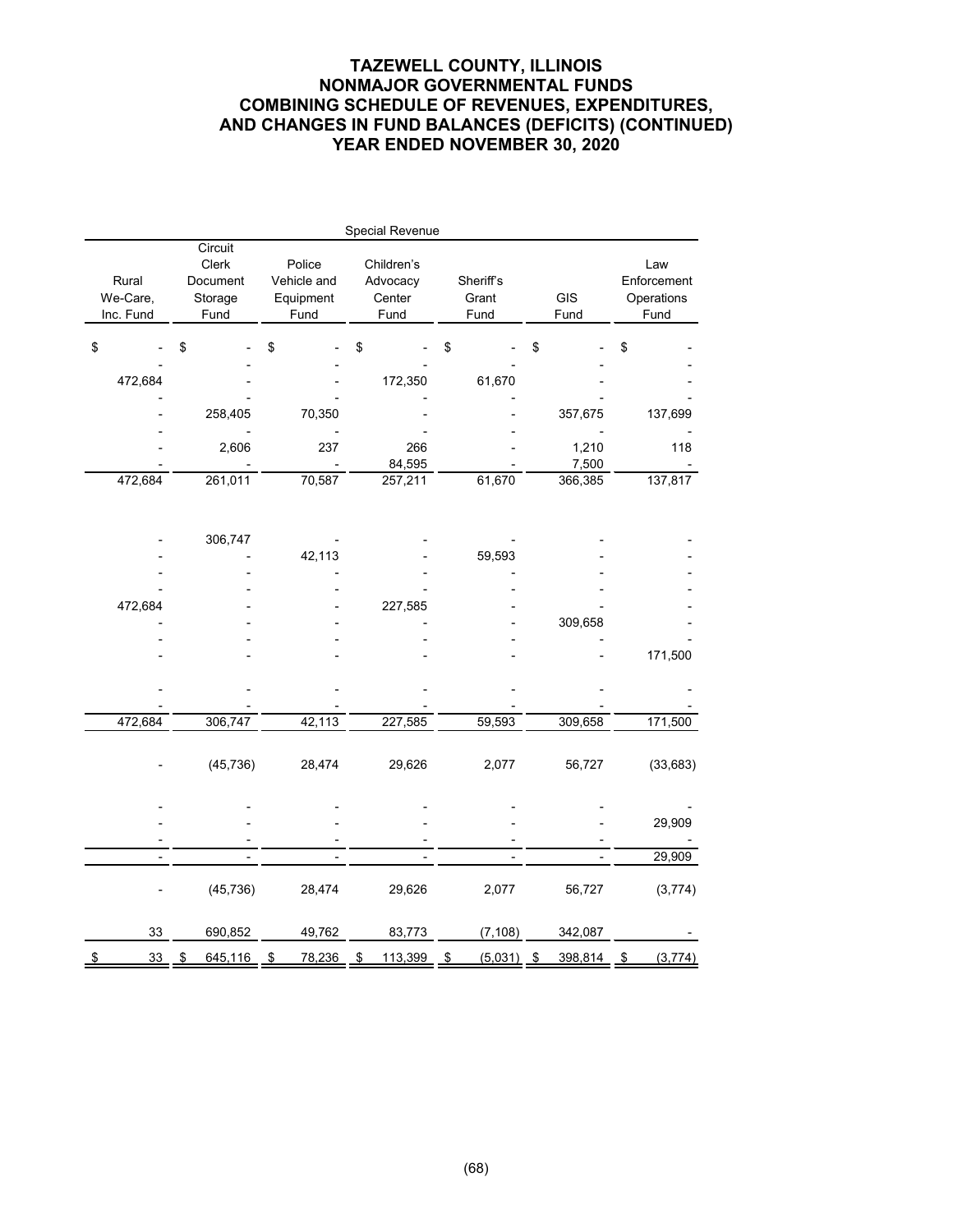# **TAZEWELL COUNTY, ILLINOIS NONMAJOR GOVERNMENTAL FUNDS COMBINING SCHEDULE OF REVENUES, EXPENDITURES, AND CHANGES IN FUND BALANCES (DEFICITS) (CONTINUED) YEAR ENDED NOVEMBER 30, 2020**

| Circuit<br>State's<br>County<br>State's<br>Clerk<br>Clerk<br>Attorney<br>Attorney<br>Automation<br>Forfeiture<br>Operations<br>Coroner's<br>Automation<br>Fund<br>Fund<br>Fee Fund<br>Fund<br>Fund<br><b>REVENUES</b><br>\$<br>\$<br><b>Property Taxes</b><br>\$<br>\$<br>\$<br><b>Public Safety Sales Taxes</b> |
|------------------------------------------------------------------------------------------------------------------------------------------------------------------------------------------------------------------------------------------------------------------------------------------------------------------|
|                                                                                                                                                                                                                                                                                                                  |
|                                                                                                                                                                                                                                                                                                                  |
|                                                                                                                                                                                                                                                                                                                  |
|                                                                                                                                                                                                                                                                                                                  |
| Intergovernmental<br>Loan Repayment                                                                                                                                                                                                                                                                              |
|                                                                                                                                                                                                                                                                                                                  |
| <b>Charges for Services</b><br>20,774<br>100,635<br>39,473<br>6,600<br><b>Fines and Forfeitures</b><br>52,835                                                                                                                                                                                                    |
| 1,652<br>109<br>811<br>628<br>301<br>Interest                                                                                                                                                                                                                                                                    |
| Miscellaneous                                                                                                                                                                                                                                                                                                    |
| 40,101<br>20,883<br>54,487<br>101,446<br>6,901<br><b>Total Revenues</b>                                                                                                                                                                                                                                          |
|                                                                                                                                                                                                                                                                                                                  |
| <b>EXPENDITURES</b>                                                                                                                                                                                                                                                                                              |
| Current:                                                                                                                                                                                                                                                                                                         |
| Judicial<br>22,506<br>4,869                                                                                                                                                                                                                                                                                      |
| <b>Public Safety and Corrections</b>                                                                                                                                                                                                                                                                             |
| <b>Community Development</b>                                                                                                                                                                                                                                                                                     |
| Highways                                                                                                                                                                                                                                                                                                         |
| <b>Health and Welfare</b>                                                                                                                                                                                                                                                                                        |
| 34,096<br><b>General Governmental Services</b><br>27,181                                                                                                                                                                                                                                                         |
| Retirement                                                                                                                                                                                                                                                                                                       |
| 51,738<br>Capital Outlay                                                                                                                                                                                                                                                                                         |
| Debt Service:                                                                                                                                                                                                                                                                                                    |
| Principal<br>Interest                                                                                                                                                                                                                                                                                            |
| 34,096<br>22,506<br>78,919<br>4,869<br><b>Total Expenditures</b>                                                                                                                                                                                                                                                 |
|                                                                                                                                                                                                                                                                                                                  |
| Excess (Deficiency) of Revenues                                                                                                                                                                                                                                                                                  |
| Over Expenditures<br>(13, 213)<br>78,940<br>(38, 818)<br>2,032<br>54,487                                                                                                                                                                                                                                         |
| <b>OTHER FINANCING SOURCES (USES)</b>                                                                                                                                                                                                                                                                            |
| Proceeds from Capital Lease Obligation                                                                                                                                                                                                                                                                           |
| <b>Transfers In</b>                                                                                                                                                                                                                                                                                              |
| <b>Transfers Out</b>                                                                                                                                                                                                                                                                                             |
| <b>Total Other Financing Sources (Uses)</b><br>$\overline{a}$                                                                                                                                                                                                                                                    |
|                                                                                                                                                                                                                                                                                                                  |
| (13, 213)<br>(38, 818)<br>Net Change in Fund Balances (Deficits)<br>54,487<br>78,940<br>2,032                                                                                                                                                                                                                    |
| <b>FUND BALANCES (DEFICITS)</b>                                                                                                                                                                                                                                                                                  |
| Beginning of Year<br>38,355<br>448,618<br>197,482<br>196,068<br>86,652                                                                                                                                                                                                                                           |
| End of Year<br>\$<br>25,142<br>503,105<br>276,422<br>\$<br>157,250<br>\$<br>88,684<br>\$<br>\$                                                                                                                                                                                                                   |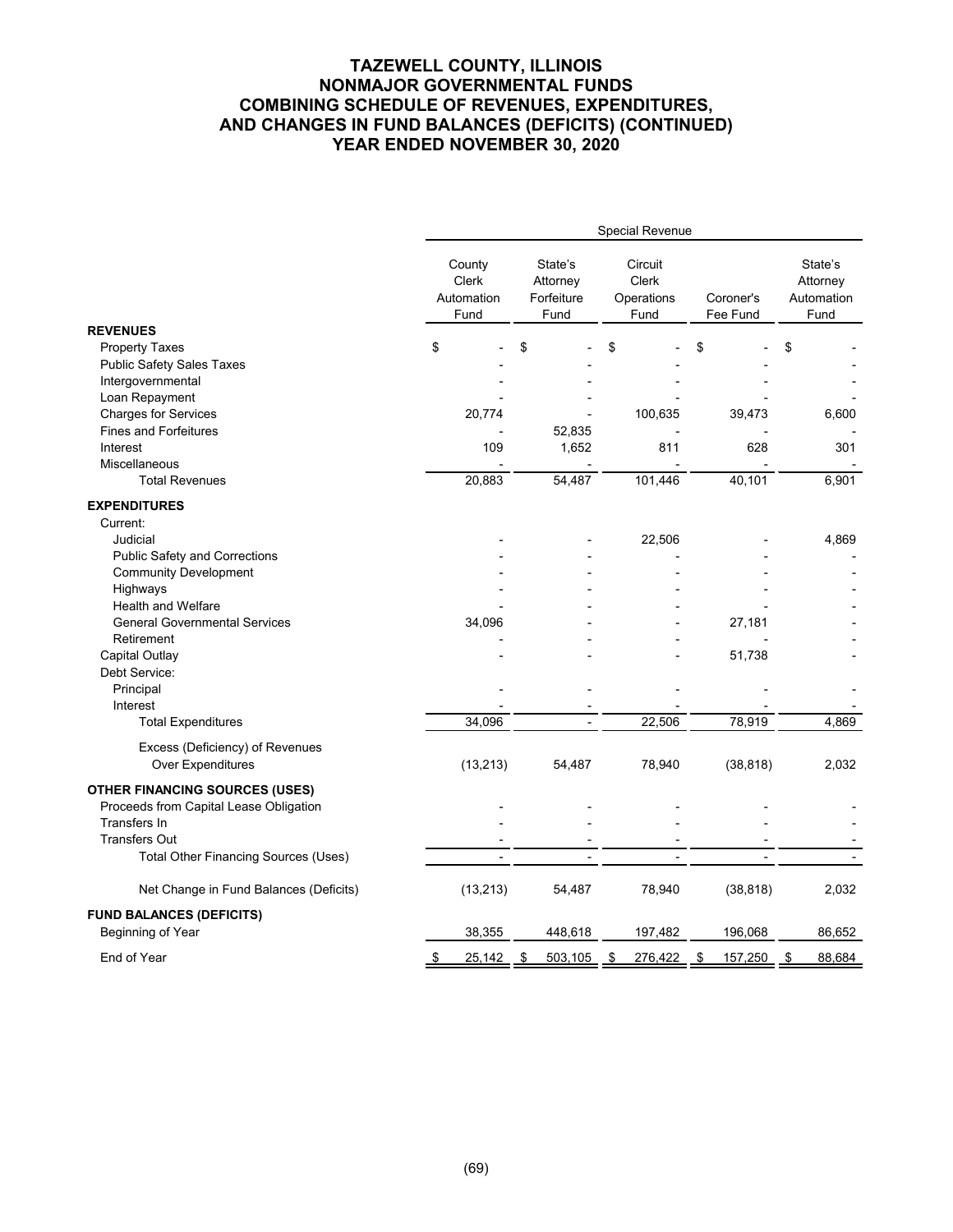# **TAZEWELL COUNTY, ILLINOIS NONMAJOR GOVERNMENTAL FUNDS COMBINING SCHEDULE OF REVENUES, EXPENDITURES, AND CHANGES IN FUND BALANCES (DEFICITS) (CONTINUED) YEAR ENDED NOVEMBER 30, 2020**

|                                                        |                                           |                          | Special Revenue   |                                 |         |                                                        |         |                                          |                          |                 |
|--------------------------------------------------------|-------------------------------------------|--------------------------|-------------------|---------------------------------|---------|--------------------------------------------------------|---------|------------------------------------------|--------------------------|-----------------|
| <b>Circuit Clerk</b><br>Electronic<br>Citation<br>Fund | Sheriff<br>Electronic<br>Citation<br>Fund | Heritage<br>Lake<br>Fund | Indemnity<br>Fund | Sheriff's<br>Commissary<br>Fund |         | Drug Court<br>Operations and<br>Administration<br>Fund |         | Public<br>Defender<br>Automation<br>Fund |                          | Total           |
| \$                                                     | \$                                        | \$<br>421,690            | \$                | \$                              |         | \$                                                     |         | \$                                       |                          | \$<br>6,230,413 |
|                                                        |                                           |                          |                   |                                 |         |                                                        |         |                                          |                          | 1,926,937       |
|                                                        |                                           |                          |                   |                                 |         |                                                        |         |                                          |                          | 9,009,550       |
|                                                        |                                           |                          |                   |                                 |         |                                                        |         |                                          |                          | 3,603           |
| 66,566                                                 | 5,991                                     |                          |                   |                                 | 86,680  |                                                        | 24,865  |                                          | 2,654                    | 2,866,455       |
|                                                        |                                           |                          |                   |                                 |         |                                                        |         |                                          |                          | 64,925          |
| 322                                                    | 37                                        | 2,853                    | 10,044            |                                 |         |                                                        | 466     |                                          | 5                        | 94,852          |
|                                                        |                                           |                          |                   |                                 |         |                                                        |         |                                          |                          | 102,291         |
| 66,888                                                 | 6,028                                     | 424,543                  | 10,044            |                                 | 86,680  |                                                        | 25,331  |                                          | 2,659                    | 20,299,026      |
| 3,186                                                  |                                           |                          |                   |                                 |         |                                                        |         |                                          |                          | 672,290         |
|                                                        | 428                                       |                          |                   |                                 | 61,888  |                                                        | 14,371  |                                          |                          | 178,393         |
|                                                        |                                           |                          |                   |                                 |         |                                                        |         |                                          |                          | 801,335         |
|                                                        |                                           |                          |                   |                                 |         |                                                        |         |                                          |                          | 8,977,409       |
|                                                        |                                           |                          |                   |                                 |         |                                                        |         |                                          |                          | 2,405,562       |
|                                                        |                                           |                          | 12                |                                 |         |                                                        |         |                                          |                          | 599,550         |
|                                                        |                                           |                          |                   |                                 |         |                                                        |         |                                          |                          | 1,120,266       |
|                                                        |                                           |                          |                   |                                 |         |                                                        |         |                                          |                          | 1,008,423       |
|                                                        |                                           |                          |                   |                                 |         |                                                        |         |                                          |                          | 14,450          |
|                                                        |                                           |                          |                   |                                 |         |                                                        |         |                                          |                          | 7,214           |
| 3,186                                                  | 428                                       | $\blacksquare$           | 12                |                                 | 61,888  |                                                        | 14,371  |                                          | $\overline{\phantom{a}}$ | 15,784,892      |
| 63,702                                                 | 5,600                                     | 424,543                  | 10,032            |                                 | 24,792  |                                                        | 10,960  |                                          | 2,659                    | 4,514,134       |
|                                                        |                                           |                          |                   |                                 |         |                                                        |         |                                          |                          | 220,493         |
|                                                        |                                           |                          |                   |                                 |         |                                                        |         |                                          |                          | 118,558         |
|                                                        |                                           |                          | (5, 335)          |                                 |         |                                                        |         |                                          |                          | (99, 995)       |
|                                                        |                                           |                          | (5, 335)          |                                 |         |                                                        |         |                                          |                          | 239,056         |
| 63,702                                                 | 5,600                                     | 424,543                  | 4,697             |                                 | 24,792  |                                                        | 10,960  |                                          | 2,659                    | 4,753,190       |
| 71,005                                                 | 8,026                                     | 733,737                  | 827,071           |                                 | 91,627  |                                                        | 124,070 |                                          | 423                      | 27,780,996      |
| \$<br>134,707                                          | 13,626<br>\$                              | \$1,158,280              | \$<br>831,768     | \$                              | 116,419 | \$                                                     | 135,030 | \$                                       | 3,082                    | \$32,534,186    |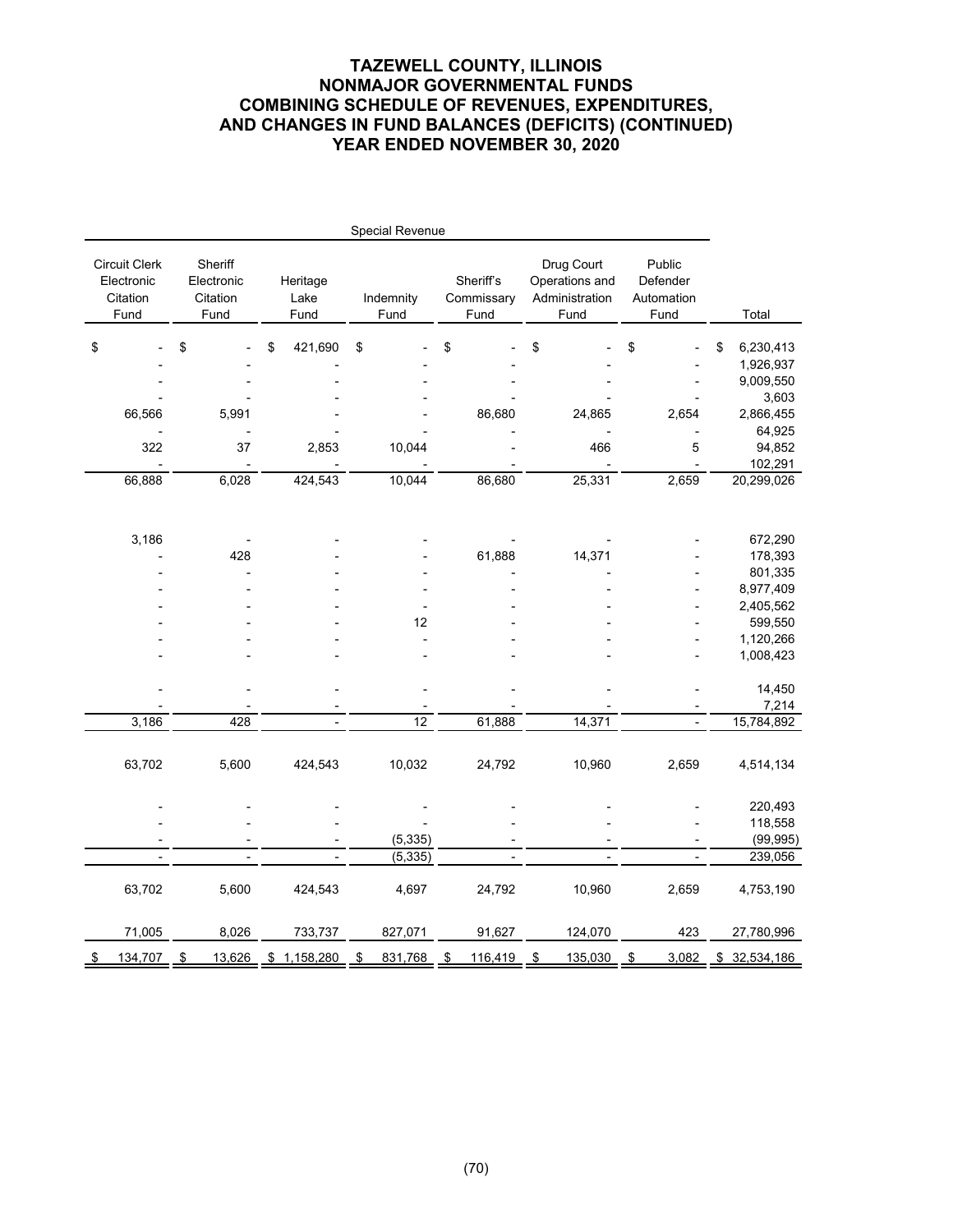# **TAZEWELL COUNTY, ILLINOIS GENERAL FUND BALANCE SHEET – BY ACCOUNT NOVEMBER 30, 2020 WITH COMPARATIVE TOTALS AS OF NOVEMBER 30, 2019**

|                                                                               | General |              |         | Working<br>Cash |    | Total      |      |            |  |  |
|-------------------------------------------------------------------------------|---------|--------------|---------|-----------------|----|------------|------|------------|--|--|
| <b>ASSETS</b>                                                                 |         | Account      | Account |                 |    | 2020       | 2019 |            |  |  |
|                                                                               |         |              |         |                 |    |            |      |            |  |  |
| Cash and Cash Equivalents                                                     | \$      | 15,201,970   | \$      | 229,129         | \$ | 15,431,099 | \$   | 17,597,997 |  |  |
| Investments                                                                   |         | 3,362,544    |         | 233,008         |    | 3,595,552  |      | 3,523,371  |  |  |
| Receivables:                                                                  |         |              |         |                 |    |            |      |            |  |  |
| <b>Property Taxes</b>                                                         |         | 5,704,595    |         |                 |    | 5,704,595  |      | 5,445,000  |  |  |
| State of Illinois:                                                            |         |              |         |                 |    |            |      |            |  |  |
| <b>Sales Taxes</b>                                                            |         | 3,215,840    |         |                 |    | 3,215,840  |      | 3,145,307  |  |  |
| <b>Income Taxes</b>                                                           |         | 170,270      |         |                 |    | 170,270    |      | 167,511    |  |  |
| Video Gaming Taxes                                                            |         | 16,807       |         |                 |    | 16,807     |      | 11,994     |  |  |
| <b>Replacement Taxes</b>                                                      |         | 50,544       |         |                 |    | 50,544     |      | 62,526     |  |  |
| Use Taxes                                                                     |         | 287,805      |         |                 |    | 287,805    |      | 227,891    |  |  |
| <b>Reimbursements and Grants</b>                                              |         | 2,101,739    |         |                 |    | 2,101,739  |      | 438,690    |  |  |
| <b>Miscellaneous</b>                                                          |         | 699,557      |         |                 |    | 699,557    |      | 109,074    |  |  |
| <b>Total Receivables</b>                                                      |         | 12,247,157   |         |                 |    | 12,247,157 |      | 9,607,993  |  |  |
| <b>Prepaid Expenses</b>                                                       |         | 54,137       |         |                 |    | 54,137     |      | 69,952     |  |  |
| <b>Accrued Interest Receivable</b>                                            |         | 44,647       |         |                 |    | 44,647     |      | 44,647     |  |  |
| Due from Other Funds                                                          |         | 135,809      |         |                 |    | 135,809    |      | 194,866    |  |  |
| Due from (to) Other General Fund Accounts                                     |         | 11,379       |         | (11, 379)       |    |            |      |            |  |  |
| <b>Total Assets</b>                                                           | - \$    | 31,057,643   | \$      | 450,758         | \$ | 31,508,401 | \$   | 31,038,826 |  |  |
| <b>LIABILITIES, DEFERRED INFLOWS OF</b><br><b>RESOURCES, AND FUND BALANCE</b> |         |              |         |                 |    |            |      |            |  |  |
| <b>LIABILITIES</b>                                                            |         |              |         |                 |    |            |      |            |  |  |
| <b>Accounts Payable</b>                                                       | \$      | 1,219,661    | \$      |                 | \$ | 1,219,661  | \$   | 619,489    |  |  |
| Accrued Payroll and Related Costs                                             |         | 479,817      |         |                 |    | 479,817    |      | 766,415    |  |  |
| Due to Others - Deferred Prosecution                                          |         | 24,220       |         |                 |    | 24,220     |      | 20,372     |  |  |
| Due to Others - Veteran Memorial                                              |         | 2,678        |         |                 |    | 2,678      |      | 2,668      |  |  |
| <b>Trust Funds Due to Others</b>                                              |         | 487,009      |         |                 |    | 487,009    |      | 660,377    |  |  |
| <b>Total Liabilities</b>                                                      |         | 2,213,385    |         |                 |    | 2,213,385  |      | 2,069,321  |  |  |
| DEFERRED INFLOWS OF RESOURCES                                                 |         |              |         |                 |    |            |      |            |  |  |
| Subsequent Year's Property Taxes                                              |         | 5,704,595    |         |                 |    | 5,704,595  |      | 5,445,000  |  |  |
| Unavailable Revenue                                                           |         | 4,158        |         |                 |    | 4,158      |      |            |  |  |
| <b>Total Deferred Inflows of Resources</b>                                    |         | 5,708,753    |         |                 |    | 5,708,753  |      | 5,445,000  |  |  |
|                                                                               |         |              |         |                 |    |            |      |            |  |  |
| <b>FUND BALANCE</b>                                                           |         |              |         |                 |    |            |      |            |  |  |
| Nonspendable:                                                                 |         |              |         |                 |    |            |      |            |  |  |
| <b>Prepaid Expenses</b>                                                       |         | 54,137       |         |                 |    | 54,137     |      | 69,952     |  |  |
| Committed to:                                                                 |         |              |         |                 |    |            |      |            |  |  |
| <b>Public Safety and Corrections</b>                                          |         | 252,740      |         |                 |    | 252,740    |      | 1,571,752  |  |  |
| Assigned to:                                                                  |         |              |         |                 |    |            |      |            |  |  |
| Judicial                                                                      |         | 456,607      |         |                 |    | 456,607    |      | 453,524    |  |  |
| <b>Public Safety and Corrections</b>                                          |         | 113,732      |         |                 |    | 113,732    |      | 86,908     |  |  |
| <b>Working Cash</b>                                                           |         |              |         | 450,758         |    | 450,758    |      | 450,757    |  |  |
| Unassigned                                                                    |         | 22,258,289   |         |                 |    | 22,258,289 |      | 20,891,612 |  |  |
| <b>Total Fund Balance</b>                                                     |         | 23, 135, 505 |         | 450,758         |    | 23,586,263 |      | 23,524,505 |  |  |
| Total Liabilities, Deferred Inflows of                                        |         |              |         |                 |    |            |      |            |  |  |
| Resources, and Fund Balance                                                   | \$      | 31,057,643   | \$      | 450,758         | \$ | 31,508,401 | \$   | 31,038,826 |  |  |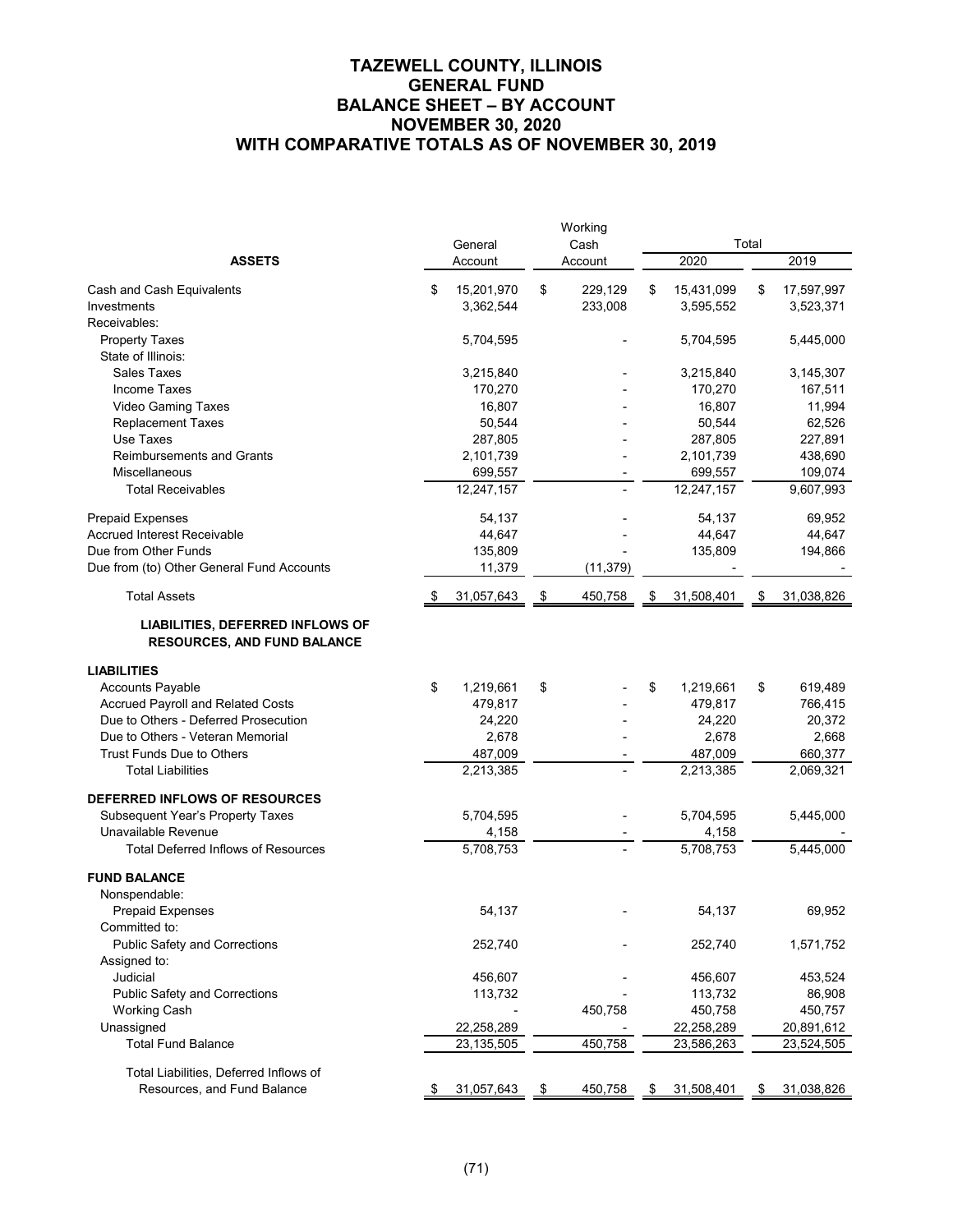|                                                 |                    | Working       |                  |                  |
|-------------------------------------------------|--------------------|---------------|------------------|------------------|
|                                                 | General            | Cash          | Total            |                  |
|                                                 | Account            | Account       | 2020             | 2019             |
| <b>REVENUES</b>                                 |                    |               |                  |                  |
| <b>Property Taxes</b>                           | \$<br>5,420,153    | \$            | \$<br>5,420,153  | \$<br>5,471,317  |
| Sales Taxes/Retailers' Occupation Taxes         | 10,436,508         |               | 10,436,508       | 11,140,015       |
| Intergovernmental                               | 8,621,550          |               | 8,621,550        | 5,817,538        |
| Loan Repayment                                  | 140,476            |               | 140,476          |                  |
| <b>Licenses and Permits</b>                     | 785,096            |               | 785,096          | 841,835          |
| <b>Charges for Services</b>                     | 3,138,894          |               | 3,138,894        | 3,094,118        |
| <b>Fines and Forfeitures</b>                    | 110,732            |               | 110,732          | 422,326          |
| Interest                                        | 175,354            | 3,548         | 178,902          | 389,676          |
| Miscellaneous                                   | 437,330            |               | 437,330          | 461,003          |
| <b>Total Revenues</b>                           | 29,266,093         | 3,548         | 29,269,641       | 27,637,828       |
| <b>EXPENDITURES</b>                             |                    |               |                  |                  |
| Current:                                        |                    |               |                  |                  |
| Judicial                                        | 8,479,922          |               | 8,479,922        | 7,674,679        |
| <b>Public Safety and Corrections</b>            | 13, 143, 314       |               | 13, 143, 314     | 11,484,994       |
| <b>Community Development</b>                    | 410,600            |               | 410,600          | 363,453          |
| <b>General Governmental Services</b>            | 6,466,686          |               | 6,466,686        | 4,758,784        |
| Capital Outlay                                  | 434,737            |               | 434,737          | 1,115,609        |
| Debt Service:                                   |                    |               |                  |                  |
| Principal                                       | 825,431            |               | 825,431          | 771,055          |
| Interest                                        | 43,309             |               | 43,309           | 60,326           |
| <b>Total Expenditures</b>                       | 29,803,999         |               | 29,803,999       | 26,228,900       |
| Excess (Deficiency) of Revenues                 |                    |               |                  |                  |
| Over Expenditures                               | (537,906)          | 3,548         | (534, 358)       | 1,408,928        |
| <b>OTHER FINANCING SOURCES (USES)</b>           |                    |               |                  |                  |
| Proceeds from Capital Lease Obligation          |                    |               |                  | 174,323          |
| Proceeds from Issuance of Debt                  | 614,679            |               | 614,679          |                  |
| Transfers In                                    | 11,346             |               | 11,346           | 55,335           |
| <b>Transfers Out</b>                            | (29,909)           |               | (29,909)         | (130, 946)       |
| Transfers from (to) Other General Fund Accounts | 3,547              | (3, 547)      |                  |                  |
| Total Other Financing Sources (Uses)            | 599,663            | (3, 547)      | 596,116          | 98,712           |
| Net Change in Fund Balance                      | 61,757             | $\mathbf{1}$  | 61,758           | 1,507,640        |
| <b>FUND BALANCE</b>                             |                    |               |                  |                  |
| Beginning of Year                               | 23,073,748         | 450,757       | 23,524,505       | 22,016,865       |
| End of Year                                     | \$<br>23, 135, 505 | \$<br>450,758 | \$<br>23,586,263 | \$<br>23,524,505 |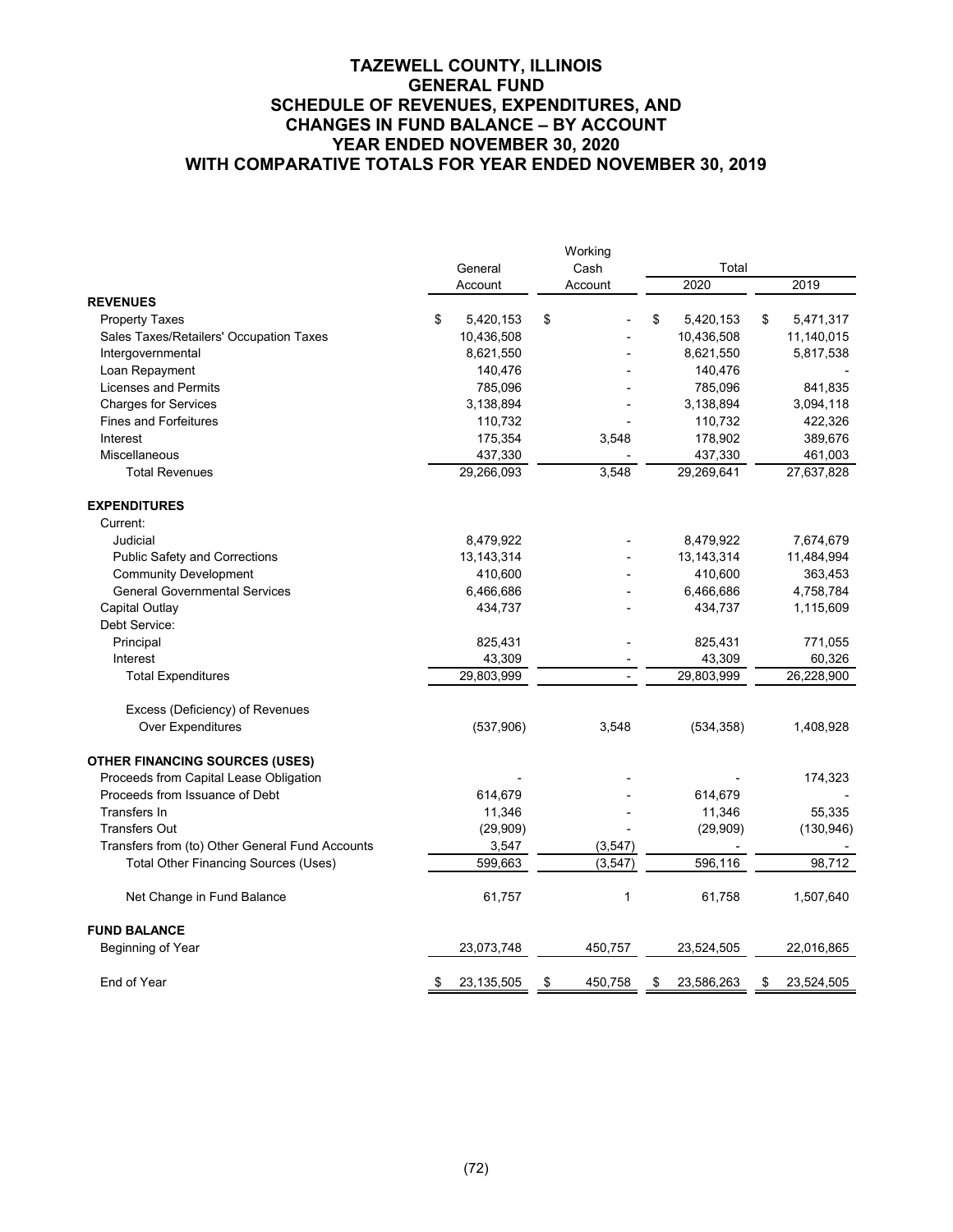|                                         |               | 2020            |                 |    |            |  |
|-----------------------------------------|---------------|-----------------|-----------------|----|------------|--|
|                                         | Original      | Amended         |                 |    | 2019       |  |
|                                         | <b>Budget</b> | <b>Budget</b>   | Actual          |    | Actual     |  |
| <b>REVENUES</b>                         | \$            |                 |                 |    |            |  |
| <b>Property Taxes</b>                   | 5,500,000     | \$<br>5,500,000 | \$<br>5,420,153 | \$ | 5,471,317  |  |
| Other Taxes:                            |               |                 |                 |    |            |  |
| <b>Sales Taxes</b>                      | 4,500,000     | 4,500,000       | 4,773,137       |    | 4,801,685  |  |
| Retailers' Occupation Taxes             | 600,000       | 600,000         | 565,191         |    | 736,168    |  |
| <b>Public Safety Sales Taxes</b>        | 4,800,000     | 4,800,000       | 5,098,180       |    | 5,602,162  |  |
| <b>Total Other Taxes</b>                | 9,900,000     | 9,900,000       | 10,436,508      |    | 11,140,015 |  |
| Intergovernmental:                      |               |                 |                 |    |            |  |
| <b>Income Taxes</b>                     | 2,300,000     | 2,300,000       | 2,777,536       |    | 2,723,242  |  |
|                                         |               |                 |                 |    |            |  |
| <b>Replacement Taxes</b>                | 750,000       | 750,000         | 757,421         |    | 847,990    |  |
| Use Taxes                               | 550,000       | 550,000         | 1,097,922       |    | 859,511    |  |
| <b>Video Gaming Taxes</b>               | 121,500       | 121,500         | 122,557         |    | 139,295    |  |
| Salary Reimbursements:                  |               |                 |                 |    |            |  |
| State's Attorney                        | 151,877       | 151,877         | 161,798         |    | 157,028    |  |
| Drug Attorney                           |               |                 |                 |    | (4,700)    |  |
| <b>Director of Court Services</b>       | 645,438       | 645,438         | 906,201         |    | 479,960    |  |
| <b>Probation Officers</b>               | 350,286       | 350,286         | 307,242         |    | 239,381    |  |
| <b>Supervisor of Assessments</b>        | 37,000        | 37,000          | 47,579          |    | 46,365     |  |
| <b>Public Defender</b>                  | 100,000       | 100,000         | 105,847         |    | 103,901    |  |
| <b>Total Salary Reimbursements</b>      | 1,284,601     | 1,284,601       | 1,528,667       |    | 1,021,935  |  |
| <b>Expenditure Reimbursements:</b>      |               |                 |                 |    |            |  |
| Administrative Adjudication             | 3,500         | 3,500           | 5,925           |    | 6,017      |  |
| Illinois Emergency Services and         |               |                 |                 |    |            |  |
| Disaster Agency                         | 46,500        | 46,500          | 80,455          |    | 55,931     |  |
| Election Polling Place, Judges, and     |               |                 |                 |    |            |  |
| Miscellaneous Reimbursements            | 35,000        | 35,000          | 14,996          |    | 37,365     |  |
| Hazardous Materials Emergency           |               |                 |                 |    |            |  |
| Preparedness                            | 20,000        | 20,000          | 8,116           |    | 583        |  |
| <b>Total Expenditure Reimbursements</b> | 105,000       | 105,000         | 109,492         |    | 99,896     |  |
| <b>Grant Revenue:</b>                   |               |                 |                 |    |            |  |
| <b>Local CURE</b>                       |               |                 | 1,055,459       |    |            |  |
| <b>Downstate Small Business</b>         |               |                 | 580,000         |    |            |  |
| <b>FEMA Public Assistance</b>           |               |                 | 176,880         |    |            |  |
| <b>HAVA Grant</b>                       | 60,000        | 60,000          | 264,473         |    | 125,669    |  |
| Other                                   | 448,838       | 448,838         | 151,143         |    |            |  |
| <b>Total Grant Revenue</b>              | 508,838       | 508,838         | 2,227,955       |    | 125,669    |  |
| Total Intergovernmental                 | 5,619,939     | 5,619,939       | 8,621,550       |    | 5,817,538  |  |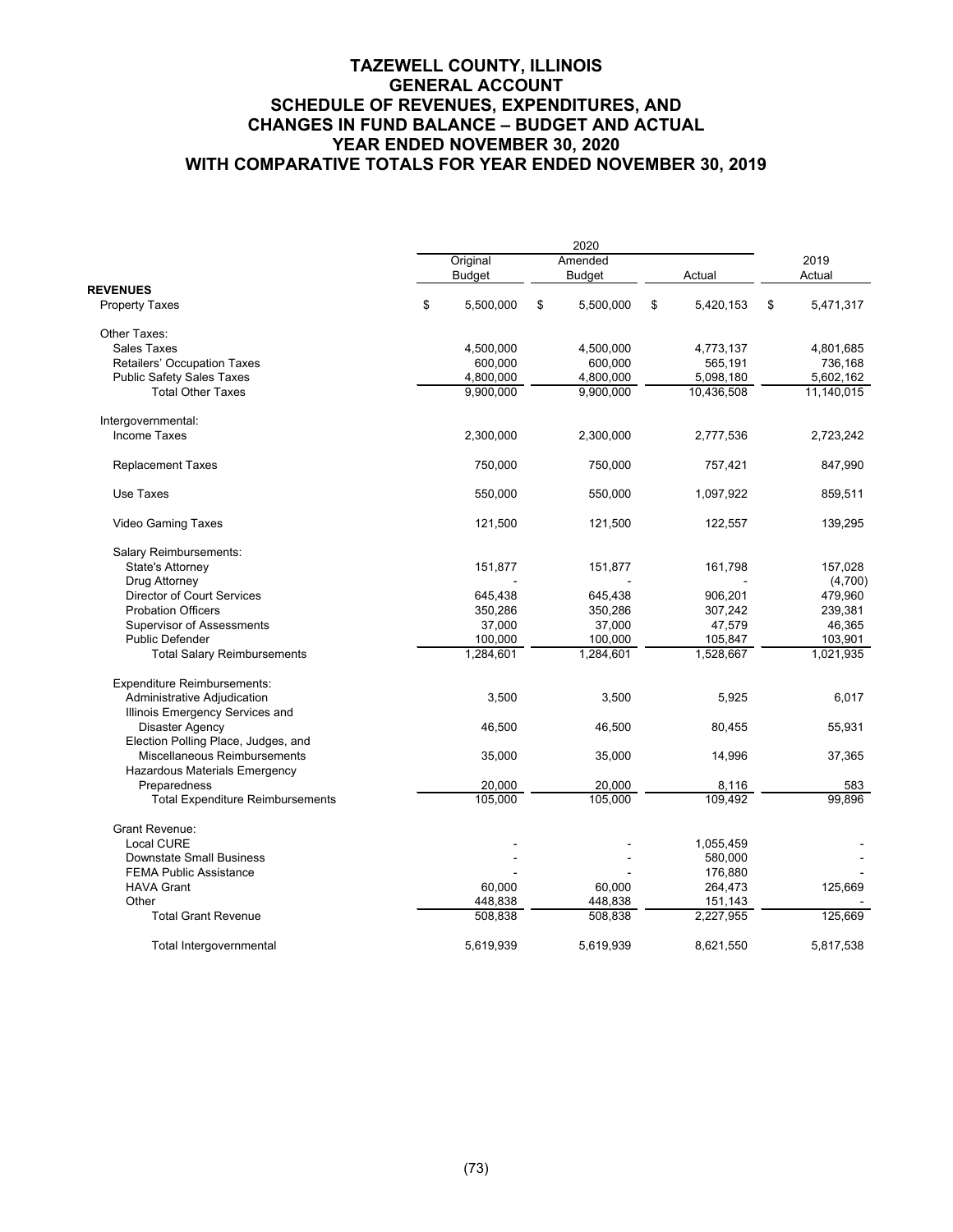|                                        |               | 2020          |               |           |  |  |  |  |  |  |
|----------------------------------------|---------------|---------------|---------------|-----------|--|--|--|--|--|--|
|                                        | Original      | Amended       |               | 2019      |  |  |  |  |  |  |
| <b>REVENUES (CONTINUED)</b>            | <b>Budget</b> | <b>Budget</b> | Actual        | Actual    |  |  |  |  |  |  |
| Loan Repayment                         | \$            | \$            | \$<br>140,476 | \$        |  |  |  |  |  |  |
| Licenses and Permits:                  |               |               |               |           |  |  |  |  |  |  |
| <b>Liquor Licenses</b>                 | 20,000        | 20,000        | 18,050        | 18,484    |  |  |  |  |  |  |
| <b>Building and Zoning Permits</b>     | 78,625        | 78,625        | 144,994       | 145,128   |  |  |  |  |  |  |
| <b>Marriage Licenses</b>               | 30,000        | 30,000        | 35,665        | 36,558    |  |  |  |  |  |  |
| <b>Host Fees</b>                       | 530,000       | 530,000       | 586,387       | 641,665   |  |  |  |  |  |  |
| <b>Total Licenses and Permits</b>      | 658,625       | 658,625       | 785,096       | 841,835   |  |  |  |  |  |  |
| <b>Charges for Services:</b>           |               |               |               |           |  |  |  |  |  |  |
| County Recorder:                       |               |               |               |           |  |  |  |  |  |  |
| Sale of Revenue Stamps                 | 233,000       | 233,000       | 261,407       | 220,260   |  |  |  |  |  |  |
| <b>Recording Fees</b>                  | 457,500       | 457,500       | 513,045       | 447,312   |  |  |  |  |  |  |
| Certified Copies and Federal Liens     | 100           | 100           | 40            | 190       |  |  |  |  |  |  |
| <b>Total County Recorder</b>           | 690,600       | 690,600       | 774,492       | 667,762   |  |  |  |  |  |  |
|                                        |               |               |               |           |  |  |  |  |  |  |
| Circuit Clerk:                         |               |               |               |           |  |  |  |  |  |  |
| Case Costs and Fees                    | 1,190,000     | 1,190,000     | 1,241,356     | 886,746   |  |  |  |  |  |  |
| <b>Court Systems</b>                   | 90,000        | 90,000        | 139,380       | 76,509    |  |  |  |  |  |  |
| Other                                  | 118,900       | 118,900       | 79,846        | 102,806   |  |  |  |  |  |  |
| <b>Total Circuit Clerk</b>             | 1,398,900     | 1,398,900     | 1,460,582     | 1,066,061 |  |  |  |  |  |  |
| County Clerk:                          |               |               |               |           |  |  |  |  |  |  |
| Certificates, Recording, and Copy Fees | 183,550       | 183,550       | 203,466       | 207,497   |  |  |  |  |  |  |
| <b>County Sheriff:</b>                 |               |               |               |           |  |  |  |  |  |  |
| Case Fees                              | 45,000        | 45,000        | 156,981       | 52,372    |  |  |  |  |  |  |
| <b>Protection Fund</b>                 | 250,000       | 250,000       | 226,404       | 199,495   |  |  |  |  |  |  |
| Imprisonment Fee                       | 20,000        | 20.000        | 10,505        | 16,561    |  |  |  |  |  |  |
| <b>Bond Fees</b>                       | 50,000        | 50,000        | 41,456        | 55,299    |  |  |  |  |  |  |
| <b>Jail Rental</b>                     | 385,000       | 385,000       | 157,175       | 217,346   |  |  |  |  |  |  |
| Other                                  | 210,250       | 210,250       | 68,325        | 189,612   |  |  |  |  |  |  |
| <b>Total County Sheriff</b>            | 960,250       | 960,250       | 660,846       | 730,685   |  |  |  |  |  |  |
| County Treasurer:                      |               |               |               |           |  |  |  |  |  |  |
| Interest, Penalties, and Costs         | 360,000       | 360,000       |               | 388,605   |  |  |  |  |  |  |
| <b>Deferred Prosecution</b>            | 45,000        | 45,000        | 35,898        | 30,870    |  |  |  |  |  |  |
| <b>Court Services</b>                  | 1,500         | 1,500         | 2,190         | 1,603     |  |  |  |  |  |  |
| <b>Legal Services</b>                  |               |               | 1,420         | 1,035     |  |  |  |  |  |  |
| <b>Total Charges for Services</b>      | 3,639,800     | 3,639,800     | 3,138,894     | 3,094,118 |  |  |  |  |  |  |
| <b>Fines and Forfeitures</b>           | 467,000       | 467,000       | 110,732       | 422,326   |  |  |  |  |  |  |
| Interest                               | 200,800       | 200,800       | 175,354       | 382,226   |  |  |  |  |  |  |
|                                        |               |               |               |           |  |  |  |  |  |  |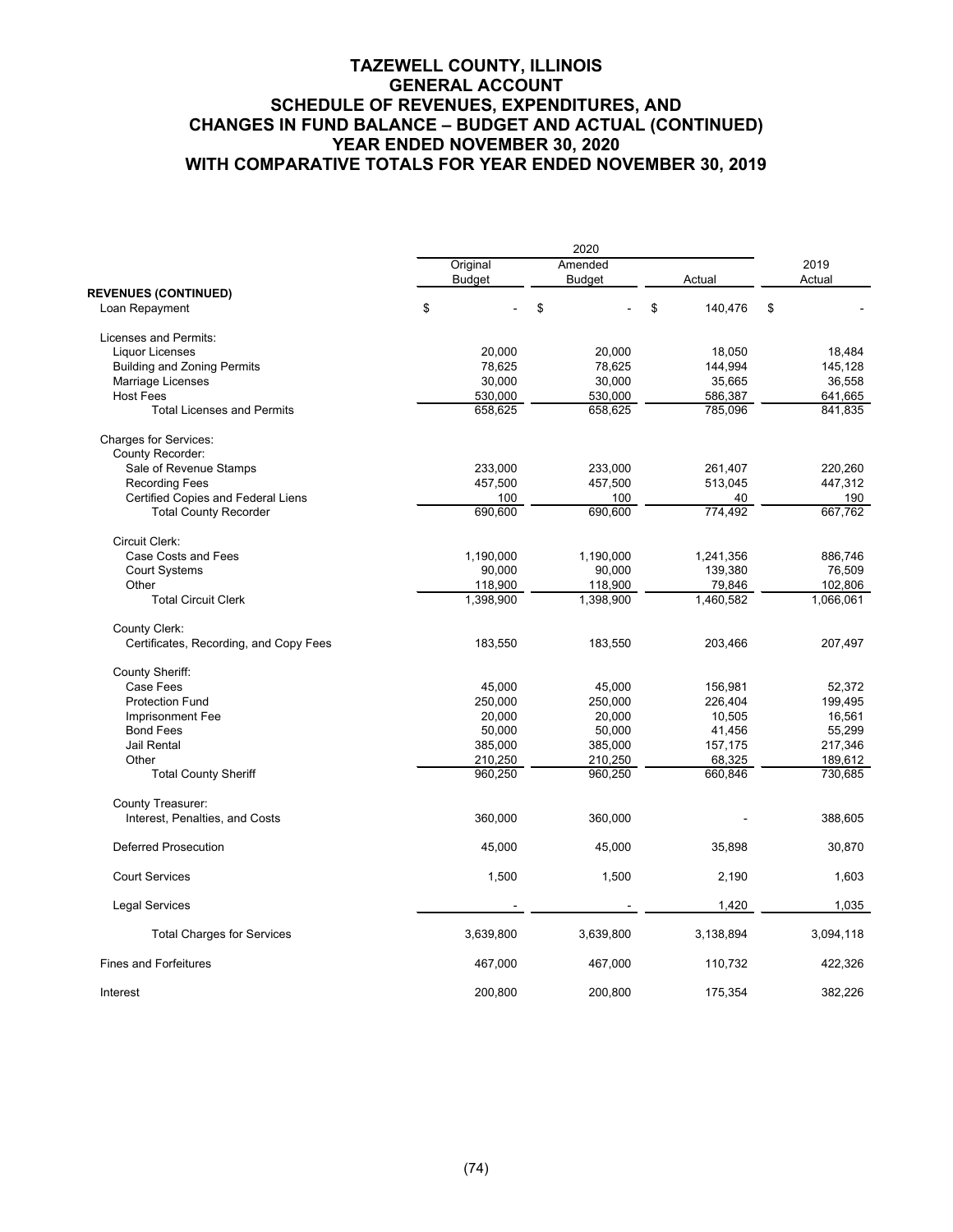|                                        | Original      | Amended       |              | 2019         |
|----------------------------------------|---------------|---------------|--------------|--------------|
|                                        | <b>Budget</b> | <b>Budget</b> | Actual       | Actual       |
| <b>REVENUES (CONTINUED)</b>            |               |               |              |              |
| Miscellaneous:                         |               |               |              |              |
| <b>County Farm</b>                     | \$<br>40.000  | \$<br>40.000  | \$<br>47,782 | \$<br>52,859 |
| <b>Franchise Fees</b>                  | 185,000       | 185,000       | 162,548      | 163,179      |
| Rent                                   | 100,000       | 100,000       | 100,795      | 104,445      |
| Copy Fees                              | 37,400        | 37,400        | 25,038       | 26,266       |
| Other                                  | 108,050       | 108,050       | 101,167      | 114,254      |
| <b>Total Miscellaneous</b>             | 470,450       | 470,450       | 437,330      | 461,003      |
| <b>Total Revenues</b>                  | 26,456,614    | 26,456,614    | 29,266,093   | 27,630,378   |
| <b>EXPENDITURES</b>                    |               |               |              |              |
| <b>General Governmental Services -</b> |               |               |              |              |
| County Board:                          |               |               |              |              |
| <b>Board Chairman</b>                  | 29,220        | 29,220        | 29,220       | 28,232       |
| <b>Liquor Commissioner</b>             | 2.649         | 2.649         | 2.649        | 2,649        |
| Director of Administrative Services    | 140.997       | 143.016       | 143.016      | 138,891      |
| <b>Clerk Hire</b>                      | 42.479        | 43.104        | 43,104       | 41,691       |
| Overtime                               | 750           | 690           |              | 11           |
| Board Members - Committee Work         | 21.000        | 21.000        | 15,480       | 20,400       |
| Board Members - Board Meetings         | 50,400        | 50.400        | 50,400       | 50,000       |
| <b>IMRF</b>                            | 24.980        | 24.980        | 22.823       |              |
| Social Security                        | 21.950        | 21.950        | 20.991       |              |
| Medical Insurance                      | 31,289        | 31,289        | 31,289       | 30,564       |
| <b>Office Supplies</b>                 | 300           | 3,054         | 2,827        | 122          |
| Dues and Subscriptions                 | 13,500        | 13,500        | 9,432        | 10,326       |
| <b>Consulting Fees</b>                 |               | 48,806        | 66,815       |              |
| Mileage                                | 8,100         | 8,100         | 5.784        | 10,141       |
| <b>Board Chairman Travel</b>           | 6,000         | 6,000         | 194          | 1,997        |
| <b>Administrator Travel</b>            | 2,500         | 2,500         |              |              |
| <b>Total County Board</b>              | 396,114       | 450,258       | 444,024      | 335,024      |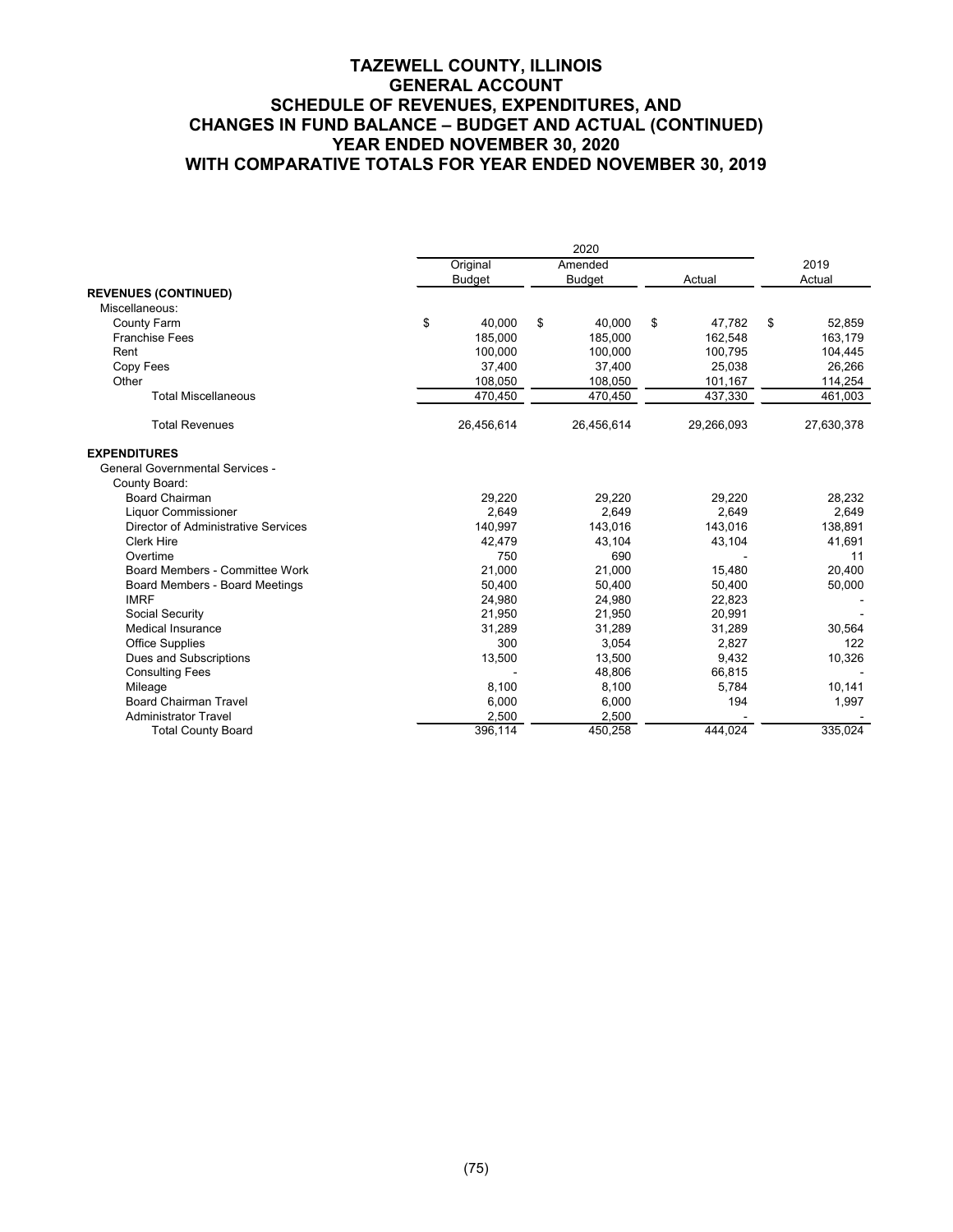|                                              | 2020 |               |    |               |    |           |    |           |  |
|----------------------------------------------|------|---------------|----|---------------|----|-----------|----|-----------|--|
|                                              |      | Original      |    | Amended       |    |           |    | 2019      |  |
|                                              |      | <b>Budget</b> |    | <b>Budget</b> |    | Actual    |    | Actual    |  |
| <b>EXPENDITURES (CONTINUED)</b>              |      |               |    |               |    |           |    |           |  |
| Judicial - Circuit Clerk:                    |      |               |    |               |    |           |    |           |  |
| <b>Clerk Hire</b>                            | \$   | 782,181       | \$ | 782,181       | \$ | 563,610   | \$ | 566,818   |  |
| County Officer                               |      | 96.777        |    | 96.777        |    | 96.777    |    | 93,504    |  |
| <b>Exempt Personnel</b>                      |      | 64,582        |    | 64,582        |    | 69,005    |    | 61,562    |  |
| Overtime                                     |      |               |    |               |    |           |    | 5,371     |  |
| <b>IMRF</b>                                  |      | 109,356       |    | 109,356       |    | 77,310    |    |           |  |
| Social Security                              |      | 72,181        |    | 72,181        |    | 52,444    |    |           |  |
| <b>Medical Insurance</b>                     |      | 293,209       |    | 293,209       |    | 259,614   |    | 265,444   |  |
| <b>Office Supplies</b>                       |      | 550           |    | 550           |    |           |    |           |  |
| Dues and Subscriptions                       |      | 500           |    | 500           |    | 75        |    | 490       |  |
| <b>Special Audit</b>                         |      | 11,200        |    | 11,200        |    | 11,200    |    | 12,500    |  |
| Miscellaneous Equipment                      |      | 448           |    | 448           |    |           |    | 8         |  |
| <b>Total Circuit Clerk</b>                   |      | 1,430,984     |    | 1,430,984     |    | 1,130,035 |    | 1,005,697 |  |
| Judicial - Public Defender:                  |      |               |    |               |    |           |    |           |  |
| Public Defender - Salary                     |      | 159,114       |    | 159,114       |    | 158,442   |    | 154,269   |  |
| <b>Assistant Public Defenders - Salaries</b> |      | 782,223       |    | 780,941       |    | 769,004   |    | 707,677   |  |
| <b>Clerk Hire</b>                            |      | 32,724        |    | 34,006        |    | 34,006    |    | 33,387    |  |
| Part-Time Help                               |      | 11,733        |    | 11,733        |    | 12,385    |    | 9,867     |  |
| Overtime                                     |      | 1,200         |    | 1,200         |    | 1,710     |    | 610       |  |
| <b>IMRF</b>                                  |      | 114,393       |    | 114,393       |    | 102,287   |    |           |  |
| Social Security                              |      | 75,505        |    | 75,505        |    | 68,218    |    |           |  |
| <b>Medical Insurance</b>                     |      | 228,337       |    | 228,337       |    | 214,207   |    | 222,309   |  |
| <b>Office Supplies</b>                       |      | 150           |    | 150           |    | 15        |    |           |  |
| Dues and Subscriptions                       |      | 2,500         |    | 2,500         |    | 2,052     |    | 1,488     |  |
| <b>Books and Records</b>                     |      | 600           |    | 600           |    | 469       |    | 320       |  |
| <b>Investigator Services</b>                 |      | 200           |    | 200           |    |           |    |           |  |
| Mileage                                      |      | 500           |    | 500           |    | 182       |    | 195       |  |
| <b>Education and Training</b>                |      | 2,500         |    | 2,500         |    |           |    | 1,200     |  |
| Assistant Public Defender - Office           |      | 31,100        |    | 31,100        |    | 25,590    |    | 26,088    |  |
| <b>Total Public Defender</b>                 |      | 1,442,779     |    | 1,442,779     |    | 1,388,567 |    | 1,157,410 |  |
| Judicial - State's Attorney:                 |      |               |    |               |    |           |    |           |  |
| State's Attorney - Salary                    |      | 173,745       |    | 173,745       |    | 176,047   |    | 171,398   |  |
| Assistant State's Attorneys - Salaries       |      | 1,235,207     |    | 1,235,207     |    | 1,050,162 |    | 1,077,073 |  |
| Investigators                                |      | 96,522        |    | 96,522        |    | 43,847    |    | 57,819    |  |
| Victim Witness Coordinator                   |      | 171,742       |    | 171,742       |    | 133,058   |    | 128,754   |  |
| <b>Legal Secretaries</b>                     |      | 53,211        |    | 53,211        |    | 65,674    |    | 53,115    |  |
| Clerical                                     |      | 64,533        |    | 64,533        |    | 65,721    |    | 70,121    |  |
| Part-Time Help                               |      | 25,000        |    | 25,000        |    | 8,079     |    | 4,905     |  |
| Overtime                                     |      | 1,000         |    | 1,000         |    | 70        |    | 495       |  |
| <b>IMRF</b>                                  |      | 208,152       |    | 208,152       |    | 155,646   |    |           |  |
| Social Security                              |      | 139,303       |    | 139,303       |    | 107,321   |    |           |  |
| Medical Insurance                            |      | 257,990       |    | 257,990       |    | 231,799   |    | 245,001   |  |
| <b>Office Supplies</b>                       |      | 4,400         |    | 4,400         |    | 2,884     |    | 557       |  |
| <b>Books and Records</b>                     |      | 13,500        |    | 13,500        |    | 9,414     |    | 9,742     |  |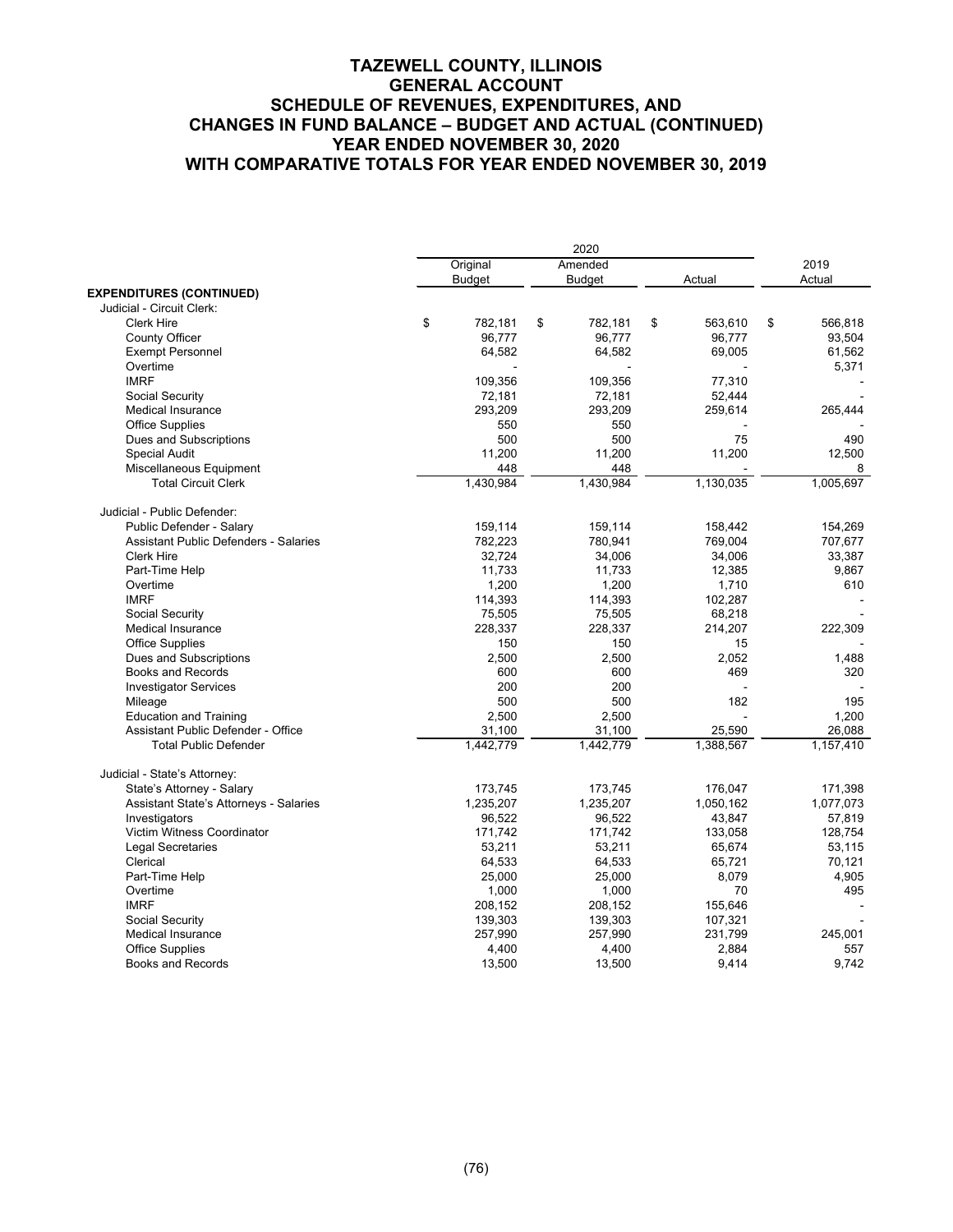|                                          | Original      | Amended       |              | 2019        |
|------------------------------------------|---------------|---------------|--------------|-------------|
|                                          | <b>Budget</b> | <b>Budget</b> | Actual       | Actual      |
| <b>EXPENDITURES (CONTINUED)</b>          |               |               |              |             |
| Judicial - State's Attorney (Continued): |               |               |              |             |
| Dues and Insurance                       | \$<br>8,500   | \$<br>8,500   | \$<br>11,080 | \$<br>8,261 |
| <b>Contractual Services</b>              | 2,400         | 2,400         |              |             |
| Leads/Secretary of State                 | 2,000         | 2,000         | 557          |             |
| State Appellate Prosecutor Service       | 200,000       | 200,000       | 87,392       | 126,388     |
| <b>Court Reporter Fees</b>               | 24,000        | 24,000        | 19,820       | 17,825      |
| <b>Witness Fees</b>                      | 5,000         | 5,000         | 743          | 2,309       |
| Mileage                                  | 1,000         | 1,000         |              | 222         |
| Extradition                              | 4.000         | 4.000         | 4,994        | 4.289       |
| <b>Publication of Legal Notices</b>      | 4,500         | 4,500         | 2,225        | 2,674       |
| Vehicle Maintenance                      | 1,000         | 1,000         | 634          | 484         |
| <b>Equipment Maintenance</b>             | 1,000         | 1,000         |              |             |
| Travel                                   | 1,000         | 1,000         | 41           | 51          |
| Miscellaneous Equipment                  | 2.000         | 2.000         |              | 705         |
| <b>Total State's Attorney</b>            | 2,700,705     | 2,700,705     | 2,177,208    | 1,982,188   |
| Judicial - Jury Commission:              |               |               |              |             |
| <b>Jury Commissioners</b>                | 5,850         | 5.850         | 5,415        | 5,513       |
| Part-Time Help                           | 12,000        | 12,000        | 5,519        | 10,166      |
| Jurors' Fees                             | 50,000        | 50,000        | 17,900       | 36,770      |
| Social Security                          | 1,299         | 1,299         | 673          |             |
| <b>Office Supplies</b>                   | 4,900         | 4,900         | 213          | 224         |
| <b>Computer Contract</b>                 | 26,650        | 26,650        | 19,988       | 19,988      |
| Telephone                                | 1,000         | 1.000         |              |             |
| Mileage                                  | 40,000        | 40,000        | 20,026       | 41,054      |
| <b>Equipment Maintenance</b>             | 648           | 648           |              |             |
| <b>Total Jury Commission</b>             | 142,347       | 142,347       | 69,734       | 113,715     |
| <b>General Governmental Services -</b>   |               |               |              |             |
| <b>County Audit:</b>                     |               |               |              |             |
| <b>External Audit Fee</b>                | 80,000        | 80,000        | 80,000       | 82,300      |
| Single Audit                             | 3,000         | 3,000         | 3,000        | 3,000       |
| Consultant                               | 6,150         | 6.150         | 5,350        | 850         |
| <b>Total County Audit</b>                | 89,150        | 89,150        | 88,350       | 86,150      |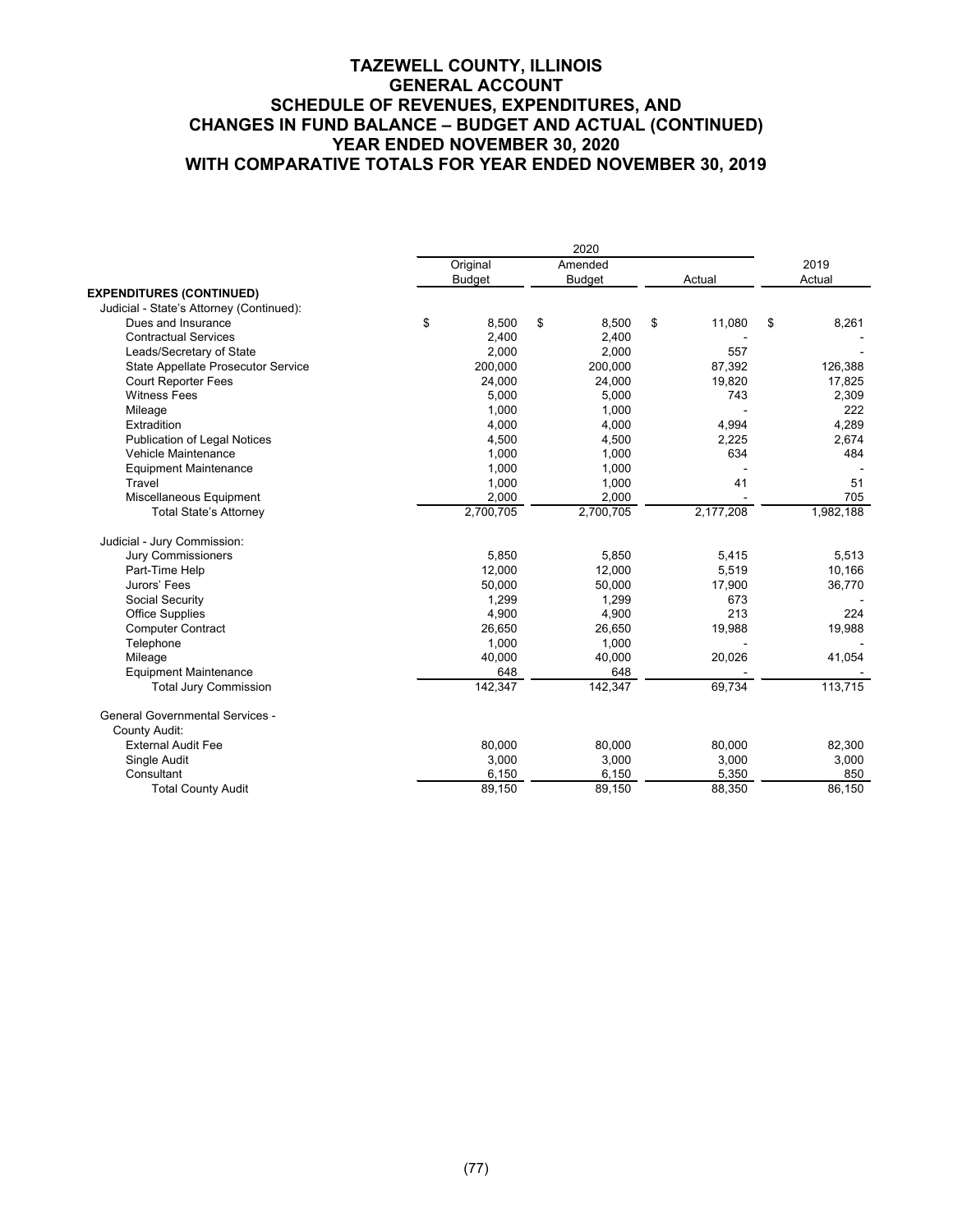|                                        | Original      | Amended       |              | 2019         |
|----------------------------------------|---------------|---------------|--------------|--------------|
|                                        | <b>Budget</b> | <b>Budget</b> | Actual       | Actual       |
| <b>EXPENDITURES (CONTINUED)</b>        |               |               |              |              |
| <b>General Governmental Services -</b> |               |               |              |              |
| Auditor:                               |               |               |              |              |
| Auditor - Salary                       | \$<br>55,168  | \$<br>55,168  | \$<br>55,168 | \$<br>53,302 |
| Part-Time Help                         | 15,000        | 15,000        | 9,595        | 12,736       |
| <b>IMRF</b>                            | 6,178         | 6,178         | 6,542        |              |
| Social Security                        | 5,237         | 5,237         | 5,215        |              |
| <b>Medical Insurance</b>               | 18,504        | 18,504        | 11,118       | 17,971       |
| <b>Office Supplies</b>                 | 500           | 500           |              | 380          |
| Dues and Subscriptions                 | 2,000         | 2,000         | 1,006        | 1,006        |
| Mileage                                | 1,000         | 1,000         |              |              |
| Consultant                             | 2,000         | 2,000         |              |              |
| <b>Legal Notices</b>                   | 100           | 100           |              |              |
| Returned to the State                  |               |               | 147,170      |              |
| Equipment                              | 2,000         | 2,000         |              |              |
| <b>Total Auditor</b>                   | 107,687       | 107,687       | 235,814      | 85,395       |
| <b>General Governmental Services -</b> |               |               |              |              |
| <b>County Clerk:</b>                   |               |               |              |              |
| Department Head - Salary               | 83.707        | 83,707        | 83,707       | 83.707       |
| <b>Elections Supervisor</b>            | 101,251       | 101,251       | 110,845      | 98,181       |
| <b>Clerk Hire</b>                      | 374,444       | 374,444       | 397,133      | 366,316      |
| Part-Time Help                         | 18,500        | 18,500        | 70,397       | 15,130       |
| <b>Election Judges</b>                 | 190,000       | 190,000       | 143,143      | 131,428      |
| Overtime                               | 20,000        | 20,000        | 21,433       | 4,401        |
| <b>IMRF</b>                            | 68,092        | 68,092        | 61,221       |              |
| Social Security                        | 46,360        | 46,360        | 51,628       |              |
| <b>Medical Insurance</b>               | 102,608       | 102,608       | 106,581      | 100,534      |
| <b>Office Supplies</b>                 | 2,000         | 2,000         | 1,671        | 1,713        |
| <b>Election Supplies</b>               | 325,000       | 325,000       | 332,643      | 270,090      |
| Dues and Subscriptions                 | 500           | 500           | 750          | 405          |
| <b>Contractual Services</b>            |               | 2.100         | 397          |              |
| <b>Computer Service</b>                | 44,490        | 44,490        | 44,490       | 44,490       |
| Mileage                                | 6,500         | 4,400         | 7,229        | 6,489        |
| Printing                               | 25,075        | 23,075        | 21,713       | 18,890       |
| <b>Equipment Maintenance</b>           | 1,000         | 1,000         |              | 6,719        |
| Equipment                              | 5,000         | 5,000         | 9,615        | 32,336       |
| <b>Total County Clerk</b>              | 1,414,527     | 1,412,527     | 1,464,596    | 1,180,829    |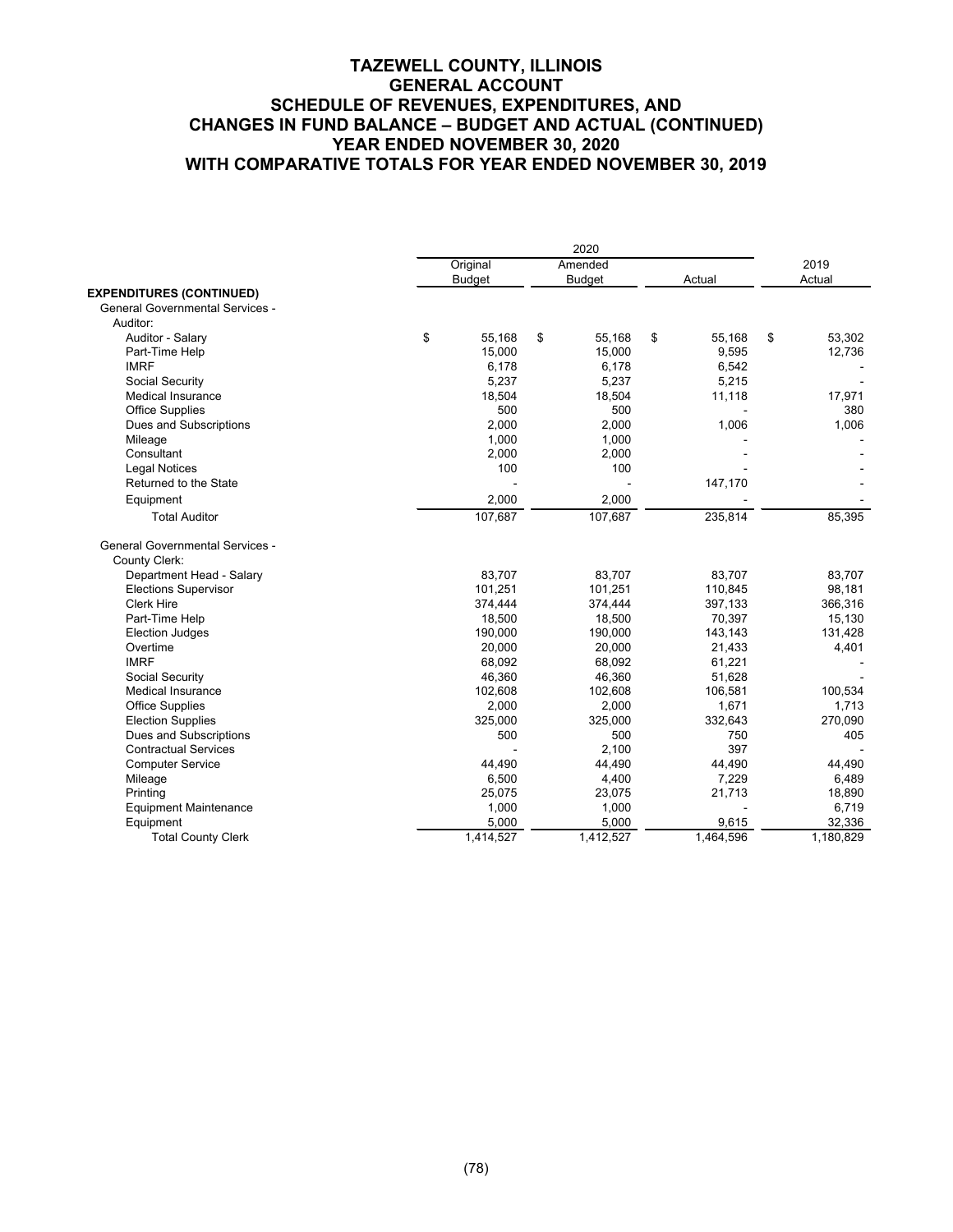|                                        | 2020 |               |    |               |    |         |    |         |
|----------------------------------------|------|---------------|----|---------------|----|---------|----|---------|
|                                        |      | Original      |    | Amended       |    |         |    | 2019    |
|                                        |      | <b>Budget</b> |    | <b>Budget</b> |    | Actual  |    | Actual  |
| <b>EXPENDITURES (CONTINUED)</b>        |      |               |    |               |    |         |    |         |
| <b>General Governmental Services -</b> |      |               |    |               |    |         |    |         |
| County Treasurer and Tax               |      |               |    |               |    |         |    |         |
| <b>Extension and Collection:</b>       |      |               |    |               |    |         |    |         |
| Department Head - Salary               | \$   | 82,157        | \$ | 82,157        | \$ | 82,157  | \$ | 82.157  |
| Management/Professional                |      | 116,453       |    | 118,194       |    | 118,194 |    | 114,719 |
| <b>Clerk Hire</b>                      |      | 107,529       |    | 110,263       |    | 111,133 |    | 108,643 |
| Part-Time Help                         |      | 15,225        |    | 15,225        |    | 22,858  |    | 17,164  |
| Overtime                               |      | 2,000         |    | 2,000         |    | 2,274   |    | 2,445   |
| <b>IMRF</b>                            |      | 38,602        |    | 38,602        |    | 36,649  |    |         |
| Social Security                        |      | 25,571        |    | 25,571        |    | 24,911  |    |         |
| <b>Medical Insurance</b>               |      | 90,510        |    | 90,510        |    | 88,002  |    | 88,083  |
| <b>Office Supplies</b>                 |      | 870           |    | 870           |    | 770     |    | 808     |
| Dues and Subscriptions                 |      | 700           |    | 700           |    | 198     |    | 698     |
| <b>Publication of Legal Notices</b>    |      | 4,000         |    | 4,000         |    | 2,661   |    | 5,447   |
| Office Equipment and Maintenance       |      | 7,800         |    | 7,800         |    | 7,644   |    | 5,000   |
| Equipment                              |      | 2,223         |    | 2,223         |    |         |    |         |
| <b>Total County Treasurer and Tax</b>  |      |               |    |               |    |         |    |         |
| <b>Extension and Collection</b>        |      | 493,640       |    | 498,115       |    | 497,451 |    | 425,164 |
| <b>General Governmental Services -</b> |      |               |    |               |    |         |    |         |
| Supervisor of Assessments and          |      |               |    |               |    |         |    |         |
| <b>Assessment Maps:</b>                |      |               |    |               |    |         |    |         |
| <b>Department Head</b>                 |      | 75,017        |    | 76,120        |    | 76,120  |    | 75,111  |
| Deputy Assessor                        |      | 36,240        |    | 36,374        |    | 36,374  |    | 35,744  |
| <b>Chief Clerk</b>                     |      | 57,641        |    | 58,541        |    | 57,196  |    | 56,877  |
| <b>Clerk Hire</b>                      |      | 61,613        |    | 63,285        |    | 63,813  |    | 55,194  |
| Part-Time Help                         |      | 51,000        |    | 47,192        |    | 45,107  |    | 33,249  |
| Overtime                               |      | 500           |    | 500           |    |         |    |         |
| <b>IMRF</b>                            |      | 26,774        |    | 26,774        |    | 28,147  |    |         |
| Social Security                        |      | 21,251        |    | 21,251        |    | 20,485  |    |         |
| <b>Medical Insurance</b>               |      | 68,818        |    | 68,818        |    | 58,330  |    | 70,653  |
| <b>Office Supplies</b>                 |      | 691           |    | 691           |    | 186     |    | 524     |
| Dues and Subscriptions                 |      | 363           |    | 363           |    | 325     |    | 364     |
| Mileage                                |      | 513           |    | 513           |    | 27      |    | 218     |
| <b>Publication of Legal Notices</b>    |      | 21,000        |    | 21,000        |    | 17,686  |    | 17,864  |
| Equipment                              |      | 246           |    | 246           |    | 37      |    | 247     |
| <b>Total Supervisor of Assessments</b> |      |               |    |               |    |         |    |         |
| and Assessment Maps                    |      | 421,667       |    | 421,668       |    | 403,833 |    | 346,045 |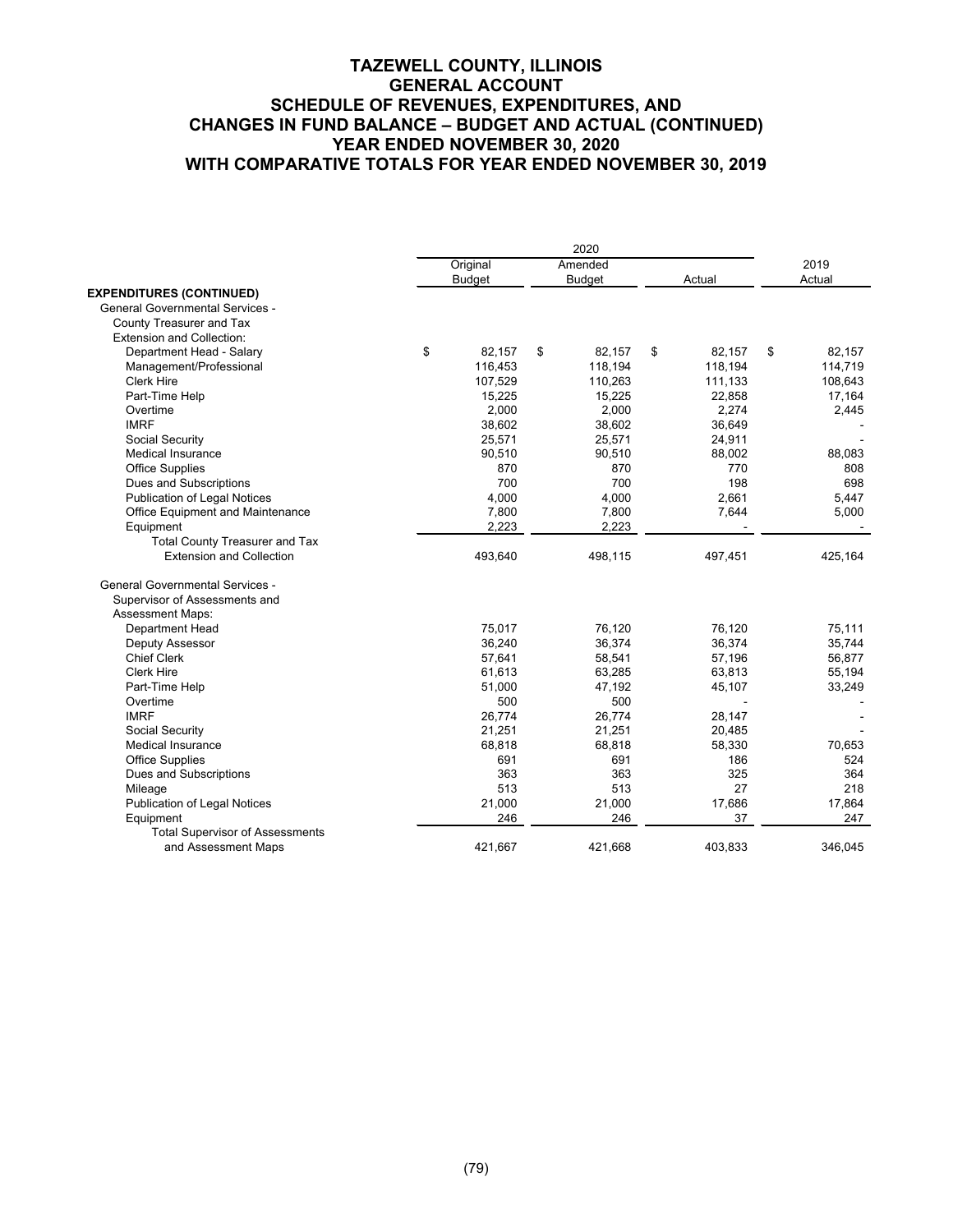|                                        | Original      | Amended       |              | 2019         |
|----------------------------------------|---------------|---------------|--------------|--------------|
|                                        | <b>Budget</b> | <b>Budget</b> | Actual       | Actual       |
| <b>EXPENDITURES (CONTINUED)</b>        |               |               |              |              |
| <b>General Governmental Services -</b> |               |               |              |              |
| County Board of Review:                |               |               |              |              |
| <b>Board of Review Members</b>         | \$<br>86.892  | \$<br>86.892  | \$<br>86,892 | \$<br>86,032 |
| Social Security                        | 6,647         | 6.647         | 6,457        |              |
| <b>Office Supplies</b>                 | 640           | 640           | 1,086        | 633          |
| Dues and Subscriptions                 | 1.309         | 1.309         | 1.021        | 1,212        |
| Appraisals                             | 6,000         | 6.000         | 5,400        |              |
| Mileage                                | 300           | 300           |              |              |
| <b>Medical Insurance</b>               | 11,726        | 11,726        | 11,714       | 11,403       |
| <b>Total County Board of Review</b>    | 113,514       | 113,514       | 112,570      | 99,280       |
| Community Development - Zoning:        |               |               |              |              |
| Department Head                        | 74.273        | 75,688        | 75,368       | 73,183       |
| <b>Building Inspector</b>              | 56,861        | 57,691        | 57,691       | 55,806       |
| <b>IMRF</b>                            | 29.214        | 29,214        | 26,459       |              |
| Social Security                        | 19,948        | 19,948        | 17,556       |              |
| <b>Clerk Hire</b>                      | 58,948        | 56,110        | 56,429       | 57,579       |
| <b>Field Inspector</b>                 | 61.978        | 62.891        | 62.891       | 61,069       |
| Medical Insurance                      | 76.265        | 76,265        | 74,203       | 72,873       |
| <b>Office Supplies</b>                 | 400           | 800           | 764          | 341          |
| <b>Technical Supplies</b>              | 600           | 600           | 597          | 600          |
| Gasoline                               | 1,939         | 1,939         | 1,631        | 2,162        |
| Dues and Subscriptions                 | 997           | 797           | 667          | 757          |
| Tri-County Regional Planning Committee | 9,045         | 9,045         | 9,045        | 9,045        |
| Appeal Board                           | 8,701         | 8,301         | 6,937        | 9,059        |
| Mileage                                | 424           | 424           | 388          | 361          |
| <b>Publication of Legal Notices</b>    | 3,389         | 3,389         | 2,954        | 3,246        |
| Vehicle Maintenance                    | 997           | 997           | 897          | 802          |
| <b>NPDES</b>                           | 1.000         | 1.000         | 1.000        | 1.000        |
| <b>Building Code Inspections</b>       | 13,200        | 13,200        | 11,777       | 12,325       |
| <b>Addressing Services</b>             | 2,800         | 2,800         | 2,800        | 3,200        |
| Deposit Reimbursement                  | 450           | 650           | 546          | 45           |
| <b>Total Zoning</b>                    | 421,429       | 421,749       | 410,600      | 363,453      |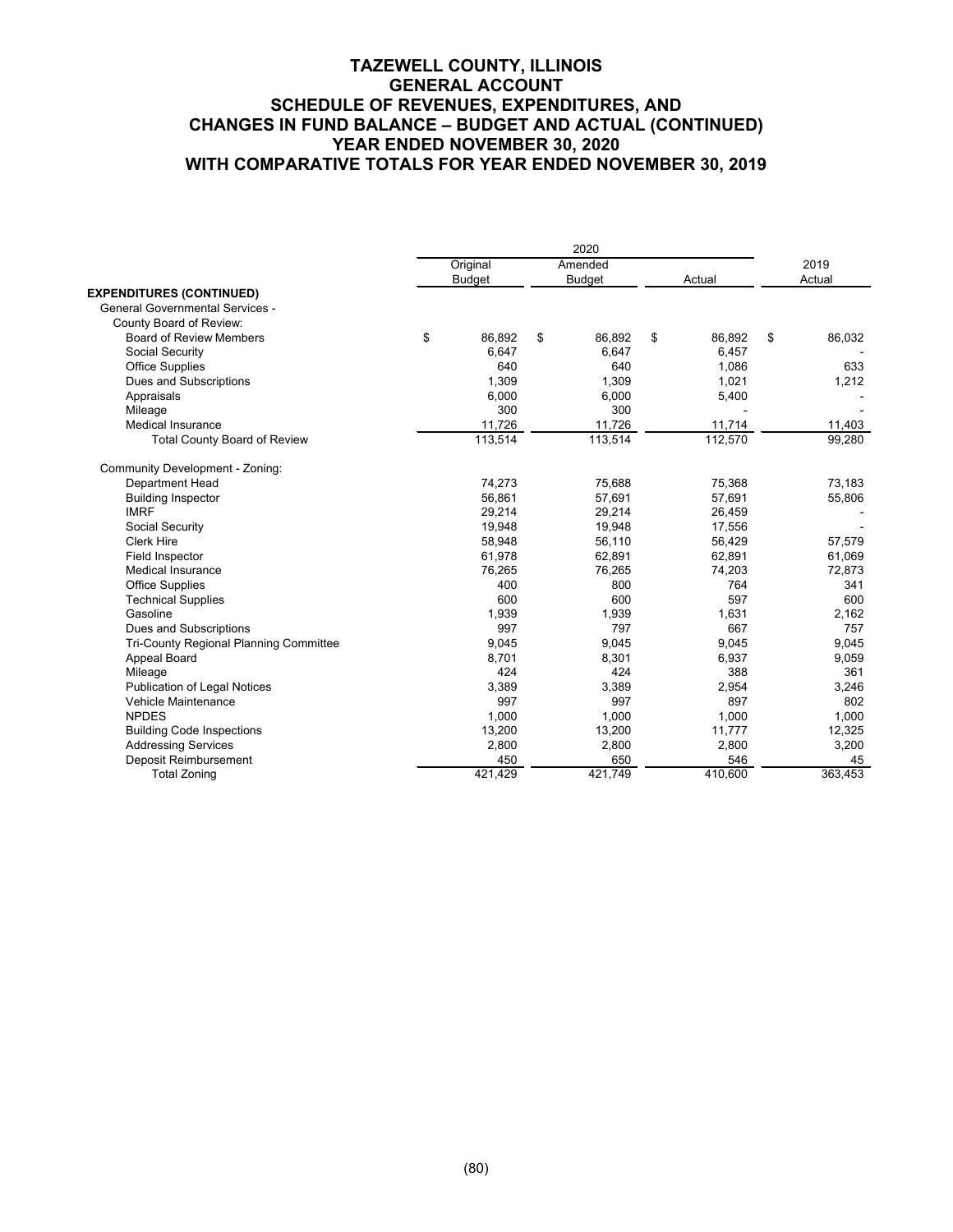|                                        |               | 2020  |               |              |    |           |  |
|----------------------------------------|---------------|-------|---------------|--------------|----|-----------|--|
|                                        | Original      |       | Amended       |              |    | 2019      |  |
|                                        | <b>Budget</b> |       | <b>Budget</b> | Actual       |    | Actual    |  |
| <b>EXPENDITURES (CONTINUED)</b>        |               |       |               |              |    |           |  |
| <b>General Governmental Services -</b> |               |       |               |              |    |           |  |
| <b>Building Administration:</b>        |               |       |               |              |    |           |  |
| Department Head - Salary               | \$<br>65,693  | \$    | 66.670        | \$<br>66,670 | \$ | 59.004    |  |
| Maintenance Personnel                  | 49,804        |       | 48.827        | 47,697       |    | 39,909    |  |
| Part-Time Help                         | 32,381        |       | 29,352        | 26.076       |    | 28,230    |  |
| Overtime                               |               | 2,500 | 2,500         | 1,493        |    | 2,593     |  |
| <b>IMRF</b>                            | 17,719        |       | 17,719        | 15,025       |    |           |  |
| Social Security                        | 11,695        |       | 11,695        | 9,114        |    |           |  |
| Medical Insurance                      | 23,215        |       | 23,215        | 23,215       |    | 21,649    |  |
| <b>Medical Supplies</b>                |               | 5,500 | 5,500         | 1,098        |    |           |  |
| Clothing                               |               | 2,500 | 2,500         | 810          |    | 810       |  |
| Repair/Maintenance Supplies            | 16,500        |       | 16,500        | 14,982       |    | 14,010    |  |
| <b>Property Taxes</b>                  | 13,000        |       | 13,000        | 12.658       |    | 12,335    |  |
| <b>Janitorial Service</b>              | 103,400       |       | 103,400       | 101,168      |    | 94,407    |  |
| <b>Architect Consultant Fees</b>       | 10,000        |       | 10,000        | 6,437        |    | 4,296     |  |
| <b>Other Consultant Fees</b>           |               | 2,000 | 2,000         |              |    |           |  |
| Telephone                              | 117,000       |       | 117,000       | 81,671       |    | 58,739    |  |
| Phone Repair                           |               | 250   | 250           |              |    |           |  |
| <b>Cellular and Pager Service</b>      | 71,000        |       | 71,000        | 65,663       |    | 64,704    |  |
| Mileage                                |               | 250   | 250           |              |    |           |  |
| Parking Lot                            |               | 7,500 | 7,500         | 6,800        |    | 7,950     |  |
| <b>Publication of Legal Notices</b>    |               | 4,000 | 4,000         | 1,652        |    | 2,683     |  |
| Fuel                                   |               | 1,100 | 1,100         | 289          |    | 282       |  |
| <b>Electricity and Gas</b>             | 135,000       |       | 135,000       | 118,214      |    | 133,561   |  |
| Water                                  | 20,000        |       | 20,000        | 20,905       |    | 21,531    |  |
| <b>Pest Control</b>                    |               | 3,600 | 3,600         | 3,452        |    | 3,591     |  |
| <b>Garbage Collection</b>              |               | 4,000 | 4,000         | 3,720        |    | 4,460     |  |
| <b>Building Maintenance</b>            | 68,000        |       | 68,000        | 64,499       |    | 33,496    |  |
| <b>Equipment Maintenance</b>           | 30,000        |       | 30,000        | 18,644       |    | 17,003    |  |
| <b>Elevator Maintenance</b>            |               | 7,500 | 7,500         | 6,261        |    | 7,926     |  |
| <b>Grounds Maintenance</b>             |               | 5,500 | 5,500         | 1,455        |    | 1,998     |  |
| Fire Extinguisher Maintenance          |               | 2,000 | 2,000         | 1,614        |    | 2,091     |  |
| <b>Capital Projects</b>                | 2,715,000     |       | 2,715,000     | 249,702      |    | 389,835   |  |
| <b>Building Construction</b>           | 75,000        |       | 75,000        |              |    | 8,425     |  |
| Security/Technology                    | 29,250        |       | 29,250        | 29,250       |    | 29,250    |  |
| Miscellaneous Equipment                |               |       |               |              |    | 459       |  |
| <b>Total Building Administration</b>   | 3,651,857     |       | 3,648,828     | 1,000,234    |    | 1,065,227 |  |
|                                        |               |       |               |              |    |           |  |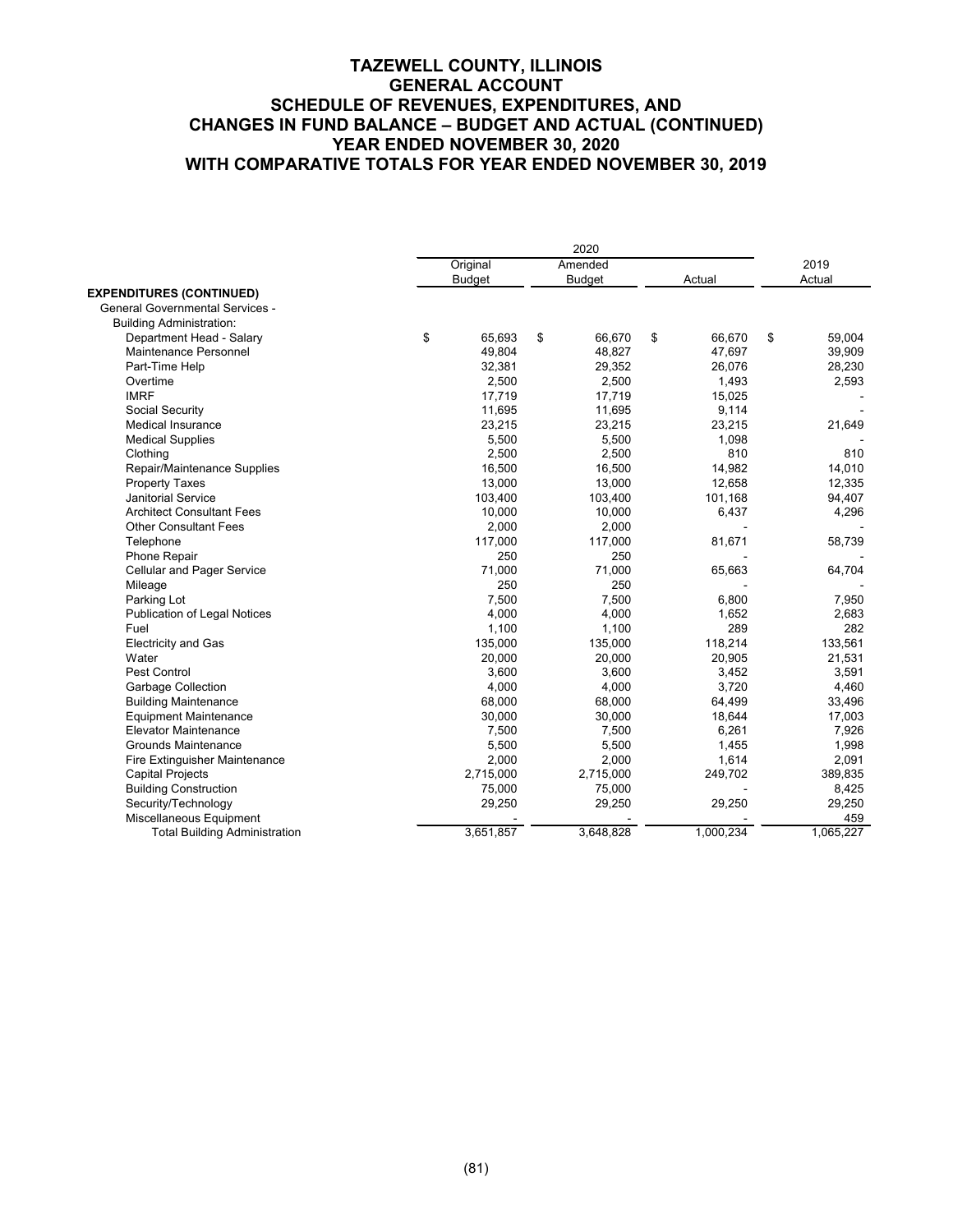|                                             | 2020 |               |    |                  |    |           |    |           |
|---------------------------------------------|------|---------------|----|------------------|----|-----------|----|-----------|
|                                             |      | Original      |    | Amended          |    |           |    | 2019      |
| <b>EXPENDITURES (CONTINUED)</b>             |      | <b>Budget</b> |    | <b>Budget</b>    |    | Actual    |    | Actual    |
| Public Safety and Corrections -             |      |               |    |                  |    |           |    |           |
| Justice Center:                             |      |               |    |                  |    |           |    |           |
| Maintenance Personnel                       | \$   | 57,985        | \$ | 58,255           | \$ | 58,255    | \$ |           |
| <b>Custodial Personnel</b>                  |      |               |    |                  |    |           |    | 65,885    |
| Part Time                                   |      | 12,118        |    | 14,877           |    | 13,281    |    | 14,855    |
| Overtime                                    |      | 10,000        |    | 10,000           |    | 5,359     |    | 5,740     |
| <b>IMRF</b>                                 |      | 9,516         |    | 9,516            |    | 8,269     |    |           |
| Social Security                             |      | 6,281         |    | 6,281            |    | 7,184     |    |           |
| <b>Medical Insurance</b>                    |      | 16,909        |    | 16,909           |    | 16,909    |    | 16,427    |
| <b>Medical Insurance</b>                    |      | 4,500         |    | 4,500            |    |           |    |           |
| Clothing                                    |      | 2,000         |    | 2,000            |    | 975       |    | 975       |
| Repair/Maintenance Supplies                 |      | 55,200        |    | 55,200           |    | 51,944    |    | 40,011    |
| <b>Janitorial Service</b>                   |      | 64,680        |    | 64,680           |    | 63,819    |    | 58,800    |
| Consultant                                  |      | 8,000         |    | 8,000            |    |           |    |           |
|                                             |      |               |    |                  |    |           |    |           |
| Parking Lot                                 |      | 5,000         |    | 5,000            |    | 3,750     |    | 4,025     |
| <b>Electricity and Gas</b>                  |      | 135,000       |    | 135,000<br>2,500 |    | 149,652   |    | 172,752   |
| Fuel                                        |      | 2,500         |    |                  |    | 546       |    | 1,383     |
| Water                                       |      | 35,000        |    | 35,000           |    | 29,825    |    | 33,125    |
| Pest Control                                |      | 1,700         |    | 1,700            |    | 1,320     |    | 1,440     |
| Garbage Collection                          |      | 5,500         |    | 5.500            |    | 7,091     |    | 6.793     |
| <b>Building Maintenance</b>                 |      | 45,000        |    | 45,000           |    | 49,672    |    | 36,690    |
| <b>Equipment Maintenance</b>                |      | 30,000        |    | 30,000           |    | 28,853    |    | 26,023    |
| <b>Elevator Maintenance</b>                 |      | 4,500         |    | 4,500            |    | 3,727     |    | 3,808     |
| <b>Grounds Maintenance</b>                  |      | 3,500         |    | 3,500            |    | 3,202     |    | 2,991     |
| Fire Extinguisher Maintenance               |      | 2,500         |    | 2,500            |    | 640       |    | 359       |
| Security/Technology                         |      | 79,250        |    | 79,250           |    | 70,459    |    | 67,193    |
| <b>Building Construction and Remodeling</b> |      | 435,000       |    | 435,000          |    | 81,518    |    | 203,685   |
| <b>Total Justice Center</b>                 |      | 1,031,639     |    | 1,034,668        |    | 656,250   |    | 762,960   |
| Public Safety and Corrections -             |      |               |    |                  |    |           |    |           |
| <b>County Sheriff:</b>                      |      |               |    |                  |    |           |    |           |
| Department Head - Salary                    |      | 113,030       |    | 113,030          |    | 113,029   |    | 113,030   |
| <b>Deputies</b>                             |      | 280,320       |    | 275,667          |    | 273,395   |    | 237,519   |
| Jail Superintendent                         |      | 93,229        |    | 85.326           |    | 85,326    |    | 106,964   |
| Jail Command Officers                       |      | 482,823       |    | 440,376          |    | 442,129   |    | 472,275   |
| <b>Chief Clerk</b>                          |      | 61,134        |    | 63,189           |    | 63,189    |    | 65,977    |
| <b>Clerk Hire</b>                           |      | 414,942       |    | 391,703          |    | 390,509   |    | 404,856   |
| Control Room Technician                     |      | 156,537       |    | 165,947          |    | 211,704   |    | 164,798   |
| Database Manager                            |      | 64,639        |    | 67,749           |    | 67,749    |    | 64,707    |
| Overtime                                    |      | 480,350       |    | 570,350          |    | 578,272   |    | 770,992   |
| <b>IMRF</b>                                 |      | 1,139,680     |    | 1,139,680        |    | 1,098,047 |    |           |
| Social Security                             |      | 555,217       |    | 555,217          |    | 589,564   |    |           |
| Part-Time Help                              |      | 139,313       |    | 139,313          |    | 116,601   |    | 141,276   |
| Deputy Hire                                 |      | 2,219,306     |    | 2,448,568        |    | 2,458,225 |    | 2,400,884 |
| Jailers                                     |      | 2,171,142     |    | 2,188,909        |    | 2,169,464 |    | 2,067,875 |
| Clerical Holiday Pay                        |      | 19,250        |    | 19,250           |    | 12,863    |    | 19,961    |
| Control Room Holiday Pay                    |      | 19,250        |    | 19,250           |    | 14,773    |    | 14,230    |
| Deputies Holiday Pay                        |      | 165,377       |    | 165,377          |    | 170,706   |    | 177,981   |
| Jailers Holiday Pay                         |      | 141,372       |    | 141,372          |    | 149,210   |    | 151,156   |
|                                             |      |               |    |                  |    |           |    |           |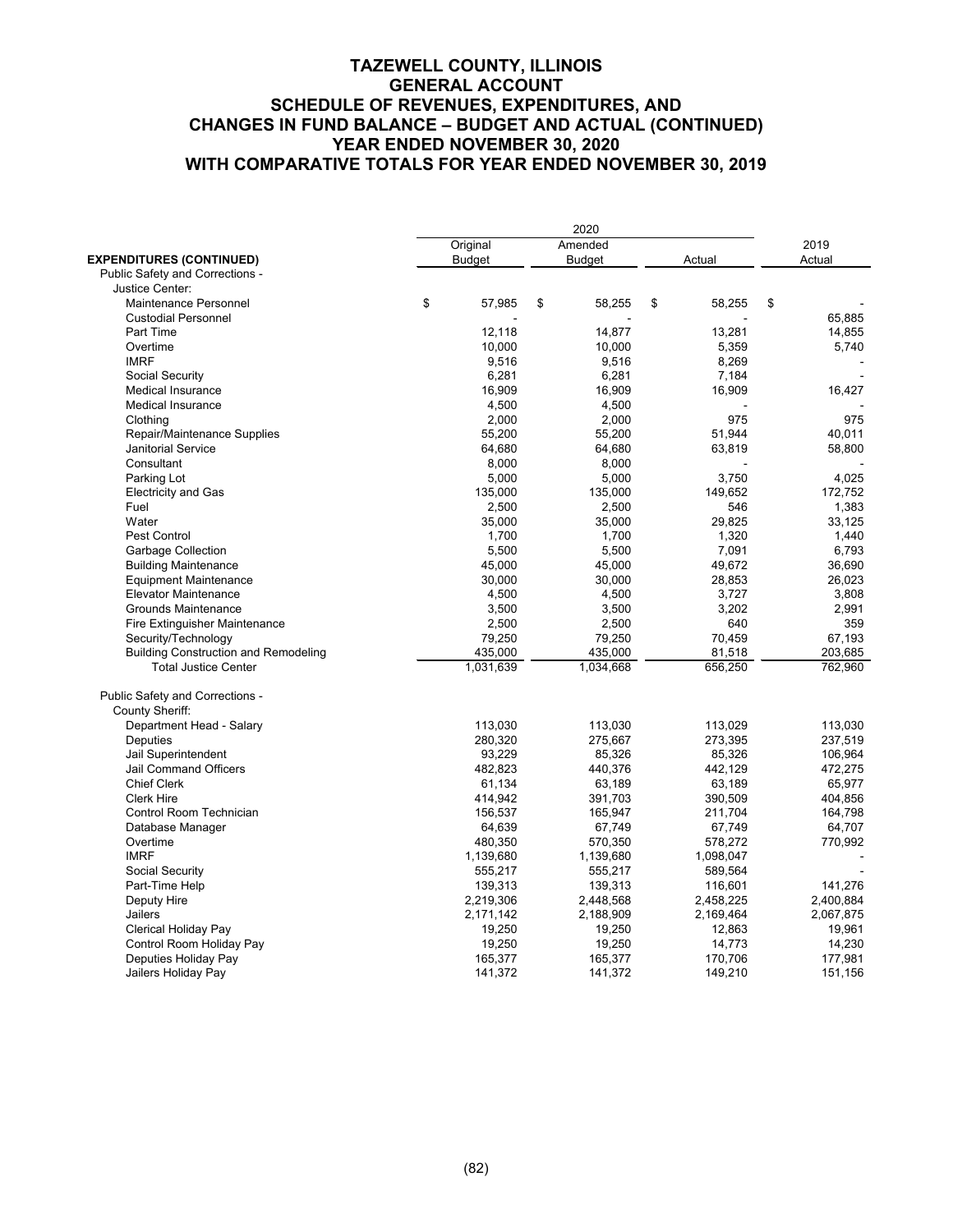|                                       | 2020 |               |    |               |    |                |            |
|---------------------------------------|------|---------------|----|---------------|----|----------------|------------|
|                                       |      | Original      |    | Amended       |    |                | 2019       |
|                                       |      | <b>Budget</b> |    | <b>Budget</b> |    | Actual         | Actual     |
| <b>EXPENDITURES (CONTINUED)</b>       |      |               |    |               |    |                |            |
| Public Safety and Corrections -       |      |               |    |               |    |                |            |
| County Sheriff (Continued):           |      |               |    |               |    |                |            |
| <b>Deputies Educational Allowance</b> | \$   | 500           | \$ | 500           | \$ |                | \$         |
| <b>Medical Insurance</b>              |      | 1,379,829     |    | 1,379,829     |    | 1,363,976      | 1,334,350  |
| <b>Physical Fitness</b>               |      | 35,600        |    | 35,600        |    | 28,000         | 25,200     |
| <b>Office Supplies</b>                |      | 18,000        |    | 18,000        |    | 13,991         | 17,983     |
| <b>Field Supplies</b>                 |      | 18,000        |    | 18,000        |    | 15,364         | 15,667     |
| Books and Records                     |      | 2,000         |    | 2,000         |    | 1,199          | 1,147      |
| <b>Food for Prisoners</b>             |      | 260,000       |    | 260,000       |    | 213,364        | 241,330    |
| <b>Medical and Nursing Supplies</b>   |      | 70,000        |    | 70,000        |    | 78,532         | 88,255     |
| <b>Crime Prevention</b>               |      | 4,300         |    | 4,300         |    | 3,581          | 3,784      |
| Gasoline                              |      | 110,000       |    | 110,000       |    | 91,523         | 109,181    |
| Uniform Equipment and Weapons         |      | 136,100       |    | 136,100       |    | 123,983        | 168,693    |
| Dues and Subscriptions                |      | 3,000         |    | 3,000         |    | 2,588          | 2,615      |
| K-9 Expenses                          |      | 2,800         |    | 2,800         |    | 2,361          | 2.732      |
| <b>Process Servers</b>                |      | 35,000        |    | 35,000        |    | 20,375         | 26,250     |
| <b>Health Professionals</b>           |      | 387,655       |    | 387,655       |    | 377,091        | 399,611    |
| <b>Communication Center</b>           |      | 419,000       |    | 419,000       |    | 410,434        | 333,707    |
| Automobile Maintenance                |      | 72,000        |    | 72,000        |    | 65,809         | 57,574     |
| Radio Maintenance                     |      | 44,000        |    | 44,000        |    | 39,086         | 39,540     |
| <b>DUI Education</b>                  |      | 2,000         |    | 2,000         |    | $\overline{7}$ |            |
| <b>Sheriff Merit Board</b>            |      | 15,000        |    | 15,000        |    | 6,403          | 15,690     |
| <b>MEG Unit</b>                       |      | 13,168        |    | 13,168        |    | 13,167         | 12,025     |
| <b>Drug Enforcement</b>               |      |               |    |               |    | 5,789          | 65,723     |
| Law Enforcement Technology            |      | 35,000        |    | 35,000        |    | 32,008         | 34,064     |
| Automobile Purchase                   |      | 211,000       |    | 208,500       |    | 195,964        | 226,978    |
| Miscellaneous Equipment (Squad Cars)  |      | 35,000        |    | 35,000        |    | 24,856         | 15,188     |
| Miscellaneous Equipment               |      | 12,000        |    | 12,000        |    | 6,514          | 11,659     |
| <b>Total County Sheriff</b>           |      | 12,037,863    |    | 12,308,725    |    | 12,140,720     | 10,623,427 |
| Public Safety and Corrections -       |      |               |    |               |    |                |            |
| <b>Emergency Services:</b>            |      |               |    |               |    |                |            |
| <b>Department Head</b>                |      | 80,226        |    | 81,703        |    | 82,703         | 79,040     |
| Response Coordinator/P.T.             |      | 27,161        |    | 25,684        |    | 23,284         | 19,392     |
| <b>Medical Insurance</b>              |      | 17,112        |    | 17,112        |    | 17,112         | 16,620     |
| <b>Office Supplies</b>                |      | 1,050         |    | 1,050         |    | 158            | 35         |
| Volunteer Awards and Recognition      |      | 550           |    | 550           |    | 541            | 545        |
| Gasoline                              |      | 1,100         |    | 1,100         |    | 350            | 1,257      |
| Uniforms                              |      | 595           |    | 595           |    | 314            | 679        |
| <b>Communication/Direct TV</b>        |      | 2,700         |    | 2,700         |    | 1,484          | 1,073      |
| Mileage                               |      | 1,900         |    | 1,900         |    | 518            | 1,883      |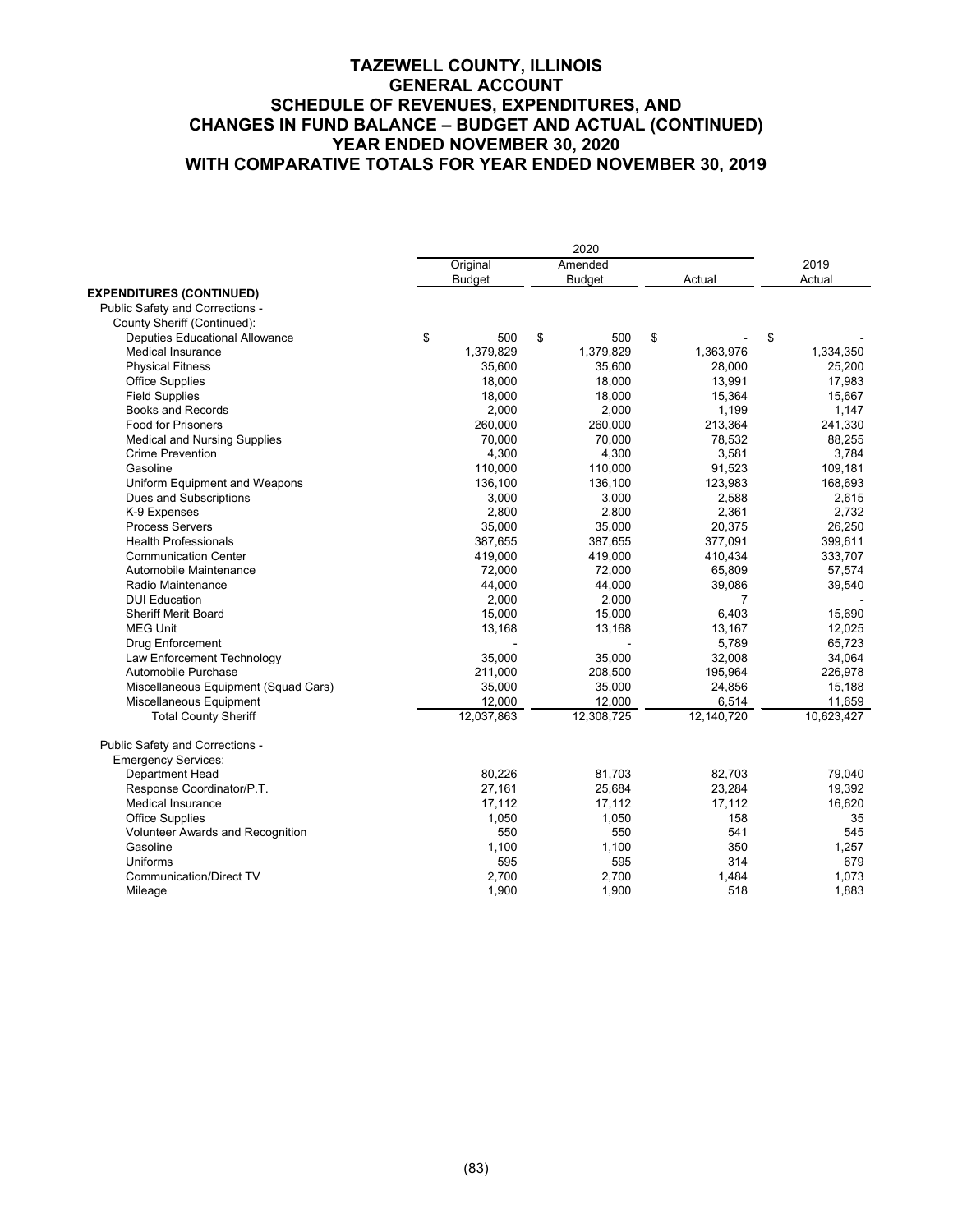|                                     | 2020          |    |               |    |         |    |         |
|-------------------------------------|---------------|----|---------------|----|---------|----|---------|
|                                     | Original      |    | Amended       |    |         |    | 2019    |
|                                     | <b>Budget</b> |    | <b>Budget</b> |    | Actual  |    | Actual  |
| <b>EXPENDITURES (CONTINUED)</b>     |               |    |               |    |         |    |         |
| Public Safety and Corrections -     |               |    |               |    |         |    |         |
| Emergency Services (Continued):     |               |    |               |    |         |    |         |
| <b>Emergency Call</b>               | \$<br>3,500   | \$ | 3,500         | \$ | 2,321   | \$ | 2,028   |
| <b>IMRF</b>                         | 11,044        |    | 11,044        |    | 10,009  |    |         |
| Social Security                     | 8,215         |    | 8,215         |    | 7,789   |    |         |
| <b>Utilities</b>                    | 8,500         |    | 8,500         |    | 7,870   |    | 8,964   |
| <b>Equipment Maintenance</b>        | 6,825         |    | 6,825         |    | 2,501   |    | 4,511   |
| Public Awareness Campaign           | 550           |    | 550           |    | 32      |    | 286     |
| <b>HMEP LEPC Grant</b>              | 41,981        |    | 41,981        |    | 6,257   |    | 653     |
| Consultant                          | 4,946         |    | 4,946         |    |         |    |         |
| New Equipment                       | 28,500        |    | 28,500        |    | 28,480  |    | 3,162   |
| <b>Equipment Rental</b>             | 900           |    | 900           |    |         |    |         |
| Miscellaneous Equipment             | 3,500         |    | 3,500         |    | 2,208   |    | 856     |
| <b>Total Emergency Services</b>     | 250,855       |    | 250,855       |    | 193,931 |    | 140,984 |
|                                     |               |    |               |    |         |    |         |
| Judicial - Court Security:          |               |    |               |    |         |    |         |
| <b>Salaries</b>                     | 533,202       |    | 480,691       |    | 478,356 |    | 486,021 |
| <b>IMRF</b>                         | 79,363        |    | 79,363        |    | 83,122  |    |         |
| Social Security                     | 40,790        |    | 40,790        |    | 10,687  |    |         |
| <b>Medical Insurance</b>            | 564           |    | 564           |    | 564     |    | 552     |
| <b>Contractual Services</b>         | 45,000        |    | 45,000        |    | 51,246  |    | 53,659  |
| New Equipment                       | 4,100         |    | 4,100         |    | 3,291   |    | 2,306   |
| <b>Total Court Security</b>         | 703,019       |    | 650,508       |    | 627,266 |    | 542,538 |
|                                     |               |    |               |    |         |    |         |
| Judicial - Court Services Probation |               |    |               |    |         |    |         |
| Upgrade:                            |               |    |               |    |         |    |         |
| <b>Office Supplies</b>              | 2,500         |    | 2,500         |    | 1,594   |    | 2,771   |
| <b>Books and Records</b>            | 1,000         |    | 1,000         |    | 649     |    | 546     |
| Gas/Oil                             | 7,100         |    | 7.100         |    | 1,923   |    | 9,029   |
| Dues and Subscriptions              | 1,000         |    | 1,000         |    | 360     |    | 340     |
| <b>Contractual Services</b>         | 303,700       |    | 283,700       |    | 31,168  |    | 29,339  |
| Work Release/Electronic Monitoring  | 124,650       |    | 134,650       |    | 53,302  |    | 58,295  |
| <b>Medical Services</b>             | 62,525        |    | 62,525        |    | 62,358  |    | 46,830  |
| T/PCC                               | 14,057        |    | 14,057        |    | 8,231   |    | 12,733  |
| Meals/Miles                         | 1,000         |    | 1,000         |    | 275     |    | 57      |
| <b>Vehicle Maintenance</b>          | 5,500         |    | 5,500         |    | 2,939   |    | 12,556  |
| <b>Equipment Maintenance</b>        | 2,030         |    | 2,030         |    |         |    |         |
| Training                            | 15,834        |    | 15,834        |    | 4,209   |    | 27.605  |
| Center for Prevention and Abuse     | 13,500        |    | 13,500        |    | 13,500  |    | 26,648  |
| <b>Computer Equipment</b>           | 29,120        |    | 34,120        |    | 30,135  |    | 29,287  |
| Vehicle Acquisition                 | 6,000         |    | 6,000         |    |         |    |         |
| <b>Officer Safety Equipment</b>     | 4,160         |    | 9,160         |    | 5,614   |    | 802     |
| Miscellaneous Equipment             | 4,000         |    | 4,000         |    | 844     |    | 557     |
| <b>Total Court Services</b>         |               |    |               |    |         |    |         |
| Probation Upgrade                   | 597,676       |    | 597,676       |    | 217,101 |    | 257,395 |
|                                     |               |    |               |    |         |    |         |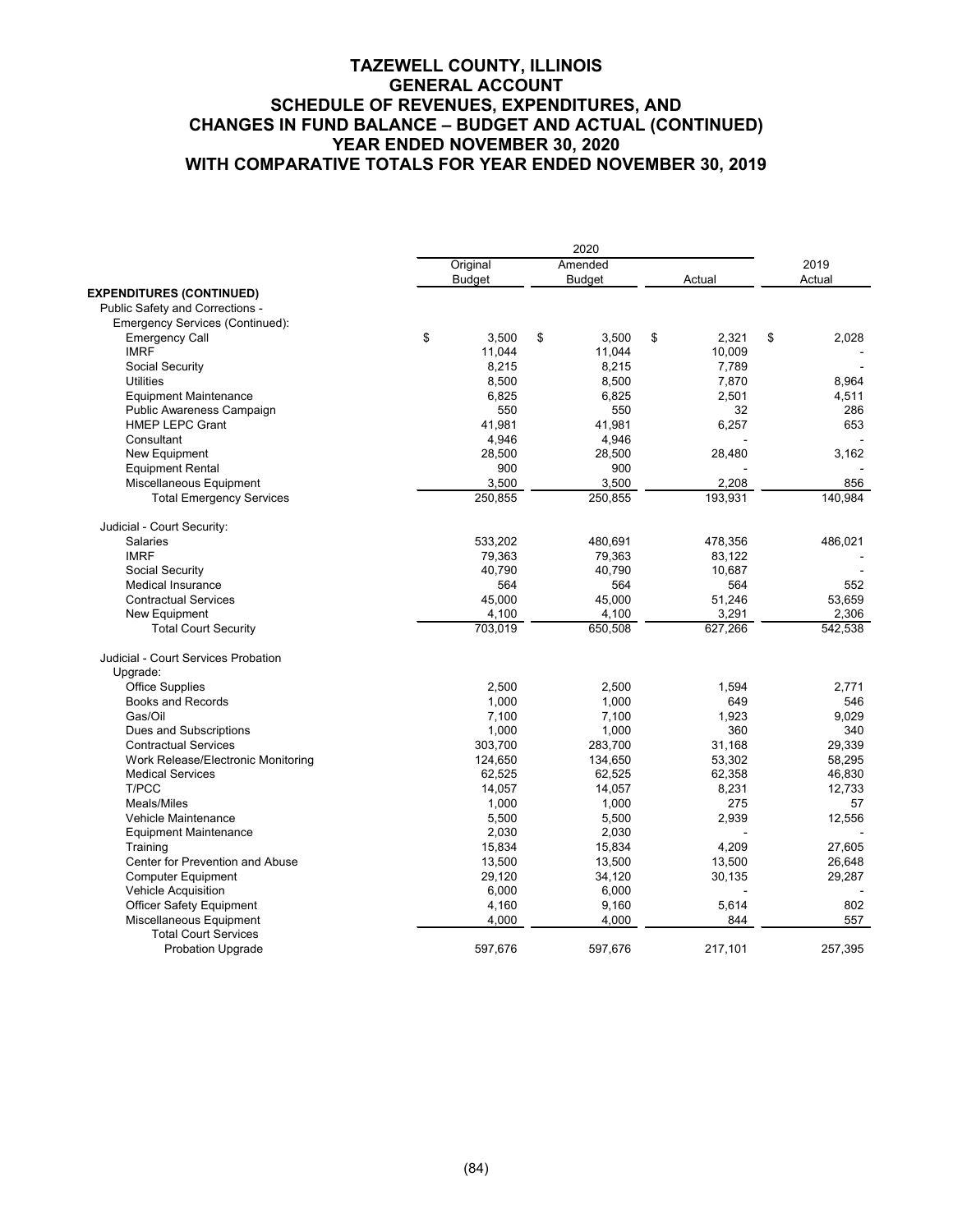|                                 |                 | 2020            |                 |               |
|---------------------------------|-----------------|-----------------|-----------------|---------------|
|                                 | Original        | Amended         |                 | 2019          |
|                                 | <b>Budget</b>   | <b>Budget</b>   | Actual          | Actual        |
| <b>EXPENDITURES (CONTINUED)</b> |                 |                 |                 |               |
| Judicial - Court Services and   |                 |                 |                 |               |
| Juvenile Detention:             |                 |                 |                 |               |
| Director - Salary               | \$<br>105,856   | \$<br>109.433   | \$<br>109,433   | 106,260<br>\$ |
| <b>Chief Probation Officers</b> | 355,927         | 359.077         | 354,326         | 336,562       |
| <b>Officers Merit</b>           | 2,500           | 2,500           | 2,500           | 2,500         |
| <b>IMRF</b>                     | 220,318         | 220,318         | 170,395         |               |
| Social Security                 | 145,421         | 145,421         | 114,379         |               |
| <b>Probation Officers</b>       | 988,992         | 982,104         | 790,470         | 874,169       |
| <b>Pretrial Officers</b>        | 151,289         | 151,450         | 151,450         | 149,369       |
| Stipends                        | 14,500          | 14,500          | 7,400           | 14,455        |
| On Call Wages                   | 35,000          | 35,000          | 38,058          | 37,364        |
| <b>Clerk Hire</b>               | 244,166         | 244,166         | 162,834         | 173,214       |
| Overtime                        | 2,704           | 2,704           | 156             | 3,693         |
| <b>Medical Insurance</b>        | 380,798         | 380,798         | 371,457         | 377,643       |
| Gasoline/Oil                    | 7,090           | 7,090           | 4,137           |               |
| Vehicle Maintenance             | 5,500           | 5,500           | 2,940           |               |
| Detention                       | 183,000         | 183,000         | 133,727         | 191,340       |
| Private Homes and Institutions  | 202,354         | 202,354         | 162,911         | 112,356       |
| <b>Total Court Services and</b> |                 |                 |                 |               |
| Juvenile Detention              | 3,045,415       | 3,045,415       | 2,576,573       | 2,378,925     |
| Judicial - Courts:              |                 |                 |                 |               |
| <b>Court Secretaries</b>        | 39,427          | 40,516          | 40,516          | 39,577        |
| Guardian Ad Litem               | 76,125          | 76,500          | 76,500          | 55,586        |
| Part-Time Help                  | 11,146          | 11,311          | 11,311          | 6,101         |
| <b>IMRF</b>                     |                 |                 |                 |               |
|                                 | 14,684<br>9,692 | 14,684<br>9.692 | 13,429          |               |
| Social Security                 | 11,733          | 11,733          | 9,182<br>24,990 |               |
| <b>Medical Insurance</b>        |                 |                 |                 | 25,155        |
| <b>Office Supplies</b>          | 800             | 1,300           | 702             | 998           |
| Jurors' Food and Lodging        | 1,500           | 1,000           | 159             | 1,341         |
| Judge's Salaries                | 4,300           | 4,300           | 4,020           | 4,021         |
| Attorney's Fees                 | 31,800          | 31,800          | 68,373          | 50,750        |
| <b>Court Reporting Fees</b>     | 9,100           | 9,100           | 6,628           | 7,463         |
| <b>Specialty Court</b>          | 14,100          | 14,100          | 6,583           | 14,836        |
| Drug Court                      |                 |                 |                 | 1,282         |
| <b>Drug Testing</b>             | 3,500           | 3.500           |                 |               |
| Program Completion              | 1,000           | 1,000           | 139             |               |
| Incentives                      | 2,500           | 2,500           | 23              |               |
| <b>Witness Fees</b>             | 1,900           | 2,600           | 1,997           | 1,520         |
| <b>Testing Fees</b>             | 17,000          | 17,000          | 28,434          | 26,689        |
| <b>Indigent Publications</b>    |                 |                 | 70              | 295           |
| Office Equipment Maintenance    | 800             | 100             |                 |               |
| Miscellaneous Equipment         | 2,700           | 2,700           | 382             | 1,197         |
| <b>Total Courts</b>             | 253,807         | 255,436         | 293,438         | 236,811       |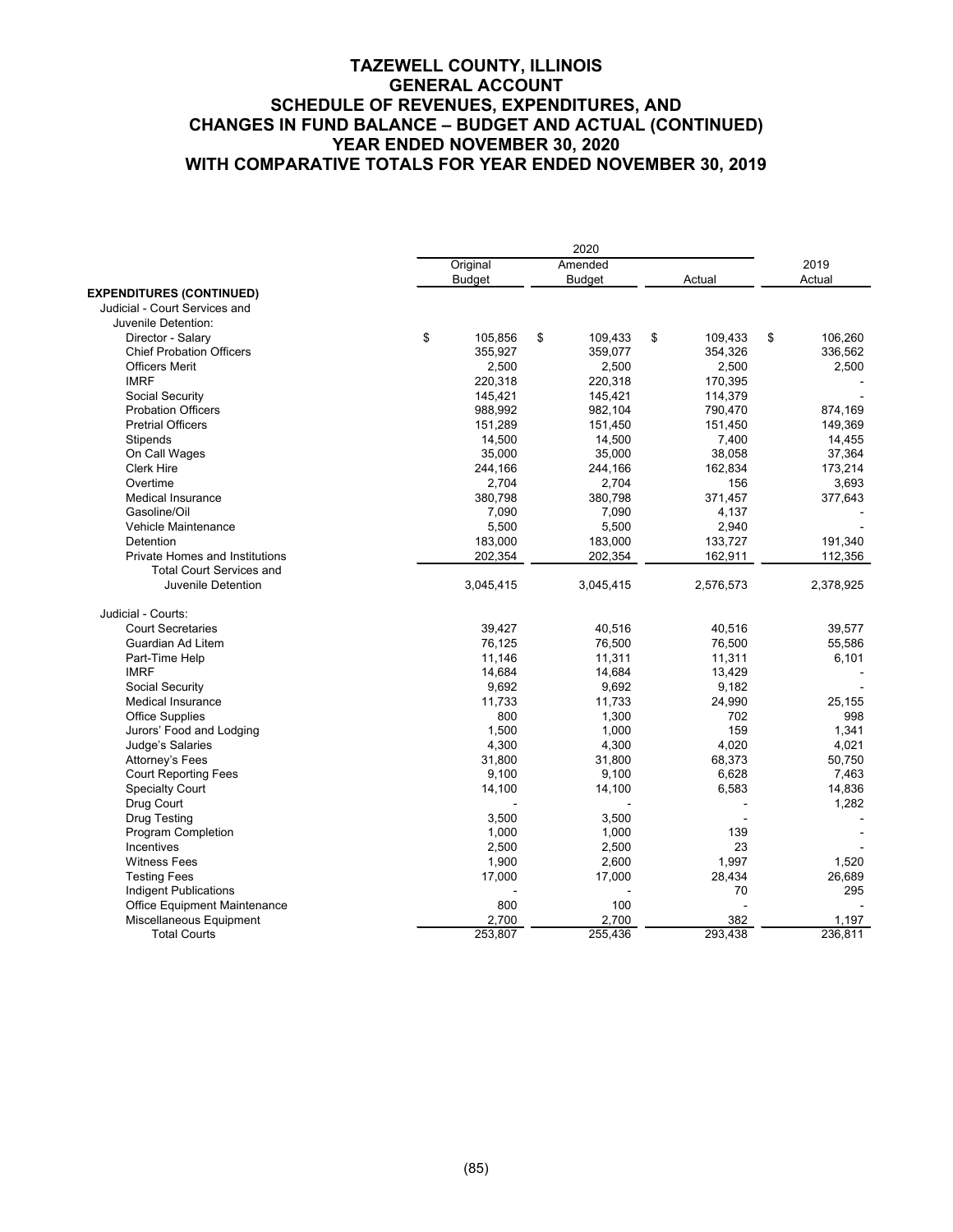|                                  | 2020 |          |    |         |    |         |              |  |
|----------------------------------|------|----------|----|---------|----|---------|--------------|--|
|                                  |      | Original |    | Amended |    |         | 2019         |  |
|                                  |      | Budget   |    | Budget  |    | Actual  | Actual       |  |
| <b>EXPENDITURES (CONTINUED)</b>  |      |          |    |         |    |         |              |  |
| Public Safety and Corrections -  |      |          |    |         |    |         |              |  |
| <b>County Coroner:</b>           |      |          |    |         |    |         |              |  |
| Coroner - Salary                 | \$   | 79,092   | \$ | 79,092  | \$ | 79.092  | \$<br>76,417 |  |
| <b>Clerk Hire</b>                |      | 30,498   |    | 30,498  |    | 32,735  | 29,933       |  |
| Deputy Coroner                   |      | 57,994   |    | 57,994  |    | 58,861  | 58,164       |  |
| Part-Time Clerical               |      | 1,700    |    | 1.700   |    |         |              |  |
| Part-Time Deputy Coroner Expense |      | 64,802   |    | 64,802  |    | 58,825  | 53,050       |  |
| <b>Clerical Overtime</b>         |      | 150      |    | 150     |    |         |              |  |
| <b>IMRF</b>                      |      | 19,440   |    | 19,440  |    | 18.780  |              |  |
| Social Security                  |      | 18.302   |    | 18.302  |    | 16,291  |              |  |
| Medical Insurance                |      | 30.469   |    | 30.469  |    | 42,266  | 27,718       |  |
| <b>Office Supplies</b>           |      | 1,525    |    | 123     |    | 151     | 398          |  |
| <b>Investigation Supplies</b>    |      | 7,000    |    | 8,270   |    | 8,352   | 2,371        |  |
| Gasoline                         |      | 2,000    |    | 2,000   |    | 1,734   | 1,399        |  |
| Dues and Subscriptions           |      | 750      |    | 882     |    | 882     | 750          |  |
| Pathologist and Laboratory       |      | 81,150   |    | 81.737  |    | 104,602 | 92,655       |  |
| Morgue Use                       |      | 17,000   |    | 18,500  |    | 20,959  | 18,156       |  |
| Mileage                          |      | 2,000    |    | 2,000   |    | 1,905   | 994          |  |
| <b>Body Removal</b>              |      | 17,000   |    | 22,650  |    | 25,946  | 19,415       |  |
| <b>Indigent Burial</b>           |      | 1,000    |    | 833     |    | 833     | 300          |  |
| Vehicle Maintenance              |      | 900      |    | 480     |    | 480     | 2,268        |  |
| <b>Equipment Maintenance</b>     |      | 250      |    |         |    |         | 2,877        |  |
| Coroner Computer Prog Support    |      | 4,350    |    | (2,550) |    | 450     |              |  |
| <b>Total County Coroner</b>      |      | 437,372  |    | 437,372 |    | 473,144 | 386,865      |  |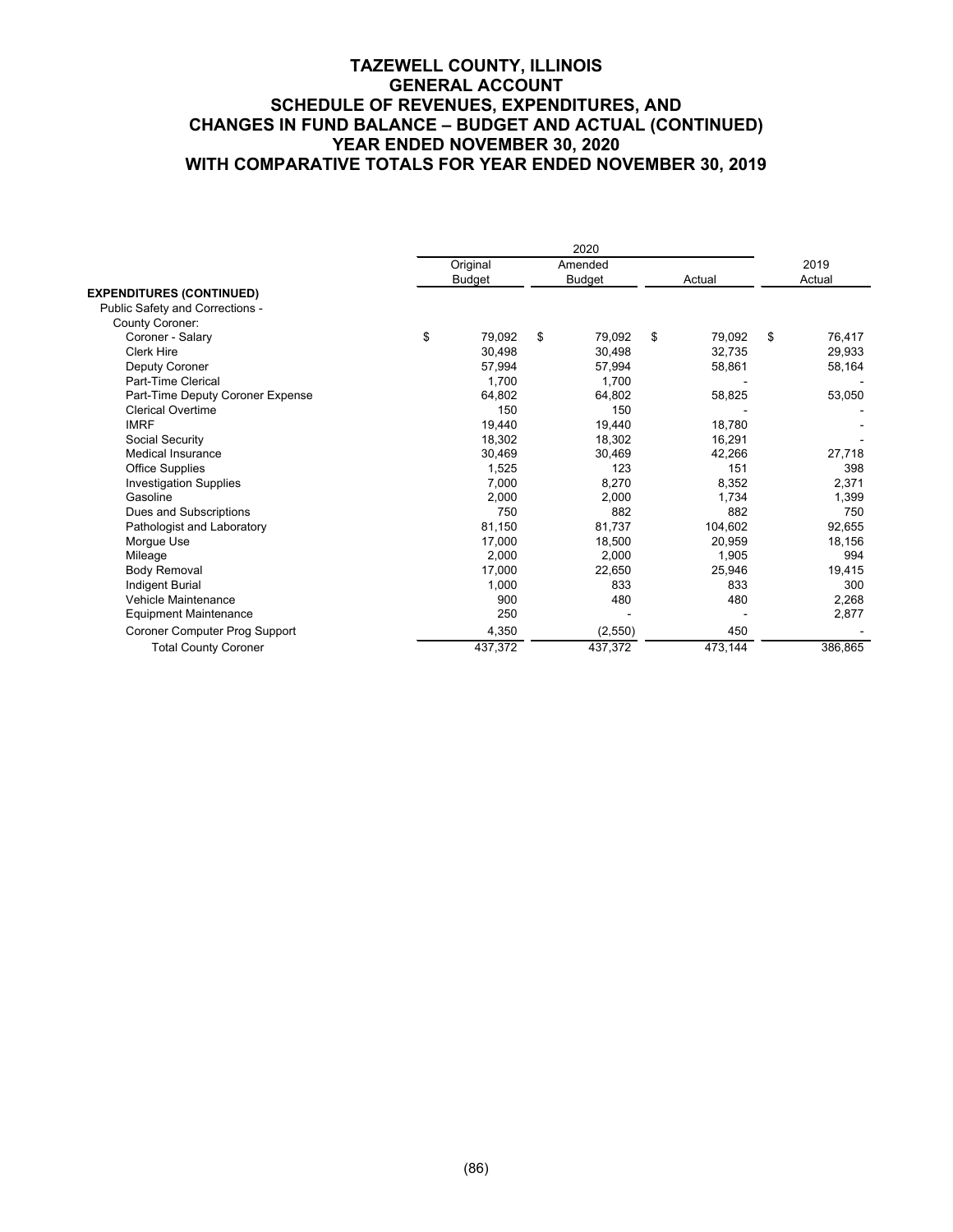|                                        | 2020 |               |    |               |    |         |      |         |
|----------------------------------------|------|---------------|----|---------------|----|---------|------|---------|
|                                        |      | Original      |    | Amended       |    |         | 2019 |         |
|                                        |      | <b>Budget</b> |    | <b>Budget</b> |    | Actual  |      | Actual  |
| <b>EXPENDITURES (CONTINUED)</b>        |      |               |    |               |    |         |      |         |
| <b>General Governmental Services -</b> |      |               |    |               |    |         |      |         |
| Farm Operations:                       |      |               |    |               |    |         |      |         |
| <b>Field Repairs</b>                   | \$   | 2,500         | \$ | 2,500         | \$ | 766     | \$   | 2,460   |
| <b>Fertilizer and Chemicals</b>        |      | 18,500        |    | 18,500        |    | 18,500  |      | 16,743  |
| Seed                                   |      | 8,000         |    | 8,000         |    | 8,000   |      | 6,962   |
| Insurance                              |      | 600           |    | 600           |    | 495     |      | 510     |
| <b>Total Farm Operations</b>           |      | 29,600        |    | 29,600        |    | 27,761  |      | 26,675  |
| <b>General Governmental Services -</b> |      |               |    |               |    |         |      |         |
| General County:                        |      |               |    |               |    |         |      |         |
| <b>Systems Administrator</b>           |      | 63,990        |    | 65,392        |    | 65,392  |      | 64,234  |
| I.T. Manager                           |      | 40,521        |    | 41,359        |    | 41,359  |      | 39,770  |
| Human Resources Manager                |      | 122,899       |    | 124,101       |    | 124,101 |      | 120,202 |
| <b>Clerk Hire</b>                      |      | 78,600        |    | 78,600        |    | 78,594  |      | 77,142  |
| <b>Finance Director</b>                |      | 66,967        |    | 67,964        |    | 67,964  |      | 65,978  |
| Overtime                               |      | 4,300         |    | 4,300         |    | 722     |      |         |
| <b>IMRF</b>                            |      | 43,727        |    | 43,727        |    | 39,728  |      |         |
| Social Security                        |      | 28,862        |    | 28,862        |    | 29,242  |      |         |
| Employees' Group Insurance             |      | 70,726        |    | 70,726        |    | 124,333 |      | 125,748 |
| <b>Office Supplies</b>                 |      | 11,200        |    | 9,200         |    | 7,543   |      | 8,201   |
| <b>Computer Supplies</b>               |      | 12,000        |    | 8,200         |    | 2,324   |      | 18,412  |
| Copy Machine Supplies                  |      | 12,000        |    | 14,500        |    | 14,072  |      | 12,971  |
| <b>Computer Contract</b>               |      | 362,500       |    | 362,500       |    | 364,451 |      | 278,370 |
| <b>Computer Maintenance</b>            |      | 3,100         |    | 3,100         |    | 2,597   |      | 1,742   |
| <b>Systems Consultant</b>              |      | 44,000        |    | 44,000        |    | 17,325  |      | 24,863  |
| Administrative Adjudication Services   |      | 8,500         |    | 8,500         |    | 5,585   |      | 9,145   |
| <b>Tax Notice Handling</b>             |      | 4,350         |    | 4,350         |    | 4.122   |      | 3,605   |
| <b>Attorney Fees</b>                   |      |               |    |               |    |         |      | 4,398   |
| IRS Audit Adj/Affordable Care          |      | 3,500         |    | 3.500         |    | 2.053   |      | 1,985   |
| Postage                                |      | 165,000       |    | 165,000       |    | 231,721 |      | 125,542 |
| Copy Machine Maintenance               |      | 55,000        |    | 62,800        |    | 62.719  |      | 52,616  |
| <b>Education and Training</b>          |      | 192,916       |    | 192,916       |    | 36,925  |      | 88,170  |
| Pekin Landfill                         |      | 17,000        |    | 17,000        |    | 16,781  |      | 11,576  |
| Multi County ROE                       |      | 132,063       |    | 132,063       |    | 132,064 |      | 132,064 |
| Youth Services Board                   |      | 13,500        |    | 13,500        |    | 13,500  |      | 13,500  |
| <b>Tri-County Regional Planning</b>    |      |               |    |               |    |         |      |         |
| Commission                             |      | 14,050        |    | 14,050        |    | 14,050  |      | 14,050  |
| Tazewell County Soil and Water         |      |               |    |               |    |         |      |         |
| Conservation                           |      | 7,500         |    | 7,500         |    | 7,500   |      | 7,500   |
| <b>Economic Development Council</b>    |      | 75,000        |    | 75,000        |    | 75,000  |      | 93,750  |
| Center for Prevention of Abuse         |      | 31,000        |    | 31,000        |    | 31,000  |      | 31,000  |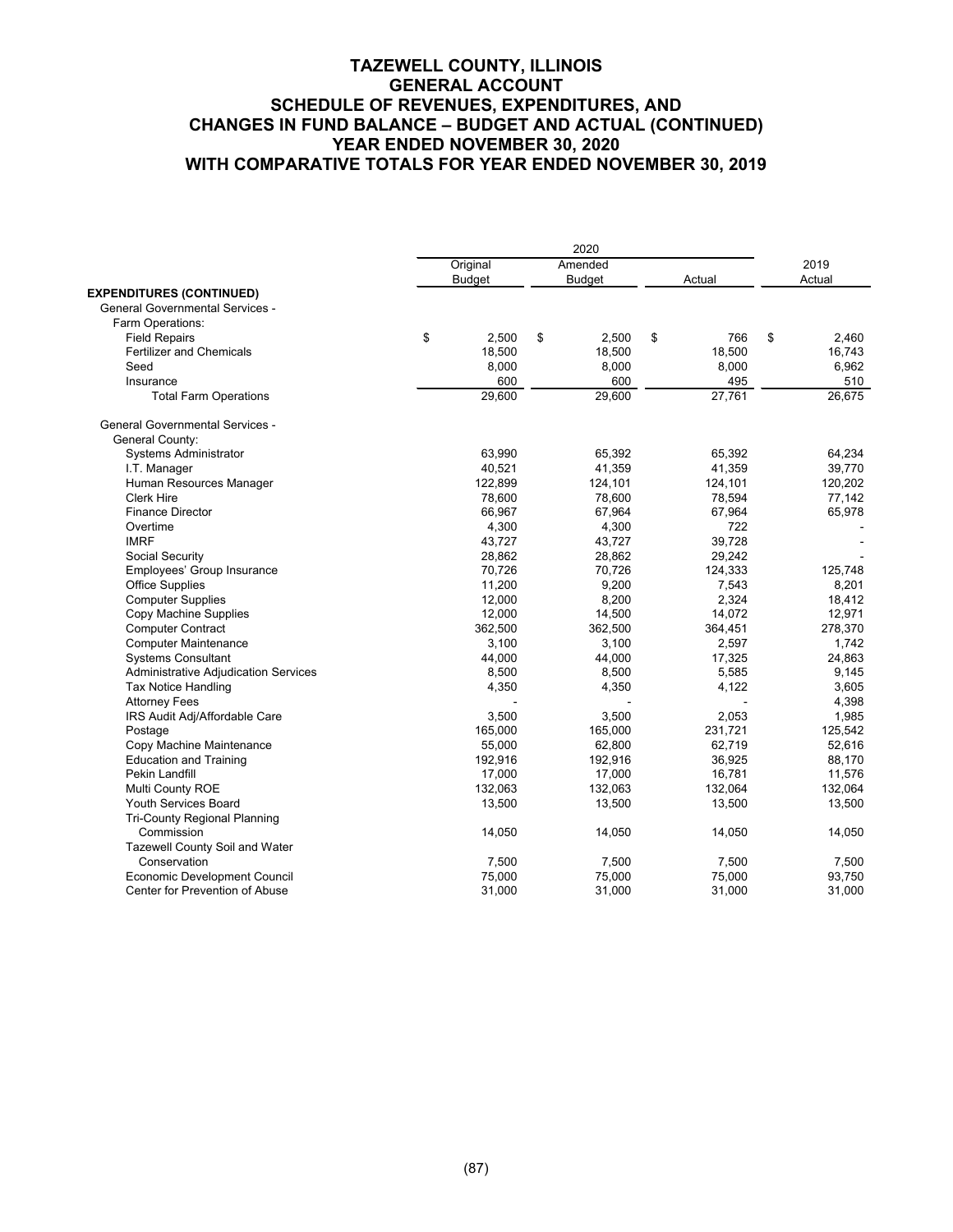|                                                                           | 2020 |               |      |               |    |              |             |
|---------------------------------------------------------------------------|------|---------------|------|---------------|----|--------------|-------------|
|                                                                           |      | Original      |      | Amended       |    |              | 2019        |
|                                                                           |      | <b>Budget</b> |      | <b>Budget</b> |    | Actual       | Actual      |
| <b>EXPENDITURES (CONTINUED)</b><br><b>General Governmental Services -</b> |      |               |      |               |    |              |             |
| General County (Continued):                                               |      |               |      |               |    |              |             |
| <b>Heartland Community Health Clinic</b>                                  | \$   | 5.000         | \$   | 5.000         | \$ | 5.000        | \$<br>5.000 |
| <b>Technology Upgrades</b>                                                |      | 137.275       |      | 137.275       |    | 57.170       | 298,042     |
| Software/Licenses                                                         |      | 27,000        |      | 27,000        |    | 23,971       | 63,286      |
| <b>Hazmat Equipment</b>                                                   |      | 2,500         |      | 2,500         |    | 1,210        | 2,500       |
| Adjustments                                                               |      | 490,248       |      | 255,891       |    |              |             |
| Downstate Small Business Stabilization                                    |      |               |      |               |    | 580,000      |             |
| <b>Bad Debt Expense</b>                                                   |      |               |      |               |    | 25,941       |             |
| <b>Contingent and Miscellaneous</b>                                       |      | 1,533,643     |      | 1,482,143     |    |              |             |
| <b>Total General County</b>                                               |      | 3,880,437     |      | 3,603,519     |    | 2,306,059    | 1,795,362   |
| Debt Service:                                                             |      |               |      |               |    |              |             |
| Principal                                                                 |      | 1,145,000     |      | 1,145,000     |    | 825.431      | 771,055     |
| Interest                                                                  |      |               |      |               |    | 43,309       | 60,326      |
| <b>Total Debt Service</b>                                                 |      | 1,145,000     |      | 1,145,000     |    | 868,740      | 831,381     |
| <b>Total Expenditures</b>                                                 |      | 36,239,083    |      | 36,239,085    |    | 29,803,999   | 26,228,900  |
| Excess (Deficiency) of Revenues                                           |      |               |      |               |    |              |             |
| <b>Over Expenditures</b>                                                  |      | (9,782,469)   |      | (9,782,471)   |    | (537,906)    | 1,401,478   |
| <b>OTHER FINANCING SOURCES (USES)</b>                                     |      |               |      |               |    |              |             |
| Proceeds from Capital Lease Obligation                                    |      |               |      |               |    |              | 174,323     |
| Proceeds from Issuance of Debt                                            |      | 3.125.000     |      | 3.125.000     |    | 614.679      |             |
| Transfers In                                                              |      | 3,440,959     |      | 3,440,959     |    | 14,893       | 62,785      |
| <b>Transfers Out</b>                                                      |      |               |      |               |    | (29,909)     | (130, 946)  |
| <b>Total Other Financing Sources (Uses)</b>                               |      | 6,565,959     |      | 6,565,959     |    | 599,663      | 106,162     |
| Net Change in Fund Balance                                                |      | (3,216,510)   | - \$ | (3,216,512)   |    | 61,757       | 1,507,640   |
| <b>FUND BALANCE</b>                                                       |      |               |      |               |    |              |             |
| Beginning of Year                                                         |      |               |      |               |    | 23,073,748   | 21,566,108  |
| End of Year                                                               |      |               |      |               |    | 23, 135, 505 | 23,073,748  |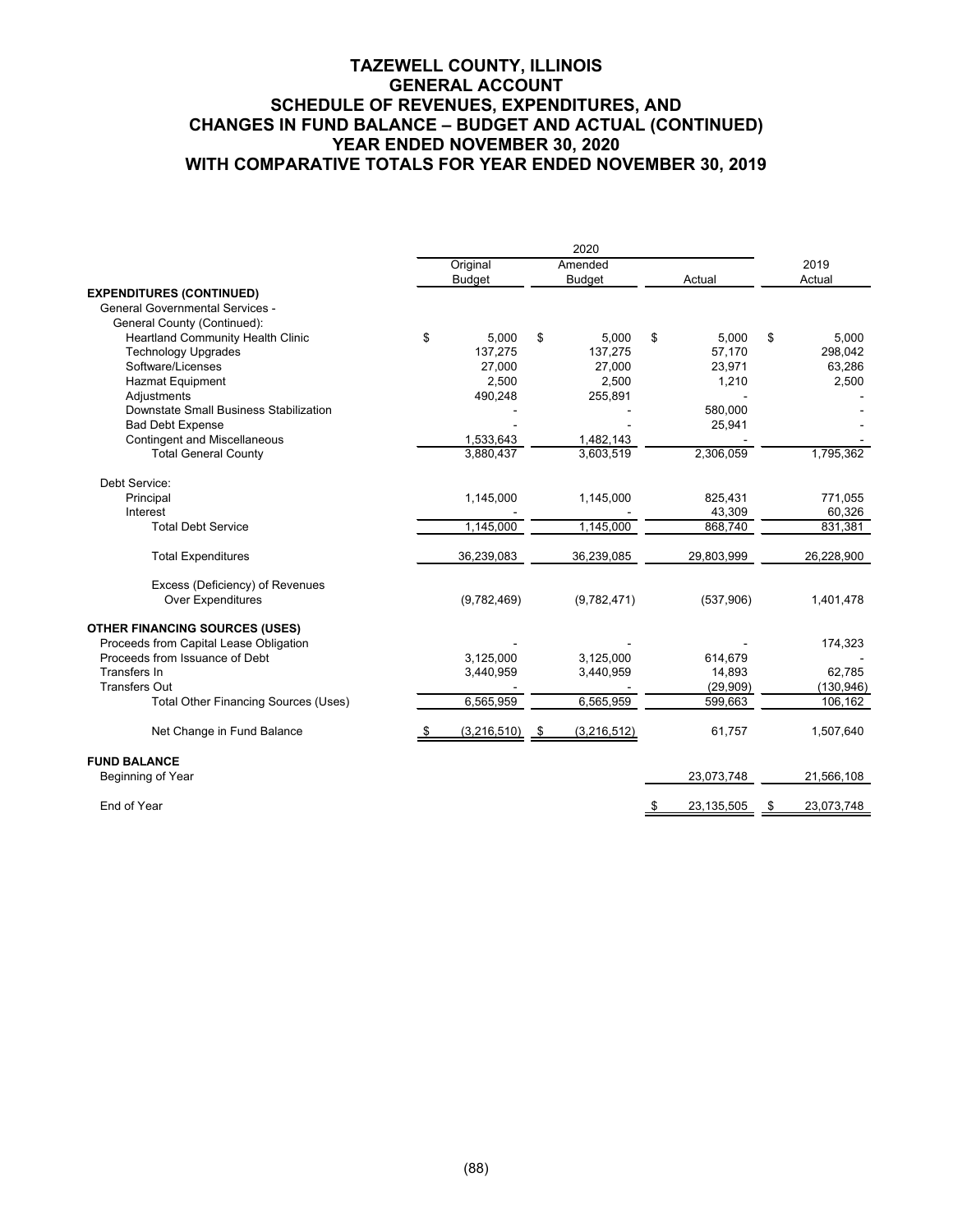# **TAZEWELL COUNTY, ILLINOIS SPECIAL REVENUE FUNDS SCHEDULE OF REVENUES, EXPENDITURES, AND CHANGES IN FUND BALANCE – BUDGET AND ACTUAL TOWNSHIP MOTOR FUEL TAX FUND YEAR ENDED NOVEMBER 30, 2020 WITH COMPARATIVE TOTALS FOR YEAR ENDED NOVEMBER 30, 2019**

|                                  | Original        | Amended         |                 | 2019            |
|----------------------------------|-----------------|-----------------|-----------------|-----------------|
|                                  | <b>Budget</b>   | <b>Budget</b>   | Actual          | Actual          |
| <b>REVENUES</b>                  |                 |                 |                 |                 |
| Intergovernmental:               |                 |                 |                 |                 |
| <b>Motor Fuel Tax Allotments</b> | 2,625,827<br>\$ | 2,625,827<br>\$ | 2,422,930<br>\$ | 1,236,680<br>\$ |
| Interest                         | 16,000          | 16,000          | 6,093           | 19,104          |
| Miscellaneous                    | 24,255          | 24,255          |                 | 24,255          |
| <b>Total Revenues</b>            | 2,666,082       | 2,666,082       | 2,429,023       | 1,280,039       |
| <b>EXPENDITURES</b>              |                 |                 |                 |                 |
| Highways:                        |                 |                 |                 |                 |
| Road Improvements                | 2,950,000       | 2,950,000       | 1,852,872       | 844,082         |
| Excess (Deficiency) of Revenues  |                 |                 |                 |                 |
| <b>Over Expenditures</b>         | (283, 918)      | (283, 918)      | 576,151         | 435,957         |
| <b>OTHER FINANCING USES</b>      |                 |                 |                 |                 |
| <b>Transfers Out</b>             | (60, 600)       | (60, 600)       | (71, 341)       | (206,420)       |
| Net Change in Fund Balance       | $(344, 518)$ \$ | (344, 518)      | 504,810         | 229,537         |
| <b>FUND BALANCE</b>              |                 |                 |                 |                 |
| Beginning of Year                |                 |                 | 1,493,174       | 1,263,637       |
| End of Year                      |                 |                 | 1,997,984       | 1,493,174<br>S. |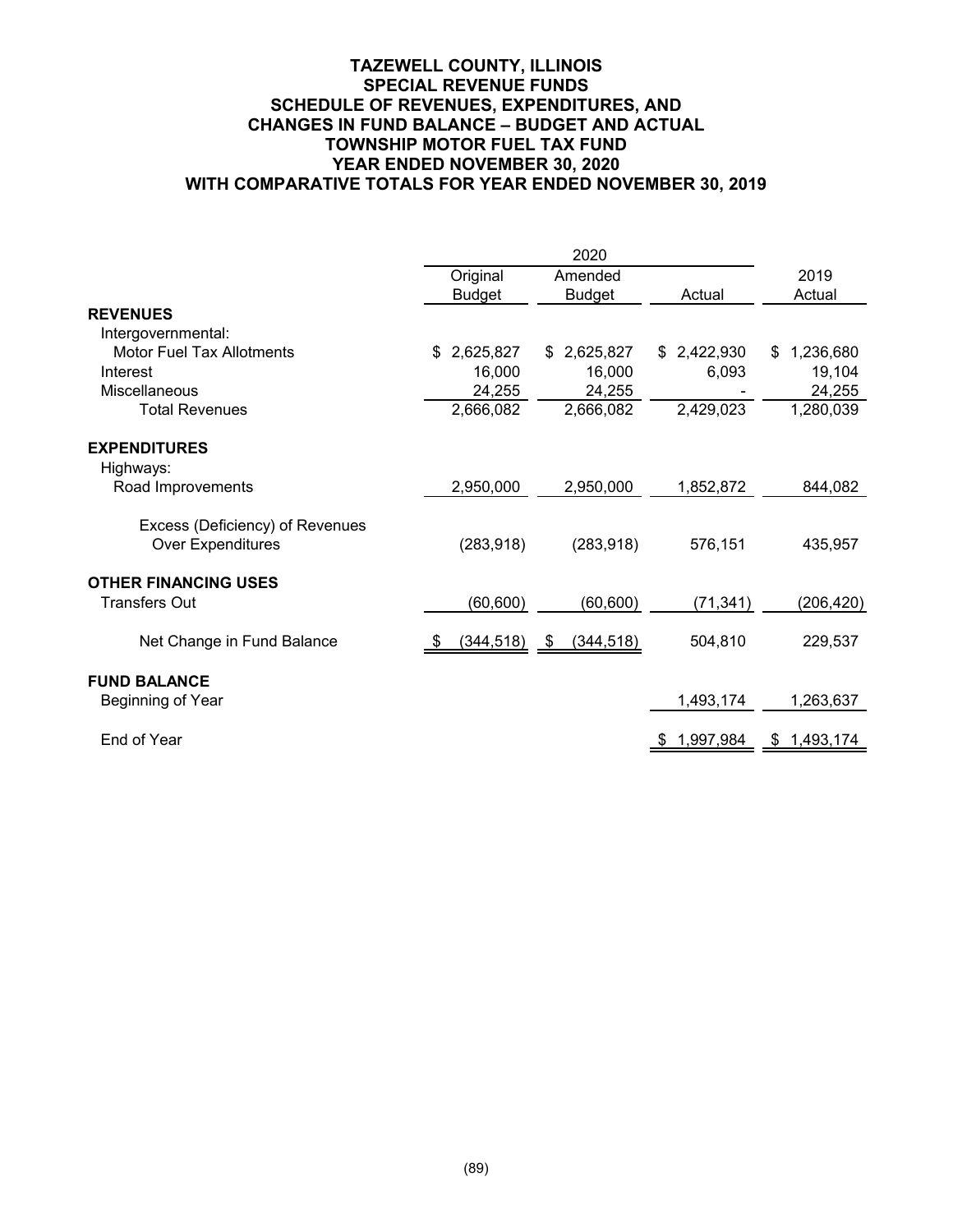# **TAZEWELL COUNTY, ILLINOIS SPECIAL REVENUE FUNDS SCHEDULE OF REVENUES, EXPENDITURES, AND CHANGES IN FUND BALANCE – BUDGET AND ACTUAL ILLINOIS MUNICIPAL RETIREMENT FUND YEAR ENDED NOVEMBER 30, 2020 WITH COMPARATIVE TOTALS FOR YEAR ENDED NOVEMBER 30, 2019**

|                                                        | Original      | Amended          |                 | 2019            |
|--------------------------------------------------------|---------------|------------------|-----------------|-----------------|
|                                                        | <b>Budget</b> | <b>Budget</b>    | Actual          | Actual          |
| <b>REVENUES</b>                                        |               |                  |                 |                 |
| <b>Property Taxes</b>                                  | \$<br>848,000 | \$<br>848,000    | 836,415<br>\$   | 789,343<br>\$   |
| <b>Public Safety Sales Taxes</b><br>Intergovernmental: | 1,425,000     | 1,425,000        | 1,346,580       | 1,016,298       |
| <b>Replacement Taxes</b>                               | 135,000       | 135,000          | 153,852         | 168,854         |
| <b>Total Revenues</b>                                  | 2,408,000     | 2,408,000        | 2,336,847       | 1,974,495       |
| <b>EXPENDITURES</b><br>Retirement:                     |               |                  |                 |                 |
| Illinois Municipal Retirement Fund                     | 2,870,741     | 2,870,741        | 759,828         | 2,194,394       |
| Net Change in Fund Balance                             | (462, 741)    | (462, 741)<br>\$ | 1,577,019       | (219, 899)      |
| <b>FUND BALANCE</b>                                    |               |                  |                 |                 |
| Beginning of Year                                      |               |                  | 1,988,592       | 2,208,491       |
| End of Year                                            |               |                  | 3,565,611<br>\$ | 1,988,592<br>\$ |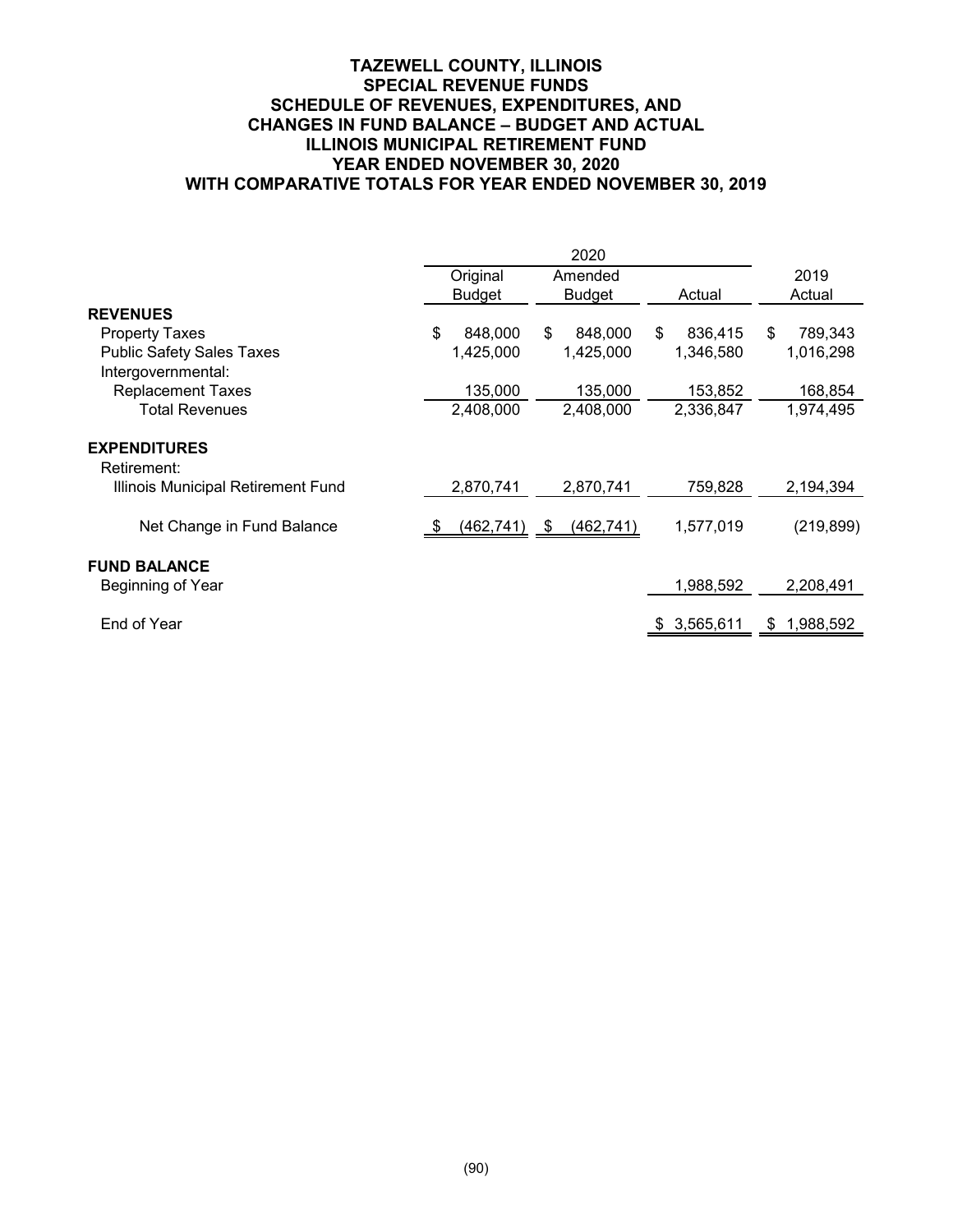# **TAZEWELL COUNTY, ILLINOIS SPECIAL REVENUE FUNDS SCHEDULE OF REVENUES, EXPENDITURES, AND CHANGES IN FUND BALANCE – BUDGET AND ACTUAL TORT JUDGMENT FUND YEAR ENDED NOVEMBER 30, 2020 WITH COMPARATIVE TOTALS FOR YEAR ENDED NOVEMBER 30, 2019**

|                                       | Original      | Amended                |                 | 2019            |  |
|---------------------------------------|---------------|------------------------|-----------------|-----------------|--|
|                                       | <b>Budget</b> | <b>Budget</b>          | Actual          | Actual          |  |
| <b>REVENUES</b>                       |               |                        |                 |                 |  |
| <b>Property Taxes</b>                 | 2,100,000     | 2,100,000<br>\$        | 2,070,488<br>\$ | 1,666,416<br>\$ |  |
| Interest                              | 400           | 400                    | 170             | 2,243           |  |
| <b>Total Revenues</b>                 | 2,100,400     | $\overline{2,}100,400$ | 2,070,658       | 1,668,659       |  |
| <b>EXPENDITURES</b>                   |               |                        |                 |                 |  |
| <b>General Governmental Services:</b> |               |                        |                 |                 |  |
| <b>Administrative Costs:</b>          |               |                        |                 |                 |  |
| <b>Workmen's Compensation</b>         | 655,000       | 655,000                | 572,461         | 505,445         |  |
| Unemployment Insurance                | 50,000        | 45,613                 | 74,873          | 14,361          |  |
| <b>Outside Defense</b>                | 550,000       | 550,000                | 744,287         | 226,880         |  |
| <b>Risk Management</b>                | 1,500         | 1,500                  |                 |                 |  |
| <b>Medical Insurance</b>              | 21,791        | 21,791                 | 21,791          | 21,166          |  |
| Adjustments                           | 5,306         |                        |                 |                 |  |
| <b>Professional Services</b>          | 215,411       | 225,103                | 227,016         | 212,802         |  |
| Stop Loss Reinsurance:                |               |                        |                 |                 |  |
| Property                              | 74,841        | 74,841                 | 74,841          | 67,060          |  |
| <b>General Liability</b>              | 250,389       | 250,389                | 248,437         | 205,014         |  |
| <b>Bonds</b>                          | 8,000         | 8,000                  | 1,483           | 5,311           |  |
| <b>Broker/TPA Fees</b>                | 30,000        | 30,000                 | 30,000          |                 |  |
| Physical Damage/Loss Replacement      | 50,000        | 50,000                 | 57,607          | 29,916          |  |
| Contingency                           | 96,927        | 96,927                 |                 |                 |  |
| Automobile                            | 26,298        | 26,298                 | 26,297          | 24,186          |  |
| <b>Total Expenditures</b>             | 2,035,463     | 2,035,462              | 2,079,093       | 1,312,141       |  |
| Net Change in Fund Balance            | 64,937<br>\$  | 64,938<br>\$           | (8, 435)        | 356,518         |  |
| <b>FUND BALANCE</b>                   |               |                        |                 |                 |  |
| Beginning of Year                     |               |                        | 1,557,696       | 1,201,178       |  |
| End of Year                           |               |                        | 1,549,261<br>\$ | \$1,557,696     |  |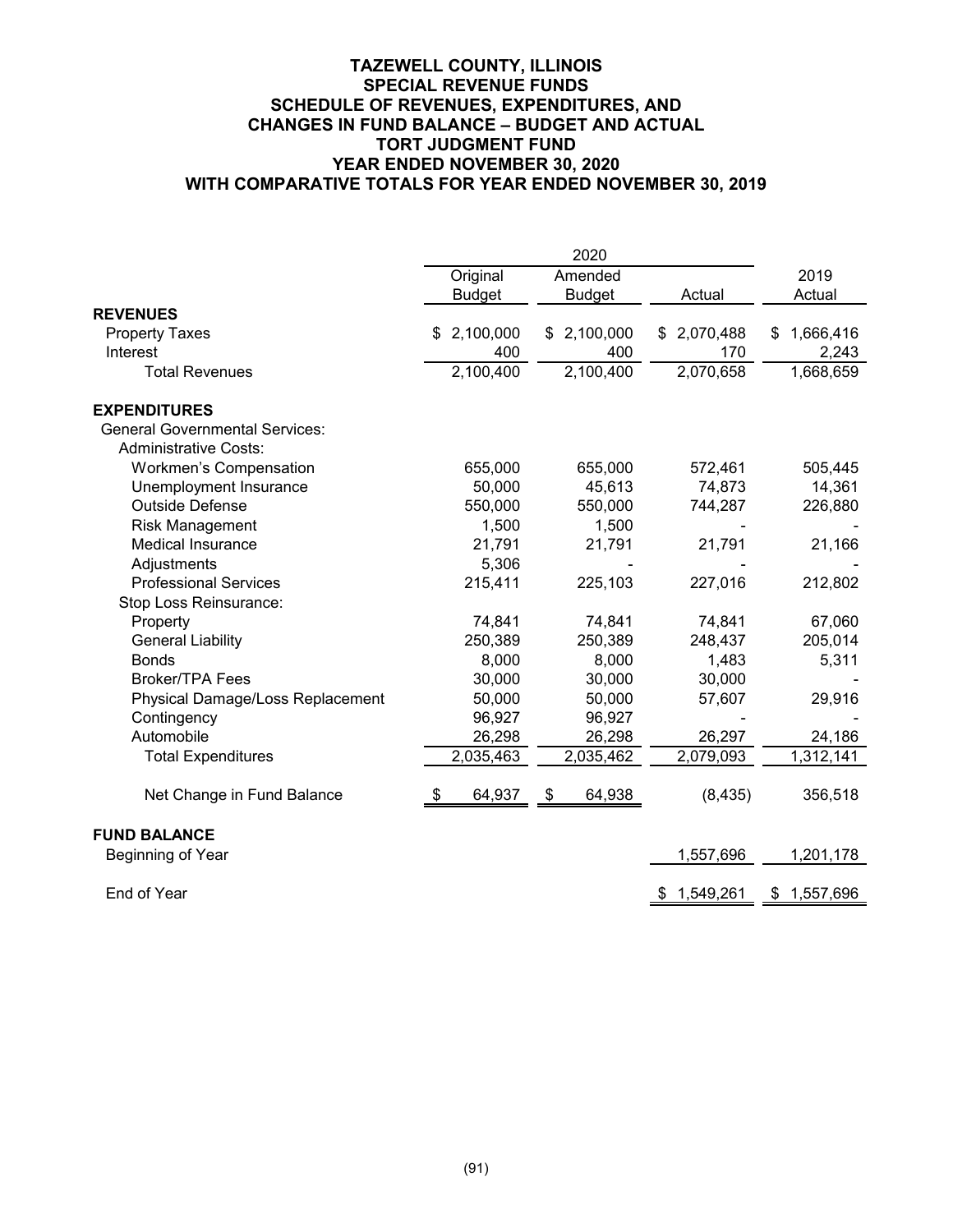# **TAZEWELL COUNTY, ILLINOIS SPECIAL REVENUE FUNDS SCHEDULE OF REVENUES, EXPENDITURES, AND CHANGES IN FUND BALANCE – BUDGET AND ACTUAL COUNTY MOTOR FUEL TAX FUND YEAR ENDED NOVEMBER 30, 2020 WITH COMPARATIVE TOTALS FOR YEAR ENDED NOVEMBER 30, 2019**

|                                          | Original           | Amended            |                 | 2019            |
|------------------------------------------|--------------------|--------------------|-----------------|-----------------|
|                                          | <b>Budget</b>      | <b>Budget</b>      | Actual          | Actual          |
| <b>REVENUES</b>                          |                    |                    |                 |                 |
| Intergovernmental:                       |                    |                    |                 |                 |
| <b>Motor Fuel Tax Allotments</b>         | 5,186,118<br>\$    | \$5,186,118        | 5,413,845<br>\$ | 2,303,286<br>\$ |
| <b>Charges for Services:</b>             |                    |                    |                 |                 |
| Reimbursement for Services and Materials | 69,244             | 69,244             | 70,109          | 68,067          |
| Interest                                 | 52,000             | 52,000             | 24,389          | 64,752          |
| <b>Total Revenues</b>                    | 5,307,362          | 5,307,362          | 5,508,343       | 2,436,105       |
| <b>EXPENDITURES</b>                      |                    |                    |                 |                 |
| Highways:                                |                    |                    |                 |                 |
| Superintendent's Salary                  | 144,863            | 146,273            | 147,183         | 141,945         |
| Illinois Municipal Retirement            | 16,790             | 16,790             | 17,424          | 15,842          |
| Social Security                          | 11,082             | 11,082             | 10,632          | 10,198          |
| <b>Medical Insurance</b>                 | 11,118             | 11,118             | 11,118          | 10,801          |
| Engineering                              | 29,050             | 29,050             |                 | 28,491          |
| Mileage                                  | 1,500              | 1,500              | 167             | 1,781           |
| Maintenance                              | 5,530,000          | 5,530,000          | 3,538,411       | 2,273,962       |
| Adjustments                              | 4,008              | 2,598              |                 |                 |
| <b>Total Expenditures</b>                | 5,748,411          | 5,748,411          | 3,724,935       | 2,483,020       |
| Net Change in Fund Balance               | (441, 049)<br>- 56 | (441, 049)<br>- \$ | 1,783,408       | (46, 915)       |
| <b>FUND BALANCE</b>                      |                    |                    |                 |                 |
| Beginning of Year                        |                    |                    | 4,068,365       | 4,115,280       |
| End of Year                              |                    |                    | 5,851,773<br>S. | 4,068,365<br>\$ |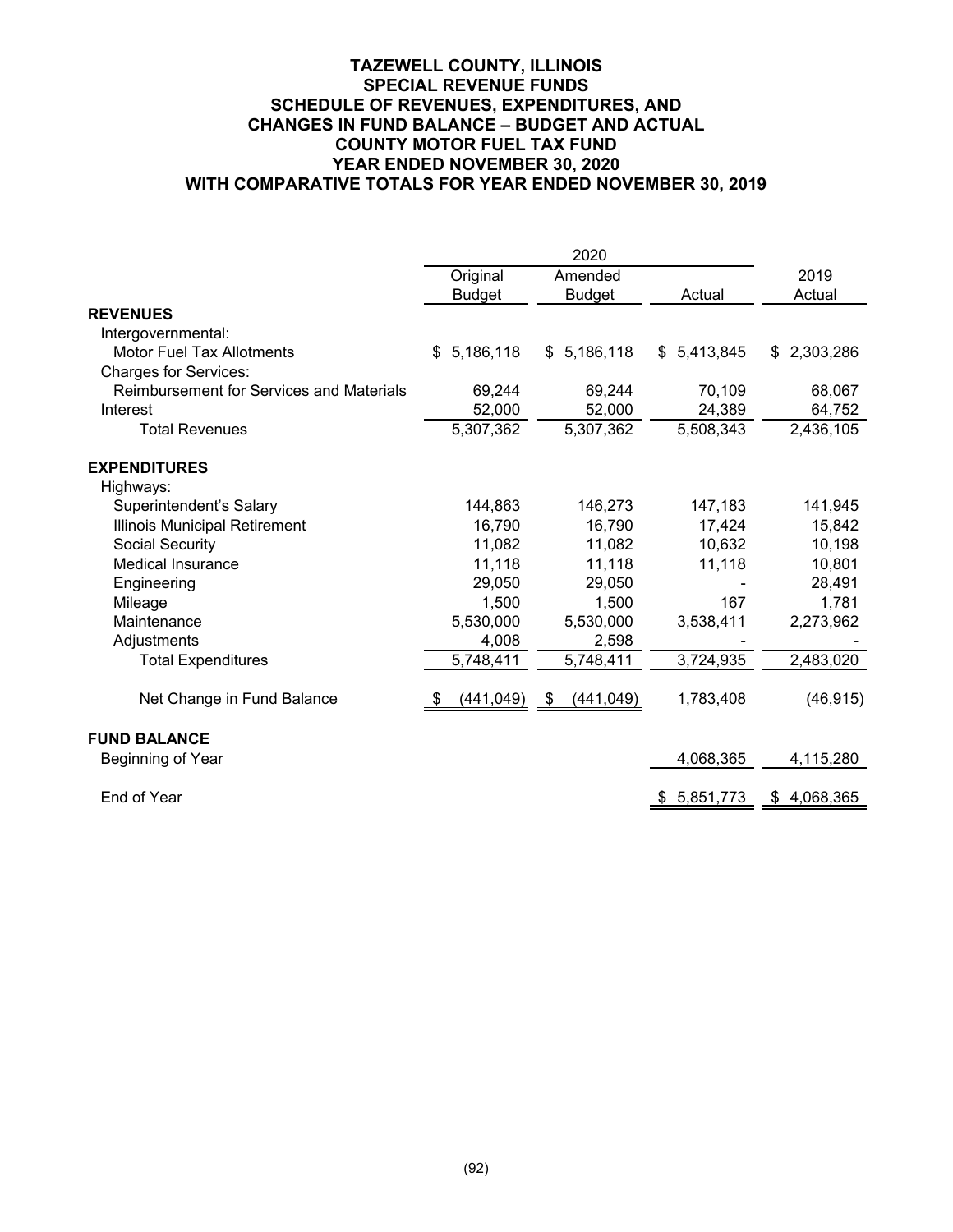|                                          | Original                            | Amended       |   |             |        | 2019        |
|------------------------------------------|-------------------------------------|---------------|---|-------------|--------|-------------|
|                                          | <b>Budget</b>                       | <b>Budget</b> |   | Actual      | Actual |             |
| <b>REVENUES</b>                          |                                     |               |   |             |        |             |
| <b>Property Taxes</b>                    | \$<br>793,100                       | \$<br>793,100 | S | 782,265     | \$     | 783,781     |
| Intergovernmental:                       |                                     |               |   |             |        |             |
| <b>Replacement Taxes</b>                 | 77,000                              | 77,000        |   | 89,747      |        | 98,498      |
| <b>Charges for Services:</b>             |                                     |               |   |             |        |             |
| <b>Construction and Engineering Fees</b> | 150,397                             | 150,397       |   |             |        | 24,293      |
| Interest                                 | 12,000                              | 12,000        |   | 8,415       |        | 15,375      |
| <b>Total Revenues</b>                    | 1,032,497                           | 1,032,497     |   | 880,427     |        | 921,947     |
| <b>EXPENDITURES</b>                      |                                     |               |   |             |        |             |
| Highways:                                |                                     |               |   |             |        |             |
| <b>Engineering Consultant</b>            | 283,800                             | 483,800       |   | 396,023     |        | 241,649     |
| <b>Bridge Construction</b>               | 1,896,233                           | 1,696,233     |   | 843,568     |        | 462,681     |
| <b>Total Expenditures</b>                | 2,180,033                           | 2,180,033     |   | 1,239,591   |        | 704,330     |
| Excess (Deficiency) of Revenues          |                                     |               |   |             |        |             |
| <b>Over Expenditures</b>                 | (1, 147, 536)                       | (1, 147, 536) |   | (359, 164)  |        | 217,617     |
| <b>OTHER FINANCING USES</b>              |                                     |               |   |             |        |             |
| <b>Transfers Out</b>                     |                                     |               |   | (17, 308)   |        |             |
| Net Change in Fund Balance               | $$ (1,147,536) \quad $ (1,147,536)$ |               |   | (376, 472)  |        | 217,617     |
| <b>FUND BALANCE</b>                      |                                     |               |   |             |        |             |
| Beginning of Year                        |                                     |               |   | 3,850,827   |        | 3,633,210   |
| End of Year                              |                                     |               |   | \$3,474,355 |        | \$3,850,827 |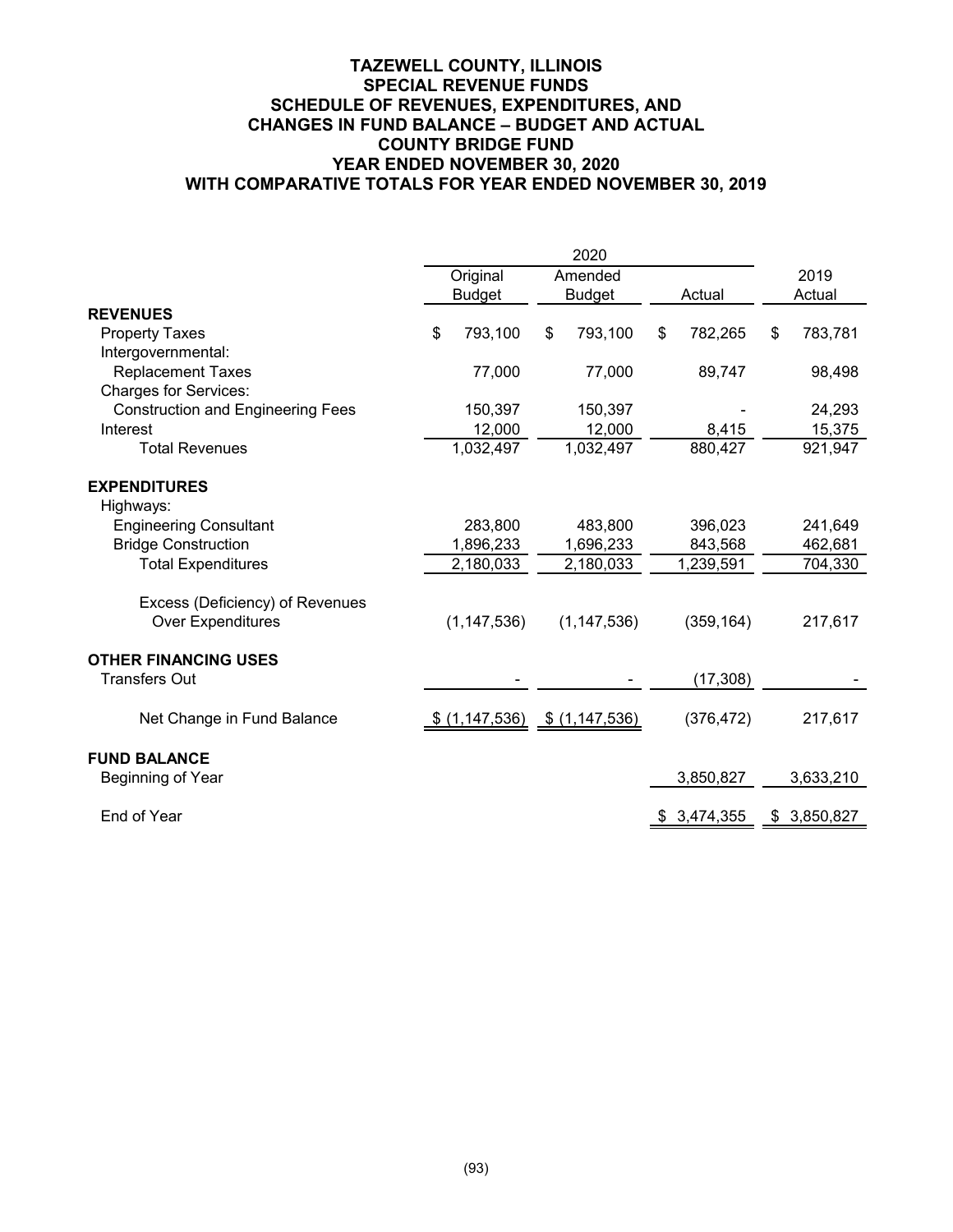# **TAZEWELL COUNTY, ILLINOIS SPECIAL REVENUE FUNDS SCHEDULE OF REVENUES, EXPENDITURES, AND CHANGES IN FUND BALANCE – BUDGET AND ACTUAL FEDERAL AID MATCHING TAX FUND YEAR ENDED NOVEMBER 30, 2020 WITH COMPARATIVE TOTALS FOR YEAR ENDED NOVEMBER 30, 2019**

|                                  | 2020 |               |    |               |    |           |      |           |
|----------------------------------|------|---------------|----|---------------|----|-----------|------|-----------|
|                                  |      | Original      |    | Amended       |    |           | 2019 |           |
|                                  |      | <b>Budget</b> |    | <b>Budget</b> |    | Actual    |      | Actual    |
| <b>REVENUES</b>                  |      |               |    |               |    |           |      |           |
| <b>Property Taxes</b>            | \$   | 659,200       | \$ | 659,200       | \$ | 650,243   | \$   | 651,248   |
| Intergovernmental:               |      |               |    |               |    |           |      |           |
| <b>Replacement Taxes</b>         |      | 12,000        |    | 12,000        |    | 17,329    |      | 19,019    |
| Interest                         |      | 33,000        |    | 33,000        |    | 9,914     |      | 39,465    |
| <b>Total Revenues</b>            |      | 704,200       |    | 704,200       |    | 677,486   |      | 709,732   |
| <b>EXPENDITURES</b><br>Highways: |      |               |    |               |    |           |      |           |
| Road Improvements                |      | 735,083       |    | 735,083       |    | 585,712   |      | 462,666   |
| Net Change in Fund Balance       |      | (30, 883)     | \$ | (30, 883)     |    | 91,774    |      | 247,066   |
| <b>FUND BALANCE</b>              |      |               |    |               |    |           |      |           |
| Beginning of Year                |      |               |    |               |    | 2,737,929 |      | 2,490,863 |
| End of Year                      |      |               |    |               | S. | 2,829,703 | \$   | 2,737,929 |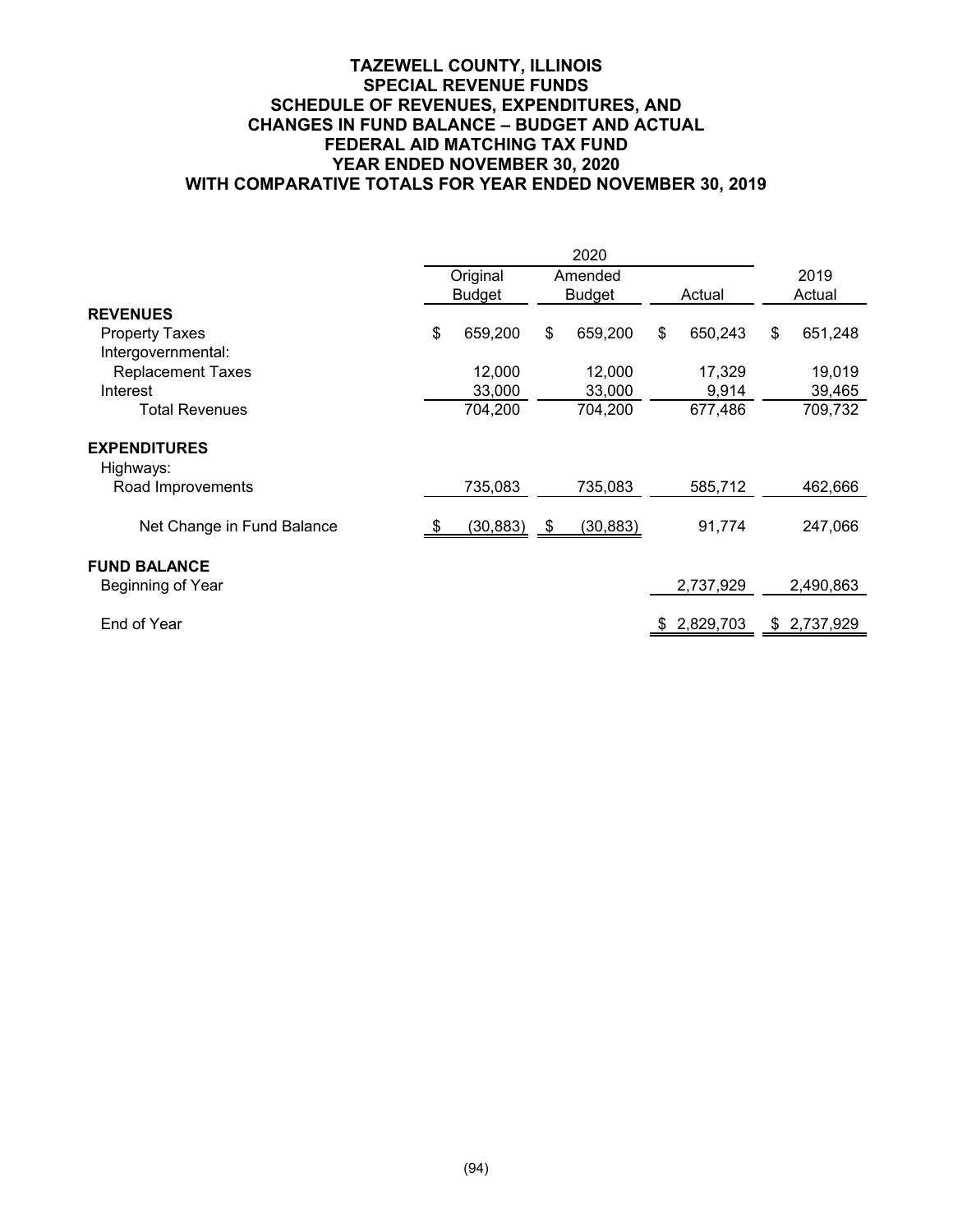# **TAZEWELL COUNTY, ILLINOIS SPECIAL REVENUE FUNDS SCHEDULE OF REVENUES, EXPENDITURES, AND CHANGES IN FUND BALANCE – BUDGET AND ACTUAL TOWNSHIP BRIDGE FUND YEAR ENDED NOVEMBER 30, 2020 WITH COMPARATIVE TOTALS FOR YEAR ENDED NOVEMBER 30, 2019**

|                              |    | Original      | Amended       |         |    | 2019    |  |
|------------------------------|----|---------------|---------------|---------|----|---------|--|
|                              |    | <b>Budget</b> | <b>Budget</b> | Actual  |    | Actual  |  |
| <b>REVENUES</b>              |    |               |               |         |    |         |  |
| <b>Charges for Services:</b> |    |               |               |         |    |         |  |
| Maintenance and Construction | \$ |               | \$            | \$      | \$ | 62,001  |  |
| Interest                     |    | 100           | 100           | 97      |    | 96      |  |
| <b>Total Revenues</b>        |    | 100           | 100           | 97      |    | 62,097  |  |
|                              |    |               |               |         |    |         |  |
| <b>EXPENDITURES</b>          |    |               |               |         |    |         |  |
| Net Change in Fund Balance   |    | 100           | \$<br>100     | 97      |    | 62,097  |  |
| <b>FUND BALANCE</b>          |    |               |               |         |    |         |  |
| Beginning of Year            |    |               |               | 199,710 |    | 137,613 |  |
| End of Year                  |    |               |               | 199,807 | \$ | 199,710 |  |
|                              |    |               |               |         |    |         |  |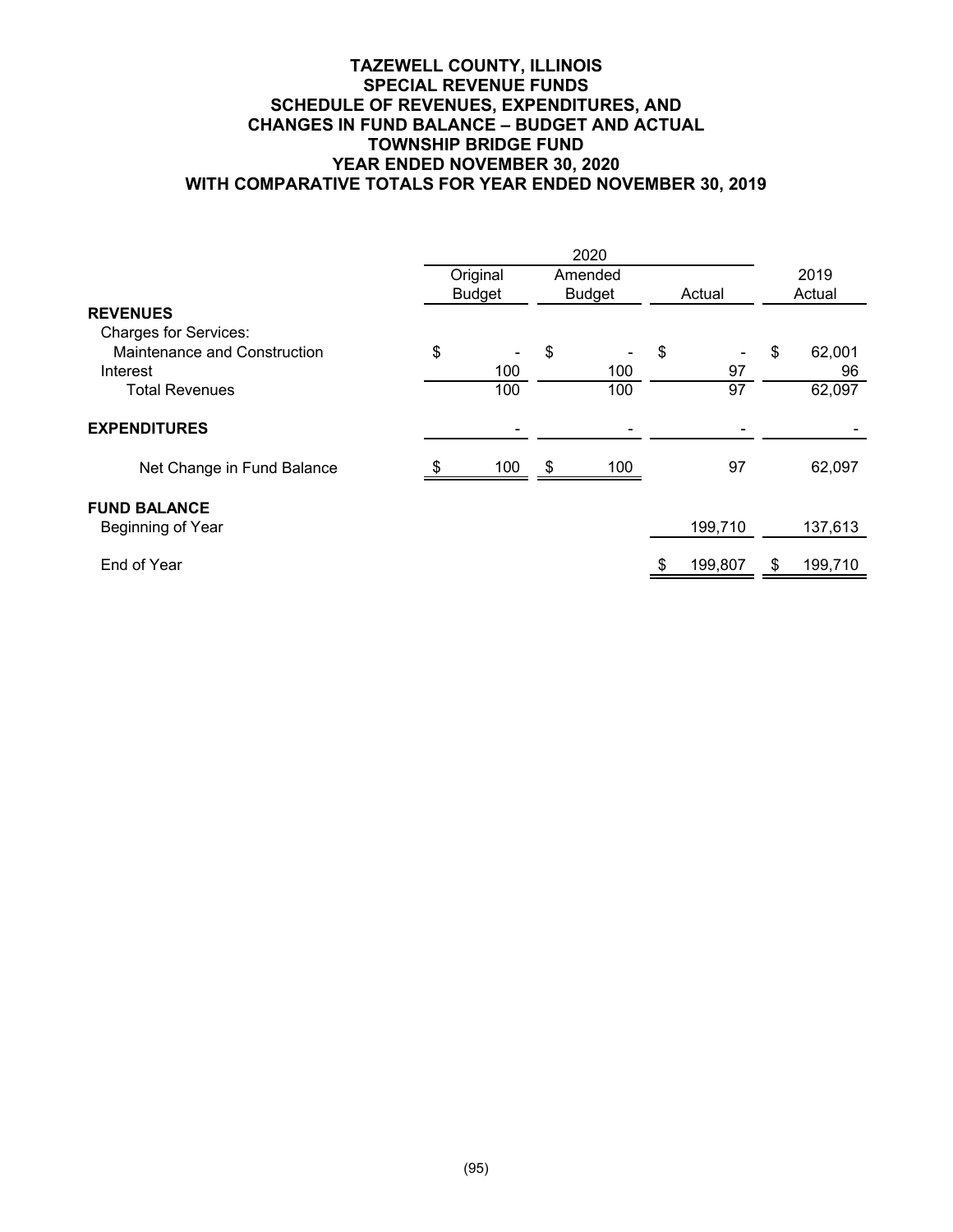|                                                           |               | 2020          |               |               |  |  |  |  |  |
|-----------------------------------------------------------|---------------|---------------|---------------|---------------|--|--|--|--|--|
|                                                           | Original      | Amended       |               | 2019          |  |  |  |  |  |
|                                                           | <b>Budget</b> | <b>Budget</b> | Actual        | Actual        |  |  |  |  |  |
| <b>REVENUES</b>                                           |               |               |               |               |  |  |  |  |  |
| <b>Property Taxes</b>                                     | \$<br>917,679 | \$<br>917,679 | \$<br>904,953 | \$<br>906,769 |  |  |  |  |  |
| Intergovernmental:                                        |               |               |               |               |  |  |  |  |  |
| <b>Replacement Taxes</b>                                  | 187,230       | 187,230       | 189,214       | 207,665       |  |  |  |  |  |
| <b>Grant Revenue:</b>                                     |               |               |               |               |  |  |  |  |  |
| <b>Local CURE</b>                                         |               |               | 269,299       |               |  |  |  |  |  |
| <b>Bioterrorism Preparedness</b>                          | 135,978       | 135,978       | 174,488       | 172,979       |  |  |  |  |  |
| Vaccine Allowance and Grant                               | 75,000        | 75,000        | 105,590       | 123,900       |  |  |  |  |  |
| <b>IDPA Medicaid</b>                                      | 230,000       | 230,000       | 9,977         | 112,654       |  |  |  |  |  |
| Illinois Breast/Cervical Center                           | 293,573       | 293,573       | 452,267       | 344,526       |  |  |  |  |  |
| <b>IDPA Medi-Check</b>                                    | 42,000        | 42,000        | 37,502        | 60,969        |  |  |  |  |  |
| <b>IDPH Local Health Protection</b>                       | 227,567       | 227,567       | 227,301       | 273,221       |  |  |  |  |  |
| <b>Tobacco Grant</b>                                      | 60,000        | 60,000        | 60,490        | 40,891        |  |  |  |  |  |
| Dental Health (Doral Dental)                              | 445,000       | 445,000       | 92,835        | 291,019       |  |  |  |  |  |
| Family Case Management                                    | 385,320       | 385,320       | 354,020       | 300,655       |  |  |  |  |  |
| Women, Infants, and Children                              | 876,741       | 876,741       | 299,481       | 850,023       |  |  |  |  |  |
| Teen Reach                                                | 159,520       | 159,520       | 151,531       | 148,341       |  |  |  |  |  |
| Illinois Environmental Protection<br>Agency - Solid Waste |               |               |               |               |  |  |  |  |  |
| <b>Enforcement Grant</b>                                  | 83,493        | 83,493        | 90,641        | 75,186        |  |  |  |  |  |
| Medicare                                                  | 4,000         | 4,000         | 7,844         | 7,470         |  |  |  |  |  |
| <b>Drug Free Communities</b>                              | 125,000       | 125,000       | 122,994       | 125,020       |  |  |  |  |  |
| <b>Better Birth Outcomes</b>                              | 217,000       | 217,000       | 190,930       | 176,682       |  |  |  |  |  |
| Susan G. Komen                                            | 85,520        | 85,520        | 125,832       | 87,146        |  |  |  |  |  |
| Other                                                     | 1,290,048     | 1,290,048     | 1,298,115     | 1,140,612     |  |  |  |  |  |
| <b>Total Grant Revenue</b>                                | 4,735,760     | 4,735,760     | 4,071,137     | 4,331,294     |  |  |  |  |  |
| Total Intergovernmental                                   | 4,922,990     | 4,922,990     | 4,260,351     | 4,538,959     |  |  |  |  |  |
| <b>Charges for Services:</b>                              |               |               |               |               |  |  |  |  |  |
| <b>Dental Clinic Patient</b>                              | 25,000        | 25,000        | 4,271         | 11,385        |  |  |  |  |  |
| Immunizations and Other                                   | 153,400       | 153,400       | 119,207       | 140,935       |  |  |  |  |  |
| <b>Environmental Health</b>                               | 305,000       | 305,000       | 248,655       | 293,589       |  |  |  |  |  |
| Teen Reach                                                | 90,000        | 90,000        | 85,162        | 83,881        |  |  |  |  |  |
| <b>Total Charges for Services</b>                         | 573,400       | 573,400       | 457,295       | 529,790       |  |  |  |  |  |
| Interest                                                  | 25,000        | 25,000        | 15,823        | 48,663        |  |  |  |  |  |
| Miscellaneous                                             | 232,720       | 232,720       | 246,155       | 159,170       |  |  |  |  |  |
| <b>Total Revenues</b>                                     | 6,671,789     | 6,671,789     | 5,884,577     | 6,183,351     |  |  |  |  |  |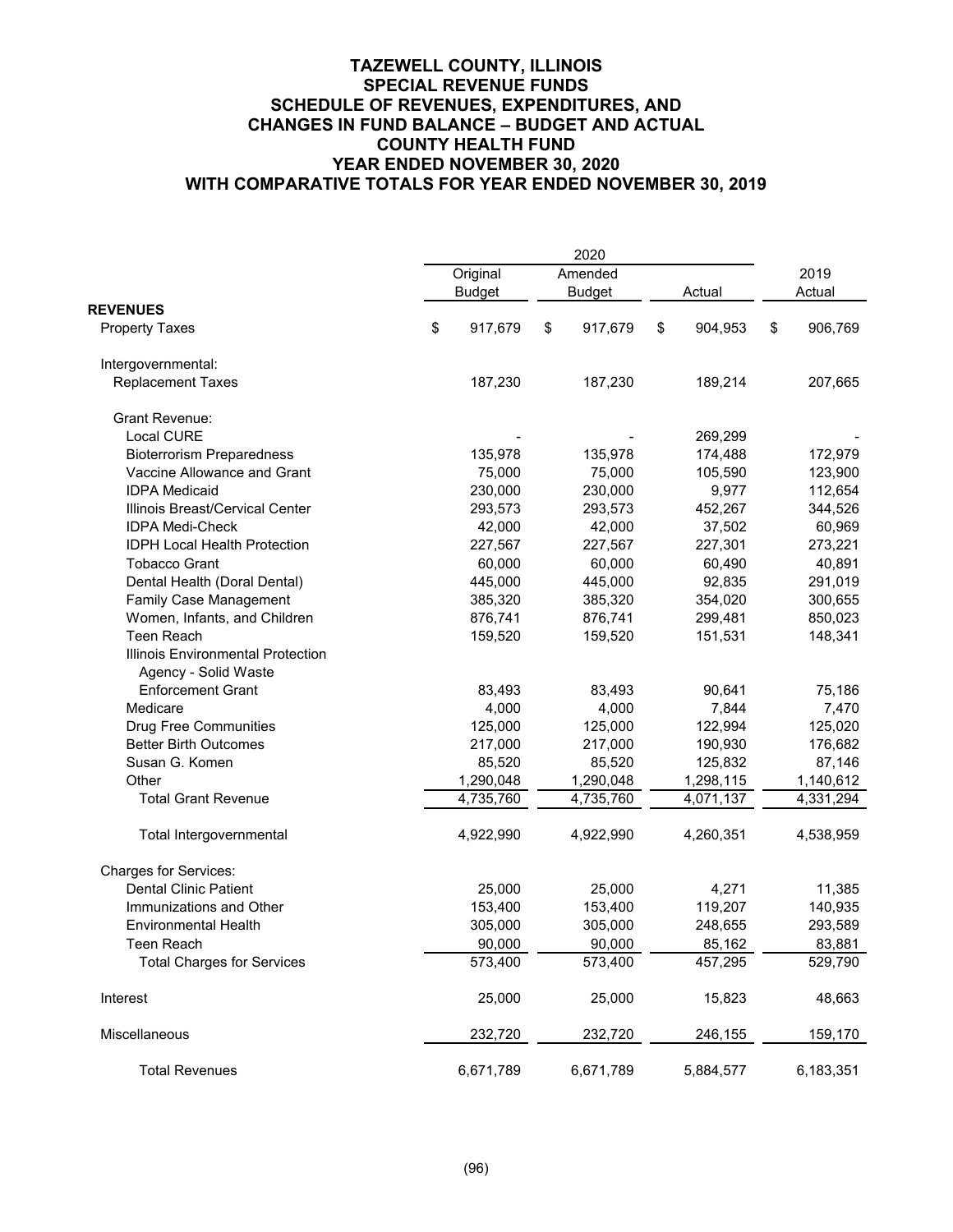|                                    | 2020 |               |    |               |        |           |                |           |
|------------------------------------|------|---------------|----|---------------|--------|-----------|----------------|-----------|
|                                    |      | Original      |    | Amended       | Actual |           | 2019<br>Actual |           |
|                                    |      | <b>Budget</b> |    | <b>Budget</b> |        |           |                |           |
| <b>EXPENDITURES</b>                |      |               |    |               |        |           |                |           |
| Health and Welfare:                |      |               |    |               |        |           |                |           |
| County Health:                     |      |               |    |               |        |           |                |           |
| Department Head                    | \$   | 105,060       | \$ | 100,560       | \$     | 89,692    | \$             | 101,761   |
| <b>Administrative Staff</b>        |      | 374,980       |    | 369,980       |        | 342,654   |                | 349,194   |
| <b>Health Education Staff</b>      |      | 76,502        |    | 71,502        |        | 64,089    |                | 55,360    |
| <b>Nursing Staff</b>               |      | 276,664       |    | 288,664       |        | 266,380   |                | 258,637   |
| <b>Environmental Health Staff</b>  |      | 333,190       |    | 338,190       |        | 317,705   |                | 320,898   |
| Screening Technician               |      | 5,500         |    | 2,500         |        | (2,967)   |                | 5,531     |
| <b>Maintenance Salaries</b>        |      | 38,972        |    | 40,472        |        | 40,191    |                | 36,598    |
| <b>Clinician's Salaries</b>        |      | 45,000        |    | 45,000        |        | 7,815     |                |           |
| On-Call Help                       |      | 20,277        |    | 21,777        |        | 20,336    |                | 20,354    |
| Part-Time Help                     |      | 15,000        |    | 1,000         |        | 337       |                | 6,294     |
| Overtime                           |      | 1,000         |    | 2,000         |        | 1,460     |                | 507       |
| Medical Insurance                  |      | 241,680       |    | 226,680       |        | 223,036   |                | 216,908   |
| <b>Office Supplies</b>             |      | 7,081         |    | 11,581        |        | 8,824     |                | 9,628     |
| <b>Educational Materials</b>       |      | 24,000        |    | 28,000        |        | 22,702    |                | 21,127    |
| <b>DHC Supplies</b>                |      |               |    |               |        | 710       |                | 2,885     |
| Vaccine                            |      | 118,236       |    | 118,236       |        | 221,577   |                | 245,560   |
| Medical Supplies - Field Staff     |      | 142,082       |    | 142,082       |        | 140,648   |                | 147,745   |
| <b>Technical Supplies</b>          |      | 6,200         |    | 6,200         |        | 3,623     |                | 5,761     |
| <b>Contractual Services</b>        |      | 172,500       |    | 172,500       |        | 173,123   |                | 168,507   |
| Laboratory Expense                 |      |               |    |               |        | 117       |                | 233       |
| <b>Medical Service</b>             |      | 6,000         |    | 6,000         |        | 4,294     |                | 4,170     |
| Telephone                          |      | 9,600         |    | 9,600         |        |           |                | 17,303    |
| Postage                            |      | 4,476         |    | 4,476         |        | 3,712     |                | 3,778     |
| Mileage                            |      | 15,000        |    | 10,000        |        | 11,376    |                | 17,344    |
| <b>Utilities</b>                   |      | 25,000        |    | 25,000        |        | 20,522    |                | 22,532    |
| Vehicle Maintenance                |      | 2,500         |    | 5,500         |        | 4,626     |                | 2,023     |
| <b>Building Maintenance</b>        |      | 15,403        |    | 25,403        |        | 28,189    |                | 20,833    |
| <b>Conferences and Seminars</b>    |      | 2,150         |    | 2,150         |        | 912       |                | 2,620     |
| <b>Education and Training</b>      |      | 6,500         |    | 6,500         |        | 2,493     |                | 3,232     |
| Building, Equipment, and Furniture |      | 46,860        |    | 55,860        |        | 47,752    |                | 47,193    |
| Adjustments                        |      | 108,000       |    | 108,000       |        | 104,159   |                | 26,387    |
| Contingency                        |      | 112,271       |    | 112,271       |        |           |                |           |
| <b>Total County Health</b>         |      | 2,357,684     |    | 2,357,684     |        | 2,170,087 |                | 2,140,903 |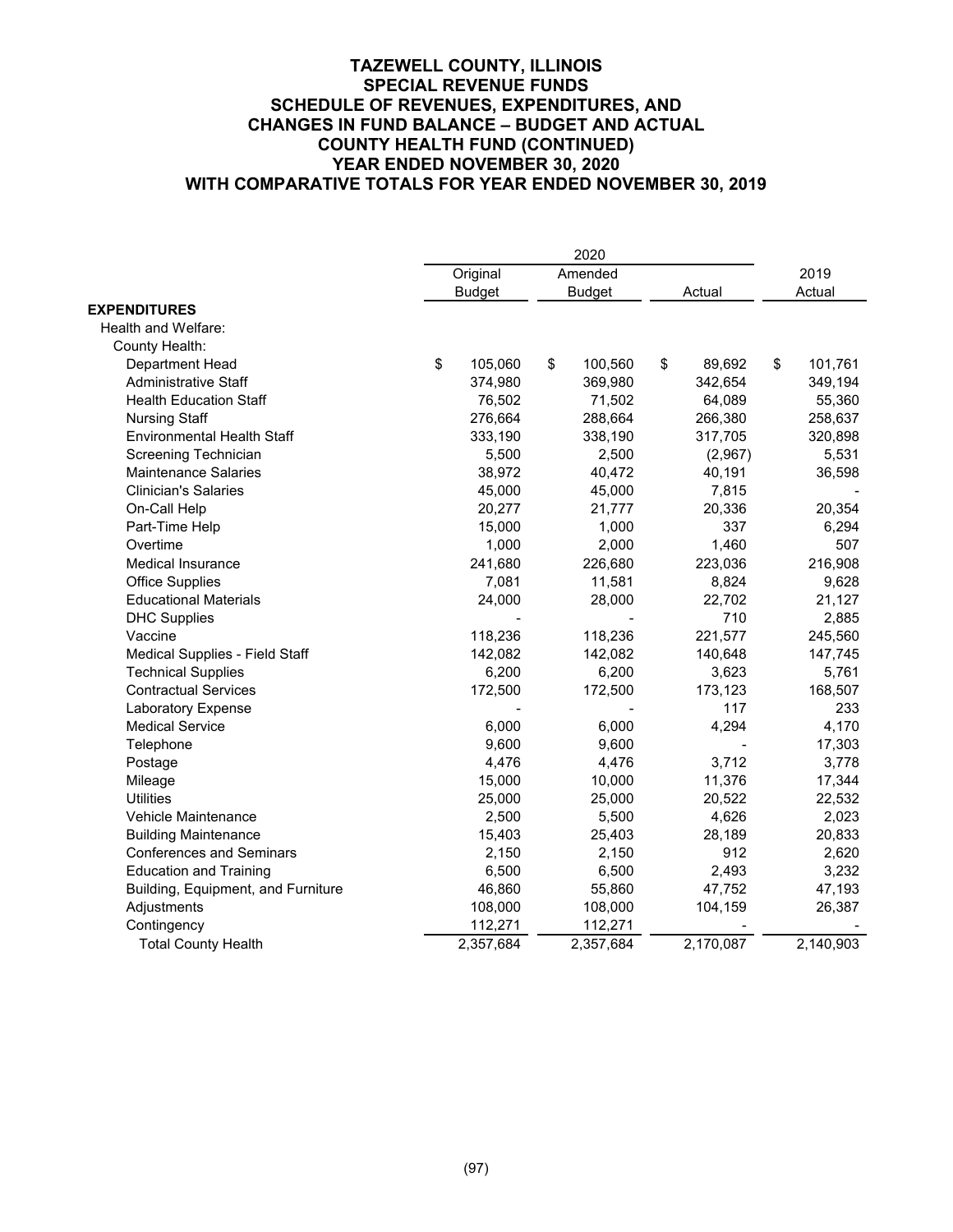|                                    | Original      | Amended       |                | 2019          |
|------------------------------------|---------------|---------------|----------------|---------------|
|                                    | <b>Budget</b> | <b>Budget</b> | Actual         | Actual        |
| <b>EXPENDITURES (CONTINUED)</b>    |               |               |                |               |
| Health and Welfare (Continued):    |               |               |                |               |
| Women, Infants, and Children:      |               |               |                |               |
| <b>Salaries</b>                    | \$<br>212,511 | \$<br>212,511 | \$<br>206,331  | \$<br>215,635 |
| <b>Medical Insurance</b>           | 70,612        | 70,612        | 52,975         | 75,113        |
| <b>Office Supplies</b>             | 1,201         | 1,201         | 17,413         | 678           |
| <b>Contractual Services</b>        | 3,854         | 3,854         | 5,534          | 1,809         |
| Postage                            | 180           | 180           | 392            | 227           |
| WIC - Food Instruments - Noncash   | 579,101       | 579,101       | $\overline{a}$ | 549,723       |
| Mileage                            | 1,186         | 1,186         | 1,306          | 1,043         |
| <b>Education and Training</b>      | 8,096         | 8,096         | 2,171          | 5,673         |
| Equipment                          |               |               | 5,964          |               |
| Total Women, Infants, and Children | 876,741       | 876,741       | 292,086        | 849,901       |
| Teen Reach:                        |               |               |                |               |
| <b>Salaries</b>                    | 688,022       | 688,022       | 592,871        | 649,455       |
| <b>Medical Insurance</b>           | 51,176        | 51,176        | 52,645         | 40,652        |
| Supplies                           | 29,532        | 29,532        | 19,694         | 26,692        |
| <b>Contractual Services</b>        | 103,221       | 103,221       | 58,010         | 103,128       |
| Postage                            | 245           | 245           | 307            | 341           |
| Mileage                            | 8,700         | 8,700         | 6,776          | 8,171         |
| <b>Education and Training</b>      | 2,000         | 2,000         | 835            | 1,451         |
| Equipment                          | 1,500         | 1,500         | 1,444          | 2,162         |
| <b>Total Teen Reach</b>            | 884,396       | 884,396       | 732,582        | 832,052       |
| Case Management:                   |               |               |                |               |
| Salaries                           | 537,161       | 537,161       | 498,041        | 468,436       |
| <b>Medical Insurance</b>           | 102,099       | 102,099       | 83,949         | 77,430        |
| Supplies                           | 2,400         | 2,400         | 16,340         | 4,495         |
| <b>Contractual Services</b>        | 20,307        | 20,307        | 15,338         | 27,787        |
| Postage                            | 1,280         | 1,280         | 1,394          | 1,046         |
| Travel                             | 11,073        | 11,073        | 3,015          | 11,561        |
| <b>Education and Training</b>      |               |               | 117            | 1,255         |
| Equipment                          |               |               | 7,589          | 309           |
| <b>Total Case Management</b>       | 674,320       | 674,320       | 625,783        | 592,319       |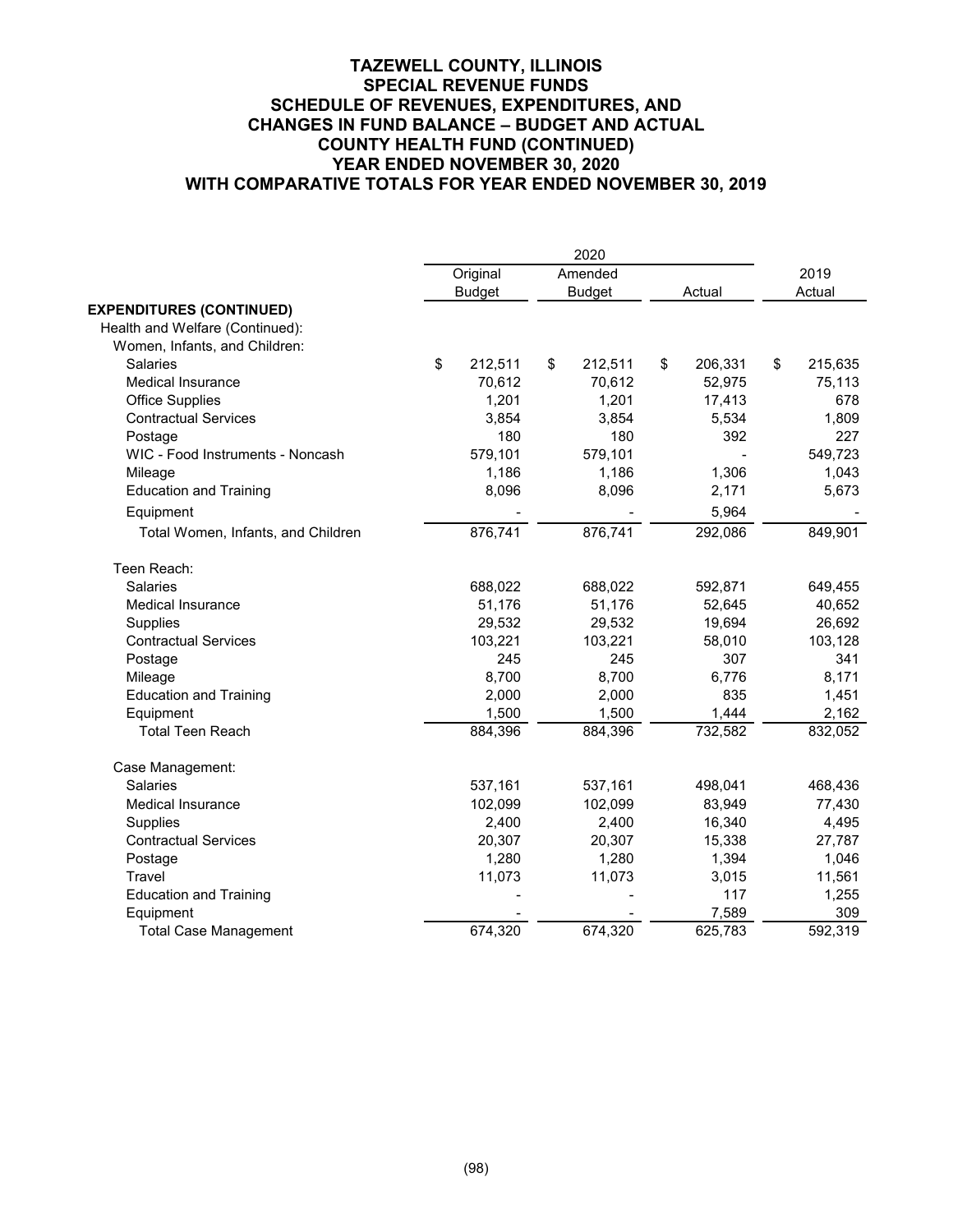|                                                             | 2020 |               |            |               |    |           |    |           |
|-------------------------------------------------------------|------|---------------|------------|---------------|----|-----------|----|-----------|
|                                                             |      | Original      |            | Amended       |    |           |    | 2019      |
|                                                             |      | <b>Budget</b> |            | <b>Budget</b> |    | Actual    |    | Actual    |
| <b>EXPENDITURES (CONTINUED)</b>                             |      |               |            |               |    |           |    |           |
| Health and Welfare (Continued):                             |      |               |            |               |    |           |    |           |
| <b>Dental Health Services:</b>                              |      |               |            |               |    |           |    |           |
| <b>Salaries</b>                                             | \$   | 402,200       | \$         | 402,200       | \$ | 193,505   | \$ | 387,036   |
| <b>Medical Insurance</b>                                    |      | 94,192        |            | 94,192        |    | 49,551    |    | 90,176    |
| Dental Health Supplies                                      |      | 47,800        |            | 47,800        |    | 11,003    |    | 46,139    |
| Contractual                                                 |      | 31,762        |            | 31,762        |    | 20,250    |    | 27,575    |
| Postage                                                     |      | 225           |            | 225           |    | 718       |    | 124       |
| Mileage                                                     |      | 891           |            | 891           |    | 212       |    | 652       |
| <b>DHC Rent and Utilities</b>                               |      | 60,000        |            | 60,000        |    | 32,847    |    | 62,397    |
| <b>Education and Training</b>                               |      |               |            |               |    |           |    | 8,415     |
| Equipment                                                   |      | 7,210         |            | 7,210         |    |           |    | 2,015     |
| <b>Total Dental Health Services</b>                         |      | 644,280       |            | 644,280       |    | 308,086   |    | 624,529   |
| Special Grants:                                             |      |               |            |               |    |           |    |           |
| <b>Salaries</b>                                             |      | 785,486       |            | 785,486       |    | 1,092,472 |    | 716,191   |
| <b>Medical Insurance</b>                                    |      | 134,375       |            | 134,375       |    | 157,378   |    | 118,877   |
| Supplies                                                    |      | 43,933        |            | 43,933        |    | 55,119    |    | 32,200    |
| <b>Contractual Services</b>                                 |      | 92,824        |            | 92,824        |    | 157,676   |    | 83,465    |
| <b>Patient Care</b>                                         |      | 175,603       |            | 175,603       |    | 185,638   |    | 213,686   |
| Postage                                                     |      | 2,734         |            | 2,734         |    | 5,332     |    | 2,840     |
| Mileage                                                     |      | 9,620         |            | 9,620         |    | 5,122     |    | 8,214     |
| <b>Education and Training</b>                               |      | 11,268        |            | 11,268        |    | 991       |    | 7,748     |
| Equipment                                                   |      | 5,700         |            | 5,700         |    | 82,096    |    | 6,269     |
| <b>Total Special Grants</b>                                 |      | 1,261,543     |            | 1,261,543     |    | 1,741,824 |    | 1,189,490 |
| <b>Total Health and Welfare</b>                             |      | 6,698,964     |            | 6,698,964     |    | 5,870,448 |    | 6,229,194 |
| Debt Service:                                               |      |               |            |               |    |           |    |           |
| Principal                                                   |      | 30,000        |            | 30,000        |    | 28,907    |    | 18,382    |
| Interest                                                    |      |               |            |               |    | 2,199     |    | 3,293     |
| <b>Total Debt Service</b>                                   |      | 30,000        |            | 30,000        |    | 31,106    |    | 21,675    |
| <b>Total Expenditures</b>                                   |      | 6,728,964     |            | 6,728,964     |    | 5,901,554 |    | 6,250,869 |
| Excess (Deficiency) of Revenues<br><b>Over Expenditures</b> |      | (57, 175)     |            | (57, 175)     |    | (16, 977) |    | (67, 518) |
| <b>OTHER FINANCING SOURCES</b><br>Transfers In              |      |               |            |               |    |           |    | 884       |
| Net Change in Fund Balance                                  | S    | (57, 175)     | <u>_\$</u> | (57, 175)     |    | (16, 977) |    | (66, 634) |
| <b>FUND BALANCE</b>                                         |      |               |            |               |    |           |    |           |
| Beginning of Year                                           |      |               |            |               |    | 3,284,680 |    | 3,351,314 |
| End of Year                                                 |      |               |            |               |    | 3,267,703 | \$ | 3,284,680 |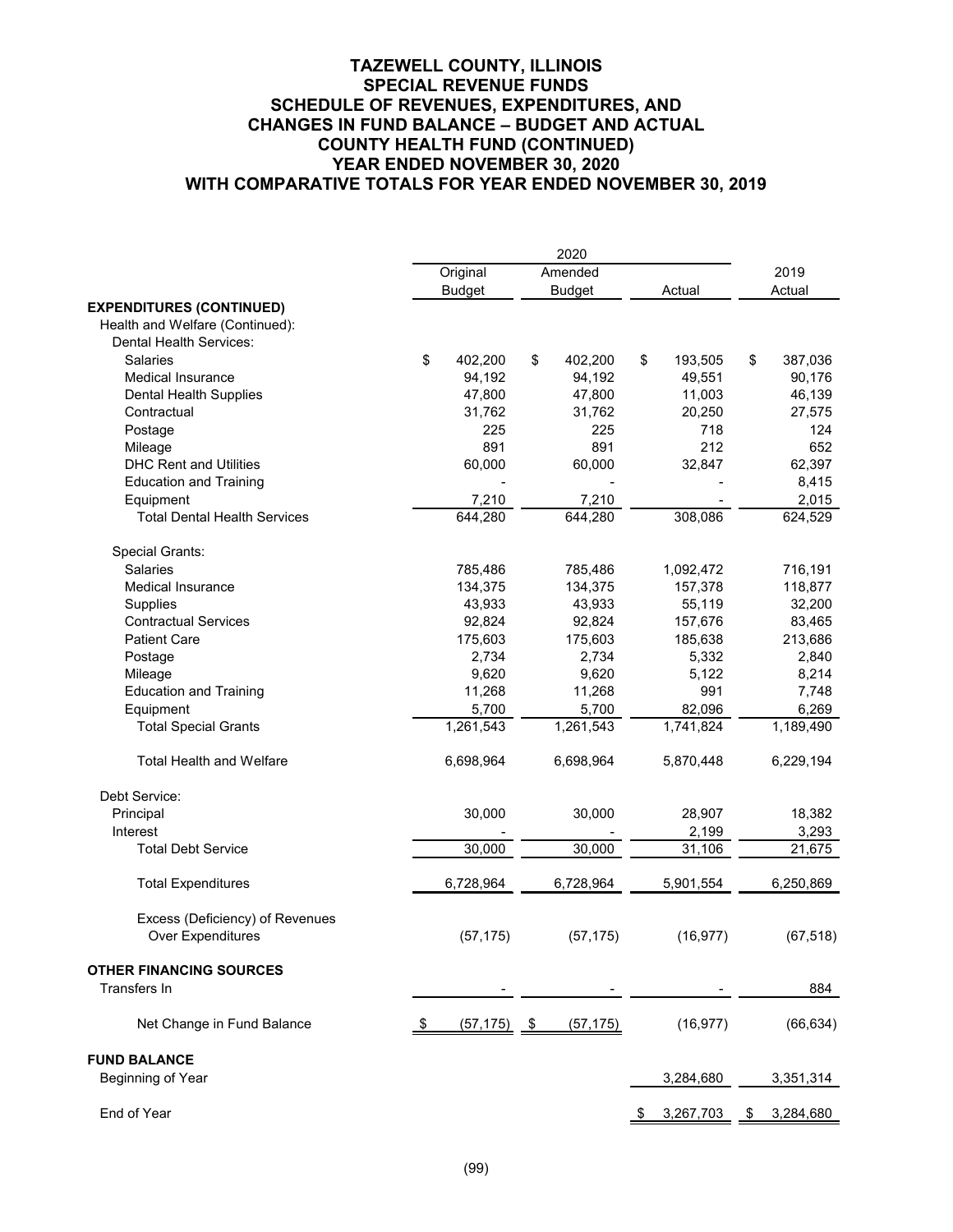# **TAZEWELL COUNTY, ILLINOIS SPECIAL REVENUE FUNDS SCHEDULE OF REVENUES, EXPENDITURES, AND CHANGES IN FUND BALANCE – BUDGET AND ACTUAL SOCIAL SECURITY FUND YEAR ENDED NOVEMBER 30, 2020 WITH COMPARATIVE TOTALS FOR YEAR ENDED NOVEMBER 30, 2019**

|                                          | Original        | Amended         |                  | 2019             |
|------------------------------------------|-----------------|-----------------|------------------|------------------|
|                                          | <b>Budget</b>   | <b>Budget</b>   | Actual           | Actual           |
| <b>REVENUES</b>                          |                 |                 |                  |                  |
| <b>Property Taxes</b>                    | 1,088,200<br>\$ | 1,088,200<br>\$ | 1,072,988<br>\$. | 1,054,395<br>\$. |
| <b>Public Safety Sales Taxes</b>         | 575,000         | 575,000         | 580,357          | 539,414          |
| <b>Total Revenues</b>                    | 1,663,200       | 1,663,200       | 1,653,345        | 1,593,809        |
| <b>EXPENDITURES</b><br>Retirement:       |                 |                 |                  |                  |
| Social Security                          | 1,714,527       | 1,714,527       | 360,438          | 1,509,849        |
| Net Change in Fund Balance               | $(51,327)$ \$   | (51, 327)       | 1,292,907        | 83,960           |
| <b>FUND BALANCE</b><br>Beginning of Year |                 |                 | 1,499,611        | 1,415,651        |
| End of Year                              |                 |                 | 2,792,518        | \$<br>1,499,611  |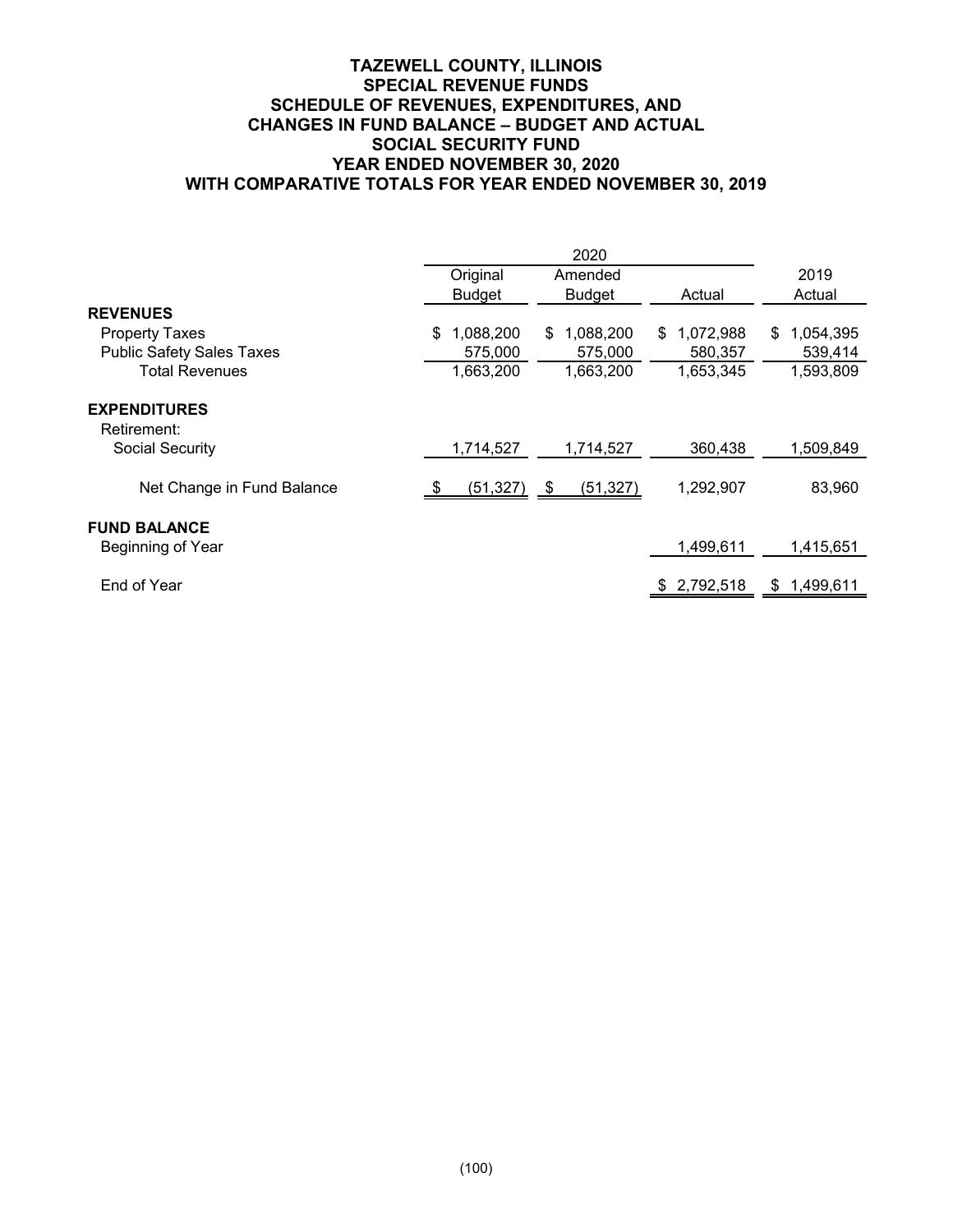|                                       | Original      | Amended       |        |         |        | 2019    |
|---------------------------------------|---------------|---------------|--------|---------|--------|---------|
|                                       | <b>Budget</b> | <b>Budget</b> | Actual |         | Actual |         |
| <b>REVENUES</b>                       |               |               |        |         |        |         |
| <b>Charges for Services:</b>          |               |               |        |         |        |         |
| Registration Fees, Kennel Services,   |               |               |        |         |        |         |
| and City Contracts                    | \$<br>600,769 | \$<br>600,769 | \$     | 568,641 | \$     | 632,230 |
| <b>Fines and Forfeitures</b>          | 15,000        | 15,000        |        | 12,090  |        | 15,380  |
| Interest                              | 6,000         | 6,000         |        | 2,764   |        | 9,684   |
| Miscellaneous                         | 2,500         | 2,500         |        | 3,756   |        | 2,084   |
| <b>Total Revenues</b>                 | 624,269       | 624,269       |        | 587,251 |        | 659,378 |
| <b>EXPENDITURES</b>                   |               |               |        |         |        |         |
| Health and Welfare:                   |               |               |        |         |        |         |
| <b>Department Head Salary</b>         | 61,330        | 61,330        |        | 60,756  |        | 60,424  |
| Kennel Manager                        | 33,359        | 33,658        |        | 33,658  |        | 32,615  |
| Animal Rabies Warden                  | 101,368       | 101,368       |        | 100,009 |        | 97,438  |
| Kennel Assistant                      | 28,988        | 28,991        |        | 28,991  |        | 28,451  |
| On-Call                               | 9,600         | 9,600         |        | 9,360   |        | 9,200   |
| <b>Clerk Hire</b>                     | 66,620        | 66,620        |        | 59,829  |        | 63,309  |
| Part-Time Help                        | 11,600        | 11,600        |        | 10,527  |        | 7,585   |
| Overtime                              | 15,000        | 15,000        |        | 13,175  |        | 15,583  |
| <b>IMRF</b>                           | 36,655        | 36,655        |        | 37,218  |        | 34,814  |
| Social Security                       | 25,082        | 25,082        |        | 22,464  |        | 22,576  |
| <b>Medical Insurance</b>              | 75,789        | 75,789        |        | 88,885  |        | 81,215  |
| <b>Office Supplies</b>                | 500           | 500           |        | 509     |        | 649     |
| <b>Dues/Certifications</b>            | 500           | 658           |        | 645     |        | 325     |
| Feed                                  | 1,000         | 1,665         |        | 1,240   |        | 951     |
| Drugs, Vaccines, and Medical Supplies | 4,800         | 4,800         |        | 5,084   |        | 5,319   |
| Cleaning, Maintenance,                |               |               |        |         |        |         |
| and Chemical Supplies                 | 4,000         | 4,000         |        | 4,685   |        | 4,714   |
| Gasoline                              | 8,000         | 8,000         |        | 8,057   |        | 11,532  |
| Uniforms                              | 2,425         | 2,275         |        | 2,573   |        | 2,275   |
| Veterinary Office Service             | 21,000        | 21,000        |        | 22,228  |        | 23,253  |
| Telephone                             | 4,880         | 4,000         |        |         |        | 1,946   |
| Cellular Telephone                    | 2,500         | 2,500         |        | 2,258   |        | 2,449   |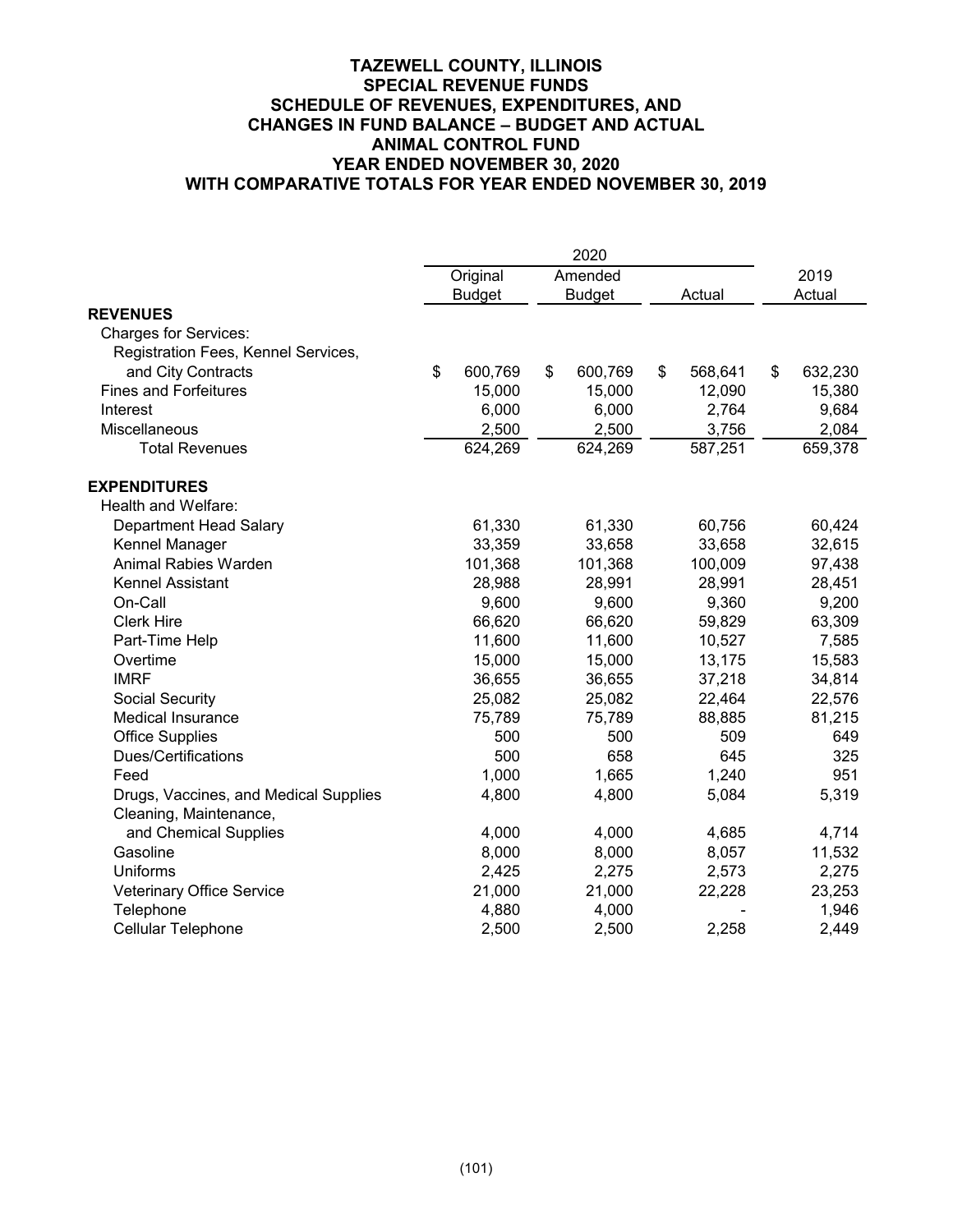|                                             | 2020 |               |               |           |        |           |        |         |
|---------------------------------------------|------|---------------|---------------|-----------|--------|-----------|--------|---------|
|                                             |      | Original      |               | Amended   |        |           |        | 2019    |
|                                             |      | <b>Budget</b> | <b>Budget</b> |           | Actual |           | Actual |         |
| <b>EXPENDITURES (CONTINUED)</b>             |      |               |               |           |        |           |        |         |
| Health and Welfare (Continued):             |      |               |               |           |        |           |        |         |
| Postage                                     | \$   | 13,650        | \$            | 13,650    | \$     | 14,918    | \$     | 12,780  |
| <b>Communication Center</b>                 |      | 30,000        |               | 30,000    |        | 21,643    |        | 10,478  |
| <b>Alarm Service</b>                        |      | 600           |               | 588       |        | 588       |        | 2,853   |
| Mileage                                     |      | 500           |               | 500       |        | 171       |        | 339     |
| <b>Computer Contract</b>                    |      | 1,900         |               | 1,900     |        | 2,195     |        | 1,650   |
| Gas, Electricity, and Water                 |      | 10,000        |               | 10,000    |        | 7,899     |        | 8,710   |
| <b>Garbage Collection</b>                   |      | 1,450         |               | 1,450     |        | 1,213     |        | 1,416   |
| Maintenance                                 |      | 8,800         |               | 8,800     |        | 6,373     |        | 5,950   |
| <b>Education and Training</b>               |      | 500           |               |           |        |           |        |         |
| <b>Employee Rabies Immunization</b>         |      | 2,400         |               | 2,400     |        | 918       |        | 2,412   |
| <b>Veterinary Association</b>               |      | 8,000         |               | 8,000     |        | 3,023     |        | 2,530   |
| Spay/Neuter Deposit Reimbursement           |      | 3,350         |               | 3,350     |        | 1,348     |        | 2,752   |
| New Equipment                               |      | 5,000         |               | 4,400     |        | 4,139     |        | 40,576  |
| <b>Technology Upgrades</b>                  |      | 10,000        |               | 20,129    |        | 20,298    |        |         |
| <b>Building Construction and Remodeling</b> |      | 58,000        |               | 49,190    |        | 49,190    |        | 13,864  |
| Adjustments                                 |      | 1,801         |               | 1,499     |        |           |        |         |
| Contingency                                 |      | 33,547        |               | 33,547    |        |           |        |         |
| <b>Total Expenditures</b>                   |      | 704,494       |               | 704,494   |        | 646,067   |        | 612,933 |
| Net Change in Fund Balance                  |      | (80, 225)     | \$            | (80, 225) |        | (58, 816) |        | 46,445  |
| <b>FUND BALANCE</b>                         |      |               |               |           |        |           |        |         |
| Beginning of Year                           |      |               |               |           |        | 753,289   |        | 706,844 |
| End of Year                                 |      |               |               |           | \$     | 694,473   | \$     | 753,289 |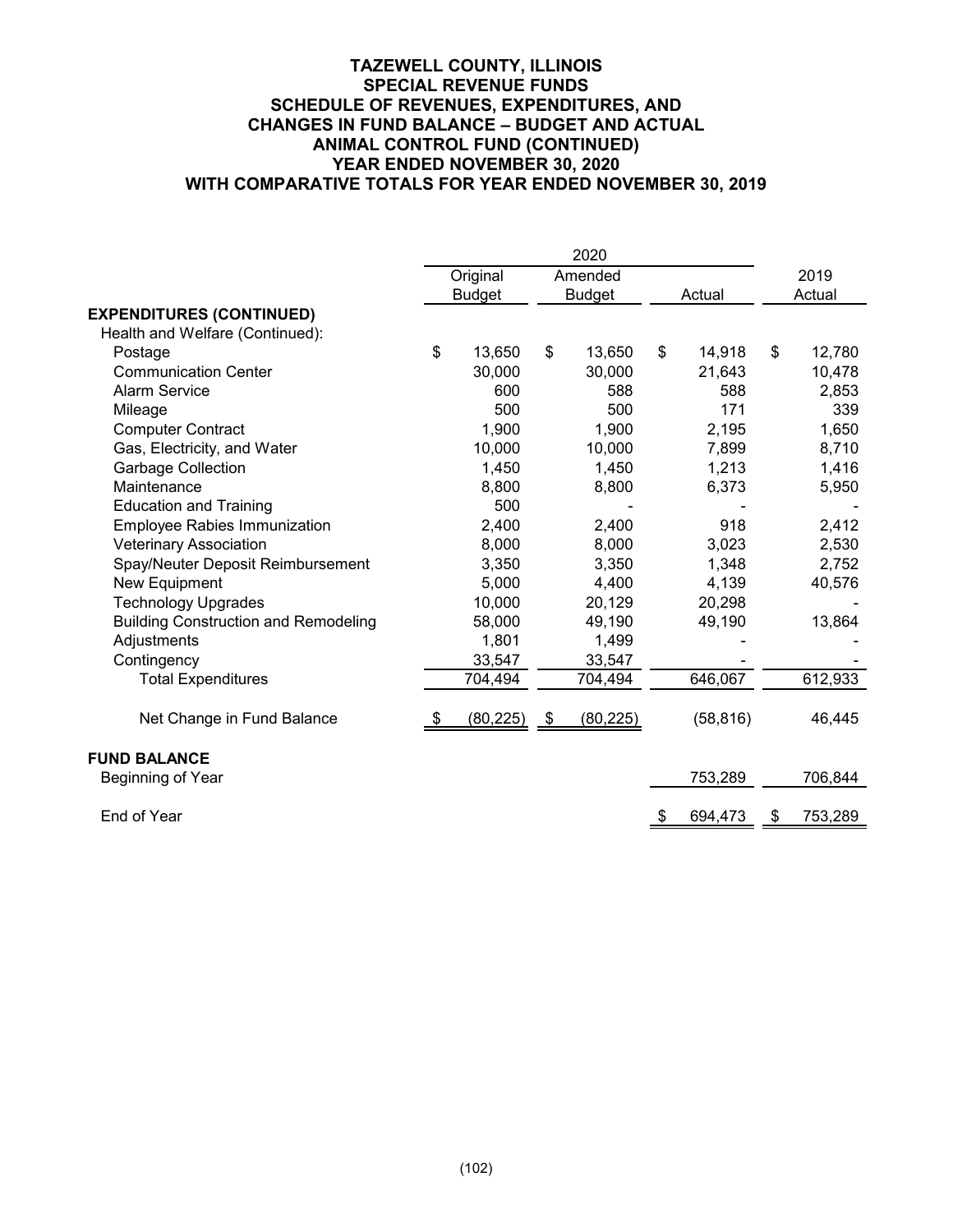|                                                              | Original                 | Amended          |                 | 2019            |
|--------------------------------------------------------------|--------------------------|------------------|-----------------|-----------------|
|                                                              | <b>Budget</b>            | <b>Budget</b>    | Actual          | Actual          |
| <b>REVENUES</b>                                              |                          |                  |                 |                 |
| <b>Property Taxes</b>                                        | \$<br>1,759,150          | 1,759,150<br>\$  | \$<br>1,734,159 | \$<br>1,738,244 |
| Intergovernmental:<br><b>Replacement Taxes</b>               | 153,000                  | 153,000          | 201,331         | 220,963         |
| <b>Charges for Services:</b>                                 |                          |                  |                 |                 |
| Highway Maintenance Fees and                                 |                          |                  |                 |                 |
| <b>Construction Reimbursement</b>                            | 115,000                  | 115,000          | 126,491         | 160,421         |
| Interest                                                     | 38,000                   | 38,000           | 9,621           | 43,494          |
| Miscellaneous                                                | 75,000                   | 75,000           | 6,345           | 9,260           |
| <b>Total Revenues</b>                                        | 2,140,150                | 2,140,150        | 2,077,947       | 2,172,382       |
|                                                              |                          |                  |                 |                 |
| <b>EXPENDITURES</b>                                          |                          |                  |                 |                 |
| Highways:                                                    |                          |                  |                 |                 |
| Salaries:                                                    |                          |                  |                 |                 |
| Engineer - Assistant Superintendent                          | 112,907                  | 116,708          | 116,708         | 113,269         |
| Engineers                                                    | 294,776                  | 303,739          | 303,739         | 292,151         |
| Maintenance Foreman                                          | 72,460                   | 74,907           | 74,907          | 71,555          |
| Maintenance Personnel                                        | 640,076                  | 640,076          | 666,480         | 619,063         |
| <b>Clerk Hire</b>                                            | 46,138                   | 47,684           | 47,684          | 46,080          |
| Surveyor Stipend                                             | 5,463                    | 5,463            | 5,463           | 5,463           |
| <b>Temporary Personnel</b>                                   | 21.859                   | 21,859           | 2,329           |                 |
| Overtime Premium                                             | 101,634                  | 101,634          | 62,844          | 107,038         |
| <b>Medical Insurance</b>                                     | 249,230                  | 249,230          | 260,875         | 244,388         |
| <b>Office Supplies</b>                                       | 4,000                    | 4,000            | 4,186           | 3,296           |
| <b>Clothing Allowance</b>                                    | 10,200                   | 10,200           | 10,200          | 9,600           |
| <b>Engineering Supplies</b>                                  | 8,000                    | 8,000            | 5,784           | 4,517           |
| <b>Field Engineer Expense</b>                                | 4,000                    | 4,000            | 3,698           | 3,760           |
| Dues and Subscriptions                                       | 2,400                    | 2,400            | 1,838           | 1,816           |
| Gasoline                                                     | 105,000                  | 105,000          | 45,641          | 60,494          |
| <b>Engineering Consultant</b>                                | 5,000                    | 5,000            | 919             | 718             |
| Publication of Legal Notices                                 | 1,500                    | 1,500            |                 |                 |
| Maintenance of Roads - Materials                             | 30,000                   | 30,000           | 25,956<br>5,798 | 25,976<br>6,423 |
| <b>Highway Maintenance</b><br><b>Conference and Seminars</b> | 6,700<br>2,500           | 6,700<br>2,500   | 475             |                 |
| <b>Tech Equipment</b>                                        | 5,000                    | 5,000            | 3,295           | 3,169<br>7,600  |
| Training                                                     | 1,500                    | 1,500            | 617             | 367             |
| Maintenance of Buildings                                     | 60,000                   | 70,000           | 60,309          | 51,502          |
| Maintenance of Machinery and Equipment                       | 80,000                   | 100,000          | 91,854          | 61,839          |
| New Equipment                                                | 490,400                  | 460,400          | 255,427         | 71,837          |
| Telephone                                                    | 3,924                    | 3,924            |                 | 5,691           |
| Road Improvement                                             | 34,000                   | 34,000           | 20,683          | 28,631          |
| Adjustments                                                  | 30,721                   | 13,964           |                 |                 |
| Contingency                                                  | 121,469                  | 121,469          |                 |                 |
| <b>Total Highways</b>                                        | 2,550,857                | 2,550,857        | 2,077,709       | 1,846,243       |
|                                                              |                          |                  |                 |                 |
| Debt Service:                                                |                          |                  |                 |                 |
| Principal                                                    |                          |                  | 14,450          | 20,027          |
| Interest                                                     |                          |                  | 7,214           | 11,567          |
| <b>Total Debt Service</b>                                    | $\overline{\phantom{a}}$ |                  | 21,664          | 31,594          |
| <b>Total Expenditures</b>                                    | 2,550,857                | 2,550,857        | 2,099,373       | 1,877,837       |
| Excess (Deficiency) of Revenues                              |                          |                  |                 |                 |
| <b>Over Expenditures</b>                                     | (410, 707)               | (410, 707)       | (21, 426)       | 294,545         |
|                                                              |                          |                  |                 |                 |
| <b>OTHER FINANCING SOURCES</b>                               |                          |                  |                 |                 |
| Transfers In                                                 | 60,600                   | 60,600           | 88,649          | 206,420         |
| Net Change in Fund Balance                                   | (350, 107)               | (350, 107)<br>\$ | 67,223          | 500,965         |
| <b>FUND BALANCE</b>                                          |                          |                  |                 |                 |
| Beginning of Year                                            |                          |                  | 2,922,713       | 2,421,748       |
| End of Year                                                  |                          |                  | 2,989,936       | 2,922,713<br>-S |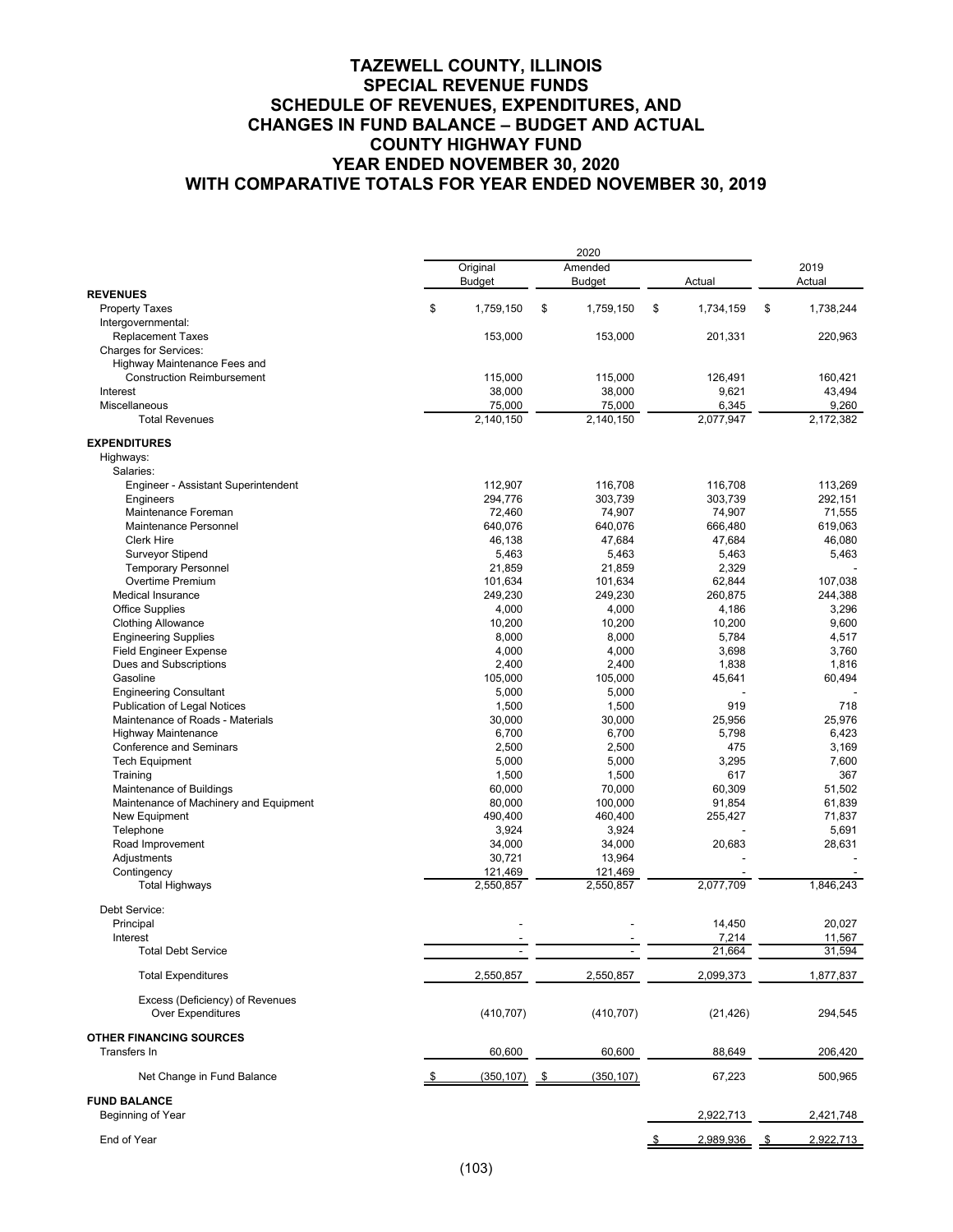## **TAZEWELL COUNTY, ILLINOIS SPECIAL REVENUE FUNDS SCHEDULE OF REVENUES, EXPENDITURES, AND CHANGES IN FUND BALANCE – BUDGET AND ACTUAL PERSONS WITH DEVELOPMENTAL DISABILITIES FUND YEAR ENDED NOVEMBER 30, 2020 WITH COMPARATIVE TOTALS FOR YEAR ENDED NOVEMBER 30, 2019**

|                                          | Original      | Amended       |   |         |    | 2019    |
|------------------------------------------|---------------|---------------|---|---------|----|---------|
|                                          | <b>Budget</b> | <b>Budget</b> |   | Actual  |    | Actual  |
| <b>REVENUES</b>                          |               |               |   |         |    |         |
| Property Taxes                           | \$<br>554,500 | \$<br>554,500 | S | 547,027 | \$ | 547,880 |
| <b>EXPENDITURES</b>                      |               |               |   |         |    |         |
| Health and Welfare:                      |               |               |   |         |    |         |
| <b>Special Recreation</b>                | 9,500         | 9,500         |   | 9,500   |    | 9,500   |
| Central Illinois Riding Therapy          | 23,100        | 23,100        |   | 23,100  |    | 23,100  |
| <b>Fondulac Park</b>                     | 9,500         | 9.500         |   | 9.500   |    | 9,500   |
| <b>Tazewell County Resource Center</b>   | 500,000       | 500,000       |   | 500,000 |    | 500,000 |
| <b>Total Expenditures</b>                | 542,100       | 542,100       |   | 542,100 |    | 542,100 |
| Net Change in Fund Balance               | 12,400        | \$<br>12,400  |   | 4,927   |    | 5,780   |
| <b>FUND BALANCE</b><br>Beginning of Year |               |               |   | 33,945  |    | 28,165  |
|                                          |               |               |   |         |    |         |
| End of Year                              |               |               |   | 38,872  | \$ | 33,945  |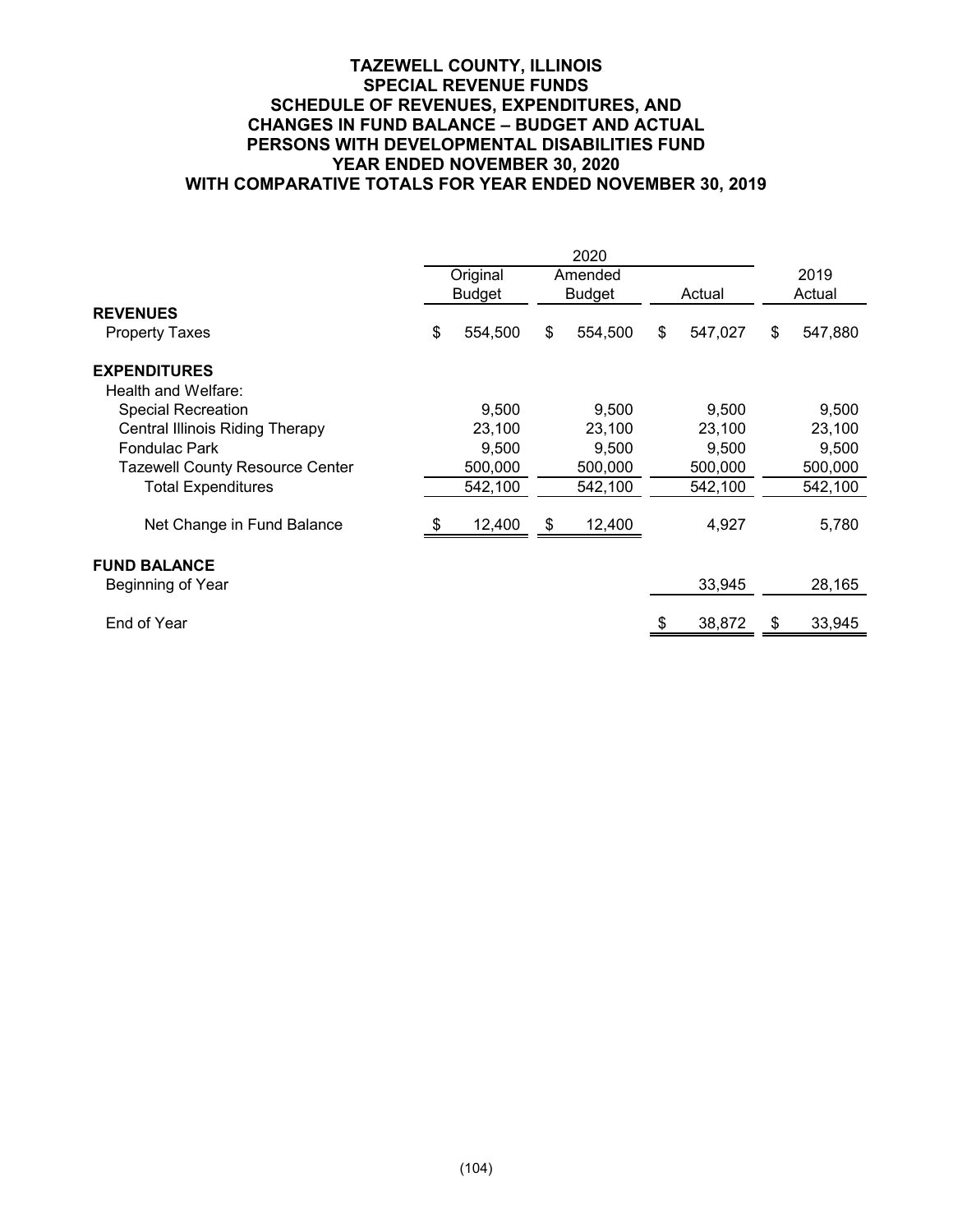## **TAZEWELL COUNTY, ILLINOIS SPECIAL REVENUE FUNDS SCHEDULE OF REVENUES, EXPENDITURES, AND CHANGES IN FUND BALANCE – BUDGET AND ACTUAL VETERANS' ASSISTANCE FUND YEAR ENDED NOVEMBER 30, 2020 WITH COMPARATIVE TOTALS FOR YEAR ENDED NOVEMBER 30, 2019**

| 2020                          |    |               |    |               |    |         |    |         |  |
|-------------------------------|----|---------------|----|---------------|----|---------|----|---------|--|
|                               |    | Original      |    | Amended       |    |         |    | 2019    |  |
|                               |    | <b>Budget</b> |    | <b>Budget</b> |    | Actual  |    | Actual  |  |
| <b>REVENUES</b>               |    |               |    |               |    |         |    |         |  |
| <b>Property Taxes</b>         | \$ | 186,150       | \$ | 186,150       | \$ | 185,626 | \$ | 209,658 |  |
| <b>Miscellaneous</b>          |    |               |    |               |    | 95      |    | 265     |  |
| <b>Total Revenues</b>         |    | 186,150       |    | 186,150       |    | 185,721 |    | 209,923 |  |
| <b>EXPENDITURES</b>           |    |               |    |               |    |         |    |         |  |
| Health and Welfare:           |    |               |    |               |    |         |    |         |  |
| Department Head               |    | 53,796        |    | 54,484        |    | 55,614  |    | 54,001  |  |
| Part-Time Help                |    | 11,696        |    | 11,696        |    | 12,481  |    | 9,158   |  |
| <b>Medical Insurance</b>      |    | 18,714        |    | 18,714        |    | 18,713  |    | 18,174  |  |
| <b>Office Supplies</b>        |    | 275           |    | 275           |    | 29      |    | 252     |  |
| Food                          |    | 7,000         |    | 7,000         |    | 2,029   |    | 6,997   |  |
| Dues and Subscriptions        |    | 225           |    | 225           |    | 225     |    | 225     |  |
| Telephone                     |    | 500           |    | 500           |    |         |    |         |  |
| Postage                       |    | 400           |    | 400           |    | 405     |    | 378     |  |
| Mileage                       |    | 3,650         |    | 3,650         |    | 2,620   |    | 3,691   |  |
| <b>Indigent Burial</b>        |    | 3,000         |    | 3,000         |    | 3,000   |    | 750     |  |
| <b>Education and Training</b> |    | 100           |    | 100           |    |         |    |         |  |
| <b>Emergency Assistance</b>   |    | 68,120        |    | 68,120        |    | 67,862  |    | 70,148  |  |
| Adjustments                   |    | 1,580         |    | 892           |    |         |    |         |  |
| Contingency                   |    | 8,453         |    | 8,453         |    |         |    |         |  |
| <b>Total Expenditures</b>     |    | 177,509       |    | 177,509       |    | 162,978 |    | 163,774 |  |
| Net Change in Fund Balance    |    | 8,641         | \$ | 8,641         |    | 22,743  |    | 46,149  |  |
| <b>FUND BALANCE</b>           |    |               |    |               |    |         |    |         |  |
| Beginning of Year             |    |               |    |               |    | 263,140 |    | 216,991 |  |
| End of Year                   |    |               |    |               | \$ | 285,883 | \$ | 263,140 |  |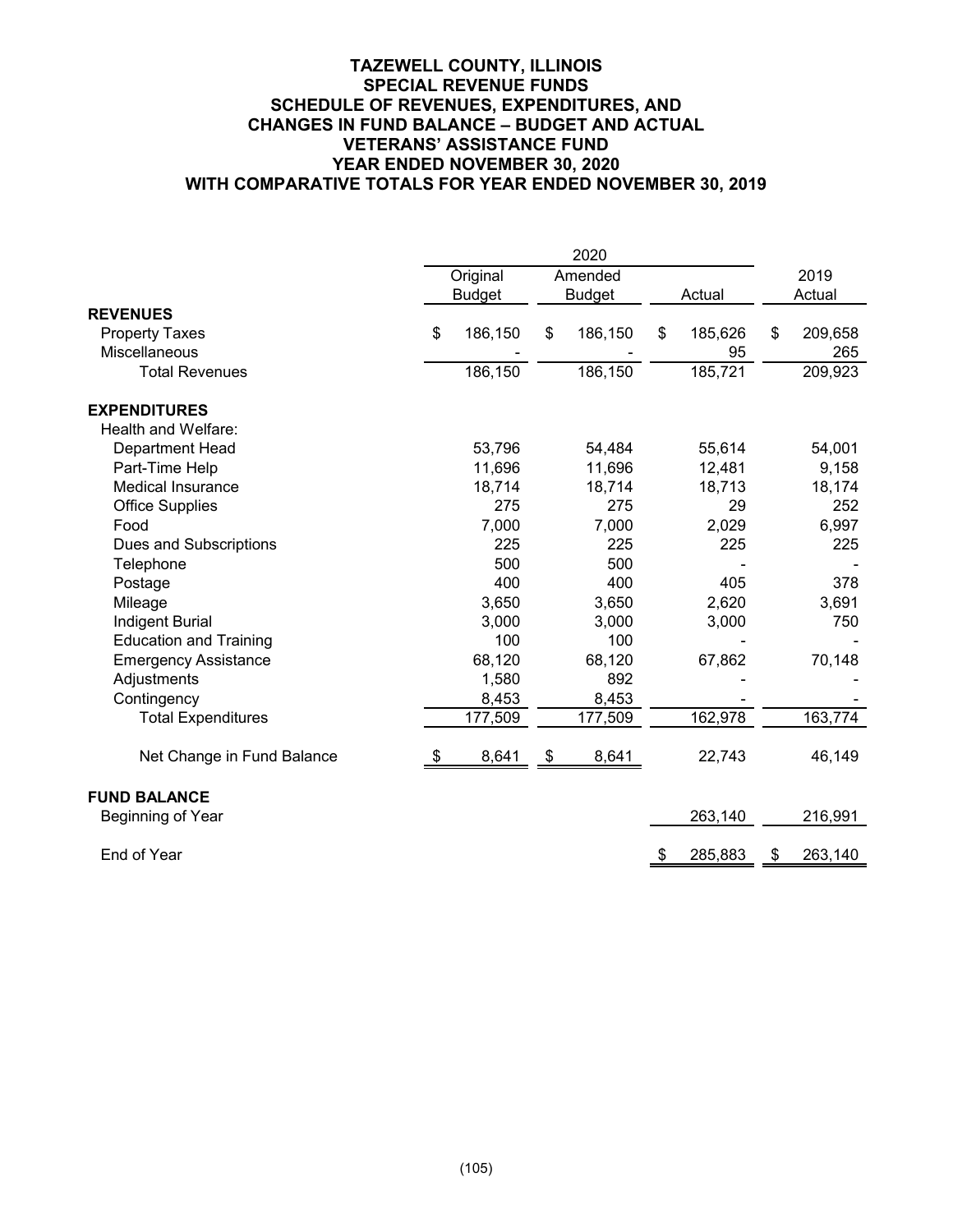## **TAZEWELL COUNTY, ILLINOIS SPECIAL REVENUE FUNDS SCHEDULE OF REVENUES, EXPENDITURES, AND CHANGES IN FUND BALANCE – BUDGET AND ACTUAL LAW LIBRARY FUND YEAR ENDED NOVEMBER 30, 2020 WITH COMPARATIVE TOTALS FOR YEAR ENDED NOVEMBER 30, 2019**

|                              | 2020                      |    |                          |                           |          |      |                |
|------------------------------|---------------------------|----|--------------------------|---------------------------|----------|------|----------------|
|                              | Original<br><b>Budget</b> |    | Amended<br><b>Budget</b> |                           | Actual   |      | 2019<br>Actual |
| <b>REVENUES</b>              |                           |    |                          |                           |          |      |                |
| <b>Charges for Services:</b> |                           |    |                          |                           |          |      |                |
| Law Library Fees             | \$<br>40,000              | \$ | 40,000                   | $\boldsymbol{\mathsf{s}}$ | 44,400   | \$   | 41,302         |
| <b>EXPENDITURES</b>          |                           |    |                          |                           |          |      |                |
| Judicial:                    |                           |    |                          |                           |          |      |                |
| Part-Time Personnel          | 22,630                    |    | 22,630                   |                           | 22,965   |      | 12,387         |
| <b>IMRF</b>                  | 2,623                     |    | 2,623                    |                           | 2,727    |      | 1,053          |
| Social Security              | 1,731                     |    | 1,731                    |                           | 1,757    |      | 949            |
| <b>Medical Insurance</b>     | 615                       |    | 615                      |                           | 615      |      | 201            |
| Adjustments                  | 665                       |    | 665                      |                           |          |      |                |
| <b>Books and Records</b>     | 40,000                    |    | 40,000                   |                           | 20,859   |      | 21,279         |
| <b>Total Expenditures</b>    | 68,264                    |    | 68,264                   |                           | 48,923   |      | 35,869         |
| Net Change in Fund Balance   | (28,264)                  | \$ | (28, 264)                |                           | (4, 523) |      | 5,433          |
| <b>FUND BALANCE</b>          |                           |    |                          |                           |          |      |                |
| Beginning of Year            |                           |    |                          |                           | 94,852   |      | 89,419         |
| End of Year                  |                           |    |                          |                           | 90,329   | - \$ | 94,852         |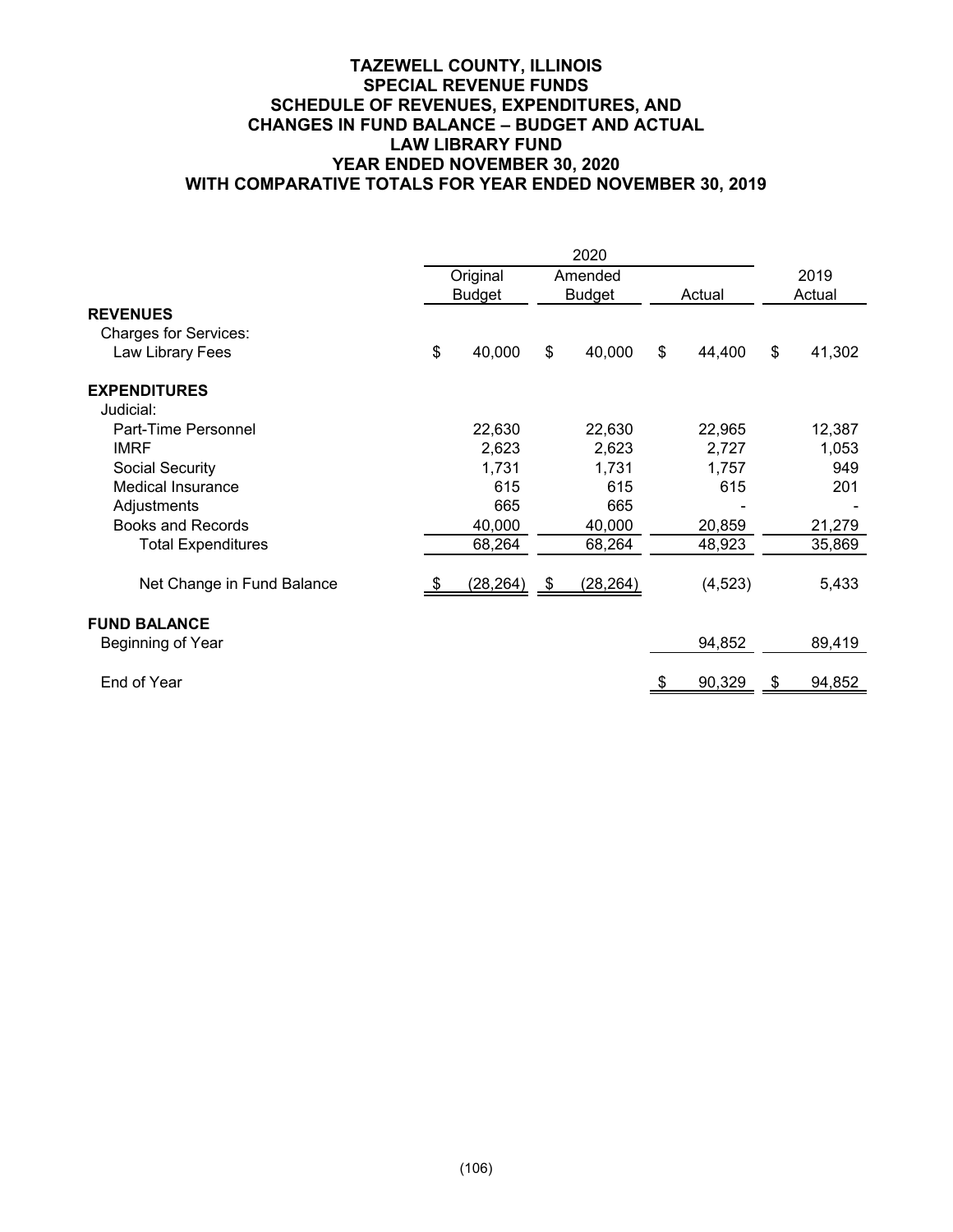## **TAZEWELL COUNTY, ILLINOIS SPECIAL REVENUE FUNDS SCHEDULE OF REVENUES, EXPENDITURES, AND CHANGES IN FUND BALANCE – BUDGET AND ACTUAL CIRCUIT CLERK AUTOMATION FUND YEAR ENDED NOVEMBER 30, 2020 WITH COMPARATIVE TOTALS FOR YEAR ENDED NOVEMBER 30, 2019**

|                               |    | Original      | Amended         |           |           | 2019          |
|-------------------------------|----|---------------|-----------------|-----------|-----------|---------------|
|                               |    | <b>Budget</b> | <b>Budget</b>   |           | Actual    | Actual        |
| <b>REVENUES</b>               |    |               |                 |           |           |               |
| <b>Charges for Services:</b>  |    |               |                 |           |           |               |
| <b>Automation Fees</b>        | \$ | 385,000       | \$<br>385,000   | \$        | 257,824   | \$<br>355,295 |
| Interest                      |    | 10,000        | 10,000          |           | 2,688     | 10,588        |
| <b>Total Revenues</b>         |    | 395,000       | 395,000         |           | 260,512   | 365,883       |
| <b>EXPENDITURES</b>           |    |               |                 |           |           |               |
| Judicial:                     |    |               |                 |           |           |               |
| Clerk Hire - Exempt           |    | 182,281       | 182,281         |           | 171,155   | 185,891       |
| Part-Time                     |    | 39,067        | 39,067          |           | 15,624    | 44,611        |
| <b>IMRF</b>                   |    | 21,126        | 21,126          |           | 23,688    | 20,952        |
| Social Security               |    | 16,933        | 16,933          |           | 13,683    | 16,814        |
| <b>Supplies</b>               |    | 5,000         | 5,000           |           |           |               |
| Contractual                   |    | 130,000       | 130,000         |           | 60,263    | 181,704       |
| Mileage                       |    | 1,000         | 1,000           |           |           |               |
| <b>Medical Insurance</b>      |    | 73            | 73              |           | 73        | 73            |
| <b>Education and Training</b> |    | 4,000         | 4,000           |           |           | 4,445         |
| Adjustments                   |    | 5,353         | 5,353           |           |           |               |
| New Equipment                 |    | 15,000        | 15,000          |           | 1,573     | 25,033        |
| <b>Total Expenditures</b>     |    | 419,833       | 419,833         |           | 286,059   | 479,523       |
| Net Change in Fund Balance    | æ. | (24, 833)     | \$<br>(24, 833) |           | (25, 547) | (113, 640)    |
| <b>FUND BALANCE</b>           |    |               |                 |           |           |               |
| Beginning of Year             |    |               |                 |           | 742,286   | 855,926       |
| End of Year                   |    |               |                 | <u>\$</u> | 716,739   | \$<br>742,286 |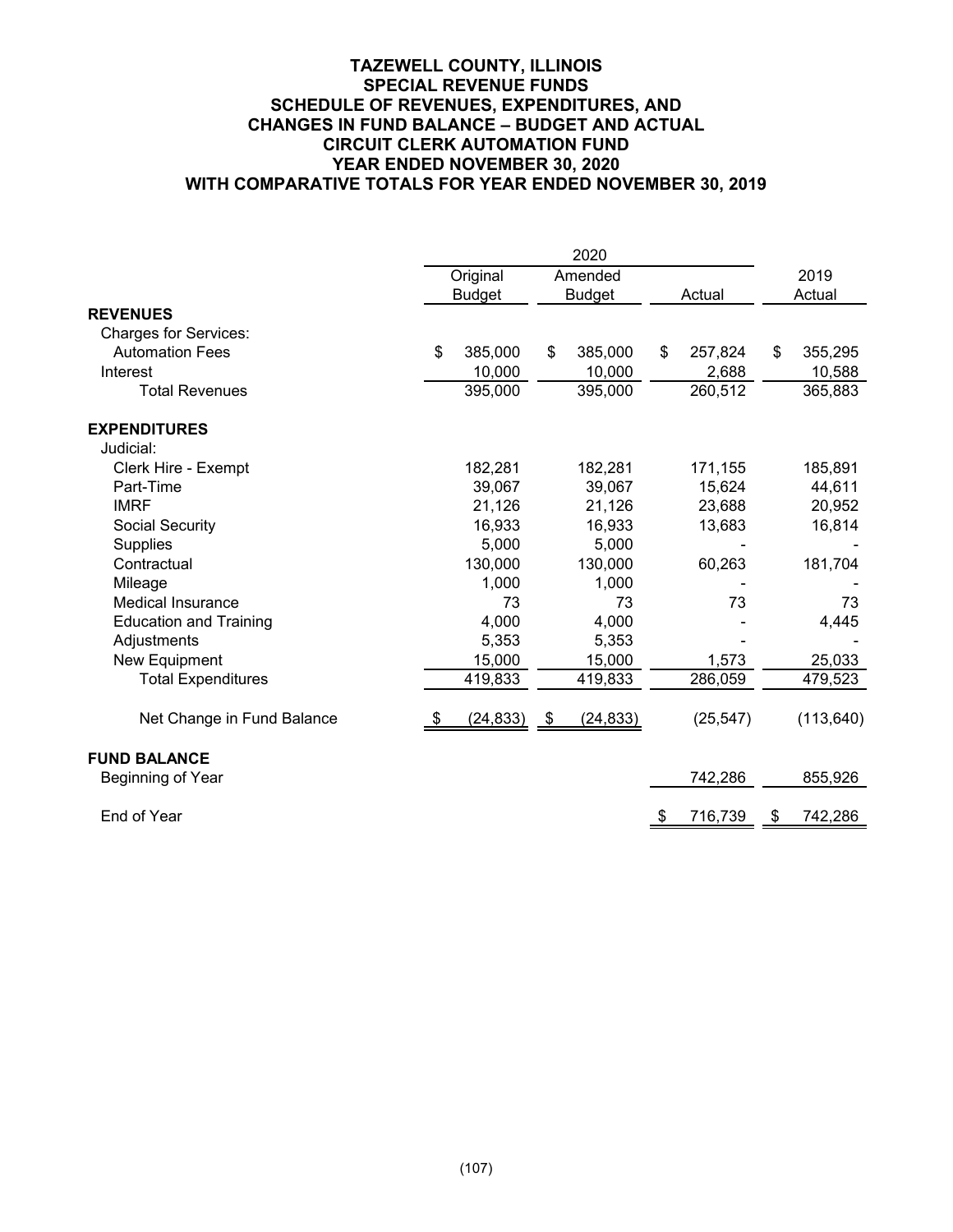## **TAZEWELL COUNTY, ILLINOIS SPECIAL REVENUE FUNDS SCHEDULE OF REVENUES, EXPENDITURES, AND CHANGES IN FUND BALANCE – BUDGET AND ACTUAL ECONOMIC DEVELOPMENT GRANT FUND YEAR ENDED NOVEMBER 30, 2020 WITH COMPARATIVE TOTALS FOR YEAR ENDED NOVEMBER 30, 2019**

|                                                      | Original      | Amended          |        |            |        | 2019    |
|------------------------------------------------------|---------------|------------------|--------|------------|--------|---------|
|                                                      | <b>Budget</b> | <b>Budget</b>    | Actual |            | Actual |         |
| <b>REVENUES</b>                                      |               |                  |        |            |        |         |
| Loan Repayment                                       | \$<br>62,303  | \$<br>62,303     | \$     | 3,603      | \$     | 38,118  |
| Interest                                             |               |                  |        | 1,308      |        | 35,454  |
| <b>Total Revenues</b>                                | 62,303        | 62,303           |        | 4,911      |        | 73,572  |
| <b>EXPENDITURES</b><br><b>Community Development:</b> |               |                  |        |            |        |         |
| <b>Returned to State</b>                             | 776,771       | 776,771          |        | 801,335    |        |         |
| Net Change in Fund Balance                           | (714, 468)    | \$<br>(714, 468) |        | (796, 424) |        | 73,572  |
| <b>FUND BALANCE</b><br>Beginning of Year             |               |                  |        | 796,424    |        | 722,852 |
| End of Year                                          |               |                  |        |            |        | 796,424 |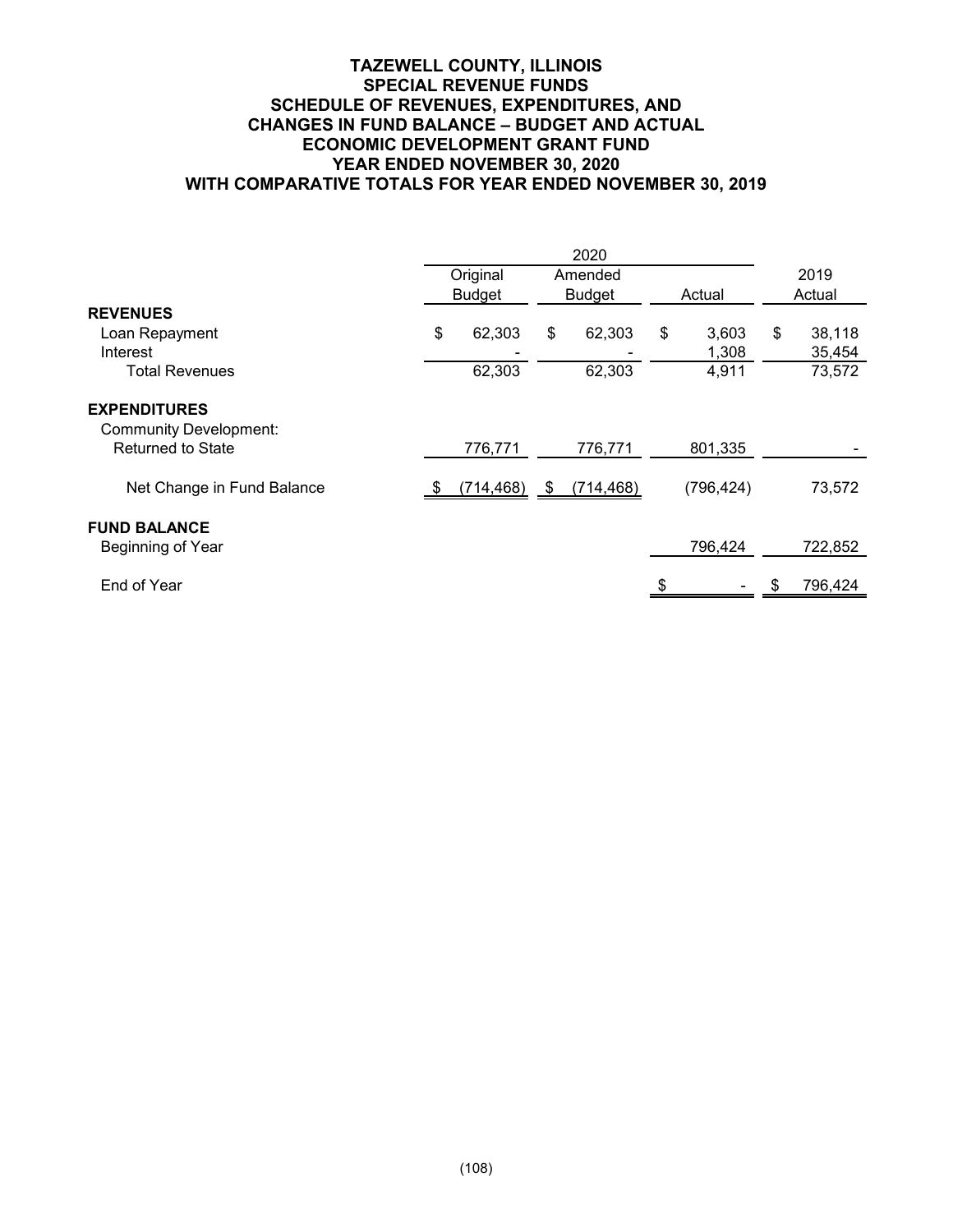## **TAZEWELL COUNTY, ILLINOIS SPECIAL REVENUE FUNDS SCHEDULE OF REVENUES, EXPENDITURES, AND CHANGES IN FUND BALANCE – BUDGET AND ACTUAL COUNTY RECORDER AUTOMATION FUND YEAR ENDED NOVEMBER 30, 2020 WITH COMPARATIVE TOTALS FOR YEAR ENDED NOVEMBER 30, 2019**

|                                       |    | Original      | Amended       |    |         | 2019          |
|---------------------------------------|----|---------------|---------------|----|---------|---------------|
|                                       |    | <b>Budget</b> | <b>Budget</b> |    | Actual  | Actual        |
| <b>REVENUES</b>                       |    |               |               |    |         |               |
| <b>Charges for Services:</b>          |    |               |               |    |         |               |
| <b>Automation Fees</b>                | \$ | 137,500       | \$<br>137,500 | \$ | 192,963 | \$<br>164,406 |
| <b>GIS Revenue</b>                    |    | 20,000        | 20,000        |    | 20,655  | 19,363        |
| Interest                              |    | 5,200         | 5,200         |    | 1,298   | 6,564         |
| <b>Total Revenues</b>                 |    | 162,700       | 162,700       |    | 214,916 | 190,333       |
| <b>EXPENDITURES</b>                   |    |               |               |    |         |               |
| <b>General Governmental Services:</b> |    |               |               |    |         |               |
| <b>Clerk Hire</b>                     |    |               |               |    | 100,452 |               |
| Part-Time Help                        |    | 19,145        | 19,145        |    | 36,810  | 11,249        |
| Illinois Municipal Retirement         |    | 2,219         | 2,219         |    | 13,494  | 1,474         |
| Social Security                       |    | 1,465         | 1,465         |    | 10,289  | 866           |
| <b>Office Supplies</b>                |    | 1,250         | 1,250         |    | 919     | 884           |
| <b>Books and Records</b>              |    | 7,500         | 7,500         |    |         |               |
| <b>Contractual Services</b>           |    | 21,500        | 21,500        |    | 21,460  | 26,844        |
| Photography and Microfilm             |    | 50,000        | 50,000        |    | 19,470  | 58,159        |
| New Equipment                         |    | 5,000         | 5,000         |    | 6,275   | 1,930         |
| <b>Total Expenditures</b>             |    | 108,079       | 108,079       |    | 209,169 | 101,406       |
| Net Change in Fund Balance            | S  | 54,621        | \$<br>54,621  |    | 5,747   | 88,927        |
| Beginning of Year                     |    |               |               |    | 493,259 | 404,332       |
| End of Year                           |    |               |               |    | 499,006 | \$<br>493,259 |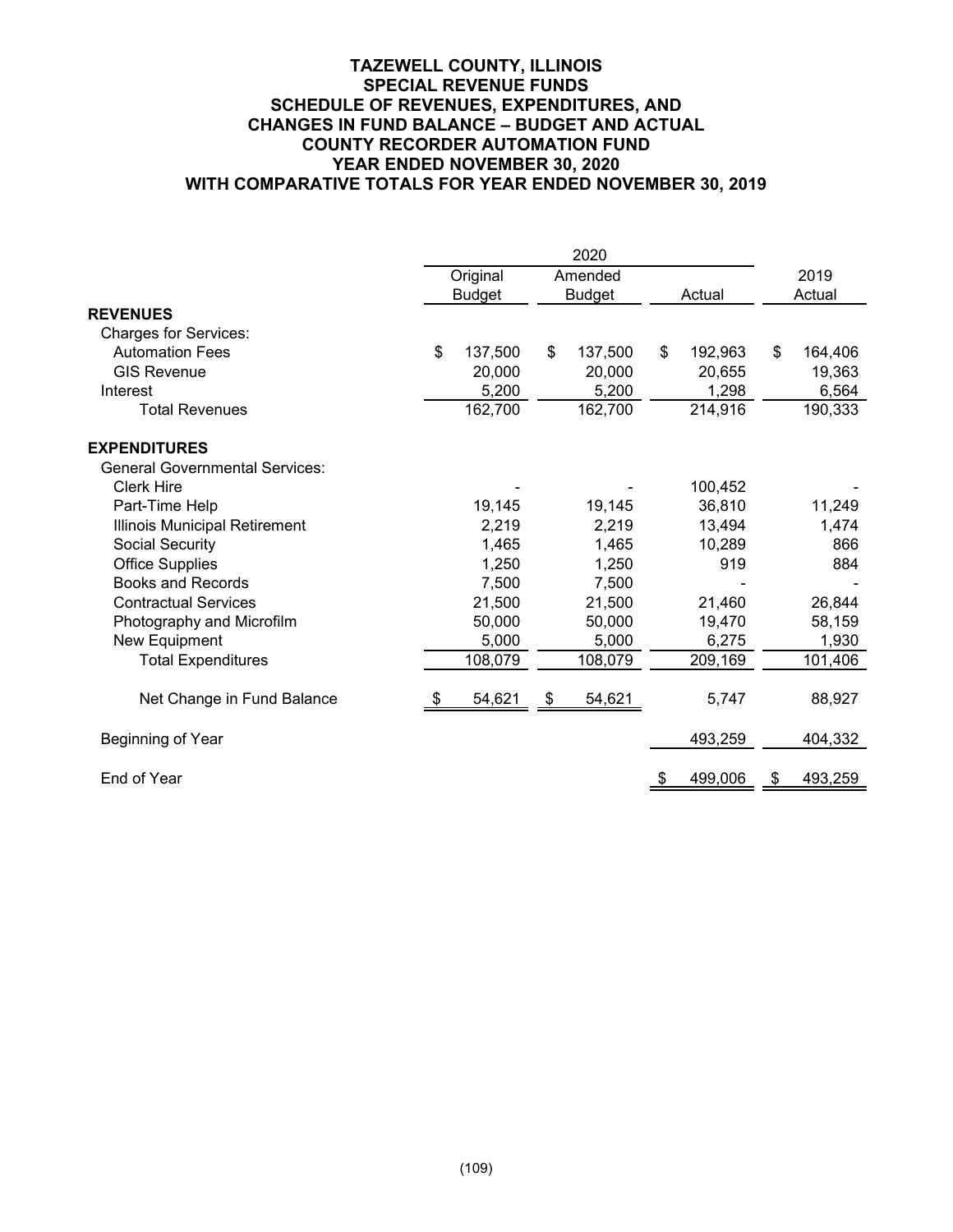## **TAZEWELL COUNTY, ILLINOIS SPECIAL REVENUE FUNDS SCHEDULE OF REVENUES, EXPENDITURES, AND CHANGES IN FUND BALANCE – BUDGET AND ACTUAL CIRCUIT CLERK CHILD SUPPORT FUND YEAR ENDED NOVEMBER 30, 2020 WITH COMPARATIVE TOTALS FOR YEAR ENDED NOVEMBER 30, 2019**

|                               |    | Original      | Amended       |    |         |           | 2019   |
|-------------------------------|----|---------------|---------------|----|---------|-----------|--------|
|                               |    | <b>Budget</b> | <b>Budget</b> |    | Actual  |           | Actual |
| <b>REVENUES</b>               |    |               |               |    |         |           |        |
| Intergovernmental:            |    |               |               |    |         |           |        |
| <b>Grant Revenue</b>          | \$ | 6,500         | \$<br>6,500   | \$ | 3,812   | \$        | 8,529  |
| <b>Charges for Services:</b>  |    |               |               |    |         |           |        |
| <b>Child Support Fees</b>     |    | 15,000        | 15,000        |    | 38,559  |           | 26,389 |
| Interest                      |    | 800           | 800           |    | 346     |           | 924    |
| <b>Total Revenues</b>         |    | 22,300        | 22,300        |    | 42,717  |           | 35,842 |
| <b>EXPENDITURES</b>           |    |               |               |    |         |           |        |
| Judicial:                     |    |               |               |    |         |           |        |
| <b>Clerk Hire</b>             |    |               |               |    |         |           | 10,466 |
| Part-Time Help                |    | 7,500         | 7,500         |    |         |           |        |
| Overtime                      |    |               |               |    |         |           | 605    |
| Illinois Municipal Retirement |    |               |               |    |         |           | 1,630  |
| Social Security               |    | 574           | 574           |    |         |           | 781    |
| <b>Medical Insurance</b>      |    |               |               |    |         |           | 5,400  |
| <b>Supplies</b>               |    | 500           | 500           |    |         |           |        |
| Contractual                   |    | 10,000        | 10,000        |    |         |           | 7,574  |
| <b>Collection Efforts</b>     |    | 500           | 500           |    |         |           |        |
| <b>Total Expenditures</b>     |    | 19,074        | 19,074        |    |         |           | 26,456 |
| Net Change in Fund Balance    | S. | 3,226         | \$<br>3,226   |    | 42,717  |           | 9,386  |
| <b>FUND BALANCE</b>           |    |               |               |    |         |           |        |
| Beginning of Year             |    |               |               |    | 89,174  |           | 79,788 |
| End of Year                   |    |               |               | \$ | 131,891 | <u>\$</u> | 89,174 |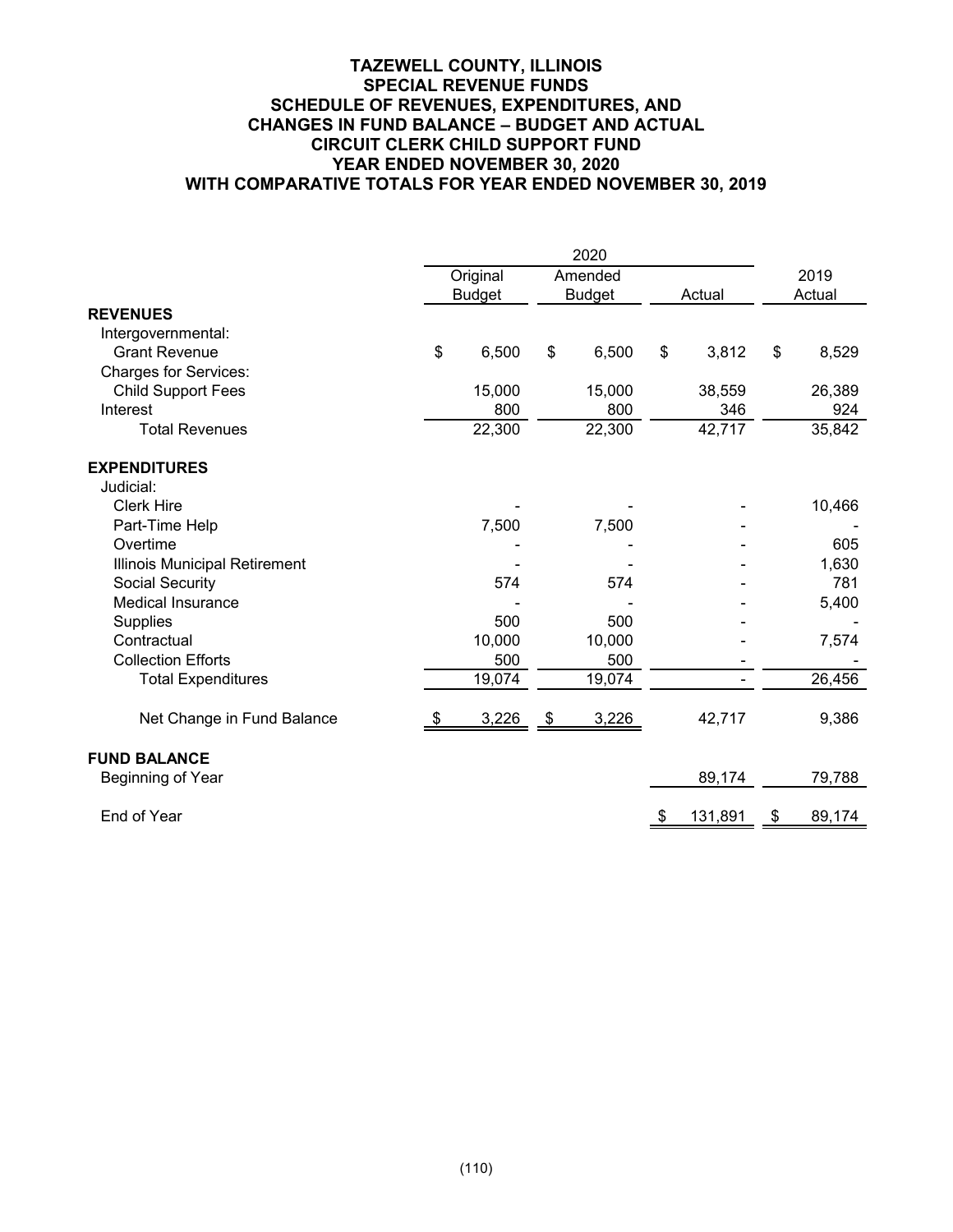## **TAZEWELL COUNTY, ILLINOIS SPECIAL REVENUE FUNDS SCHEDULE OF REVENUES, EXPENDITURES, AND CHANGES IN FUND BALANCE – BUDGET AND ACTUAL TREASURER'S AUTOMATION FUND YEAR ENDED NOVEMBER 30, 2020 WITH COMPARATIVE TOTALS FOR YEAR ENDED NOVEMBER 30, 2019**

|                                                              |    | Original<br><b>Budget</b> | Amended<br><b>Budget</b> |    | Actual          |    | 2019<br>Actual  |  |
|--------------------------------------------------------------|----|---------------------------|--------------------------|----|-----------------|----|-----------------|--|
| <b>REVENUES</b><br><b>Charges for Services:</b>              |    |                           |                          |    |                 |    |                 |  |
| <b>Automation Fees</b><br>Interest                           | \$ | 12,500<br>900             | \$<br>12,500<br>900      | \$ | 2,798<br>243    | \$ | 16,074<br>992   |  |
| Total Revenues                                               |    | 13,400                    | 13,400                   |    | 3,041           |    | 17,066          |  |
| <b>EXPENDITURES</b><br><b>General Governmental Services:</b> |    |                           |                          |    |                 |    |                 |  |
| Part Time<br><b>Office Supplies</b>                          |    | 10,900<br>5,772           | 10,900<br>5,772          |    | 17,644<br>8,065 |    | 11,283<br>6,190 |  |
| <b>Total Expenditures</b>                                    |    | 16,672                    | 16,672                   |    | 25,709          |    | 17,473          |  |
| Net Change in Fund Balance                                   |    | (3,272)                   | \$<br>(3,272)            |    | (22, 668)       |    | (407)           |  |
| <b>FUND BALANCE</b>                                          |    |                           |                          |    |                 |    |                 |  |
| Beginning of Year                                            |    |                           |                          |    | 71,313          |    | 71,720          |  |
| End of Year                                                  |    |                           |                          |    | 48,645          | \$ | 71,313          |  |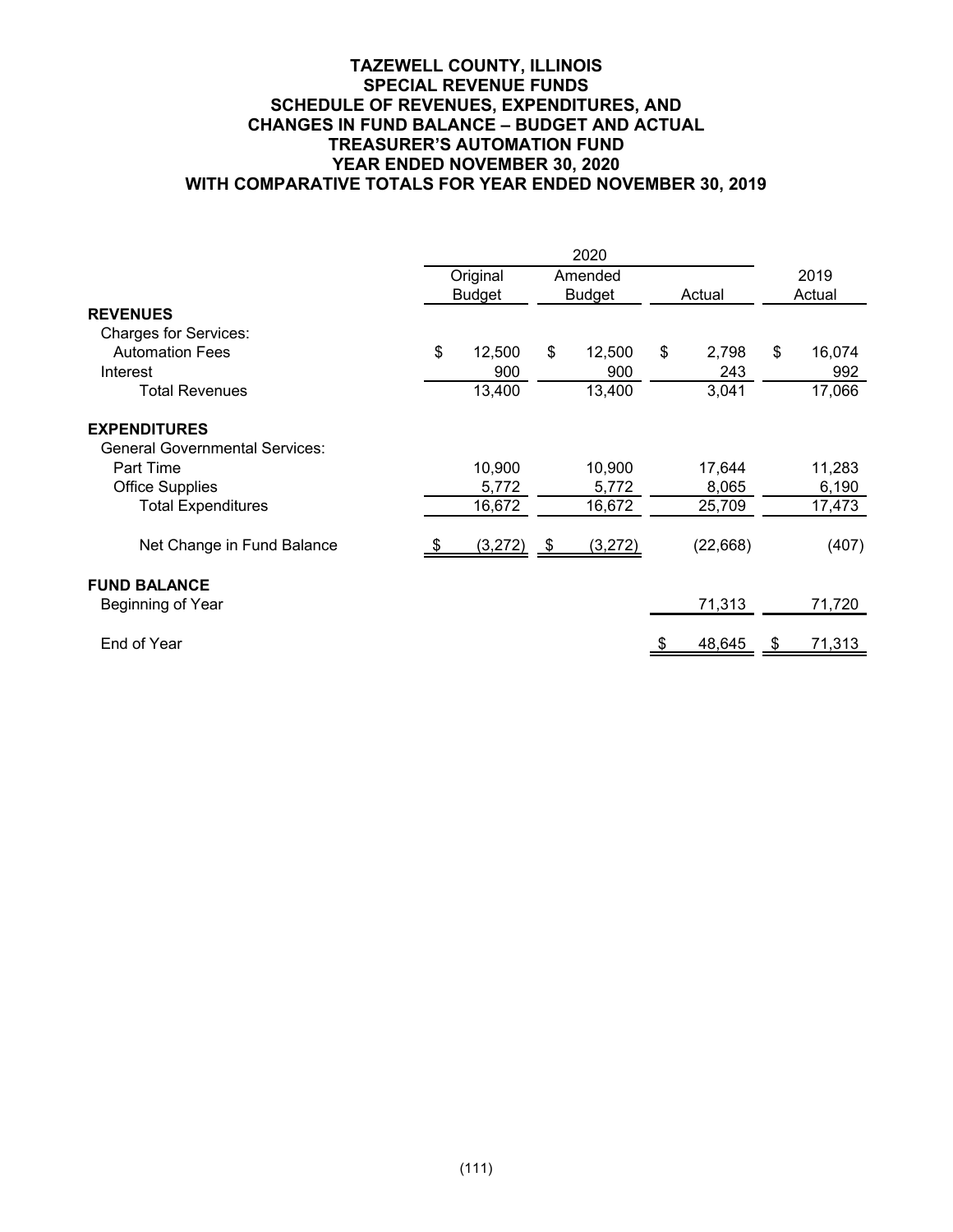## **TAZEWELL COUNTY, ILLINOIS SPECIAL REVENUE FUNDS SCHEDULE OF REVENUES, EXPENDITURES, AND CHANGES IN FUND BALANCE – BUDGET AND ACTUAL SOLID WASTE PLANNING FUND YEAR ENDED NOVEMBER 30, 2020 WITH COMPARATIVE TOTALS FOR YEAR ENDED NOVEMBER 30, 2019**

|                                         |    | Original      |      | Amended       |    |             | 2019            |
|-----------------------------------------|----|---------------|------|---------------|----|-------------|-----------------|
|                                         |    | <b>Budget</b> |      | <b>Budget</b> |    | Actual      | Actual          |
| <b>REVENUES</b>                         |    |               |      |               |    |             |                 |
| <b>Charges for Services:</b>            |    |               |      |               |    |             |                 |
| <b>Tipping Fees and Landfill Siting</b> | \$ | 340,000       | \$   | 340,000       | \$ | 365,648     | \$<br>427,456   |
| Interest                                |    | 30,000        |      | 30,000        |    | 6,011       | 30,903          |
| <b>Total Revenues</b>                   |    | 370,000       |      | 370,000       |    | 371,659     | 458,359         |
| <b>EXPENDITURES</b>                     |    |               |      |               |    |             |                 |
| Health and Welfare:                     |    |               |      |               |    |             |                 |
| <b>Salaries</b>                         |    | 105,408       |      | 105,408       |    | 126,394     | 107,346         |
| Health Insurance                        |    | 26,329        |      | 26,329        |    | 16,905      | 20,254          |
| <b>Office Supplies</b>                  |    | 100           |      | 100           |    |             | 234             |
| <b>Educational Materials</b>            |    | 500           |      | 500           |    | 505         | 3,749           |
| <b>Contractual Services</b>             |    | 254,000       |      | 254,000       |    | 248,776     | 56,135          |
| Postage                                 |    | 300           |      | 300           |    | 22          | 92              |
| Mileage                                 |    | 600           |      | 600           |    | 370         | 584             |
| Solid Waste Plan                        |    | 50,000        |      | 50,000        |    | 16,183      | 37,645          |
| <b>Education and Training</b>           |    | 500           |      | 500           |    |             | 4,503           |
| Adjustments                             |    | 14,535        |      | 14,535        |    |             |                 |
| Equipment                               |    | 500           |      | 500           |    |             | 3,544           |
| <b>Total Expenditures</b>               |    | 452,772       |      | 452,772       |    | 409,155     | 234,086         |
| Excess (Deficiency) of Revenues         |    |               |      |               |    |             |                 |
| <b>Over Expenditures</b>                |    | (82, 772)     |      | (82, 772)     |    | (37, 496)   | 224,273         |
| <b>OTHER FINANCING USES</b>             |    |               |      |               |    |             |                 |
| <b>Transfers Out</b>                    |    |               |      |               |    | (6, 011)    | (30, 903)       |
| Net Change in Fund Balance              | S. | (82, 772)     | - \$ | (82, 772)     |    | (43, 507)   | 193,370         |
| <b>FUND BALANCE</b>                     |    |               |      |               |    |             |                 |
| Beginning of Year                       |    |               |      |               |    | 1,699,860   | 1,506,490       |
| End of Year                             |    |               |      |               |    | \$1,656,353 | \$<br>1,699,860 |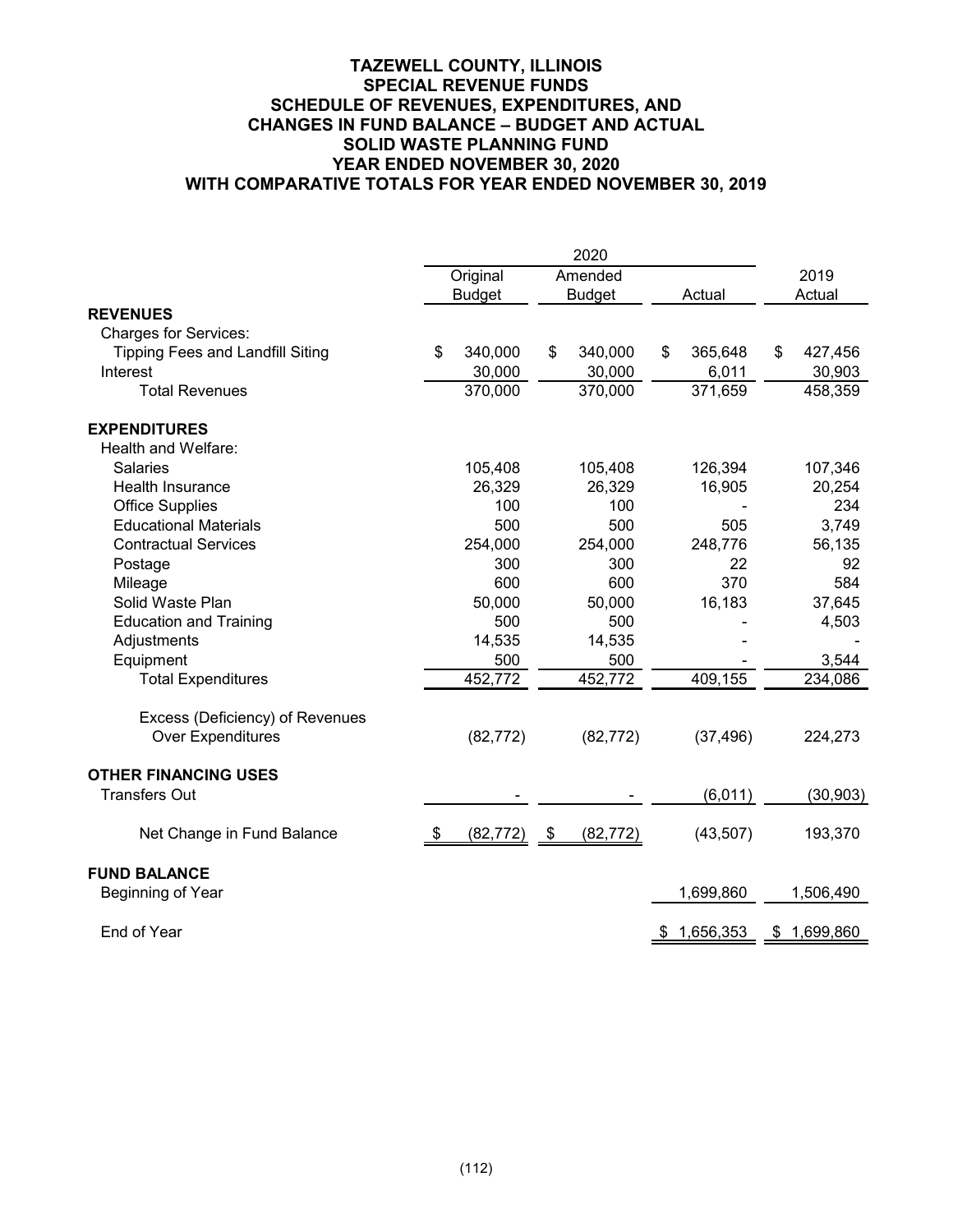## **TAZEWELL COUNTY, ILLINOIS SPECIAL REVENUE FUNDS SCHEDULE OF REVENUES, EXPENDITURES, AND CHANGES IN FUND BALANCE – BUDGET AND ACTUAL RURAL WE CARE, INC. FUND YEAR ENDED NOVEMBER 30, 2020 WITH COMPARATIVE TOTALS FOR YEAR ENDED NOVEMBER 30, 2019**

|                             | Original      | Amended       |        |         | 2019          |
|-----------------------------|---------------|---------------|--------|---------|---------------|
|                             | <b>Budget</b> | <b>Budget</b> | Actual |         | Actual        |
| <b>REVENUES</b>             |               |               |        |         |               |
| Intergovernmental:          |               |               |        |         |               |
| <b>Grant Revenue</b>        | \$<br>672,375 | \$<br>672,375 | \$     | 472,684 | \$<br>654,158 |
| Interest                    |               |               |        |         |               |
| Total Revenues              | 672,375       | 672,375       |        | 472,684 | 654,159       |
| <b>EXPENDITURES</b>         |               |               |        |         |               |
| Health and Welfare:         |               |               |        |         |               |
| <b>Contractual Services</b> | 672,375       | 672,375       |        | 472,684 | 654,158       |
| Net Change in Fund Balance  |               |               |        |         |               |
| <b>FUND BALANCE</b>         |               |               |        |         |               |
| Beginning of Year           |               |               |        | 33      | 32            |
| End of Year                 |               |               |        | 33      | 33            |
|                             |               |               |        |         |               |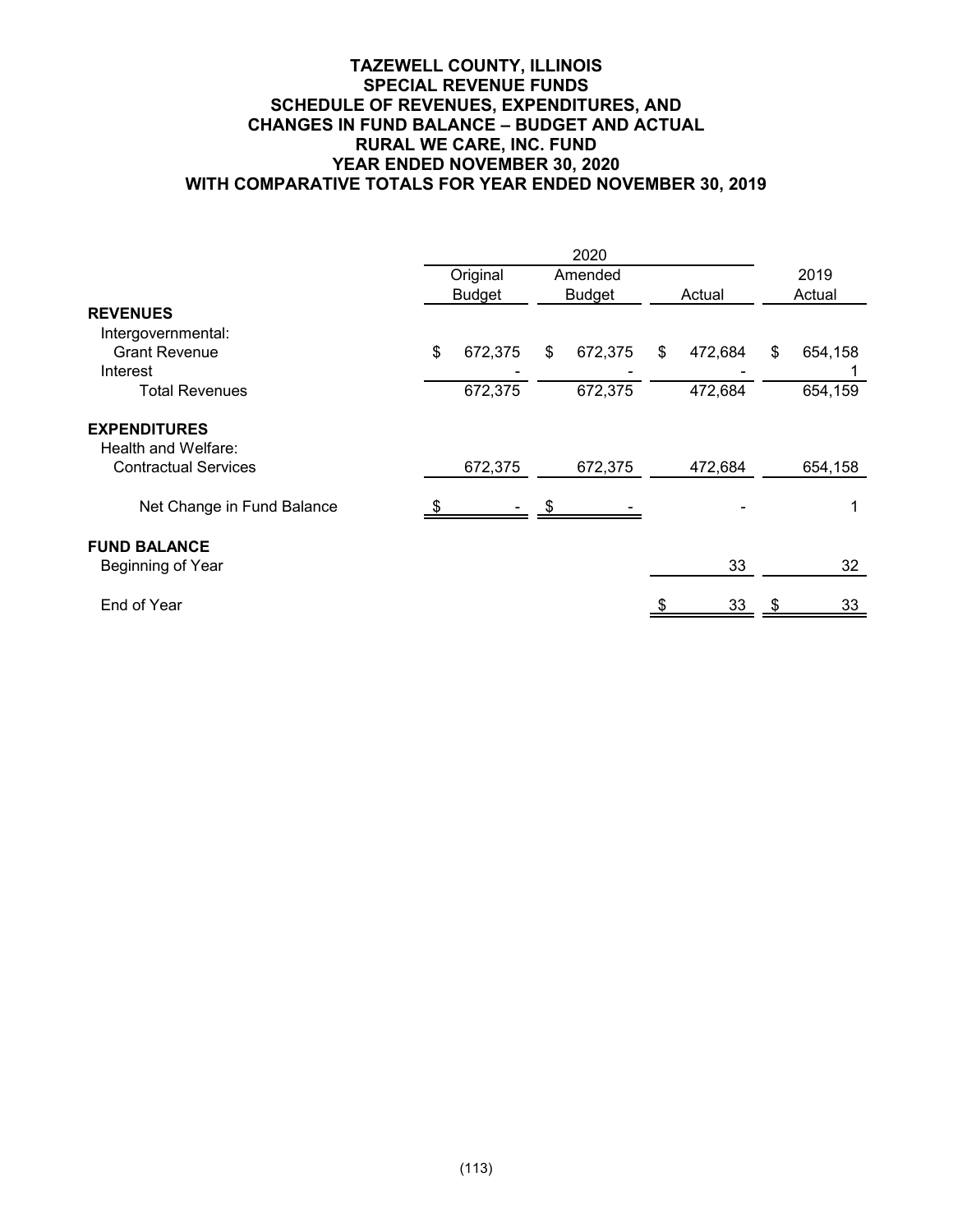## **TAZEWELL COUNTY, ILLINOIS SPECIAL REVENUE FUNDS SCHEDULE OF REVENUES, EXPENDITURES, AND CHANGES IN FUND BALANCE – BUDGET AND ACTUAL CIRCUIT CLERK DOCUMENT STORAGE FUND YEAR ENDED NOVEMBER 30, 2020 WITH COMPARATIVE TOTALS FOR YEAR ENDED NOVEMBER 30, 2019**

|                               | Original      |           | Amended       |    |           | 2019          |
|-------------------------------|---------------|-----------|---------------|----|-----------|---------------|
|                               | <b>Budget</b> |           | <b>Budget</b> |    | Actual    | Actual        |
| <b>REVENUES</b>               |               |           |               |    |           |               |
| <b>Charges for Services:</b>  |               |           |               |    |           |               |
| <b>Document Storage Fees</b>  | \$<br>385,000 | \$        | 385,000       | \$ | 258,405   | \$<br>355,626 |
| Interest                      | 8,000         |           | 8,000         |    | 2,606     | 9,560         |
| <b>Total Revenues</b>         | 393,000       |           | 393,000       |    | 261,011   | 365,186       |
| <b>EXPENDITURES</b>           |               |           |               |    |           |               |
| Judicial:                     |               |           |               |    |           |               |
| <b>Exempt Personnel</b>       | 159,374       |           | 159,374       |    | 153,512   | 161,352       |
| <b>Clerk Hire</b>             | 74,938        |           | 74,938        |    | 31,595    | 69,614        |
| Part-Time Help                | 5,000         |           | 5,000         |    | 12,775    | 8,249         |
| Overtime                      |               |           |               |    |           | 1,192         |
| Illinois Municipal Retirement | 27,157        |           | 27,157        |    | 23,646    | 25,790        |
| Social Security               | 18,307        |           | 18,307        |    | 14,389    | 16,873        |
| <b>Supplies</b>               | 5,000         |           | 5,000         |    | 10,635    | 13,684        |
| <b>Books and Records</b>      | 500           |           | 500           |    |           |               |
| <b>Contractual Services</b>   | 130,000       |           | 130,000       |    | 59,930    | 180,811       |
| Mileage                       | 500           |           | 500           |    |           |               |
| <b>Education and Training</b> | 4,000         |           | 4,000         |    |           | 7,690         |
| Adjustments                   | 4,681         |           | 4,681         |    |           |               |
| Equipment                     | 5,000         |           | 5,000         |    | 265       | 1,879         |
| <b>Total Expenditures</b>     | 434,457       |           | 434,457       |    | 306,747   | 487,134       |
| Net Change in Fund Balance    | (41, 457)     | <u>\$</u> | (41, 457)     |    | (45, 736) | (121, 948)    |
| <b>FUND BALANCE</b>           |               |           |               |    |           |               |
| Beginning of Year             |               |           |               |    | 690,852   | 812,800       |
| End of Year                   |               |           |               | \$ | 645,116   | \$<br>690,852 |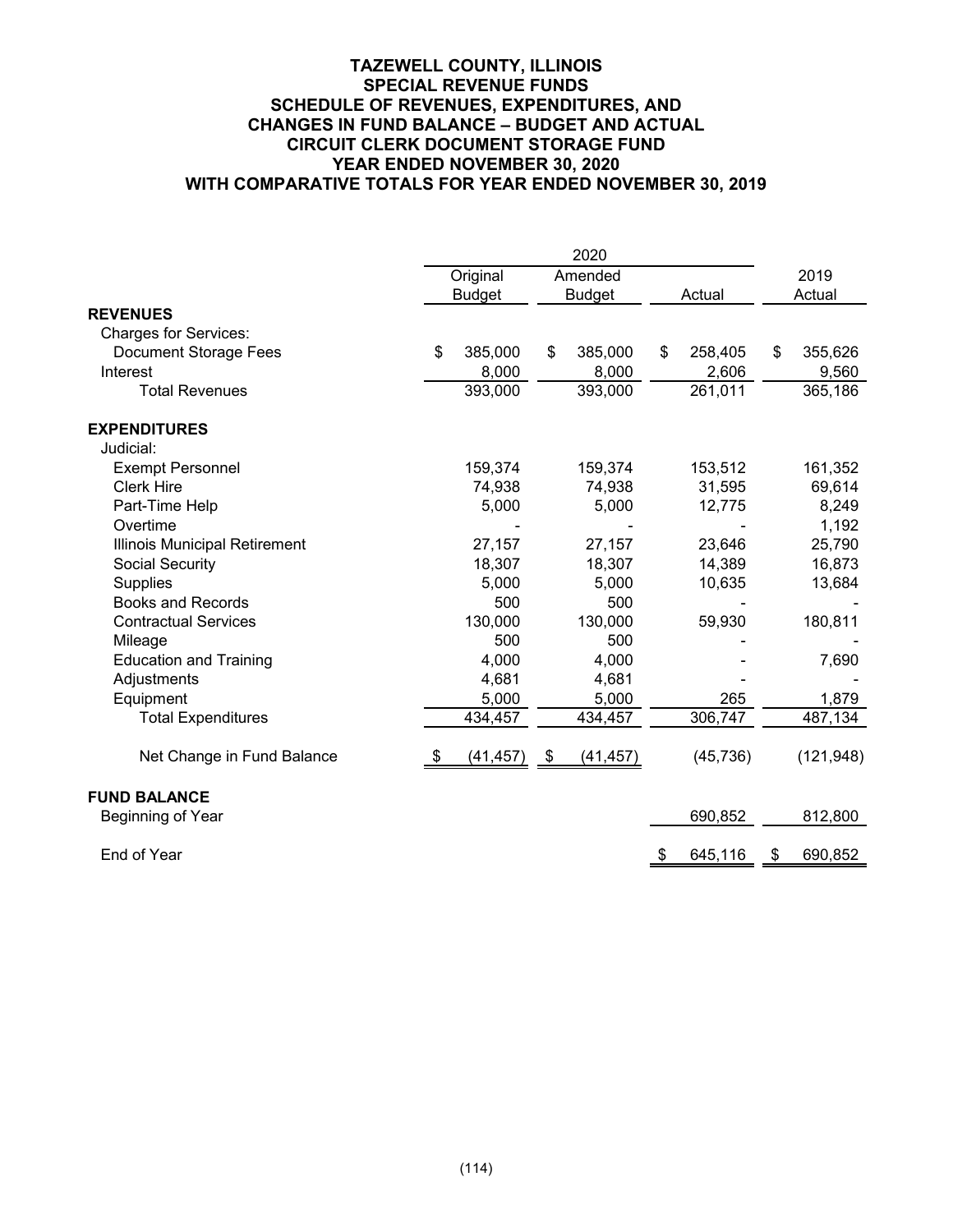## **TAZEWELL COUNTY, ILLINOIS SPECIAL REVENUE FUNDS SCHEDULE OF REVENUES, EXPENDITURES, AND CHANGES IN FUND BALANCE – BUDGET AND ACTUAL POLICE VEHICLE AND EQUIPMENT FUND YEAR ENDED NOVEMBER 30, 2020 WITH COMPARATIVE TOTALS FOR YEAR ENDED NOVEMBER 30, 2019**

|                                      | Original<br>Amended |    |               | 2019   |        |    |           |
|--------------------------------------|---------------------|----|---------------|--------|--------|----|-----------|
|                                      | <b>Budget</b>       |    | <b>Budget</b> | Actual |        |    | Actual    |
| <b>REVENUES</b>                      |                     |    |               |        |        |    |           |
| <b>Charges for Services:</b>         |                     |    |               |        |        |    |           |
| Police Vehicle Revenue               | \$<br>48,000        | \$ | 48,000        | \$     | 70,350 | \$ | 11,720    |
| Interest                             | 700                 |    | 700           |        | 237    |    | 717       |
| <b>Total Revenues</b>                | 48,700              |    | 48,700        |        | 70,587 |    | 12,437    |
| <b>EXPENDITURES</b>                  |                     |    |               |        |        |    |           |
| <b>Public Safety and Corrections</b> | 50,000              |    | 50,000        |        | 42,113 |    | 38,951    |
| Net Change in Fund Balance           | (1,300)             | \$ | (1,300)       |        | 28,474 |    | (26, 514) |
| <b>FUND BALANCE</b>                  |                     |    |               |        |        |    |           |
| Beginning of Year                    |                     |    |               |        | 49,762 |    | 76,276    |
| End of Year                          |                     |    |               |        | 78,236 | S  | 49,762    |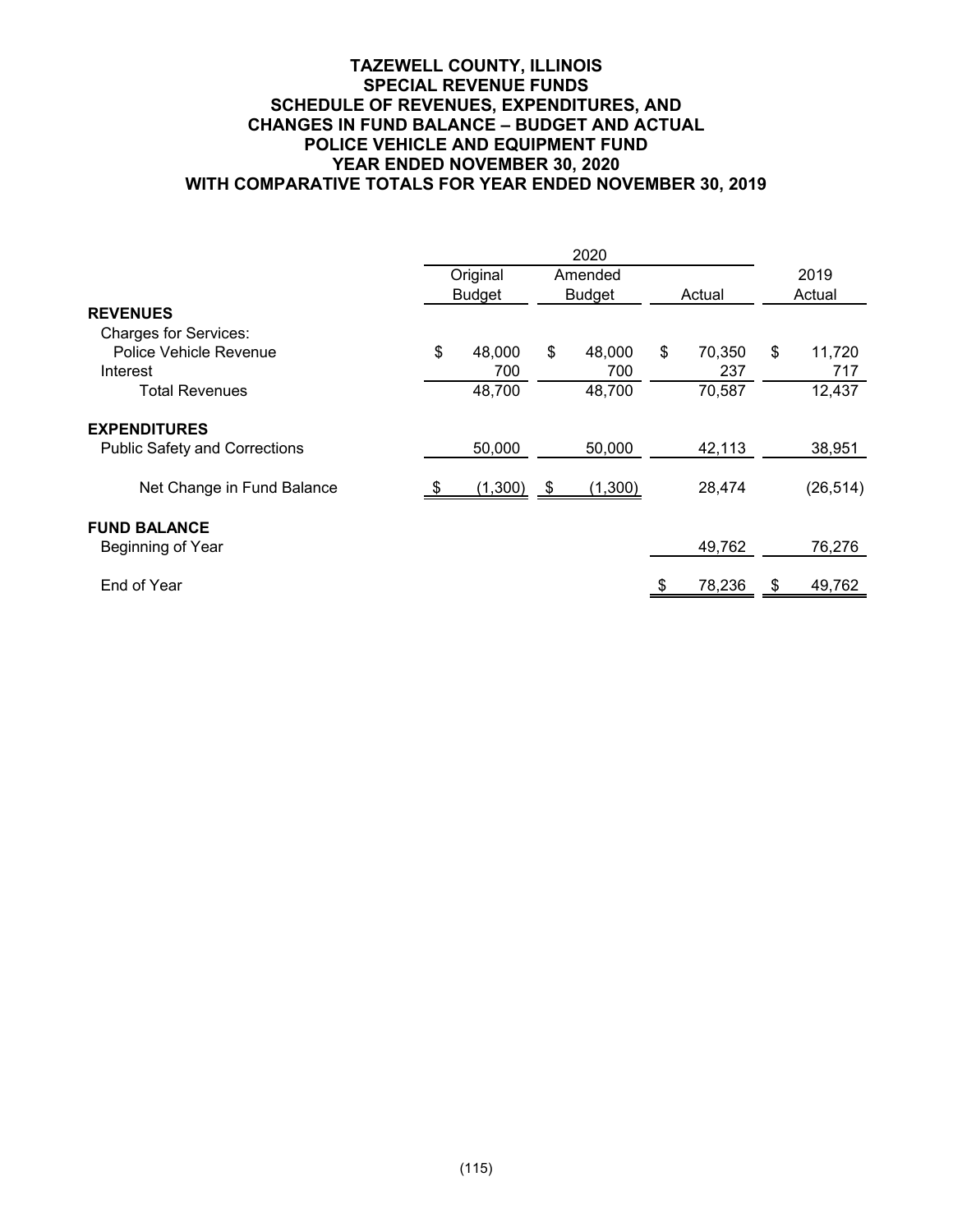## **TAZEWELL COUNTY, ILLINOIS SPECIAL REVENUE FUNDS SCHEDULE OF REVENUES, EXPENDITURES, AND CHANGES IN FUND BALANCE – BUDGET AND ACTUAL CHILDREN'S ADVOCACY CENTER FUND YEAR ENDED NOVEMBER 30, 2020 WITH COMPARATIVE TOTALS FOR YEAR ENDED NOVEMBER 30, 2019**

|                               |               | 2020          |               |               |
|-------------------------------|---------------|---------------|---------------|---------------|
|                               | Original      | Amended       |               | 2019          |
|                               | <b>Budget</b> | <b>Budget</b> | Actual        | Actual        |
| <b>REVENUES</b>               |               |               |               |               |
| Intergovernmental:            |               |               |               |               |
| <b>Grant Revenue</b>          | \$<br>142,000 | \$<br>142,000 | \$<br>172,350 | \$<br>165,710 |
| Interest                      | 400           | 400           | 266           | 838           |
| Miscellaneous                 | 125,000       | 125,000       | 84,595        | 97,970        |
| <b>Total Revenues</b>         | 267,400       | 267,400       | 257,211       | 264,518       |
| <b>EXPENDITURES</b>           |               |               |               |               |
| Health and Welfare:           |               |               |               |               |
| <b>Salaries</b>               | 134,176       | 134,176       | 130,198       | 134,446       |
| Illinois Municipal Retirement | 14,624        | 14,624        | 15,223        | 14,141        |
| Social Security               | 10,264        | 10,264        | 9,794         | 10,124        |
| <b>Medical Insurance</b>      | 12,349        | 12,349        | 12,349        | 12,009        |
| Supplies                      | 3,500         | 3,500         | 3,458         | 2,613         |
| Food                          | 1,500         | 1,500         | 958           | 1,880         |
| Dues and Subscriptions        | 500           | 500           |               | 236           |
| Contractual                   | 45,000        | 45,000        | 27,355        | 54,330        |
| Postage                       | 800           | 800           | 481           | 566           |
| <b>Local Transportation</b>   | 5,200         | 5,200         | 2,337         | 5,725         |
| <b>Printing and Artwork</b>   | 4,000         | 4,000         | 285           | 1,160         |
| <b>Utilities</b>              | 9,000         | 9,000         | 7,542         | 7,704         |
| Conferences                   | 4,500         | 4,500         | 4,292         | 4,910         |
| Rent                          | 7,200         | 7,200         | 7,800         | 7,200         |
| Equipment                     | 4,000         | 4,000         | 3,743         | 3,195         |
| Occupancy                     | 6,000         | 6,000         | 1,770         | 4,335         |
| <b>Total Expenditures</b>     | 262,613       | 262,613       | 227,585       | 264,574       |
| Net Change in Fund Balance    | \$<br>4,787   | \$<br>4,787   | 29,626        | (56)          |
| <b>FUND BALANCE</b>           |               |               |               |               |
| Beginning of Year             |               |               | 83,773        | 83,829        |
| End of Year                   |               |               | \$<br>113,399 | \$<br>83,773  |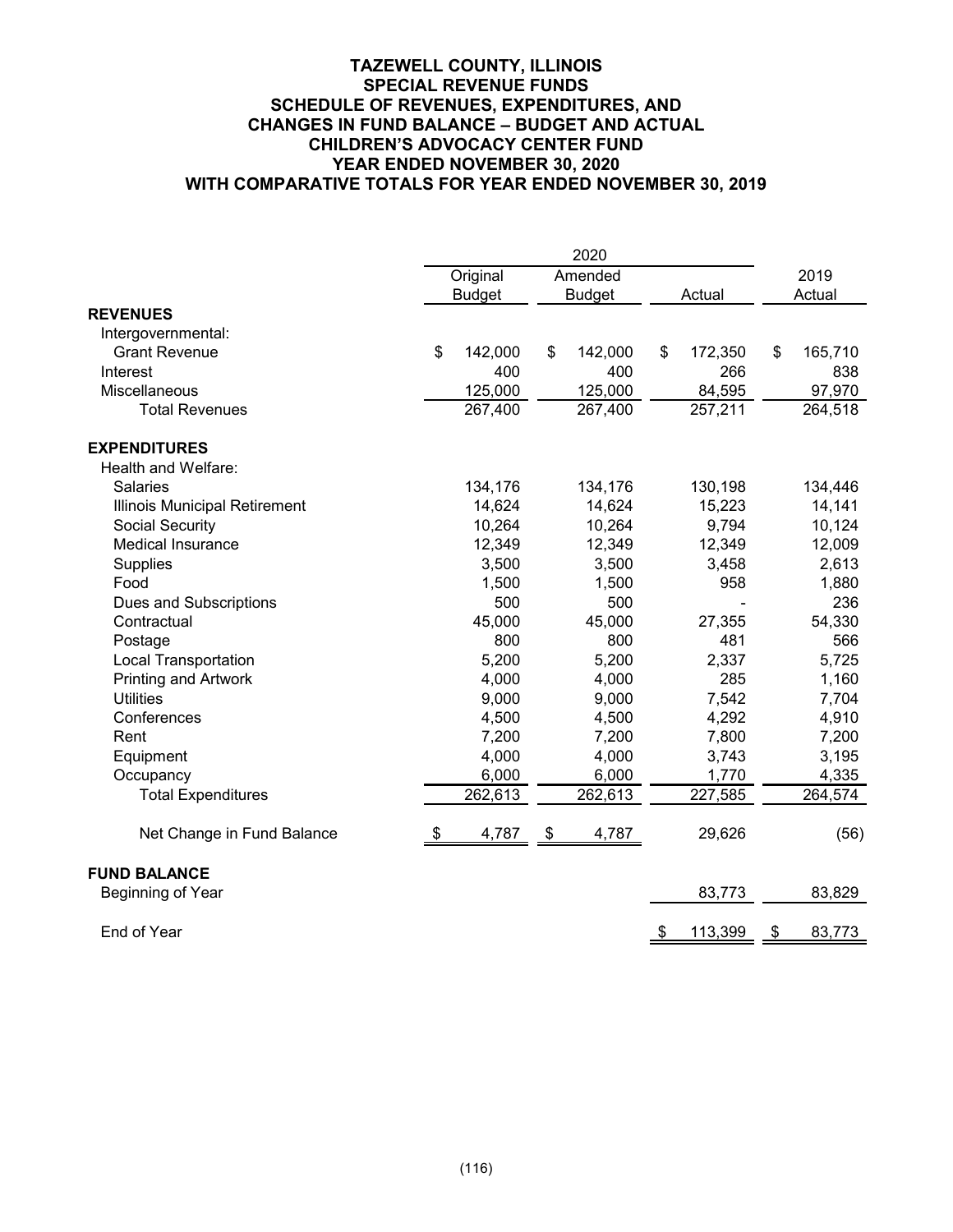## **TAZEWELL COUNTY, ILLINOIS SPECIAL REVENUE FUNDS SCHEDULE OF REVENUES, EXPENDITURES, AND CHANGES IN FUND DEFICIT – BUDGET AND ACTUAL SHERIFF'S GRANT FUND YEAR ENDED NOVEMBER 30, 2020 WITH COMPARATIVE TOTALS FOR YEAR ENDED NOVEMBER 30, 2019**

|                                                              | Original      |        |               | Amended |        |          | 2019   |           |
|--------------------------------------------------------------|---------------|--------|---------------|---------|--------|----------|--------|-----------|
| <b>REVENUES</b>                                              | <b>Budget</b> |        | <b>Budget</b> |         | Actual |          | Actual |           |
| Intergovernmental:<br><b>Grant Revenue</b>                   | \$            | 68,623 | \$            | 68,623  | \$     | 61,670   | \$     | 54,894    |
| <b>EXPENDITURES</b><br><b>Public Safety and Corrections:</b> |               |        |               |         |        |          |        |           |
| Personnel                                                    |               | 64,623 |               | 64,623  |        | 59,593   |        | 47,111    |
| Net Change in Fund Deficit                                   |               | 4,000  | \$            | 4,000   |        | 2,077    |        | 7,783     |
| <b>FUND DEFICIT</b><br>Beginning of Year                     |               |        |               |         |        | (7, 108) |        | (14, 891) |
| End of Year                                                  |               |        |               |         |        | (5,031)  | \$     | (7, 108)  |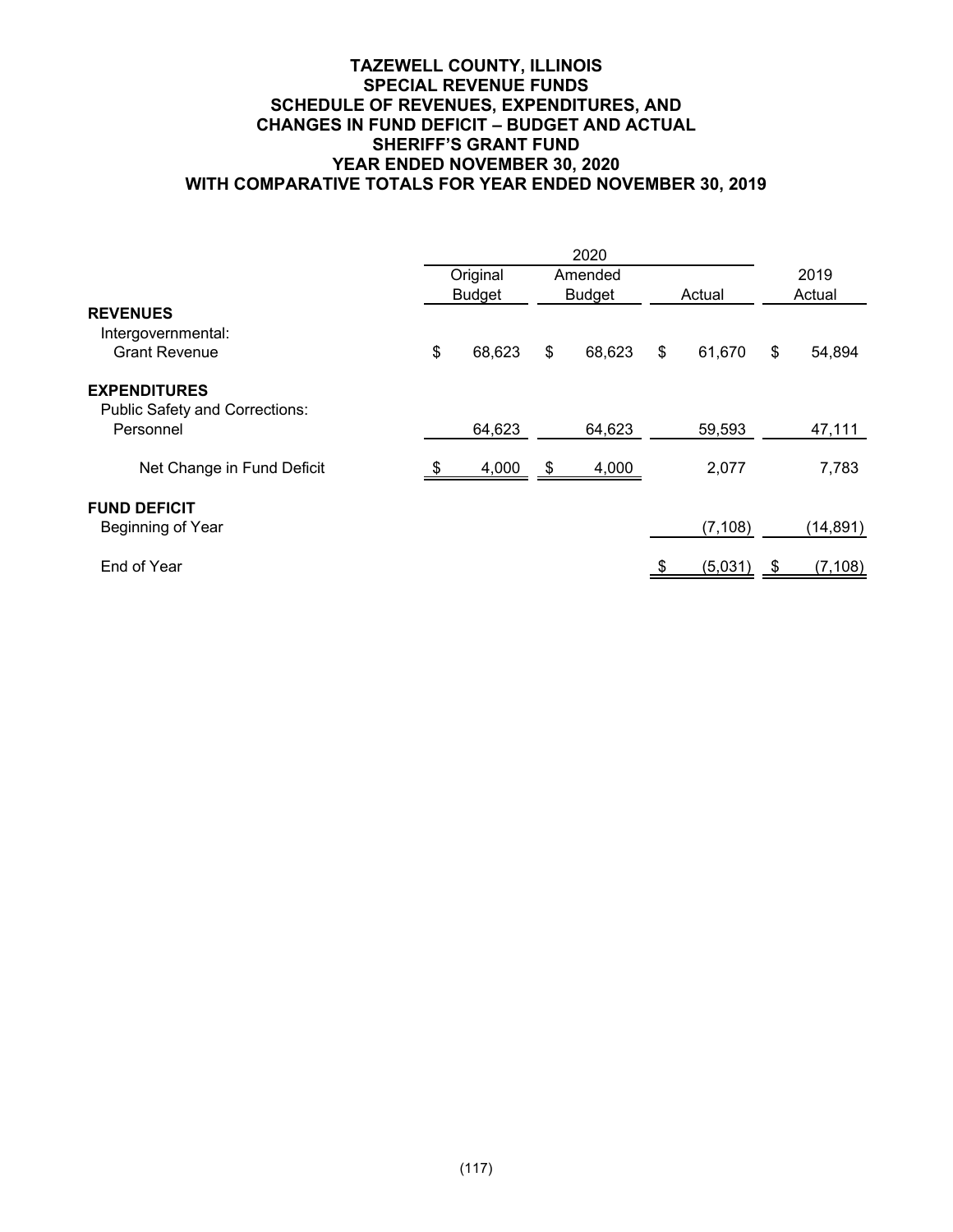## **TAZEWELL COUNTY, ILLINOIS SPECIAL REVENUE FUNDS SCHEDULE OF REVENUES, EXPENDITURES, AND CHANGES IN FUND BALANCE – BUDGET AND ACTUAL GIS FUND YEAR ENDED NOVEMBER 30, 2020 WITH COMPARATIVE TOTALS FOR YEAR ENDED NOVEMBER 30, 2019**

|                                       |               | 2020            |           |         |               |
|---------------------------------------|---------------|-----------------|-----------|---------|---------------|
|                                       | Original      | Amended         |           |         | 2019          |
|                                       | <b>Budget</b> | <b>Budget</b>   |           | Actual  | Actual        |
| <b>REVENUES</b>                       |               |                 |           |         |               |
| <b>Charges for Services:</b>          |               |                 |           |         |               |
| <b>GIS Revenue</b>                    | \$<br>290,000 | \$<br>290,000   | \$        | 357,675 | \$<br>324,423 |
| Interest                              | 4,000         | 4,000           |           | 1,210   | 4,223         |
| Miscellaneous                         |               |                 |           | 7,500   |               |
| <b>Total Revenues</b>                 | 294,000       | 294,000         |           | 366,385 | 328,646       |
| <b>EXPENDITURES</b>                   |               |                 |           |         |               |
| <b>General Governmental Services:</b> |               |                 |           |         |               |
| Department Head                       | 37,322        | 38,036          |           | 37,872  | 37,074        |
| Deputy Assessor                       | 42,797        | 43,437          |           | 43,437  | 42,394        |
| <b>GIS Coordinator</b>                | 52,308        | 52,308          |           | 52,070  | 50,544        |
| <b>Clerk Hire</b>                     | 78,643        | 77,289          |           | 53,081  | 60,094        |
| <b>IMRF</b>                           | 23,536        | 23,536          |           | 22,440  | 21,295        |
| Social Security                       | 16,070        | 16,070          |           | 13,442  | 13,575        |
| Maps and Plats                        |               |                 |           |         | 829           |
| <b>Contractual Services</b>           | 3,877         | 3,877           |           |         | 740           |
| <b>GIS Software/License</b>           | 23,000        | 23,000          |           | 19,300  | 19,300        |
| GIS Flyover/Data                      | 80,000        | 80,000          |           | 67,788  | 47,795        |
| Mileage                               | 200           | 200             |           | 93      | 19            |
| Education/Training                    | 2,046         | 2,046           |           | 135     | 2,016         |
| <b>GIS Computer Equipment</b>         | 1,794         | 1,794           |           |         | 115           |
| Adjustments                           | 5,404         | 5,404           |           |         |               |
| <b>Total Expenditures</b>             | 366,997       | 366,997         |           | 309,658 | 295,790       |
| Net Change in Fund Balance            | (72, 997)     | \$<br>(72, 997) |           | 56,727  | 32,856        |
| <b>FUND BALANCE</b>                   |               |                 |           |         |               |
| Beginning of Year                     |               |                 |           | 342,087 | 309,231       |
| End of Year                           |               |                 | <u>\$</u> | 398,814 | \$<br>342,087 |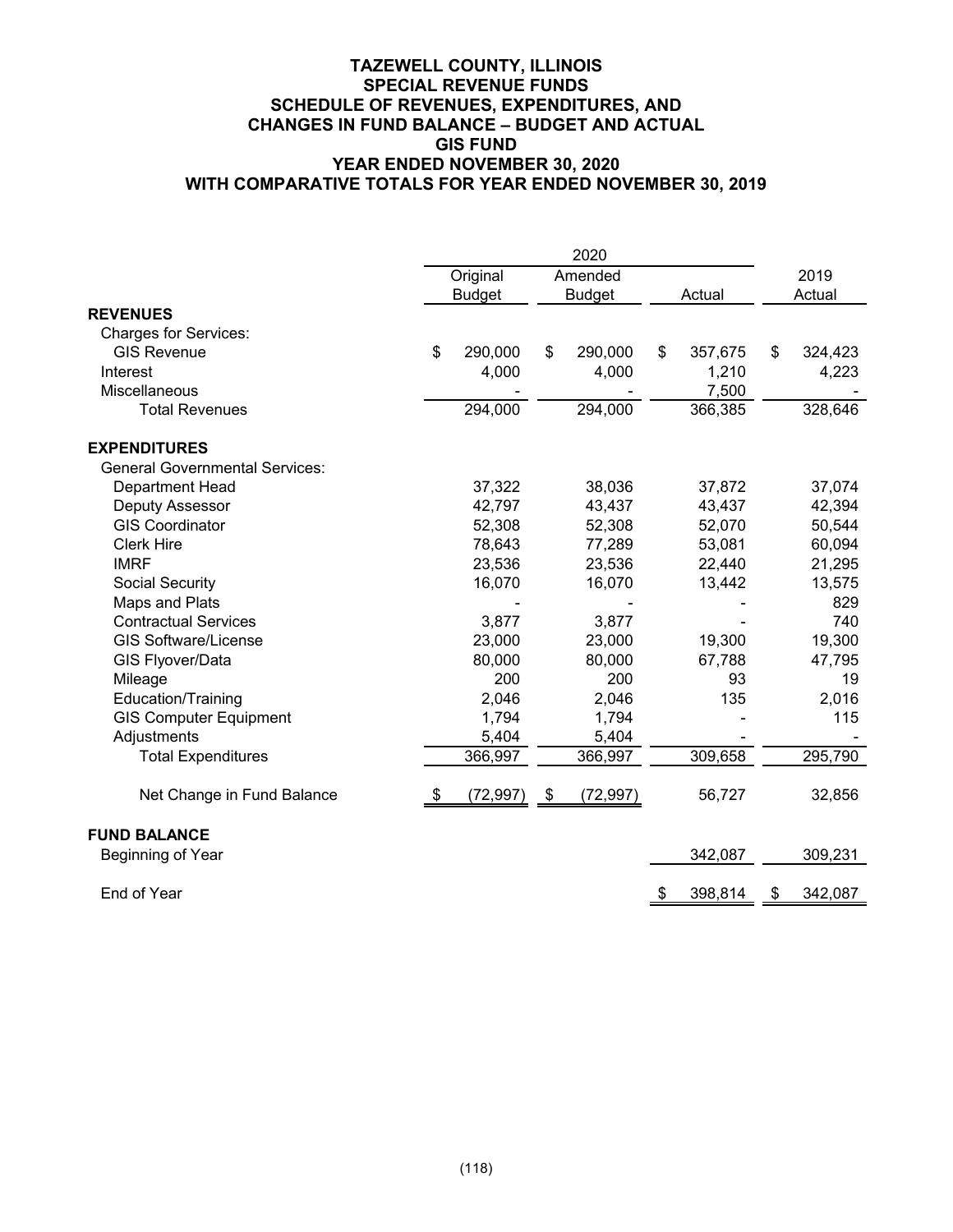## **TAZEWELL COUNTY, ILLINOIS SPECIAL REVENUE FUNDS SCHEDULE OF REVENUES, EXPENDITURES, AND CHANGES IN FUND DEFICIT – ACTUAL LAW ENFORCEMENT OPERATIONS FUND YEAR ENDED NOVEMBER 30, 2020 WITH COMPARATIVE TOTALS FOR YEAR ENDED NOVEMBER 30, 2019**

|                                          | 2020           | 2019 |  |
|------------------------------------------|----------------|------|--|
| <b>REVENUES</b>                          |                |      |  |
| <b>Charges for Services:</b>             |                |      |  |
| Law Enforcement Operations               | \$<br>137,699  | \$   |  |
| Interest<br><b>Total Revenues</b>        | 118<br>137,817 |      |  |
|                                          |                |      |  |
| <b>EXPENDITURES</b>                      |                |      |  |
| <b>Public Safety and Corrections:</b>    |                |      |  |
| New Equipment                            | 171,500        |      |  |
|                                          |                |      |  |
| Deficiency of Revenues Over Expenditures | (33, 683)      |      |  |
| <b>OTHER FINANCING SOURCES</b>           |                |      |  |
| Transfers In                             | 29,909         |      |  |
|                                          |                |      |  |
| Net Change in Fund Balance               | (3,774)        |      |  |
|                                          |                |      |  |
| <b>FUND BALANCE</b>                      |                |      |  |
| Beginning of Year                        |                |      |  |
|                                          |                |      |  |
| End of Year                              | (3, 774)       |      |  |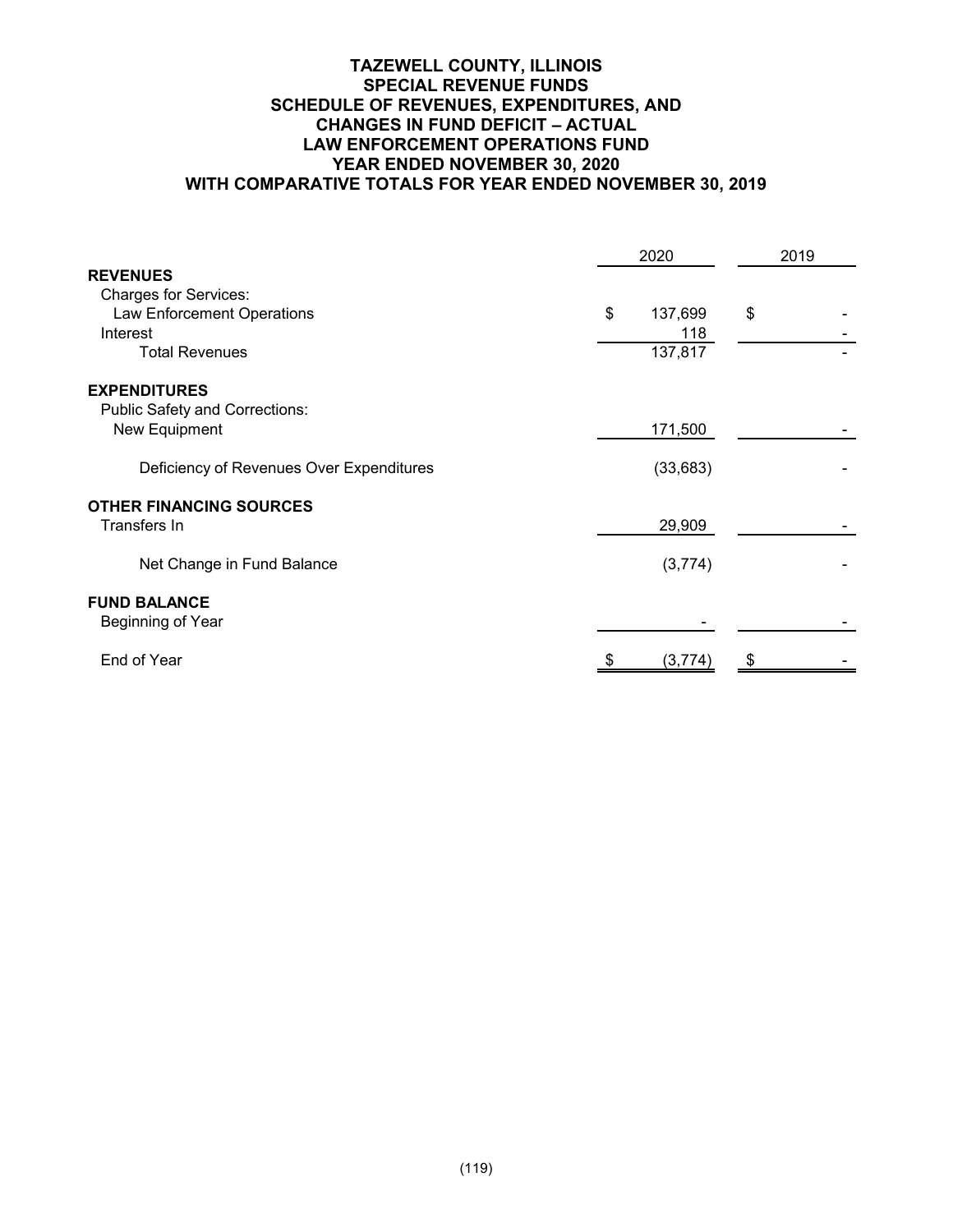## **TAZEWELL COUNTY, ILLINOIS SPECIAL REVENUE FUNDS SCHEDULE OF REVENUES, EXPENDITURES, AND CHANGES IN FUND BALANCE – BUDGET AND ACTUAL COUNTY CLERK AUTOMATION FUND YEAR ENDED NOVEMBER 30, 2020 WITH COMPARATIVE TOTALS FOR YEAR ENDED NOVEMBER 30, 2019**

|                                       | Original      | Amended       |    |           | 2019   |         |
|---------------------------------------|---------------|---------------|----|-----------|--------|---------|
|                                       | <b>Budget</b> | <b>Budget</b> |    | Actual    | Actual |         |
| <b>REVENUES</b>                       |               |               |    |           |        |         |
| <b>Charges for Services:</b>          |               |               |    |           |        |         |
| <b>Automation Fees</b>                | \$<br>22,500  | \$<br>22,500  | \$ | 20,774    | \$     | 23,055  |
| Interest                              | 450           | 450           |    | 109       |        | 523     |
| <b>Total Revenues</b>                 | 22,950        | 22,950        |    | 20,883    |        | 23,578  |
| <b>EXPENDITURES</b>                   |               |               |    |           |        |         |
| <b>General Governmental Services:</b> |               |               |    |           |        |         |
| <b>Clerk Hire</b>                     | 8,106         | 8,106         |    | 11,066    |        | 6,337   |
| <b>IMRF</b>                           | 940           | 940           |    | 1,040     |        |         |
| Social Security                       | 620           | 620           |    | 850       |        |         |
| <b>Office Supplies</b>                | 5,000         | 5,000         |    | 4,272     |        | 6,129   |
| <b>Contractual Services</b>           | 11,000        | 11,000        |    | 16,868    |        | 10,200  |
| New Equipment                         |               |               |    |           |        | 2,185   |
| <b>Total Expenditures</b>             | 25,666        | 25,666        |    | 34,096    |        | 24,851  |
| Net Change in Fund Balance            | $(2,716)$ \$  | (2,716)       |    | (13, 213) |        | (1,273) |
| <b>FUND BALANCE</b>                   |               |               |    |           |        |         |
| Beginning of Year                     |               |               |    | 38,355    |        | 39,628  |
| End of Year                           |               |               |    | 25,142    | S      | 38,355  |
|                                       |               |               |    |           |        |         |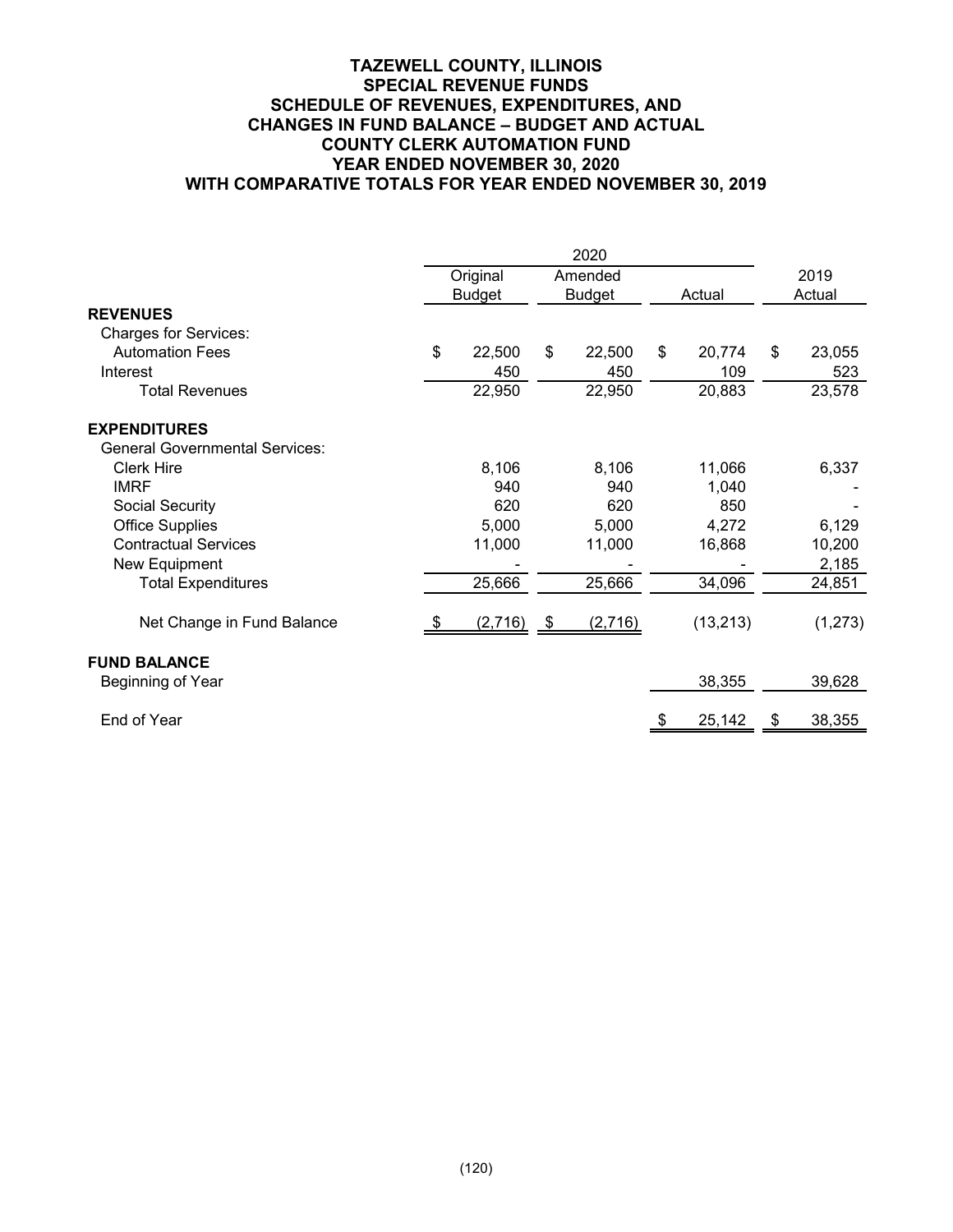## **TAZEWELL COUNTY, ILLINOIS SPECIAL REVENUE FUNDS SCHEDULE OF REVENUES, EXPENDITURES, AND CHANGES IN FUND BALANCE – BUDGET AND ACTUAL STATE'S ATTORNEY FORFEITURE FUND YEAR ENDED NOVEMBER 30, 2020 WITH COMPARATIVE TOTALS FOR YEAR ENDED NOVEMBER 30, 2019**

|                                  |    | Original      |      | Amended       |              | 2019          |
|----------------------------------|----|---------------|------|---------------|--------------|---------------|
|                                  |    | <b>Budget</b> |      | <b>Budget</b> | Actual       | Actual        |
| <b>REVENUES</b>                  |    |               |      |               |              |               |
| <b>Fines and Forfeitures</b>     | \$ | 9,300         | \$   | 9,300         | \$<br>52,835 | \$<br>76,210  |
| Interest                         |    | 4,260         |      | 4,260         | 1,652        | 5,524         |
| <b>Total Revenues</b>            |    | 13,560        |      | 13,560        | 54,487       | 81,734        |
| <b>EXPENDITURES</b>              |    |               |      |               |              |               |
| Public Safety and Corrections:   |    |               |      |               |              |               |
| <b>Forfeiture Expenses</b>       |    | 50,000        |      | 50,000        |              |               |
| <b>Special Prosecutor</b>        |    | 9,000         |      | 9,000         |              |               |
| <b>Drug Enforcement Expenses</b> |    | 35,000        |      | 35,000        |              |               |
| <b>Total Expenditures</b>        |    | 94,000        |      | 94,000        |              |               |
| Net Change in Fund Balance       |    | (80, 440)     | - \$ | (80,440)      | 54,487       | 81,734        |
| <b>FUND BALANCE</b>              |    |               |      |               |              |               |
| Beginning of Year                |    |               |      |               | 448,618      | 366,884       |
| End of Year                      |    |               |      |               | 503,105      | \$<br>448,618 |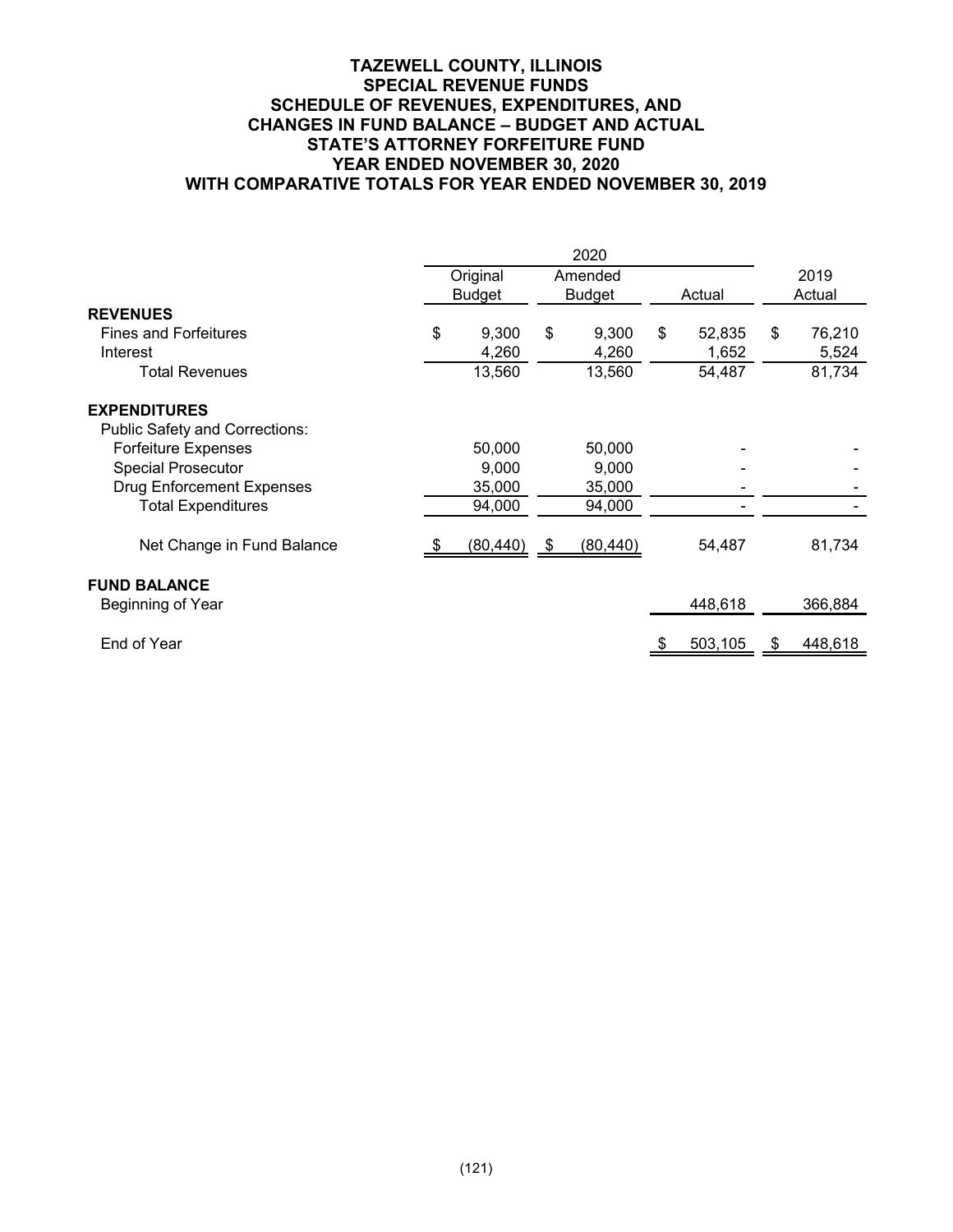## **TAZEWELL COUNTY, ILLINOIS SPECIAL REVENUE FUNDS SCHEDULE OF REVENUES, EXPENDITURES, AND CHANGES IN FUND BALANCE – BUDGET AND ACTUAL CIRCUIT CLERK OPERATIONS FUND YEAR ENDED NOVEMBER 30, 2020 WITH COMPARATIVE TOTALS FOR YEAR ENDED NOVEMBER 30, 2019**

|                               | Original      | Amended       |    |         | 2019          |
|-------------------------------|---------------|---------------|----|---------|---------------|
|                               | <b>Budget</b> | <b>Budget</b> |    | Actual  | Actual        |
| <b>REVENUES</b>               |               |               |    |         |               |
| <b>Charges for Services:</b>  |               |               |    |         |               |
| <b>Operations Revenue</b>     | \$<br>40,000  | \$<br>40,000  | \$ | 100,635 | \$<br>47,954  |
| Interest                      | 2,200         | 2,200         |    | 811     | 2,273         |
| <b>Total Revenues</b>         | 42,200        | 42,200        |    | 101,446 | 50,227        |
| <b>EXPENDITURES</b>           |               |               |    |         |               |
| Judicial:                     |               |               |    |         |               |
| Personnel                     | 10,000        | 10,000        |    | 15,875  |               |
| <b>IMRF</b>                   |               |               |    | 1,210   | 759           |
| Social Security               |               |               |    | 1,054   |               |
| <b>Contractual Services</b>   | 10,000        | 10,000        |    | 2,768   | 543           |
| Mileage                       | 1,500         | 1,500         |    | 80      | 942           |
| <b>Education and Training</b> | 12,000        | 12,000        |    | 1,220   | 3,088         |
| New Equipment                 | 1,000         | 1,000         |    | 299     | 63            |
| <b>Total Expenditures</b>     | 34,500        | 34,500        |    | 22,506  | 5,395         |
| Net Change in Fund Balance    | 7,700         | \$<br>7,700   |    | 78,940  | 44,832        |
| <b>FUND BALANCE</b>           |               |               |    |         |               |
| Beginning of Year             |               |               |    | 197,482 | 152,650       |
| End of Year                   |               |               | \$ | 276,422 | \$<br>197,482 |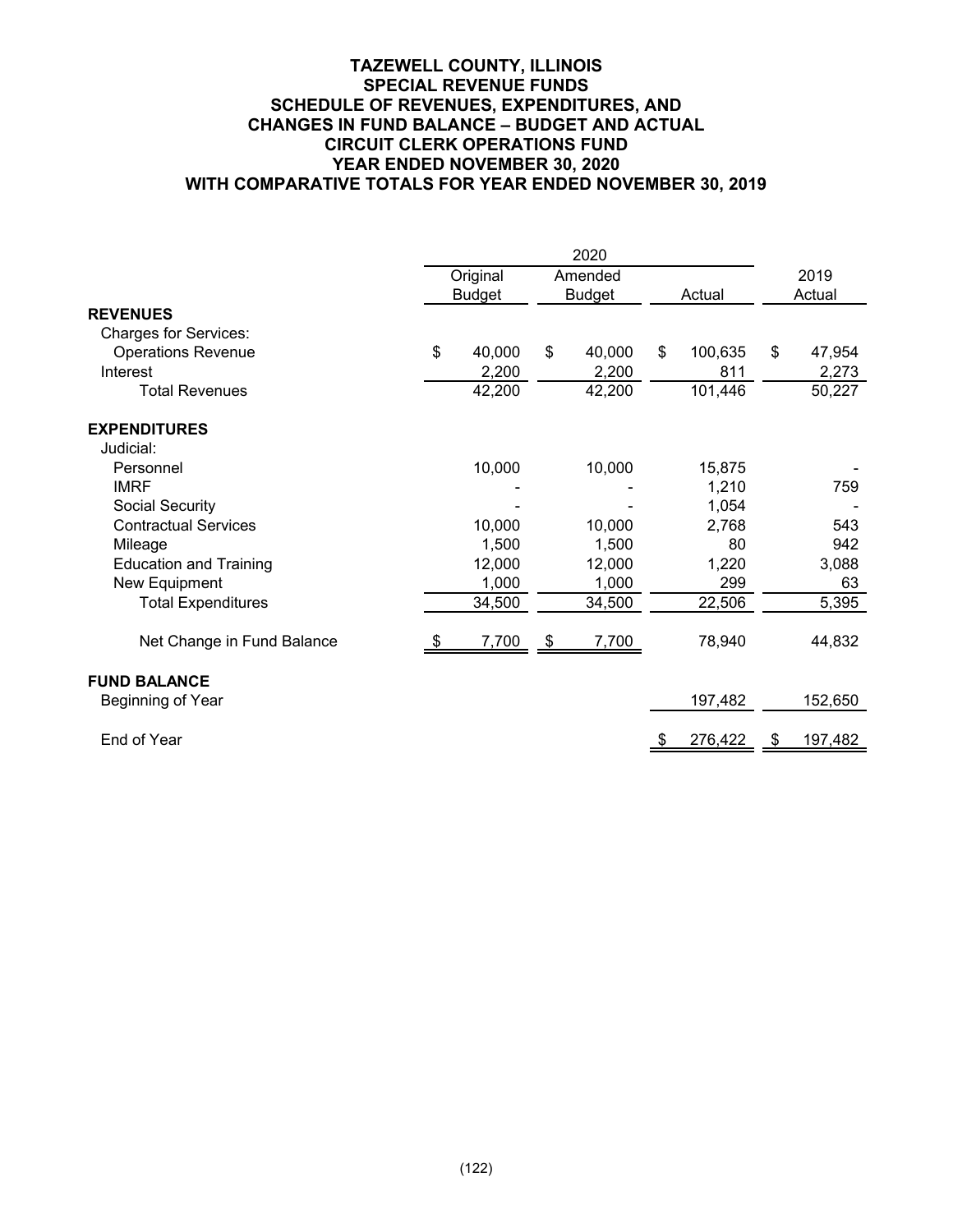## **TAZEWELL COUNTY, ILLINOIS SPECIAL REVENUE FUNDS SCHEDULE OF REVENUES, EXPENDITURES, AND CHANGES IN FUND BALANCE – BUDGET AND ACTUAL CORONER'S FEE FUND YEAR ENDED NOVEMBER 30, 2020 WITH COMPARATIVE TOTALS FOR YEAR ENDED NOVEMBER 30, 2019**

|                                       | Original      | Amended         |    |           | 2019          |
|---------------------------------------|---------------|-----------------|----|-----------|---------------|
|                                       | <b>Budget</b> | <b>Budget</b>   |    | Actual    | Actual        |
| <b>REVENUES</b>                       |               |                 |    |           |               |
| <b>Charges for Services:</b>          |               |                 |    |           |               |
| Coroner's Fees                        | \$<br>33,800  | \$<br>33,800    | \$ | 39,473    | \$<br>43,725  |
| Interest                              | 1,900         | 1,900           |    | 628       | 2,400         |
| <b>Total Revenues</b>                 | 35,700        | 35,700          |    | 40,101    | 46,125        |
| <b>EXPENDITURES</b>                   |               |                 |    |           |               |
| <b>General Governmental Services:</b> |               |                 |    |           |               |
| Part Time                             | 5,000         | 5,000           |    |           |               |
| <b>Office Supplies</b>                | 3,000         | 2,000           |    | 1,035     | 96            |
| Uniforms and Clothing                 | 2,000         | 2,000           |    | 39        | 553           |
| <b>Weapons and Ammunition</b>         | 800           | 800             |    |           |               |
| <b>Contractual Services</b>           | 2,700         | 135             |    | 135       | 314           |
| New Equipment                         | 75,000        | 78,565          |    | 77,710    | 48            |
| <b>Total Expenditures</b>             | 88,500        | 88,500          |    | 78,919    | 1,011         |
| Net Change in Fund Balance            | (52, 800)     | \$<br>(52, 800) |    | (38, 818) | 45,114        |
| <b>FUND BALANCE</b>                   |               |                 |    |           |               |
| Beginning of Year                     |               |                 |    | 196,068   | 150,954       |
| End of Year                           |               |                 |    | 157,250   | \$<br>196,068 |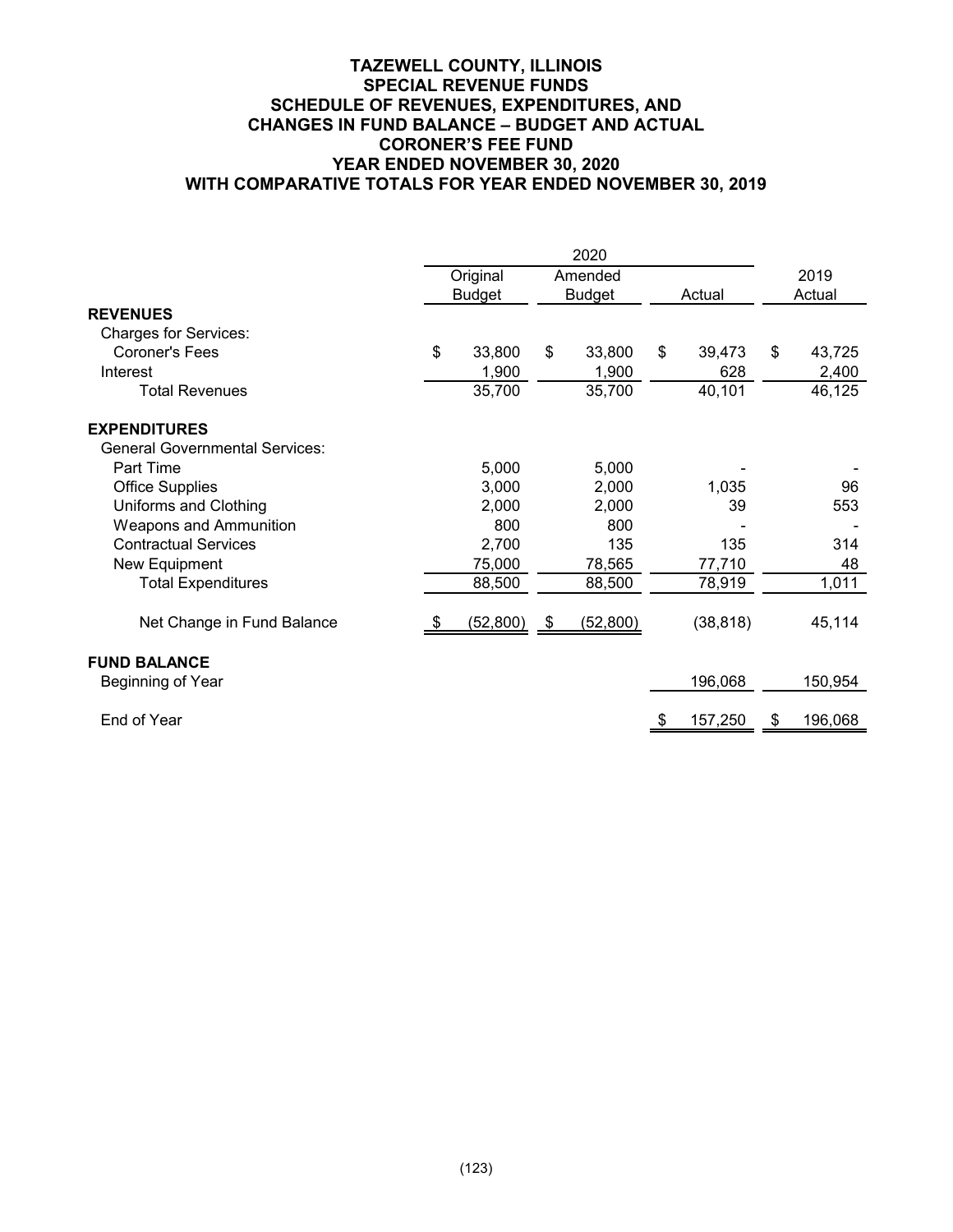## **TAZEWELL COUNTY, ILLINOIS SPECIAL REVENUE FUNDS SCHEDULE OF REVENUES, EXPENDITURES, AND CHANGES IN FUND BALANCE – BUDGET AND ACTUAL STATE'S ATTORNEY AUTOMATION FUND YEAR ENDED NOVEMBER 30, 2020 WITH COMPARATIVE TOTALS FOR YEAR ENDED NOVEMBER 30, 2019**

|                                  | Original      |                | Amended       |    |        | 2019   |        |
|----------------------------------|---------------|----------------|---------------|----|--------|--------|--------|
|                                  | <b>Budget</b> |                | <b>Budget</b> |    | Actual | Actual |        |
| <b>REVENUES</b>                  |               |                |               |    |        |        |        |
| <b>Charges for Services:</b>     |               |                |               |    |        |        |        |
| <b>Automation Fees</b>           | \$<br>10,000  | \$             | 10,000        | \$ | 6,600  | \$     | 8,788  |
| Interest                         | 900           |                | 900           |    | 301    |        | 1,169  |
| <b>Total Revenues</b>            | 10,900        |                | 10,900        |    | 6,901  |        | 9,957  |
| <b>EXPENDITURES</b><br>Judicial: |               |                |               |    |        |        |        |
| <b>Contractual Services</b>      | 20,000        |                | 20,000        |    | 4,869  |        | 4,542  |
| New Equipment                    | 20,000        |                | 20,000        |    |        |        |        |
| <b>Total Expenditures</b>        | 40,000        |                | 40,000        |    | 4,869  |        | 4,542  |
| Net Change in Fund Balance       | (29, 100)     | $\mathfrak{S}$ | (29, 100)     |    | 2,032  |        | 5,415  |
| <b>FUND BALANCE</b>              |               |                |               |    |        |        |        |
| Beginning of Year                |               |                |               |    | 86,652 |        | 81,237 |
| End of Year                      |               |                |               |    | 88,684 | \$     | 86,652 |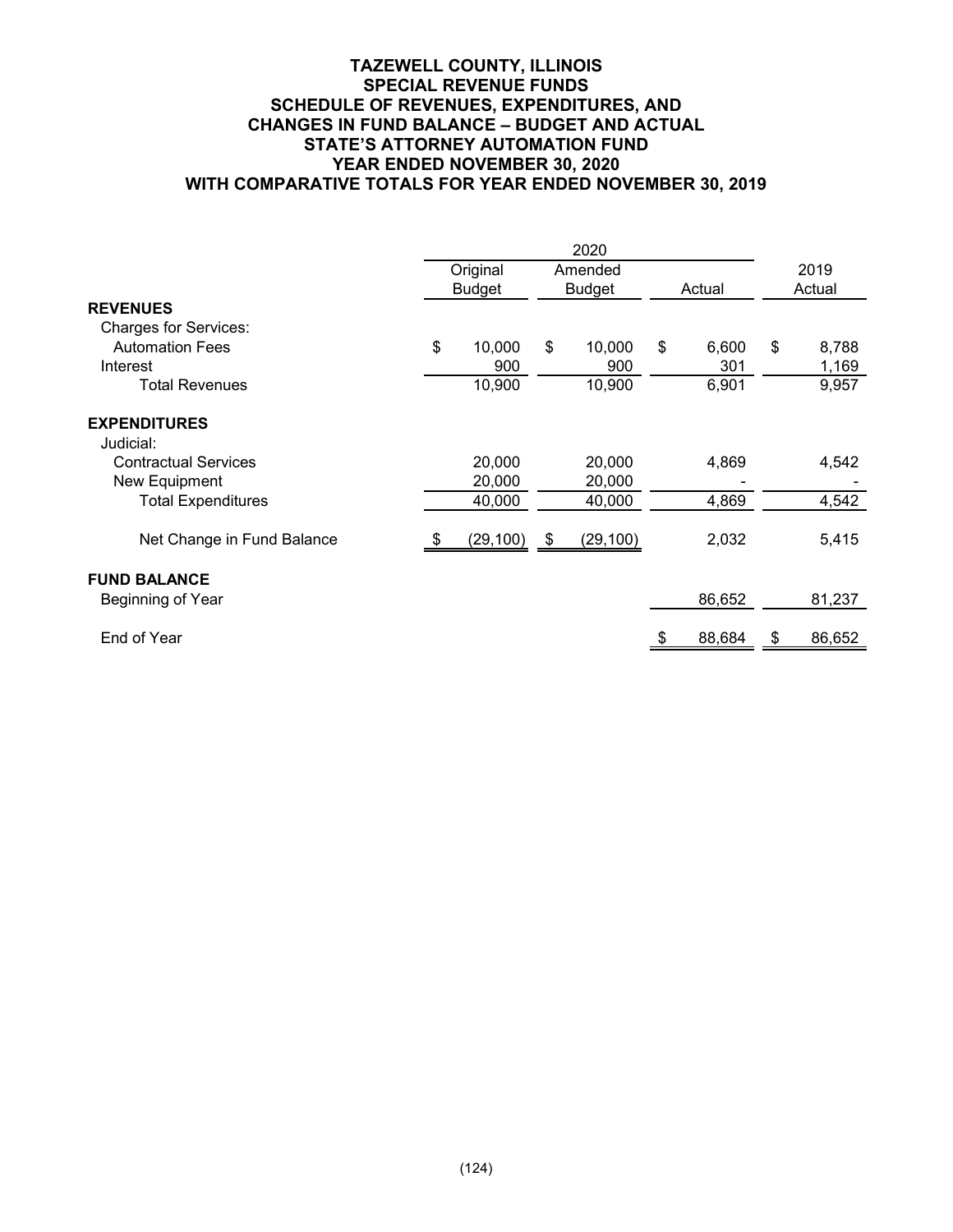## **TAZEWELL COUNTY, ILLINOIS SPECIAL REVENUE FUNDS SCHEDULE OF REVENUES, EXPENDITURES, AND CHANGES IN FUND BALANCE – BUDGET AND ACTUAL CIRCUIT CLERK ELECTRONIC CITATION FUND YEAR ENDED NOVEMBER 30, 2020 WITH COMPARATIVE TOTALS FOR YEAR ENDED NOVEMBER 30, 2019**

|                                                                 |    | Original<br><b>Budget</b> | Amended<br><b>Budget</b> |    | Actual  | 2019<br>Actual |
|-----------------------------------------------------------------|----|---------------------------|--------------------------|----|---------|----------------|
| <b>REVENUES</b>                                                 |    |                           |                          |    |         |                |
| <b>Charges for Services:</b><br><b>Electronic Citation Fees</b> | \$ | 15,000                    | \$<br>15,000             | \$ | 66,566  | \$<br>24,825   |
| Interest                                                        |    | 600                       | 600                      |    | 322     | 780            |
| <b>Total Revenues</b>                                           |    | 15,600                    | 15,600                   |    | 66,888  | 25,605         |
| <b>EXPENDITURES</b>                                             |    |                           |                          |    |         |                |
| Judicial:                                                       |    |                           |                          |    |         |                |
| <b>Contractual Services</b>                                     |    | 3,000                     | 3,000                    |    | 2,575   | 4,748          |
| <b>Office Supplies</b>                                          |    | 1,500                     | 1,500                    |    |         |                |
| New Equipment                                                   |    | 1,500                     | 1,500                    |    | 611     | 1,094          |
| <b>Total Expenditures</b>                                       |    | 6,000                     | 6,000                    |    | 3,186   | 5,842          |
| Net Change in Fund Balance                                      |    | 9,600                     | \$<br>9,600              |    | 63,702  | 19,763         |
| <b>FUND BALANCE</b>                                             |    |                           |                          |    |         |                |
| Beginning of Year                                               |    |                           |                          |    | 71,005  | 51,242         |
| End of Year                                                     |    |                           |                          |    | 134,707 | \$<br>71,005   |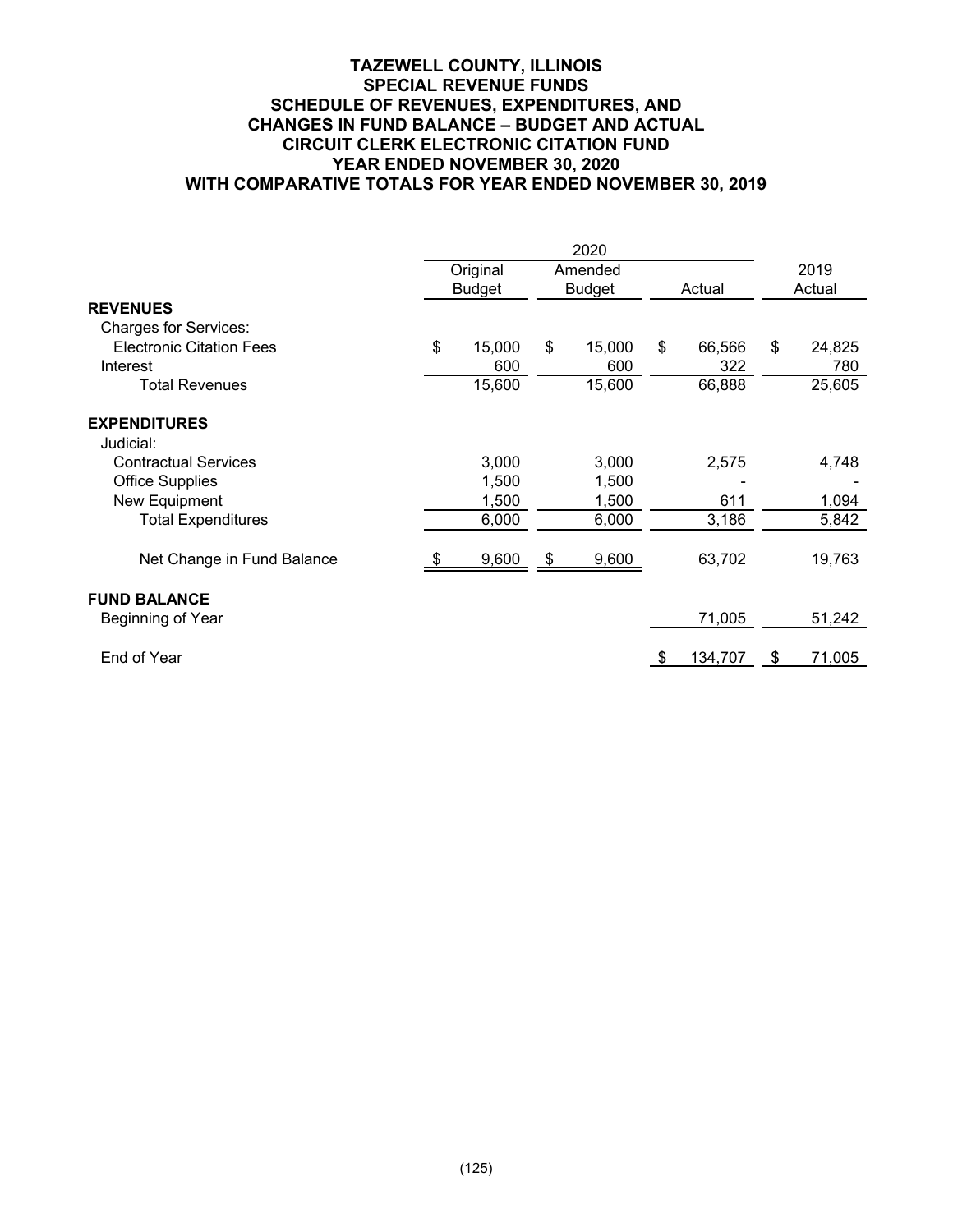## **TAZEWELL COUNTY, ILLINOIS SPECIAL REVENUE FUNDS SCHEDULE OF REVENUES, EXPENDITURES, AND CHANGES IN FUND BALANCE – BUDGET AND ACTUAL SHERIFF ELECTRONIC CITATION FUND YEAR ENDED NOVEMBER 30, 2020 WITH COMPARATIVE TOTALS FOR YEAR ENDED NOVEMBER 30, 2019**

|                                                              |               | 2020          |             |        |       |
|--------------------------------------------------------------|---------------|---------------|-------------|--------|-------|
|                                                              | Original      | Amended       |             | 2019   |       |
|                                                              | <b>Budget</b> | <b>Budget</b> | Actual      | Actual |       |
| <b>REVENUES</b>                                              |               |               |             |        |       |
| <b>Charges for Services:</b>                                 |               |               |             |        |       |
| <b>Electronic Citation Fees</b>                              | \$<br>1,500   | \$<br>1,500   | \$<br>5,991 | \$     | 2,539 |
| Interest                                                     | 70            | 70            | 37          |        | 93    |
| <b>Total Revenues</b>                                        | 1,570         | 1,570         | 6,028       |        | 2,632 |
| <b>EXPENDITURES</b><br><b>Public Safety and Corrections:</b> |               |               |             |        |       |
| New Equipment                                                | 1,500         | 1,500         | 428         |        | 805   |
| Net Change in Fund Balance                                   | 70            | \$<br>70      | 5,600       |        | 1,827 |
| <b>FUND BALANCE</b><br>Beginning of Year                     |               |               | 8,026       |        | 6,199 |
| End of Year                                                  |               |               | 13,626      | \$     | 8,026 |
|                                                              |               |               |             |        |       |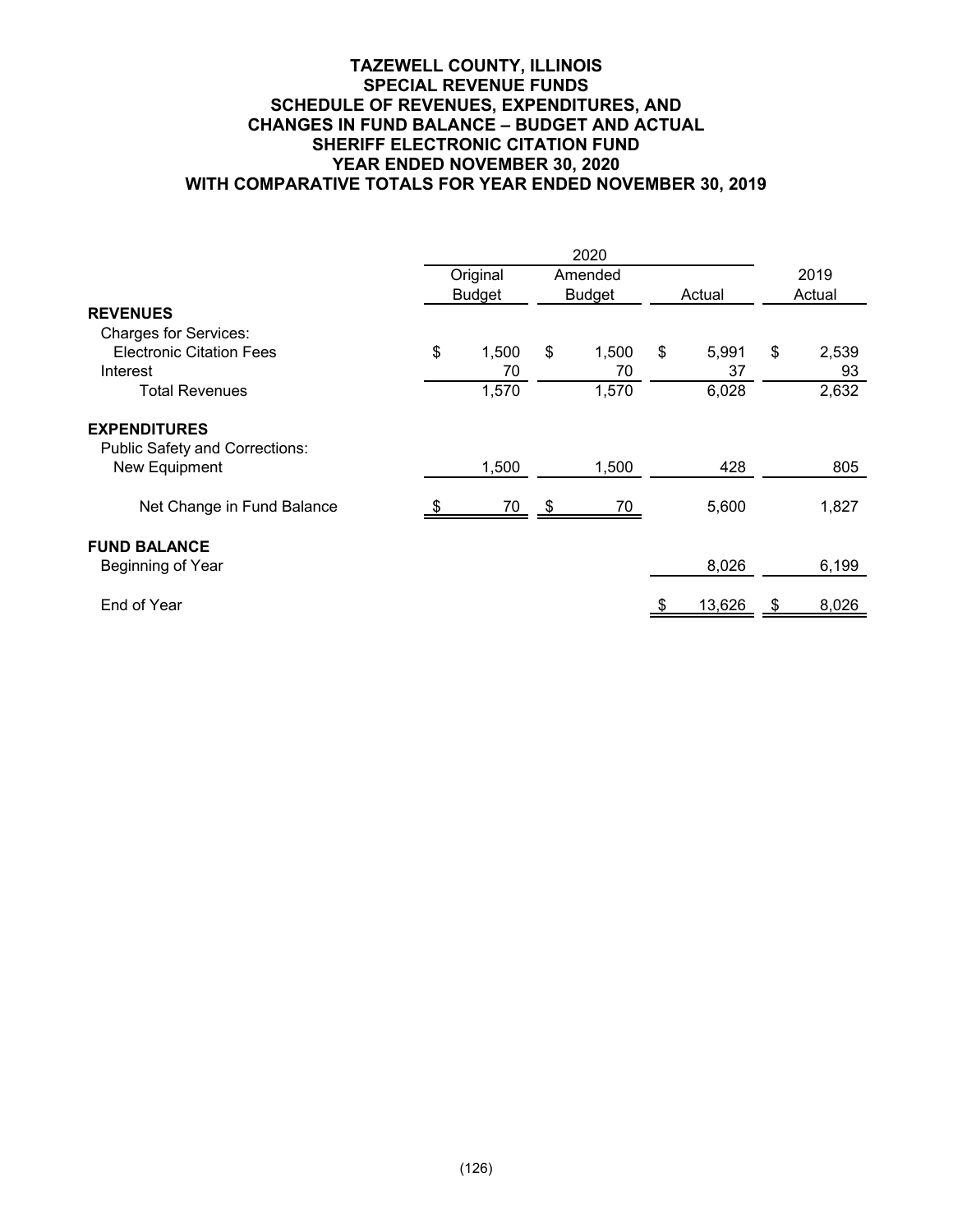## **TAZEWELL COUNTY, ILLINOIS SPECIAL REVENUE FUNDS SCHEDULE OF REVENUES, EXPENDITURES, AND CHANGES IN FUND BALANCE – BUDGET AND ACTUAL HERITAGE LAKE FUND YEAR ENDED NOVEMBER 30, 2020 WITH COMPARATIVE TOTALS FOR YEAR ENDED NOVEMBER 30, 2019**

|                                  | Original<br><b>Budget</b> | Amended<br><b>Budget</b> |    | Actual    |    | 2019<br>Actual |
|----------------------------------|---------------------------|--------------------------|----|-----------|----|----------------|
| <b>REVENUES</b>                  |                           |                          |    |           |    |                |
| <b>Property Taxes</b>            | \$<br>438,304             | \$<br>438,304            | \$ | 421,690   | \$ | 418,664        |
| Interest                         | 3,510                     | 3,510                    |    | 2,853     |    | 7,900          |
| Miscellaneous                    |                           |                          |    |           |    | 63,450         |
| <b>Total Revenues</b>            | 441,814                   | 441,814                  |    | 424,543   |    | 490,014        |
| <b>EXPENDITURES</b><br>Highways: |                           |                          |    |           |    |                |
| Heritage Lake Project            | 505,120                   | 505,120                  |    |           |    | 32,074         |
| Debt Service:                    |                           |                          |    |           |    |                |
| Interest                         |                           |                          |    |           |    | 119,546        |
| <b>Total Expenditures</b>        | 505,120                   | 505,120                  |    |           |    | 151,620        |
| Net Change in Fund Balance       | (63, 306)                 | (63, 306)                |    | 424,543   |    | 338,394        |
| <b>FUND BALANCE</b>              |                           |                          |    |           |    |                |
| Beginning of Year                |                           |                          |    | 733,737   |    | 395,343        |
| End of Year                      |                           |                          | -5 | 1,158,280 | S. | 733,737        |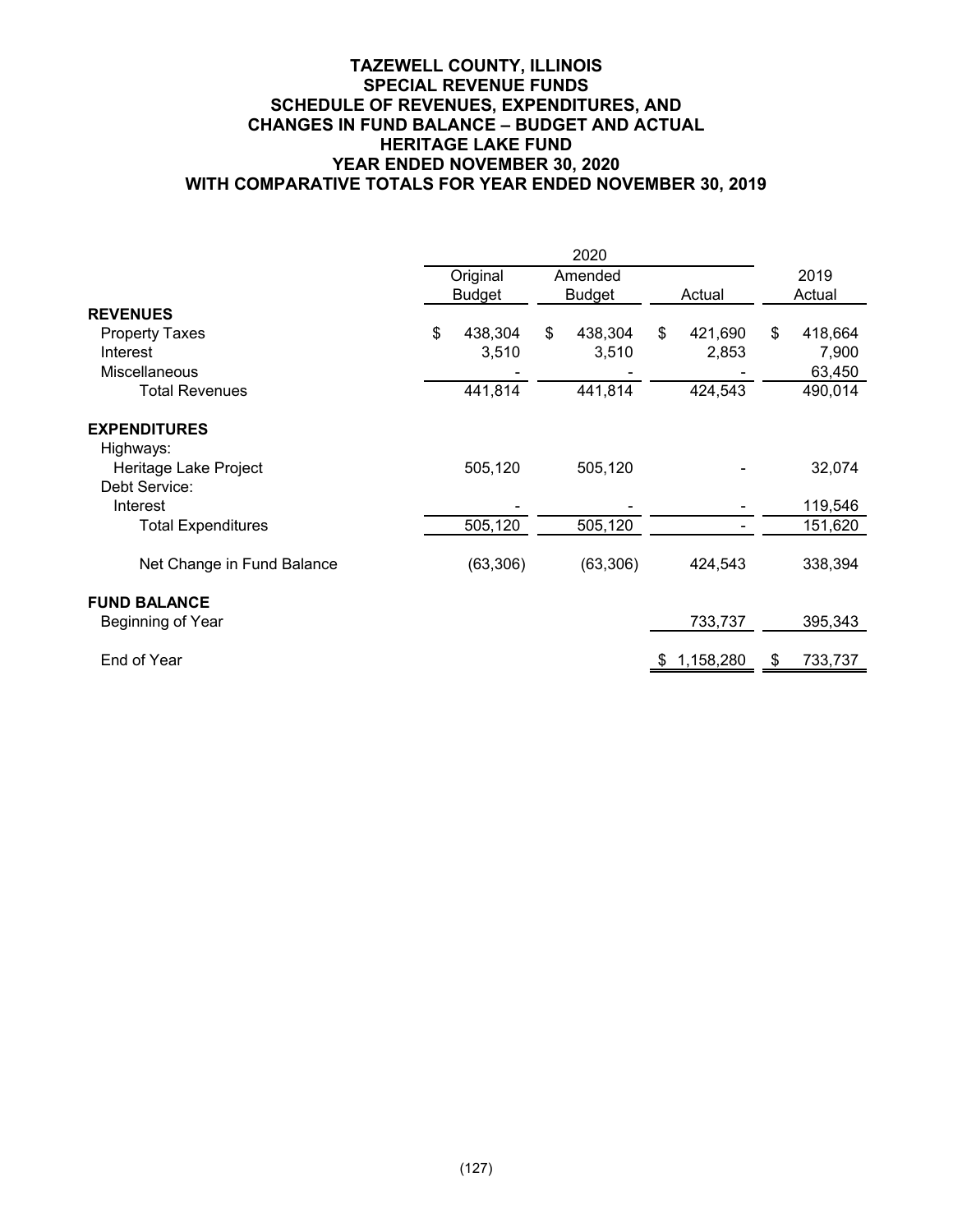## **TAZEWELL COUNTY, ILLINOIS SPECIAL REVENUE FUNDS SCHEDULE OF REVENUES, EXPENDITURES, AND CHANGES IN FUND BALANCE – ACTUAL INDEMNITY FUND YEAR ENDED NOVEMBER 30, 2020 WITH COMPARATIVE TOTALS FOR YEAR ENDED NOVEMBER 30, 2019**

|                                             | 2020 |                 | 2019         |
|---------------------------------------------|------|-----------------|--------------|
| <b>REVENUES</b>                             |      |                 |              |
| Fines and Forfeitures:                      |      |                 |              |
| <b>Indemnity Fees</b>                       | \$   |                 | \$<br>26,520 |
| Interest                                    |      | 10,044          | 4,986        |
| <b>Total Revenues</b>                       |      | 10,044          | 31,506       |
| <b>EXPENDITURES</b>                         |      |                 |              |
| <b>General Governmental Services:</b>       |      |                 |              |
| <b>Contractual Services</b>                 |      | 12 <sup>2</sup> | 2,332        |
| <b>Excess of Revenues Over Expenditures</b> |      | 10,032          | 29,174       |
| <b>OTHER FINANCING USES</b>                 |      |                 |              |
| <b>Transfers Out</b>                        |      | (5, 335)        | (24, 432)    |
|                                             |      |                 |              |
| Net Change in Fund Balance                  |      | 4,697           | 4,742        |
| <b>FUND BALANCE</b>                         |      |                 |              |
| Beginning of Year                           |      | 827,071         | 822,329      |
|                                             |      |                 |              |
| End of Year                                 |      | 831,768         | 827,071      |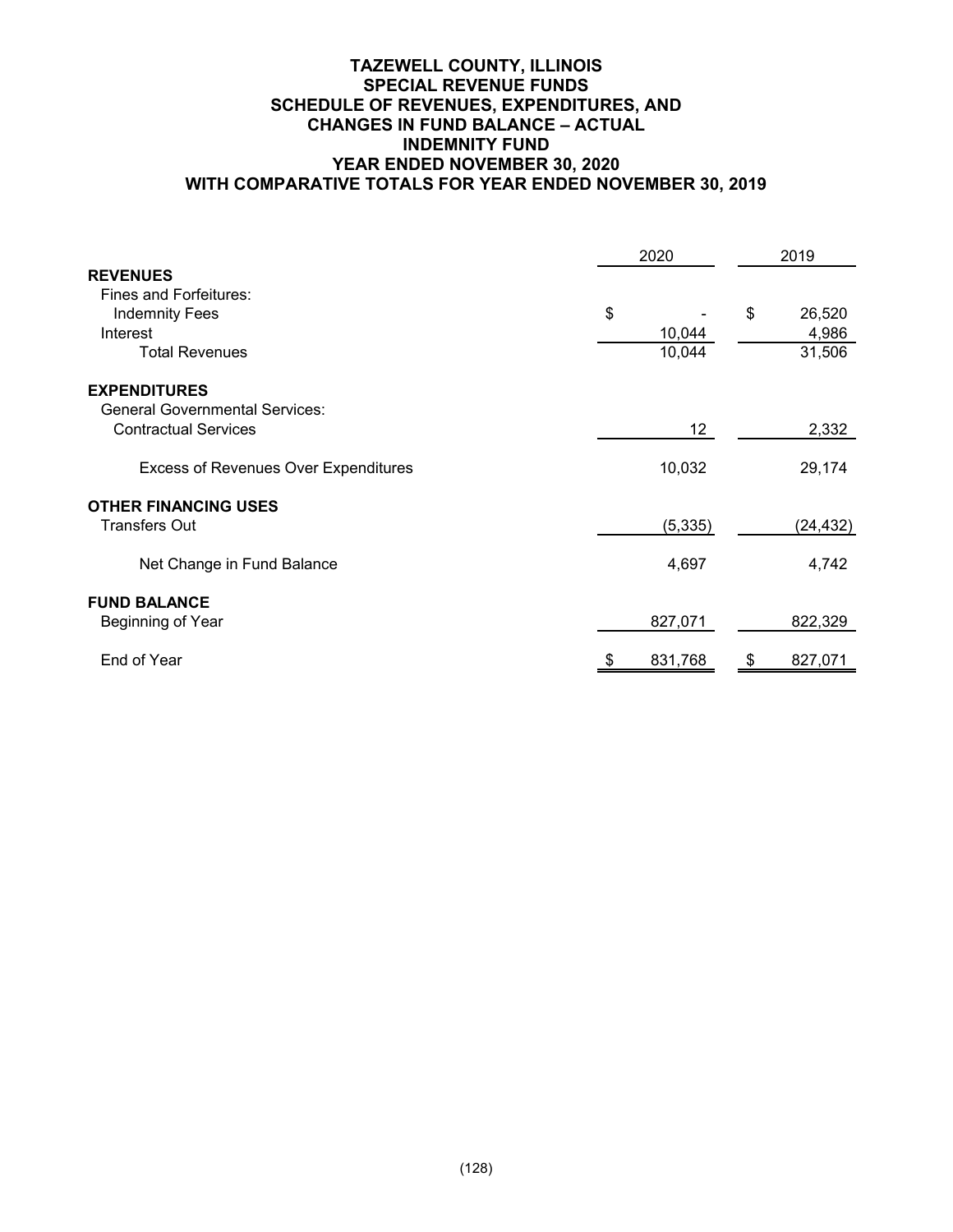## **TAZEWELL COUNTY, ILLINOIS SPECIAL REVENUE FUNDS SCHEDULE OF REVENUES, EXPENDITURES, AND CHANGES IN FUND BALANCE – ACTUAL SHERIFF'S COMMISSARY FUND YEAR ENDED NOVEMBER 30, 2020 WITH COMPARATIVE TOTALS FOR YEAR ENDED NOVEMBER 30, 2019**

|                                                 | 2020         |    | 2019    |
|-------------------------------------------------|--------------|----|---------|
| <b>REVENUES</b>                                 |              |    |         |
| <b>Charges for Services:</b>                    |              |    |         |
| <b>Phone Use Fees</b>                           | \$<br>56,399 | \$ | 71,488  |
| <b>Commissary Sales</b>                         | 30,281       |    | 33,622  |
| <b>Total Revenues</b>                           | 86,680       |    | 105,110 |
| <b>EXPENDITURES</b>                             |              |    |         |
| <b>Public Safety and Corrections:</b>           |              |    |         |
| Supplies Purchased for the Benefit of Prisoners | 61,888       |    | 85,456  |
| Net Change in Fund Balance                      | 24,792       |    | 19,654  |
| <b>FUND BALANCE</b>                             |              |    |         |
| Beginning of Year                               | 91,627       |    | 71,973  |
| End of Year                                     | 116,419      | \$ | 91,627  |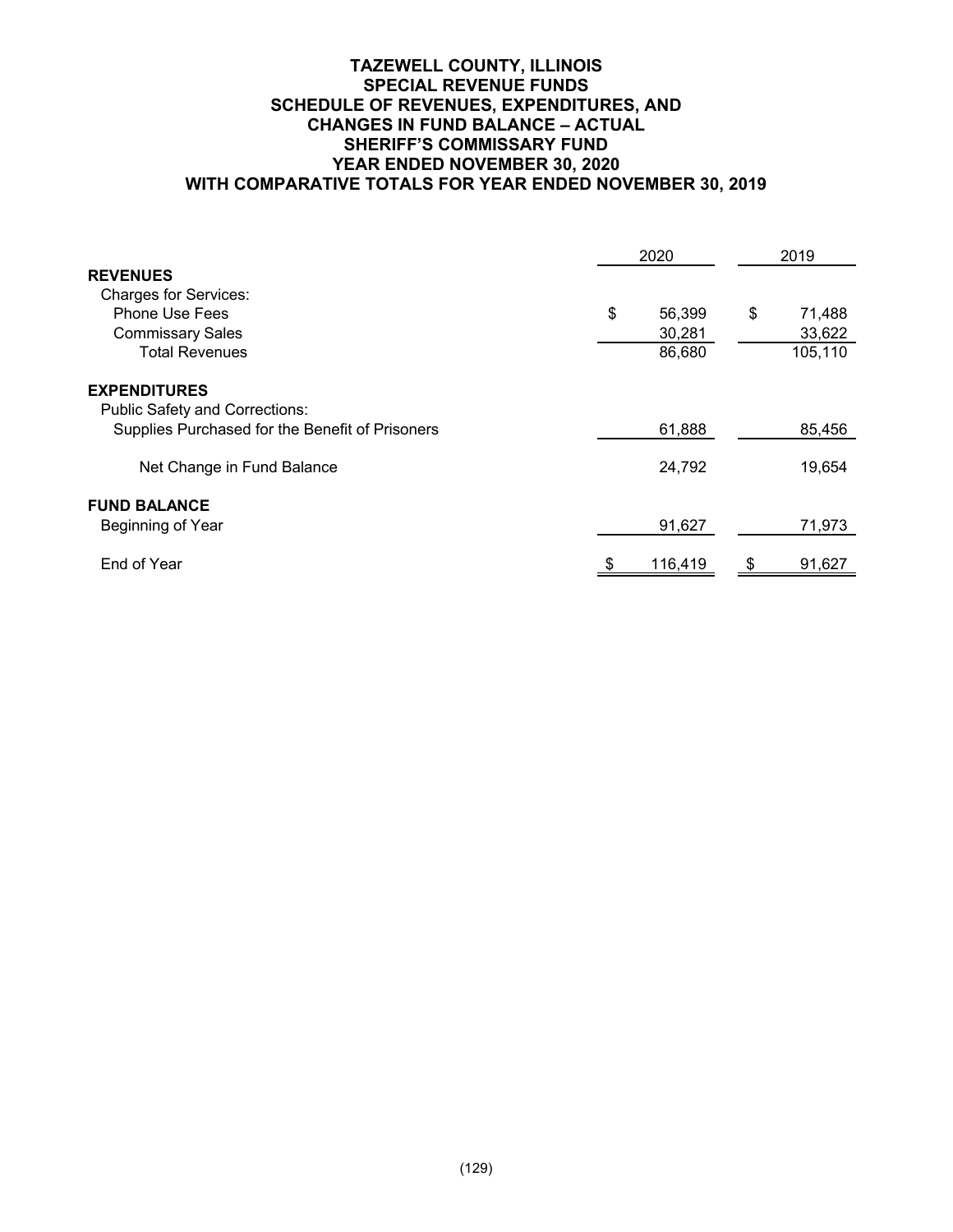## **TAZEWELL COUNTY, ILLINOIS SPECIAL REVENUE FUNDS SCHEDULE OF REVENUES, EXPENDITURES, AND CHANGES IN FUND BALANCE – BUDGET AND ACTUAL DRUG COURT OPERATIONS AND ADMINISTRATION FUND YEAR ENDED NOVEMBER 30, 2020 WITH COMPARATIVE TOTALS FOR YEAR ENDED NOVEMBER 30, 2019**

|                                                             | 2020 |               |      |               |    |         |    |         |
|-------------------------------------------------------------|------|---------------|------|---------------|----|---------|----|---------|
|                                                             |      | Original      |      | Amended       |    |         |    | 2019    |
|                                                             |      | <b>Budget</b> |      | <b>Budget</b> |    | Actual  |    | Actual  |
| <b>REVENUES</b>                                             |      |               |      |               |    |         |    |         |
| <b>Charges for Services:</b>                                |      |               |      |               |    |         |    |         |
| Drug Court Fees                                             | \$   | 25,000        | \$   | 25,000        | \$ | 24,865  | \$ | 24,925  |
| Interest                                                    |      | 1,300         |      | 1,300         |    | 466     |    | 1,765   |
| <b>Total Revenues</b>                                       |      | 26,300        |      | 26,300        |    | 25,331  |    | 26,690  |
| <b>EXPENDITURES</b>                                         |      |               |      |               |    |         |    |         |
| <b>Public Safety and Corrections</b>                        |      | 40,550        |      | 40,550        |    | 14,371  |    | 32,682  |
| Excess (Deficiency) of Revenues<br><b>Over Expenditures</b> |      | (14, 250)     |      | (14, 250)     |    | 10,960  |    | (5,992) |
| <b>OTHER FINANCING SOURCES</b>                              |      |               |      |               |    |         |    |         |
| Transfers In                                                |      |               |      |               |    |         |    | 130,062 |
| Net Change in Fund Balance                                  |      | (14, 250)     | - \$ | (14, 250)     |    | 10,960  |    | 124,070 |
| <b>FUND BALANCE</b>                                         |      |               |      |               |    |         |    |         |
| Beginning of Year                                           |      |               |      |               |    | 124,070 |    |         |
| End of Year                                                 |      |               |      |               |    | 135,030 | SБ | 124,070 |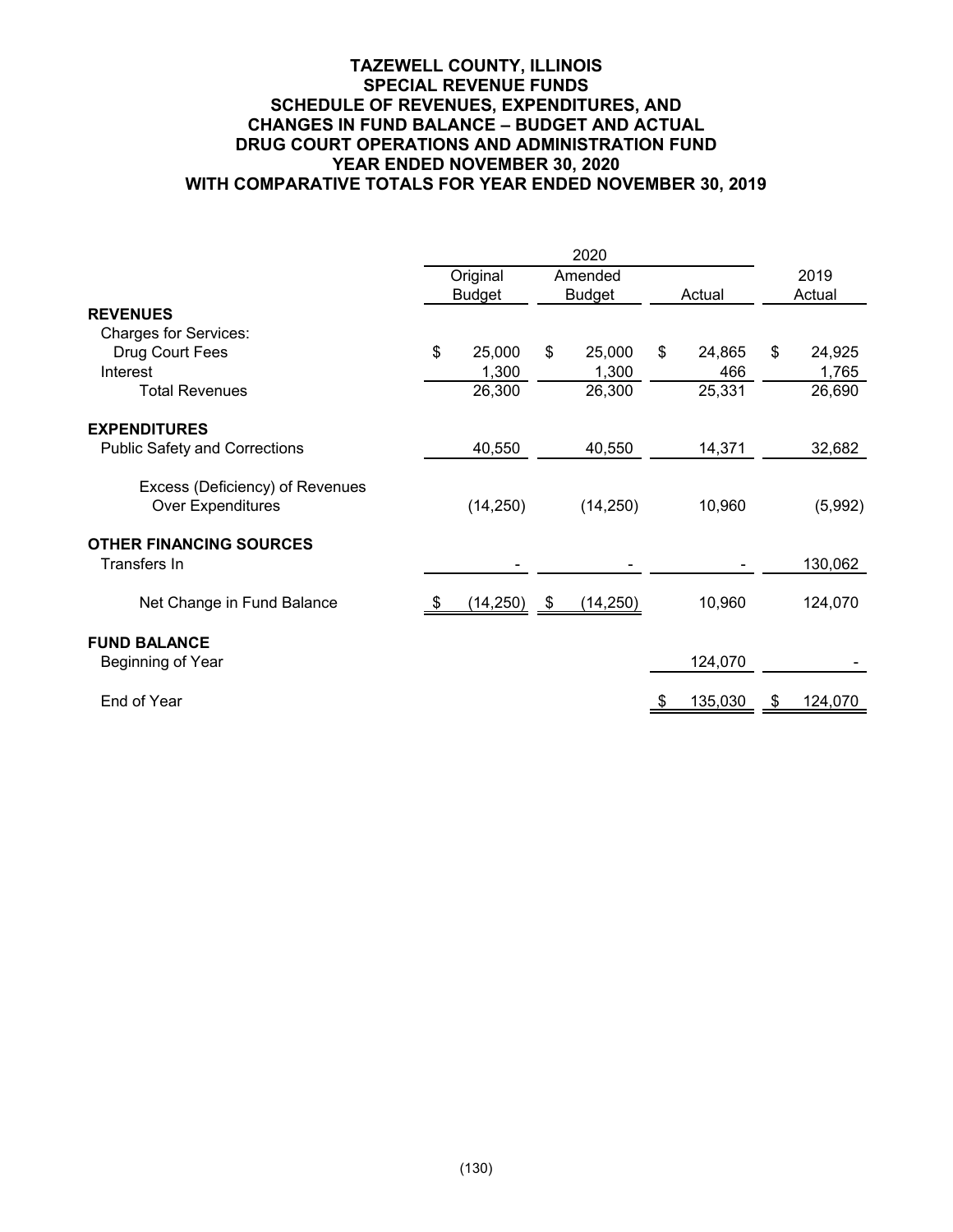## **TAZEWELL COUNTY, ILLINOIS SPECIAL REVENUE FUNDS SCHEDULE OF REVENUES, EXPENDITURES, AND CHANGES IN FUND BALANCE – ACTUAL PUBLIC DEFENDER AUTOMATION FUND YEAR ENDED NOVEMBER 30, 2020 WITH COMPARATIVE TOTALS FOR YEAR ENDED NOVEMBER 30, 2019**

|                                | 2020 | 2019  |    |     |
|--------------------------------|------|-------|----|-----|
| <b>REVENUES</b>                |      |       |    |     |
| <b>Charges for Services:</b>   |      |       |    |     |
| <b>Public Defender Records</b> | \$   | 2,654 | \$ | 423 |
| Interest                       |      | 5     |    |     |
| <b>Total Revenues</b>          |      | 2,659 |    | 423 |
| <b>EXPENDITURES</b>            |      |       |    |     |
| Net Change in Fund Balance     |      | 2,659 |    | 423 |
| <b>FUND BALANCE</b>            |      |       |    |     |
| Beginning of Year              |      | 423   |    |     |
| End of Year                    | - \$ | 3,082 | S  | 423 |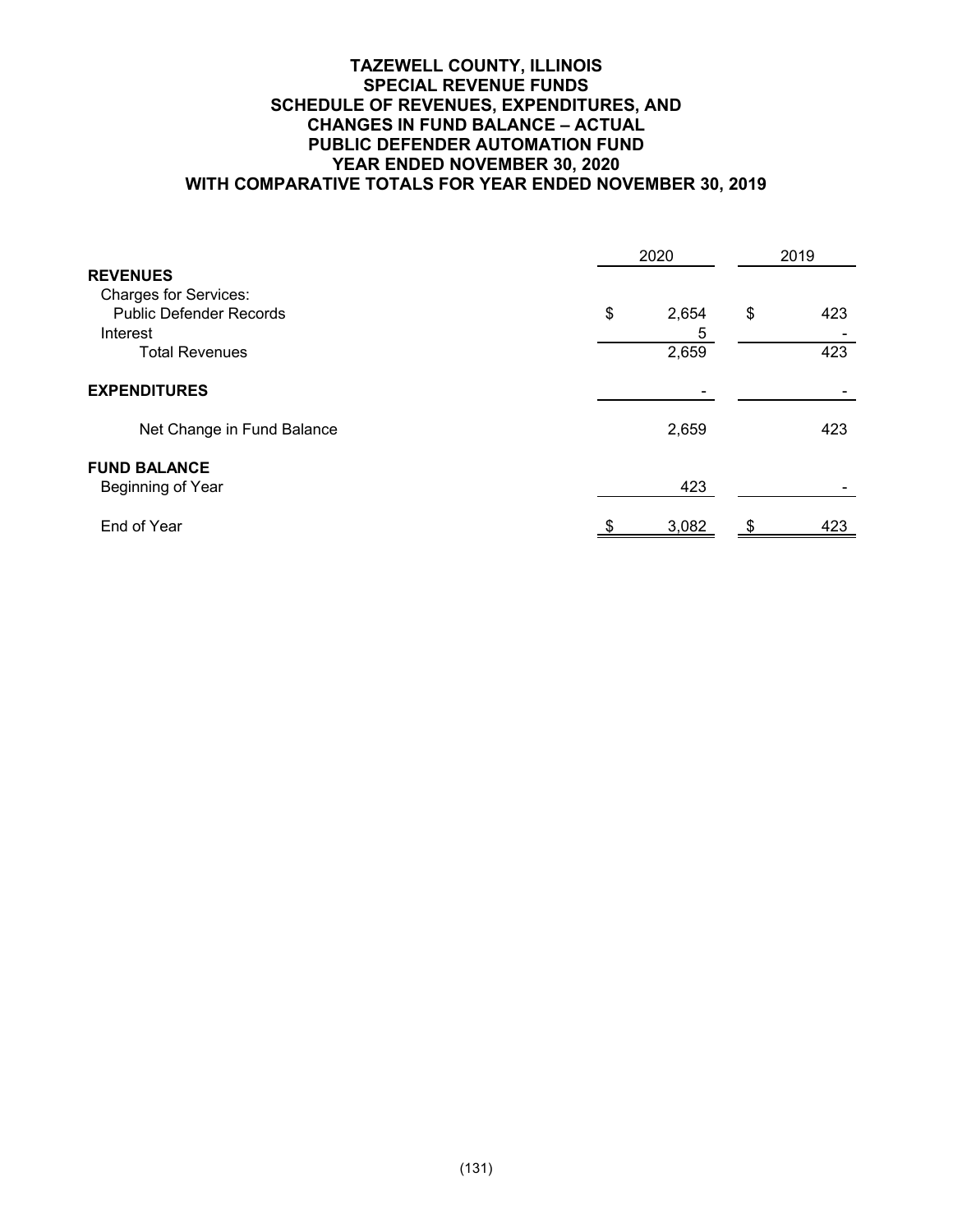## **TAZEWELL COUNTY, ILLINOIS PROPRIETARY FUND – INTERNAL SERVICE FUND HEALTH INSURANCE FUND SCHEDULE OF NET POSITION NOVEMBER 30, 2020 WITH COMPARATIVE TOTALS AS OF NOVEMBER 30, 2019**

| <b>ASSETS</b>                                  | 2020        |     | 2019      |
|------------------------------------------------|-------------|-----|-----------|
| <b>CURRENT ASSETS</b><br>Cash                  | 8,012,481   | SБ. | 7,889,146 |
| <b>LIABILITIES AND NET POSITION</b>            |             |     |           |
| <b>CURRENT LIABILITIES</b>                     |             |     |           |
| <b>Accounts Payable</b>                        | \$<br>3,535 | \$  | 3,535     |
| <b>Accrued Payroll and Related Costs</b>       | 144         |     |           |
| <b>Flex Spending Payable</b>                   | 29,563      |     | 20,739    |
| <b>Estimated Payable for Claims and Losses</b> | 741,401     |     | 294,313   |
| Due to Others                                  | 19,129      |     | 19,129    |
| <b>Total Liabilities</b>                       | 793,772     |     | 337,716   |
| <b>NET POSITION</b>                            | 7,218,709   |     | 7,551,430 |
| Total Liabilities and Net Position             | 8,012,481   |     | 7,889,146 |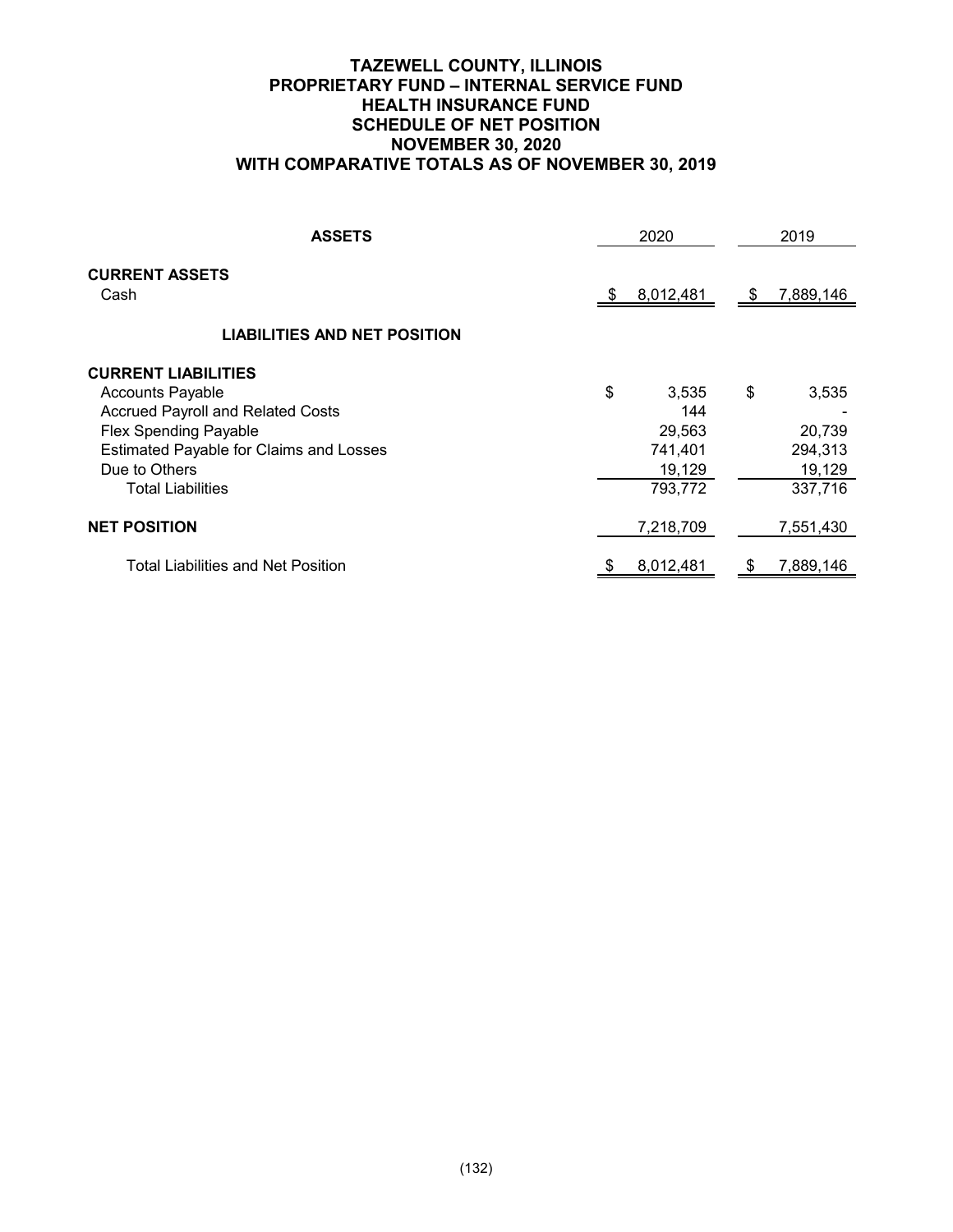## **TAZEWELL COUNTY, ILLINOIS PROPRIETARY FUND – INTERNAL SERVICE FUND HEALTH INSURANCE FUND SCHEDULE OF REVENUES, EXPENSES, AND CHANGES IN NET POSITION YEAR ENDED NOVEMBER 30, 2020 WITH COMPARATIVE TOTALS FOR YEAR ENDED NOVEMBER 30, 2019**

|                                         | 2020            | 2019            |
|-----------------------------------------|-----------------|-----------------|
| <b>OPERATING REVENUES</b>               |                 |                 |
| <b>Charges for Services</b>             | 5,335,063<br>\$ | 5,305,188<br>\$ |
| <b>Refunds and Recoveries</b>           | 232,777         | 232,099         |
| <b>Total Operating Revenues</b>         | 5,567,840       | 5,537,287       |
| <b>OPERATING EXPENSES - GENERAL</b>     |                 |                 |
| <b>GOVERNMENTAL SERVICES</b>            |                 |                 |
| <b>Medical Claims</b>                   | 5,330,974       | 4,454,076       |
| <b>Administrative Costs:</b>            |                 |                 |
| <b>Health and Dental Administration</b> | 93,017          | 92,938          |
| <b>EAP Program</b>                      | 7,200           | 7,200           |
| Employee Life Insurance                 | 25,486          | 25,509          |
| Voluntary Life Insurance                | 16,875          | 17,851          |
| Voluntary Accidental, Death, and        |                 |                 |
| Dismemberment Life Insurance            | 336             | 336             |
| <b>Total Administrative Costs</b>       | 142,914         | 143,834         |
| Stop-Loss Reinsurance:                  |                 |                 |
| Employee                                | 194,885         | 192,622         |
| Dependent                               | 236,934         | 231,084         |
| Aggregate                               | 23,515          | 27,857          |
| <b>Total Stop-Loss Reinsurance</b>      | 455,334         | 451,563         |
| <b>Total Operating Expenses</b>         | 5,929,222       | 5,049,473       |
| <b>OPERATING INCOME (LOSS)</b>          | (361, 382)      | 487,814         |
| <b>NONOPERATING REVENUES</b>            |                 |                 |
| Interest Income                         | 28,661          | 111,038         |
| Change in Net Position                  | (332, 721)      | 598,852         |
| <b>NET POSITION</b>                     |                 |                 |
| Beginning of Year                       | 7,551,430       | 6,952,578       |
| End of Year                             | 7,218,709<br>\$ | \$<br>7,551,430 |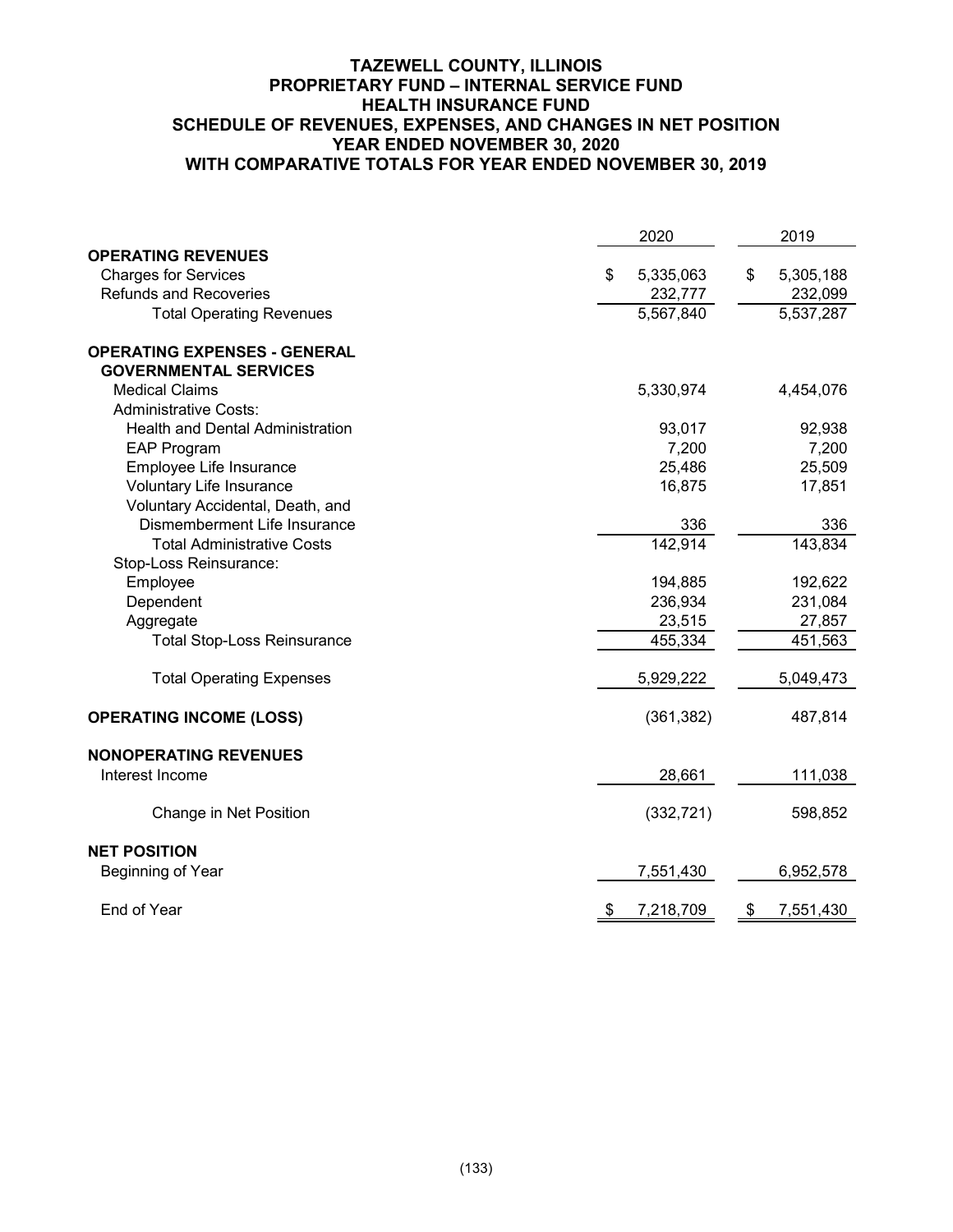## **TAZEWELL COUNTY, ILLINOIS PROPRIETARY FUND – INTERNAL SERVICE FUND HEALTH INSURANCE FUND SCHEDULE OF CASH FLOWS YEAR ENDED NOVEMBER 30, 2020 WITH COMPARATIVE TOTALS FOR YEAR ENDED NOVEMBER 30, 2019**

|                                                              |    | 2020        | 2019            |
|--------------------------------------------------------------|----|-------------|-----------------|
| <b>CASH FLOWS FROM OPERATING ACTIVITIES</b>                  |    |             |                 |
| Cash Received from Assessments Made to Other Funds           | \$ | 3,950,818   | \$<br>3,942,169 |
| Cash Received from Employees and Others                      |    | 1,384,245   | 1,363,019       |
| Cash Received from Refunds and Recoveries                    |    | 232,777     | 232,099         |
| Cash Paid for Claims                                         |    | (4,874,918) | (4,705,960)     |
| Cash Paid for Administrative Costs and Stop Loss Insurance   |    | (598,248)   | (595, 397)      |
| Net Cash Provided by Operating Activities                    |    | 94,674      | 235,930         |
| <b>CASH FLOWS FROM INVESTING ACTIVITIES</b>                  |    |             |                 |
| Interest Received on Cash and Investments                    |    | 28,661      | 111,038         |
| <b>NET INCREASE IN CASH</b>                                  |    | 123,335     | 346,968         |
| <b>CASH</b>                                                  |    |             |                 |
| Beginning of Year                                            |    | 7,889,146   | 7,542,178       |
| End of Year                                                  | S  | 8,012,481   | \$<br>7,889,146 |
| RECONCILIATION OF OPERATING INCOME (LOSS) TO NET CASH        |    |             |                 |
| <b>PROVIDED BY OPERATING ACTIVITIES</b>                      |    |             |                 |
| Operating Income (Loss)                                      | \$ | (361, 382)  | \$<br>487,814   |
| Adjustments to Reconcile Operating Income (Loss) to Net Cash |    |             |                 |
| Provided by Operating Activities:                            |    |             |                 |
| Change in Assets and Liabilities:                            |    |             |                 |
| <b>Accrued Payroll and Related Costs</b>                     |    | 144         |                 |
| <b>Flex Spending Payable</b>                                 |    | 8,824       | (1,789)         |
| <b>Estimated Payable for Claims and Losses</b>               |    | 447,088     | (250, 095)      |
| Net Cash Provided by Operating Activities                    | \$ | 94,674      | \$<br>235,930   |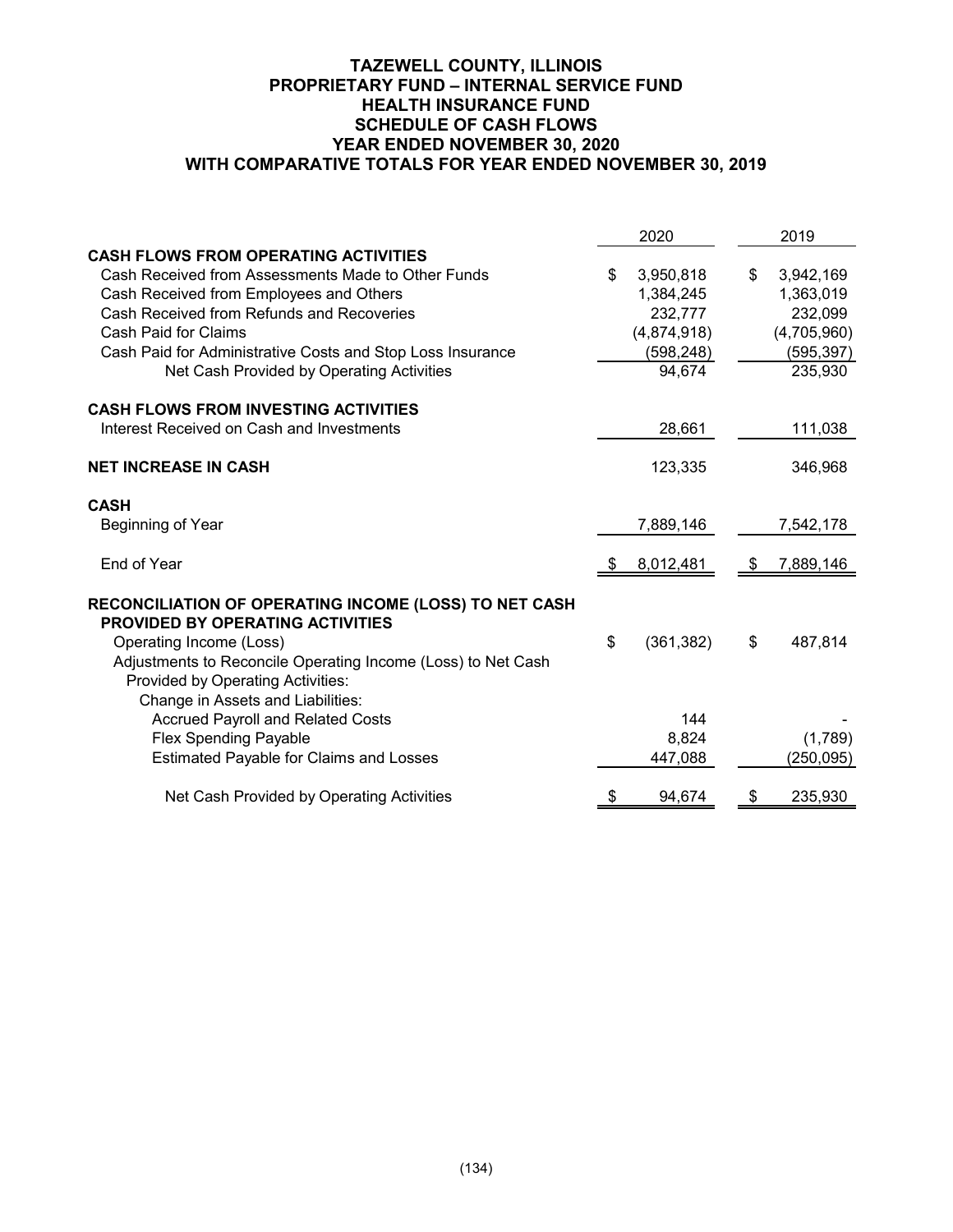# **TAZEWELL COUNTY, ILLINOIS FIDUCIARY FUNDS – AGENCY FUNDS COMBINING SCHEDULE OF FIDUCIARY ASSETS AND LIABILITIES YEAR ENDED NOVEMBER 30, 2020**

|                                    |               | Balance,     |                      |                  |    | Balance,     |
|------------------------------------|---------------|--------------|----------------------|------------------|----|--------------|
|                                    |               | November 30, |                      |                  |    | November 30, |
|                                    |               | 2019         | Additions            | Deductions       |    | 2020         |
| <b>PROPERTY TAX FUND</b>           |               |              |                      |                  |    |              |
| Assets:                            |               |              |                      |                  |    |              |
| Cash and Investments               | - \$          | 76,659       | \$234,463,107        | \$ 233,956,818   | \$ | 582,948      |
| Liabilities:                       |               |              |                      |                  |    |              |
| Due Taxing Bodies                  |               | 76,659       | \$ 234,463,107       | \$233,956,818    |    | 582,948      |
|                                    | \$.           |              |                      |                  | \$ |              |
| <b>ESTATE TAX FUND</b>             |               |              |                      |                  |    |              |
| Assets:                            |               |              |                      |                  |    |              |
| Cash and Investments               | \$            | 5,191        | \$<br>3              | \$               | S  | 5,194        |
|                                    |               |              |                      |                  |    |              |
| Liabilities:                       |               |              |                      |                  |    |              |
| Due to State of Illinois           | \$            | 5,191        | \$<br>3 <sup>7</sup> | \$               | \$ | 5,194        |
|                                    |               |              |                      |                  |    |              |
| <b>UNCLAIMED FUND</b>              |               |              |                      |                  |    |              |
| Assets:<br>Cash and Investments    |               |              |                      |                  |    |              |
|                                    | \$            | 66,739       | \$<br>34,047         | \$<br>50,323     | \$ | 50,463       |
| Liabilities:                       |               |              |                      |                  |    |              |
| Due to State of Illinois           | \$            | 25,067       | \$                   | \$               | \$ | 25,067       |
| Due to Others                      |               | 41,672       | 34,047               | 50,323           |    | 25,396       |
|                                    | $\frac{3}{2}$ | 66,739       | \$<br>34,047         | \$<br>50,323     | \$ | 50,463       |
|                                    |               |              |                      |                  |    |              |
| <b>CIRCUIT CLERK/COUNTY</b>        |               |              |                      |                  |    |              |
| <b>CLERK ESCROW FUND</b>           |               |              |                      |                  |    |              |
| Assets:                            |               |              |                      |                  |    |              |
| Cash and Investments               | \$            | 1,870,879    | \$<br>11,715,585     | \$<br>12,117,493 | \$ | 1,468,971    |
| Liabilities:                       |               |              |                      |                  |    |              |
| Bond, Restitution, Tax Redemption, |               |              |                      |                  |    |              |
| and Miscellaneous Available        |               |              |                      |                  |    |              |
| for Distribution                   | $\frac{3}{2}$ | 1,870,879    | \$<br>11,715,585     | \$<br>12,117,493 | \$ | 1,468,971    |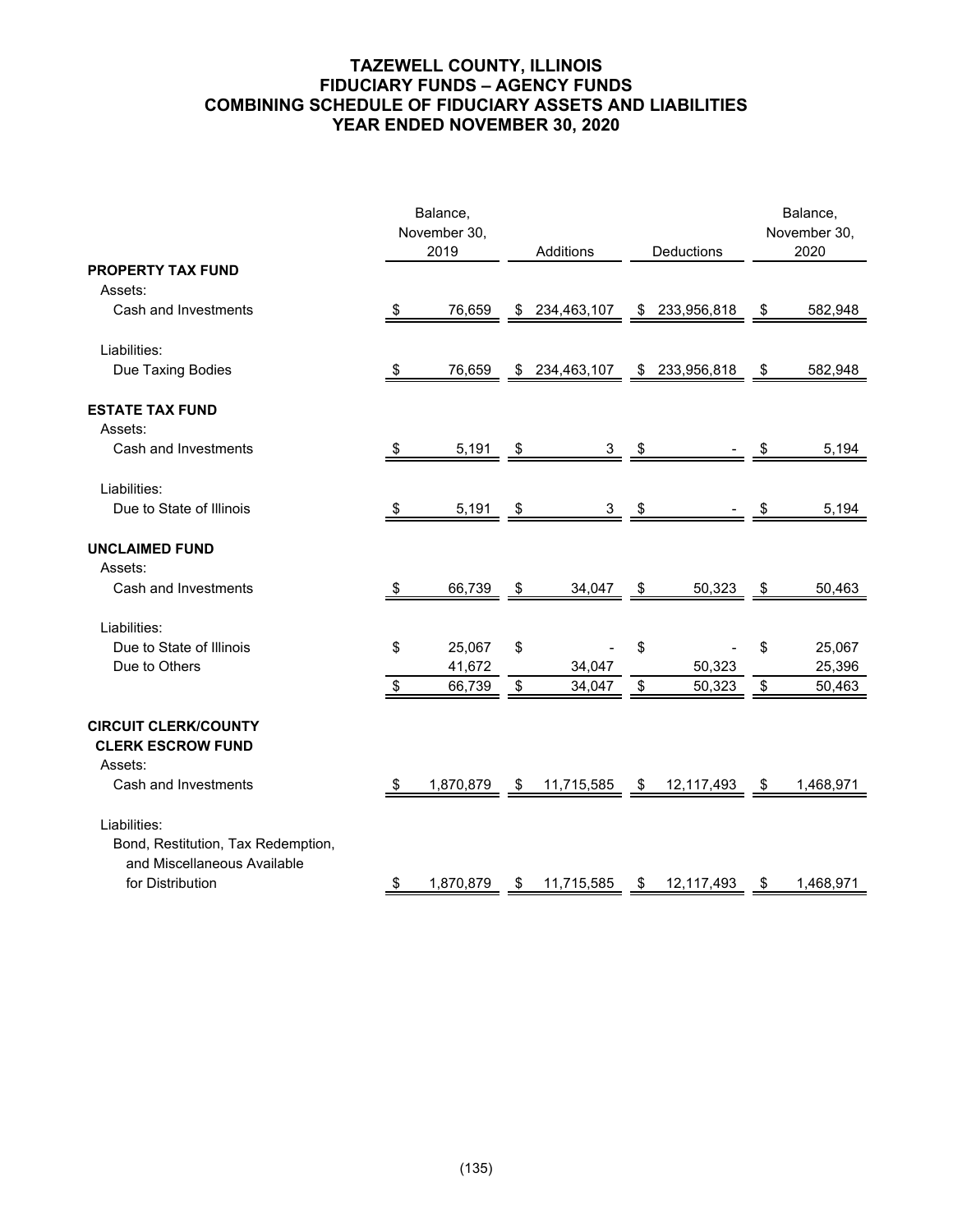## **TAZEWELL COUNTY, ILLINOIS FIDUCIARY FUNDS - AGENCY FUNDS COMBINING SCHEDULE OF FIDUCIARY ASSETS AND LIABILITIES (CONTINUED) YEAR ENDED NOVEMBER 30, 2020**

|                                                                   | Balance,<br>November 30, |      |             |                   | Balance,<br>November 30, |
|-------------------------------------------------------------------|--------------------------|------|-------------|-------------------|--------------------------|
|                                                                   | 2019                     |      | Additions   | Deductions        | 2020                     |
| <b>INMATE BENEFIT FUND</b>                                        |                          |      |             |                   |                          |
| Assets:                                                           |                          |      |             |                   |                          |
| Cash and Investments                                              | \$<br>8,920              | \$   | 362,773     | \$<br>350,899     | \$<br>20,794             |
| Liabilities:                                                      |                          |      |             |                   |                          |
| <b>Held for Prisoners</b>                                         | \$<br>8,920              | \$   | 362,773     | \$<br>350,899     | \$<br>20,794             |
| <b>VETERANS' MEMORIAL FUND</b>                                    |                          |      |             |                   |                          |
| Assets:                                                           |                          |      |             |                   |                          |
| Cash and Investments                                              | \$<br>2,668              | \$   |             | \$                | 2,668                    |
| Liabilities:                                                      |                          |      |             |                   |                          |
| Due to Others                                                     | \$<br>2,668              | \$   |             | \$                | \$<br>2,668              |
| <b>CONDEMNATION ESCROW FUND</b>                                   |                          |      |             |                   |                          |
| Assets:                                                           |                          |      |             |                   |                          |
| Cash and Investments                                              | \$<br>124,687            | \$   | 443         | \$<br>9,670       | \$<br>115,460            |
| Liabilities:                                                      |                          |      |             |                   |                          |
| Held Pending Court Disposition                                    | \$<br>124,687            | - \$ | 443         | \$<br>9,670       | \$<br>115,460            |
| <b>TOTAL - ALL AGENCY FUNDS</b><br>Assets:                        |                          |      |             |                   |                          |
| Cash and Investments                                              | \$<br>2,155,743          | \$   | 246,575,958 | \$<br>246,485,203 | \$<br>2,246,498          |
| Liabilities:                                                      |                          |      |             |                   |                          |
| Due to State of Illinois                                          | \$<br>30,258             | \$   | 3           | \$                | \$<br>30,261             |
| Due to Others                                                     | 44,340                   |      | 34,047      | 50,323            | 28,064                   |
| Due Taxing Bodies and Others                                      | 76,659                   |      | 234,463,107 | 233,956,818       | 582,948                  |
| <b>Held Pending Court Disposition</b>                             | 124,687                  |      | 443         | 9,670             | 115,460                  |
| <b>Held for Prisoners</b>                                         | 8,920                    |      | 362,773     | 350,899           | 20,794                   |
| Bond, Restitution, Tax Redemption,<br>and Miscellaneous Available |                          |      |             |                   |                          |
| for Distribution                                                  | 1,870,879                |      | 11,715,585  | 12,117,493        | 1,468,971                |
| <b>Total Liabilities</b>                                          | \$<br>2,155,743          | \$   | 246,575,958 | \$<br>246,485,203 | \$<br>2,246,498          |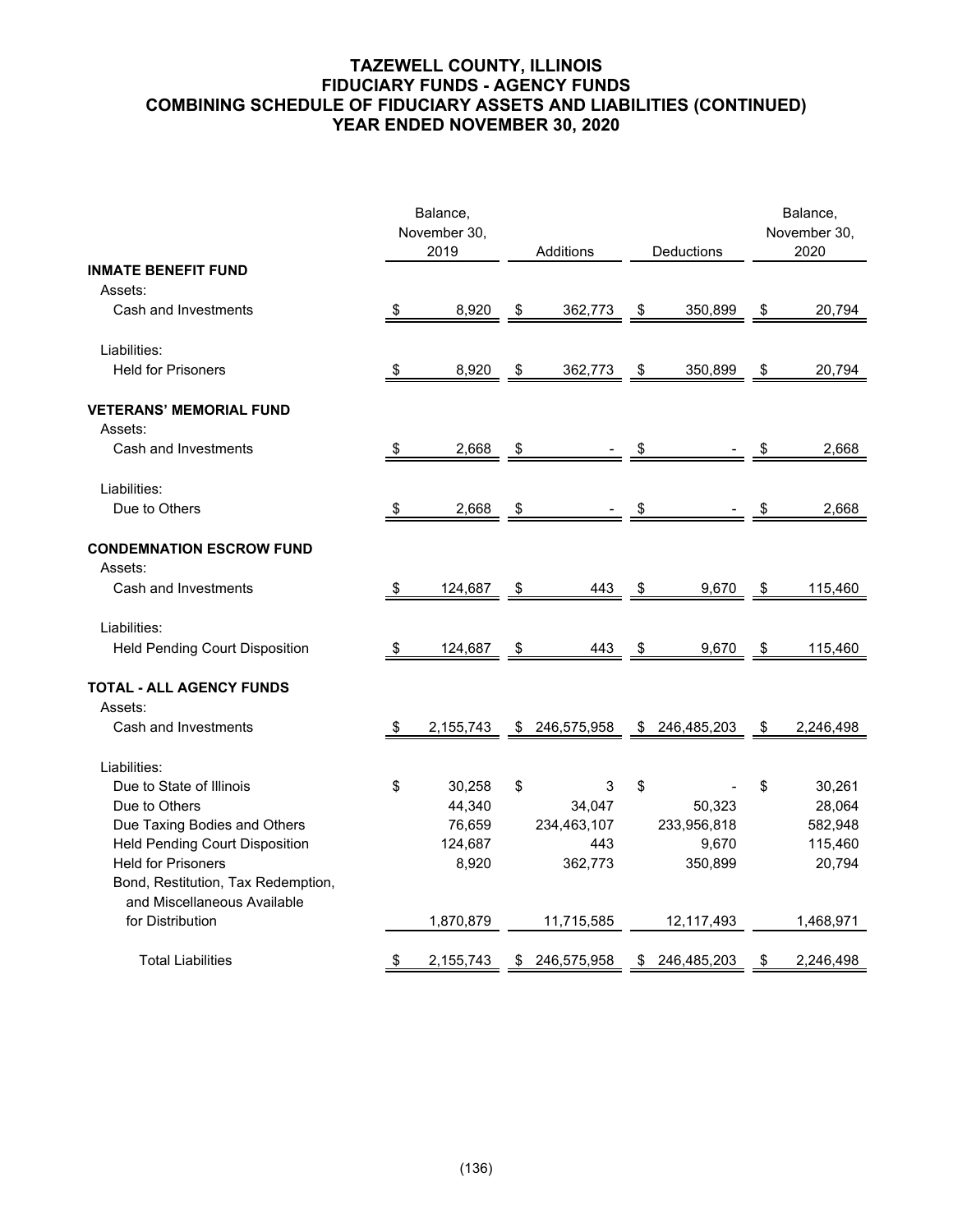## **TAZEWELL COUNTY, ILLINOIS EMERGENCY SYSTEM TELEPHONE BOARD (911) A COMPONENT UNIT OF TAZEWELL COUNTY, ILLINOIS BALANCE SHEET AND STATEMENT OF NET POSITION NOVEMBER 30, 2020**

|                                                                                                                                                                                  | <b>Balance</b><br>Sheet        | Adjustments                            | Statement of<br><b>Net Position</b>    |
|----------------------------------------------------------------------------------------------------------------------------------------------------------------------------------|--------------------------------|----------------------------------------|----------------------------------------|
| <b>ASSETS AND DEFERRED OUTFLOWS</b><br>OF RESOURCES                                                                                                                              |                                |                                        |                                        |
| <b>CURRENT ASSETS</b><br>Cash<br><b>Accounts Receivable</b>                                                                                                                      | 2,766,917<br>\$.<br>631,958    | \$                                     | 2,766,917<br>\$<br>631,958             |
| <b>Total Current Assets</b><br><b>NONCURRENT ASSETS</b><br>Capital Assets, Net                                                                                                   | 3,398,875                      | 1,118,623                              | 3,398,875<br>1,118,623                 |
| DEFERRED OUTFLOWS OF RESOURCES<br>Deferred Amount Related to Pension Liability<br>Deferred Amount Related to OPEB Liability<br><b>Total Deferred Outflows of Resources</b>       |                                | 47,200<br>28,186<br>75,386             | 47,200<br>28,186<br>75,386             |
| <b>Total Assets and Deferred Outflows of Resources</b>                                                                                                                           | 3,398,875                      | 1,194,009<br>\$                        | 4,592,884<br>S.                        |
| LIABILITIES, DEFERRED INFLOWS OF RESOURCES,<br>AND FUND BALANCE/NET POSITION                                                                                                     |                                |                                        |                                        |
| <b>CURRENT LIABILITIES</b><br><b>Accounts Payable</b><br><b>Accrued Payroll and Related Costs</b><br><b>Total Current Liabilities</b>                                            | \$<br>5,352<br>5,200<br>10,552 | \$                                     | 5,352<br>S<br>5,200<br>10,552          |
| <b>NONCURRENT LIABILITIES</b><br>Net Pension Liability<br>Total Other Postemployment Benefit Liability<br><b>Capital Lease Obligation</b><br><b>Total Noncurrent Liabilities</b> |                                | 77,169<br>84,417<br>785,497<br>947,083 | 77,169<br>84,417<br>785,497<br>947,083 |
| <b>Total Liabilities</b>                                                                                                                                                         | 10,552                         | 947,083                                | 957,635                                |
| DEFERRED INFLOWS OF RESOURCES<br>Deferred Amount Related to Pension Liability<br>Deferred Amount Related to OPEB Liability<br><b>Total Deferred Inflows of Resources</b>         |                                | 67,324<br>11,027<br>78,351             | 67,324<br>11,027<br>78,351             |
| <b>FUND BALANCE/NET POSITION</b><br>Net Investment in Capital Assets<br>Unrestricted<br><b>Total Fund Balance/Net Position</b>                                                   | 3,388,323<br>3,388,323         | 333,126<br>(164, 551)<br>168,575       | 333,126<br>3,223,772<br>3,556,898      |
| Total Liabilities, Deferred Inflows of Resources,<br>and Fund Balance/Net Position                                                                                               | 3,398,875<br>\$.               | 1,194,009<br>\$                        | 4,592,884<br>\$                        |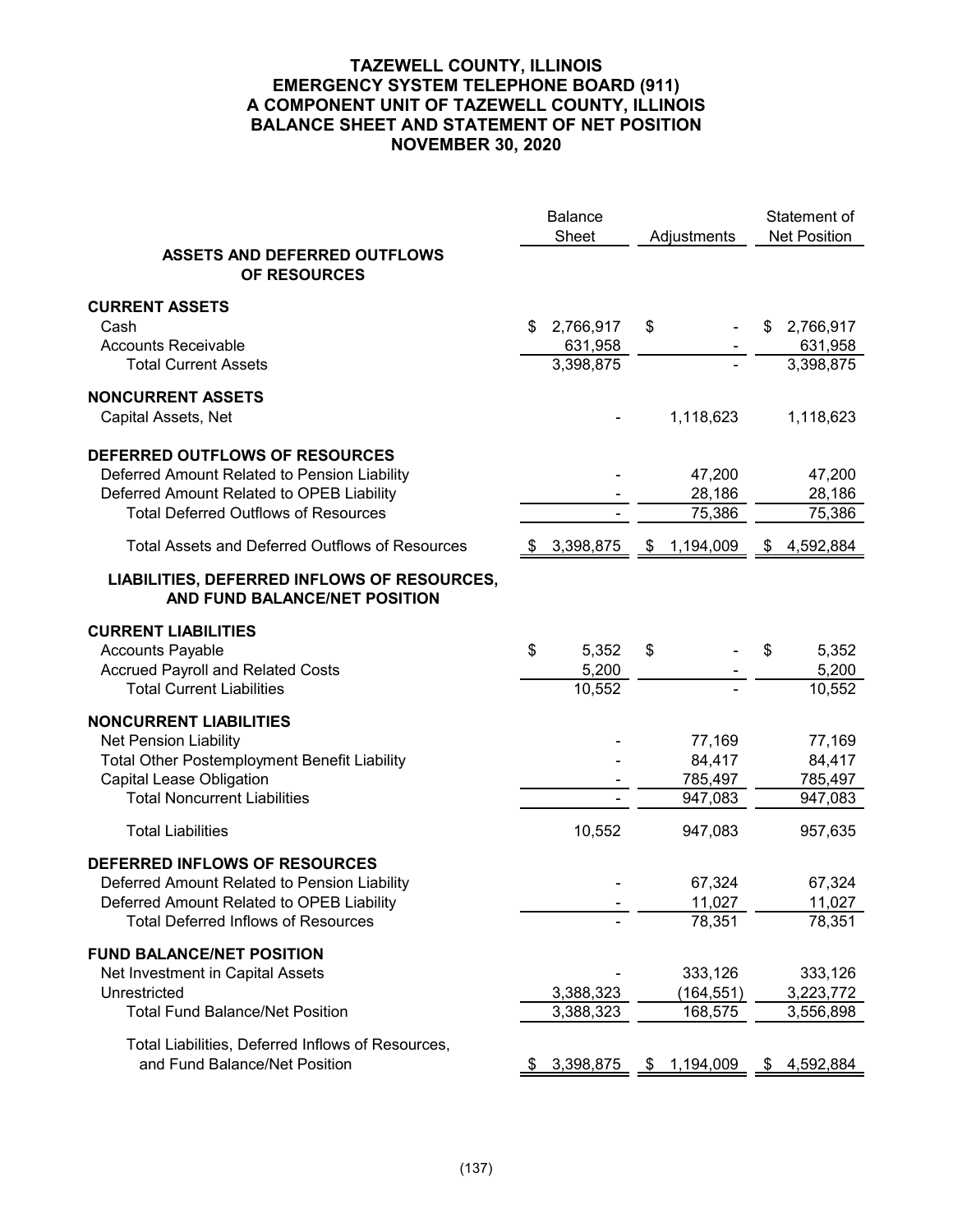## **TAZEWELL COUNTY, ILLINOIS EMERGENCY SYSTEM TELEPHONE BOARD (911) A COMPONENT UNIT OF TAZEWELL COUNTY, ILLINOIS RECONCILIATION OF BALANCE SHEET TO STATEMENT OF NET POSITION NOVEMBER 30, 2020**

| <b>Total Fund Balance</b>                                                                                                                                                                                                     | \$<br>3,388,323                                    |
|-------------------------------------------------------------------------------------------------------------------------------------------------------------------------------------------------------------------------------|----------------------------------------------------|
| Total net position reported in the statement of net position is<br>different because:                                                                                                                                         |                                                    |
| Capital assets used in governmental activities are not financial resources<br>and, therefore, are not reported as assets in governmental funds. The cost<br>of the assets and related accumulated depreciation is as follows: |                                                    |
| <b>Cost of Capital Assets</b><br><b>Accumulated Depreciation</b><br>Total                                                                                                                                                     | 4,475,208<br>(3,356,585)<br>1,118,623              |
| Deferred Outflows of Resources for Net Pension Liability                                                                                                                                                                      | 47,200                                             |
| Deferred Inflows of Resources for Net Pension Liability                                                                                                                                                                       | (67, 324)                                          |
| Deferred Outflows of Resources for Total Other Postemployment Benefit Liability                                                                                                                                               | 28,186                                             |
| Deferred Inflows of Resources for Total Other Postemployment Benefit Liability                                                                                                                                                | (11, 027)                                          |
| Certain liabilities are not due and payable in the current period and, therefore,<br>are not reported as liabilities in the governmental funds. These liabilities consist<br>of the following:                                |                                                    |
| <b>Net Pension Liability</b><br><b>Total Other Postemployment Benefit Liability</b><br><b>Capital Lease Obligation</b><br>Total                                                                                               | (77, 169)<br>(84, 417)<br>(785, 497)<br>(947, 083) |
| <b>Net Position</b>                                                                                                                                                                                                           | 3,556,898                                          |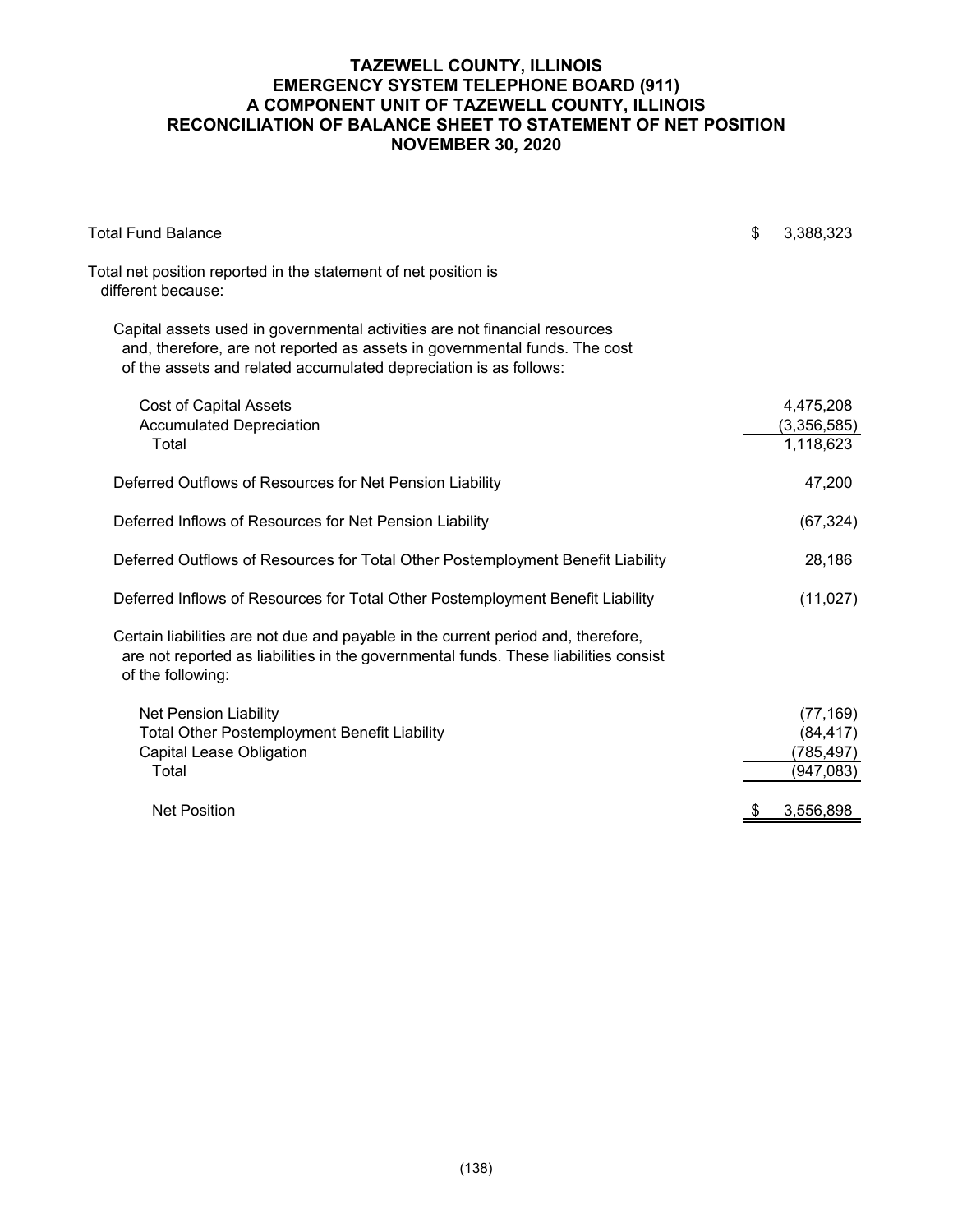## **TAZEWELL COUNTY, ILLINOIS EMERGENCY SYSTEM TELEPHONE BOARD (911) A COMPONENT UNIT OF TAZEWELL COUNTY, ILLINOIS STATEMENT OF REVENUES, EXPENDITURES, AND CHANGES IN FUND BALANCE AND STATEMENT OF ACTIVITIES YEAR ENDED NOVEMBER 30, 2020**

|                                         | Statement       |               |                 |
|-----------------------------------------|-----------------|---------------|-----------------|
|                                         | of Revenues,    |               |                 |
|                                         | Expenditures,   |               |                 |
|                                         | and Changes     |               |                 |
|                                         | in Fund         |               | Statement       |
|                                         | Balance         | Adjustments   | of Activities   |
| <b>REVENUES</b>                         |                 |               |                 |
| Intergovernmental                       | \$<br>648,618   | \$            | 648,618<br>\$   |
| <b>Charges for Services</b>             | 2,152,269       |               | 2,152,269       |
| Interest                                | 6,175           |               | 6,175           |
| <b>Miscellaneous</b>                    | 2,294           |               | 2,294           |
| <b>Total Revenues</b>                   | 2,809,356       |               | 2,809,356       |
| <b>EXPENDITURES/EXPENSES</b>            |                 |               |                 |
| Current                                 | 1,392,343       | 31,523        | 1,423,866       |
| Debt Service:                           |                 |               |                 |
| Principal                               |                 |               |                 |
| Interest                                |                 |               |                 |
| <b>Capital Outlay</b>                   | 27,906          | (27,906)      |                 |
| Depreciation                            |                 | 129,565       | 129,565         |
| <b>Total Expenditures/Expenses</b>      | 1,420,249       | 133,182       | 1,553,431       |
|                                         |                 |               |                 |
| Net Change in Fund Balance/Net Position | 1,389,107       | (133, 182)    | 1,255,925       |
| <b>FUND BALANCE/NET POSITION</b>        |                 |               |                 |
| <b>Beginning of Period</b>              | 1,999,216       | 301,757       | 2,300,973       |
|                                         |                 |               |                 |
| End of Period                           | 3,388,323<br>\$ | 168,575<br>\$ | 3,556,898<br>\$ |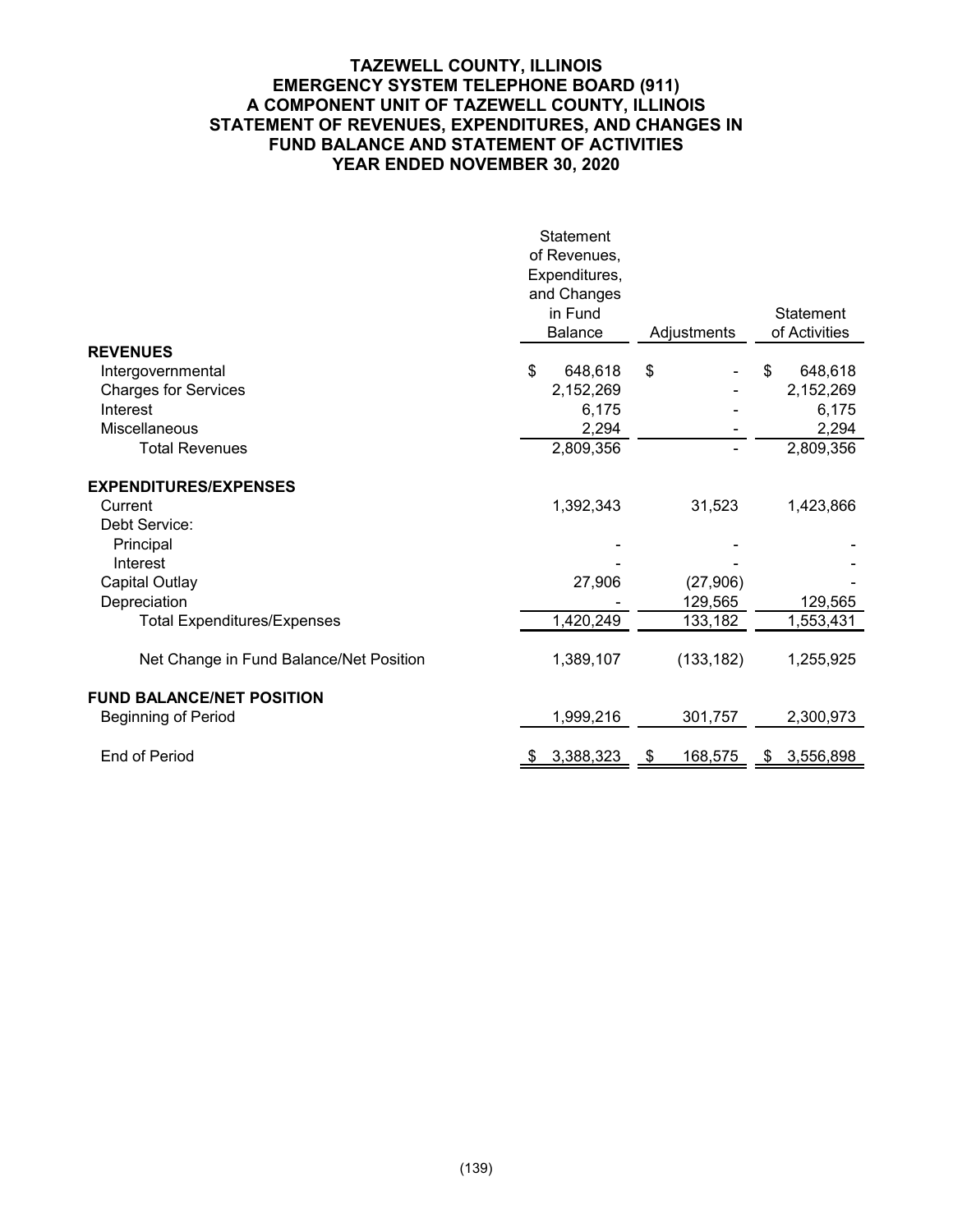### **TAZEWELL COUNTY, ILLINOIS EMERGENCY SYSTEM TELEPHONE BOARD (911) A COMPONENT UNIT OF TAZEWELL COUNTY, ILLINOIS RECONCILIATION OF STATEMENT OF REVENUES, EXPENDITURES, AND CHANGES IN FUND BALANCE TO STATEMENT OF ACTIVITIES YEAR ENDED NOVEMBER 30, 2020**

| Net Change in Fund Balance                                                                                                                                                                                                                                                                                                      | \$<br>1,389,107 |
|---------------------------------------------------------------------------------------------------------------------------------------------------------------------------------------------------------------------------------------------------------------------------------------------------------------------------------|-----------------|
| The change in net position reported in the statement of activities is<br>different because:                                                                                                                                                                                                                                     |                 |
| Capital outlays are reported in governmental funds as expenditures. However, in the<br>statement of activities, the cost of those assets is allocated over their estimated<br>useful lives as depreciation expense. Below is the capital outlay and depreciation<br>expense for the year:                                       |                 |
| Capital Outlay/Equipment                                                                                                                                                                                                                                                                                                        | 27,906          |
| <b>Depreciation Expense</b>                                                                                                                                                                                                                                                                                                     | (129, 565)      |
| Total                                                                                                                                                                                                                                                                                                                           | (101, 659)      |
| Pension contributions are reported in governmental funds as expenditures. However, in<br>the statement of activities, pension expense is the cost of benefits earned, adjusted<br>for member contributions, the recognition of changes in deferred outflows of resources<br>related to pensions, and the investment experience. |                 |
| <b>Pension Contributions</b>                                                                                                                                                                                                                                                                                                    |                 |
| Pension Expense                                                                                                                                                                                                                                                                                                                 | (24, 636)       |
| Total                                                                                                                                                                                                                                                                                                                           | (24, 636)       |
| OPEB contributions are reported in governmental funds as expenditures. However, in<br>the statement of activities, OPEB expense is the cost of benefits earned, adjusted for<br>recognition of changes in deferred outflows and inflows of resources related to OPEB.                                                           |                 |
| <b>OPEB Payments</b>                                                                                                                                                                                                                                                                                                            | 719             |
| <b>OPEB Expense</b>                                                                                                                                                                                                                                                                                                             | (7,606)         |
| Total                                                                                                                                                                                                                                                                                                                           | (6, 887)        |
| Change in Net Position                                                                                                                                                                                                                                                                                                          | 1,255,925       |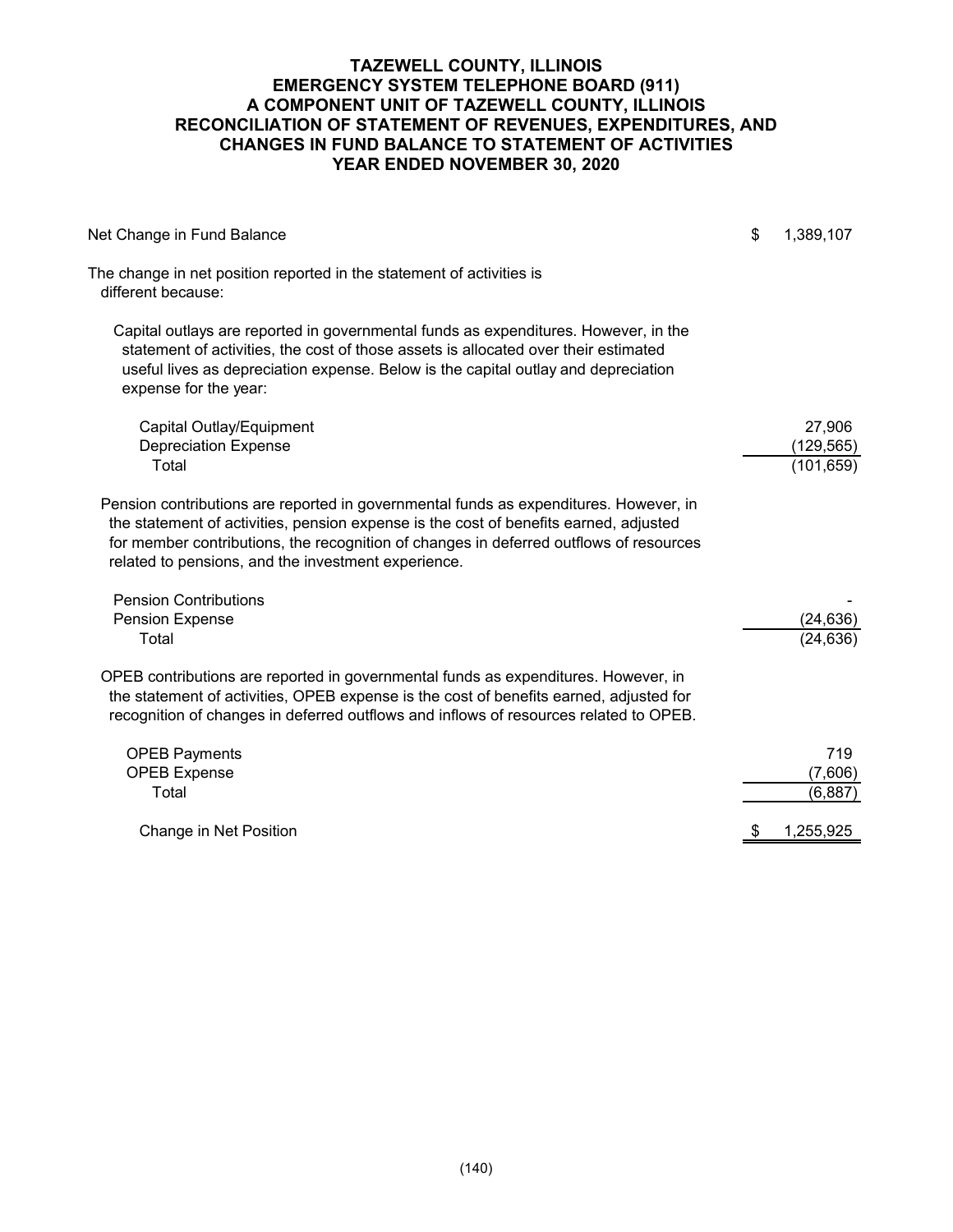#### **TAZEWELL COUNTY, ILLINOIS EMERGENCY SYSTEM TELEPHONE BOARD (911) A COMPONENT UNIT OF TAZEWELL COUNTY, ILLINOIS SCHEDULE OF REVENUES, EXPENDITURES, AND CHANGES IN FUND BALANCE – BUDGET AND ACTUAL YEAR ENDED NOVEMBER 30, 2020 WITH COMPARATIVE TOTALS FOR YEAR ENDED NOVEMBER 30, 2019**

|                                            | 2020     |               |               |           |        |             |        |             |
|--------------------------------------------|----------|---------------|---------------|-----------|--------|-------------|--------|-------------|
|                                            | Original |               |               | Amended   |        |             | 2019   |             |
|                                            |          | <b>Budget</b> | <b>Budget</b> |           | Actual |             | Actual |             |
| <b>REVENUES</b>                            |          |               |               |           |        |             |        |             |
| Intergovernmental:                         |          |               |               |           |        |             |        |             |
| <b>Grant Revenue</b>                       | \$       |               | \$            |           | \$     | 648,618     | \$     |             |
| <b>Charges for Services:</b>               |          |               |               |           |        |             |        |             |
| Telephone Surcharge                        |          | 1,390,000     |               | 1,390,000 |        | 2,152,269   |        | 2,070,368   |
| Interest                                   |          | 10,000        |               | 10,000    |        | 6,175       |        | 16,506      |
| <b>Miscellaneous</b>                       |          |               |               |           |        | 2,294       |        | 8           |
| <b>Total Revenues</b>                      |          | 1,400,000     |               | 1,400,000 |        | 2,809,356   |        | 2,086,882   |
| <b>EXPENDITURES</b>                        |          |               |               |           |        |             |        |             |
| <b>Public Safety and Corrections:</b>      |          |               |               |           |        |             |        |             |
| Administrator                              |          | 214,140       |               | 214,140   |        | 199,248     |        | 134,726     |
| Illinois Municipal Retirement              |          | 24,819        |               | 24,819    |        | 22,401      |        | 16,676      |
| Social Security                            |          | 16,382        |               | 16,382    |        | 15,047      |        | 10,375      |
| Supplies                                   |          | 1,000         |               | 1,000     |        | 5,328       |        | 4,074       |
| Gas/Oil                                    |          | 5,000         |               | 5,000     |        | 2,873       |        | 2,910       |
| Insurance                                  |          | 8,500         |               | 8,500     |        | 8,201       |        | 7,499       |
| <b>Medical Insurance</b>                   |          | 44,182        |               | 44,182    |        | 51,812      |        | 40,126      |
| Repair and Maintenance                     |          | 327,500       |               | 327,500   |        | 369,580     |        | 401,208     |
| <b>Administration - Other</b>              |          | 10,000        |               | 10,000    |        | 254,524     |        | 6,309       |
| Dues and Subscriptions                     |          | 10,000        |               | 10,000    |        | 6,154       |        | 3,783       |
| <b>Conferences and Seminars</b>            |          | 15,000        |               | 15,000    |        | 250         |        | 541         |
| Line Charges                               |          | 125,000       |               | 125,000   |        | 55,371      |        | 148,763     |
| <b>Consulting Services</b>                 |          | 85,000        |               | 85,000    |        | 16,851      |        | 78,190      |
| <b>Equipment and Vehicle Purchases</b>     |          | 500,000       |               | 500,000   |        | 297,968     |        | 304,531     |
| Grant Passthrough                          |          |               |               |           |        | 114,641     |        |             |
| Contingency                                |          | 69,326        |               | 69,326    |        |             |        |             |
| <b>Total Public Safety and Corrections</b> |          | 1,455,849     |               | 1,455,849 |        | 1,420,249   |        | 1,159,711   |
| Debt Service:                              |          |               |               |           |        |             |        |             |
| Principal                                  |          |               |               |           |        |             |        | 186,364     |
| Interest                                   |          |               |               |           |        |             |        | 76,783      |
| <b>Total Debt Service</b>                  |          |               |               |           |        |             |        | 263,147     |
| <b>Total Expenditures</b>                  |          | 1,455,849     |               | 1,455,849 |        | 1,420,249   |        | 1,422,858   |
| Net Change in Fund Balance                 | \$       | (55, 849)     | \$            | (55, 849) |        | 1,389,107   |        | 664,024     |
| <b>FUND BALANCE</b><br>Beginning of Year   |          |               |               |           |        | 1,999,216   |        | 1,335,192   |
| End of Year                                |          |               |               |           |        | \$3,388,323 |        | \$1,999,216 |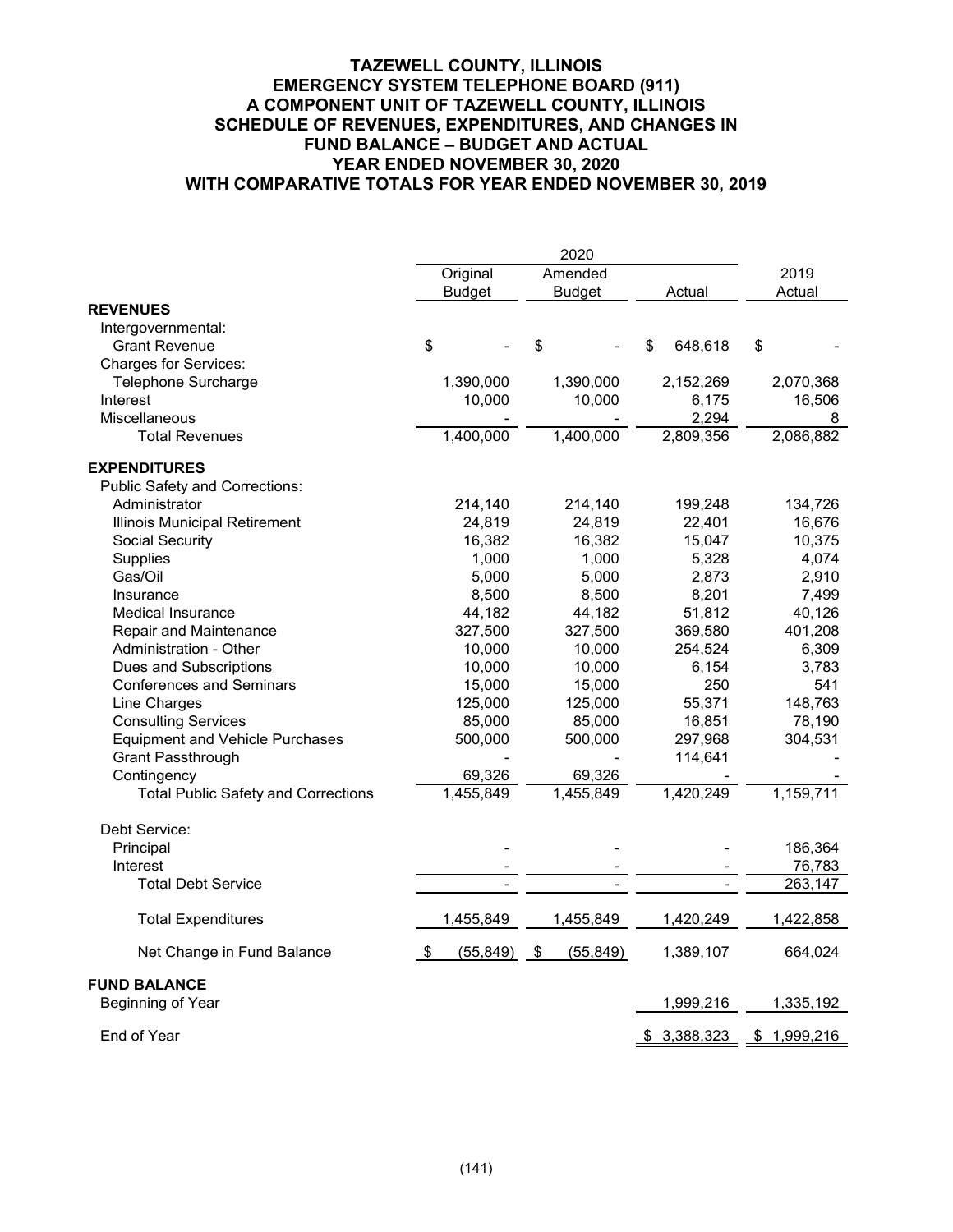### **TAZEWELL COUNTY, ILLINOIS SCHEDULE OF ASSESSED VALUATIONS, TAX EXTENSIONS, TAX DISTRIBUTIONS, AND TAX RATES TAX YEARS 2019, 2018, AND 2017**

|                                         | 2019      |            |                     |            |                 |  |  |  |
|-----------------------------------------|-----------|------------|---------------------|------------|-----------------|--|--|--|
| <b>ASSESSED VALUATIONS</b>              |           |            |                     |            | \$2,772,561,346 |  |  |  |
| Fund                                    | Extension |            | <b>Distribution</b> |            | Rate            |  |  |  |
| General                                 | \$        | 5,500,077  | \$                  | 5,420,153  | .20535          |  |  |  |
| Illinois Municipal Retirement           |           | 848,247    |                     | 836,415    | .03167          |  |  |  |
| County Highway                          |           | 1,759,168  |                     | 1,734,159  | .06568          |  |  |  |
| <b>County Bridge</b>                    |           | 793,340    |                     | 782,265    | .02962          |  |  |  |
| Federal Aid Matching Tax                |           | 659,420    |                     | 650,243    | .02462          |  |  |  |
| <b>County Health</b>                    |           | 917,885    |                     | 904,953    | .03427          |  |  |  |
| Social Security                         |           | 1,088,231  |                     | 1,072,988  | .04063          |  |  |  |
| Persons With Developmental Disabilities |           | 554,695    |                     | 547,027    | .02071          |  |  |  |
| Veterans' Assistance                    |           | 186,416    |                     | 185,626    | .00696          |  |  |  |
| Tort Judgment                           |           | 2,100,127  |                     | 2,070,488  | .07841          |  |  |  |
| <b>Extension Education</b>              |           | 157,222    |                     | 155,249    | .00587          |  |  |  |
| Total                                   |           | 14,564,828 |                     | 14,359,566 | .54379          |  |  |  |

Note: Distribution amounts include delinquent, forfeited, objected, and mobile home taxes distributed during the fiscal year and, therefore, may exceed amounts extended.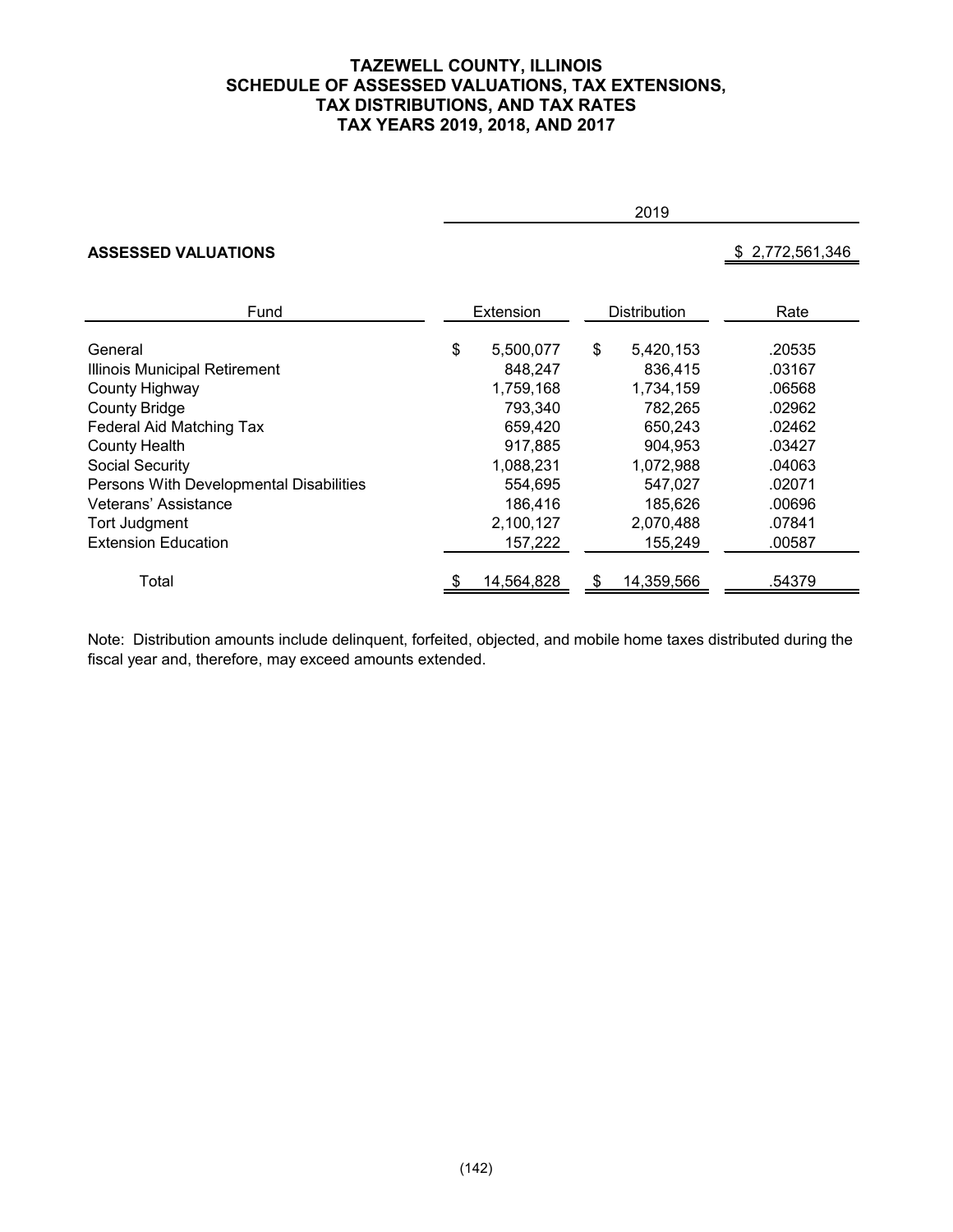## **TAZEWELL COUNTY, ILLINOIS SCHEDULE OF ASSESSED VALUATIONS, TAX EXTENSIONS, TAX DISTRIBUTIONS, AND TAX RATES (CONTINUED) TAX YEARS 2019, 2018, AND 2017**

|                  |    | 2018                |               |                  | 2017                |               |
|------------------|----|---------------------|---------------|------------------|---------------------|---------------|
|                  |    |                     | 2,756,903,228 |                  |                     | 2,741,103,965 |
|                  |    |                     |               |                  |                     |               |
| Extension        |    | <b>Distribution</b> | Rate          | Extension        | <b>Distribution</b> | Rate          |
|                  |    |                     |               |                  |                     |               |
| \$<br>5,539,142  | \$ | 5,471,317           | .20738        | \$<br>4,785,229  | \$<br>4,756,313     | .17970        |
| 798,899          |    | 789,343             | .02991        | 1,246,657        | 1,239,501           | .04680        |
| 1,759,395        |    | 1,738,244           | .06587        | 1,759,189        | 1,749,008           | .06610        |
| 793,290          |    | 783,781             | .02970        | 793,110          | 788,752             | .02980        |
| 659,205          |    | 651,248             | .02468        | 659,463          | 655,876             | .02480        |
| 917,759          |    | 906,769             | .03436        | 917,722          | 912,619             | .03450        |
| 1,067,069        |    | 1,054,395           | .03995        | 1,132,938        | 1,126,484           | .04260        |
| 554,502          |    | 547,880             | .02076        | 554,513          | 551,336             | .02080        |
| 211,277          |    | 209.658             | .00791        | 211,230          | 210,416             | .00800        |
| 1,686,743        |    | 1,666,416           | .06315        | 1,491,897        | 1,483,269           | .05600        |
| 157,055          |    | 155,547             | .00588        | 157,028          | 156,156             | .00590        |
|                  |    |                     |               |                  |                     |               |
| \$<br>14,144,337 | S  | 13,974,598          | .52955        | \$<br>13,708,976 | \$<br>13,629,730    | .51500        |